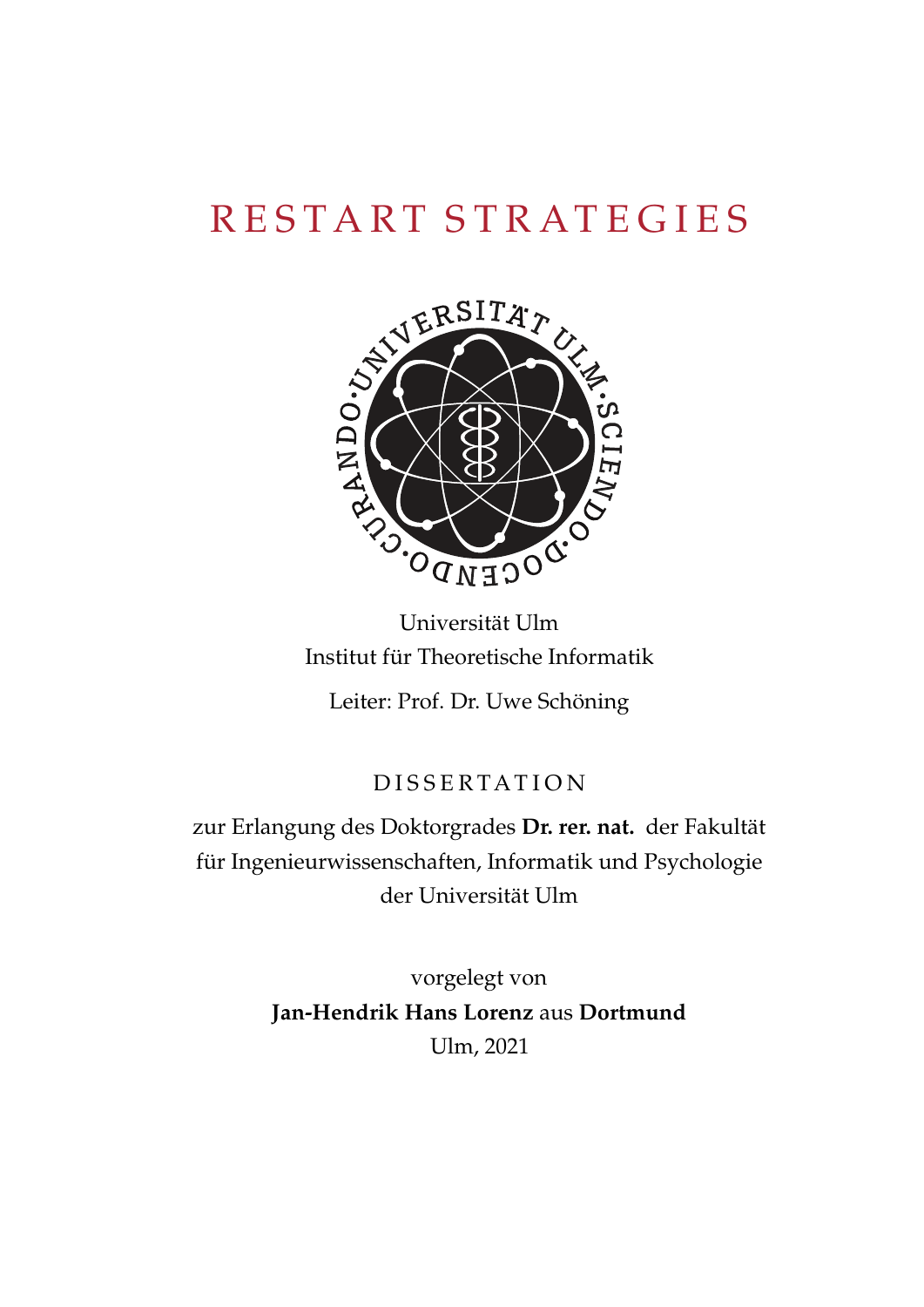Jan-Hendrik Hans Lorenz *Restart Strategies*

AMTIERENDER DEKAN: Prof. Dr. Maurits Ortmanns

GUTACHTER: Prof. Dr. Uwe Schöning Prof. Dr. Angelika Steger Prof. Dr. Jacobo Torán

TAG DER PROMOTION: 26.07.2021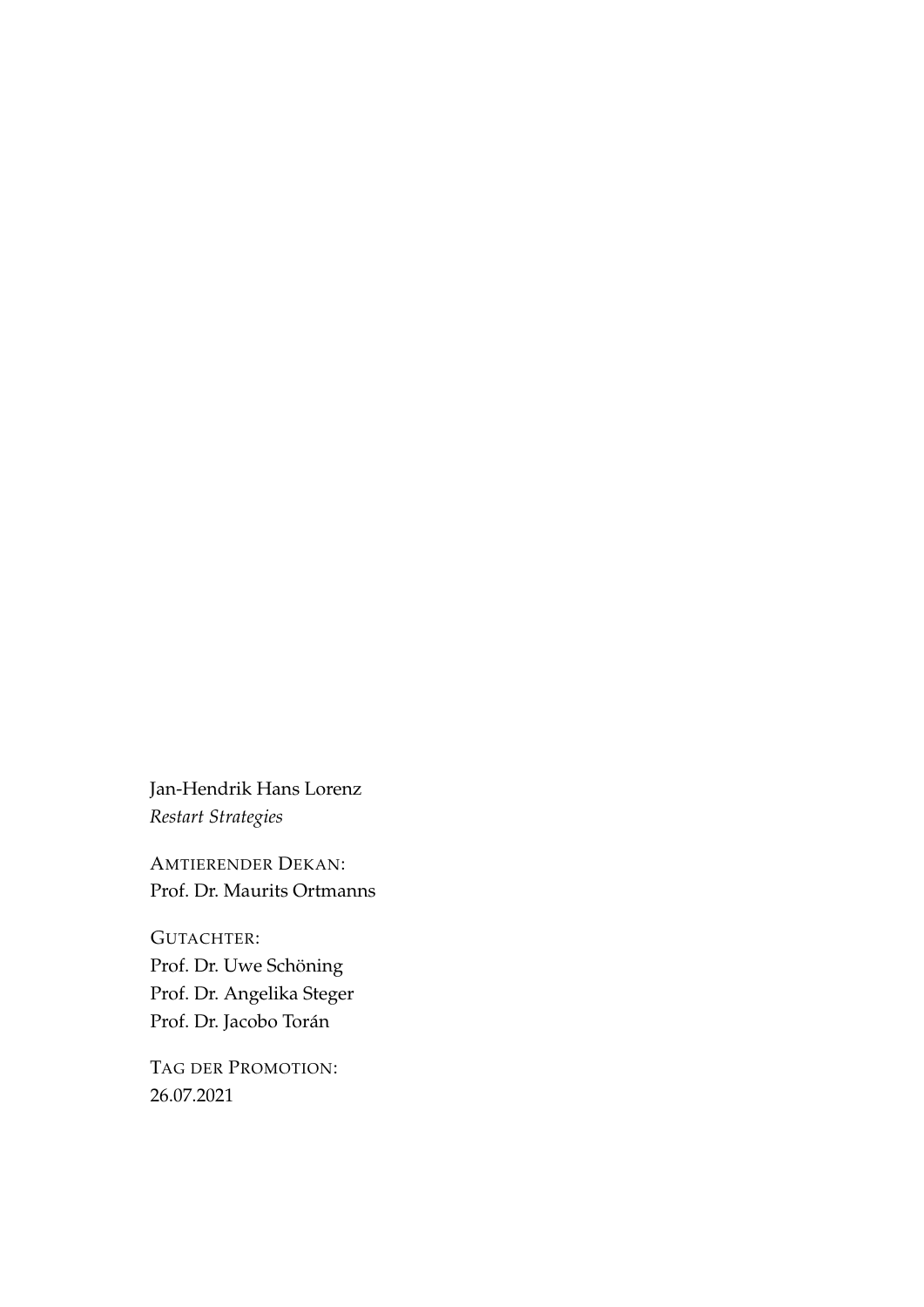#### **ACKNOWLEDGMENT**

First and foremost, I wish to thank my supervisor, Prof. Dr. Uwe Schöning, for the many discussions and insights without which my thesis would never have been possible. I would also like to extend my thanks to Prof. Dr. Jacobo Torán as well as Prof. Dr. Angelika Steger for reviewing my thesis. I am sincerely grateful to Prof. Dr. Hans Kestler and Prof. Dr. Birte Glimm for their committee membership.

I deeply appreciate the proofreading as well as the many helpful comments and remarks I received from my colleagues Julian Nickerl and Florian Wörz. Additionally, I would like to thank my other colleagues for the stimulating discussions and the good atmosphere we have in the department.

I owe my deepest gratitude to my parents, Ursula and Klaus Lorenz, for the support and love I received from a young age. Finally, I am forever indebted to my fiancée, Jiao Hu, who always stayed by my side and has contributed so much to enable me to complete this thesis.

This work is supported by the state of Baden-Württemberg through bwHPC.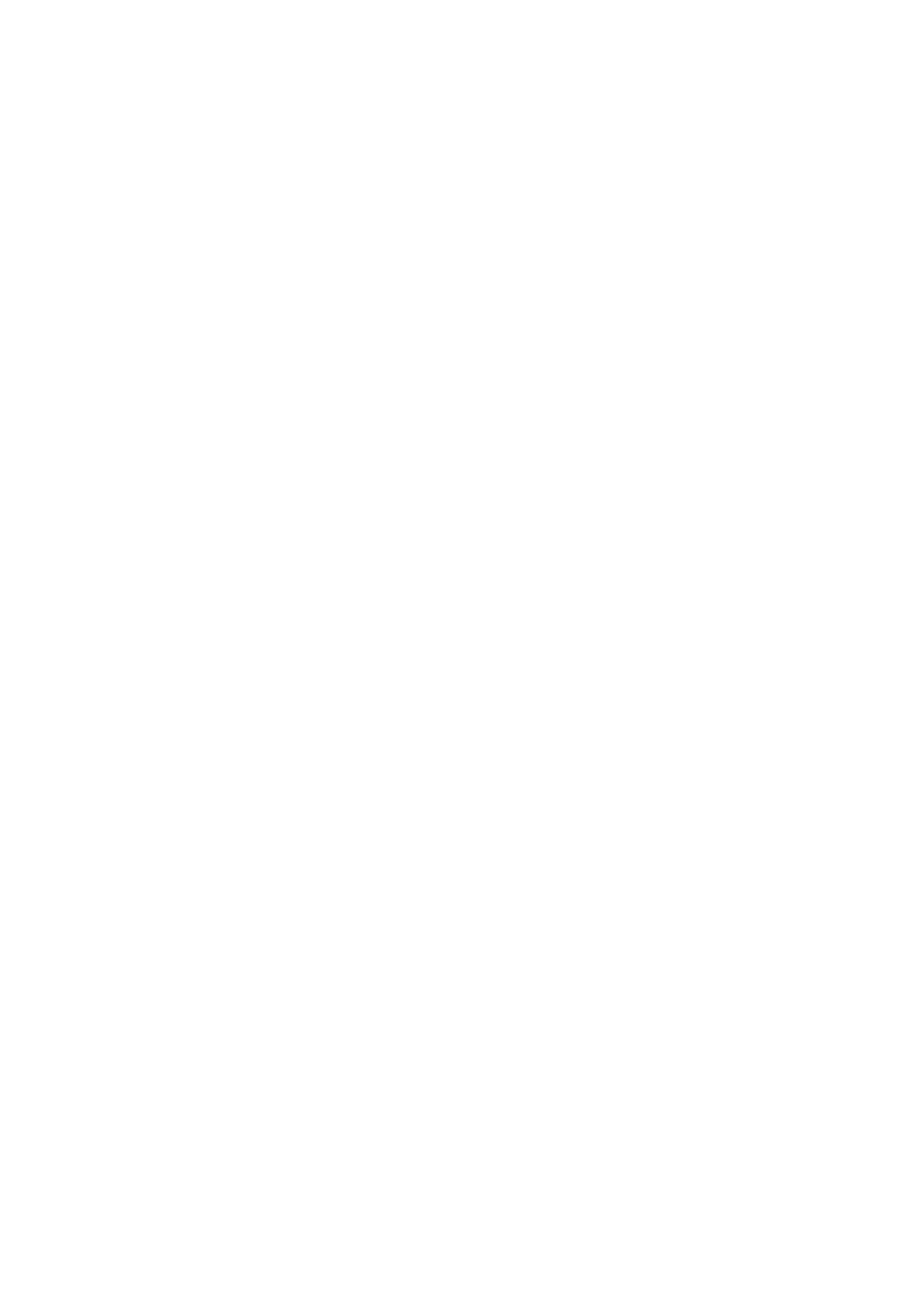#### **ABSTRACT**

Restarting is a technique employed by many randomized algorithms for a variety of different problems. If the algorithm has not been successful after a certain time, the algorithm is reset, and a new try is started that is independent of the past attempt. For some problems, restarts can be used to achieve improved expected runtimes, while for others, restarts deteriorate the expected runtimes. For this reason, it is essential to gain insight into when restarts are beneficial and which restart strategy should be chosen.

In this thesis, we first show that the problem of deciding whether restarts have a positive effect is NP-hard, even when the underlying probability distribution is fully known. Furthermore, we prove that the computation of the expected runtime for a given restart strategy is #P-hard. On the other hand, an efficient  $(4 + \varepsilon)$  approximation algorithm for the optimal restart strategy is provided.

In this context, we frequently assume that a given function is, in fact, a valid description of a probability distribution. The complexity of verifying these assumptions is also analyzed. We show that deciding whether a given function corresponds to a cumulative probability function is coNP-hard. Moreover, deciding whether a given function represents a probability mass function is  $P^{#P}$ -hard.

Although these problems are challenging in general, we show certain special cases in which they are simple. In particular, we introduce conditions for the usefulness of restarts as well as for determining an optimal restart strategy. It is shown that some typical parameters have either no or only a limited influence on the restart properties. Furthermore, it is proven that restarts are always useful for so-called longtail distributions. By means of these results, it is possible to considerably simplify the analysis of many probability distributions; consequently, the NP-hardness does not pose an obstacle in many practical applications.

Luby's strategy [\[123\]](#page-220-0) is a popular restart strategy in practical applications. Suppose the underlying probability distribution is defined on the natural numbers. In that case, Luby's strategy provides a certain performance guarantee: The expected runtime using Luby's strategy is at most worse by a logarithmic factor than the expected runtime using the optimal restart strategy [\[123\]](#page-220-0). However, we prove that this is not a general property, and furthermore, there is no universal restart strategy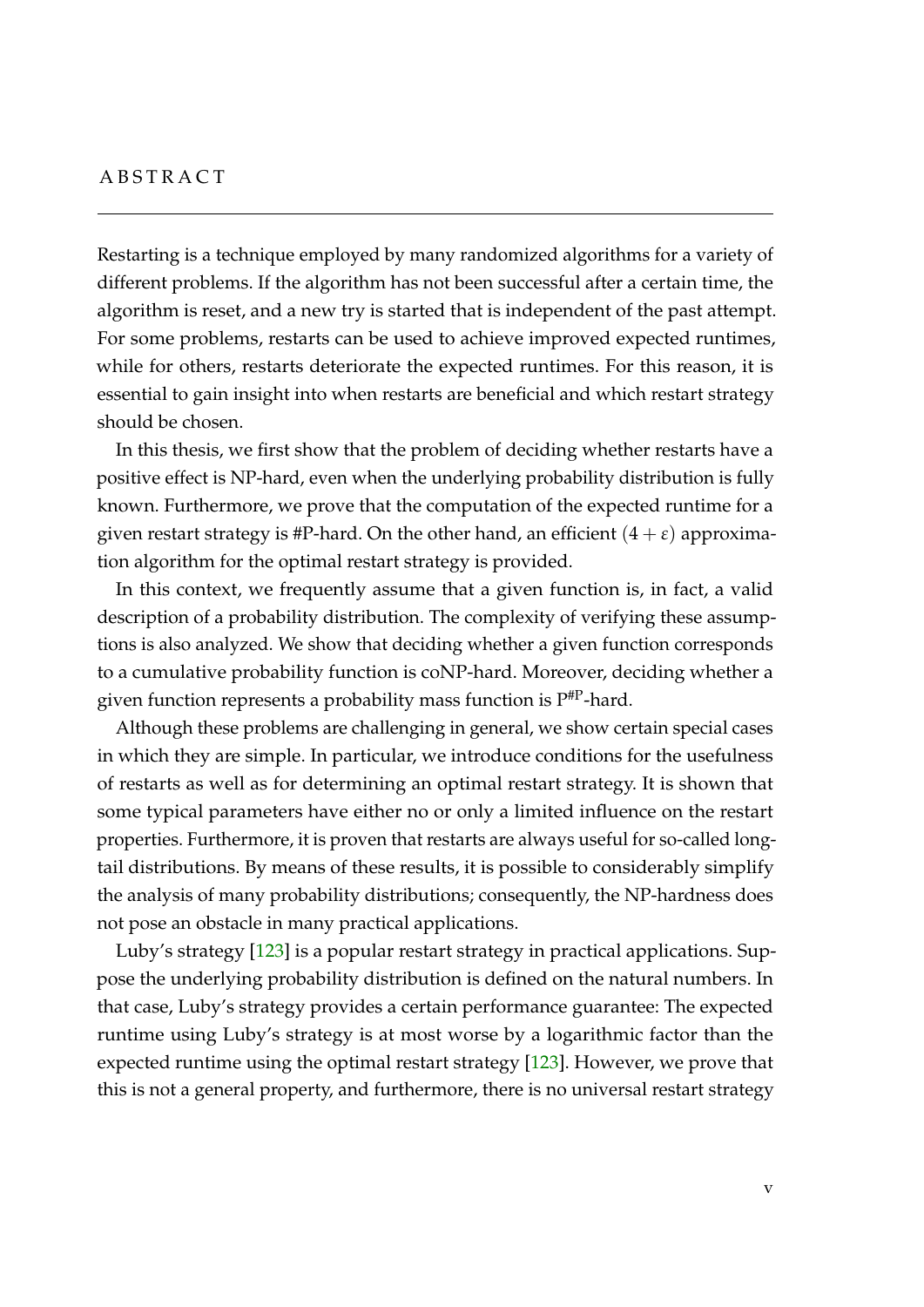providing such a performance guarantee. On the other hand, we identify conditions under which such universal strategies do exist.

A particular obstacle for determining an optimal restart strategy is that the underlying probability distribution has to be known. However, that is usually not the case for unsolved instances. To circumvent this problem, we design a machine learning pipeline predicting the runtime distribution of unseen instances. An optimal restart strategy is derived for the SAT solver PROBSAT based on these predicted distributions. We experimentally demonstrate that this approach statistically significantly improves the performance of PROBSAT. We achieve an average speedup factor of more than 50 on the domain on which PROBSAT encounters the most significant difficulties.

Lastly, restarts are also considered in an environment in which a deadline is present and in which the corresponding algorithm runs in parallel. We specify a condition for finding the optimal restart strategy and show that increasing the number of utilized processors has a super-linear benefit in this scenario.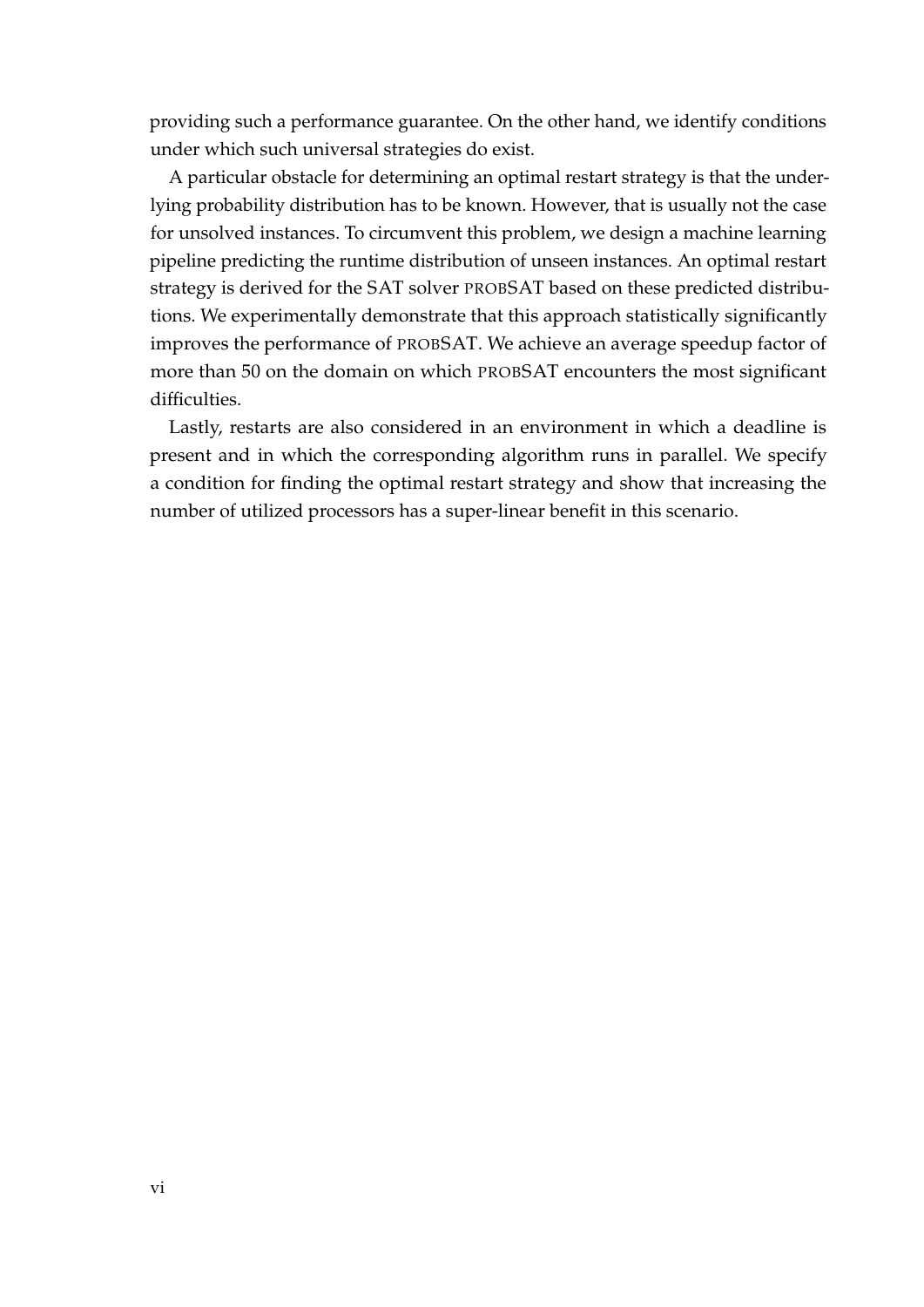Restarting ist eine Technik, die von vielen randomisierten Algorithmen für eine Vielzahl von verschiedenen Problemstellungen verwendet wird. Falls der Algorithmus nach einer bestimmten Zeit nicht erfolgreich war, wird der Algorithmus zurückgesetzt und es wird ein neuer Versuch gestartet, der unabhängig vom letzten Versuch ist. Mit Restarts lassen sich bei manchen Problemen verbesserte erwartete Laufzeiten erzielen, während bei anderen Problemen Restarts die erwarteten Laufzeiten verschlechtern. Aus diesem Grund ist es wichtig, Einblicke zu gewinnen, wann Restarts von Vorteil sind beziehungsweise welche Restart-Strategie gewählt werden sollte.

In dieser Arbeit zeigen wir zunächst, dass die Entscheidung, ob Restarts einen positiven Effekt haben, NP-schwer ist, sogar dann, wenn die zugrunde liegende Zufallsverteilung vollständig bekannt ist. Weiterhin beweisen wir, dass die Berechnung der erwarteten Laufzeit für eine gegebene Restart-Strategie #P-schwer ist. Demgegenüber wird ein effizienter  $(4 + \varepsilon)$  Approximationsalgorithmus für die optimale Restart-Strategie vorgestellt.

In diesem Zusammenhang wird häufig angenommen, dass es sich bei einer gegebenen Funktion tatsächlich um eine valide Beschreibung einer Wahrscheinlichkeitsverteilung handelt. Die Komplexität der Verifizierung dieser Annahmen wird ebenfalls analysiert. Wir zeigen, dass die Entscheidung, ob eine gegebene Funktion einer kumulativen Wahrscheinlichkeitsfunktion entspricht, coNP-schwer ist. Außerdem ist das Entscheiden, ob eine gegebene Funktion eine Wahrscheinlichkeitsmassenfunktion darstellt,  $P^{HP}$ -schwer.

Obwohl diese Probleme im Allgemeinen schwer sind, zeigen wir bestimmte Spezialfälle, in denen sie simpel sind. Insbesondere führen wir Bedingungen für die Nützlichkeit von Restarts sowie für die Bestimmung einer optimalen Restart-Strategie ein. Es wird nachgewiesen, dass einige typische Parameter entweder keinen oder nur einen geringen Einfluss auf die Restart-Eigenschaften haben. Weiterhin wird bewiesen, dass Restarts für sogenannte Long-Tail-Verteilungen immer nützlich sind. Mithilfe dieser Ergebnisse ist es möglich, die Analyse vieler Zufallsverteilungen erheblich zu vereinfachen, sodass die NP-Härte in vielen praktischen Anwendungen kein Hindernis darstellt.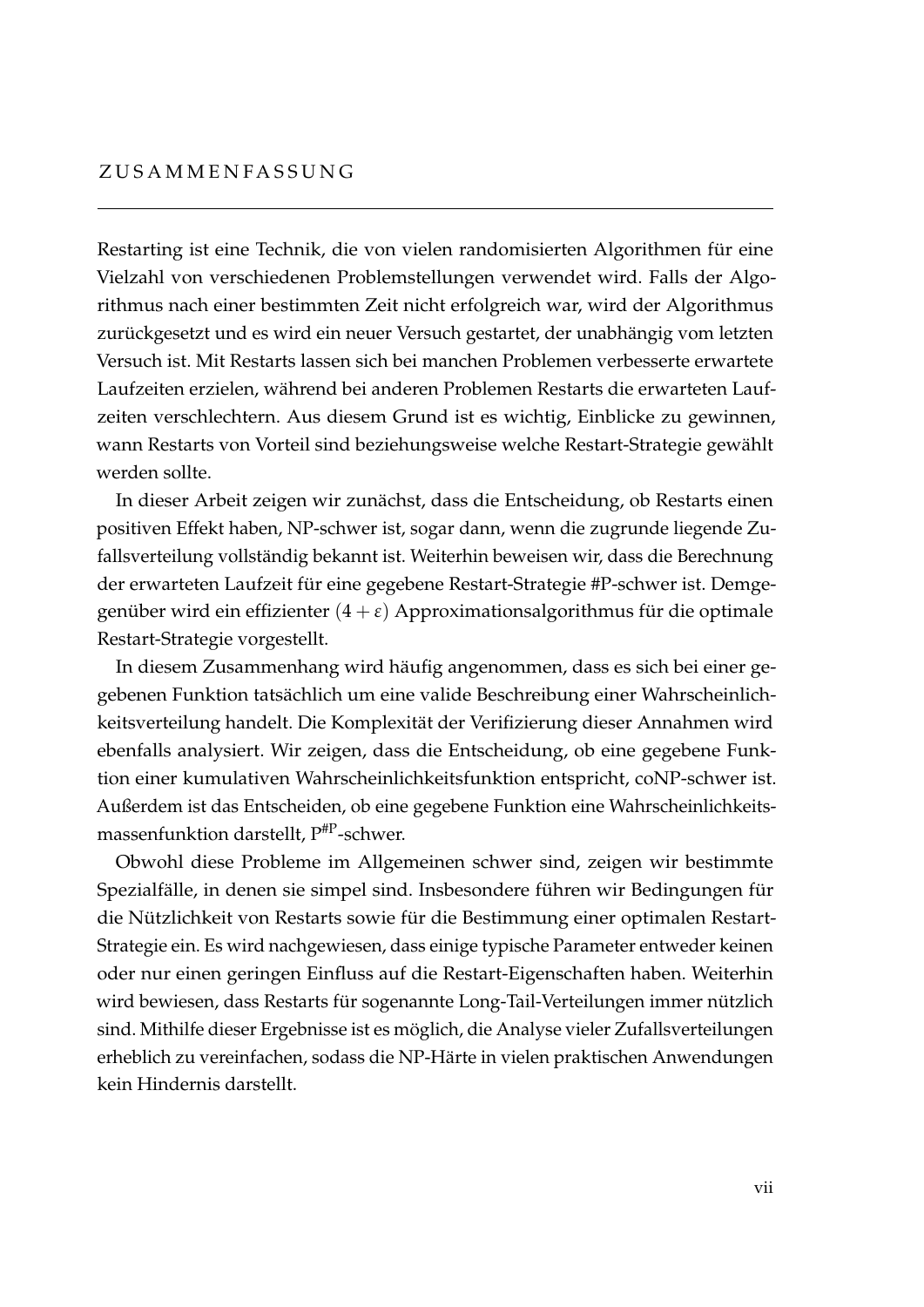Die Luby-Strategie [\[123\]](#page-220-0) ist eine in der Praxis beliebte Restart-Strategie. Wenn die zugrunde liegende Wahrscheinlichkeitsverteilung auf den natürlichen Zahlen definiert ist, bietet die Luby-Strategie eine Leistungsgarantie: Die erwartete Laufzeit unter Verwendung der Luby-Strategie ist höchstens um einen logarithmischen Faktor schlechter als die erwartete Laufzeit unter Verwendung der optimalen Restart-Strategie [\[123\]](#page-220-0). Allerdings beweisen wir, dass dies keine allgemeine Eigenschaft ist, und darüber hinaus, dass es keine universelle Restart-Strategie gibt, die eine solche Leistungsgarantie bietet. Andererseits identifizieren wir Voraussetzungen, unter denen solche universellen Strategien doch existieren.

Ein besonderes Hindernis für die Bestimmung einer optimalen Restart-Strategie ist, dass die zugrunde liegende Wahrscheinlichkeitsverteilung bekannt sein muss. Für ungelöste Probleminstanzen ist diese jedoch zumeist unbekannt. Um dieses Problem zu umgehen, entwerfen wir eine Machine Learning Pipeline, die die Laufzeitverteilung von ungelösten Instanzen vorhersagt. Auf der Basis dieser vorhergesagten Verteilungen wird eine optimale Restart-Strategie für den SAT-Solver PROBSAT ermittelt. Wir zeigen experimentell, dass dieser Ansatz die Leistung von PROBSAT statistisch signifikant verbessert. Auf der Domäne, auf der PROBSAT die größten Schwierigkeiten hat, erreichen wir einen durchschnittlichen Speedup-Faktor von mehr als 50.

Schließlich werden Restarts auch in einer Umgebung betrachtet, in der eine Deadline vorhanden ist und in der der entsprechende Algorithmus parallel läuft. Wir geben eine Bedingung für das Finden der optimalen Restart-Strategie an und zeigen, dass man in diesem Szenario superlinear von der Anzahl der eingesetzten Prozessoren profitiert.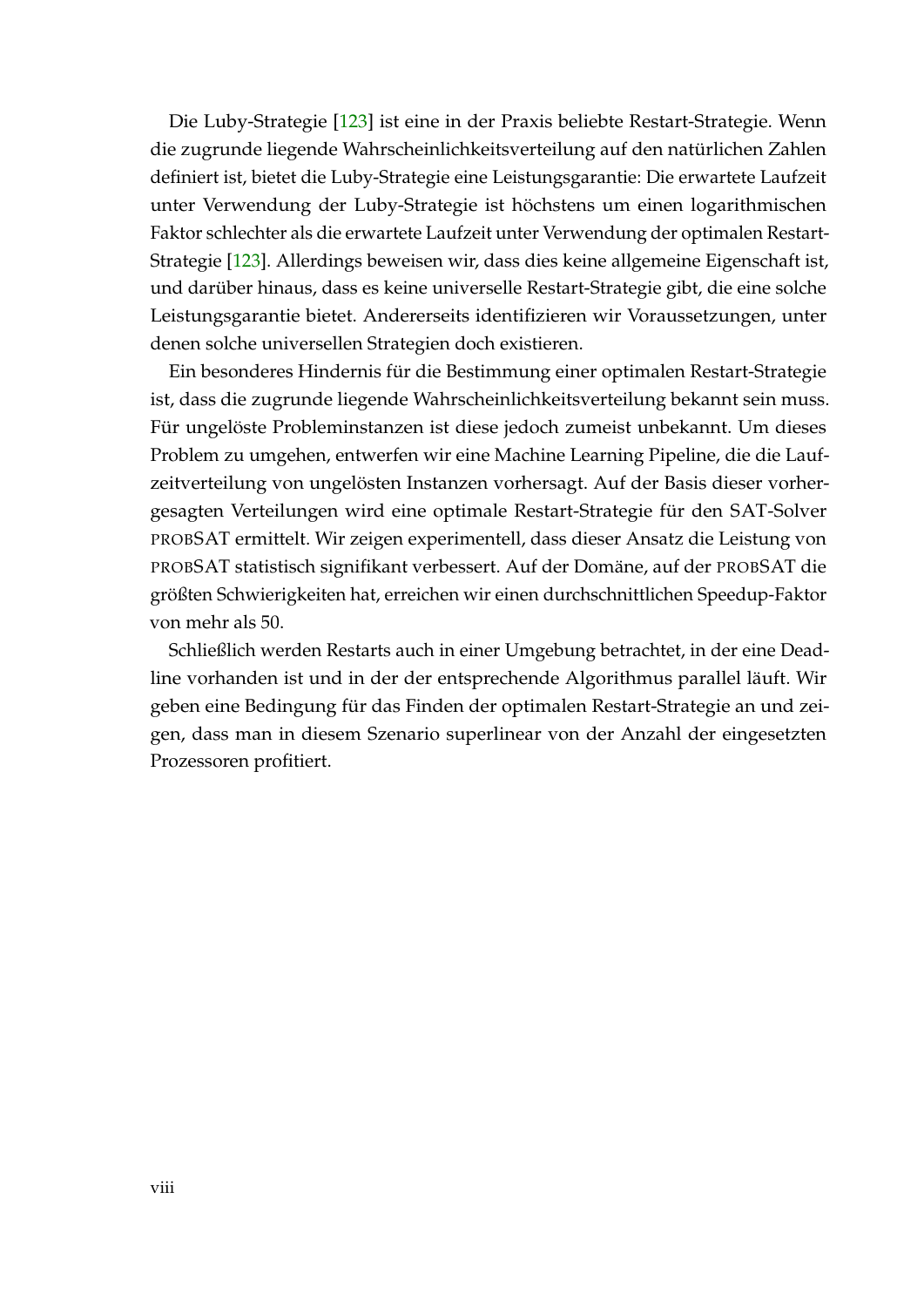## PUBLICATIONS

Parts of this thesis appeared in the following publications:

## **Jan-Hendrik Lorenz**.

Completion Probabilities and Parallel Restart Strategies under an Imposed Deadline. In: *PLOS ONE* 11.10 (2016), pp. 1–15.

## **Jan-Hendrik Lorenz**.

Runtime Distributions and Criteria for Restarts. In: *arXiv preprint arXiv:1709.10405* (2017).

## **Jan-Hendrik Lorenz**.

Runtime Distributions and Criteria for Restarts. In: *SOFSEM 2018: Theory and Practice of Computer Science*. Springer International Publishing, 2018, pp. 493–507. This work received the best student paper award of the conference.

## **Jan-Hendrik Lorenz**.

On the complexity of restarting. In: *International Computer Science Symposium in Russia*. Springer, 2019, pp. 250–261. This work received the best student paper award of the conference.

## **Jan-Hendrik Lorenz**.

360.

Restart Strategies in a Continuous Setting. In: *Theory of Computing Systems* (2021), pp. 1–22.

## **Jan-Hendrik Lorenz** and **Julian Nickerl**.

The Potential of Restarts for ProbSAT. In: *International Conference on Computer Aided Systems Theory*. Springer, 2019, pp. 352–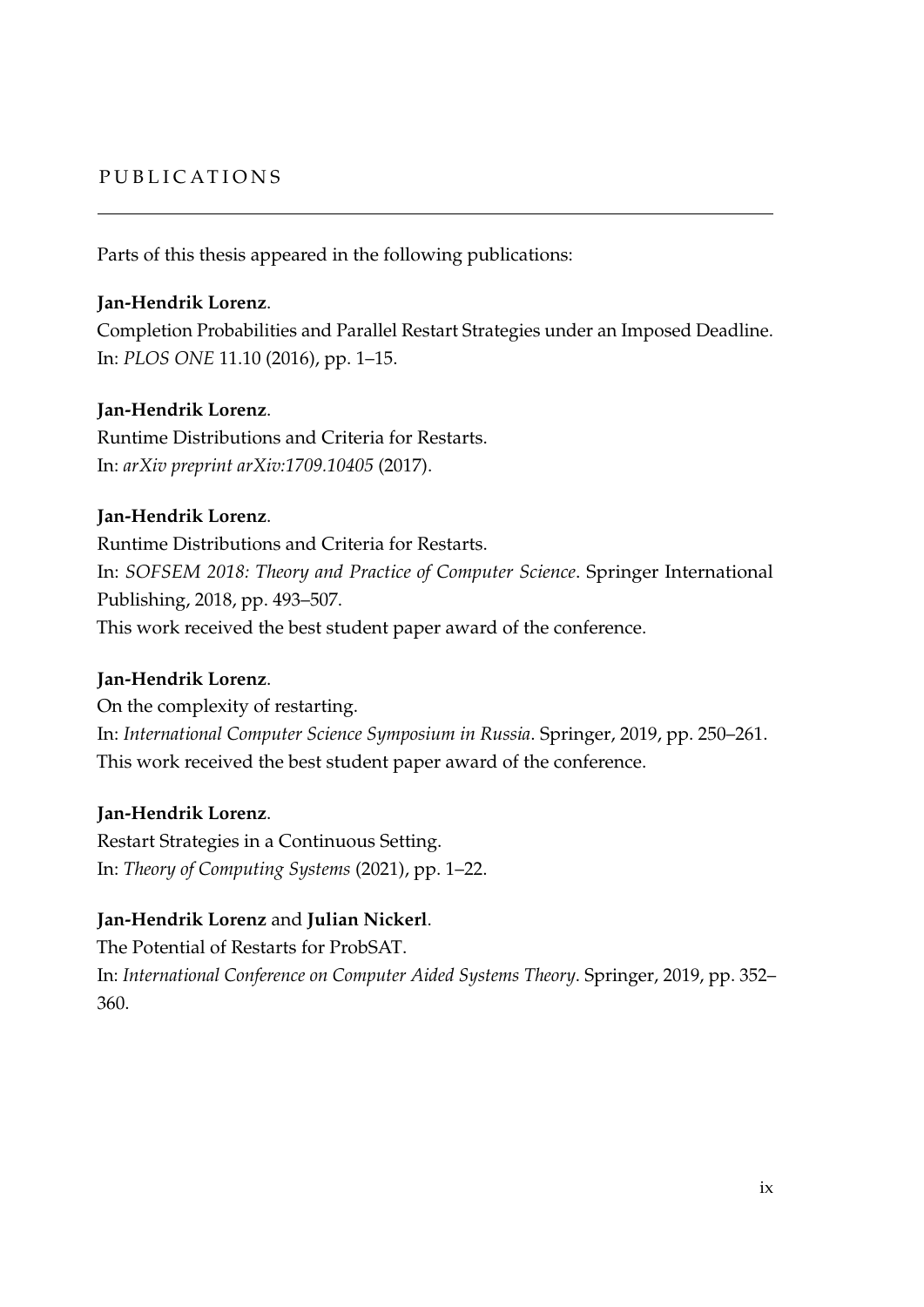**Jan-Hendrik Lorenz** and **Julian Nickerl**. The Potential of Restarts for ProbSAT. In: *arXiv preprint arXiv:1904.11757* (2019).

## **Jan-Hendrik Lorenz** and **Uwe Schöning**.

Promise Problems on Probability Distributions. In: *Complexity and Approximation*. Springer, 2020, pp. 57–66.

## **Florian Wörz** and **Jan-Hendrik Lorenz**.

Evidence for Long-Tails in SLS Algorithms. In: *29th Annual European Symposium on Algorithms (ESA 2021)*. 2021, 82:1–82:16. This work received the best student paper award of the conference.

Furthermore, software and data relevant to this dissertation in which the author was involved are listed below.

## **Jan-Hendrik Lorenz**.

The Potential of Restarts for ProbSAT on Instances with a Hidden Solution. Supplementary data and source code. Version v1.0. The data and code is available at <https://doi.org/10.5281/zenodo.4533804>. Zenodo, 2021.

## **Jan-Hendrik Lorenz** and **Julian Nickerl**.

The Potential of Restarts for ProbSAT on Uniform Instances. Supplementary data and source code. Version v1.0. The data and code is available at <https://doi.org/10.5281/zenodo.4533842>. Zenodo, 2021.

## **Jan-Hendrik Lorenz** and **Florian Wörz**.

concealSATgen. Source code. The code is available at <https://github.com/FlorianWoerz/concealSATgen>. 2020.

## **Jan-Hendrik Lorenz** and **Florian Wörz**.

On the Effect of Learned Clauses on Stochastic Local Search. Supplementary data. Version 1.0. The data is available at [https://doi.org/10.](https://doi.org/10.5281/zenodo.3776052) [5281/zenodo.3776052](https://doi.org/10.5281/zenodo.3776052). Zenodo, 2020.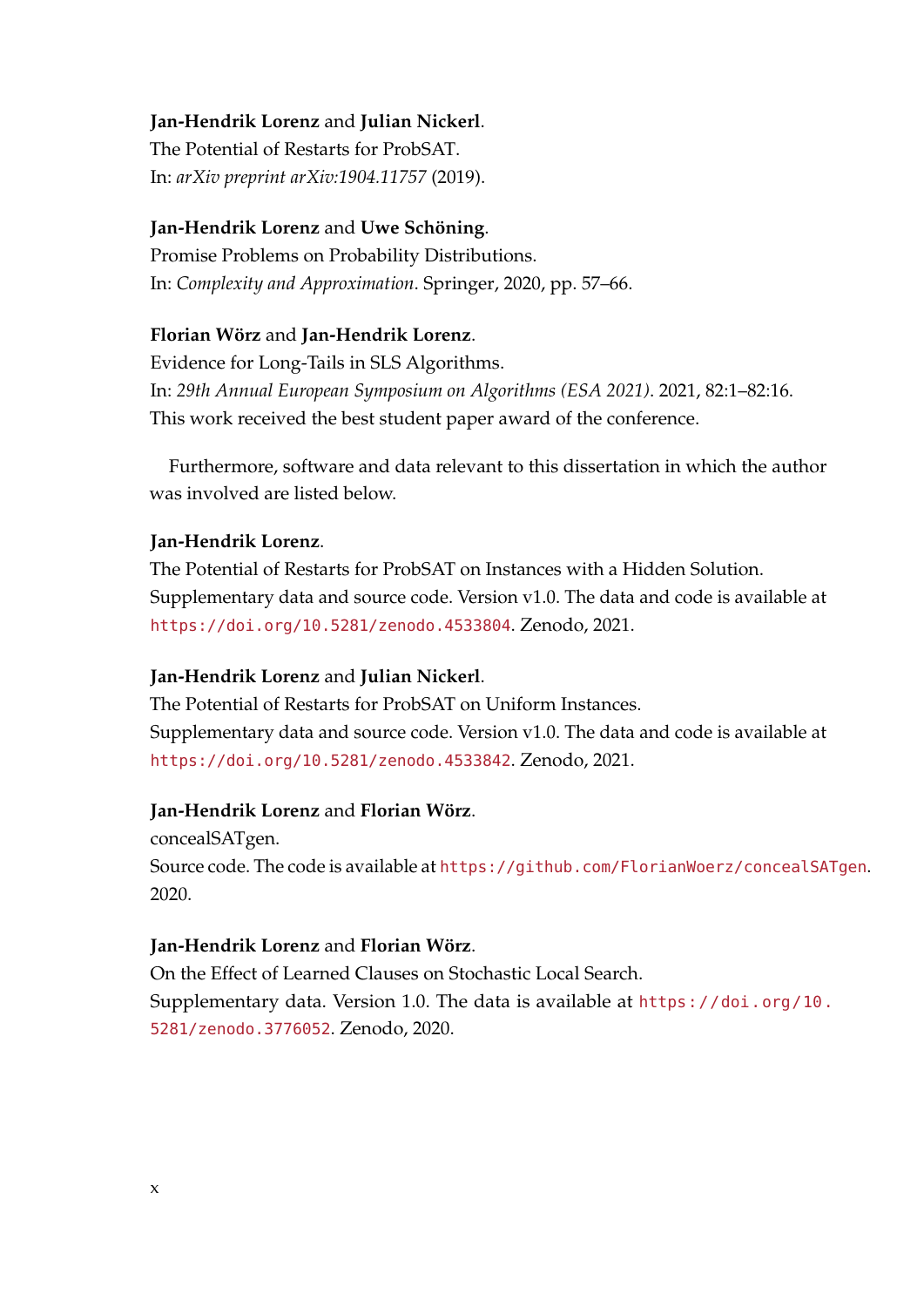#### FURTHER PUBLICATIONS

In addition, the author has contributed to the following publications.

## **Jan-Hendrik Lorenz** and **Florian Wörz**.

On the Effect of Learned Clauses on Stochastic Local Search. In: *Theory and Applications of Satisfiability Testing*. Springer International Publishing, 2020, pp. 89–106.

## **David Mödinger**, **Jan-Hendrik Lorenz**, and **Franz J. Hauck**.

Statistical privacy preserving message dissemination for peer-to-peer networks. In: *arXiv preprint arXiv:2102.01615* (2021).

# **David Mödinger**, **Jan-Hendrik Lorenz**, **Rens W. van der Heijden**, and **Franz J. Hauck**.

Unobtrusive monitoring: Statistical dissemination latency estimation in Bitcoin's peer-to-peer network. In: *PLOS ONE* 15.12 (2020), pp. 1–21.

## **Julian Nickerl**, **David Mödinger**, and **Jan-Hendrik Lorenz**.

From Local Network Formation Game to Peer-to-Peer Protocol. In: *2021 International Symposium on Electrical, Electronics and Information Engineering*. Association for Computing Machinery, 2021, pp. 483–492.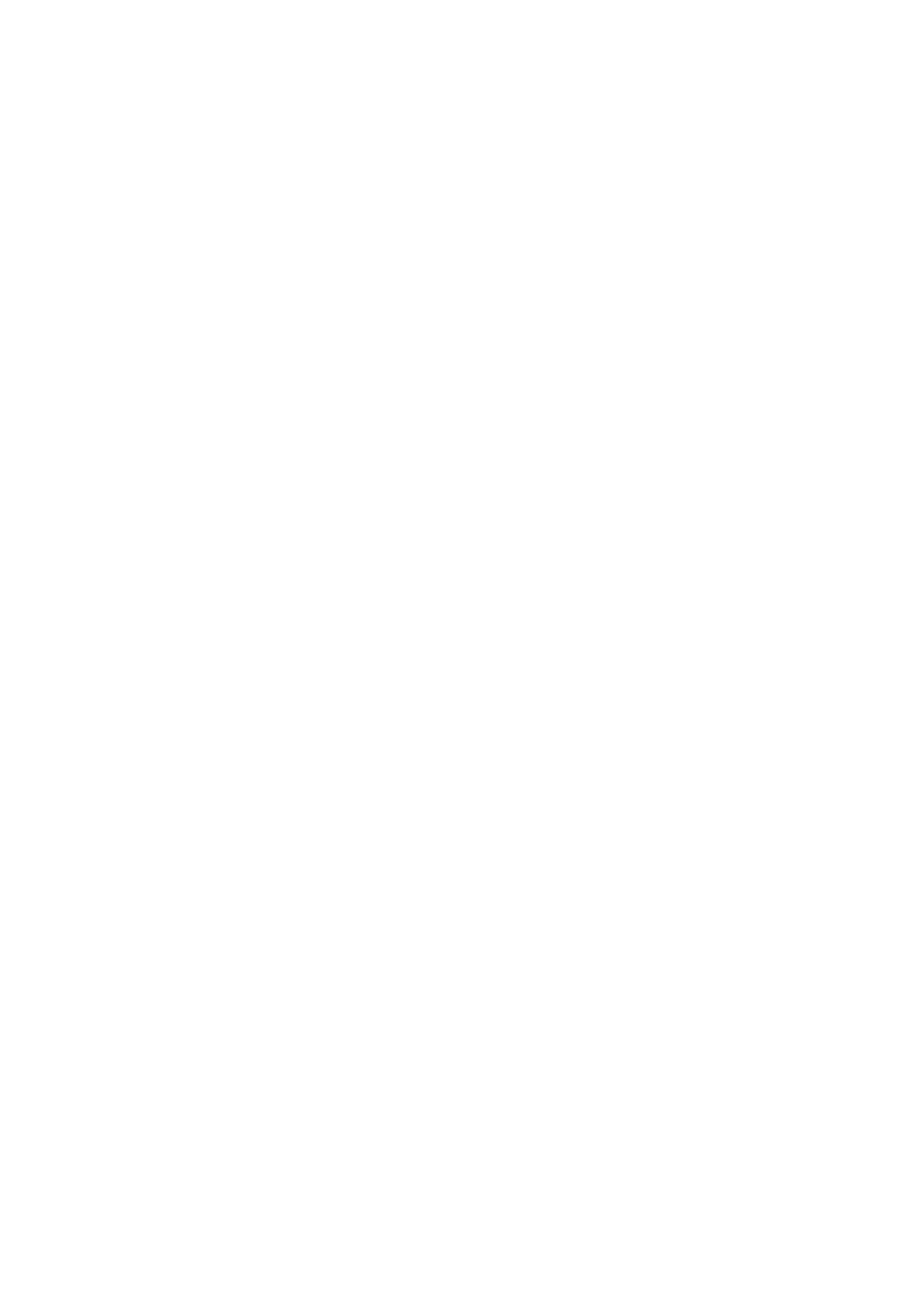## **CONTENTS**

| 1 |     | <b>INTRODUCTION</b>                             | 9   |  |  |  |  |  |
|---|-----|-------------------------------------------------|-----|--|--|--|--|--|
|   |     |                                                 | 11  |  |  |  |  |  |
| 2 |     | PRELIMINARIES                                   | 13  |  |  |  |  |  |
|   | 2.1 |                                                 | 13  |  |  |  |  |  |
|   | 2.2 |                                                 | 15  |  |  |  |  |  |
|   | 2.3 |                                                 | 22  |  |  |  |  |  |
|   | 2.4 |                                                 | 32  |  |  |  |  |  |
| 3 |     | THE COMPLEXITY OF RESTARTS                      | 39  |  |  |  |  |  |
|   | 3.1 |                                                 | 40  |  |  |  |  |  |
|   | 3.2 |                                                 | 43  |  |  |  |  |  |
|   |     |                                                 | 43  |  |  |  |  |  |
|   |     | 3.2.2                                           | 49  |  |  |  |  |  |
|   |     | 3.2.3 Approximating the Restart Time            | 55  |  |  |  |  |  |
|   | 3.3 |                                                 | 63  |  |  |  |  |  |
|   | 3.4 |                                                 | 66  |  |  |  |  |  |
| 4 |     | RUNTIME DISTRIBUTIONS AND CRITERIA FOR RESTARTS | 69  |  |  |  |  |  |
|   | 4.1 |                                                 | 71  |  |  |  |  |  |
|   | 4.2 | 80                                              |     |  |  |  |  |  |
|   | 4.3 | 82                                              |     |  |  |  |  |  |
|   |     |                                                 | 82  |  |  |  |  |  |
|   |     | 4.3.2                                           | 84  |  |  |  |  |  |
|   | 4.4 |                                                 | 88  |  |  |  |  |  |
|   |     | 4.4.1                                           | 88  |  |  |  |  |  |
|   |     | 4.4.2                                           | 95  |  |  |  |  |  |
|   |     | 4.4.3                                           | 97  |  |  |  |  |  |
|   | 4.5 |                                                 | 105 |  |  |  |  |  |
| 5 |     | RESTART STRATEGIES IN A CONTINUOUS SETTING      | 107 |  |  |  |  |  |
|   | 5.1 |                                                 | 108 |  |  |  |  |  |
|   | 5.2 |                                                 | 113 |  |  |  |  |  |
|   | 5.3 | 115                                             |     |  |  |  |  |  |
|   | 5.4 |                                                 |     |  |  |  |  |  |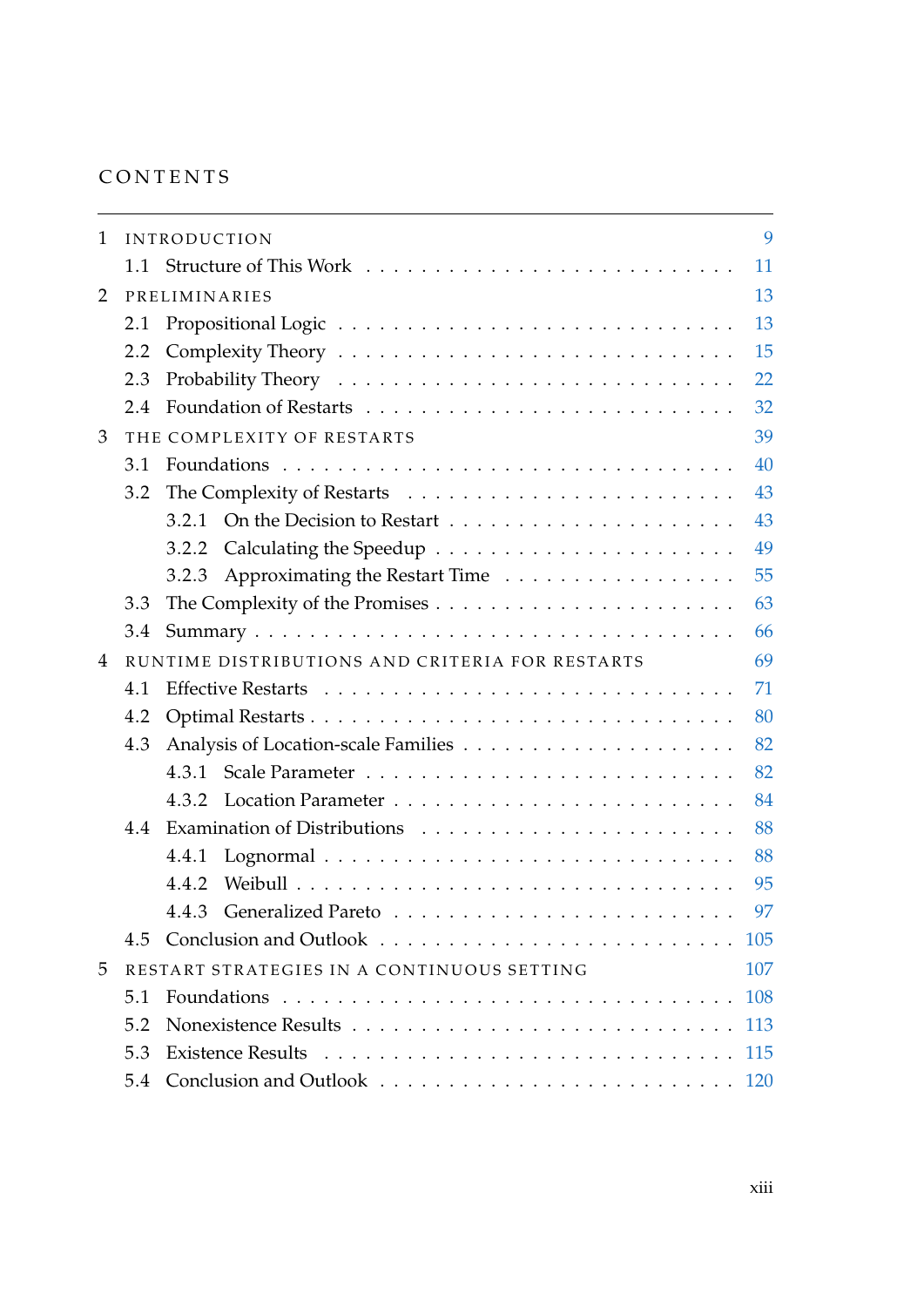| 6   |     |                   | THE POTENTIAL OF RESTARTS FOR PROBSAT                       | 121        |  |
|-----|-----|-------------------|-------------------------------------------------------------|------------|--|
| 6.1 |     |                   |                                                             |            |  |
|     | 6.2 |                   | Estimation and Evaluation of Runtime Distributions 124      |            |  |
|     | 6.3 |                   |                                                             |            |  |
|     |     | 6.3.1             |                                                             |            |  |
|     |     |                   |                                                             |            |  |
|     | 6.4 |                   |                                                             |            |  |
|     | 6.5 |                   |                                                             |            |  |
|     | 6.6 |                   |                                                             |            |  |
|     |     | 6.6.1             |                                                             |            |  |
|     |     | 6.6.2             | Assessment of the Runtime Distribution 135                  |            |  |
|     |     | 6.6.3             |                                                             |            |  |
|     |     | 6.6.4             | Estimating the Potential of Restarts 140                    |            |  |
|     |     | 6.6.5             |                                                             |            |  |
|     |     | 6.6.6             |                                                             |            |  |
|     |     | 6.6.7             |                                                             |            |  |
|     |     | 6.6.8             |                                                             |            |  |
|     |     | 6.6.9             |                                                             |            |  |
|     | 6.7 |                   | PROBSAT on Instances with Hidden Solutions 154              |            |  |
|     |     | 6.7.1             |                                                             |            |  |
|     |     | 6.7.2             | Estimating the Potential of Restarts 158                    |            |  |
|     |     | 6.7.3             | Predicting the Runtime Distribution 161                     |            |  |
|     |     | 6.7.4             |                                                             |            |  |
|     |     | 6.7.5             | Evaluation on the Instances of the SAT Competition 2018 163 |            |  |
|     | 6.8 |                   |                                                             |            |  |
|     |     |                   |                                                             |            |  |
| 7   |     |                   | COMPLETION PROBABILITIES AND PARALLEL RESTART STRATE-       |            |  |
|     |     |                   | GIES UNDER AN IMPOSED DEADLINE                              | 171        |  |
|     | 7.1 |                   | Effect of Parallel Restarts on the Completion Probability   | 174        |  |
|     | 7.2 |                   |                                                             | 181        |  |
|     | 7.3 |                   |                                                             |            |  |
|     | 7.4 |                   |                                                             | <b>188</b> |  |
| 8   |     | <b>DISCUSSION</b> |                                                             | 191        |  |
|     | 8.1 |                   |                                                             | 191        |  |
|     | 8.2 |                   |                                                             |            |  |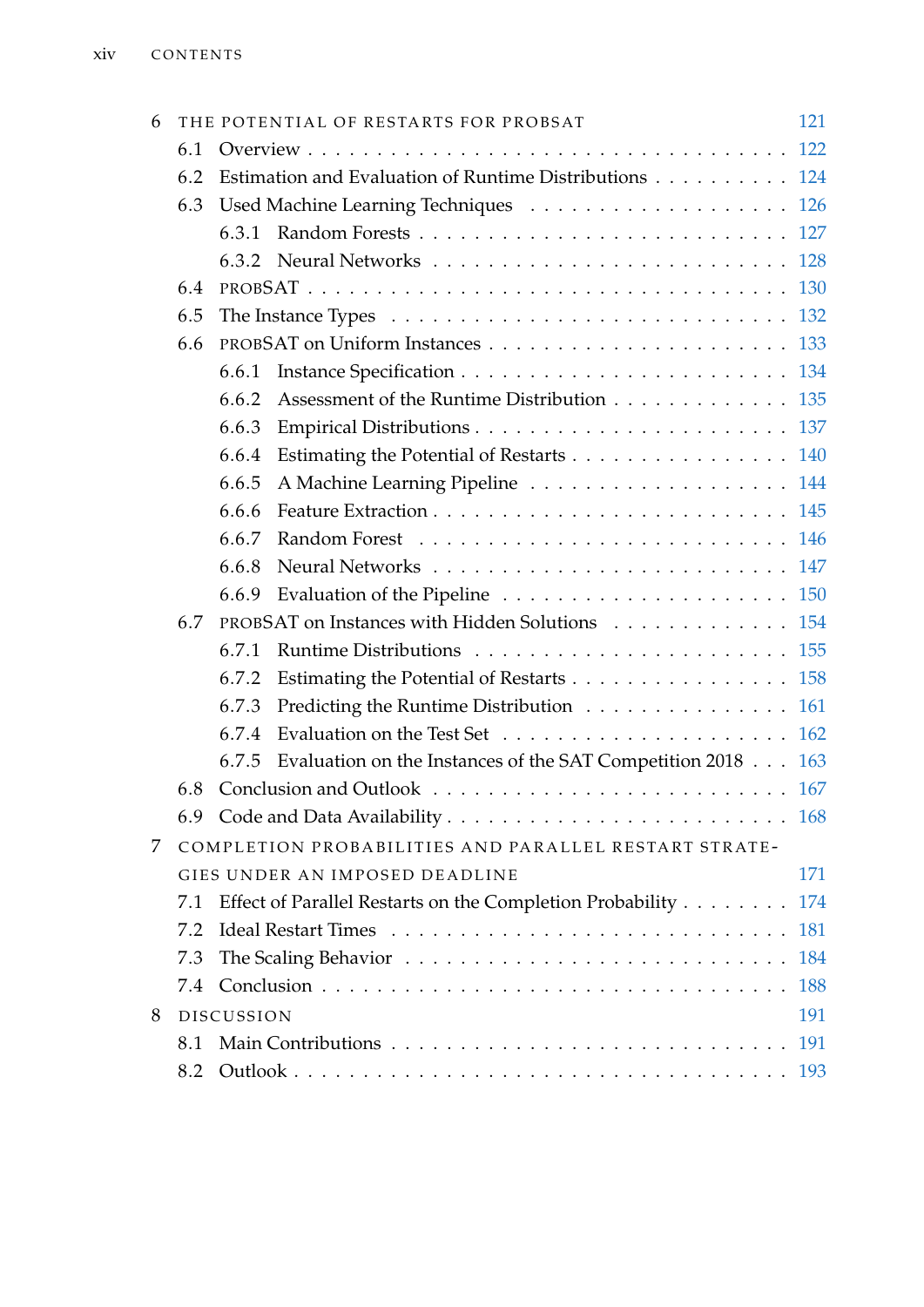|                                                    |                                                                      | Bibliography |                                                              | 195 |  |  |  |
|----------------------------------------------------|----------------------------------------------------------------------|--------------|--------------------------------------------------------------|-----|--|--|--|
|                                                    | Index                                                                |              |                                                              | 211 |  |  |  |
|                                                    | Appendix                                                             |              |                                                              |     |  |  |  |
|                                                    |                                                                      |              | A CONSTRUCTION OF DECISION TREES                             | 217 |  |  |  |
|                                                    | B ADAM AND THE BACKPROPAGATION ALGORITHM                             |              |                                                              |     |  |  |  |
| C SPECIFICATION OF THE MACHINE LEARNING COMPONENTS |                                                                      |              |                                                              |     |  |  |  |
|                                                    |                                                                      |              |                                                              |     |  |  |  |
|                                                    |                                                                      |              | C.1.1 Features for Uniform Instances 223                     |     |  |  |  |
|                                                    |                                                                      |              | C.1.2 Specifications and Validation of the Random Forest 225 |     |  |  |  |
|                                                    |                                                                      |              | C.1.3 Specification of the Neural Networks 226               |     |  |  |  |
|                                                    | C.2 Features for the Random Forest for Hidden Solution Instances 226 |              |                                                              |     |  |  |  |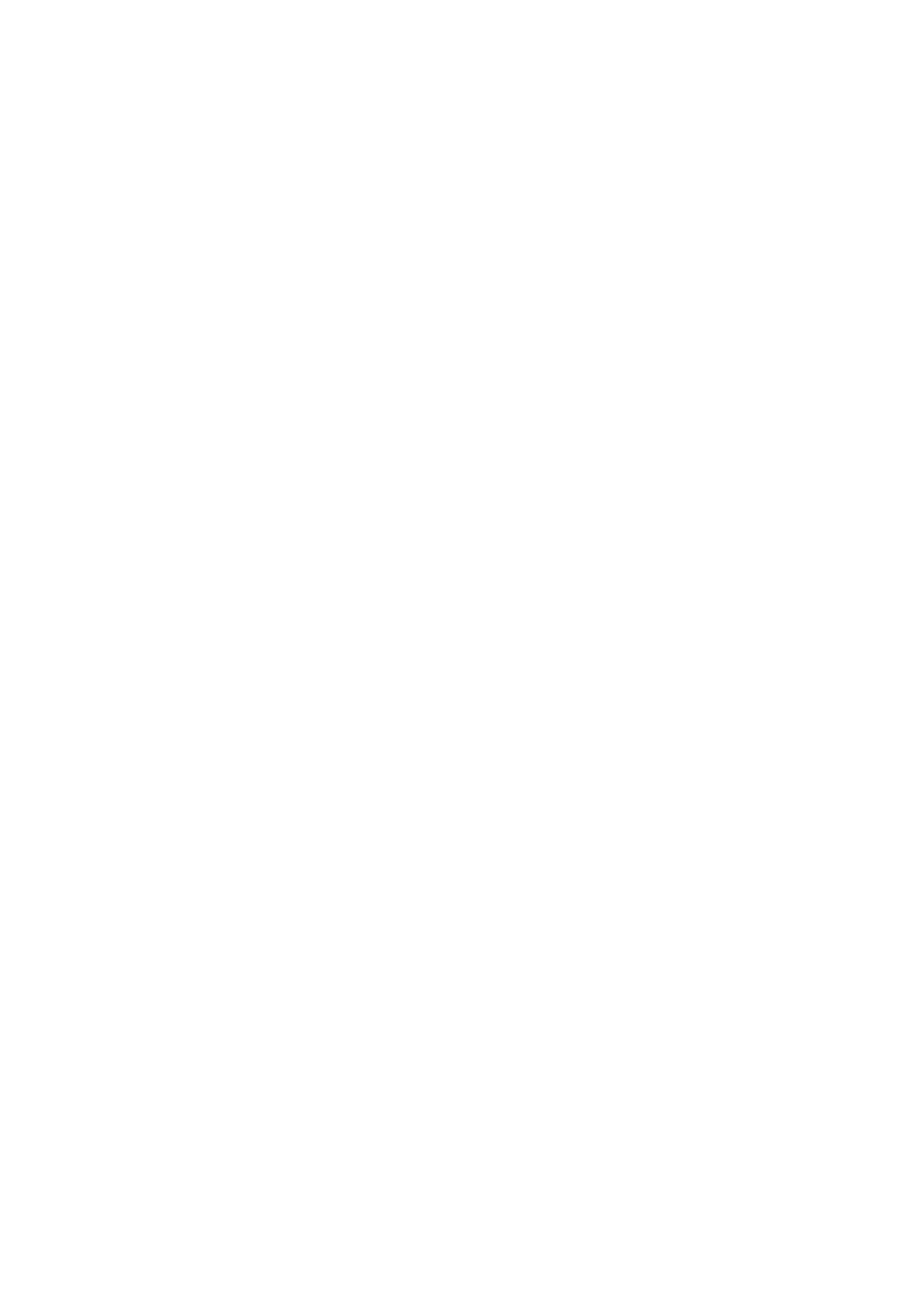## LIST OF FIGURES

| 4.1 | This plot visualizes the usefulness of restarts and the optimal restart                |     |
|-----|----------------------------------------------------------------------------------------|-----|
|     | quantiles for lognormal distributions. The scale parameter $\mu$ does                  |     |
|     | not influence this plot's shape (cf. Theorem 4.15 and 4.16). The shape                 |     |
|     | parameter $\sigma$ can be found on the <i>x</i> -axis, and the quantiles $p \in (0,1)$ |     |
|     | are represented on the <i>y</i> -axis. The light blue area corresponds to              |     |
|     | parameter combinations of $\sigma$ and $p$ for which restarts are useful               |     |
|     | in expectation, i.e., satisfying the condition of Theorem 4.4. Ac-                     |     |
|     | cordingly, the dashed blue line denotes parameter combinations for                     |     |
|     | which restarts are neither useful nor harmful. The red line indicates                  |     |
|     | the optimal restart quantiles for a given $\sigma$ . That is, this quantile mini-      |     |
|     | mizes the expected value under restarts. Also, refer to Theorem 4.14.                  |     |
|     |                                                                                        | 92  |
| 4.2 | This plot compares the expected value without restarts with the                        |     |
|     | expected value using the optimal restart strategy for lognormal                        |     |
|     | distributions. The plot has the same appearance for all values of the                  |     |
|     | scale parameter $\mu$ , only the values on the <i>y</i> -axis differ. Therefore,       |     |
|     | the scale parameter is fixed to $\mu = 0$ . The shape parameter $\sigma$ can           |     |
|     | be found on the <i>x</i> -axis, and the <i>y</i> -axis indicates the value of the      |     |
|     | respective expected values. The black dotted line represents the                       |     |
|     | expected value without restarts, and the blue line corresponds to the                  |     |
|     | expected value with restarts at the optimal restart time. This figure                  |     |
|     |                                                                                        | 93  |
| 4.3 | This figure depicts the expected runtime of a lognormally distributed                  |     |
|     | random variable X with $\mu = 0$ and $\sigma = 0.7$ as a dashed line. The              |     |
|     | blue line is the expected runtime with restarts after $Q(p)$ steps. This               |     |
|     |                                                                                        | 106 |
| 6.1 | An example of a machine learning pipeline on an abstract level. 123                    |     |

1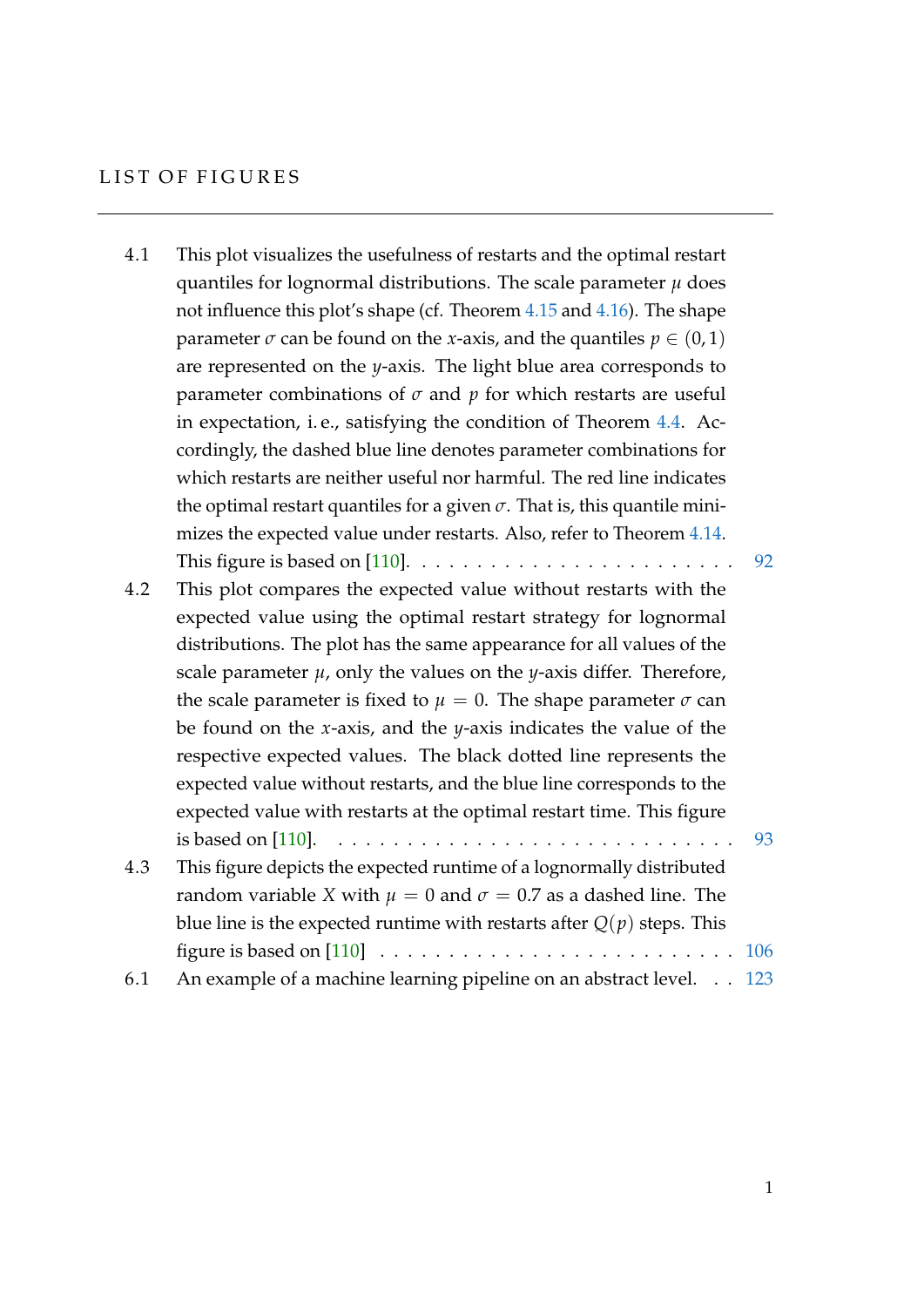| 6.2 | The empirical distribution function and the lognormal fit of a typ-<br>ical instance. The fitted lognormal distribution has shape parame-<br>ter $\sigma$ = 1.036 and scale parameter $\mu$ = 15.974. The KS test statistic<br>is $D_{300} = 0.0201$ and has an associated <i>p</i> -value of $p = 0.9996$ . This |  |
|-----|-------------------------------------------------------------------------------------------------------------------------------------------------------------------------------------------------------------------------------------------------------------------------------------------------------------------|--|
|     | figure is based on [113]. $\ldots \ldots \ldots \ldots \ldots \ldots \ldots \ldots \ldots \ldots$ 140                                                                                                                                                                                                             |  |
| 6.3 | The empirical distribution function and the Weibull fit. The fitted<br>Weibull distribution has shape parameter $k = 0.643$ , scale parameter<br>$a = 70949599.692$ , and location parameter $b = 100538$ . The KS test<br>statistic is $D_{300} = 0.1085$ and has an associated <i>p</i> -value $p = 0.0016$ .   |  |
|     | This figure is based on [113]. $\ldots \ldots \ldots \ldots \ldots \ldots \ldots \ldots 141$                                                                                                                                                                                                                      |  |
| 6.4 | The "pipeline restarts" strategy. The random forest and the neural                                                                                                                                                                                                                                                |  |
|     | network are described in Section 6.6.7 and Section 6.6.8. 151                                                                                                                                                                                                                                                     |  |
| 6.5 | The pipeline restarts strategy is compared with the no restarts strat-                                                                                                                                                                                                                                            |  |
|     | egy. The dots are the logarithmically scaled average runtimes. Each                                                                                                                                                                                                                                               |  |
|     | marker indicates the average runtimes on a single instance. The                                                                                                                                                                                                                                                   |  |
|     | average runtimes of the pipeline restarts strategy are shown on the                                                                                                                                                                                                                                               |  |
|     | x-axis; those of the no restarts strategy are on the y-axis. The pipeline                                                                                                                                                                                                                                         |  |
|     | restarts strategy is more efficient if the marker lies above the dashed                                                                                                                                                                                                                                           |  |
|     | line; otherwise, its competitor is more efficient. This figure is based                                                                                                                                                                                                                                           |  |
|     |                                                                                                                                                                                                                                                                                                                   |  |
| 6.6 | The 33 instances with the longest runs for which restarts are pre-                                                                                                                                                                                                                                                |  |
|     | dicted. The average speedup on these instances is 1.216. The dots are                                                                                                                                                                                                                                             |  |
|     | the logarithmically scaled average runtimes. Each marker indicates                                                                                                                                                                                                                                                |  |
|     | the average runtimes on a single instance. The average runtimes of<br>the pipeline restarts strategy are shown on the x-axis; those of the no                                                                                                                                                                     |  |
|     |                                                                                                                                                                                                                                                                                                                   |  |
|     | restarts strategy are on the y-axis. The pipeline restarts strategy is                                                                                                                                                                                                                                            |  |
|     | more efficient if the marker lies above the dashed line; otherwise, its                                                                                                                                                                                                                                           |  |
| 6.7 | competitor is more efficient. This figure is based on [113]. $\dots \dots \dots$ 153                                                                                                                                                                                                                              |  |
|     | The empirical distribution function of a typical komb instance with<br>80 variables. The left plot is logarithmically scaled, while the right                                                                                                                                                                     |  |
|     |                                                                                                                                                                                                                                                                                                                   |  |
|     |                                                                                                                                                                                                                                                                                                                   |  |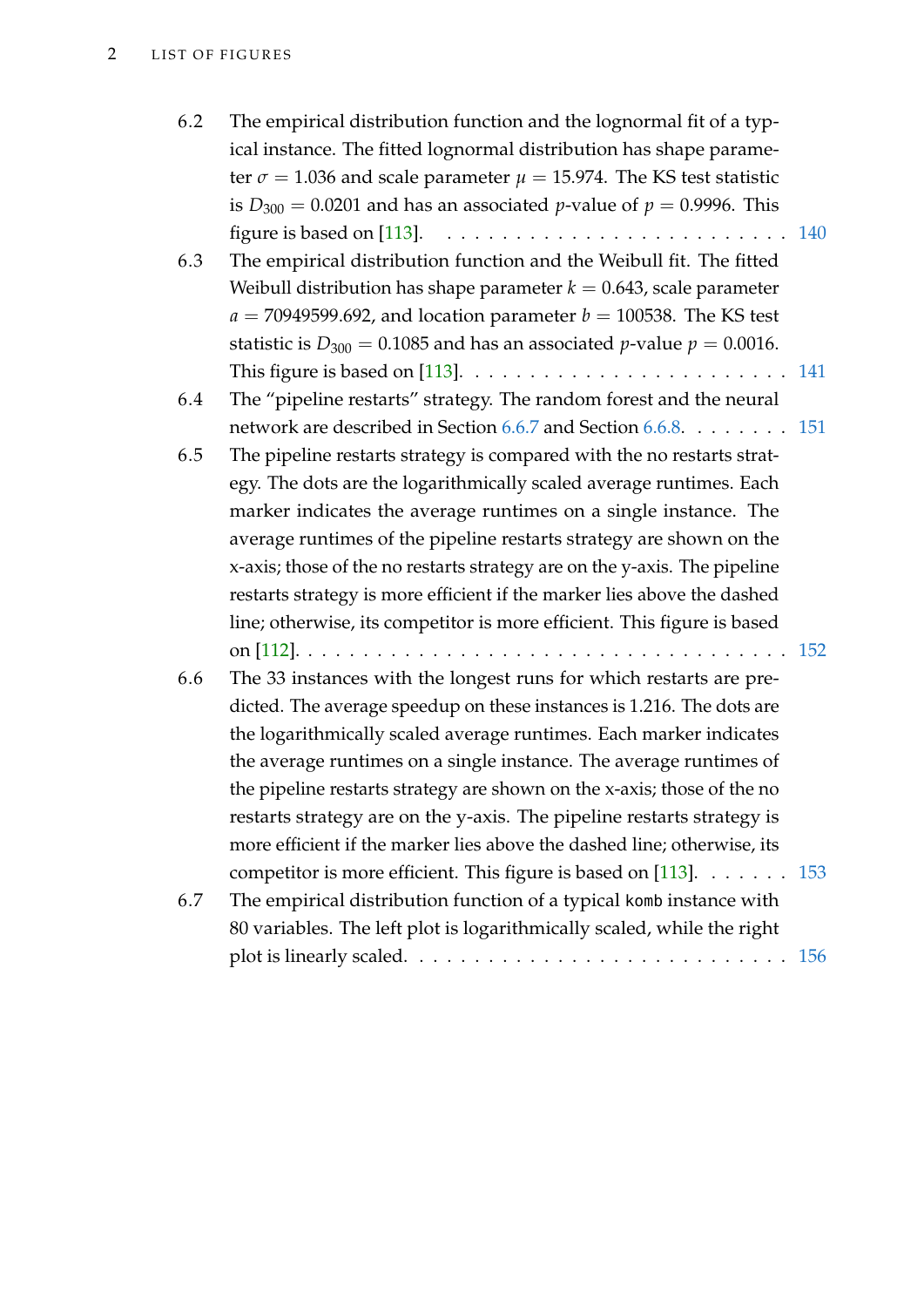- 6.8 The empirical distribution function and the exponential mixture fit of a typical komb instance with 80 variables. This is the same instance as in Figure [6.7.](#page-171-0) The left plot is logarithmically scaled, while the right plot is linearly scaled. The fitted exponential mixture distribution has parameters  $\lambda_1 = 120.167$ ,  $\lambda_2 = 80593885.190$ , and  $q = 0.020$ . The KS test statistic is  $D_{300} = 0.0432$  and has an associated *p*-value of *p* = 0.6132. . . . . . . . . . . . . . . . . . . . . . . . . . . [157](#page-172-0) 6.9 The random forest restarts strategy is compared with the no restarts strategy. The dots are the logarithmically scaled average runtimes.
- Each marker indicates the average runtimes on a single instance. The average runtimes of the random forest restarts strategy are shown on the x-axis; those of the no restarts strategy are on the y-axis. The random forest restarts strategy is more efficient if the marker lies above the dashed line; otherwise, its competitor is more efficient. . . [163](#page-178-1)
- 6.10 Flowchart description of MLPPROB. . . . . . . . . . . . . . . . . . . . [164](#page-179-0)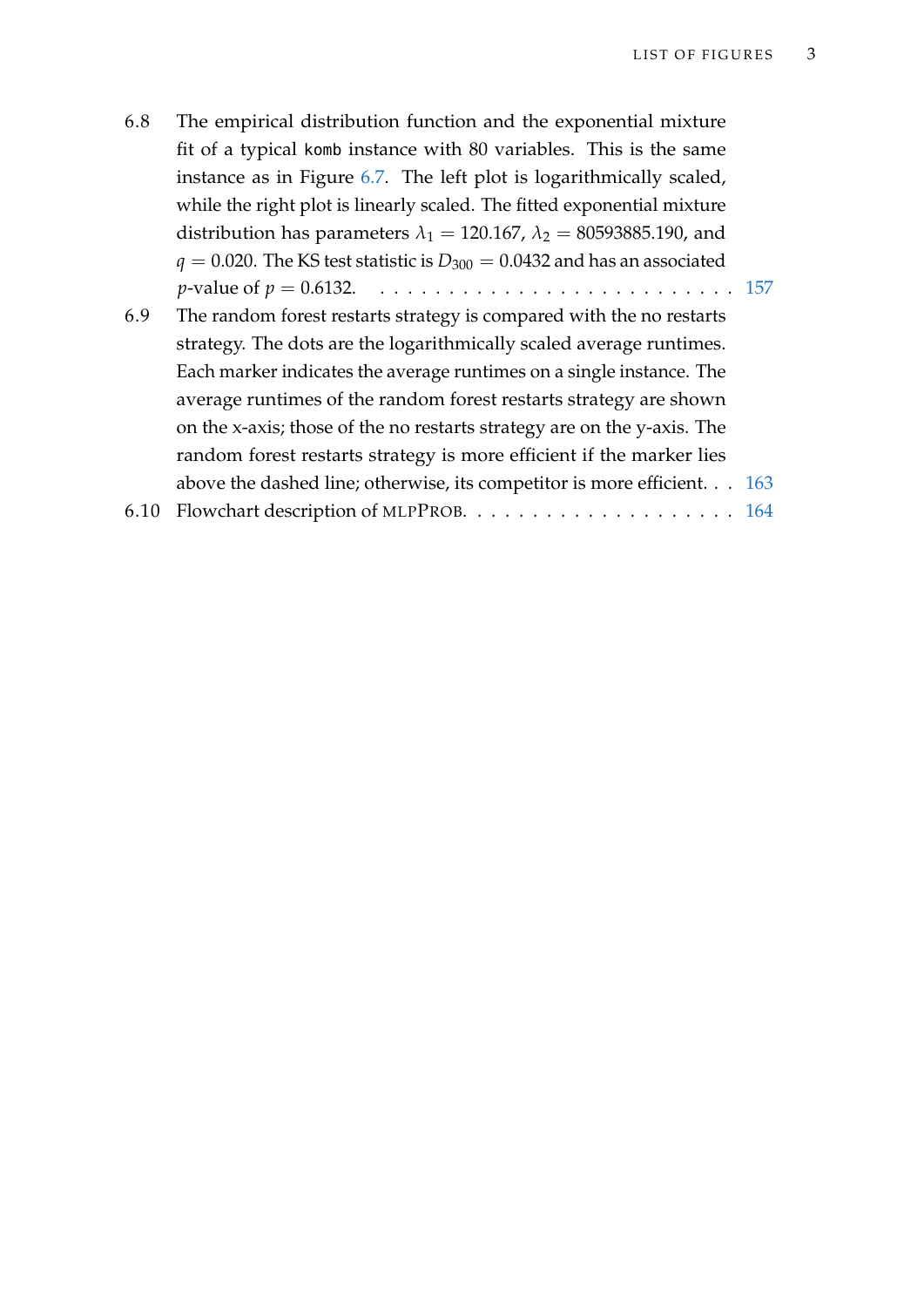| 2.1 | The definition of the Boolean connectives and, $\circ$ r, and n $\circ$ t.                                               | 13 |
|-----|--------------------------------------------------------------------------------------------------------------------------|----|
| 6.1 | This table shows three randomly generated instance domains with a                                                        |    |
|     | hidden solution. The parameters $p_1$ , $p_2$ , $p_3$ and $r$ refer to the inputs                                        |    |
|     | for Algorithm $6.2$ . The number of variables $n$ per instance ranges                                                    |    |
|     | from 200 to 400. The parameter configurations are extracted from                                                         |    |
|     | the instances of the SAT Competition 2018 [84]. $\dots \dots \dots \dots \dots \dots$ 133                                |    |
| 6.2 | The number of instances where the maximum likelihood fit of the                                                          |    |
|     | respective distribution passed the KS test at a significance level                                                       |    |
|     | of 0.05. A distribution "won" the test, if it passed with the highest                                                    |    |
|     |                                                                                                                          |    |
| 6.3 | The calculated average speedups for different sets of probability                                                        |    |
|     | distribution types. For sets containing several distributions, the                                                       |    |
|     | distribution with the higher $p$ -value in the KS test is chosen in the                                                  |    |
|     | middle column (KS test); this distribution is then used to calculate the                                                 |    |
|     | speedup. Likewise, in the right column (speedup), the distribution                                                       |    |
|     | with the higher speedup is selected. For the purpose of comparabil-                                                      |    |
|     | ity, the row containing the empty set indicates the speedup that was                                                     |    |
|     | determined empirically from the data. 143                                                                                |    |
| 6.4 | The number of neurons of the location, Weibull, and lognormal                                                            |    |
|     | neural network, separated by layer. The reason for the values in                                                         |    |
|     | brackets is explained in the text. $\dots \dots \dots \dots \dots \dots \dots \dots \dots \dots \dots \dots \dots \dots$ |    |
| 6.5 | The number of instances solved by PROBSAT, GLUHACK and SPAR-                                                             |    |
|     | ROW2RISS. The two middle columns indicate the result on instances                                                        |    |
|     | with a hidden solution and uniform instances, respectively. The                                                          |    |
|     | rightmost column represents the overall result on all instances. 155                                                     |    |
| 6.6 | The number of instances where the fitted exponential mixture dis-                                                        |    |
|     | tribution passed the KS test at a significance level of 0.05. The left                                                   |    |
|     | column contains the instance type, the middle column contains the                                                        |    |
|     | number of fits that passed the KS test and the right column indicates                                                    |    |
|     | the total number of considered instances.<br>158                                                                         |    |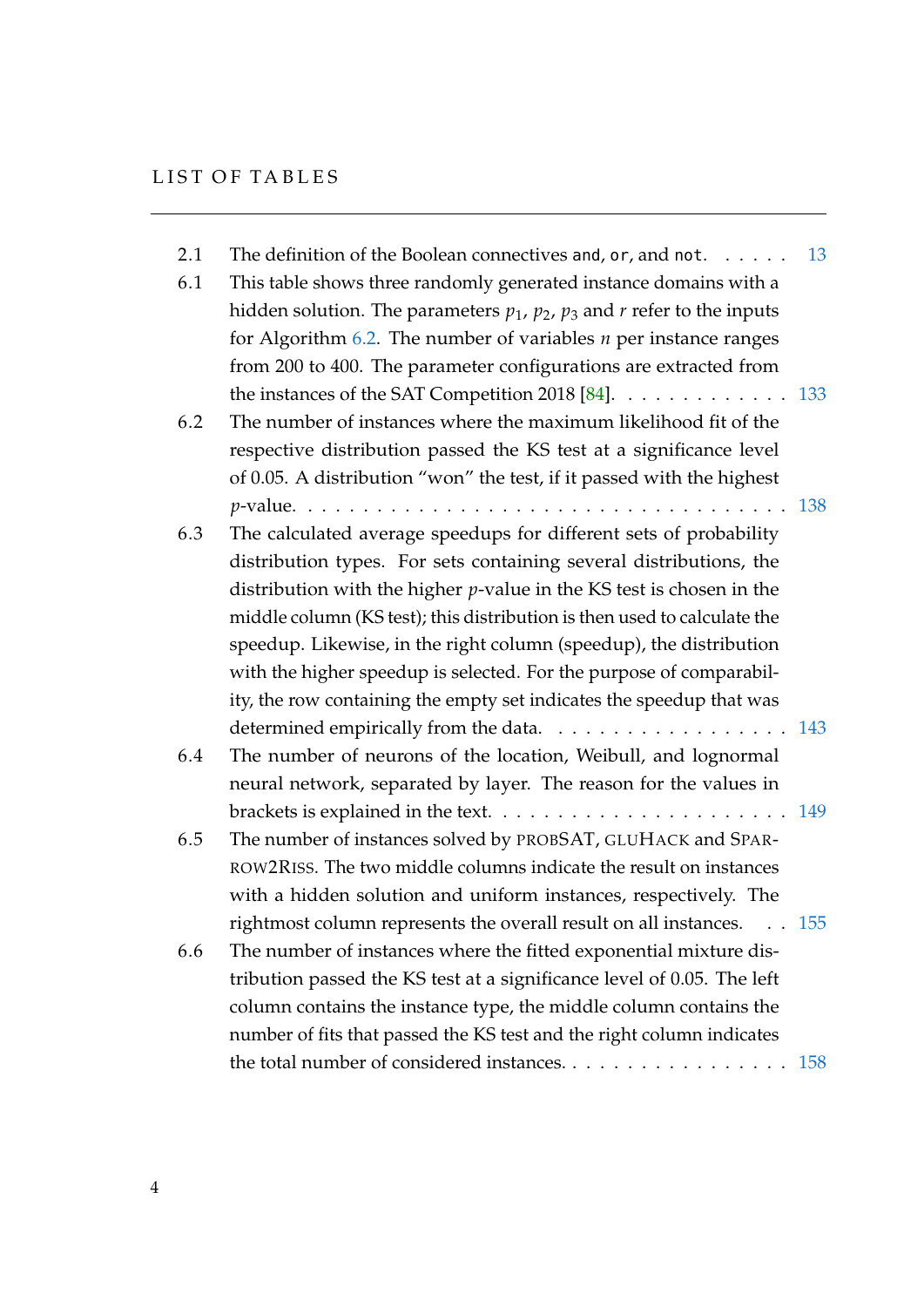| 6.7 | The number of instances where the fitted exponential mixture dis-      |
|-----|------------------------------------------------------------------------|
|     | tribution passed the KS test at a significance level of 0.05. The left |
|     | column contains the instance type, the middle column contains the      |
|     | number of fits that passed the KS test and the right column indicates  |
|     | the total number of considered instances. Here, only instances with    |
|     | an average runtime of more than $100\,000$ flips are considered. 158   |

- 6.8 This table shows the average speedups by restarting on different domains. In the middle column, the optimal restart times are estimated based on the collected data. In the right column, the restart times are determined by the fitted exponential mixture distribution. The second row contains all instances, while the third row is limited to instances of the types komb and qhid. In the bottom row, only two-component instances are considered. . . . . . . . . . . . . . . . [161](#page-176-1)
- 6.9 The results of PROBSAT, GLUHACK, SPARROW2RISS and MLPPROB on the instances of the SAT Competition 2018. The middle column contains the number of solved instances, while the right column reflects the par2 score. . . . . . . . . . . . . . . . . . . . . . . . . . . [166](#page-181-0) 6.10 The number of instances solved by PROBSAT, GLUHACK, SPAR-
- ROW2RISS, and MLPPROB. The columns indicate the results on the three instance domains with a hidden solution. . . . . . . . . . . . . [166](#page-181-1) 7.1 A description of a discrete random variable *X* based on the pmf
- and the cdf. All values *i* not explicitly specified in the table have an associated value of  $Pr(X = i) = 0. \ldots \ldots \ldots \ldots \ldots \ldots \ldots \ldots 173$  $Pr(X = i) = 0. \ldots \ldots \ldots \ldots \ldots \ldots \ldots \ldots 173$ C.1 The evaluation of the random forest for different metrics. All values concern the Weibull distribution as the label.  $\dots \dots \dots \dots \dots \dots$  [225](#page-240-1)
- C.2 The specifications of the location, Weibull, and lognormal neural network, separated by layer. . . . . . . . . . . . . . . . . . . . . . . . [227](#page-242-0)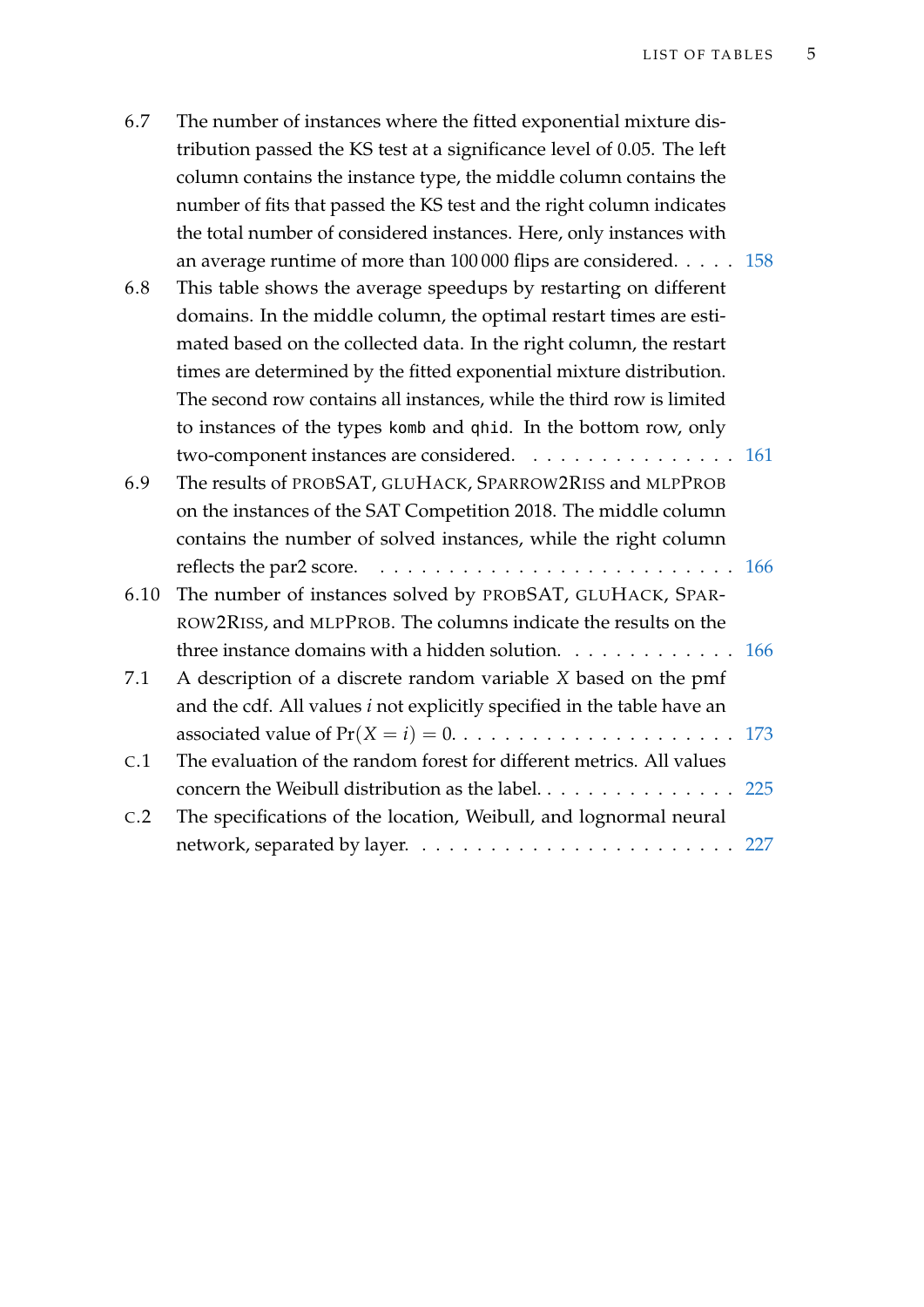| 2.1        | $A_{\mathcal{L}}$ : The restarted version of $\mathcal{A}$ with restart strategy $\mathcal{L}$ . | 32 |
|------------|--------------------------------------------------------------------------------------------------|----|
| 3.1        | An approximation algorithm for the upper bound.                                                  | 59 |
| 3.2        | An approximation algorithm for the expected runtime.                                             | 62 |
| 6.1        | PROBSAT. This pseudocode is taken from [14]. 131                                                 |    |
| 6.2        | Pseudocode to generate a random 3-SAT formula with a hidden                                      |    |
|            | solution. This pseudocode has been taken and adapted from [19]. In                               |    |
|            | line 4, similar to uniform instances, a random clause $C$ is generated                           |    |
|            | by uniformly and independently sampling three literals. The method                               |    |
|            | in line $5$ counts how many literals are satisfied in $C$ under the hidden                       |    |
|            | solution $a$ . Depending on this number, in line $7$ , the generated clause $C$                  |    |
|            | is added to the formula F with a certain probability $p_i$ . 133                                 |    |
| <b>B.1</b> | Pseudocode for the ADAM optimizer. The pseudocode is an adapted                                  |    |
|            | version from [99]. The term $d\chi^2$ in line 9 refers to an elementwise                         |    |
|            |                                                                                                  |    |
| B.2        | Pseudocode for forward propagation. The code is an adapted version                               |    |
|            | from [78]. In this version, regularization is not used. $\dots \dots \dots \dots$ 222            |    |
| B.3        | Pseudocode for backward propagation. The code is taken from [78].                                |    |
|            | In this version, regularization is not used. 222                                                 |    |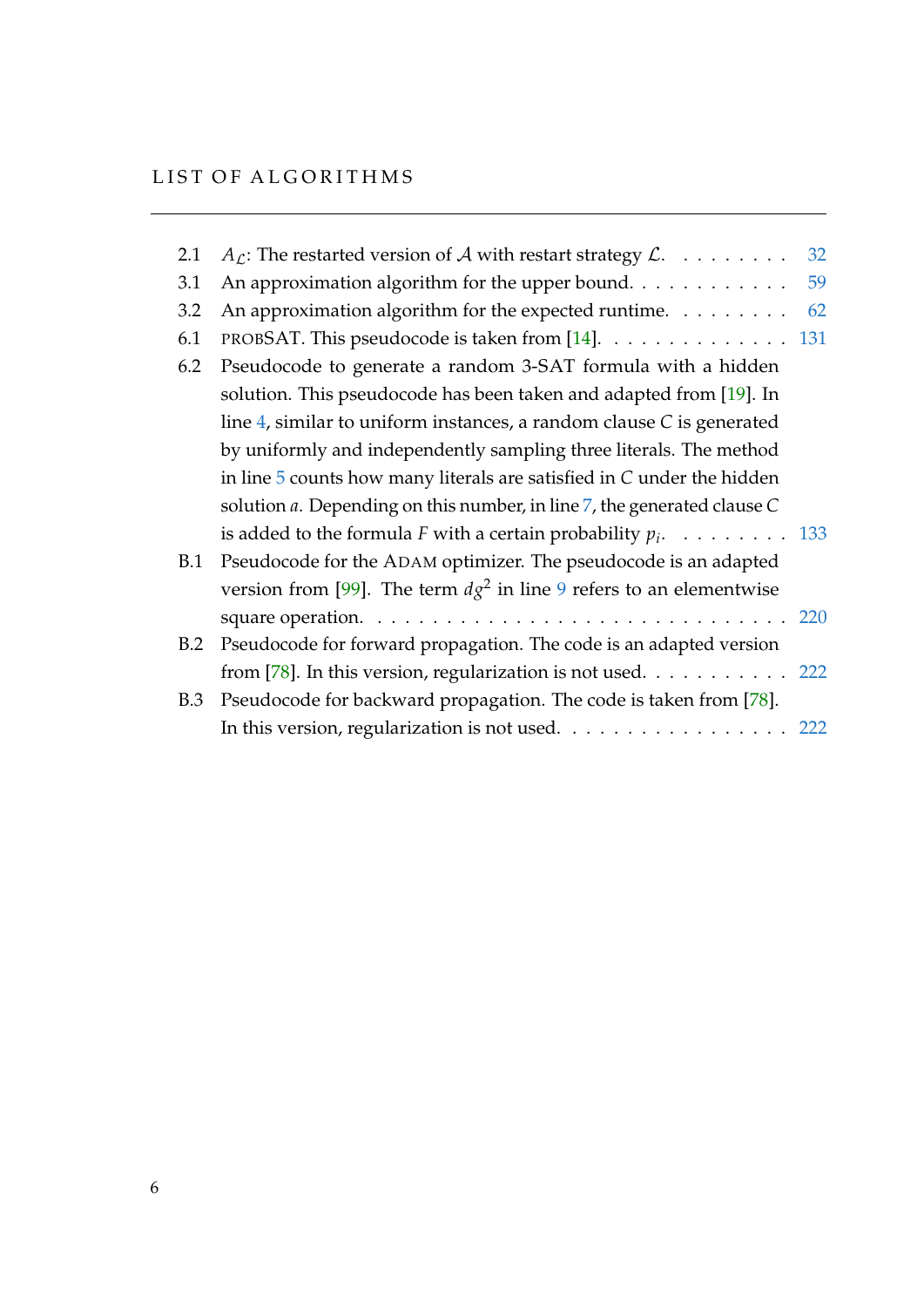#### **SETS**

- **N** The set of natural numbers:  $\mathbb{N} = \{1, 2, 3, \dots\}.$
- **N**<sub>0</sub> The set of natural numbers including zero:  $\mathbb{N}_0 = \{0, 1, 2, \dots\}$ .
- **Z** The set of whole numbers:  $\mathbb{Z} = \{x \mid x \in \mathbb{N}_0 \text{ or } -x \in \mathbb{N}\}.$
- **R** The set of real numbers.
- **R**+ The set of strictly positive real numbers:  $\mathbb{R}_+ = \{x \in \mathbb{R} \mid x > 0\}.$
- $P(S)$  The power set of a set *S*:  $P(S) = \{T | T \subseteq S\}.$

#### L A N G U A G E S

- *ε* The empty word.
- *L <sup>n</sup>* The *n*-fold concatenation of a set *L*:  $L^0 = \{\varepsilon\}$  and  $L^n = \{xy \mid x \in L^{n-1} \text{ and } y \in L\}$  for  $n \geq 1$ .
- *L* <sup>\*</sup> The Kleene star on a set  $L: L^* = \bigcup$ *i*≥0 *L i* .

LANDAU SYMBOLS

$$
f(n) = O(g(n)) \Leftrightarrow \exists C > 0 \exists n_0 \forall n > n_0 : |f(n)| \le C \cdot g(n)
$$
  

$$
f(n) = o(g(n)) \Leftrightarrow \forall C > 0 \exists n_0 \forall n > n_0 : |f(n)| < C \cdot g(n)
$$
  

$$
f(n) = \Omega(g(n)) \Leftrightarrow \exists C > 0 \exists n_0 \forall n > n_0 : |f(n)| \ge C \cdot g(n)
$$
  

$$
f(n) = \omega(g(n)) \Leftrightarrow \forall C > 0 \exists n_0 \forall n > n_0 : |f(n)| > C \cdot g(n)
$$
  

$$
f(n) \sim g(n) \Leftrightarrow \forall \varepsilon > 0 \exists n_0 \forall n > n_0 : \left| \frac{f(n)}{g(n)} - 1 \right| < \varepsilon
$$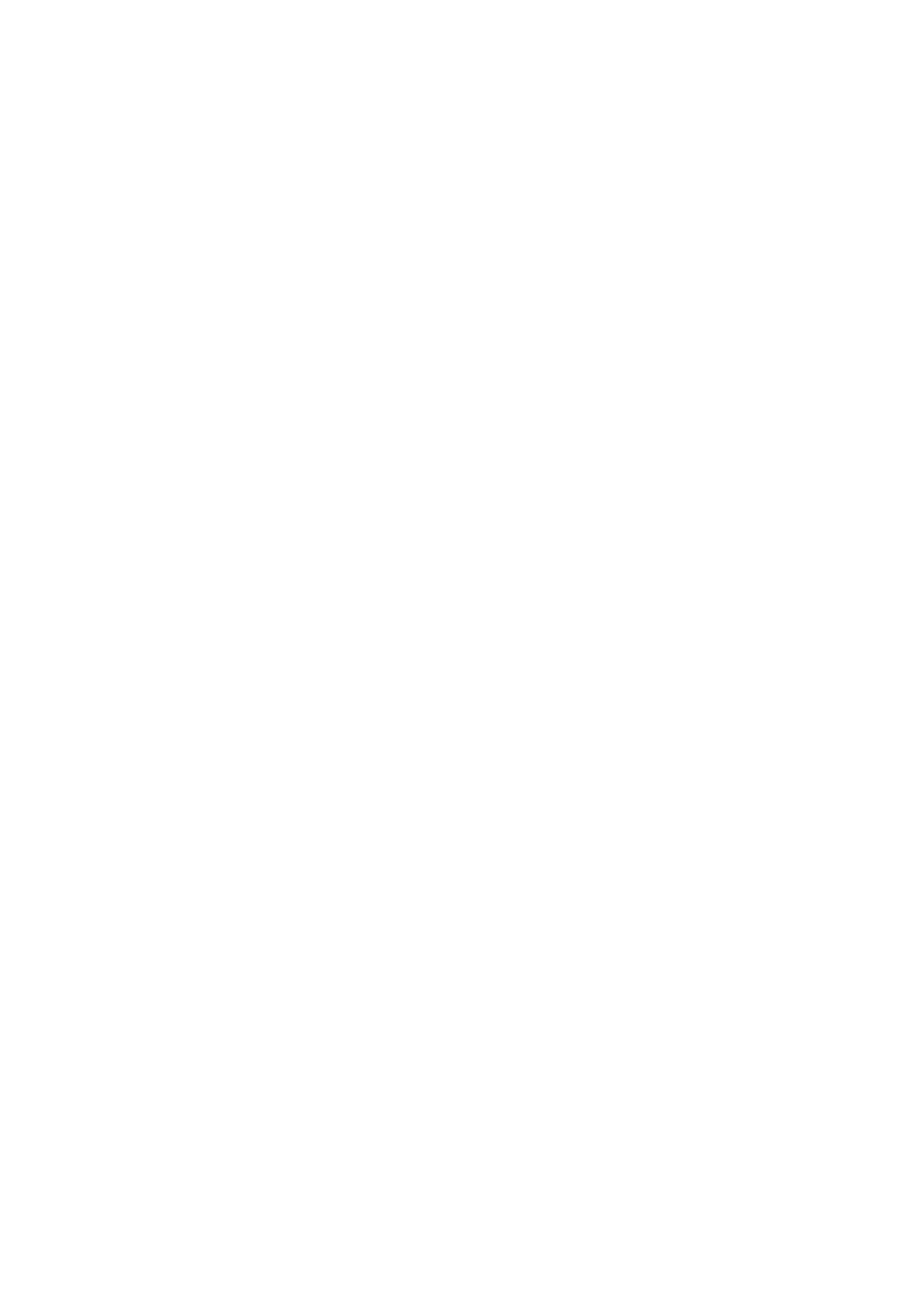#### <span id="page-24-0"></span>I N T R O D U C T I O N

Search processes are an all-pervasive part of everyday life. For instance, looking for a misplaced wallet or seeking a familiar person in a crowd of people corresponds to a search process. Various types of such processes have also been studied scientifically. Issues as diverse as detecting enemy submarines [\[38\]](#page-213-0), finding castaways [\[65\]](#page-215-0), the migratory behavior of people [\[59\]](#page-215-1), and animal foraging patterns [\[50,](#page-214-0) [135\]](#page-221-0) have been considered. In fields such as biophysics, search processes are even studied at microscopic scales [\[127\]](#page-220-1).

Accordingly, it is of major importance to determine which search strategies are particularly promising. In this context, the foraging behavior of a number of animals has been observed, and an intriguing pattern has been identified. Some species tend to scan the immediate environment thoroughly; if they are unsuccessful, they relocate to another area, where they continue their search [\[105\]](#page-218-1). Intuitively, one could say that after some time, it is assumed that the current search environment is unfavorable and another area is probably more promising. For an in-depth elaboration on these search strategies, we refer the reader to [\[26\]](#page-212-0). If one interprets the animals' foraging behavior as an algorithm, relocation corresponds to resetting the algorithm and trying again under new initial conditions.

Such a reset is an essential part of many search strategies. Alt et al. [\[2\]](#page-210-1) and especially Luby et al. [\[123\]](#page-220-0) pioneered a particular form of such resets known as **restarts**. If a restart is performed, then the current state is reset to the original, initial state; furthermore, all future steps are conducted independently of the past. Simply put, it has been found that in many situations, it is beneficial to terminate the current process and retry from the original configuration. Naturally, this type of restart only makes sense if the process is randomized. In recent years, restarts have received considerable attention in disciplines such as physics (e. g., [\[25,](#page-212-1) [53\]](#page-214-1)) and biophysics (e. g., [\[150\]](#page-222-0)). However, we primarily focus on applications in computer science.

In practical applications, restarts are applied to improve algorithms' performance for a wide range of scenarios. These include classical problems such as the traveling salesperson problem [\[96\]](#page-218-2), the satisfiability problem [\[28\]](#page-212-2), the vertex cover problem [\[63\]](#page-215-2), as well as mixed-integer programming [\[57\]](#page-215-3). Restarts are also success1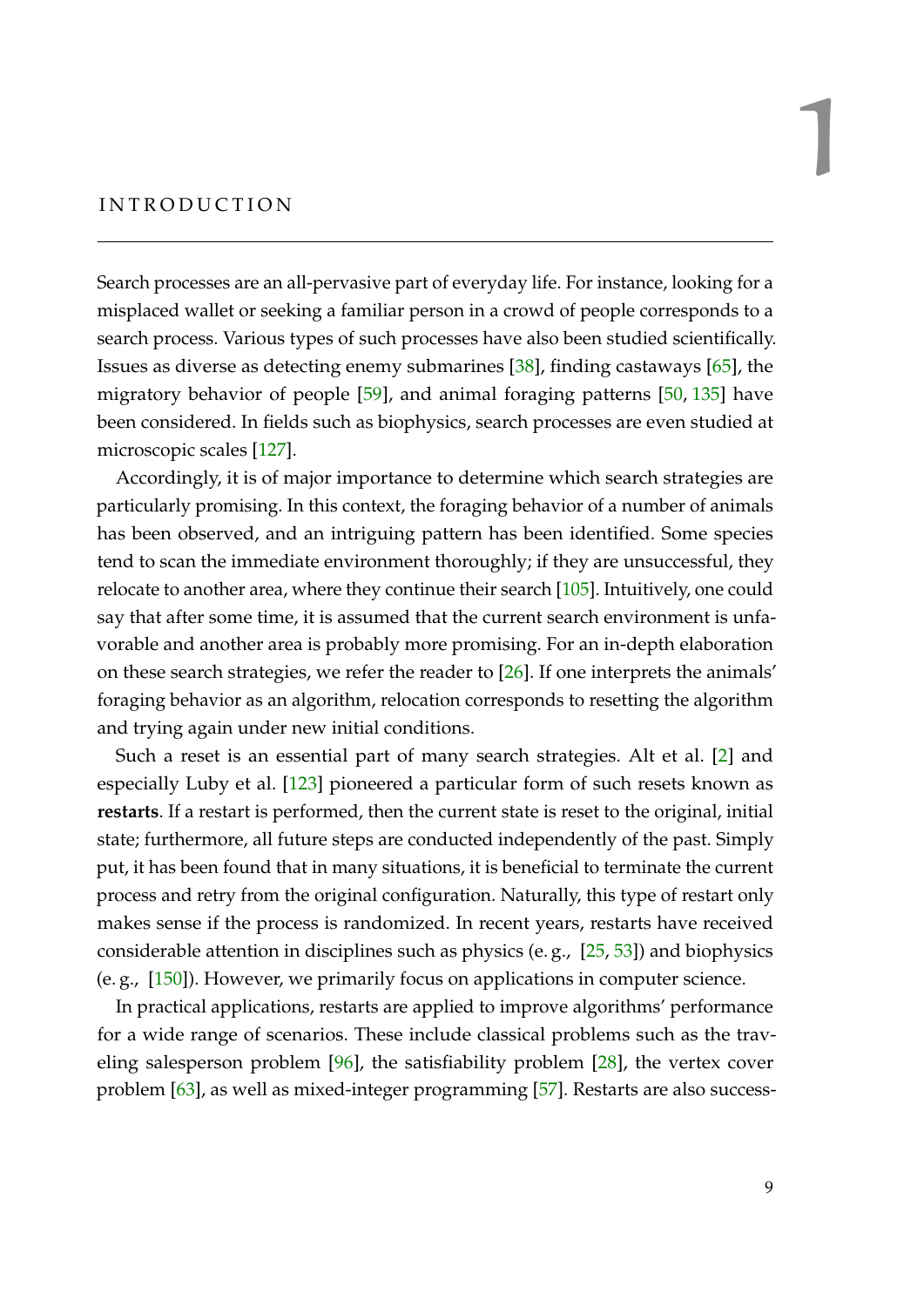fully employed in other settings, such as finding the most probable explanation in Bayesian networks [\[125\]](#page-220-2) or in training algorithms for neural networks [\[119\]](#page-220-3). Outside of the field of algorithms, a type of restart is used in network protocols to ensure reliable communication [\[141\]](#page-221-1). Moreover, it is also considered to what extent restarts affect the power of proof systems [\[8,](#page-210-2) [109\]](#page-219-3).

As can be seen, a wide range of problems can benefit from the use of restarts. It is, therefore, unsurprising that the properties of restarts are intensively studied. From an empirical point of view, a key objective is to answer when and why restarts are beneficial, i. e., lead to improved performance. A popular explanation is that some randomized algorithms exhibit a heavy-tail [\[75](#page-216-1)[–77\]](#page-216-2). Informally, such algorithms tend to find a solution quickly, but with a small yet non-negligible probability, they take an exceedingly long time to terminate. Restarts are an effective measure for eliminating the heavy-tailed behavior in such a case.

On the other hand, there is also a large influx of results dedicated to which restart strategy should be implemented. In particular, the SAT community has been active in this regard. The kind of restarts used in modern SAT solvers violates the requirements described above. First, most SAT solvers are capable of transferring learned information to the next run [\[24,](#page-212-3) [131,](#page-221-2) [161\]](#page-223-0); thus, the runs are not independent of each other. Moreover, many SAT solvers delay an imminent restart if the current run is promising [\[9\]](#page-210-3). Restart strategies possessing such and similar characteristics are known as dynamic restarts. Some theoretical considerations on dynamic restarts are presented in [\[98\]](#page-218-3). Since this is a different type of restart, we will not go into further detail on dynamic restarts in this work.

Theoretical studies have been devoted, among other things, to the comparison of various restart strategies. Notable strategies include the geometric [\[176\]](#page-224-0), Luby's universal [\[123\]](#page-220-0), and the fixed-cutoff strategies [\[123\]](#page-220-0). In the latter approach, restarts are always performed after the same number of steps *t*. This simple strategy turns out to be optimal for a suitable choice of *t*; in other words, the fixed-cutoff strategy optimizes the expected runtime compared to all other possible restart strategies [\[123\]](#page-220-0). However, in order to appropriately determine *t*, the probability distribution describing the runtime of the algorithm would have to be known. Therefore, alternative restart strategies are often applied in practice.

One such applied strategy (e. g., [\[91,](#page-217-1) [136\]](#page-221-3)) is Luby's universal strategy, which, simply put, relies on reluctantly exponentially growing restart times. This strategy comes with several appealing theoretical properties. Among them is the fact that the expected runtime is at most a logarithmic factor worse than the runtime of the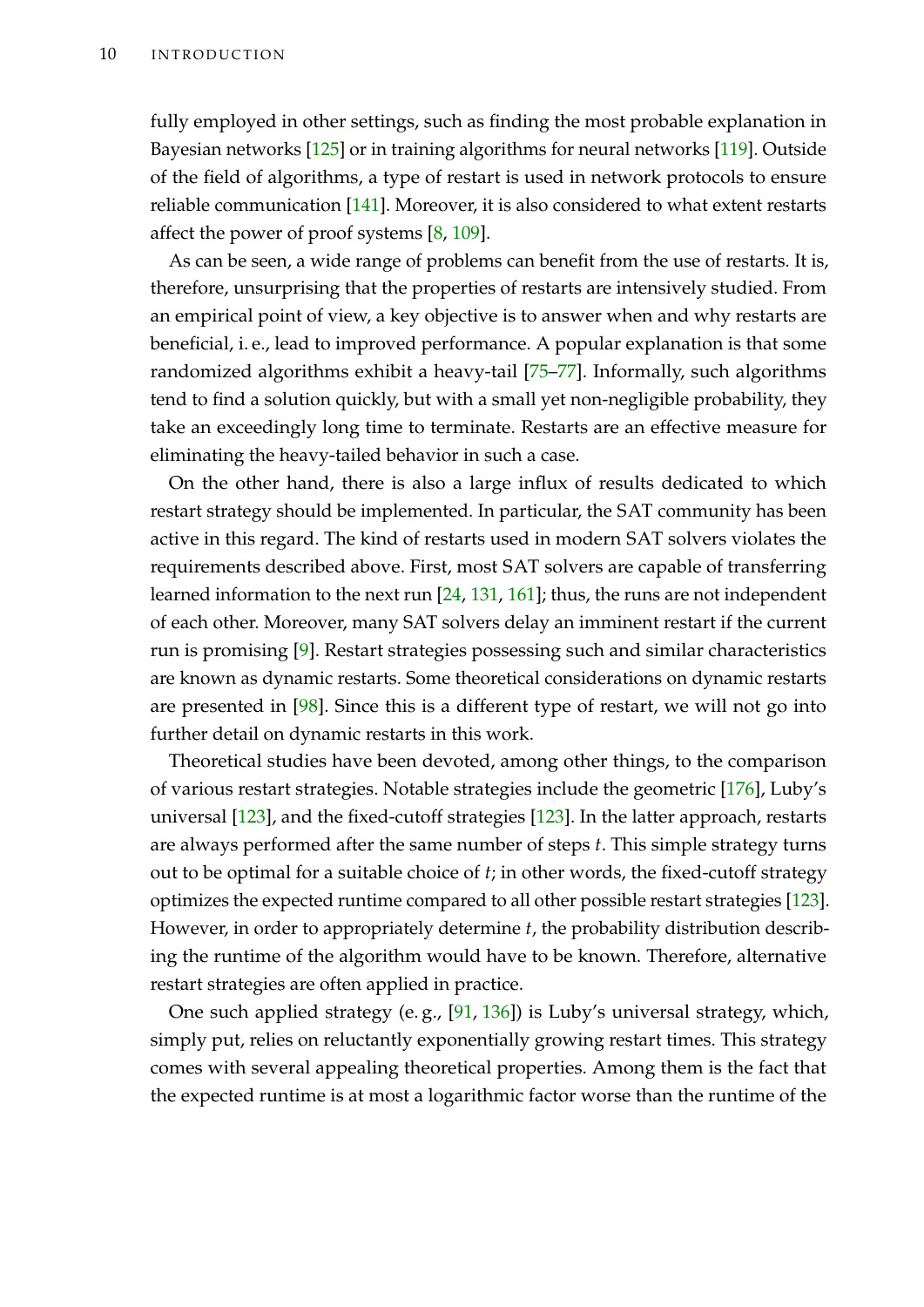optimal fixed-cutoff strategy [\[123\]](#page-220-0). Second, it is a universal strategy, implying that the restart times can be easily determined [\[123\]](#page-220-0).

Another research topic is the question under which conditions restarts are useful. Since, as described above, the fixed-cutoff strategy is optimal, such analyses are typically performed using the fixed-cutoff strategy. Moreover, runtime distributions are often utilized: Suppose *X* is a random variable describing an algorithm's runtime behavior and  $t \in \mathbb{R}_+$  is a restart time. Van Moorsel and Wolter [\[129\]](#page-220-4) have shown that using the fixed-cutoff strategy with restart time *t* has a positive effect on the expected runtime if  $E[X] < E[X \mid X - t]$  holds. Here, *E* represents the expected value operator. Furthermore, it is a naturally occurring question in which algorithms implementing a restart strategy enhances the worst-case runtime. Examples for such analyses can be found in [\[155\]](#page-222-1) and [\[62\]](#page-215-4).

Lastly, some authors (e. g., [\[41,](#page-213-1) [122,](#page-220-5) [159\]](#page-223-1)) compare restarts with other established techniques. For example, restarts are compared with parallelization in [\[159\]](#page-223-1); the authors show that a parallelized algorithm achieves a super-linear speed-up in the number of processors only if restarts are useful for this algorithm. Another methodology related to restarts are portfolio strategies [\[22,](#page-212-4) [74\]](#page-216-3). In a portfolio, different algorithms for the same problem are executed independently of each other (usually in parallel); whereas in a restart strategy, the same algorithm is executed repeatedly, with the individual runs being independent of each other. Shylo et al. [\[160\]](#page-223-2) examined the relationship between parallelized portfolios and parallelized restart strategies. They proved that the speedup factor of portfolios compared to restart strategies is bounded by a small constant.

#### <span id="page-26-0"></span>1.1 STRUCTURE OF THIS WORK

This work is organized as follows. Chapter [2](#page-28-0) presents the necessary theoretical foundations of complexity theory, probability theory, and restarts.

Chapter [3](#page-54-0) then addresses various issues concerning restarts through a complexity theoretical approach. Among other results, it is shown that even if the underlying distribution is fully known, the decision of whether restarts are useful is NP-hard. A number of other relevant questions also turn out to be complexity-theoretically difficult. On the other hand, an efficient approximation algorithm for the best restart time is given. To the best of our knowledge, the complexity-theoretic properties of restarts have not been studied before.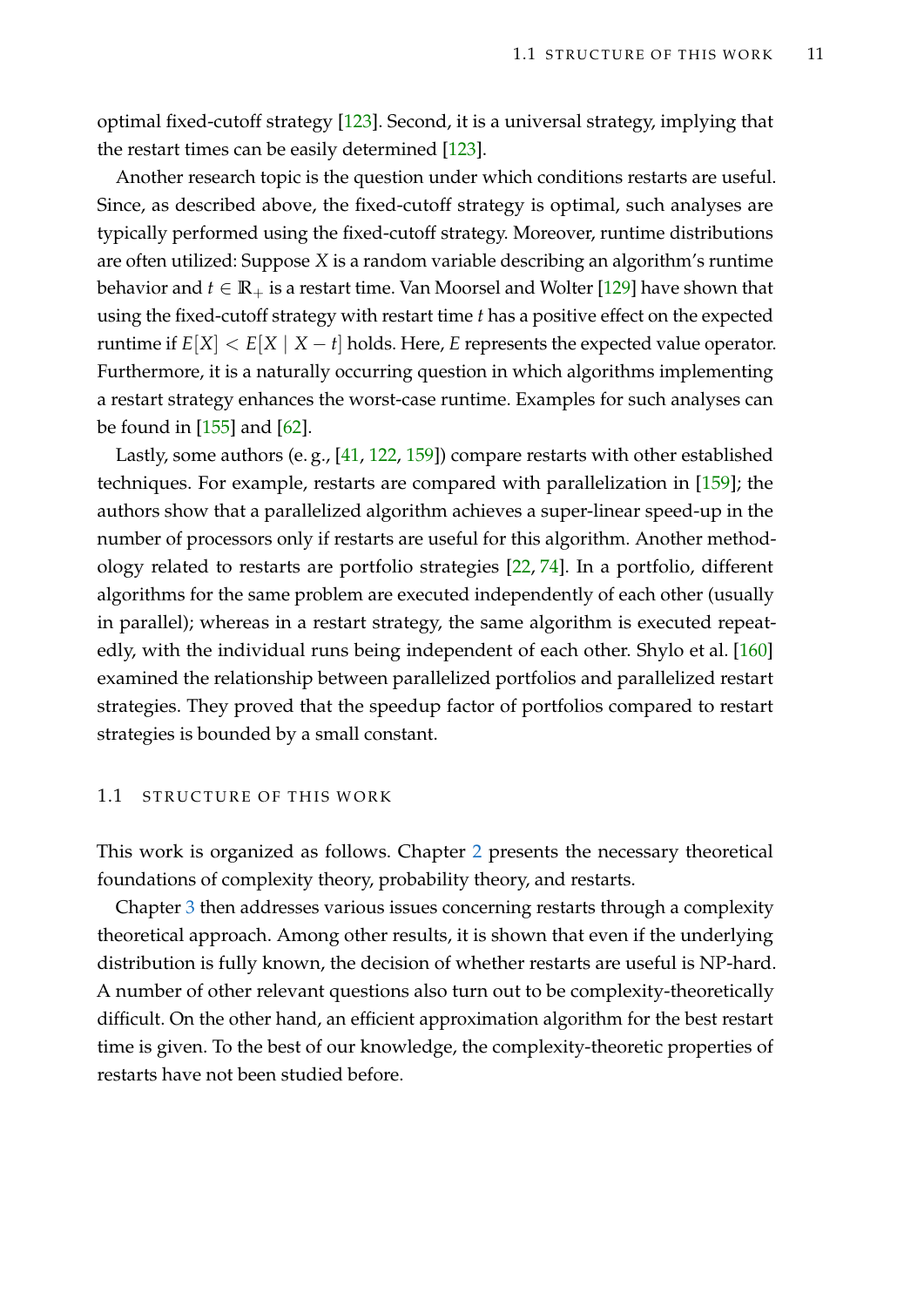Chapter [4](#page-84-0) is dedicated to cases in which the decision of whether restarts are useful or not is easy. In particular, we prove conditions for the usefulness of restarts and the optimal restart strategy. We also show that these conditions can be easily evaluated for many distributions, and, accordingly, the NP-hardness is not an obstacle.

Chapter [5](#page-122-0) examines the properties of Luby's universal strategy. As described above, one much-cited benefit of Luby's universal strategy is that the expected runtime is at most a logarithmic factor worse than that of the best fixed-cutoff strategy [\[123\]](#page-220-0). In this chapter, however, we show that this statement does not hold in general; at the same time, we state conditions under which it does.

Besides the NP-hardness, one reason why the fixed-cutoff strategy is typically not employed in practice is that one would have to know the runtime distribution in order to determine the optimal restart time. However, it is mostly unknown for so far unsolved instances. In Chapter [6,](#page-136-0) this problem is handled by predicting the runtime distributions of previously unseen instances through machine learning techniques. Using this predicted distribution and the techniques described in Chapter [4,](#page-84-0) good restart times can then be determined. This approach is tested on the SAT solver PROBSAT resulting in a significant performance improvement. On instances on which PROBSAT faced the greatest difficulties, the performance is improved by an average speedup factor of more than 50.

Chapter [7](#page-186-0) considers a different model. In the examined scenario, the algorithm is operating under a deadline. Thus, a solution has to be found within a certain time limit. In addition, it is assumed that the algorithm is working in parallel. Among other results, a criterion for the optimal fixed-cutoff strategy regarding this model is established, and furthermore, it is proven that increasing the number of utilized processors yields a super-linear benefit in this scenario.

Lastly, Chapter [8](#page-206-0) summarizes the main findings and provides an outlook on possible further research directions.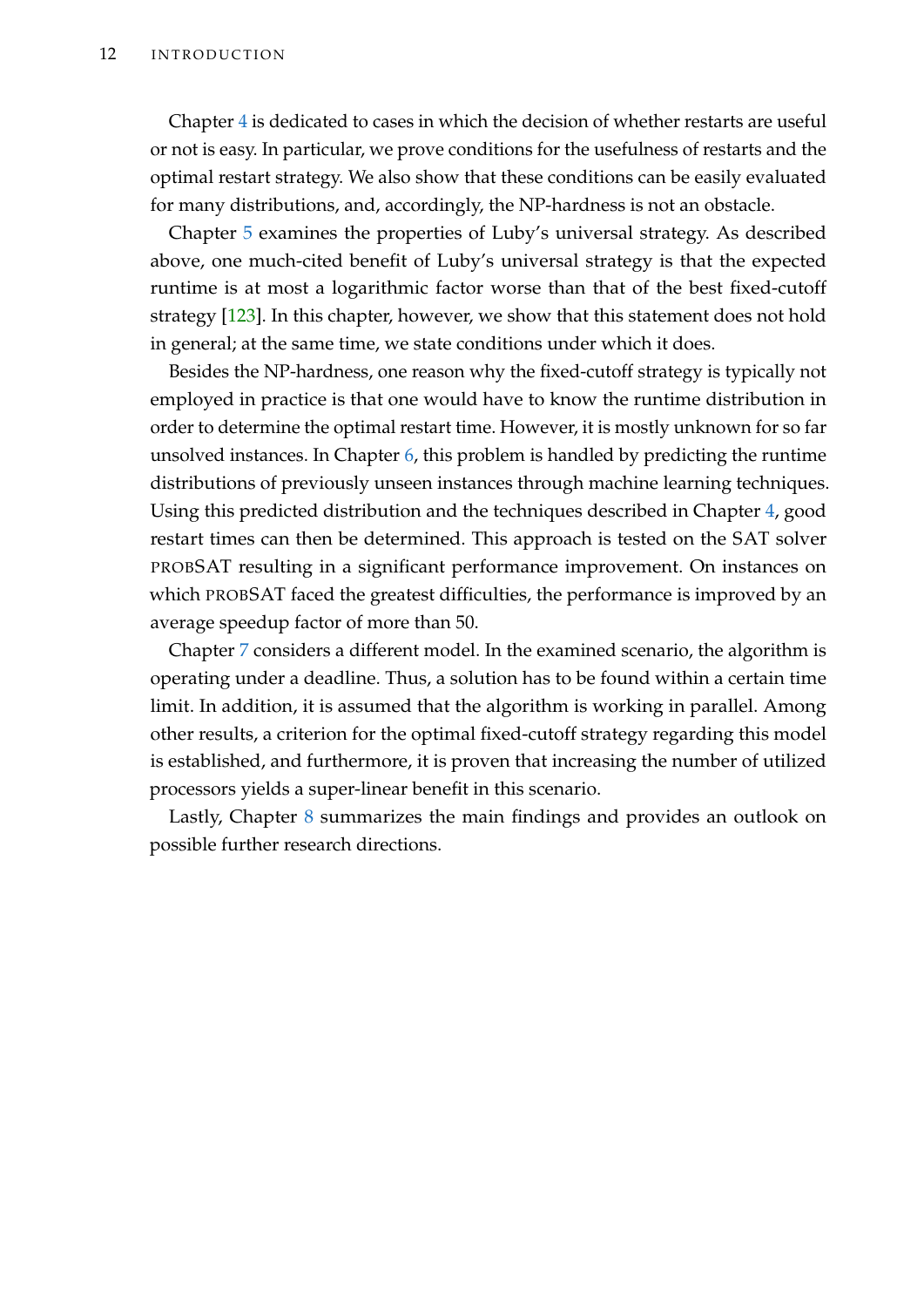## <span id="page-28-0"></span>PRELIMINARIES

This chapter introduces the theoretical foundations which are used throughout this work. It is separated into four sections. Section [2.1](#page-28-1) provides a brief introduction to Boolean formulas and related concepts. In Section [2.2,](#page-30-0) the essential concepts of computational complexity are covered. Section [2.3](#page-37-0) presents the fundamentals of probability theory. Section [2.4](#page-47-0) provides an overview of the theory of restarts.

#### <span id="page-28-1"></span>2.1 PROPOSITIONAL LOGIC

Some of the most prominent problems in computer science are based on propositional logic. This section introduces the terms and definitions to the extent necessary for this work. We use the definitions and explanations as provided in [\[44,](#page-214-2) [139,](#page-221-4) [156\]](#page-222-2).

**Definition 2.1** ([\[44\]](#page-214-2))**. Boolean functions** are functions on {true, false} *<sup>n</sup>* mapping to {true, false}, where  $n \in \mathbb{N}$  is called the number of variables.

Boolean formulas provide a syntactic description of Boolean functions, which we shall describe in more detail below. A **Boolean variable** can assume the **truth values** true and false. As is established practice, we identify the truth values false with 0 and true with 1. Boolean variables and truth values can be combined with **Boolean connectives**. The most commonly used connectives are the logical and (∧), the logical or (∨), and the logical not (¬). The interpretation of these Boolean connectives is given in Table [2.1.](#page-28-2)

<span id="page-28-2"></span>

|  | $x \quad y \mid x \wedge y$ |  | $x \quad y \mid x \vee y$ |   |                 |
|--|-----------------------------|--|---------------------------|---|-----------------|
|  | $0 \quad 0 \quad 0$         |  | $0 \quad 0 \quad 0$       |   | $x \mid \neg x$ |
|  | $0 \quad 1 \quad 0$         |  | $0 \quad 1 \quad 1$       |   | $0 \mid 1$      |
|  | $1 \quad 0 \quad 0$         |  | $1 \quad 0 \quad 1$       | 1 |                 |
|  | $1 \quad 1 \quad 1$         |  | $1 \quad 1 \quad 1$       |   |                 |

**Table 2.1:** The definition of the Boolean connectives and, or, and not.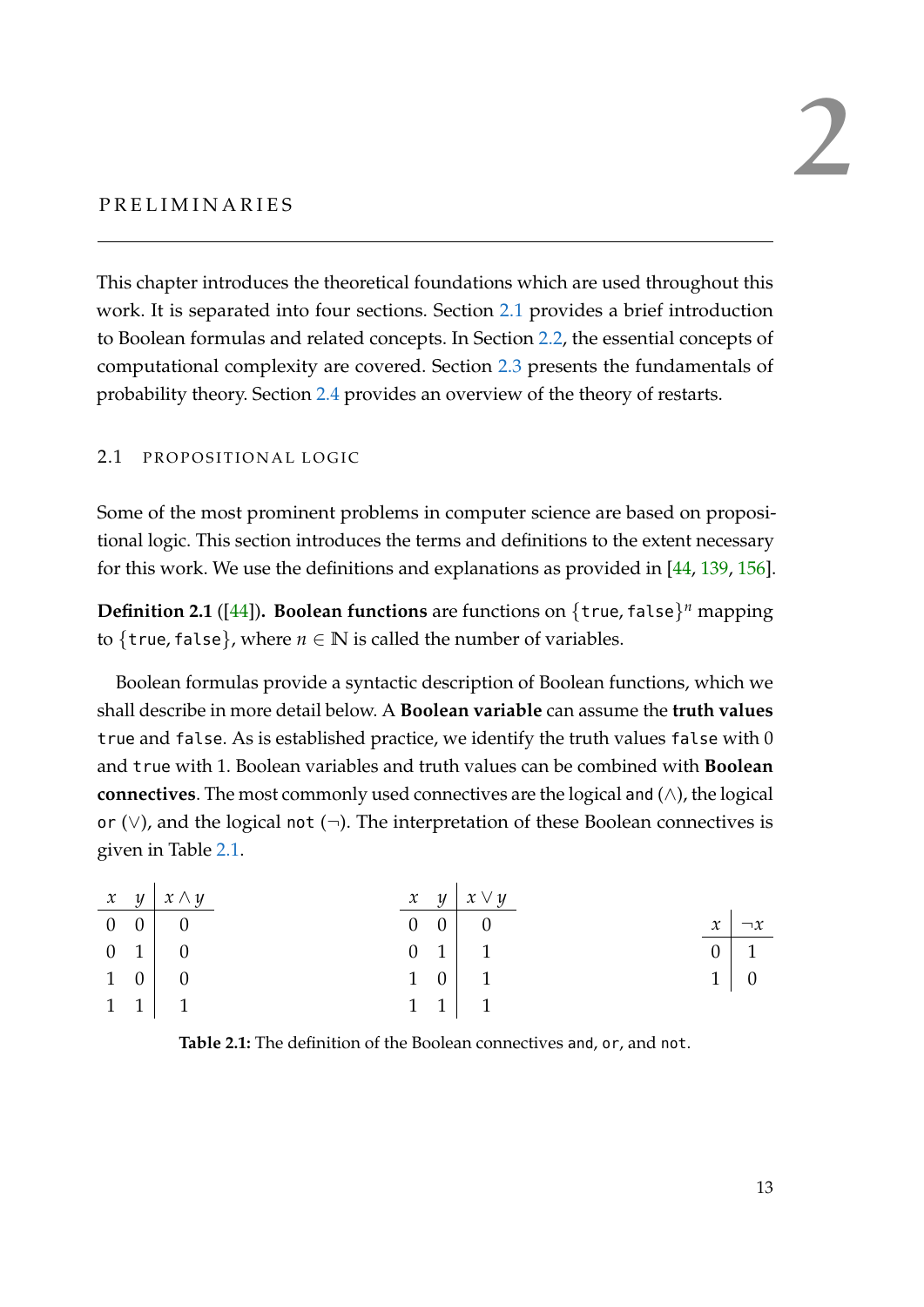The combination of Boolean variables (and truth values) yields a formula. For the technical definition of a formula, we fix a countable infinite set of Boolean variables  $X = \{x_1, x_2, \dots\}.$ 

<span id="page-29-0"></span>**Definition 2.2** ([\[139\]](#page-221-4))**.** A **(Boolean) formula** *F* is inductively defined to have one of the following forms:

- 1. Either of the truth values true and false.
- 2. A Boolean variable  $x \in X$ .
- 3.  $(\varphi \land \psi)$  if  $\varphi$  and  $\psi$  are Boolean formulas.
- 4.  $(\varphi \lor \psi)$  if  $\varphi$  and  $\psi$  are Boolean formulas.
- 5. ¬*ϕ* if *ϕ* is a Boolean formula.

The set of variables appearing in *F* is denoted by Var(*F*).

Any Boolean formula can be equivalently expressed in certain canonical forms. Among these standard forms, the conjunctive normal form is of particular importance.

<span id="page-29-1"></span>**Definition 2.3** ([\[156\]](#page-222-2))**.** A Boolean formula *F* is in **conjunctive normal form (CNF)** if it has the following structure:

$$
F = C_1 \wedge C_2 \wedge \cdots \wedge C_m.
$$

The *C<sup>i</sup>* are Boolean formulas that are called **clauses** and have the following form:

$$
C_i = (x_{i,1} \vee x_{i,2} \vee \cdots \vee x_{i,k}).
$$

The **literals** *xi*,*<sup>j</sup>* are either variables or negated variables. If all clauses in *F* have at most *k* literals, then *F* is in **k-conjunctive normal form (k-CNF)**.

Definition [2.2](#page-29-0) and Definition [2.3](#page-29-1) cover the syntax of a Boolean formula. If all Boolean variables in a formula *F* are exchanged for truth values, then this leads to a semantic interpretation: The resulting expression is either true or false. This concept is described more formally in the following definition.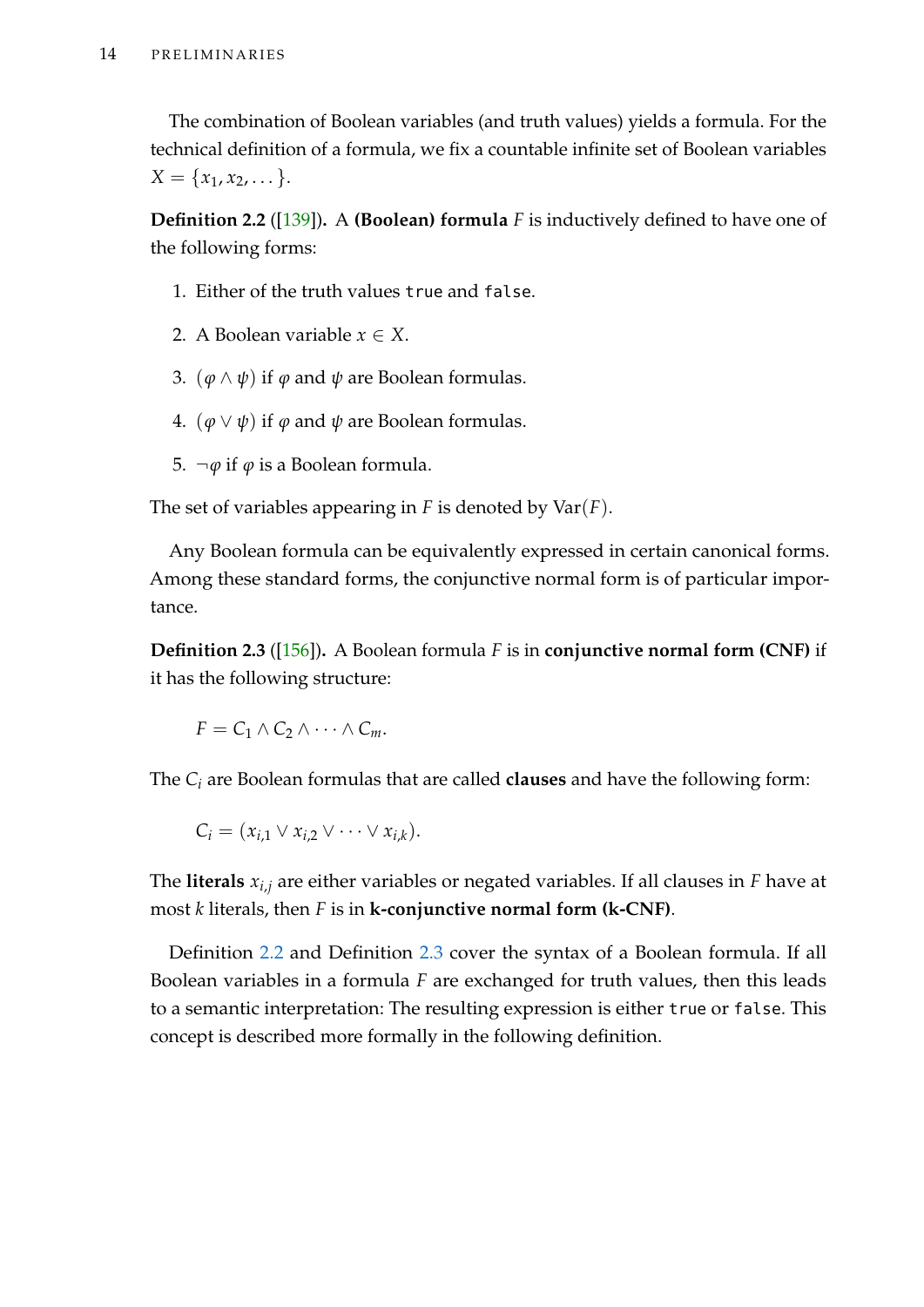**Definition 2.4** ([\[156\]](#page-222-2))**.** An **assignment** *α* maps a subset of the variables in *X* to the set of truth values {0, 1}. The result of applying *α* to a Boolean formula *F* is symbolized as *Fα* and has the following meaning: The variables in *F* are substituted with truth values according to the mapping provided by *α*. If *Fα* = 1, then *α* is a **satisfying assignment** for *F* and, equivalently, *α* **satisfies** *F*.

The set of variables being mapped is denoted by Var(*α*). We call *α* a **complete assignment** for *F* if  $Var(\alpha) = Var(F)$ .

In this work, when the term "assignment" is used, we implicitly mean a complete assignment. One can classify Boolean formulas based on whether a satisfying assignment exists or not.

**Definition 2.5** ([\[156\]](#page-222-2))**.** A Boolean formula *F* is **satisfiable** if there is a satisfying assignment for *F*. Otherwise, *F* is **unsatisfiable**. The Boolean formula *F* is a **tautology** if and only if  $\neg F$  is unsatisfiable.

#### <span id="page-30-0"></span>2.2 COMPLEXITY THEORY

The field of computational complexity theory studies the inherent complexity of problems. Namely, how many resources (often time or memory space) are required to solve a problem. This section provides an overview of the required concepts. The definitions are standard and can be found in textbooks such as [\[7,](#page-210-4) [73,](#page-216-4) [139\]](#page-221-4).

A lot of results in computational complexity theory are concerned with **decision problems**. A decision problem is a yes-no question for a given input. It is often asked whether the input has some desired property. For example, the question could be whether the input represents a satisfiable Boolean formula.

An alphabet Σ is a non-empty, finite set of symbols. A **language** is a set of strings over an arbitrary alphabet. We will use the terms *language* and *decision problem* interchangeable because the inputs to a decision problem yielding a yes-answer form a language. Moreover, deciding whether a word is part of a language is a typical question concerning languages; consequently, this problem is a decision problem.

The complexity classes discussed in this work are typically defined in terms of Turing machines. In this context, we assume that the reader is already familiar with deterministic Turing machines; otherwise, we refer to a standard resource such as [\[139\]](#page-221-4). It is nevertheless sufficient to specify a suitable algorithm at an abstract level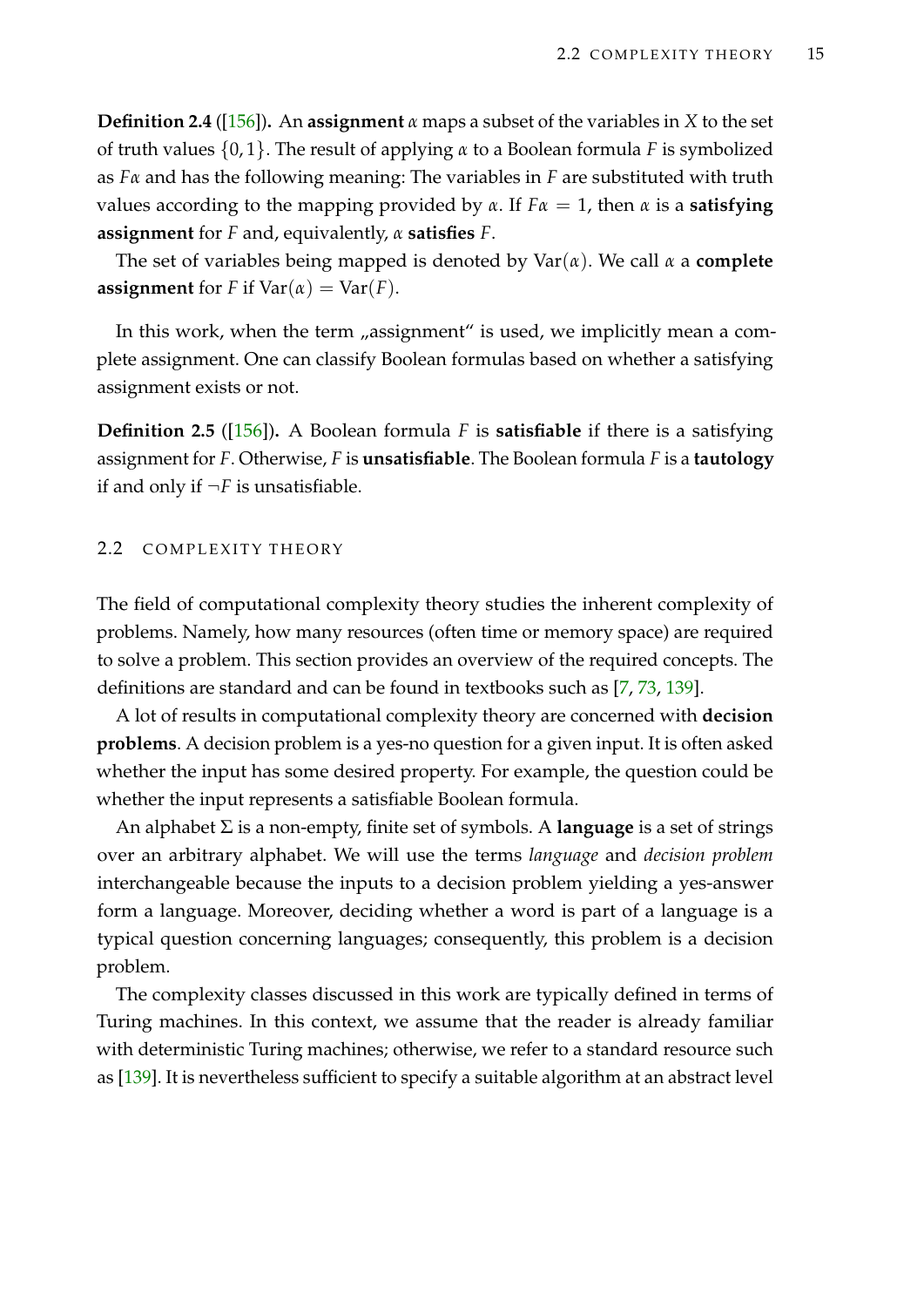for a given problem for our purposes. One reason for this stems from the Cobham-Edmonds Thesis (see, e. g., [\[73\]](#page-216-4)). Broadly speaking, this thesis states that the time complexities of every "reasonable and general" computational model differ by, at most, a polynomial factor. As a result, algorithms can be expressed in a practically arbitrary manner; the Cobham-Edmonds Thesis ensures that a Turing machine with a comparable runtime exists. In this chapter, we use the term algorithm as a specification of a deterministic Turing machine.

We first focus on algorithms computing Boolean functions. In other words, algorithms whose output is either 1 or 0. For an algorithm  $A$ , the result of  $A$  is denoted by  $A(x)$  where  $x \in \Sigma^*$  is some valid input string. The algorithm A **accepts** x if  $A(x) = 1$ , otherwise if  $A(x) = 0$ , then A **rejects** *x*. If, furthermore, A either accepts or rejects every input, i.e.,  $A$  always terminates after a finite number of steps, then A **decides** some language.

Usually, the question is asked in the reverse direction: Is there an algorithm deciding a given language? This issue gives rise to the following definition.

**Definition 2.6** ([\[162\]](#page-223-3))**.** A decision problem *L* is **decidable** if and only if there is an algorithm deciding *L*.

Even if a language *L* is decidable, the associated algorithm might have a running time, which makes deciding *L* practically infeasible. Consequently, the question is often limited to whether a language can be decided *efficiently*. Most commonly, **polynomial-time algorithms** are used to classify efficiently decidable languages. In contrast, we refer to problems that cannot be solved in polynomial time as *difficult*. A polynomial-time algorithm terminates within a polynomial number of steps w. r. t. the length of its input.

**Definition 2.7** ([\[162\]](#page-223-3))**.** The complexity class **P** contains all languages decidable by a polynomial-time algorithm.

While manifold decision problems have polynomial-time algorithms, there are other problems seemingly not admitting polynomial-time algorithms. For some of the most interesting problems, it is (probably) difficult to decide whether the input has the desired property. However, given a proof, it is easy to verify its validity. This characteristic leads to the definition of the famous complexity class NP.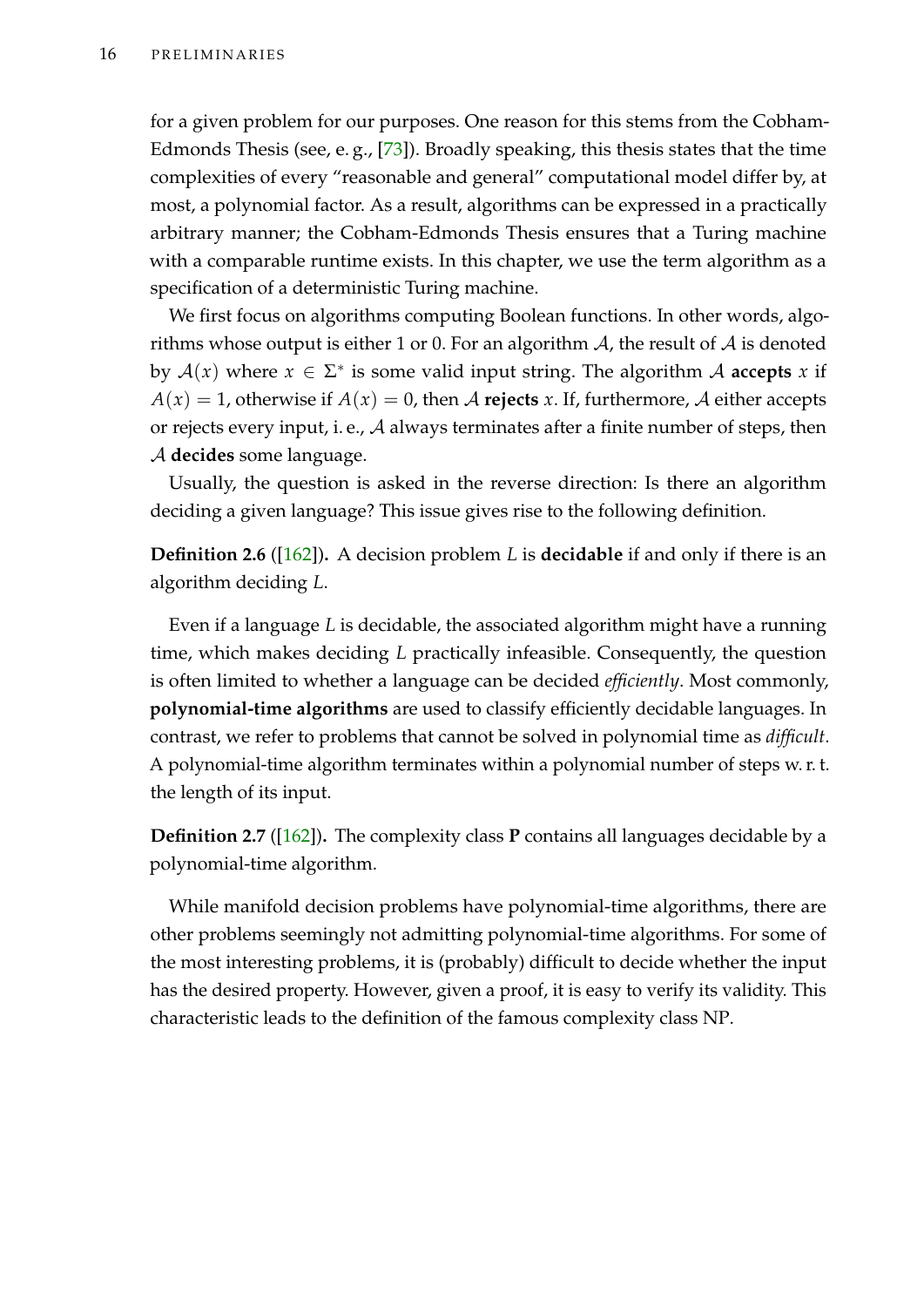**Definition 2.8** ([\[7\]](#page-210-4))**.** A language *L* is in the complexity class **NP** if there is a polynomial  $p : \mathbb{N}_0 \to \mathbb{N}_0$  and a polynomial-time algorithm A such that for every input string *x*,

 $x \in L \Leftrightarrow \mathcal{A}$  accepts  $(x, c)$  for some string  $c \in \Sigma^{p(|x|)}.$ 

Here,  $|x|$  denotes the length of the string. Any *c* with  $A(x, c) = 1$  is called **solution**.

A related concept to showing the presence of some property is proving its absence. We can assume the absence of a feature if all possible proofs fail to show the feature's existence. This idea results in the definition of the complexity class coNP.

**Definition 2.9** ([\[7\]](#page-210-4))**.** A language *L* is in the complexity class **coNP** if there is a polynomial  $p : \mathbb{N}_0 \to \mathbb{N}_0$  and a polynomial-time algorithm A such that for every input string *x*,

 $x \in L \Leftrightarrow \mathcal{A} \text{ accepts } (x, c) \text{ for all strings } c \in \Sigma^{p(|x|)}.$ 

Here, |*x*| denotes the length of the string *x*.

So far, three relevant complexity classes are introduced. At the same time, we have not discussed which problems are in these classes. Broadly speaking, complete problems are considered the most important members of a complexity class. In some respect, describing a complete problem for a particular complexity class also provides insights into the nature of the whole complexity class.

At the core of the definition of completeness is a concept called reducibility. A **reduction** transforms one problem into another insomuch that deciding the second problem helps decide the first problem. We use several kinds of reductions in this work. Subsequently, the notions of completeness and polynomial-time reductions are formally introduced.

**Definition 2.10** ([\[7,](#page-210-4) [162\]](#page-223-3)). A function  $f : \Sigma^* \to \Sigma^*$  is a **polynomial-time computable function** if there is a polynomial-time algorithm A such that  $A(x)$  calculates  $f(x)$ .

Functions transforming instances of one decision problem into instances of another decision problem are of particular interest.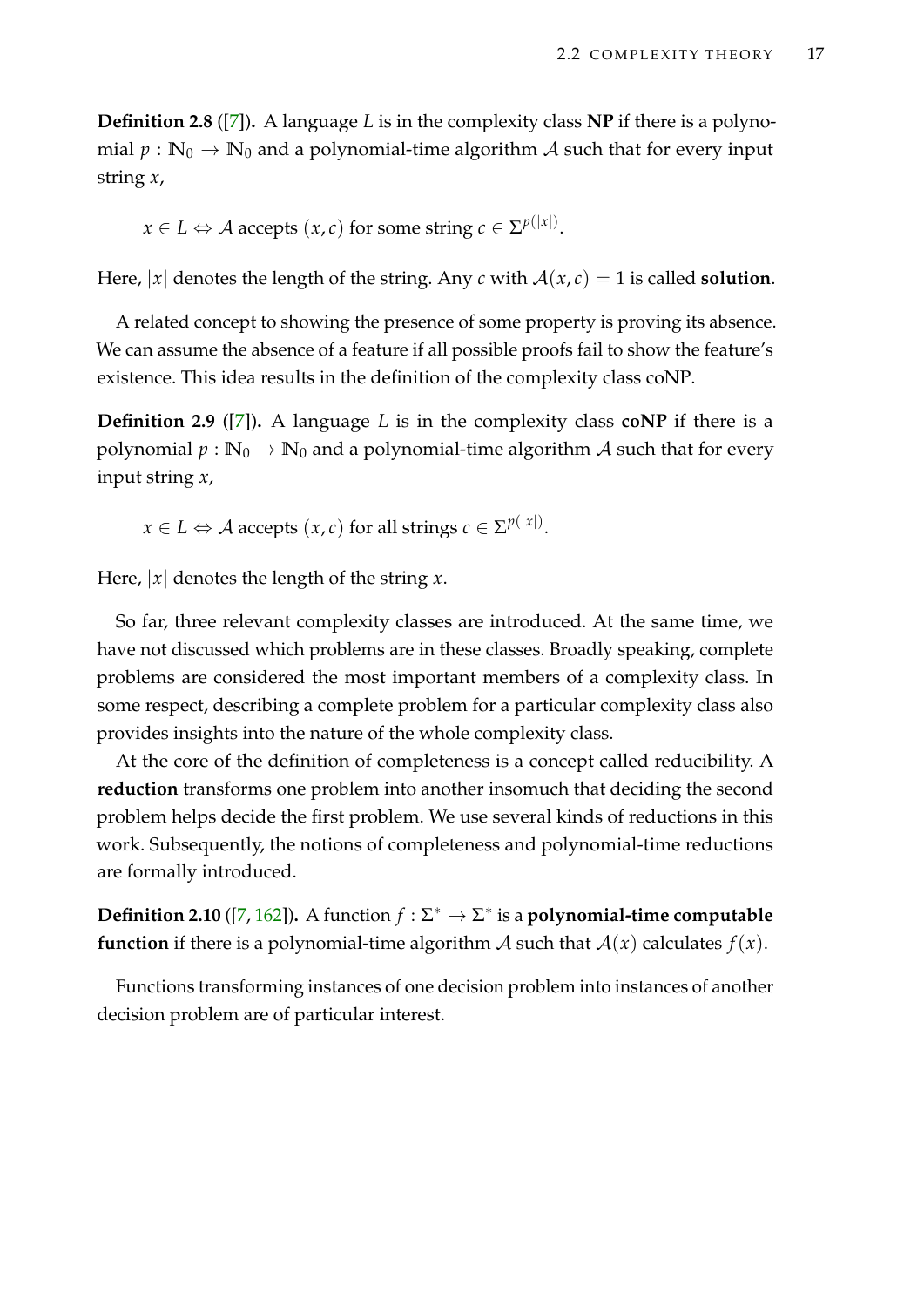**Definition 2.11** ([\[162\]](#page-223-3))**.** A language *A* is **polynomial-time reducible** to a language *B* if and only if there is a polynomial-time computable function *f* such that for every  $x \in \Sigma^*$ :

$$
x \in A \Leftrightarrow f(x) \in B.
$$

The function *f* is called **polynomial-time reduction**.

For many well-known complexity classes, there are problems such that each problem in the complexity class can be reduced to those problems. This property is called hardness.

**Definition 2.12** ([\[139\]](#page-221-4)). Let  $C$  be a complexity class and fix a type of reducibility. A decision problem *L* is C**-hard** (w. r. t. to the type of reduction) if every decision problem  $L' \in \mathcal{C}$  in  $\mathcal{C}$  is reducible to  $L$  with the fixed type of reduction. If  $L$  is  $\mathcal{C}$ -hard and lies in  $C$ , then  $L$  is  $C$ -complete (w. r. t. to the type of reduction).

Whether a decision problem is complete for a complexity class may depend on the used notion of reductions. The type of reducibility is mentioned for each hardness and completeness result. Initially, only polynomial-time reductions are utilized. Later on, other reduction types are gradually introduced and applied.

Many complexity classes have complete problems based on propositional logic. One of the most prominent of those problems is called the satisfiability problem. Its decision version is defined as follows:

SAT

**Input:** A Boolean formula *F* in conjunctive normal form

**Question:** Is *F* satisfiable?

We also use several related problems: In the K-SAT problem, the inputs are limited to *k*-CNF formulas, and the UNSAT problem asks whether the input is unsatisfiable. Cook [\[43\]](#page-213-2) famously proved the NP-completeness of SAT. The NP-completeness of 3-SAT is shown by Karp [\[97\]](#page-218-4). Finally, as a corollary, UNSAT is coNP-complete.

**Theorem 2.13** ([\[7,](#page-210-4) [43,](#page-213-2) [97\]](#page-218-4)). SAT and K-SAT with  $k \geq 3$  are NP-complete w.r.t. to *polynomial-time reductions.* UNSAT *is* coNP*-complete w. r. t. polynomial-time reductions.*

The complexity classes covered so far are concerned with decision problems. Sometimes, however, one is not only interested in whether a given Boolean formula is satisfiable but also in the number of satisfying assignments. This setting yields a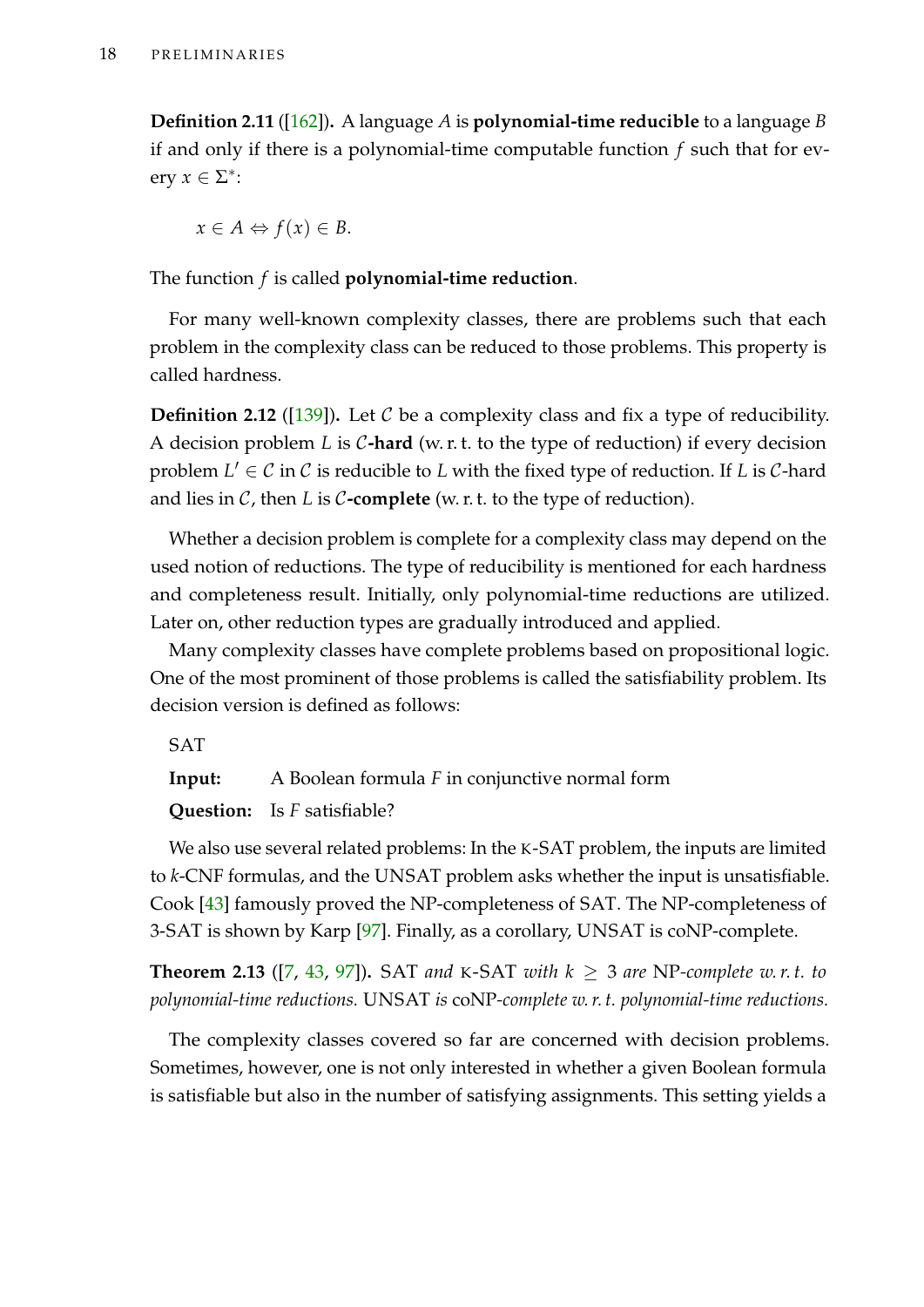generalization known as counting problems. For SAT, the corresponding counting problem is therefore defined as follows.

#SAT

**Input:** A Boolean formula *F* in conjunctive normal form

**Question:** What is the number of satisfying assignments for *F*?

This concept of generalizing to counting problems is captured by the complexity class #P, initially introduced by Valiant [\[168\]](#page-223-4).

**Definition 2.14** ([\[7\]](#page-210-4)). A function  $f : \Sigma^* \to \mathbb{N}_0$  is in the complexity class #P if there is a polynomial  $p : \mathbb{N}_0 \to \mathbb{N}_0$  and a polynomial-time algorithm A such that for every input string *x*,

$$
f(x) = \Big| \Big\{ c \in \Sigma^{p(|x|)} \mid \mathcal{A} \text{ accepts } (x, c) \Big\} \Big|.
$$

Here,  $|x|$  denotes the length of the string  $x$ .

The standard definition of polynomial-time reductions has to be slightly amended such that the number of solutions is either preserved or at least easily recoverable.

**Definition 2.15** ([\[45\]](#page-214-3)). Let  $f, h : \Sigma^* \to \mathbb{N}$  be functions. The function  $f$  is weakly **parsimonious polynomial-time reducible** to *h* if and only if there are two polynomial-time computable functions  $g_1 : \Sigma^* \to \Sigma^*$  and  $g_2 : \mathbb{N} \to \mathbb{N}$  such that  $f(x) = g_2\Big(h\big(g_1(x)\big)\Big).$  The reduction is  $\boldsymbol{p}$ arsimonious if  $g_2$  is the identity function.

The #SAT problem described above is a #P-complete problem.

**Theorem 2.16** ([\[139\]](#page-221-4))**.** #SAT *is* #P*-complete w. r. t. parsimonious polynomial-time reductions.*

As can be noticed, #P is conceptually different from the complexity classes introduced so far; this is because #P contains functions, while NP and coNP include decision problems. Despite these underlying differences, a complexity class containing decision problems can be derived from #P. In order to define this complexity class, the concept of algorithms with oracle access has to be introduced.

**Definition 2.17** ([\[162\]](#page-223-3))**.** Let *B* be a language. An algorithm A with **oracle access** to *B* can query a subroutine deciding *B*. The algorithm A is allowed to query the subroutine multiple times with possibly differing inputs. For the time complexity, executing the subroutine counts as only one computational step.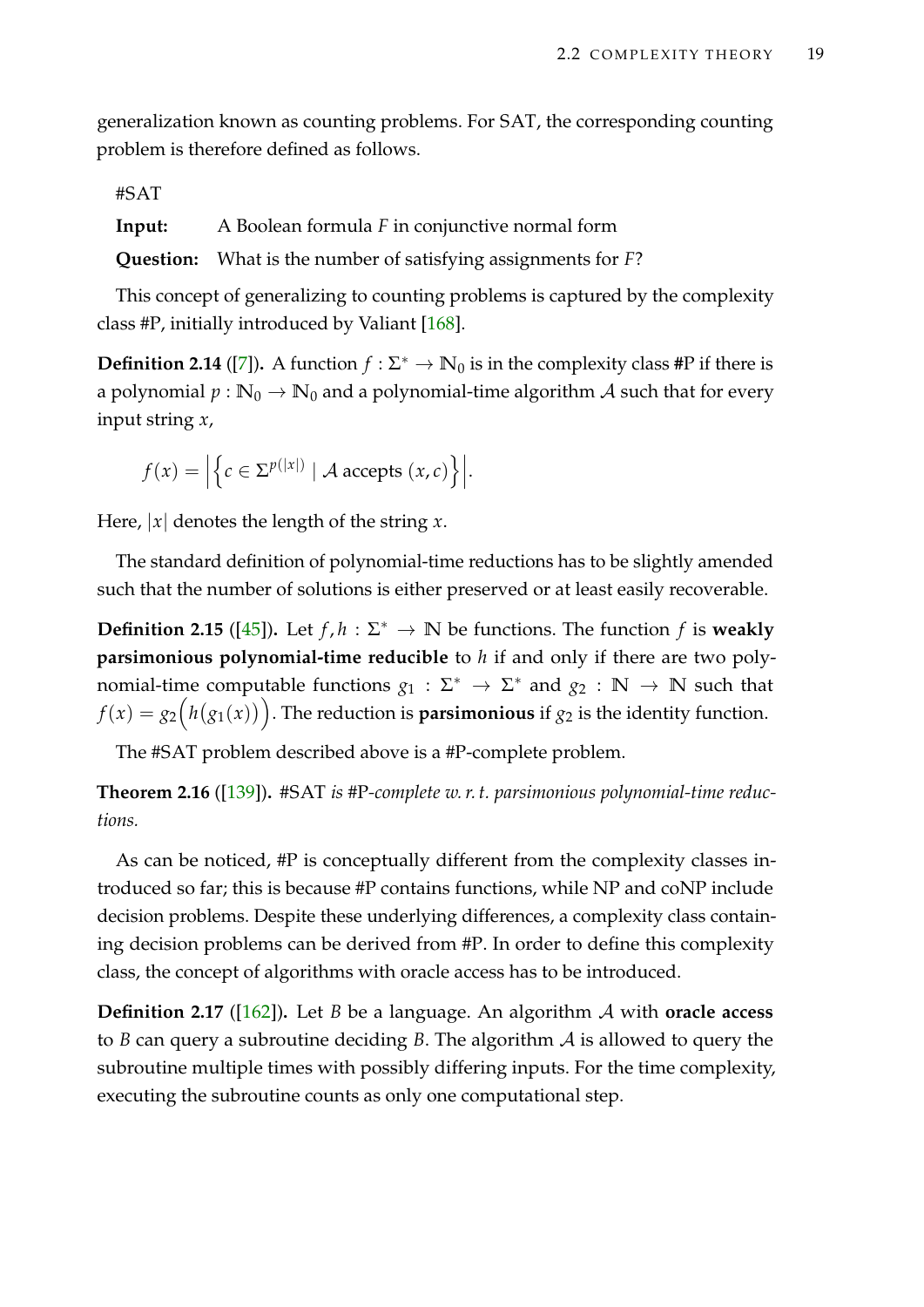The class of languages decidable in polynomial-time by an algorithm with oracle access to  $B$  is denoted by  $\mathrm{P}^B.$ 

The definition of oracles can easily be generalized from languages to functions. Then, the subroutine returns the value of the queried function. Specifically, we use the complexity class  $\rm P^{#SAT}$  (or equivalently:  $\rm P^{#P}$ ), i. e., the class of problems decidable by a polynomial-time algorithm with oracle access to #SAT. To comprehend how difficult the problems in a complexity class like  $\rm P^{#SAT}$  are, it is again helpful to consider complete problems. To this end, we introduce the notion of Cook reducibility.

**Definition 2.18** ([\[139\]](#page-221-4))**.** A language *A* is **Cook reducible** to a language *B* if and only if there is a polynomial-time algorithm *M* with oracle access to *B* such that *M* decides *A*.

Defining a lexicographic order of assignments in Boolean formulas yields a natural complete problem for P#SAT .

LEXICAL K-TH SAT

**Input:** An integer *k* and a Boolean CNF formula *G* with variables  $x_1, \ldots, x_n$ . **Question:** Is  $x_n = 1$  in the *k*-th satisfying assignment of *G*?

Toda [\[165\]](#page-223-5) showed that LEXICAL K-TH SAT is complete under polynomial-time reductions. However, we only require Cook completeness for our purposes.

**Theorem 2.19** ([\[165\]](#page-223-5))**.** LEXICAL K-TH SAT *is* P #P*-complete w. r. t. Cook reduction.*

So far, we have considered problems over all possible inputs. However, sometimes it is desirable to consider only inputs meeting specific structural properties. For example, it might be of interest to restrict oneself to SAT-formulas with at most one satisfying assignment $^1$ . For the complexity-theoretical considerations, one may then assume that only inputs of this kind are given. This concept is captured by promise problems introduced in [\[54\]](#page-214-4).

**Definition 2.20** ([\[73\]](#page-216-4)). A pair of disjoint languages ( $Q_{\text{YES}}$ ,  $Q_{\text{NO}}$ ) is a **promise problem**. The **promise** is the union  $Q_{\text{YES}} \cup Q_{\text{NO}}$ . Let A be an algorithm. If

$$
\mathcal{A}(x) = \begin{cases} 1, & x \in Q_{\text{YES}} \\ 0, & x \in Q_{\text{NO}} \end{cases},
$$

<sup>1</sup> This particular problem is known as USAT whose complexity is studied in more detail in [\[169\]](#page-223-6).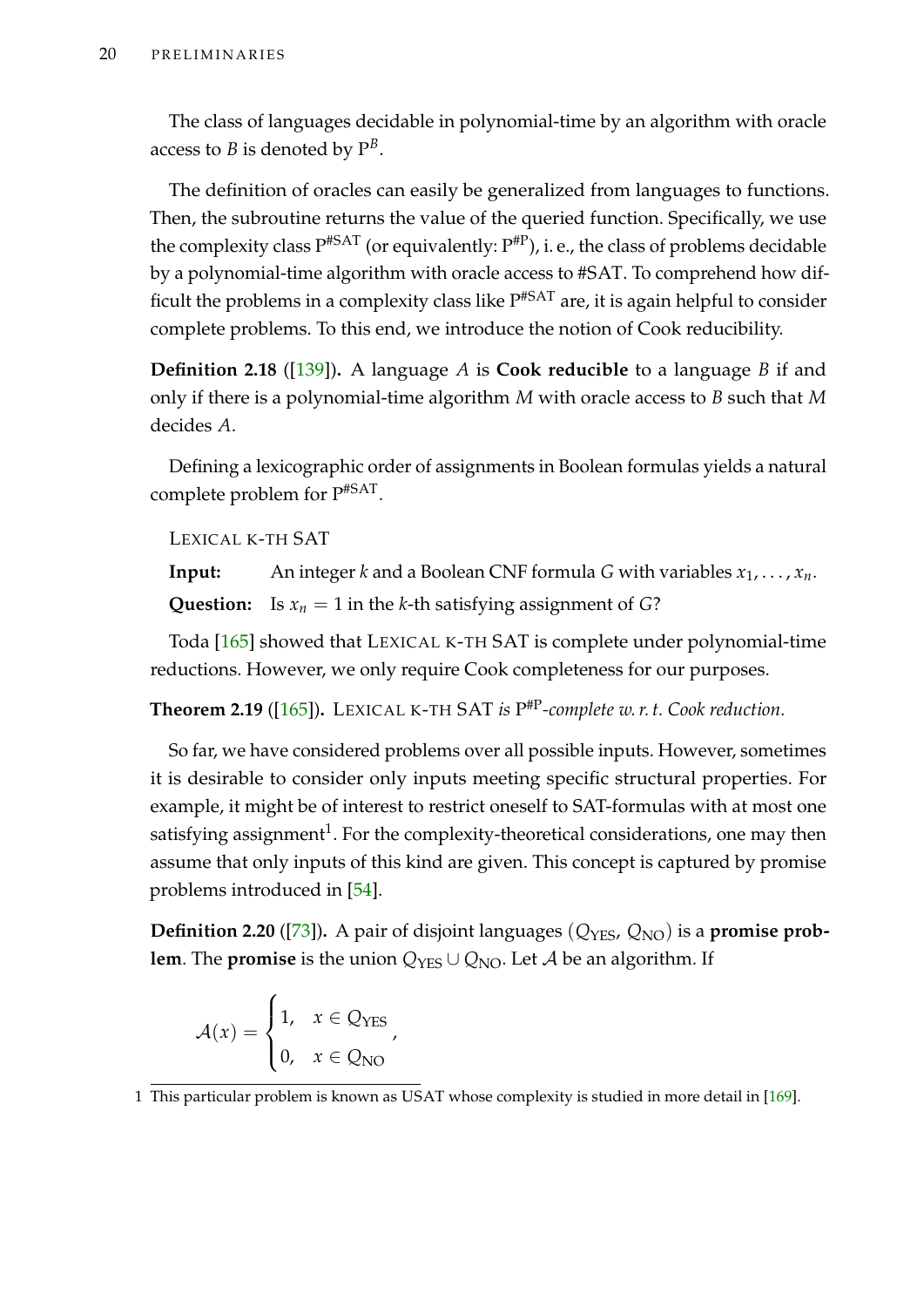then A decides the promise problem ( $Q_{\text{YES}}$ ,  $Q_{\text{NO}}$ ). The algorithm may have an arbitrary behavior on inputs not in  $Q_{\text{YES}} \cup Q_{\text{NO}}$ .

Promise problems are implicitly used in several decision problems. For example, restricting the input to 3-CNF formulas is technically a promise. However, such a promise can be considered trivial since it is easy to verify whether an input string fulfills the requirement. We, therefore, only use the term promise problem if the promise is not easily verifiable (or more precisely: it is not known whether the promise can be easily checked).

A promise problem  $(Q_{\text{YES}}, Q_{\text{NO}})$  is hard for a complexity class  $C$ , if every language *L* with  $Q_{\text{YES}} \subseteq L$  and  $Q_{\text{NO}} \subseteq \overline{L}$  is hard for *C*. Therefore, a polynomial-time reduction *f* from a *C*-hard problem *L*' to ( $Q_{\text{YES}}, Q_{\text{NO}}$ ) with  $x \in L' \Leftrightarrow f(x) \in Q_{\text{YES}}$ and  $x \notin L' \Leftrightarrow f(x) \in Q_{NO}$  implies the C-hardness of ( $Q_{YES}$ ,  $Q_{NO}$ ).

Many decision problems can be extended to an optimization problem. Thereby, the goal is to minimize a certain objective function. For example, finding the assignment with the minimal number of unsatisfied clauses in a given CNF formula constitutes an extension of SAT to an optimization problem.

**Definition 2.21** ([\[139\]](#page-221-0))**.** An **optimization problem** is a 3-tuple (*I*, *F*, *f*) such that the following conditions hold.

- *I* is the set of valid instances.
- $F(i)$  is the (non-empty) set of feasible solutions for each instance  $i \in I$ .
- The cost function *f* maps each pair  $(i, s)$  with  $i \in I$ ,  $s \in F(i)$  to a non-negative number called the cost.

For an instance  $i \in I$ , an **optimal solution** is an  $x \in F(i)$  such that

$$
f(i, x) = \min_{s \in F(i)} f(i, s)
$$

holds. The cost of an optimal solution is denoted by OPT(*i*).

If the optimization version of SAT would be solvable in polynomial-time, then this would imply  $P = NP$ . Hence, efficient exact algorithms are unknown for many well-known optimization problems. Therefore, in practical applications, it is often attempted to solve the given optimization problem as well as possible. Algorithms that provide a certain guaranteed solution quality are of particular importance. These kinds of algorithms are known as approximation algorithms.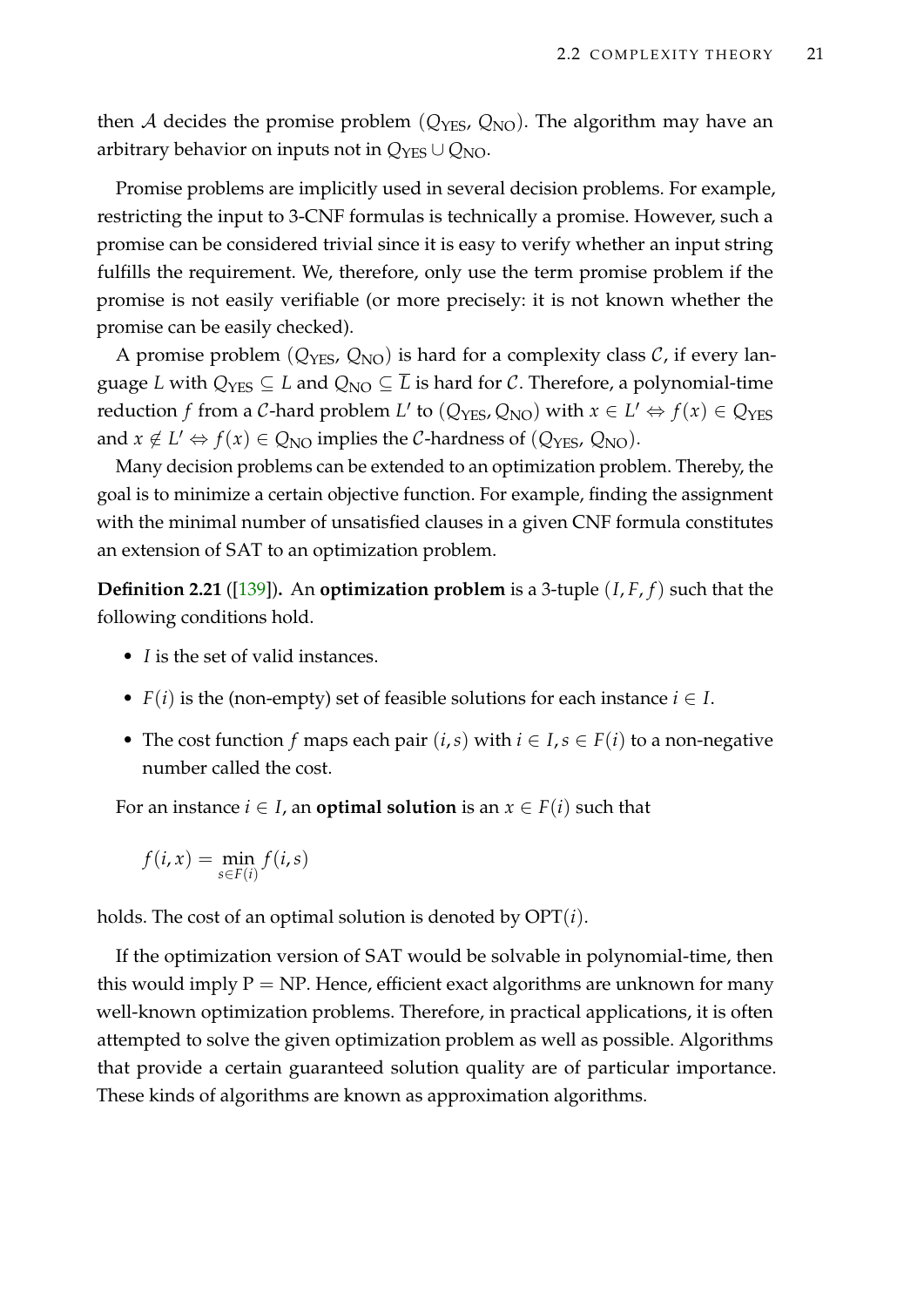**Definition 2.22** ([\[171\]](#page-224-0)). Let  $(I, F, f)$  be an optimization problem and let  $\delta \geq 1$  be a real number. An algorithm  $\mathcal A$  is a  $\delta$ **-approximation algorithm** if and only if  $\mathcal A(i)$ returns a feasible solution  $x \in F(i)$  with

$$
f(i, x) \le \delta \cdot \text{OPT}(i)
$$

for every instance  $i \in I$ .

An especially valuable special case are approximation algorithms that can both approximate arbitrarily well and have a polynomial runtime in the approximation factor. The most useful type of such algorithms is known as fully polynomial-time approximation schemes.

**Definition 2.23** ([\[171\]](#page-224-0)). Let  $(I, F, f)$  be an optimization problem. Let A be an algorithm taking an instance  $i \in I$  and a real number  $\varepsilon > 0$  as input such that A is a (1 + *ε*)-approximation algorithm for every fixed *ε*. The algorithm A is a **fully polynomial-time approximation scheme (FPTAS)** if the number of computational steps is polynomially bounded w. r. t. both 1/*ε* and the size of the input instance *i*.

# 2.3 PROBABILITY THEORY

This section briefly introduces the groundwork of probability theory and the concepts which are used throughout this work. All definitions in this section are standard and can be found in textbooks, such as [\[55,](#page-214-0) [56,](#page-214-1) [128,](#page-220-0) [148\]](#page-222-0). We also refer to these books for a more detailed introduction to the field of probability theory.

The **sample space** Ω describes every possible outcome of a random experiment. It is required that  $\Omega$  is a non-empty set.

**Definition 2.24.** Let  $\Omega$  be an arbitrary sample space. A family  $\mathcal{F} \subseteq \mathcal{P}(\Omega)$  of subsets of  $\Omega$  is a  $\sigma$ **-algebra** if and only if  $\mathcal F$  is non-empty and closed under complements and countable unions. In other words:

- 1.  $\Omega$  is in  $\mathcal{F}$ ;
- 2.  $A \in \mathcal{F} \implies \overline{A} \in \mathcal{F}$ ; and
- 3.  $A_1, A_2, \dots \in \mathcal{F} \implies \bigcup$ *i*≥1  $A_i \in \mathcal{F}.$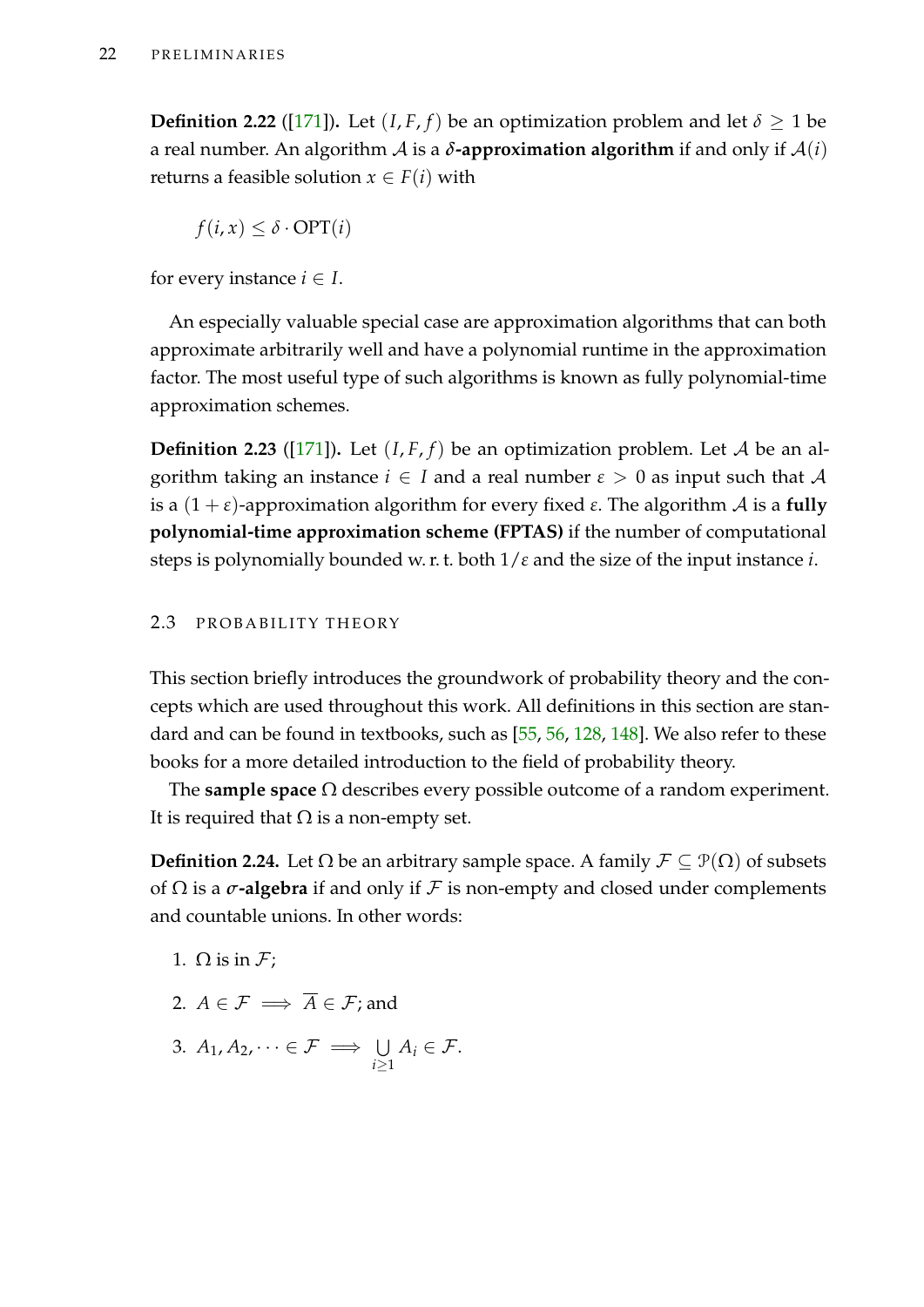We call an element from a *σ*-algebra an **event**. Implicitly, we frequently use the *σ*-algebra B(**R**) of the real numbers which is a **Borel** *σ***-algebra**. Broadly speaking, a Borel *σ*-algebra is the smallest *σ*-algebra containing all open subsets of the real numbers. The exact definition of Borel *σ*-algebras is immaterial for this work. We refer the interested reader to standard literature of measure theory, such as [\[35\]](#page-213-0).

**Definition 2.25.** Let *F* be a *σ*-algebra on a sample space  $Ω$ . A function  $Pr: F \to \mathbb{R}$ is a **probability measure** on  $F$  if and only if

- 1. for every  $A \in \mathcal{F}: 0 \leq Pr(A) \leq 1$ ;
- 2.  $Pr(\Omega) = 1$ ; and
- 3. for any countable sequence of pairwise disjoint sets  $A_1, A_2, \dots \in \mathcal{F}$

$$
Pr(\bigcup_{i\geq 1} A_i) = \sum_{i\geq 1} Pr(A_i)
$$

holds.

These concepts suffice to specify probability spaces.

**Definition 2.26.** A **probability space** is a triple  $(\Omega, \mathcal{F}, Pr)$  such that:

- 1.  $\Omega$  is an arbitrary sample space;
- 2.  $\mathcal{F} \subseteq \mathcal{P}(\Omega)$  is a  $\sigma$ -algebra on  $\Omega$ ; and
- 3. Pr is a probability measure on  $\mathcal{F}$ .

Let  $(\Omega, \mathcal{F}, Pr)$  be a probability space and  $A \in \mathcal{F}$  be an event. The value  $Pr(A)$ describes how probable the event *A* is. Hence, we will often refer to a probability measure as **probability** or **(probability) distribution**.

Regarding the  $\sigma$ -algebra  $\mathcal F$ , we will encounter two cases in this thesis. If the sample space  $\Omega$  is countable, then the power set  $\mathcal{P}(\Omega)$  suffices for our purposes. On the other hand, if  $\Omega$  is uncountable, then the power set  $\mathcal{P}(\Omega)$ , generally, does not admit useful probability measures [\[172\]](#page-224-1). Therefore, the power set is an impractical choice for the *σ*-algebra in this case. This problem can be resolved by using a Borel *σ*-algebra. For our purposes, all sets of interest are in the corresponding Borel *σ*-algebra and appropriate probability measures can be defined. We will not go into further detail regarding this issue as it is beyond this thesis's scope. We refer, for example, to [\[148\]](#page-222-0) for a detailed discussion of this topic. In summary, we use the power set as *σ*-algebra whenever the sample space is countable and a Borel *σ*-algebra otherwise.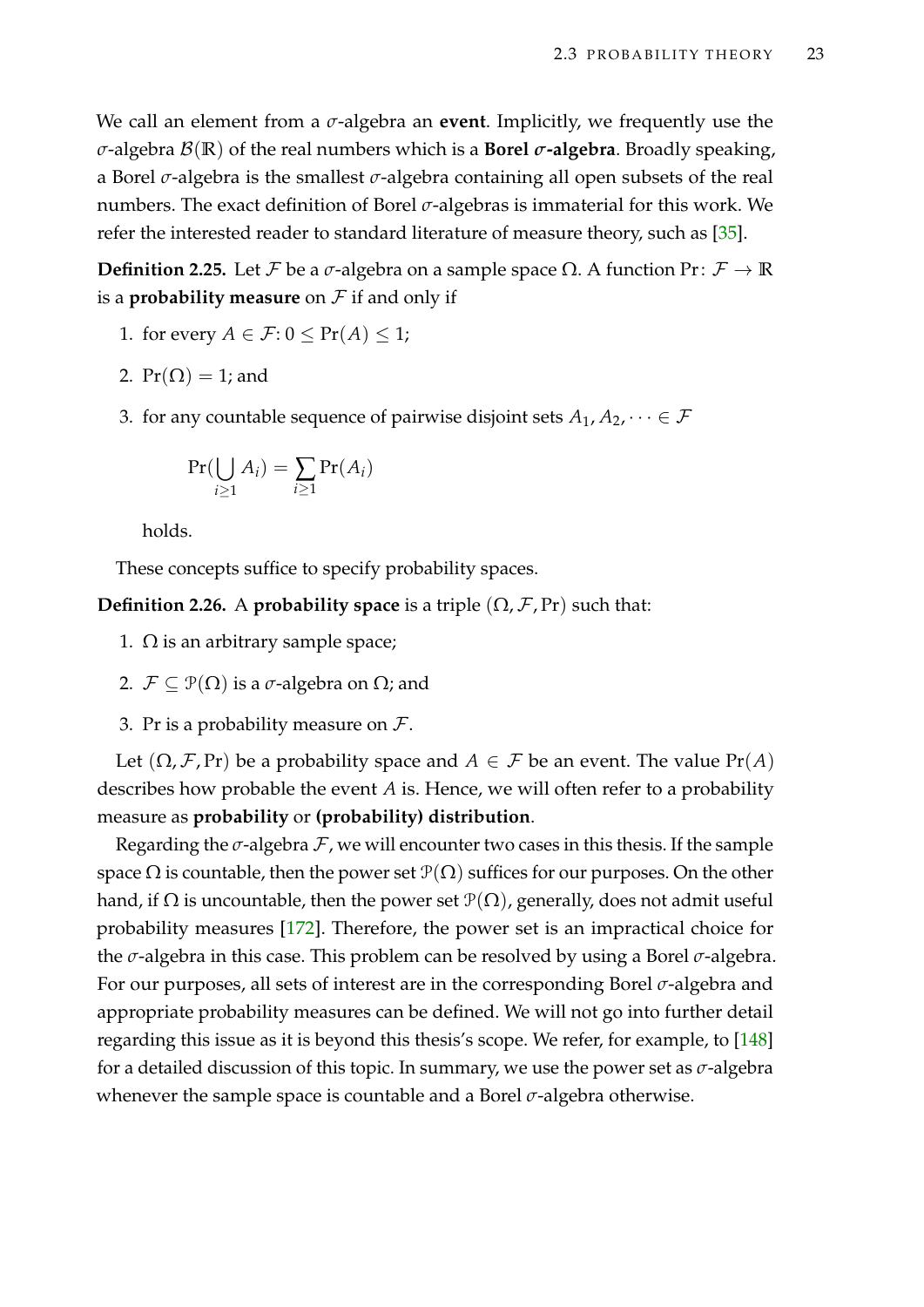<span id="page-39-4"></span>**Definition 2.27.** A function  $F: \mathbb{R} \to [0,1]$  is a **cumulative distribution function (cdf)** if and only if

- <span id="page-39-0"></span>1. *F* is non-decreasing;
- <span id="page-39-1"></span>2. *F* is right-continuous;
- <span id="page-39-2"></span>3. and  $\lim_{x \to -\infty} F(x) = 0$  as well as  $\lim_{x \to \infty} F(x) = 1$ .

In a few cases, we allow the use of **improper** cdfs. Such functions satisfy conditions [1](#page-39-0) and [2,](#page-39-1) but violate condition [3.](#page-39-2)

For example, an improper cdf is appropriate when describing an algorithm that never terminates with a certain probability. The improper cdf *F* is used to describe the probability that this algorithm terminates after a certain number of steps. But since the algorithm never terminates with some probability,  $\lim\limits_{x\to\infty}F(x)\neq 1$  holds.

Probability spaces and cumulative distribution functions are closely related when the sample space is  $\mathbb{R}$ . To be precise, let  $(\mathbb{R}, \mathcal{B}(\mathbb{R}), Pr)$  be a probability space with the Borel *σ*-algebra and define a function *F* with

<span id="page-39-3"></span>
$$
F(x) = \Pr((-\infty, x]), \forall x \in \mathbb{R}, \tag{2.1}
$$

then it can be verified that  $F$  is a cdf. In other words, if a probability space is defined on **R**, then a cdf can be readily constructed. In this work, however, we often work with given cdfs. That said, given a cdf *F*, it is not challenging to construct a probability space such that Equation [\(2.1\)](#page-39-3) holds. For information about constructing such a probability space, we refer to, e.g., Section 2.5 of [\[148\]](#page-222-0) for further reading.

In some cases, the sample space is not comprised of numeric values; however, numeric values can be assigned to each possible event from the sample space. For example, the sample space associated with a (random) algorithm might be any possible trajectory through the search space. However, if one is not concerned with the specific trajectory, but only with the required steps, the number of required steps can be assigned to each specific trajectory. Random variables capture this concept.

**Definition 2.28.** A **random variable** *X* on a sample space  $\Omega$  is a function such that *X* :  $\Omega \rightarrow \mathbb{R}$ . The associated function  $F_X : \mathbb{R} \rightarrow [0,1]$  with

$$
F_X(x) = \Pr(X \le x),
$$

is the **cdf of X**. Here,  $X \leq x$  represents the set  $\{a \in \Omega \mid X(a) \leq x\}.$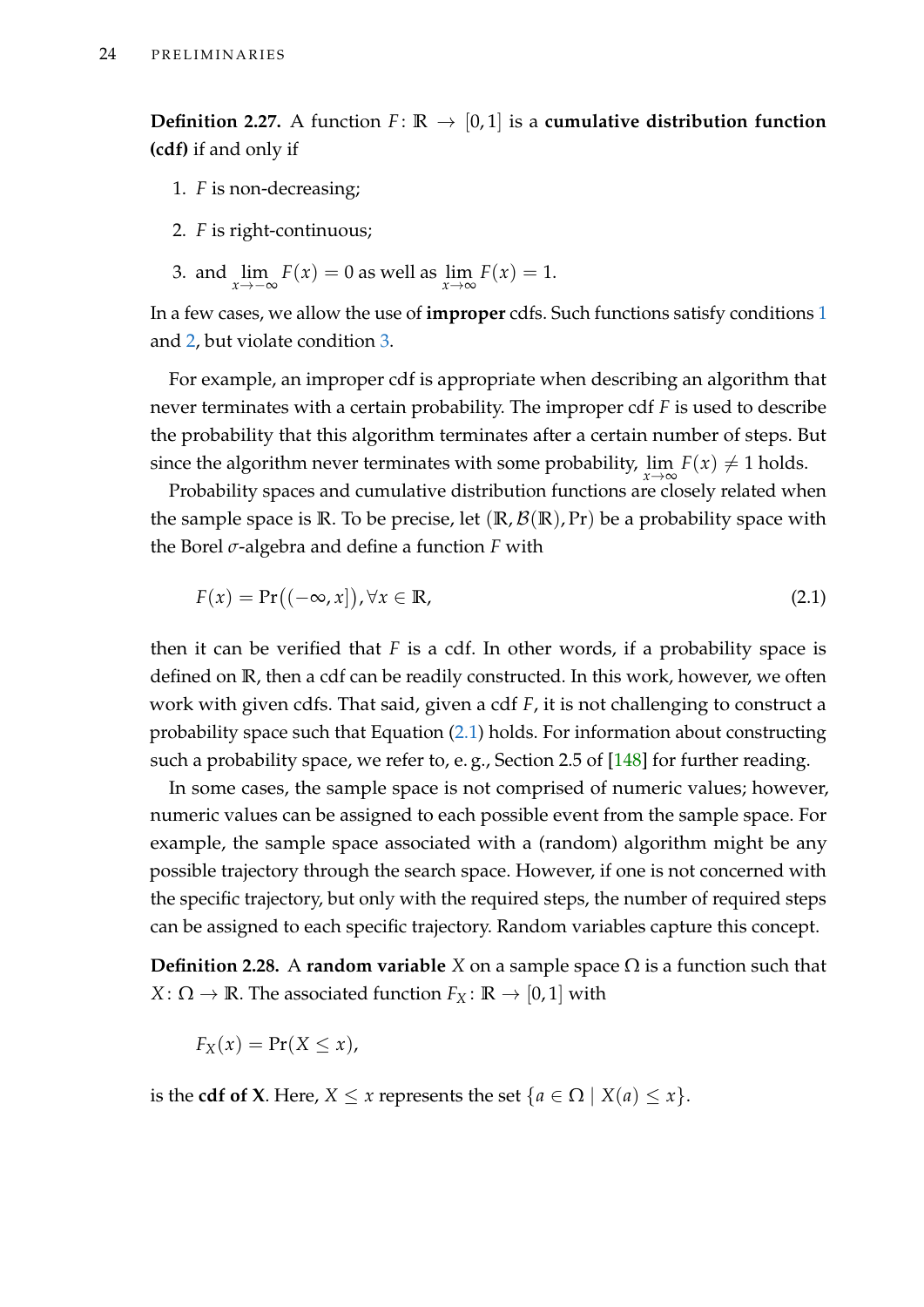In this work, random variables are denoted by capitalized Latin letters as a convention. If the meaning is evident in the context, then the subscript of the associated cdf *F<sup>X</sup>* is often omitted. We call a random variable **positive** if its image does not contain any negative numbers. A random variable *X* is a **continuous random variable** if and only if the cdf *F<sup>X</sup>* is continuous. On the other hand, *X* is a **discrete random variable** if and only if the image of *X* is countable. In practice, a discrete random variable's image could be any countable subset of the real numbers. In this work, however, we refer to a random variable with the whole numbers (or a subset of them) as image whenever the term discrete random variable is used. As a convention, the notation *X* = *x* for *x*  $\in$  **R** symbolizes the set {*a*  $\in$   $\Omega$  | *X*(*a*) = *x*}. We use analogous conventions for  $X \leq x$  and  $X > x$ . An important function related to discrete random variables is the probability mass function.

<span id="page-40-0"></span>**Definition 2.29.** Let *X* be a discrete random variable and *I* = { $x_1, x_2, \ldots$ } ⊂ **R** be the image of *X*. The function  $p_X: I \rightarrow [0,1]$  with

$$
p_X(x) = \Pr(X = x), \forall x \in I
$$

is the **probability mass function (pmf)** of *X*.

The cdf and the pmf are linked to each other. Let *X* be a discrete random variable with cdf  $F_X$  and pmf  $p_X$ . For every *x* the value  $F_X(x)$  is given by

$$
F_X(x) = \Pr(X \le x) = \sum_{z \le x} p_X(z).
$$

In case the cdf  $F_X$  is an improper cdf, we call the pmf  $p_X$  **improper** as well. A definition like Definition [2.29](#page-40-0) is not useful for continuous random variables: Let *X* be a continuous random variable with cdf  $F_X$ . If there is an  $x \in \mathbb{R}$  with  $Pr(X = x) > 0$ , then this implies that  $F_X$  is not continuous, and  $X$  would not be a continuous random variable. Therefore,  $Pr(X = x) = 0$  for all  $x \in \mathbb{R}$ . Instead, a different concept is necessary for continuous random variables.

**Definition 2.30.** Let *X* be a continuous random variable with cdf  $F_X$ . If there is a function  $f_X: \mathbb{R} \to \mathbb{R}$  with

$$
F_X(x) = \int\limits_{-\infty}^x f_X(t) \, \mathrm{d}t, \forall x \in \mathbb{R},
$$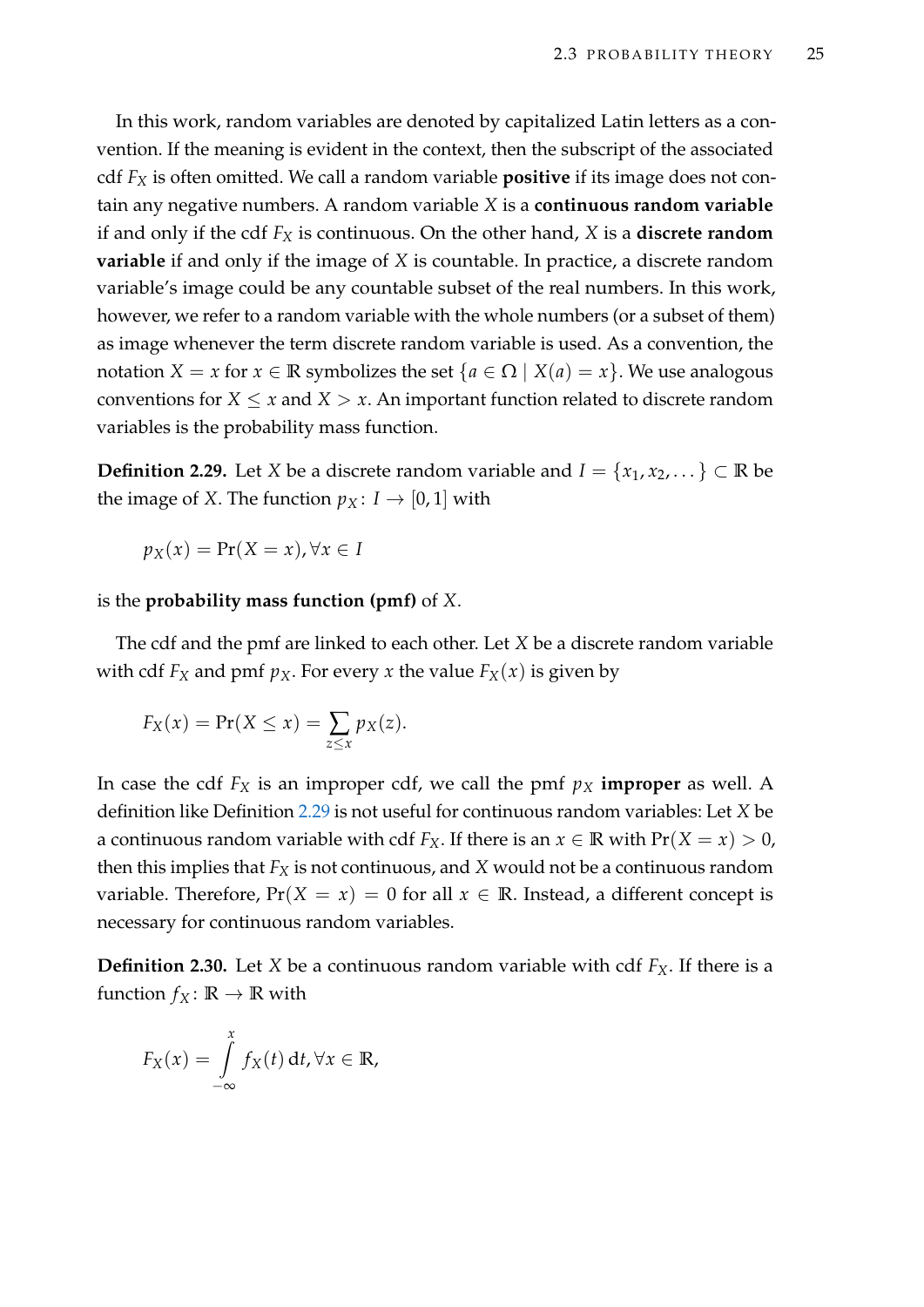then  $f_X$  is the **probability density function (pdf)** of *X*.

Similarly to the cdf, the subscript of a pmf or pdf can be omitted when the meaning is clear from the context. We sometimes refer to the support of a distribution, where the support describes which events from the sample space may actually occur.

**Definition 2.31** ([\[164\]](#page-223-0))**.** Let *X* be a random variable. If *X* is discrete with pmf *p*, then the **support** is defined by

$$
\{x \in \mathbb{R} \mid p(x) > 0\}.
$$

If *X* is continuous with pdf *f* , then the support is

$$
\{x \in \mathbb{R} \mid f(x) > 0\}.
$$

Stochastic independence is another important concept in probability theory. In general terms, two events are independent if they do not influence each other. This is a beneficial property for proofs.

**Definition 2.32.** Let *X*1, . . . , *X<sup>k</sup>* be random variables. They are **independent** if and only if

$$
\Pr\left(\bigcap_{i=1}^k (X_i \le x_i)\right) = \prod_{i=1}^k \Pr(X_i \le x_i)
$$

for all possible values of  $x_1, \ldots, x_k$ .

If random variables are not independent, then they are **dependent**. The knowledge that two or more random variables have the same distribution is also a powerful property for proofs. In practice, this is the case if an experiment is repeated under the same conditions.

**Definition 2.33** ([\[37\]](#page-213-1)). Let  $X_1, \ldots, X_k$  be random variables with respective cdfs  $F_{X_1}, \ldots, F_{X_k}$ . If and only if

$$
F_{X_1}(x) = F_{X_i}(x), \forall x \in \mathbb{R} \text{ and } i \in \{1, \ldots, k\}
$$

then  $X_1, \ldots, X_k$  are **identically distributed**.

Sometimes, a few typical values are used to characterize a probability distribution. The expected value is among the most important of these values. One reason for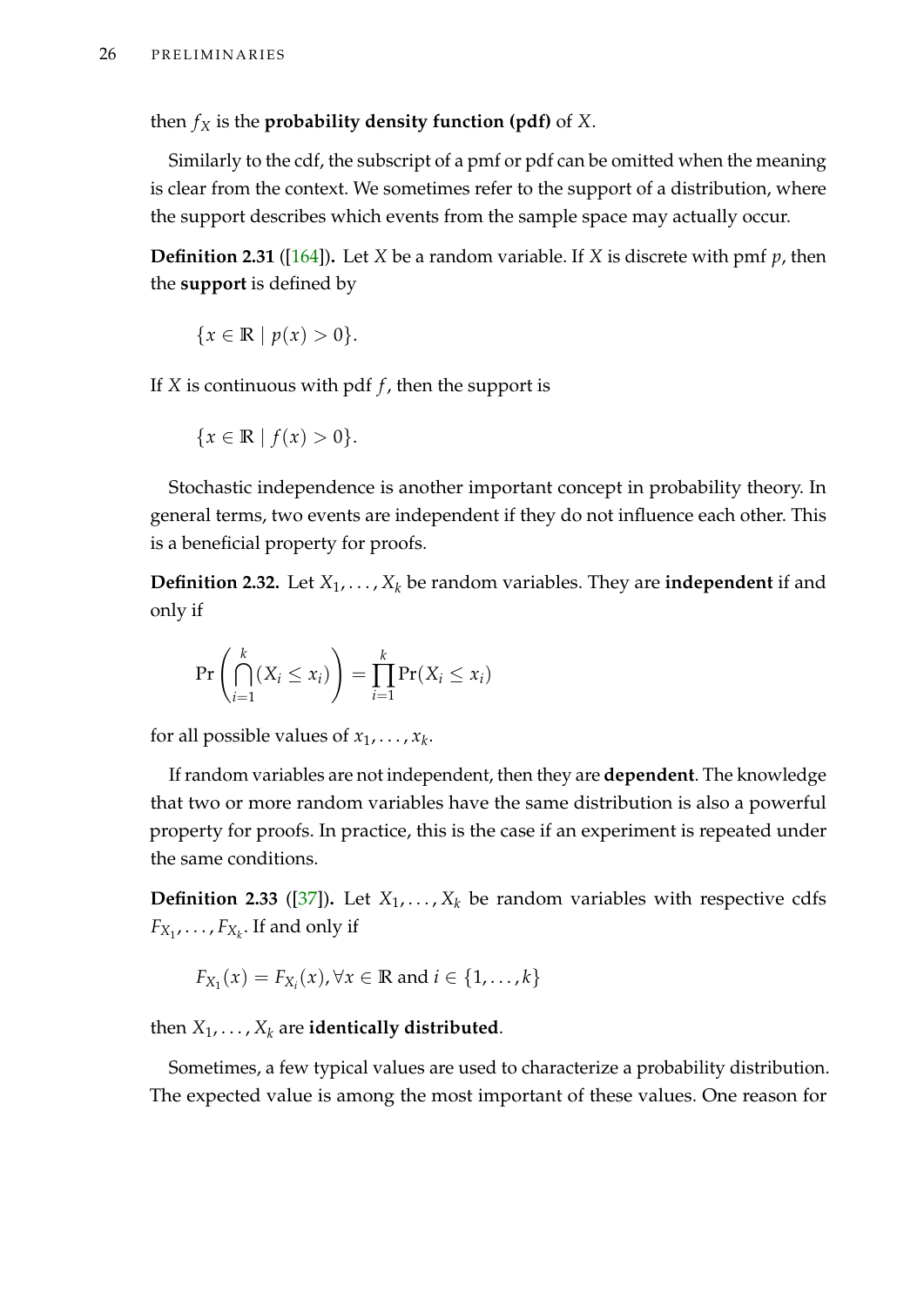this is that if one were to conduct the same experiment independently and with identical conditions repeatedly, then the observed mean value of that experiment would converge toward the expected value in the long run.

**Definition 2.34.** Let *X* be a random variable. The **expected value**  $E[X]$  is defined as follows:

1. If *X* is a discrete random variable with pmf  $p_X$  and image  $\{x_1, x_2, \dots\}$ , then *E*[*X*] is given by

$$
E[X] := \sum_{i=1}^{\infty} x_i p_X(x_i).
$$

The expected value  $E[X]$  is finite iff  $\sum^{\infty}$ ∑ *i*=1  $|x_i| p_X(x_i)$  converges.

2. If *X* is a continuous random variable with pdf  $f_X$ , then  $E[X]$  is given by

$$
E[X] := \int\limits_{-\infty}^{\infty} t f_X(t) \, \mathrm{d}t.
$$

The expected value  $E[X]$  is finite iff  $\int_0^\infty$ −∞  $|t| f_X(t)$  d*t* converges.

Another reason is that the expected value has many desirable properties, such as linearity.

**Lemma 2.35** ([\[128\]](#page-220-0)). *Consider a random variable X as well as two constants*  $a, b \in \mathbb{R}$ *. Then,*

$$
E[a \cdot X + b] = a \cdot E[X] + b
$$

*holds.*

In many cases, two events are dependent from each other. In other words, the occurrence of one of the events influences the probability of the occurrence of the second event. To analyze these probabilities in more detail, conditional probabilities are necessary.

**Definition 2.36.** Let  $E_1$  and  $E_2$  be events such that  $Pr(E_2) > 0$ . The term

$$
Pr(E_1 | E_2) = \frac{Pr(E_1 \cap E_2)}{Pr(E_2)}
$$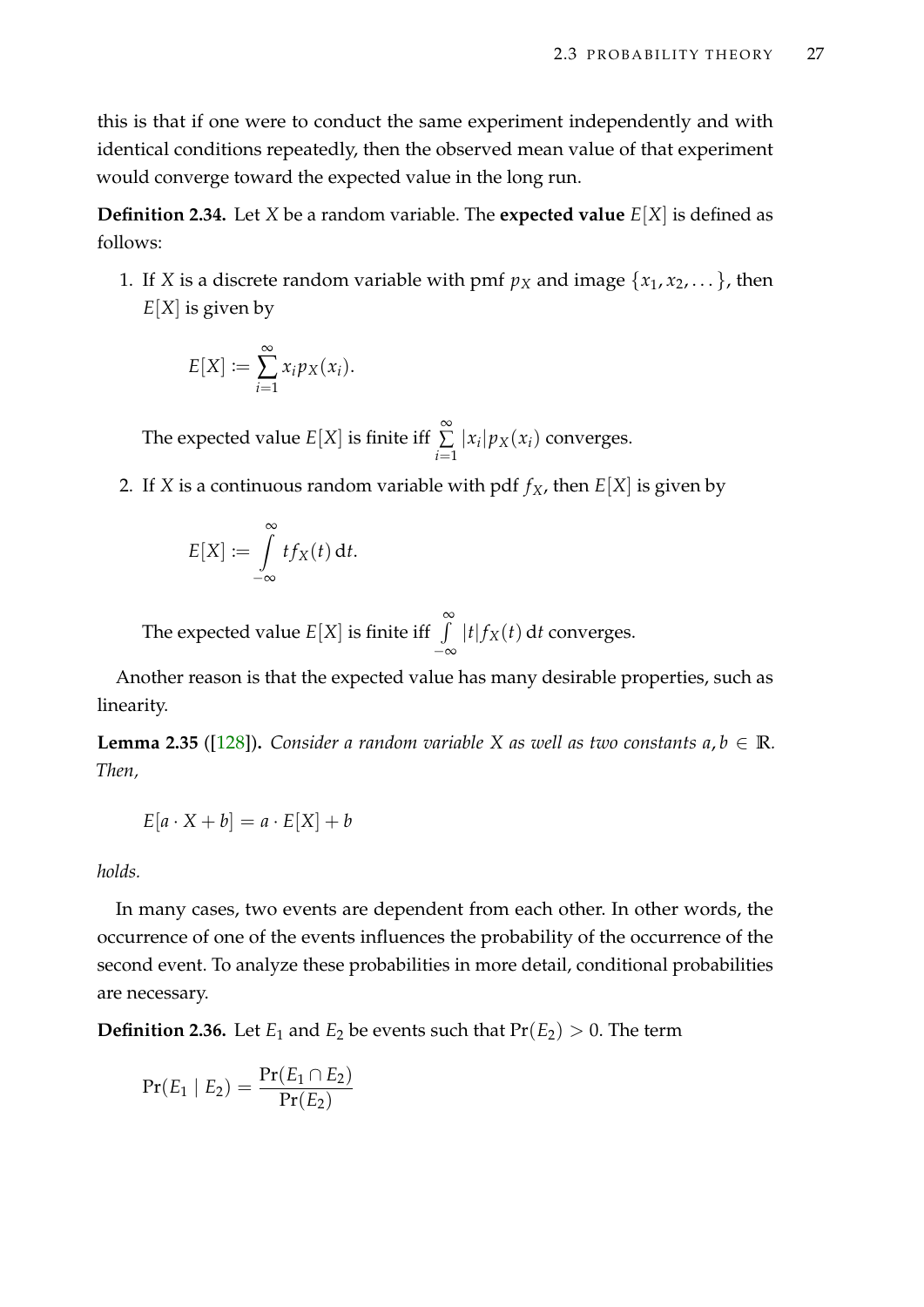is the probability that  $E_1$  happens given that  $E_2$  happened. The term  $Pr(E_1 | E_2)$  is called **conditional probability**.

In addition, conditional expectations are also relevant for our purposes. These are expected values based on the assumption that a particular event has already occurred. In this work, we often use conditions such as  $X \leq t$  for the conditional probability and the conditional expectation. To be precise, in this work, there are two regularly recurring conditional expectations.

**Definition 2.37.** Let *X* be a positive random variable. If *X* is a continuous random variable with cdf *F* and pdf *f*, then the conditional expectation  $E[X - x | X > x]$  is given by

$$
E[X - x \mid X > x] = \frac{\int_{x}^{\infty} (t - x) f(t) dt}{1 - F(x)}
$$

for all  $x \geq 0$ . Otherwise, if *X* is a discrete random variable with cdf *F* and pmf *p*, then  $E[X - x \mid X > x]$  is given by

$$
E[X - x \mid X > x] = \frac{\sum_{t > x} (t - x)p(t)}{1 - F(x)}
$$

for all *x* ∈  $\mathbb{N}_0$  with *x* ≥ 0. The conditional expectation  $E[X - x | X > x]$  is sometimes called **mean residual life**.

For example, let *X* be a random variable which models the runtime (in minutes) of an algorithm. Assume that the algorithm was started five minutes ago, then the mean residual life  $E[X - 5 | X > 5]$  represents how much longer the algorithm will run on average. A related concept is the truncated expectation.

<span id="page-43-0"></span>**Definition 2.38.** Let *X* be a positive random variable. If *X* is a continuous random variable with cdf *F* and pdf *f*, then the conditional expectation  $E[X \mid X \leq x]$  is given by

$$
E[X \mid X \le x] = \frac{\int_{0}^{x} t \cdot f(t) dt}{F(x)}
$$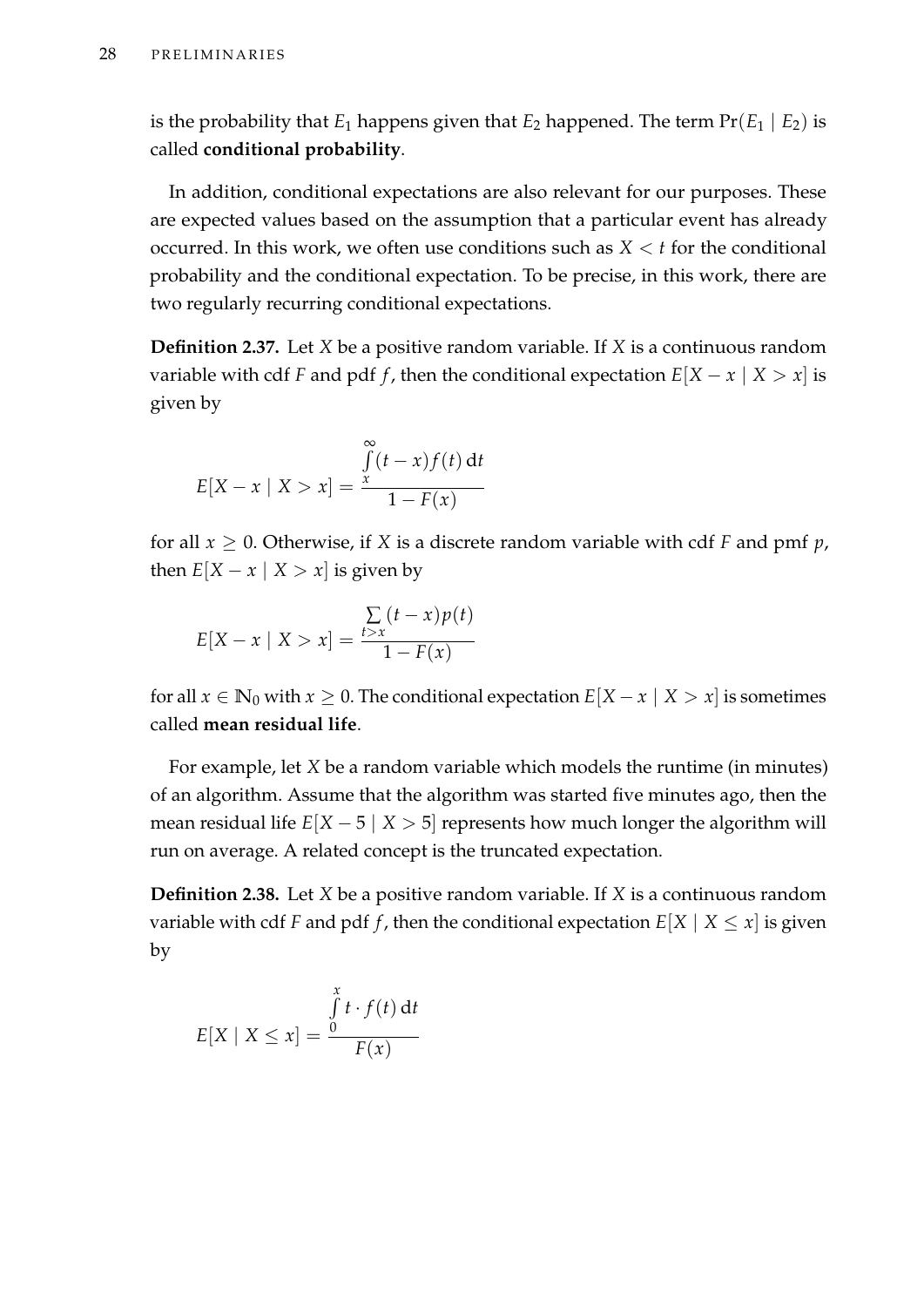for all  $x \geq 0$ . Otherwise, if X is a discrete random variable with cdf F and pmf p, then  $E[X \mid X \leq x]$  is given by

$$
E[X \mid X \le x] = \frac{\sum\limits_{t \le x} t \cdot p(t)}{F(x)}
$$

for all  $x \in \mathbb{N}_0$  with  $x \geq 0$ . We call the conditional expectation  $E[X \mid X \leq x]$ **truncated expectation**.

For the last part of this section, we introduce some of the most prominent distribution families repeatedly used throughout this thesis. We start with the location-scale family. Broadly speaking, these are distributions that can be transformed into each other by means of shifting and stretching.

**Definition 2.39** ([\[121\]](#page-220-1))**.** Let *X* be a random variable with cdf *FX*. Furthermore, consider two real numbers  $a \in \mathbb{R}_+$  and  $b \in \mathbb{R}$ . The random variable  $Y = a \cdot X + b$  has the cdf

$$
F_Y(x) = F_X\left(\frac{x-b}{a}\right).
$$

Then, *a* is called the **scale parameter**, and *b* is the **location parameter** of *Y*.

Exponential distributions are highly relevant for modeling waiting processes and lifetimes [\[95,](#page-218-0) [108\]](#page-219-0). Since algorithm runtimes are essentially waiting times, it is worth considering the exponential distribution as a candidate in this context.

**Definition 2.40** ([\[95\]](#page-218-0))**.** A continuous random variable *X* with cdf

$$
F(x) = \begin{cases} 1 - e^{-\lambda \cdot x}, & x \ge 0 \\ 0, & \text{else} \end{cases}
$$

has an **exponential distribution** with parameter  $\lambda \in \mathbb{R}_+$ . The pdf *f* is given by:

$$
f(x) = \begin{cases} \lambda \cdot e^{-\lambda \cdot x}, & x \ge 0 \\ 0, & \text{else.} \end{cases}
$$

Next, we move on to the lognormal distribution. Just as the well-known normal distribution is a natural description for the sum of independent, identically distributed random variables, the lognormal is a suitable distribution for the product of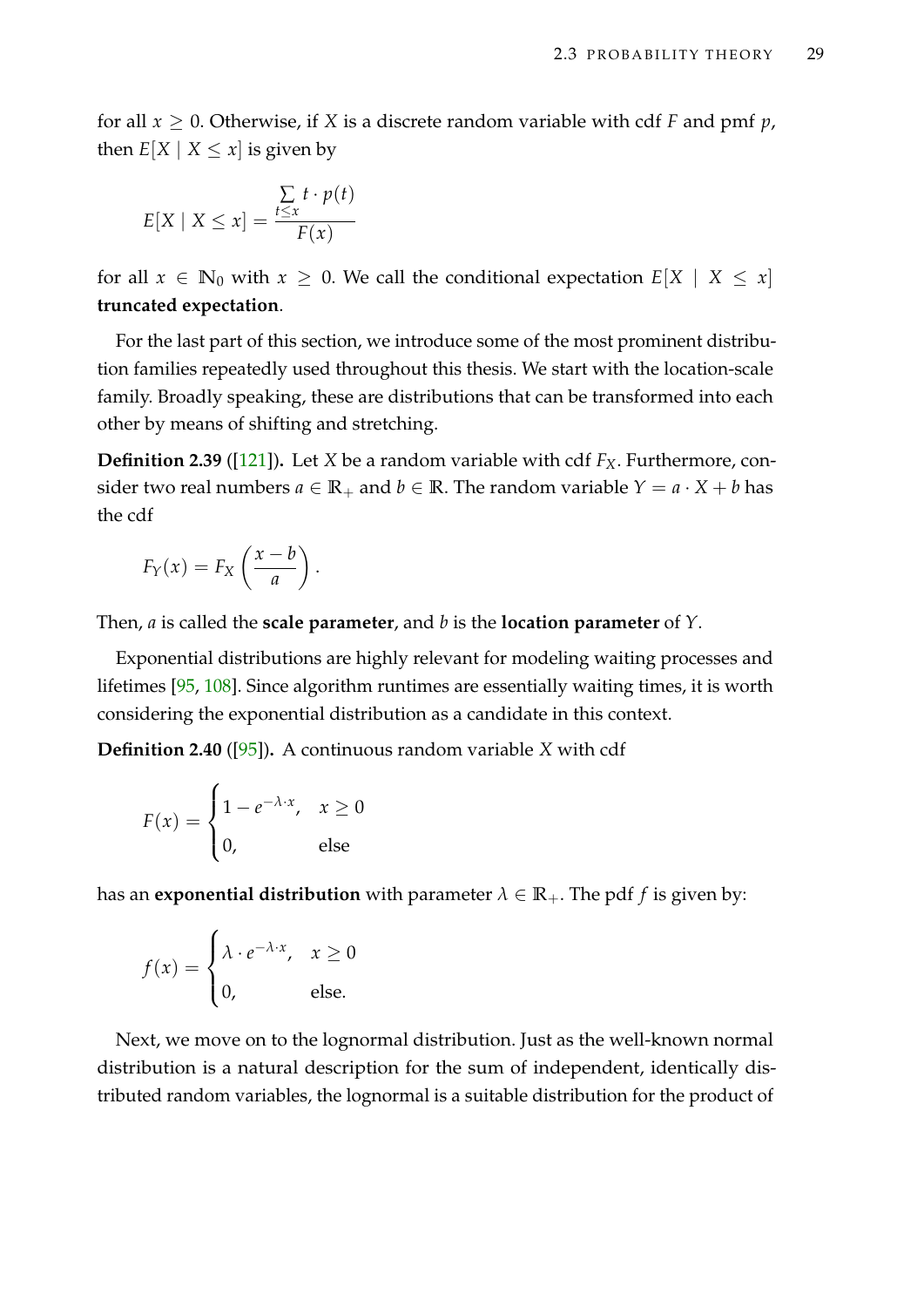independent, identically distributed random variables [\[47\]](#page-214-2). Furthermore, the lognormal distribution has been employed to describe the empirical runtime distributions of a number of algorithms (see, e. g., [\[167\]](#page-223-1)).

**Definition 2.41** ([\[60\]](#page-215-0))**.** A random variable *X* with pdf

$$
f(x) = \begin{cases} \frac{1}{x \cdot \sigma \cdot \sqrt{2 \cdot \pi}} \cdot e^{-\frac{(\ln x - \mu)^2}{2 \cdot \sigma^2}}, & x > 0\\ 0, & x \le 0 \end{cases}
$$

is **lognormal distributed** with parameters  $\sigma \in \mathbb{R}_+$  and  $\mu \in \mathbb{R}$ . The cdf *F* of *X* is given by

$$
F(x) = \begin{cases} \frac{1}{2} + \frac{1}{2} \cdot \text{erf}\left(\frac{\ln x - \mu}{\sqrt{2} \cdot \sigma}\right), & x > 0\\ 0, & x \le 0 \end{cases}
$$

where erf is the error function erf $(x) = \frac{2}{\sqrt{2}}$  $\frac{y}{\overline{\pi}} \cdot \int_{0}^{x}$  $\theta$  $\exp(-t^2) dt$ .

We call  $\sigma$  the shape parameter. The lognormal distribution also has a scale parameter, which we derive below. Let *X* be a lognormal distributed random variable with arbitrary shape  $\sigma_X \in \mathbb{R}_+$  and  $\mu_X = 0$ . Further, let *Y* be a lognormal distributed random variable with shape  $\sigma_Y = \sigma_X$  and an arbitrary  $\mu_Y \in \mathbb{R}_+$ . Consider the value of the cdf  $F_X$  of *X* at  $\frac{x}{\exp \mu_Y}$ :

$$
F_X\left(\frac{x}{\exp(\mu_Y)}\right) = \frac{1}{2} + \frac{1}{2} \cdot \text{erf}\left(\frac{\ln \frac{x}{\exp(\mu_Y)}}{\sqrt{2} \cdot \sigma_X}\right)
$$

$$
= \frac{1}{2} + \frac{1}{2} \cdot \text{erf}\left(\frac{\ln x - \mu_Y}{\sqrt{2} \cdot \sigma_Y}\right) = F_Y(x)
$$

Thus,  $e^{\mu}$  satisfies the definition of a scale parameter. Since this value only depends on  $\mu$ , we sometimes also refer to  $\mu$  as a scale parameter of the lognormal distribution.

Another distribution that will be used throughout this thesis is the Weibull distribution. This type of distribution is a natural choice for random variables of the form  $Y = min(Y_1, Y_2, ..., Y_k)$  due to the Fisher-Tippett-Gnedenko theorem [\[104\]](#page-218-1). The Weibull distribution also plays a role in empirical evaluations of algorithms (see, for example, [\[20\]](#page-211-0)).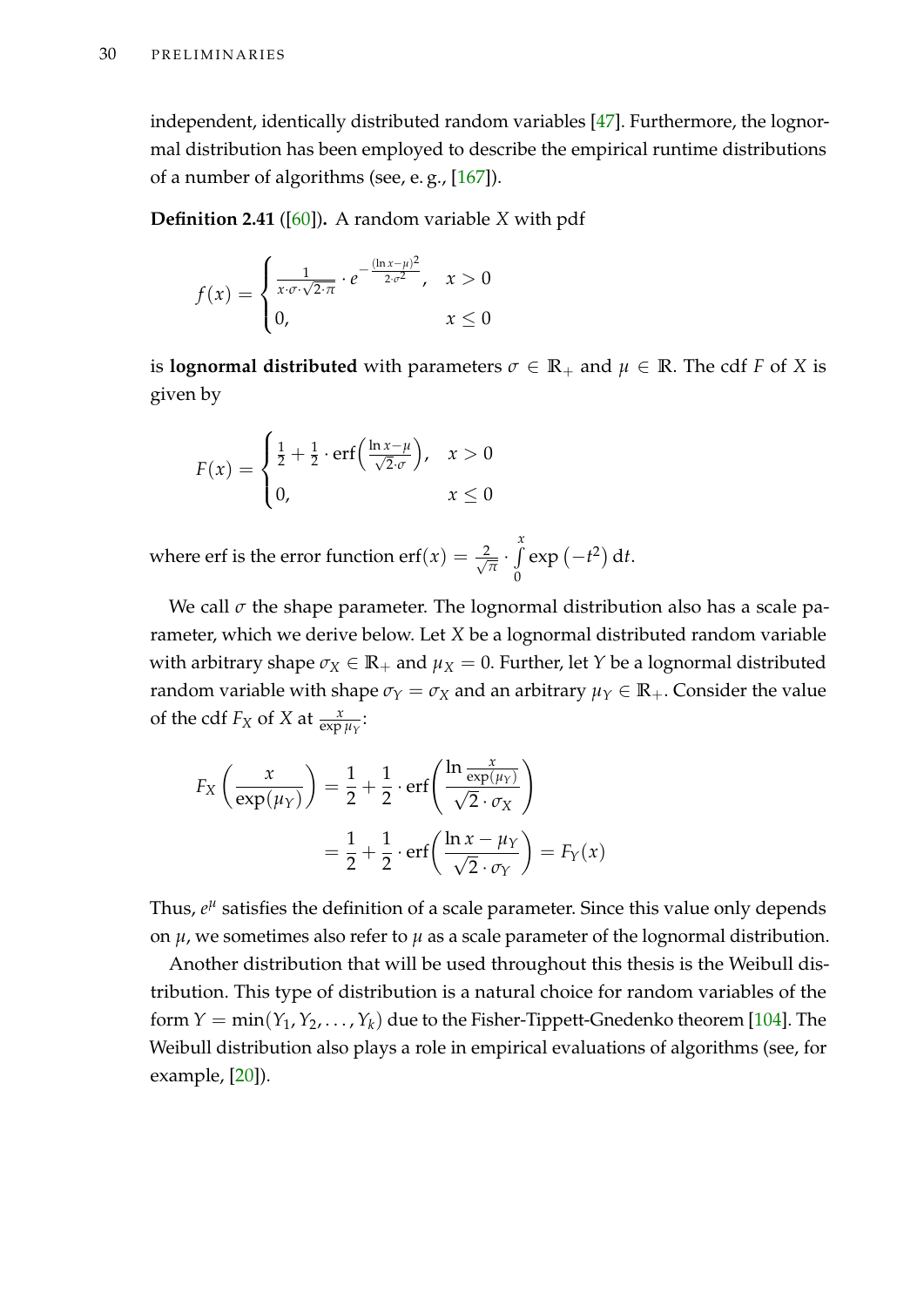**Definition 2.42** ([\[149\]](#page-222-1))**.** A random variable *X* with pdf

$$
f(x) = \begin{cases} \frac{k}{a} \cdot \left(\frac{x}{a}\right)^{k-1} \cdot e^{-\left(\frac{x}{a}\right)^k}, & x \ge 0\\ 0, & x < 0 \end{cases}
$$

is **Weibull distributed** with parameters  $k \in \mathbb{R}_+$  and  $a \in \mathbb{R}_+$ . The cdf *F* of *X* is given by

$$
F(x) = \begin{cases} 1 - e^{-(\frac{x}{a})^k}, & x \ge 0 \\ 0, & x < 0. \end{cases}
$$

As can be deduced from the cdf, *a* is the scale parameter, and furthermore, we call *k* the shape parameter of the Weibull distribution. The Weibull distribution contains the exponential distribution as a special case for  $k = 1$ .

The generalized Pareto distribution is an exceptionally flexible distribution, which contains, among others, the exponential, the uniform, and (if a location parameter is introduced) the Pareto distribution. Finally, the generalized Pareto distribution is presented. This distribution is well suited to model extreme events (cf. [\[18,](#page-211-1) [143\]](#page-222-2)). Moreover, it is an extremely flexible distribution type that can represent both a finite and an unbounded support. Several important distribution types are also included as special cases in the generalized Pareto distribution. Examples are the exponential, the uniform, and (if a location parameter is introduced) the Pareto distribution.

**Definition 2.43** ([\[95\]](#page-218-0))**.** A random variable *X* is **generalized Pareto distributed** if and only if its pdf is given by

$$
f(x) = \begin{cases} \frac{1}{a} \cdot \left(1 + \frac{k \cdot x}{a}\right)^{-\frac{1}{k} - 1}, & k \neq 0\\ \frac{1}{a} \cdot e^{-\frac{x}{a}}, & k = 0 \end{cases}
$$

with  $x \in [0, \infty)$  for  $k \ge 0$  and  $x \in [0, -\frac{a}{k}]$  for  $k < 0$ . Otherwise,  $f(x) = 0$  holds. The pdf *f* has two parameters  $k$  ∈ **R** and  $a$  ∈ **R**<sub>+</sub>. The cdf *F* of *X* is given by

$$
F(x) = \begin{cases} 1 - \left(1 + \frac{k \cdot x}{a}\right)^{-\frac{1}{k}}, & x \ge 0 \\ 0, & x < 0. \end{cases}
$$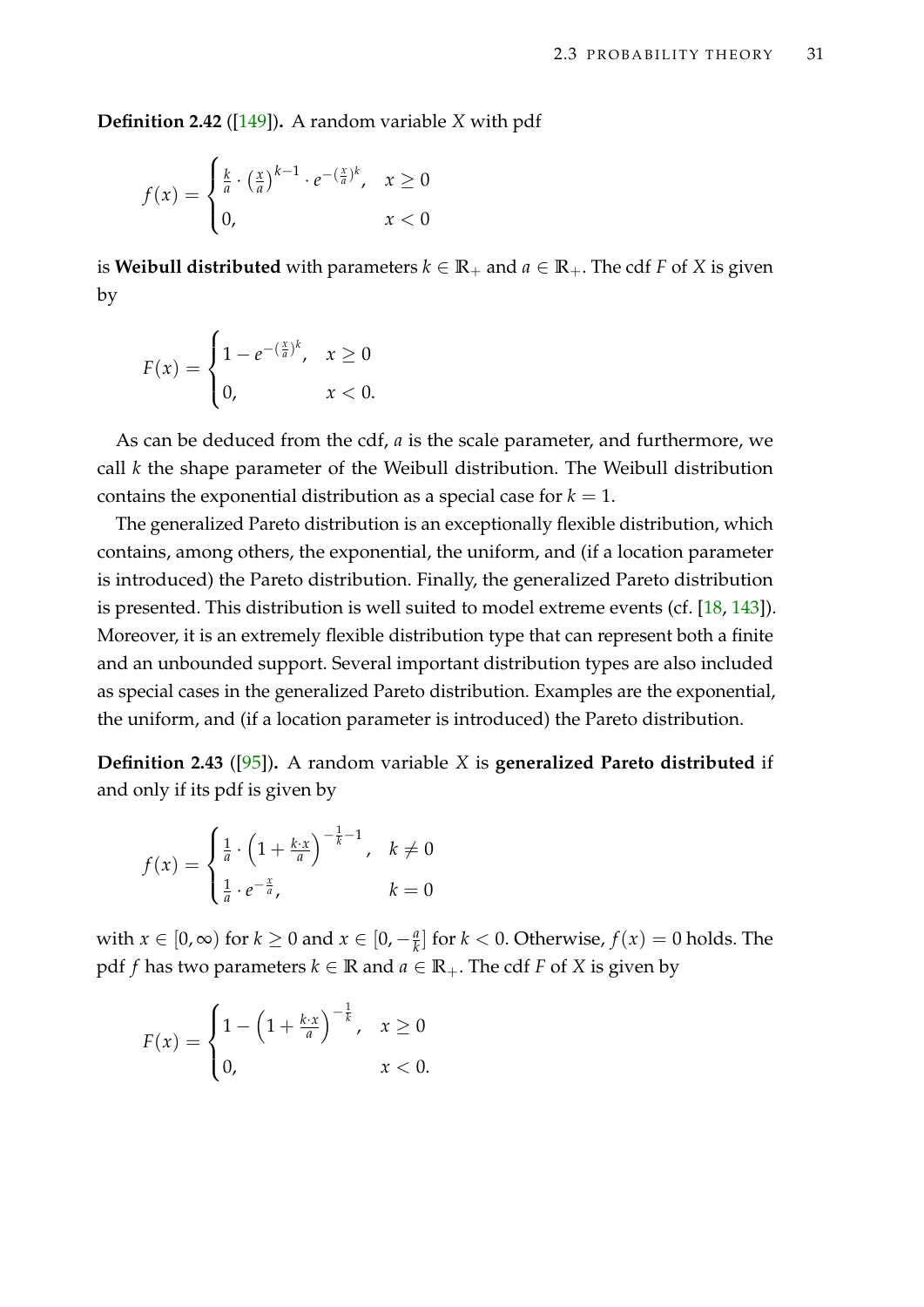We also write *X* is **GP-distributed** as an abbreviation for *X* is generalized Pareto distributed.

Similar to before, *a* is the scale parameter, and *k* is the shape parameter of the generalized Pareto distribution.

# 2.4 FOUNDATION OF RESTARTS

This section lays the theoretical groundwork regarding restarts for the rest of this work.

A **Las Vegas algorithm** (see [\[10,](#page-210-0) [132\]](#page-221-1)) is a randomized algorithm that always gives a correct solution. However, the time until a result is found can be treated as a random variable.

Alt et al. [\[2\]](#page-210-1) first introduced the concept of restarts, which was subsequently refined and analyzed by Luby et al. [\[123\]](#page-220-2). Unless stated otherwise, the definitions and results are from the work of Luby et al. [\[123\]](#page-220-2). The notation is slightly adapted for this work.

Hereafter let A be some Las Vegas algorithm and let x be any valid input string. A sequence of numbers  $\mathcal{L} = (t_1, t_2, ...)$  with  $t_i \in \mathbb{R}_+ \cup \{\infty\}$  defines a modified algorithm  $A_{\mathcal{L}}$  as shown in Algorithm [2.1.](#page-47-0) The algorithm A restarts in line [3.](#page-47-0) Each iteration of the for-loop (line [2](#page-47-0) to [5\)](#page-47-0) is called a **run** of A.

<span id="page-47-0"></span>

|    | <b>Algorithm 2.1</b> $A_{\mathcal{L}}$ : The restarted version of $\mathcal{A}$ with restart strategy $\mathcal{L}$ . |                               |
|----|-----------------------------------------------------------------------------------------------------------------------|-------------------------------|
|    | <b>Input:</b> Input x and restart strategy $\mathcal{L} = (t_1, t_2, \dots).$                                         |                               |
|    | 1: <b>procedure</b> $A_{\mathcal{L}}(x)$                                                                              |                               |
| 2: | for $i \in \{1, 2, \}$ do                                                                                             |                               |
| 3: | Run $A(x)$ for $t_i$ time-units.                                                                                      | $\triangleright$ (Re-)start A |
| 4: | if $A(x)$ terminated successfully then                                                                                |                               |
| 5: | Exit.                                                                                                                 |                               |

**Definition 2.44** ([\[123\]](#page-220-2)). A **restart strategy** is a sequence  $\mathcal{L} = (t_1, t_2, \dots)$  if  $\mathcal{L}$  is used to modify an algorithm A on input *x* as in Algorithm [2.1.](#page-47-0) The members  $t_i \in \mathbb{R}_+ \cup \{\infty\}$ of the sequence L are **restart times**. The restart strategy L is a **universal strategy** if and only if  $\mathcal L$  neither depends on the algorithm  $\mathcal A$  nor on the input  $x$ .

The most straightforward, non-trivial restart strategy is given when all restart times are identical.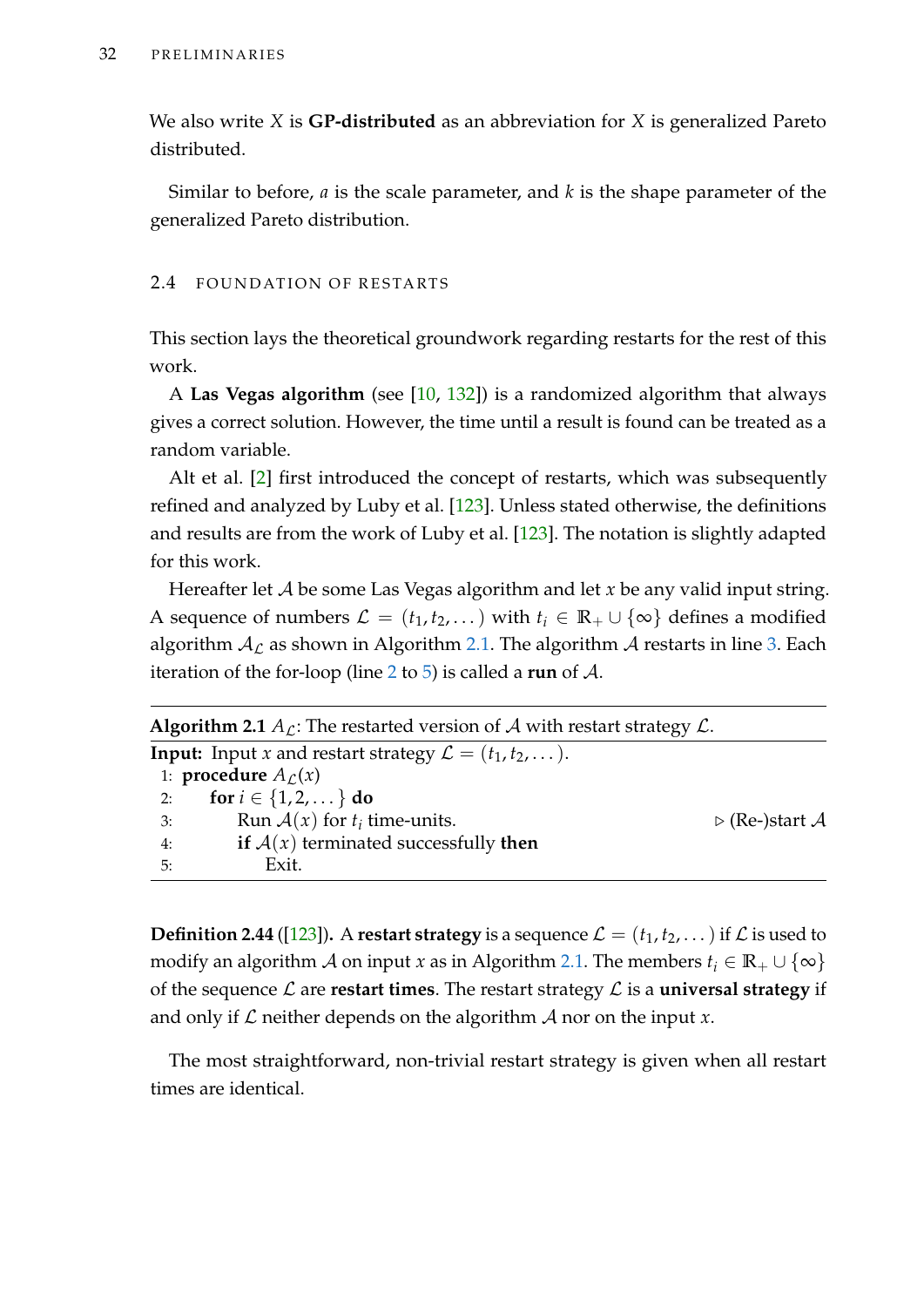**Definition 2.45** ([\[123\]](#page-220-2)). A restart strategy  $\mathcal{L} = (t_1, t_2, ...)$  with  $t_i = t_1$  for all  $i \in \mathbb{N}$ is a **fixed-cutoff strategy**.

Note that  $t_1$  uniquely determines a fixed-cutoff strategy. It should be stressed that each run uses new random choices and no information from prior runs is carried over to a new run. Put differently, each run is independent of all preceding runs. When studying restart strategies, the question arises whether there is some kind of optimal strategy. To this end, we use a probability distribution to describe the runtime behavior of a Las Vegas algorithm on a fixed instance.

<span id="page-48-1"></span>**Definition 2.46** ([\[90\]](#page-217-0))**.** Examine a Las Vegas algorithm A on some valid input *x*. Let  $Pr(T_{\mathcal{A}(x)} \leq t)$  be the probability that  $\mathcal{A}(x)$  successfully finds a solution within *t* time-units. The probability measure induced by a random variable  $X : \Omega \to \mathbb{R}$  is the **runtime distribution** of  $A(x)$  if and only if

$$
F_X(t) = \Pr(T_{\mathcal{A}(x)} \le t), \forall t \in \mathbb{R}_+,
$$

where  $F_X$  is the cdf of *X*. Then, the expected value  $E[X]$  is called **expected runtime** of  $A(x)$ .

We use the following convention for the rest of this work. Let *X* be a random variable that describes the runtime distribution of Las Vegas algorithm  $A$  on some valid input *x*. If  $\mathcal L$  is a restart strategy, then  $X_{\mathcal L}$  describes the runtime distribution of A using restart strategy  $\mathcal{L}$ . We will write  $X_t$  to denote the modified runtime distribution in the particular case of  $\mathcal L$  being a fixed-cutoff strategy with restart time *t*.

Naturally, there are different interpretations of what constitutes an optimal restart strategy. For example, the expected runtime, the median runtime, or a low probability for a high runtime all constitute possible points of interest w. r. t. the performance of a restart strategy. The expected runtime is used as the key performance indicator for most of this work.

Luby et al. [\[123\]](#page-220-2) showed that for every runtime distribution, there is a fixedcutoff strategy that minimizes the expected runtime. In other words, the fixed-cutoff strategy is optimal w. r. t. to the expected runtime. We provide a sketch of the proof because their result is essential for this thesis. In the first step, the expectation is calculated.

<span id="page-48-0"></span>**Theorem 2.47** ([\[129\]](#page-220-3))**.** *Let X be a random variable with cdf F such that X describes the runtime distribution of a randomized algorithm* A *on some valid input x. Then, a restarted*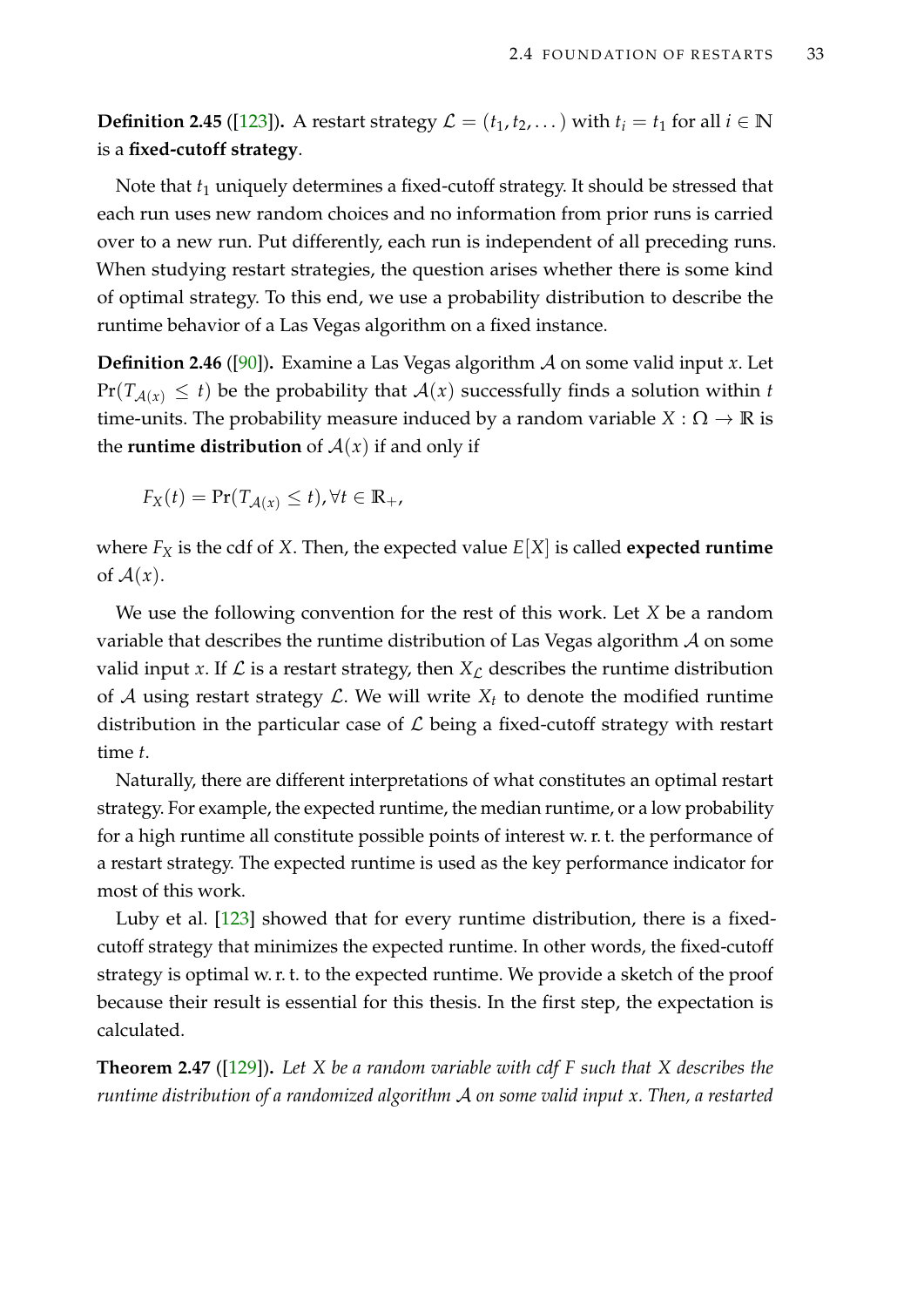*version* A*<sup>t</sup> which uses a fixed-cutoff strategy* (*t*, *t*, . . .) *induces a random variable X<sup>t</sup> . The expected runtime E*[*X<sup>t</sup>* ] *is given by*

$$
E[X_t] = \frac{1 - F(t)}{F(t)}t + E[X \mid X \leq t].
$$

*Proof sketch.* Our proof sketch differs from [\[129\]](#page-220-3).

We argue that the total running time  $X_t$  is a random sum of identically distributed random variables. That is,

<span id="page-49-0"></span>
$$
X_t = \sum_{i=1}^{N} Y_i,
$$
\n
$$
(2.2)
$$

where *N* is an integer-valued random variable and  $Y_1, \ldots$  are identically distributed random variables. In that case, the well-known Wald's equation [\[175\]](#page-224-2) can be applied which states:

<span id="page-49-1"></span>
$$
E[X_t] = E[N]E[Y_1].
$$
\n(2.3)

Let *t* be the restart time. We define a random variable  $Y_i$  which describes the contribution of the *i*-th run to the total running time of  $A_t(x)$ . With probability  $F(t)$ the run finds a solution within *t* time-units. Otherwise,  $A(x)$  is restarted, and the next run commences. Therefore,  $Y_i$  can be expressed as  $min(X, t)$ . The expectation  $E[Y_i]$  is  $(1-F(t)) \cdot t + F(t) \cdot E[X \mid X \leq t]$ . Note that all  $Y_i$  are identically distributed.

Define a random variable *N* which describes the number of runs until  $A_t(x)$ finds a solution. By definition, all runs are independent, i. e., each run has the same probability of finding a solution within *t* time-units. This implies that  $A(x)$  finds a solution with probability  $F(t)$  within any run given that it did not find a solution in a previous run. Otherwise,  $A(x)$  is restarted. The probability that exactly *k* runs are necessary is therefore

$$
Pr(N = k) = (1 - F(t))^{k-1} F(t).
$$

Then, it is easy to verify that the expected value  $E[N]$  is given by  $\frac{1}{F(t)}$ . Hence, the condition from Equation [\(2.2\)](#page-49-0) applies, and the expected runtime  $E[X_t]$  is given by Equation [\(2.3\)](#page-49-1):

$$
E[X_t] = E[N]E[Y_1] = \frac{1 - F(t)}{F(t)}t + E[X \mid X \le t].
$$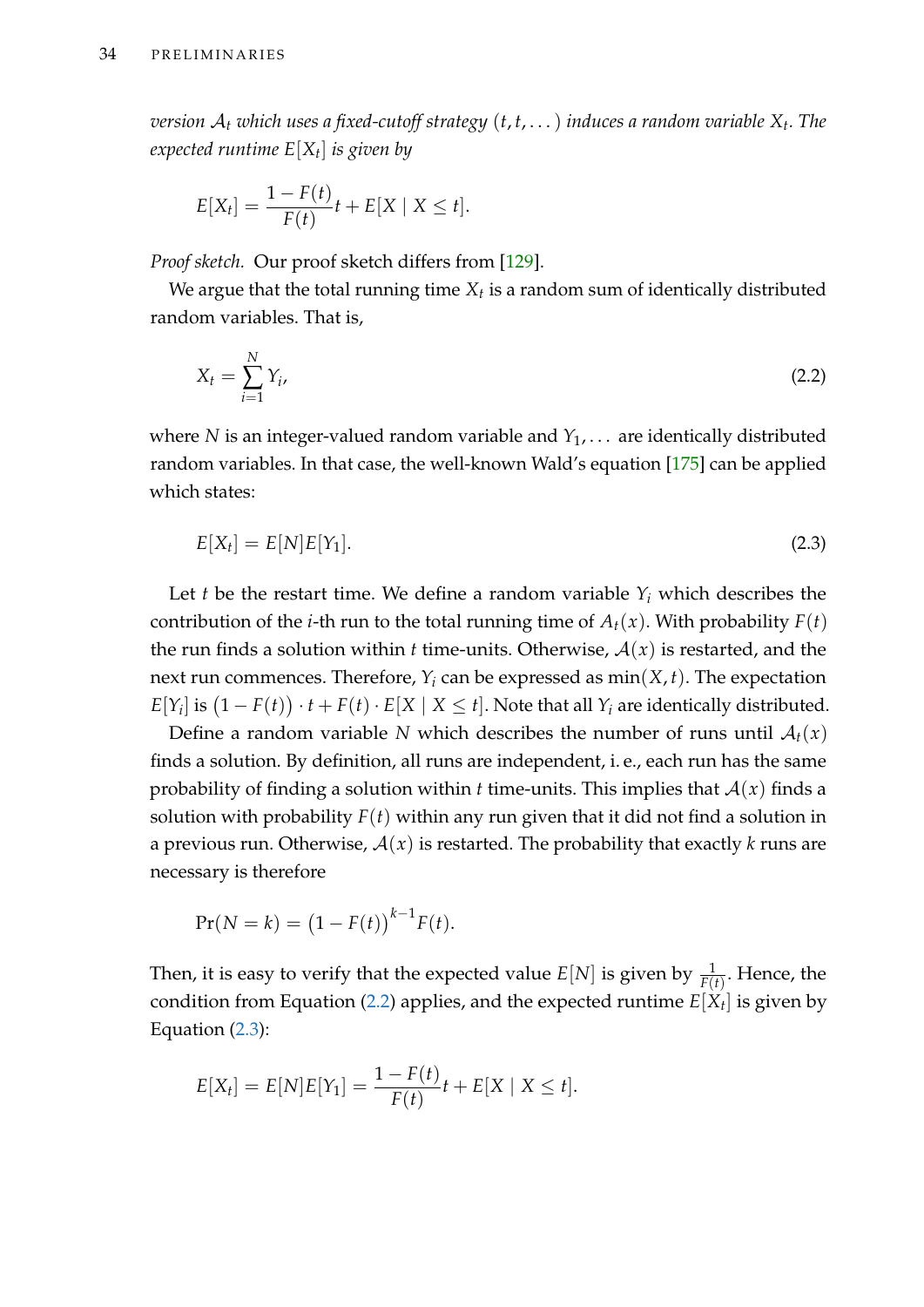This completes the proof sketch.

The expected runtime can be written differently if the random variable is discrete.

<span id="page-50-2"></span>**Corollary 2.48** ([\[123\]](#page-220-2)). Let *X* be a discrete random variable over  $\mathbb{N}_0$  and let  $(t, t, \dots)$  be a *fixed-cutoff strategy. Then, the expected runtime E*[*X<sup>t</sup>* ] *is given by*

$$
E[X_t] = \frac{1}{F(t)} \left( t - \sum_{x < t} F(x) \right),
$$

*where F is the cdf of X.*

*Proof.* Let *p* be the pmf of *X*. We start by showing an auxiliary identity:

<span id="page-50-0"></span>
$$
\sum_{x=0}^{t} x \cdot p(x) = \sum_{x=1}^{t} x \cdot p(x) = \sum_{x=1}^{t} \sum_{i=1}^{x} p(x) = \sum_{i=1}^{t} \sum_{x=i}^{t} p(x)
$$
\n
$$
= \sum_{i=1}^{t} F(t) - F(i-1) = t \cdot F(t) - \sum_{x < t} F(x).
$$
\n(2.4)

A rearrangement of the sums was used in Equation [\(2.4\)](#page-50-0). We now proceed to show the corollary.

<span id="page-50-1"></span>
$$
\frac{1}{F(t)}\left(t - \sum_{x < t} F(x)\right) = \frac{1}{F(t)}\left((1 - F(t))t + t \cdot F(t) - \sum_{x < t} F(x)\right)
$$
\n
$$
= \frac{1 - F(t)}{F(t)}t + \frac{\sum_{x=0}^{t} x \cdot p(x)}{F(t)} = \frac{1 - F(t)}{F(t)}t + E[X \mid X \le t] \tag{2.5}
$$

In the last step, the definition of the truncated expectation is used (Definition [2.38\)](#page-43-0). Thus, Equation [\(2.5\)](#page-50-1) matches the result from Theorem [2.47.](#page-48-0) This completes the proof.  $\Box$ 

We continue by stating that any restart strategy's expected runtime is a convex combination of expected runtimes of fixed-cutoff strategies. Luby et al. [\[123\]](#page-220-2) showed this property for discrete distributions. This property is, however, also valid for continuous distributions. The proof is presented in detail in Chapter [5.](#page-122-0)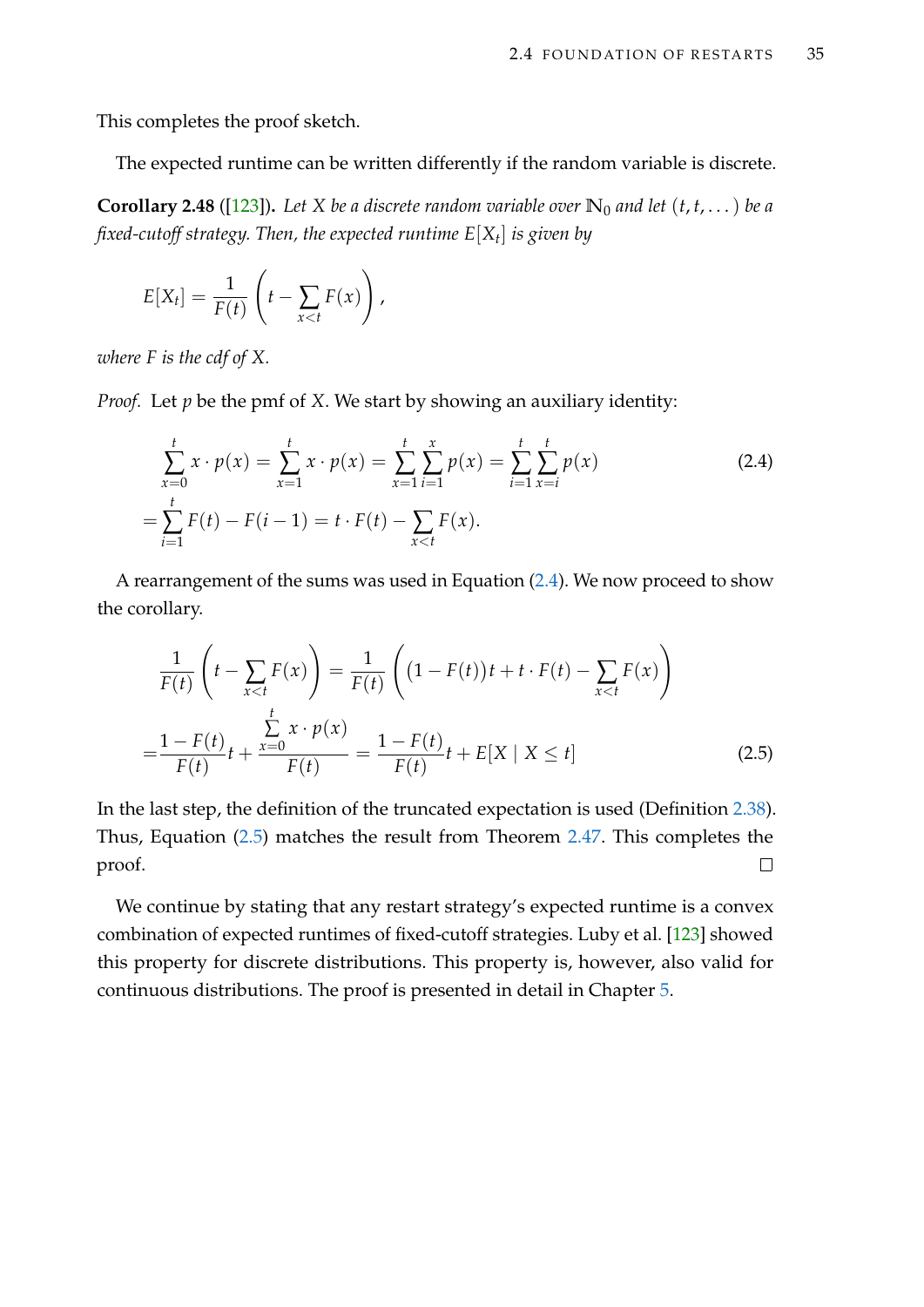<span id="page-51-0"></span>**Lemma 2.49.** Let *X* be any continuous or discrete random variable and let  $\mathcal{L} = (t_1, t_2, \dots)$ *be an arbitrary restart strategy. Let E*[*Xt<sup>i</sup>* ] *denote the expected value of X with the fixed-cutoff strategy* (*t<sup>i</sup>* , *ti* , . . .)*. Then, E*[*X*L] *can be expressed by*

$$
E[X_{\mathcal{L}}] = \sum_{k=1}^{\infty} a_k E[X_{t_k}],
$$

*where*  $(a_1, a_2, ...)$  *is a sequence with*  $a_k \in \mathbb{R}_+$ *,*  $\forall k \in \mathbb{N}$  and  $\sum_{k=1}^{\infty}$ ∑ *k*=1  $a_k = 1$ .

This Lemma can be used to show that there is an optimal fixed-cutoff strategy. This crucial property is shown by Luby et al. [\[123\]](#page-220-2) for discrete runtime distributions. Pal and Reuveni [\[138\]](#page-221-2) extended the result to continuous distributions.

<span id="page-51-1"></span>**Theorem 2.50** ([\[123,](#page-220-2) [138\]](#page-221-2))**.** *Let X be any positive continuous or discrete random variable. Let*  $\mathcal{L} = (t_1, t_2, \dots)$  *be any restart strategy. There is a fixed-cutoff strategy*  $(t, t, \dots)$  *such that*

$$
E[X_t] \leq E[X_{\mathcal{L}}].
$$

*Proof.* Let  $s \in \mathcal{L}$  be a restart time in  $\mathcal{L}$  with the minimal expected runtime, i.e.,

$$
E[X_s] \leq E[X_\ell], \forall \ell \in \mathcal{L}.
$$

We use Lemma [2.49](#page-51-0) to obtain the desired result:

$$
E[X_{\mathcal{L}}] = \sum_{k=1}^{\infty} a_k \cdot E[X_{t_k}] \geq \sum_{k=1}^{\infty} a_k \cdot E[X_s] = E[X_s].
$$

Put differently, the expected runtime  $E[X_s]$  of the fixed-cutoff strategy  $(s,s,\dots)$  is less or equal to  $E[X_{\mathcal{L}}]$ .  $\Box$ 

In other words, the result of Theorem [2.50](#page-51-1) states that we can limit ourselves to fixed-cutoff strategies when investigating optimal restart strategies w. r. t. the expected runtime. Furthermore, it suffices to study the best restart time because fixed-cutoff strategies are unambiguously defined by a single restart time. Of course, it is generally of interest whether there is a restart time  $t < \infty$  improving the expected runtime. This notion brings us to the definition of useful restarts.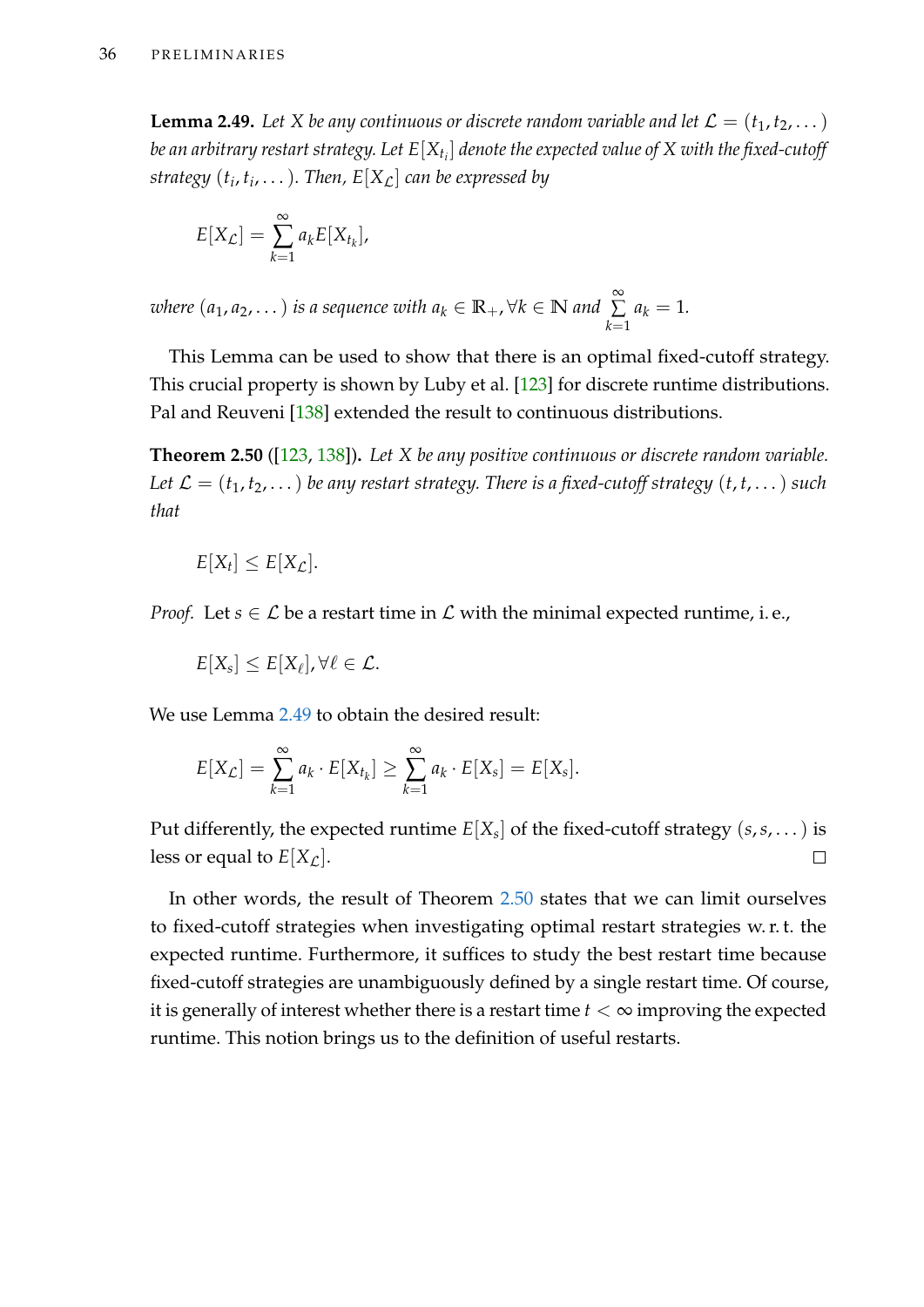**Definition 2.51.** Let *X* be any positive continuous or discrete random variable. Restarts are **useful** for *X* if and only if there is a fixed-cutoff strategy  $(t, t, \dots)$ with  $t \in \mathbb{R}_+$  such that  $E[X_t] < E[X]$  holds.

The question under which conditions restarts are useful is examined from several perspectives in the following chapters. An important condition for determining whether restarts are useful has already been stated by Moorsel and Wolter [\[129\]](#page-220-3). The condition indicates that restarts are useful if, after the algorithm has run for a certain time, the mean residual life is longer than the expected runtime at the algorithm's initialization. This intuition is formalized in the following theorem.

**Theorem 2.52** ([\[129\]](#page-220-3))**.** *Let X be a positive, real-valued random variable, then restarts are useful if there is a restart time t*  $\in \mathbb{R}_+$  *with* 

 $E[X] < E[X - t | X > t].$ 

*This condition is necessary and sufficient if the expected values*  $E[X - t | X > t]$  *as well as E*[*X*] *exist.*

If one knows that restarts are useful, then naturally, the question arises as to what constitutes the best restart time; in other words, the restart time minimizing the expected runtime. This issue is formalized in the following definition.

**Definition 2.53.** Let *X* be any positive continuous or discrete random variable. An extended real number  $t \in \mathbb{R}_+ \cup \{\infty\}$  is an **optimal restart time** if

 $E[X_t] \leq E[X_\ell], \,\forall \ell \in \mathbb{R}_+ \cup \{\infty\}.$ 

Here, we chose the extended real numbers since this definition also covers cases in which restarts are not useful. These cases are handled via the special case  $t = \infty$ by defining  $E[X_t] = E[X]$ . Furthermore, it should be pointed out that occasionally the restart times of the optimal restart strategy converge to zero. In such a situation, we sometimes refer to zero as the optimal restart time.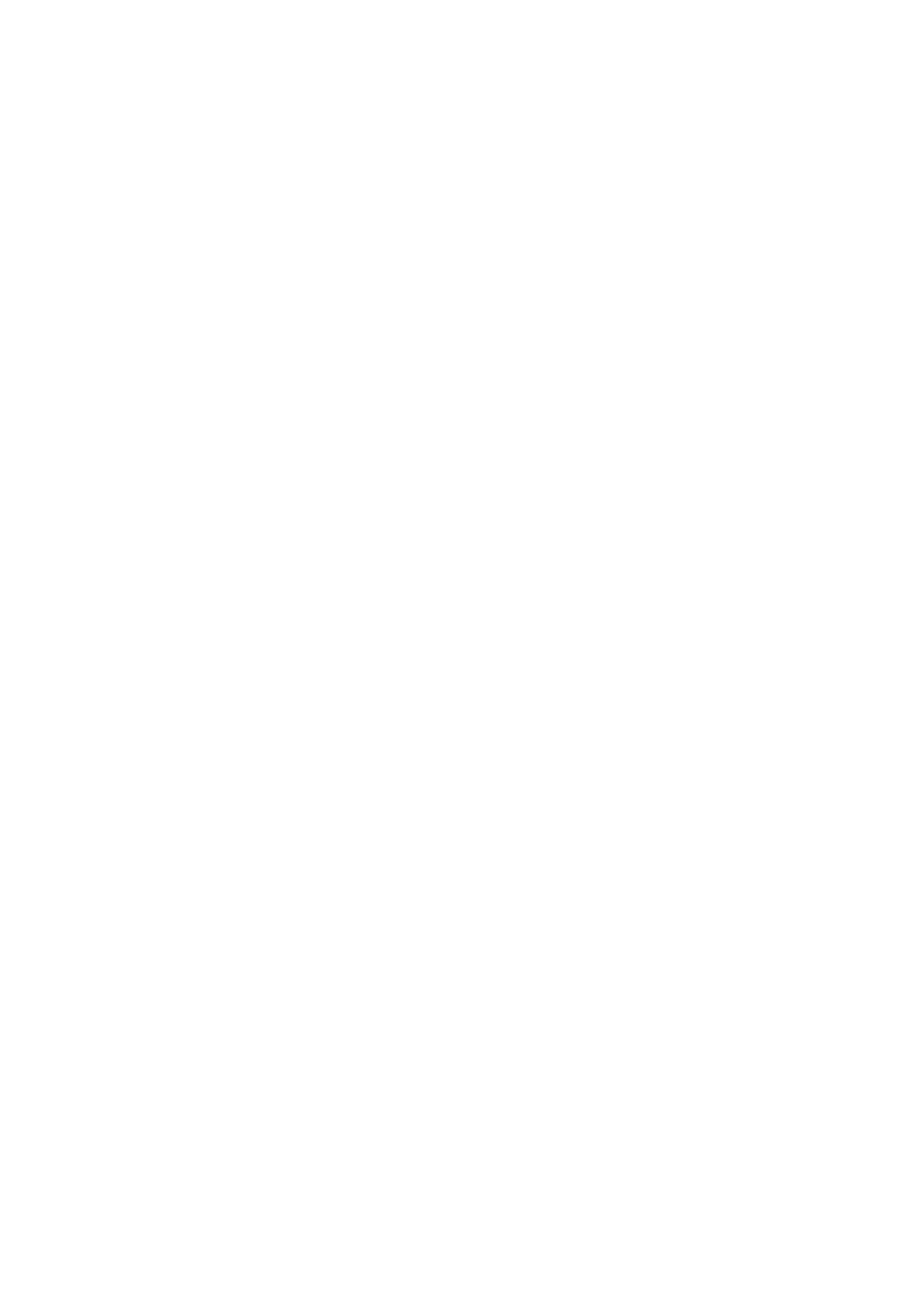# THE COMPLEXITY OF RESTARTS

Parts of this chapter appeared in the following publications:

# **Jan-Hendrik Lorenz**.

On the complexity of restarting. In: *International Computer Science Symposium in Russia*. Springer, 2019, pp. 250–261. This work received the best student paper award of the conference.

# **Jan-Hendrik Lorenz** and **Uwe Schöning**.

Promise Problems on Probability Distributions. In: *Complexity and Approximation*. Springer, 2020, pp. 57–66.

It is generally accepted that a well-designed restart strategy may considerably speed up an algorithm. Consequently, when designing a new algorithm, it is natural to ask whether restarts should be used. Three fundamental questions arise in this context.

- 1. Is there any restart strategy improving the performance?
- 2. If yes, what is the optimal restart time?
- 3. To which extent can the algorithm be accelerated by restarts?

Within the framework of empirical investigations, such questions are answered through estimation of the runtime distribution (see Definition [2.46\)](#page-48-1) by repeated solving of instances (e. g., [\[6,](#page-210-2) [64\]](#page-215-1)). We will, however, examine these issues from the perspective of complexity theory.

Knowledge of the runtime distribution is a powerful tool. It allows a succinct representation of the runtime behavior over a large (possibly infinite) support. Consequently, it also seems reasonable to model the runtime behavior for theoretical purposes with cdfs or pmfs.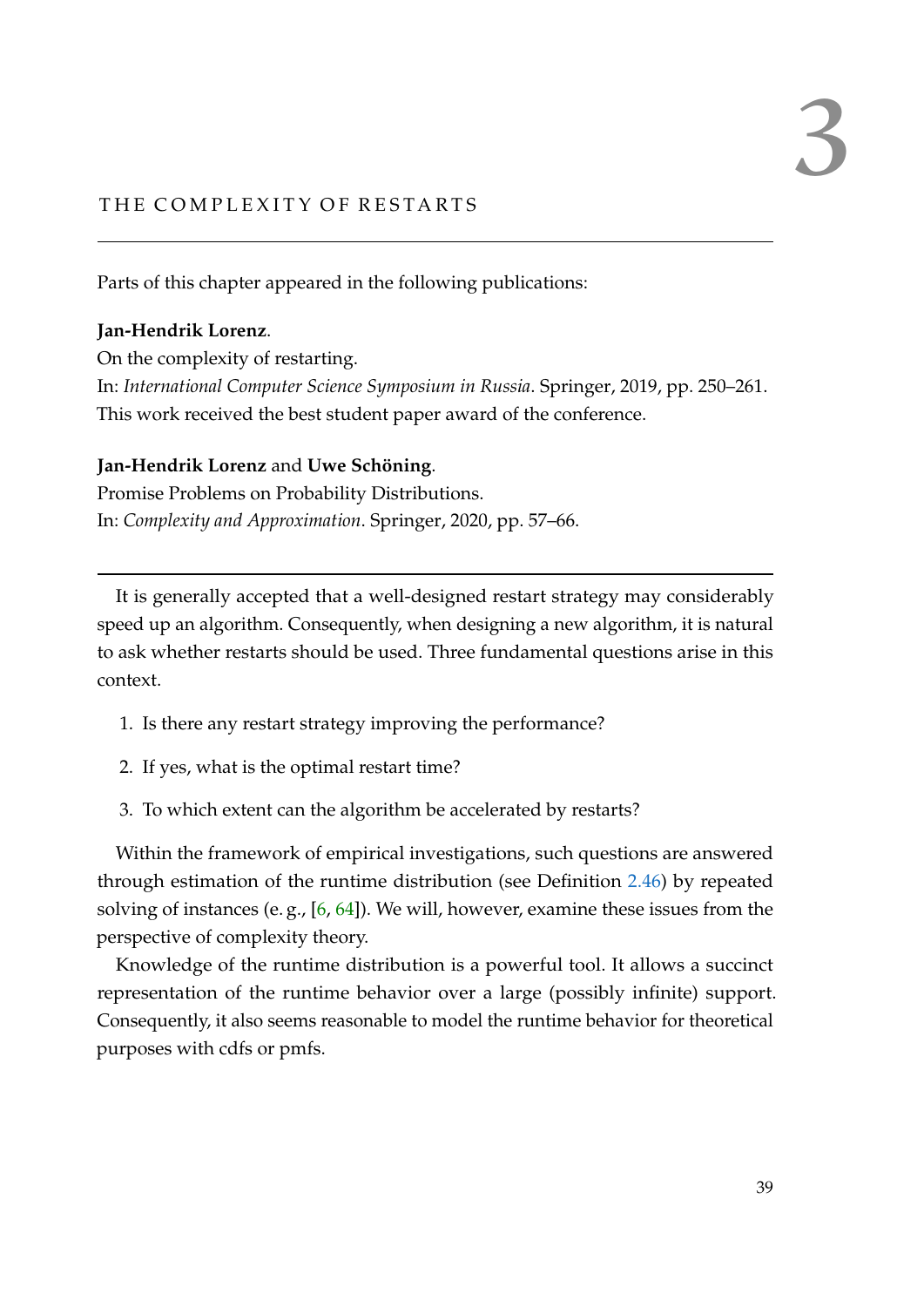#### 3.1 FOUNDATIONS

The premise for the following complexity-related considerations is that the underlying probability distribution is known and provided as either cdf or pmf in symbolic form (as explained later in this chapter).

For any of these functions, it is sufficient for them to be well-defined on a finite set  $I = \{0, \ldots, a\}$  with  $0 < a < \infty$ . We usually set *a* to an exponentially large value, e. g.,  $a := 2^n - 1$  for a  $n \in \mathbb{N}$ , meaning that every element in *I* requires at most *n* bits. Additionally, there are numerous non-standard functions that might help to express an arbitrary function succinctly. This implies that the more operations are permitted, the harder the complexity-theoretical problems will be. For that reason, the only allowed operations are addition, subtraction, multiplication, and integer division.

So far, it has been clarified which characteristics the input has to satisfy, but it is still necessary to specify in which form a pmf, or respectively a cdf is passed as input. For this purpose, we are utilizing the notion of straight-line programs. Arithmetical circuits [\[174\]](#page-224-3) constitute an equivalent model.

**Definition 3.1** ([\[174\]](#page-224-3))**.** Let *C* be a non-empty set and let *B* be a finite set of binary operations defined on *C*. A **straight-line program** *S* over (*C*, *B*) with *n* input variables  $\{x_1, \ldots, x_n\}$  and *m* registers  $\{R_1, \ldots, R_m\}$  is a finite sequence of instructions  $S = (s_1, s_2, \ldots, s_h)$ . Every instruction has one of the following structures

$$
R_i = R_j \circ R_k
$$
  

$$
R_i = c
$$
  

$$
R_i = x_{\ell},
$$

where  $i, j, k \leq m, o \in B, c \in C$ , and  $\ell \leq n$ .

A straight-line program *S* can compute a function  $f: C^n \to C$  by initializing the registers with default values and executing its instructions one by one. When the instructions have been processed, register  $R_1$  contains the result.

It should be noted that we consider two types of straight-line programs: Those programs that receive exactly one input variable and those programs that do not receive any input<sup>1</sup>. We also refer to the latter as **constant straight-line programs**.

<sup>1</sup> It would also be possible to allow straight-line programs that accept more than one input variable. However, the following complexity-theoretical problems would only get more difficult.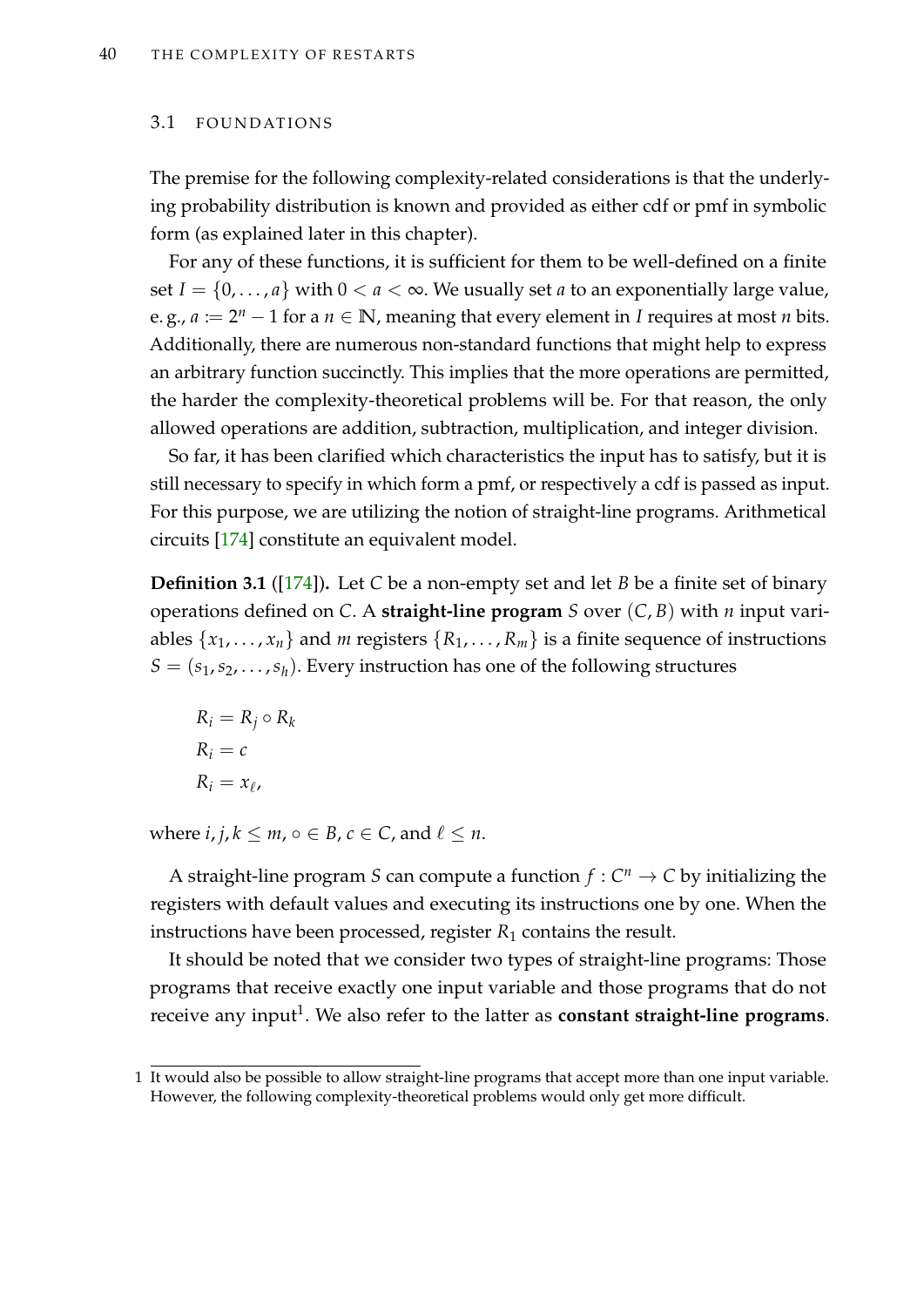We write *S*(*i*) to indicate the value that a straight-line program outputs on input *i*. If *S* is a constant straight-line program, we also use *S* to represent the program's result.

An essential feature for our purposes is the ability to access individual digits of a number. As it turns out, this access can be realized by integer division. This technique is employed and discussed in Remark [3.2.](#page-56-0) Thus, for the rest of this chapter, we use straight-line programs over  $(\mathbb{Z}, \{+,-,\cdot,\div\})$ . Here,  $\div$  denotes integer division, i.e., if  $p = a \cdot q + r$ , with  $p, a, q, r \in \mathbb{Z}$  and  $r < q$ , then  $p \div q = a$ . The power of integer division in straight-line programs and its implications are discussed in a survey paper by Borwein and Hobart [\[29\]](#page-212-0).

Recall that cdfs map to [0, 1], while our definition of straight-line programs only allows mapping to whole numbers. For this reason, a discretization of the problem is proposed using a two-step approach. At first, we confine ourselves to cdfs mapping from  $\{0, \ldots, 2^n - 1\}$  to  $[0, 1]$  for  $n \in \mathbb{N}$ . Furthermore, we work with cdfs of the form *c*(*i*)/*M* as the second restriction. Here, *M* is a constant natural number, and *c* is a straight-line program as described above. A discretization is also necessary for pmfs; we proceed analogously for this purpose. That is, we assume a given straightline program *c* and a constant *M* such that  $c(i)/M$  defines a pmf on  $\{0,\ldots,2^n-1\}$ . Checking the assumption that the given straight-line programs are indeed describing a cdf or a pmf is by no means trivial. Initially, we use this assumption as a promise, and later, in Section [3.3,](#page-78-0) the complexity of these promises is investigated more closely.

For the subsequent results, we frequently use the capability to calculate the cdf *F*(*i*) for all *i* in polynomial-time w. r. t. the size of the straight-line program *F* and |*i*| as a promise. Furthermore, the results described below typically require a CNF formula encoding as a straight-line program.

<span id="page-56-0"></span>**Remark 3.2** ([\[132\]](#page-221-1))**.** Let *F* be a CNF formula with *n* variables. For a fixed, arbitrary lexicographic ordering of the variables, there is a straight-line program *S* and a unique, bijective mapping *g* from the complete assignments of *F* to  $\{0,\ldots,2^n-1\}$ with

 $\alpha$  satisfies  $F \Rightarrow S\Big(g(\alpha)\Big)=1$ , and  $\alpha$  does not satisfy  $F \Rightarrow S\Big(g(\alpha)\Big) = 0.$ 

Additionally, is it possible to construct the straight-line program *S* in such a manner that it can be evaluated in polynomial-time for all  $x \in \{0, \ldots, 2^n - 1\}$ .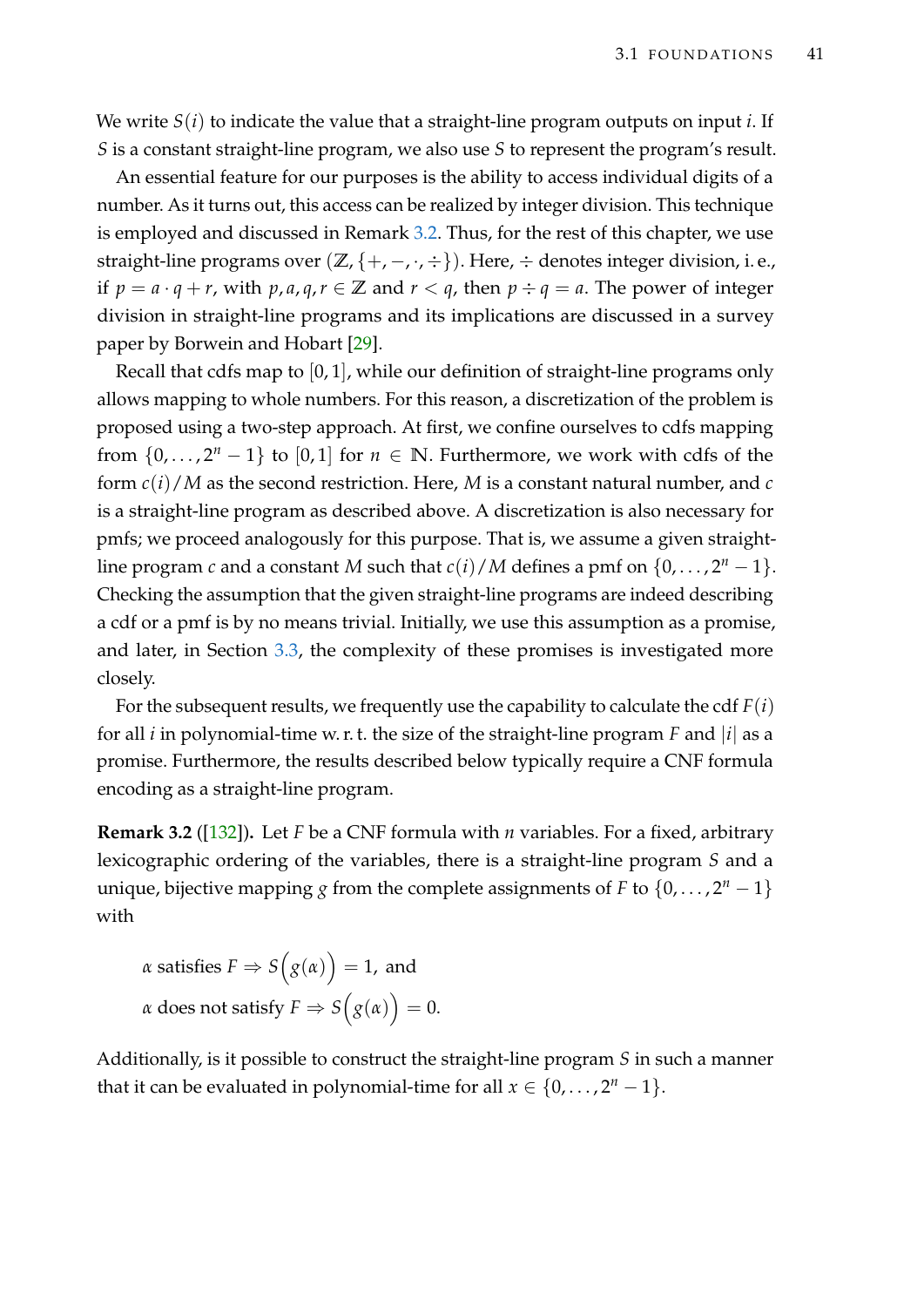*Construction.* The technique used to obtain this result is known as arithmetization [\[162\]](#page-223-2). In the first step, an inductive construction converting CNF formulas into polynomials with multiple arguments is provided.

If the Boolean formula *F* is either  $F =$  true or  $F =$  false, then *F* is associated with a straight-line program *S* that outputs either  $S(0) = 1$  or  $S(0) = 0$ , respectively. This straight-line program *S* meets the requirements stated above. A Boolean formula  $F = x_i$  consisting of a sole Boolean variable is associated with the polynomial  $G(z_i) = z_i$ . Furthermore, let  $F_1$  and  $F_2$  be CNF formulas with associated polynomials *G*<sup>1</sup> and *G*2. We can then obtain a polynomial *G* describing a related CNF formula *F* as follows:

$$
F = \neg F_1 \Rightarrow G = 1 - G_1
$$
  
\n
$$
F = F_1 \land F_2 \Rightarrow G = G_1 \cdot G_2
$$
  
\n
$$
F = F_1 \lor F_2 \Rightarrow G = 1 - (1 - G_1)(1 - G_2)
$$

We assume that the Boolean formula *F* consists of *n* variables. Let  $\alpha = (\alpha_1, \dots, \alpha_n)$ be any assignment for *F* where *α<sup>i</sup>* denotes the assignment of the *i*-th variable in *F*. Using the integer representation of truth values, we can also use *α* as input argument for the associated polynomial *G*. From the construction of *G* it is clear that  $G(\alpha_1, \ldots, \alpha_n) = 1$  if and only if  $\alpha$  is a satisfying assignment for *F*. Otherwise, i.e., *α* is not a satisfying assignment, obviously  $G(\alpha_1, \ldots, \alpha_n) = 0$  holds.

The polynomial *G* can be expressed as a straight-line program with *n* input variables. In the next step, we use a straight-line program as specified by Borwein and Hobart [\[29\]](#page-212-0). It is capable of calculating the *k*-th digit of the binary representation from a natural number  $\ell = \sum_{i=0}^{\infty} b_i 2^i$ . Each line includes the resulting value in parentheses. After executing the straight-line program, *m* contains the desired value.

$$
m = \ell \div 2^{k+1} \left( = \sum_{i=0}^{\infty} b_{k+1+i} 2^i \right)
$$
  

$$
m = m \cdot 2^{k+1} \left( = \sum_{i=k+1}^{\infty} b_i 2^i \right)
$$
  

$$
m = \ell - m \left( = \sum_{i=0}^k b_i 2^i \right)
$$
  

$$
m = m \div 2^k (= b_k)
$$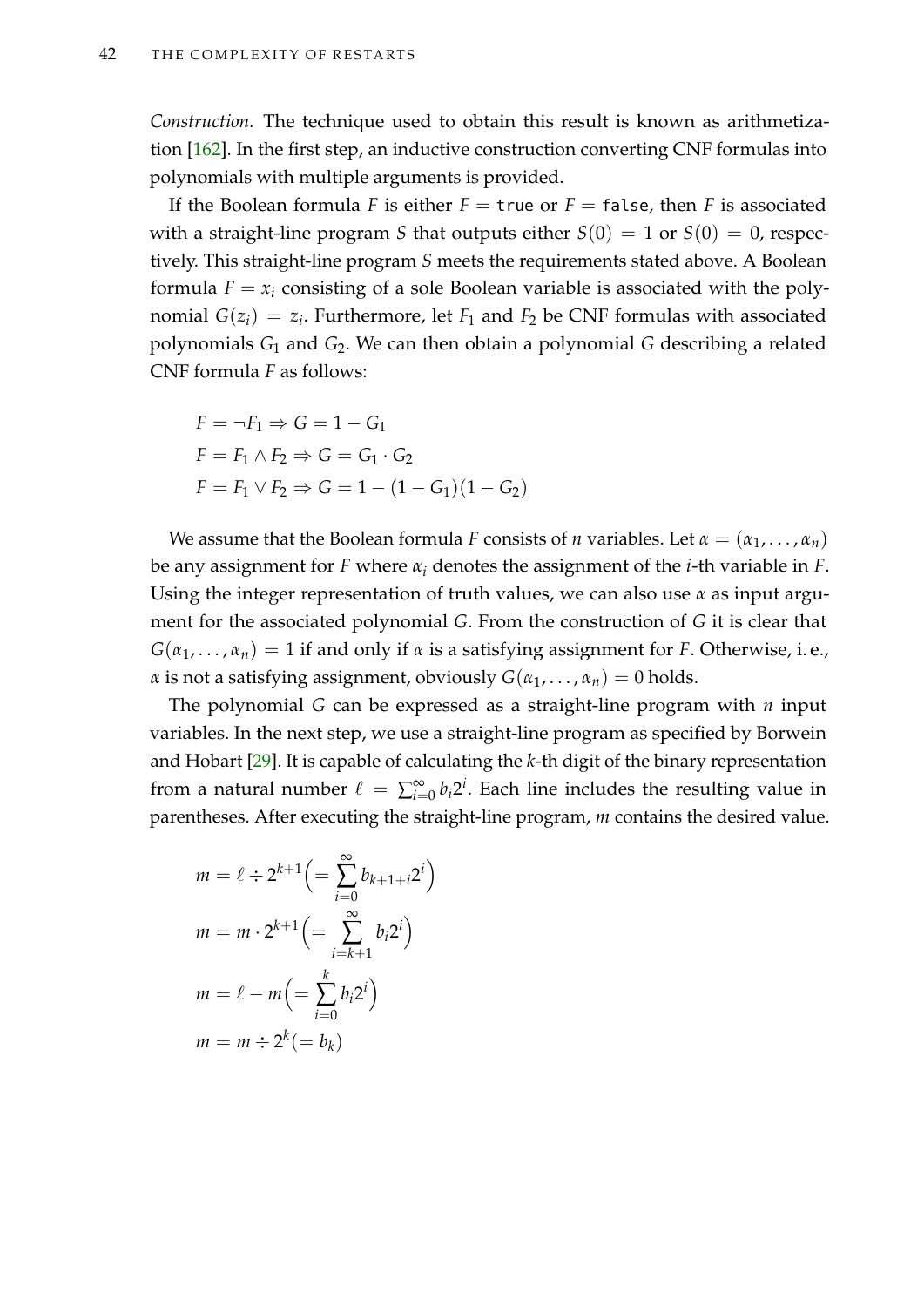For this reason, we can precede *G* with a supplementary program for transforming a natural number into *n* binary digits. These *n* digits act as input for *G*. The resulting straight-line program evaluates to 1 for some natural number as input if and only if the corresponding Boolean formula is satisfiable.  $\Box$ 

### 3.2 THE COMPLEXITY OF RESTARTS

At the beginning of the chapter, three questions were posed in order to assess restart strategies. Hereafter, we formulate these questions as computational problems and examine their respective complexity.

As a result, both decision and optimization problems arise. It is shown in Section [3.2.1](#page-58-0) that the related decision problems are difficult. In Section [3.2.2,](#page-64-0) possible reasons for this hardness are explored. Finally, we discuss the possibility of whether efficient approximation algorithms for the optimal restart time exist in Section [3.2.3.](#page-70-0)

### <span id="page-58-0"></span>3.2.1 *On the Decision to Restart*

In this section, we mainly investigate whether, for a given probability distribution, there is a fixed-cutoff strategy having a favorable effect on the expected runtime. Any of the following problems are introduced and then discussed with a cdf and a pmf-version. The cdf-version is the problem whose input is a function describing a cdf. Likewise, the pmf-versions are problems receiving functions that describe pmfs.

Suppose *X* is a runtime distribution with cdf *F* and  $(t, \ldots)$  is a fixed-cutoff strategy. Recall (Corollary [2.48](#page-50-2) and [\[123\]](#page-220-2)) that the expected runtime with restarts *E*[*X<sup>t</sup>* ] is given by:

$$
E[X_t] = \frac{1}{F(t)} \left( t - \sum_{x=0}^{t-1} F(x) \right).
$$

Clearly,  $E[X_t]$  is bounded from above by  $t/F(t)$ . For this reason, we will call  $t/F(t)$ **the upper bound** in this chapter. The corresponding decision problems are then initially defined w. r. t. this upper bound. At this point, we specify the cdf version of this problem and prove it to be NP-complete. For the following problems, we usually allow the use of improper cdfs (see Definition [2.27\)](#page-39-4).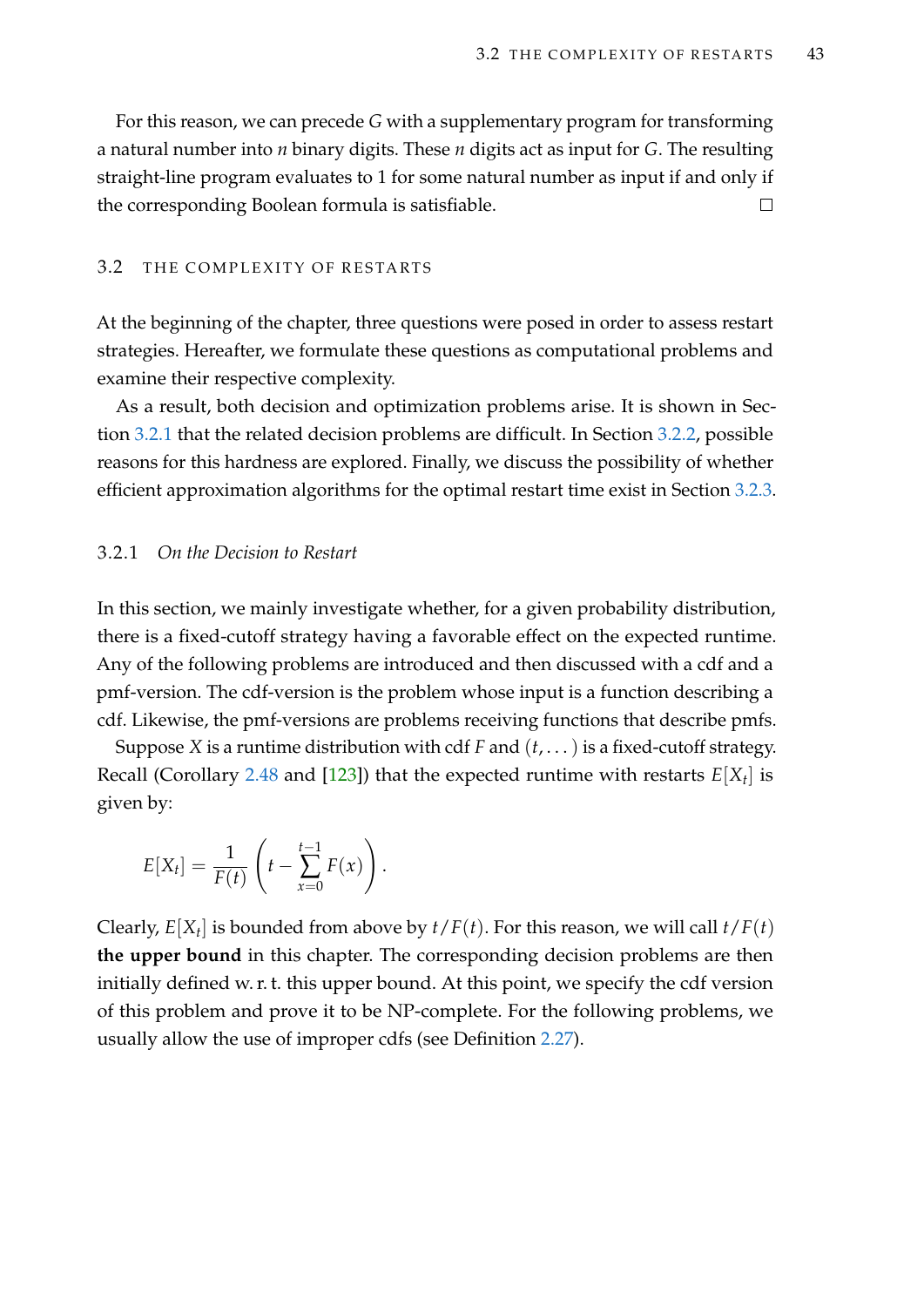RESTART-UPPER-BOUND-CDF

- **Input:** A straight-line program *c*, an integer *k*, and an integer *M*.
- **Promise:** The formula  $F(i) = \frac{c(i)}{M}$  describes an (improper) cdf on the set  $\{0, 1, \ldots, k\}.$

**Question:** Is there a restart time *t* such that  $\frac{t}{F(t)} < k$ ?

<span id="page-59-0"></span>**Theorem 3.3.** RESTART-UPPER-BOUND-CDF *is* NP*-hard with respect to polynomial-time reductions.*

*Proof.* As stated in the promise, the function *F* is used in this proof, which is defined by  $F(i) \coloneqq \frac{c(i)}{M}$ . The statement is shown by a reduction from SAT. Let *G* be any CNF formula with *n* variables. According to Remark [3.2,](#page-56-0) there is a straight-line program *S*<sub>*G*</sub> such that *S*<sub>*G*</sub>(*x*) evaluates to 1 for some  $x \in \{0, \ldots, 2^n - 1\}$  if and only if *G* is satisfiable. Based on  $S_G$ , the function  $F_G : \mathbb{N} \to [0,1]$  can be defined as follows:

$$
F_G(t) = \begin{cases} \frac{t + S_G(t)}{2^n}, & 0 \le t \le 2^n - 1\\ 1, & t \ge 2^n. \end{cases}
$$

It can be observed that  $F_G$  represents a cdf because it is monotonically increasing and bounded from above by 1. However, it still has to be shown that a straight-line program can adequately describe *FG*. Consider the formula

<span id="page-59-1"></span>
$$
c_G(t) = t + S_G(t) \cdot (1 - b_{n+1}) + b_{n+1} \cdot 2^n,
$$
\n(3.1)

where  $b_{n+1}$  is the  $(n+1)$ -st bit of the binary representation of *t*. All components of *c<sup>G</sup>* can be written as a straight-line program, which can be evaluated in polynomial-time. In addition*, c<sub>G</sub>*(*t*)/2<sup>*n*</sup> coincides with  $F_G(t)$  on the set  $\{0,\ldots,2^{n+1}-1\}.$  As a consequence, a suitable representation has been identified.

In the next step, the behavior of an unsatisfiable CNF formula *U* is studied. On the set  $\{0, \ldots, 2^n - 1\}$ , the cdf  $F_U$  is then given by  $F_U(t) = t/2^n$ . Examining the upper bound  $t/F<sub>U</sub>(t)$ , we notice that

$$
t/F_U(t)=2^n
$$

holds for all  $t \in \{0, \ldots, 2^n\}$  (by defining  $t/t = 1$  for  $t = 0$ ). Conversely, let C be a satisfiable CNF formula. Then there exists an  $x \in \{0, \ldots, 2^n - 1\}$  such that the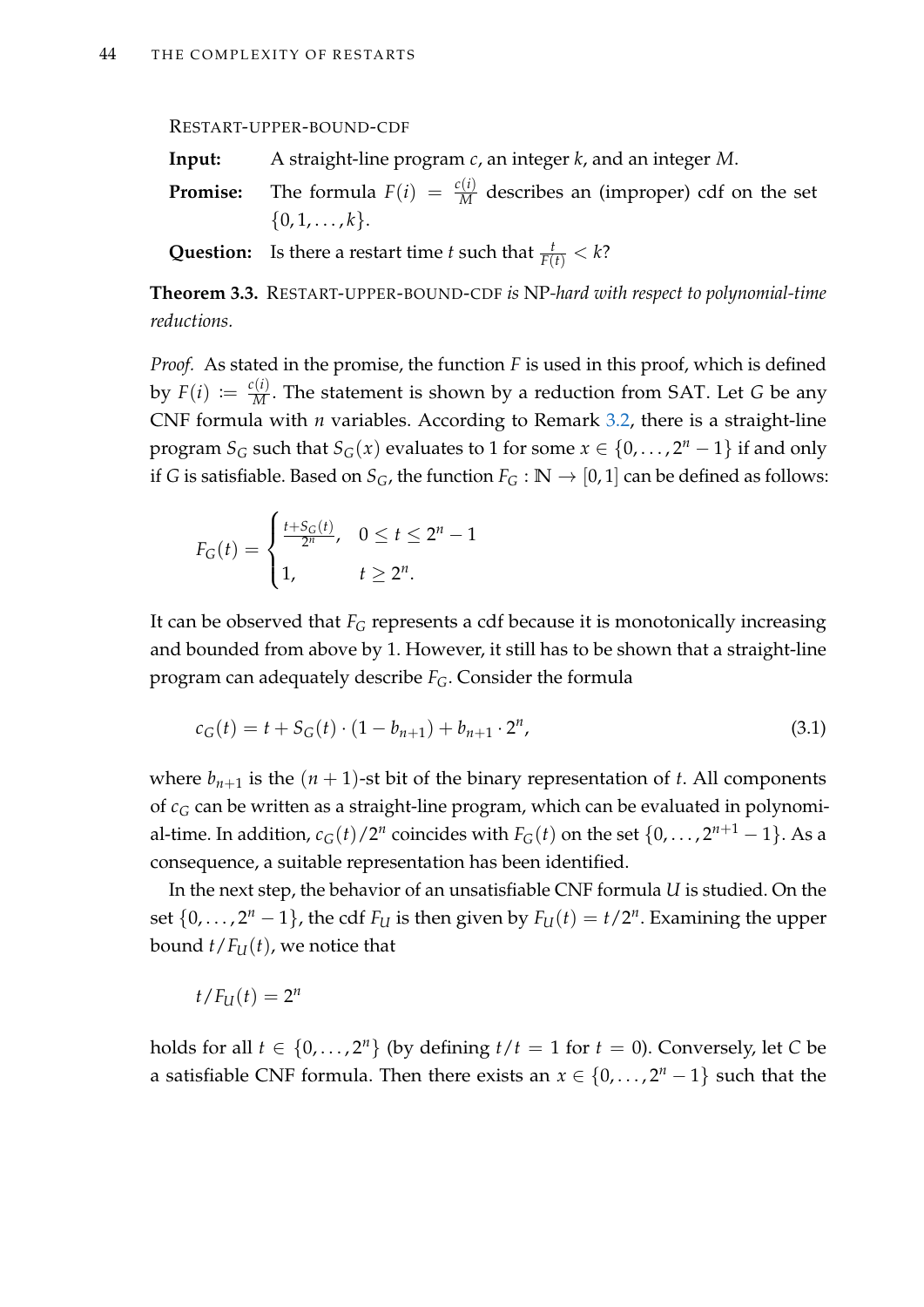corresponding straight-line program  $S_C$  evaluates to 1, i.e.,  $S_C(x) = 1$ . Thus the following applies:

$$
\frac{x}{F_S(x)} = \frac{x}{x+1}2^n < 2^n.
$$

As a summary, it can be concluded that a CNF formula *G* is satisfiable only if there is  $a\ t\in\{0,\ldots,2^n-1\}$  with  $t/F_G(t) < 2^n$ . Consequently, RESTART-UPPER-BOUND-CDF is NP-hard w. r. t. polynomial-time reductions.  $\Box$ 

Naturally, one question is whether this problem is in NP. In general, there are straight-line programs that cannot be evaluated in polynomial time (an example is given in the proof of Theorem [3.6\)](#page-62-0); thus, one faces the difficulty that the upper bound *t*/*F*(*t*) is generally not computable in polynomial-time. On the other hand, the straight-line program constructed for the reduction from SAT can be evaluated in polynomial-time for all *t* in the set  $\{0, \ldots, 2^{n+1} - 1\}$ . Thus, it can be inferred that strengthening the promise yields an NP-complete problem. The resulting problem is called RESTART-UPPER-BOUND-CDF-POLYNOMIAL.

RESTART-UPPER-BOUND-CDF-POLYNOMIAL

**Input:** A straight-line program *c*, an integer *k*, and an integer *M*.

**Promise:** The formula  $F(i) = \frac{c(i)}{M}$  describes an (improper) cdf on the set  $\{0, 1, \ldots, k\}$ . Furthermore,  $c(i)$  can be evaluated in polynomial-time for all *i* ∈ {0, 1, . . . , *k*}.

**Question:** Is there a restart time *t* such that  $\frac{t}{F(t)} < k$ ?

**Corollary 3.4.** RESTART-UPPER-BOUND-CDF-POLYNOMIAL *is* NP*-complete w. r. t. polynomial-time reductions.*

*Proof.* As stated in the promise, the function *F* is used in this proof, which is defined by  $F(i) \coloneqq \frac{c(i)}{M}$ . The inequality  $\frac{i}{F(i)} < k$  can be transformed into  $i \cdot M < k \cdot c(i)$ . Given that, by assumption, the function  $c$  may be evaluated in polynomial-time, it can be concluded that the problem is in NP. The NP-hardness follows directly from Theorem [3.3,](#page-59-0) and therefore the problem is NP-complete.  $\Box$ 

Seeing that the results shown above apply to the upper bound of the expected value under restarts, the question arises whether the exact version is also computationally difficult. At first, we are going to modify the problem specification slightly: The normalization constant *M* may now be a constant straight-line program.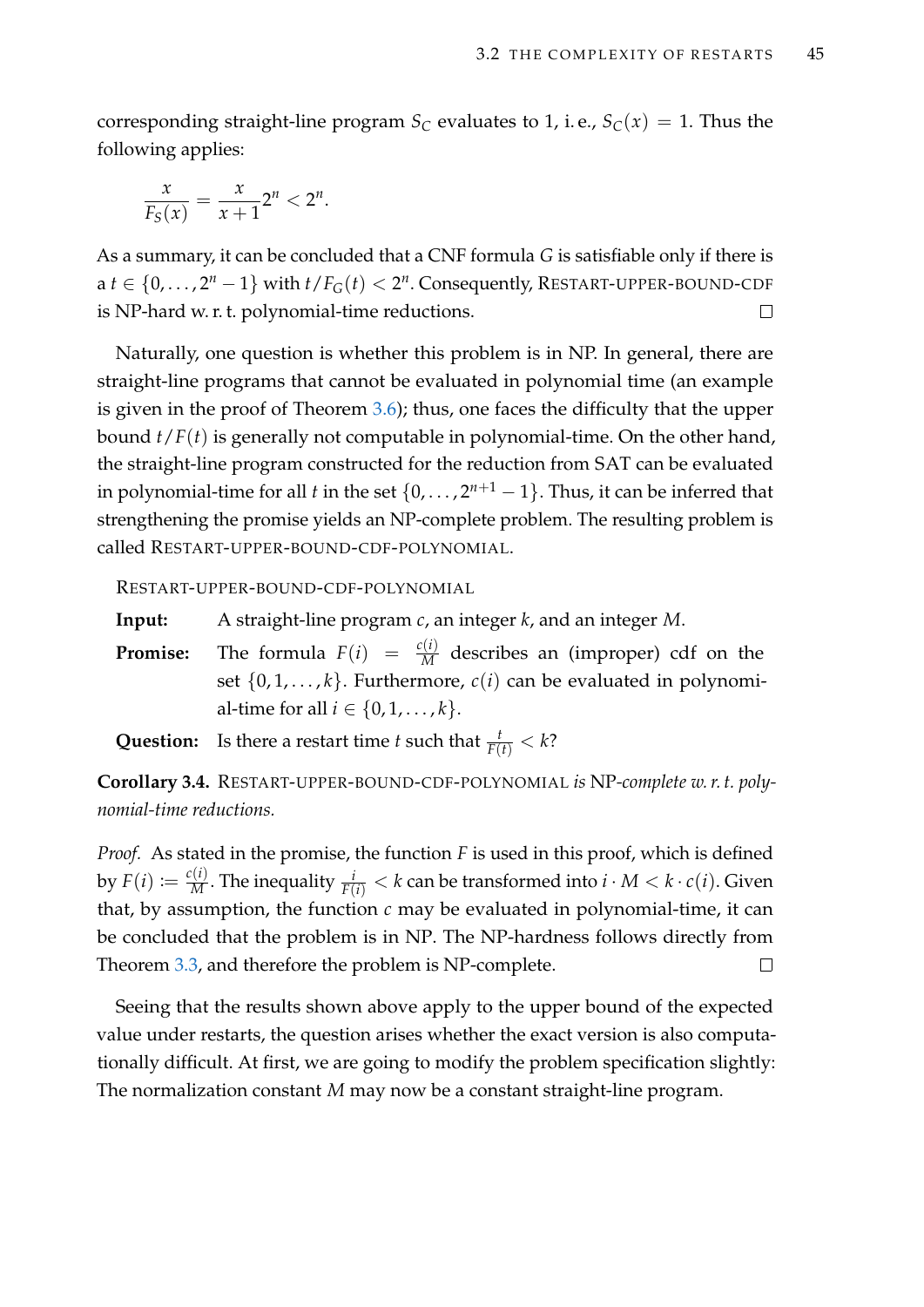#### RESTART-EXACT-CDF

- **Input:** A straight-line program *c*, an integer *k*, and a constant straight-line program *M*.
- **Promise:** The formula  $F(i) = \frac{c(i)}{M}$  describes an (improper) cdf on the set {0, 1, . . . , 2*k*}.
- **Question:** Is there a restart time  $t \in \{1, ..., 2k\}$  such that  $E[X_t] < k$ ? Here,  $X_t$ is the random variable induced by the cdf *F* and the fixed-cutoff strategy defined by *t*.

For the following polynomial-time reduction, it is necessary to demonstrate how exponentiations of the form  $2^K$  with  $K \in \mathbb{N}$  can be represented as a straight-line program.

<span id="page-61-1"></span>**Lemma 3.5.** Let K and  $\ell$  be natural numbers with  $K < 2^{\ell}$ . There is a straight-line program  $M_\ell$  calculating  $2^K$  on input K. The number of instructions in  $M_\ell$  is polynomial in  $\ell.$ 

*Proof.* This lemma is implicitly given by combining the bit accessing technique used in Remark [3.2](#page-56-0) (compare [\[29\]](#page-212-0)) with the well-known binary exponentiation algorithm  $[101]$ . To be precise, the straight-line program  $M_\ell$  emulates the binary exponentiation algorithm's behavior in the following manner.

- 1. The binary representation  $b_\ell \ldots b_1$  of  $K$  is calculated as described in Remark [3.2.](#page-56-0)
- 2. The variable *r* is initialized with 1.
- <span id="page-61-0"></span>3. For each  $i \in \{\ell, \ldots, 1\}$  the following is part of  $M_{\ell}$ :
	- $r = r \cdot r$  $x = 1 + b_i$  $r = r \cdot x$

In essence, step [3](#page-61-0) corresponds to unrolling the binary exponentiation algorithm and replacing its if-condition with an arithmetic expression. The correctness of this straight-line program, therefore, stems from that algorithm.

Determining the binary representation as well as calculating the exponential number 2<sup>K</sup> requires  $O(\ell)$  steps in the straight-line program. Thus the total length of  $M_\ell$  is given by  $O(\ell).$  $\Box$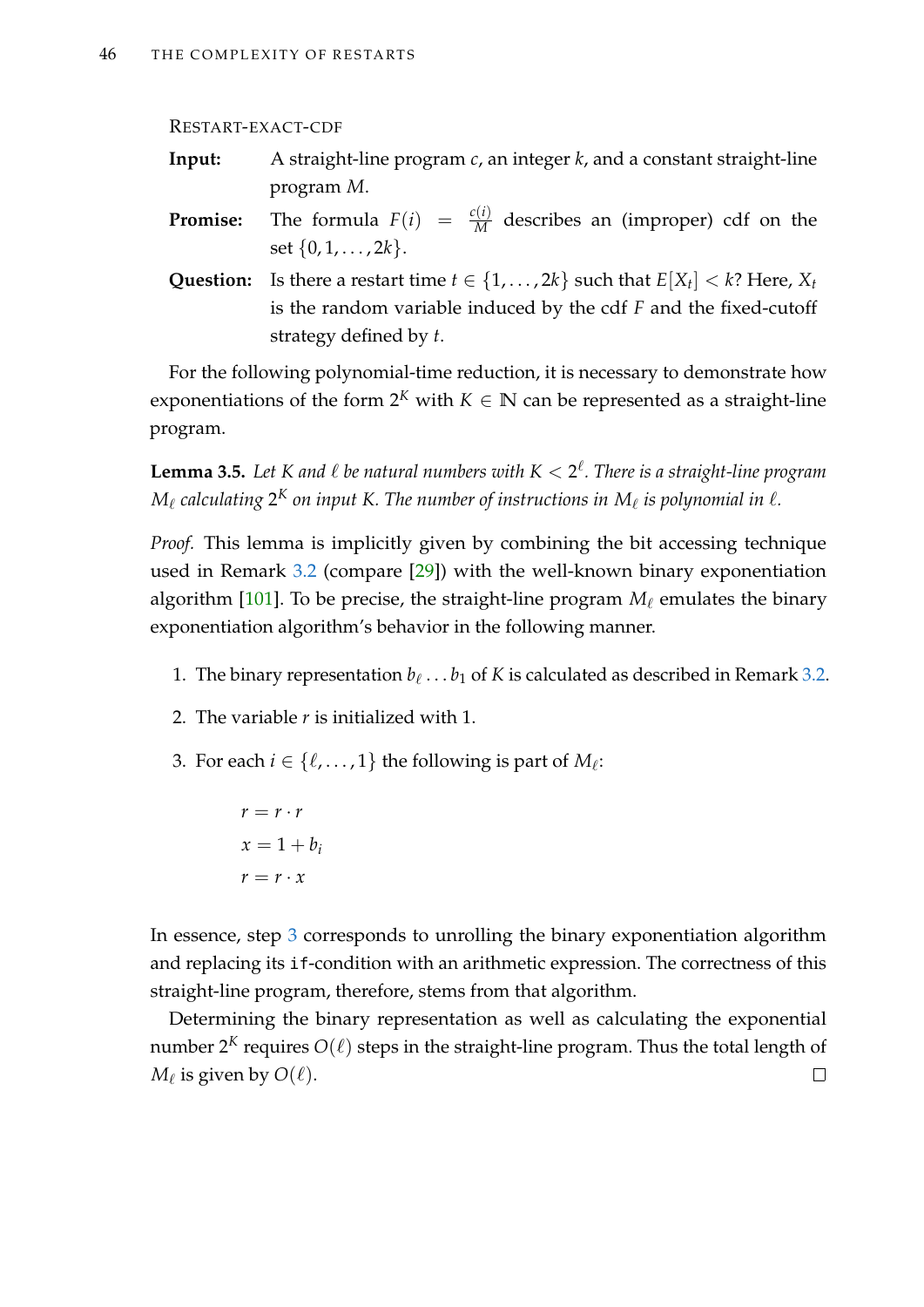This result allows us to address the complexity of RESTART-EXACT-CDF.

<span id="page-62-0"></span>**Theorem 3.6.** *The problem* RESTART-EXACT-CDF *is* NP*-hard w. r. t. polynomial-time reductions.*

*Proof.* Initially, we proceed analogously to Theorem [3.3.](#page-59-0) That is, our starting point is a CNF formula *G* with *n* variables and the corresponding straight-line program *S<sup>G</sup>* (see Remark [3.2\)](#page-56-0). Let *G* be any CNF formula with *n* variables. Then, we can define a function  $F_G$ :

<span id="page-62-1"></span>
$$
F_G(t) = \begin{cases} 0, & t = 0 \\ 1 - 2^{-t - S_G(t-1)}, & 1 \le t \le 2^n \\ 1 - 2^{-t}, & t > 2^n. \end{cases}
$$
(3.2)

The function *F<sub>G</sub>* clearly describes a cdf. It is monotonically increasing and bounded from above by 1. However, it is necessary to establish whether an appropriate straight-line program can represent  $F_G$ . As a first step, the normalization is discussed. For this purpose, we use a constant straight-line program *M* which evaluates to  $2^{2^{n+1}}.$  In accordance with Lemma [3.5,](#page-61-1) there is a straight-line program  $M_\ell$ , which calculates  $2^{2^{n+1}}$  if  $2^{n+1}$  is used as input. A suitable choice of  $\ell$  is, for example, 2*n*, in which case the length of  $M_\ell$  is given by  $O(n)$ . One can then obtain a constant straight-line program *M* by fixing 2*n*+<sup>1</sup> as input.

An important remark is that the program *M* only has to be specified (and not evaluated) for the reduction. As the length of *M* is linear in *n*, and all required information may be derived in polynomial-time, this part of the reduction is doable in polynomial-time. Additionally, the cdf  $F_G$  can also be described by  $c_G(t)/2^{2^{n+1}}$  in case the function  $c_G$  is defined as follows:

$$
c_G(t) = \begin{cases} 0, & t < 1 \\ 2^{2^{n+1}} - 2^{2^{n+1} - t - S_G(t-1)}, & 1 \le t \le 2^n \\ 2^{2^{n+1}} - 2^{2^{n+1} - t}, & t > 2^n. \end{cases}
$$

Now, we consider how to express the term  $2^{2^{n+1}-t-S_G(t-1)}$  as a straight-line program. For a fixed *n*, there is a straight-line program A computing the binary representation of  $2^{n+1} - t - S_G(t-1)$  on input *t*. Due to Lemma [3.5](#page-61-1) and Remark [3.2,](#page-56-0) the program  $A$  can be designed such that its length is polynomial in  $n$ . Since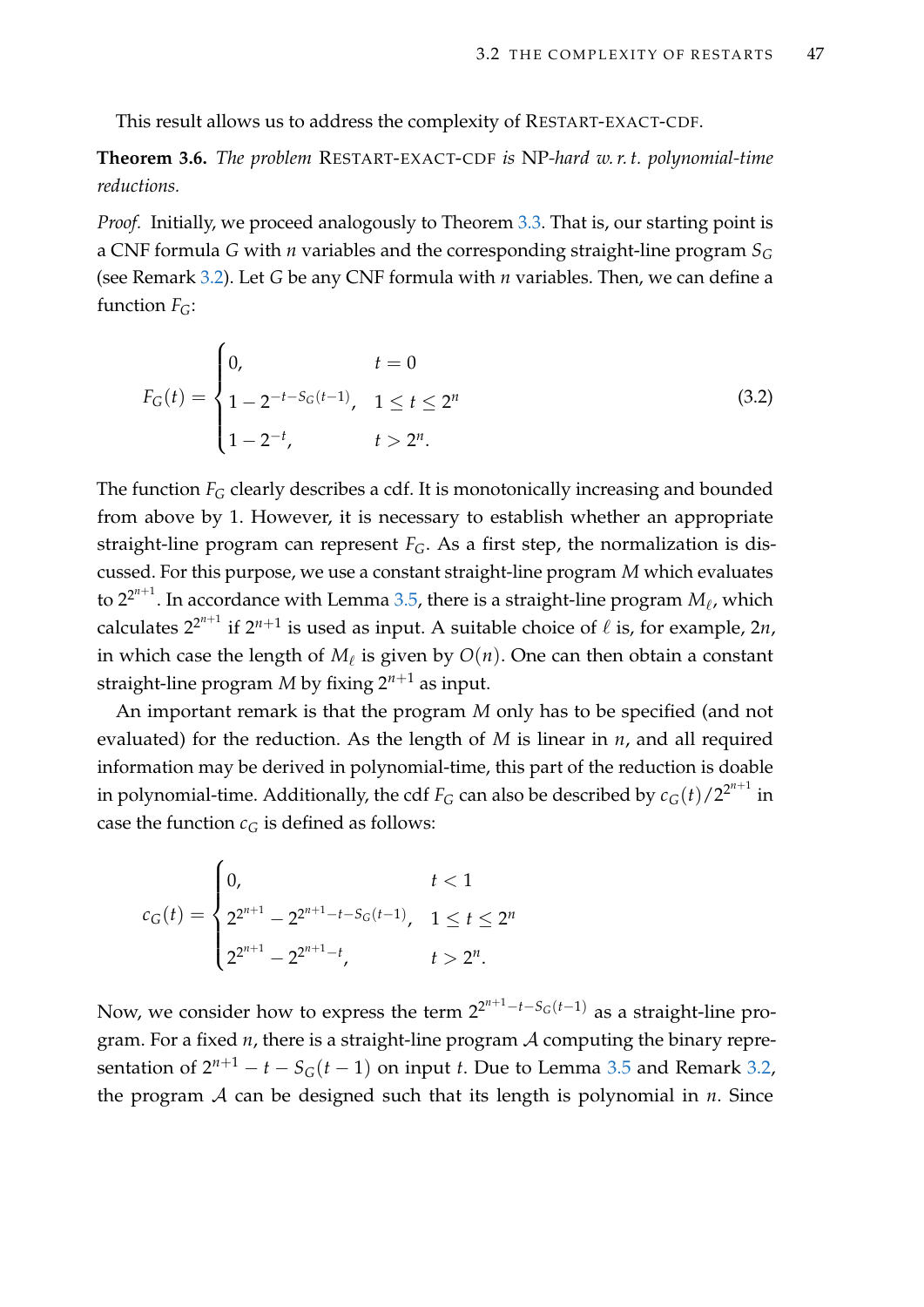$2^{n+1} - t - S_G(t-1) < 2^{n+2}$  is valid, Lemma [3.5](#page-61-1) can be applied one last time to obtain a straight-line program B, which has polynomial length in *n* and calculates 2<sup>2n+1</sup>−*t−S<sub>G</sub>*(*t−*1) on input *t*. The same reasoning provides a straight-line program *B'* of polynomial length calculating 2<sup>2</sup> *<sup>n</sup>*+1−*<sup>t</sup>* on input *t*.

With the case distinction technique applied in Equation [\(3.1\)](#page-59-1), an appropriate straight-line program A can be constructed such that A coincides with  $c_G$  on the set  $\{0, \ldots, 2^{n+1}\}\$ . All necessary components are readily calculable, and thus the program A may be derived in polynomial-time from the CNF formula *G*.

Finally, we turn to the expected value under restarts. Consider an unsatisfiable CNF formula *U* and let *F<sup>U</sup>* be the corresponding cdf as described above. By its definition, *F<sup>U</sup>* resembles the cdf of a geometric distribution [\[94\]](#page-218-3). Memorylessness [\[55\]](#page-214-0) is a fundamental property of geometric distributions. This characteristic already implies that the expected value is exactly 2 for all *t* in this case. For the sake of completeness, we show this identity without invoking memorylessness.

We use a random variable *X<sup>t</sup>* induced by the cdf *F<sup>U</sup>* and restarts after *t* steps. This way, for  $t \geq 1$ , the expected value  $E[X_t]$  can be characterized as in Corollary [2.48:](#page-50-2)

<span id="page-63-0"></span>
$$
E[X_t] = \frac{1}{F(t)} \left( t - \sum_{x=0}^{t-1} F(x) \right) = \frac{1}{1 - 2^{-t}} \left( t - \sum_{x=0}^{t-1} (1 - 2^{-x}) \right)
$$
(3.3)  
= 
$$
\frac{1}{1 - 2^{-t}} \sum_{x=0}^{t-1} 2^{-x} = \frac{2 - 2^{-t+1}}{1 - 2^{-t}} = 2.
$$

On the other hand, consider a satisfiable CNF *S* and let  $t \in \{1, \ldots, 2^n\}$  be a natural number with  $S_G(t-1) = 1$ . Additionally, let  $F_S$  be the cdf associated with *S* as defined in Equation [\(3.2\)](#page-62-1). Again, the random variable *X<sup>t</sup>* is induced by the cdf *F<sup>S</sup>* and the restart time *t*. By performing similar calculations as in Equation [\(3.3\)](#page-63-0), we can bound the expected value  $E[X_t]$  from above:

$$
E[X_t] \leq 2 \cdot \frac{1 - 2^{-t}}{1 - 2^{-t-1}} < 2.
$$

In summary, it can be concluded that a CNF formula is satisfiable exactly if there is a restart time  $t \in \{1, \ldots, 2^{n+1}\}$  with  $E[X_t] < 2$ . Also, all necessary straight-line programs can be constructed in polynomial-time, making the problem NP-hard.  $\square$ 

In the previous problem, RESTART-UPPER-BOUND-CDF, an additional restriction of the promise implied NP-completeness. This naturally raises the question of whether a similar approach is also applicable to RESTART-EXACT-CDF. However, this seems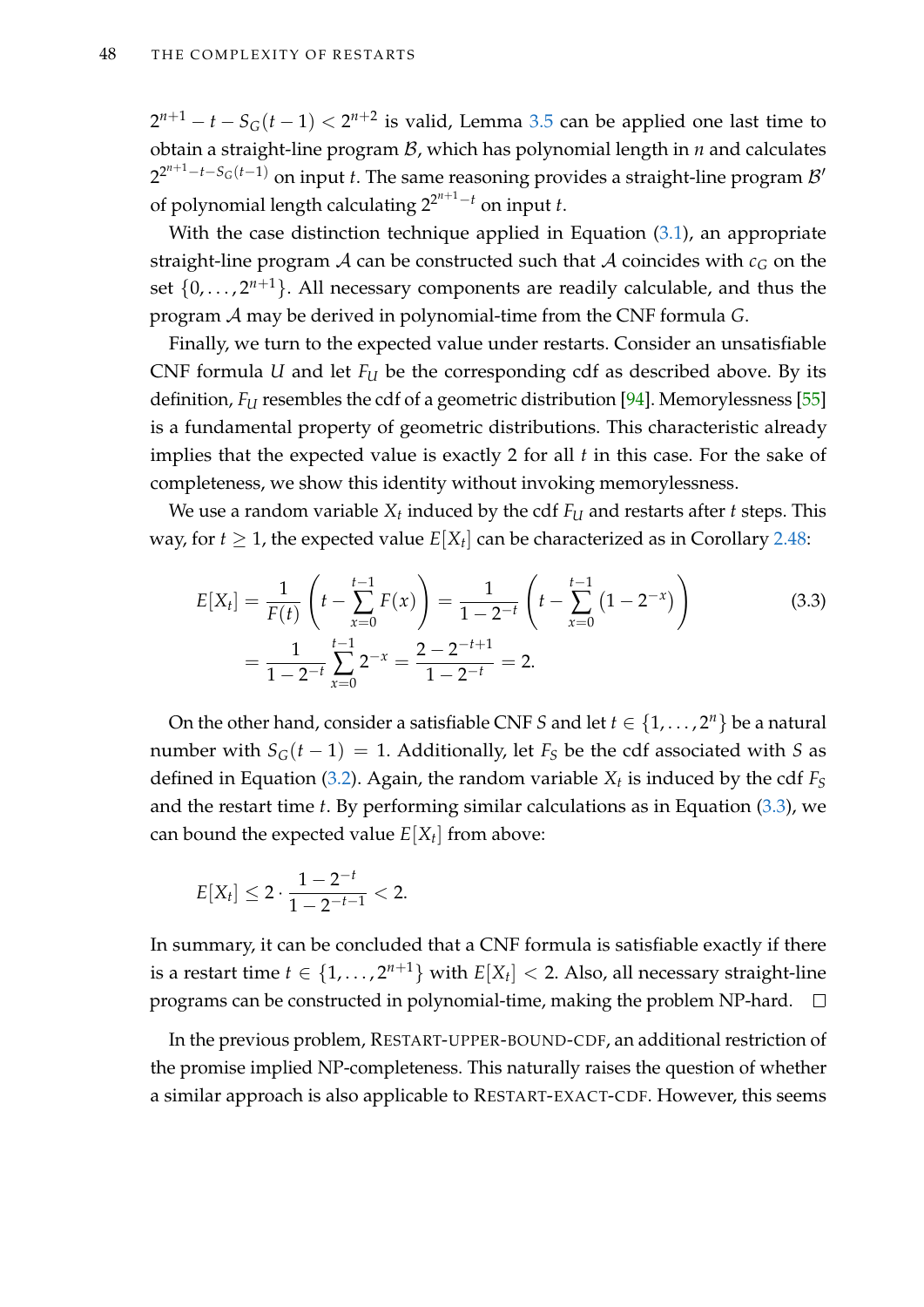unrealistic because the straight-line program (or the respective cdf) constructed for the reduction from SAT cannot be evaluated in polynomial-time. Nevertheless, even if this problem is put aside, the expected runtime under restarts would still have to be calculated, or, alternatively, an adequate certificate for the expected value would have to be found. The problem of computing the expected value is further elaborated in Section [3.2.2.](#page-64-0)

So far, we have focused on the problems in which the cdf is given. Analogously, one can also examine the problems in which a pmf is given. Accordingly, two modified problems, RESTART-UPPER-BOUND-PMF and RESTART-EXACT-PMF, are introduced. As the problem definitions are similar to the respective cdf versions, we only describe the differences. RESTART-UPPER-BOUND-PMF is identical to RESTART-UPPER-BOUND-CDF, with the only difference that  $c(i)/M$  now describes a pmf instead of a cdf. Likewise, RESTART-EXACT-PMF is the pmf version of RESTART-EXACT-CDF, where this time  $c(i)/M$  represents a pmf instead of a cdf. On the basis of the results so far, the NP-hardness of these two problems follows.

### <span id="page-64-1"></span>**Corollary 3.7.** RESTART-UPPER-BOUND-PMF *and* RESTART-EXACT-PMF *are* NP*-hard.*

*Proof.* Suppose *c* is a straight-line program and *M* is either a constant or a constant straight-line program such that  $F(i) := c(i)/M$  is a cdf on a set  $\{0, \ldots, L\}$ . In this case, the function

$$
p(i) := \begin{cases} F(0), & i = 0 \\ F(t) - F(t-1), & i > 0 \end{cases}
$$

describes a pmf on the set  $\{0, \ldots, L\}$ . This function can be expressed as a straightline program by using the binary representation of *i* and the technique from Equation [\(3.1\)](#page-59-1). Moreover, this program is constructible in polynomial-time, meaning that the problems RESTART-UPPER-BOUND-CDF and RESTART-EXACT-CDF are reducible to RESTART-UPPER-BOUND-PMF and RESTART-EXACT-PMF, respectively. Hence, the NP-hardness follows from Theorem [3.3](#page-59-0) and Theorem [3.6.](#page-62-0)  $\Box$ 

### <span id="page-64-0"></span>3.2.2 *Calculating the Speedup*

While Section [3.2.1](#page-58-0) dealt with the question of whether restarts are advisable, this section is about the quality of a restart strategy. For a meaningful assessment of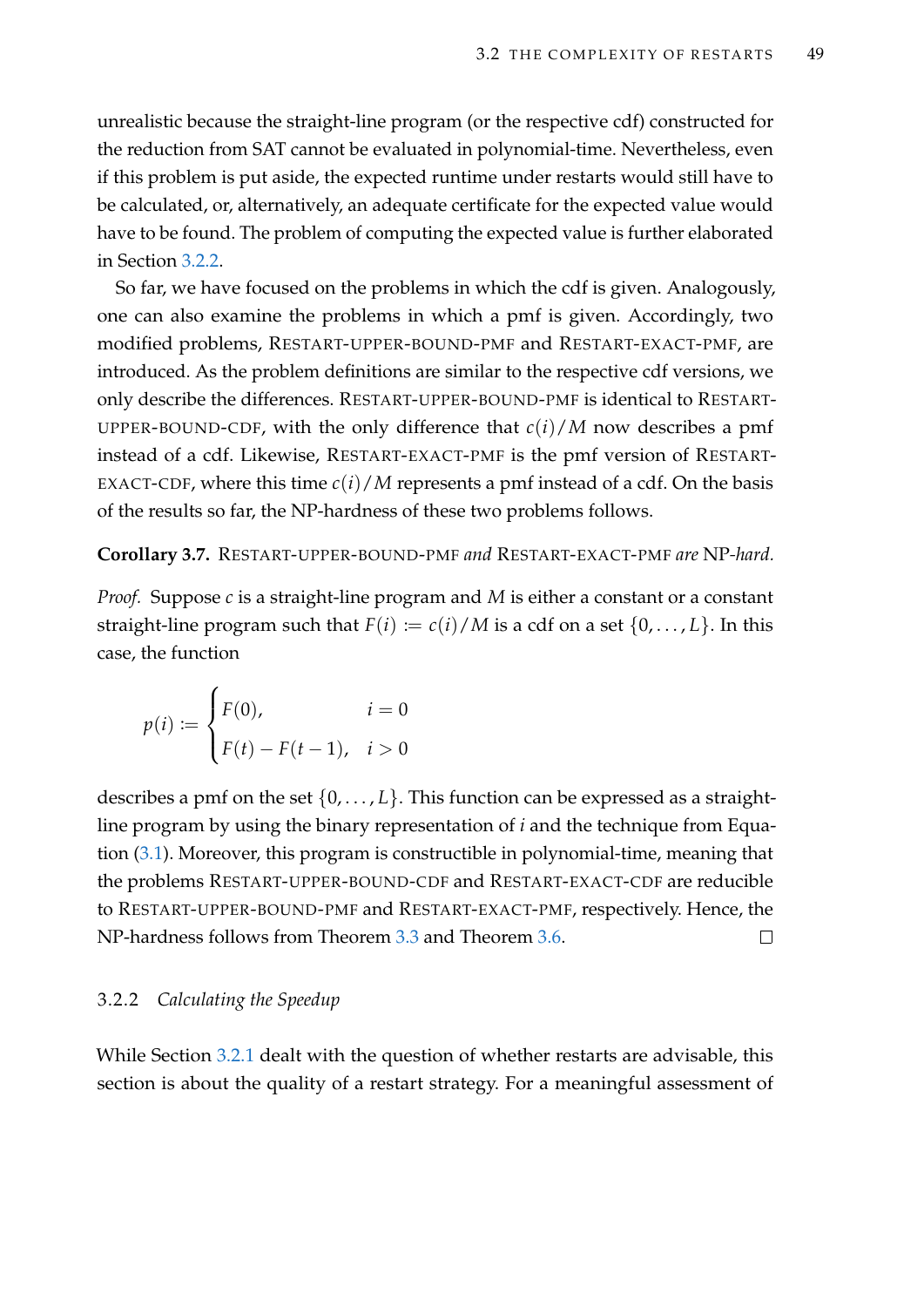the quality of restart strategies in terms of the runtime behavior, it is necessary to determine the expected runtime. The primary assumption is that we have a given probability distribution and a fixed-cutoff restart strategy, characterized by the restart time *t*. Then the question is: What is the expected runtime with restarts? Similar to the previous section, we limit ourselves to a finite set. Equivalently, the partial expectation is used. At the end of the section, we examine the relationship between the partial expectation and expected runtime under restarts more closely.

**Definition 3.8** (cf. [\[179\]](#page-224-4))**.** Let *X* be a random variable defined over the natural numbers and let *p* be the pmf of *X*. For a natural number *k*, the k-th **partial moment**  $\mu^{(k)}_X$  $X^{\left(\kappa\right)}$  of *X* is a function such that

$$
\mu_X^{(k)}(N) = \sum_{i=0}^N i^k p(i).
$$

holds for all  $N \in \mathbb{N}$ . The first partial moment  $\mu_X$  is also called **partial expectation**.

As in the preceding section, we assume that functions have the form  $F(i) = \frac{c(i)}{M}$ , where *M* is a constant natural number and *c* can be described by a straight-line program. Suppose *X* is a random variable with cdf *F* having the structure as described above. In this case, the partial expected value  $\mu_X$  is a rational number. In order to model the problem using a traditional computational framework, we instead consider  $M \cdot \mu_X$  because then the result is a natural number. The corresponding problem can be defined as follows:

### PARTIAL-EXPECTATION-CDF

- **Input:** An integer *N*, a straight-line program *c*, and an integer *M*.
- **Promise:** The formula  $F(i) = \frac{c(i)}{M}$  describes an (improper) cdf on the set {0, 1, . . . , *N*}.
- **Question:** What is the partial expectation  $M\mu_X(N)$ , where *F* defines *X*?

We now prove the problem to be #P-hard.

<span id="page-65-0"></span>**Theorem 3.9.** PARTIAL-EXPECTATION-CDF *is* #P*-hard with respect to weakly parsimonious polynomial-time reductions.*

*Proof.* Initially, a characterization of the partial expectation in terms of the cdf is presented. The respective transformations are based on a similar property of the expected value (see, e. g., [\[145\]](#page-222-3)). Consider a random variable *X* with cdf *F* and pmf *p*,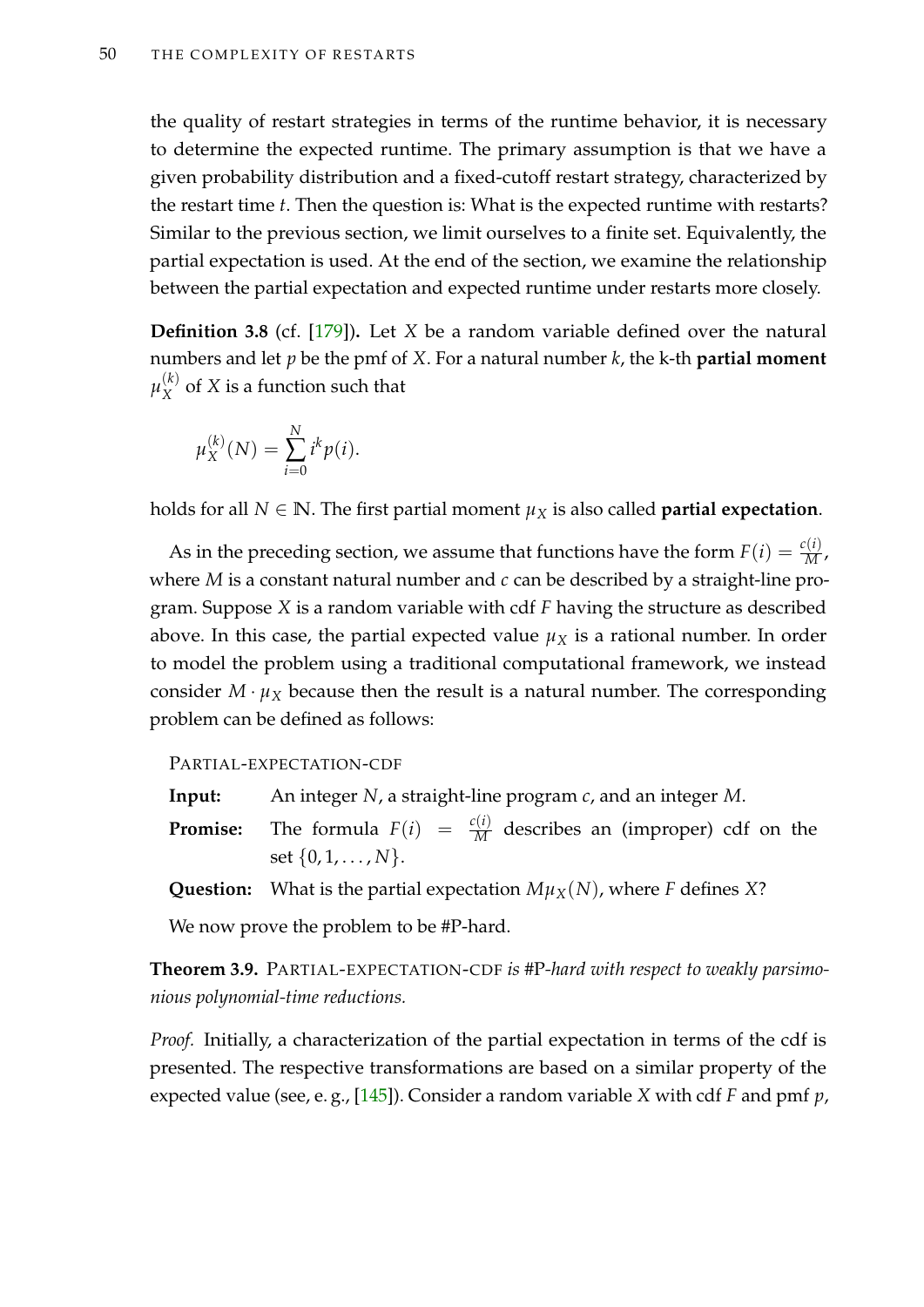such that *F* can be represented by a straight-line program *c* and a natural number *M* in accordance with the problem definition. Moreover, let *N* be an arbitrary natural number. The partial expectation  $\mu_X(N)$  can be determined as follows:

<span id="page-66-0"></span>
$$
\mu_X(N) = \sum_{i=0}^N i \cdot p(i) = \sum_{i=1}^N i \cdot p(i) = \sum_{i=1}^N \sum_{k=1}^i p(i) = \sum_{k=1}^N \sum_{i=k}^N p(i)
$$

$$
= \sum_{k=1}^N F(N) - F(k-1) = \sum_{k=1}^N \frac{c(N) - c(k-1)}{M}.
$$
(3.4)

Since both *c*(*N*) and *c*(*k* − 1) are natural numbers, this demonstrates that *M* ·  $\mu_X$ is a natural number as well. This equation is a useful tool for reducing #SAT to PARTIAL-EXPECTATION-CDF. Consider a CNF formula *G* with *n* variables together with the associated straight-line program  $S_G$ . Then a function  $F_G$  can be defined as follows:

$$
F_G(t) = \begin{cases} 0 & t = 0\\ \frac{(t-1) + S_G(t-1)}{2^n}, & 1 \le t \le 2^n\\ 1, & t > 2^n. \end{cases}
$$

Given the fact that  $F_G$  is both monotonically increasing and maps to the bounded interval [0, 1], *F<sup>G</sup>* is a cdf. It also is easy to describe a straight-line program *c* (see, for example, Equation [\(3.1\)](#page-59-1)) such that setting  $M = 2^n$  yields  $F_G(t) = c(t)/M$ .

Furthermore, we set  $N = 2^n + 1$  and consider  $M \cdot \mu_X(N)$ , where X is a random variable induced by *FG*. The number of satisfying assignments in *G* will be referred to as  $#SAT(G)$  hereafter. Using Equation [\(3.4\)](#page-66-0) and the fact that  $c(0) = 0$ , we then obtain the following value:

<span id="page-66-1"></span>
$$
2^{n} \mu_{X} = \sum_{i=1}^{2^{n}+1} \left( c(N) - c(i-1) \right) = \sum_{i=0}^{2^{n}} \left( c(N) - c(i) \right) = \sum_{i=0}^{2^{n}} 2^{n} - \sum_{i=0}^{2^{n}} c(i)
$$
  
= 
$$
\sum_{i=0}^{2^{n}} 2^{n} - \sum_{i=1}^{2^{n}} c(i) = \sum_{i=0}^{2^{n}} 2^{n} - \sum_{i=1}^{2^{n}} \left( (i-1) + S_{G}(i-1) \right)
$$
  
= 
$$
2^{n} (2^{n} + 1) - (2^{n} - 1) 2^{n-1} - \sum_{i=1}^{2^{n}} S_{G}(i-1)
$$
  
= 
$$
2^{n} (2^{n} + 1) - (2^{n} - 1) 2^{n-1} - \text{HSAT}(G).
$$
 (3.5)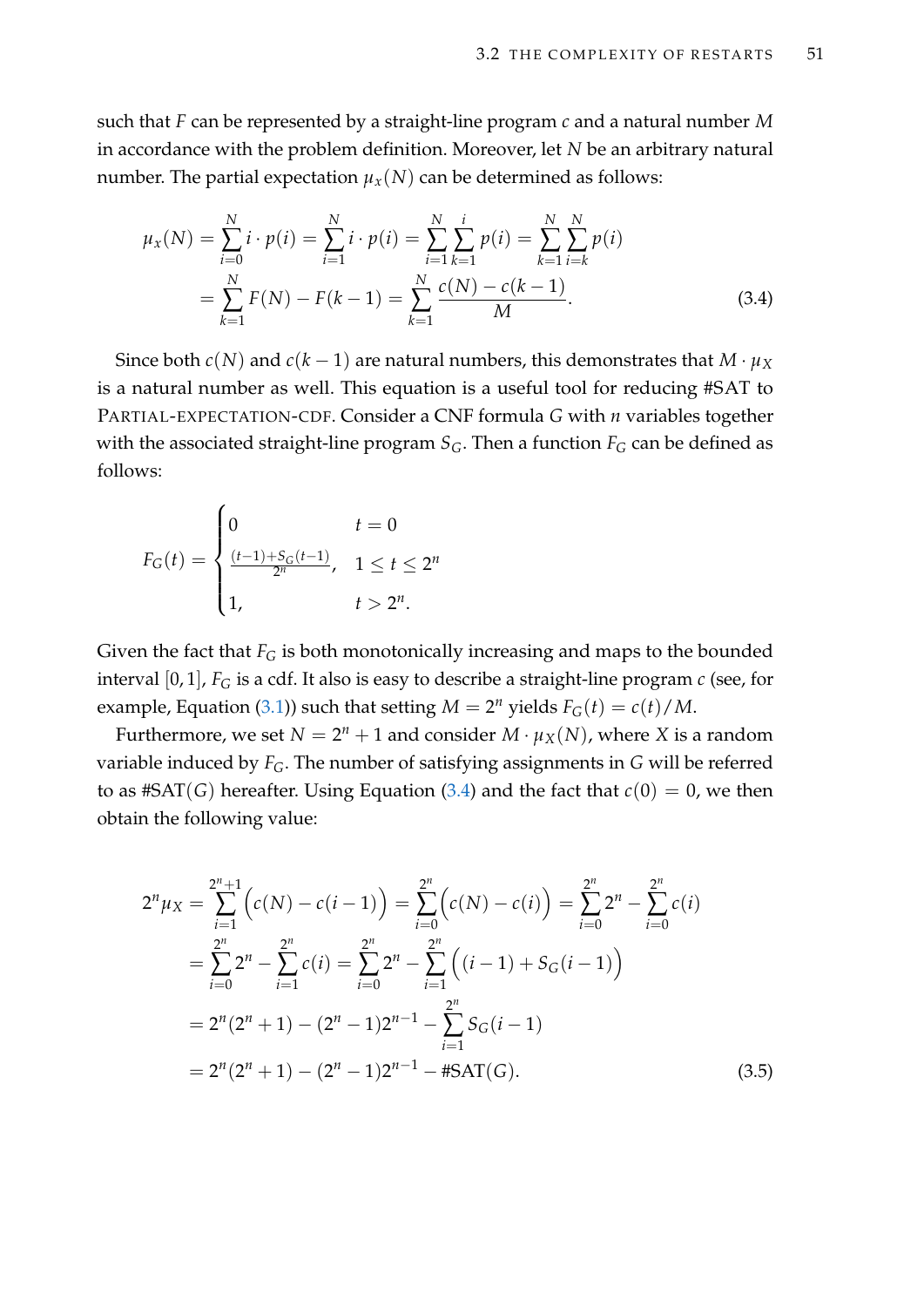To summarize, it is possible to map a CNF formula *G* to a cdf *F<sup>G</sup>* in polynomial-time such that the partial expectation  $\mu_X(N)$  is given by Equation [\(3.5\)](#page-66-1). By computing  $-\Big(2^n\mu_X(N)-2^{2n}-2^n+2^{2n-1}-2^{n-1}\Big)$  the number of satisfying assignments in *G* can be determined. Naturally, this calculation can also be performed in polynomial-time. Consequently, what we described is a weakly parsimonious reduction from #SAT to PARTIAL-EXPECTATION-CDF and, therefore, the #P-hardness is shown.  $\Box$ 

If the promise in PARTIAL-EXPECTATION-CDF is reinforced such that only straightline programs are allowed, which can be evaluated in polynomial-time for all inputs from {0, . . . , *N*}, then the resulting problem is, in fact, #P-complete. The strengthened problem is called PARTIAL-EXPECTATION-CDF-POLY.

#### <span id="page-67-1"></span>**Corollary 3.10.** PARTIAL-EXPECTATION-CDF-POLY *is* #P*-complete.*

*Proof.* The proof of the #P-hardness is identical to Theorem [3.9.](#page-65-0) Hence, it only needs to be shown that the problem is in #P. To characterize  $M \cdot \mu_X(N)$ , we consider Equation [\(3.4\)](#page-66-0) once more:

<span id="page-67-0"></span>
$$
M \cdot \mu_X(N) = \sum_{k=1}^{N} c(N) - c(k-1).
$$
 (3.6)

Observe that  $c(N) - c(k-1)$  is a positive natural number for all  $k \in \{1, ..., N\}$ . From this equation, we can derive a polynomial-time algorithm  $A$ . This algorithm  $A$ uses a straight-line program *c*, which can be evaluated in polynomial-time, and a natural number *N* as input. Furthermore, there are two additional inputs *k* and *L*, each of which are natural numbers.

If  $1 \leq k \leq N$ , the algorithm calculates the value  $Z := c(N) - c(k-1)$  and accepts precisely if *L* < *Z*. For all other values of *k*, the algorithm never accepts. Since *c* can be evaluated in polynomial-time,  $\mathcal A$  is a polynomial-time algorithm. Moreover, one can easily verify that the number of accepted words by  $A$  is equal to Equation [\(3.6\)](#page-67-0).

As a consequence,  $M \cdot \mu_X(N)$  conforms to Definition [2.14](#page-34-0) and is therefore in #P. Since the problem is also #P-hard, this implies #P-completeness.  $\Box$ 

Next, we move on to the pmf version of the problem.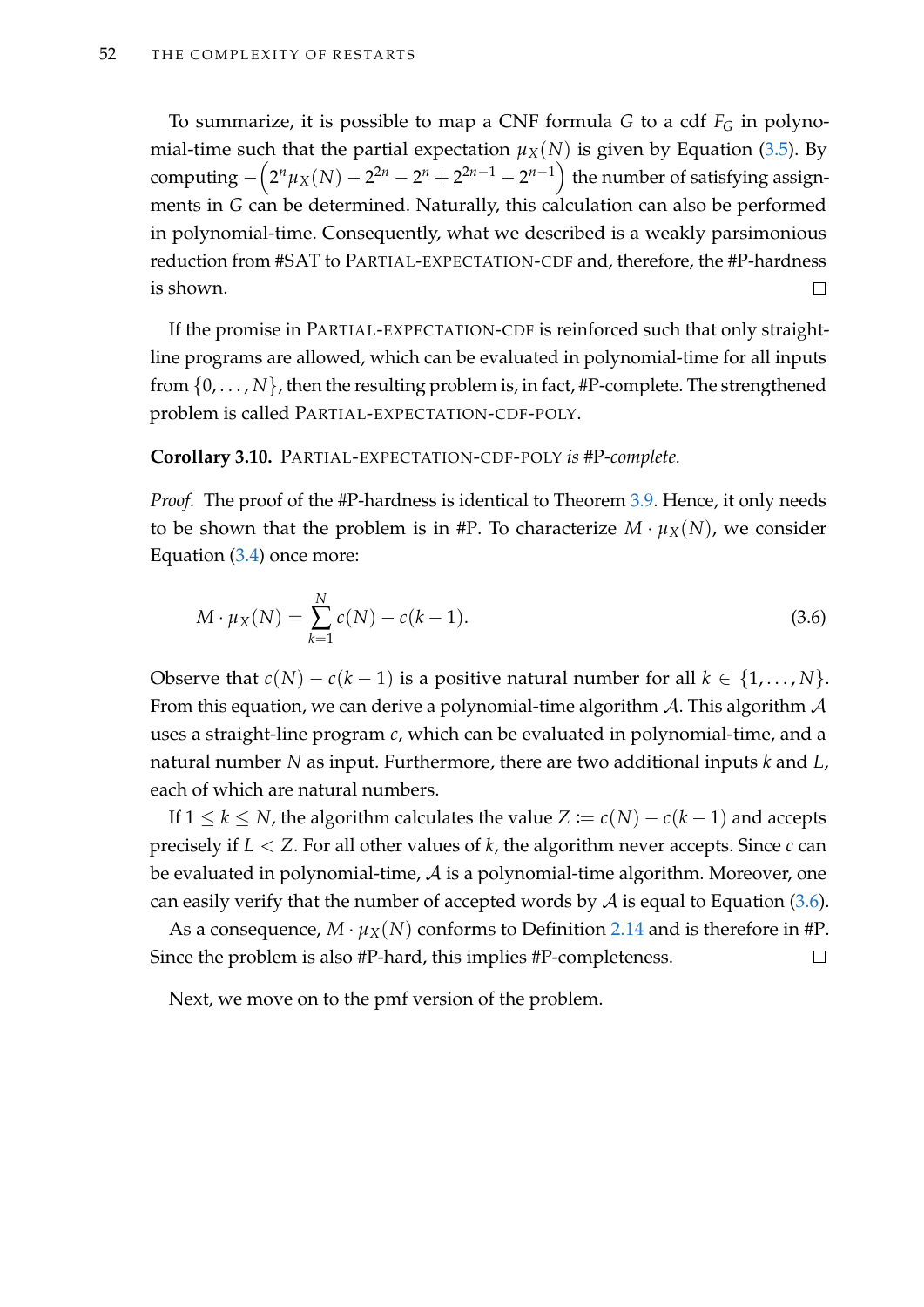PARTIAL-EXPECTATION-PMF

| Input: | An integer N, a straight-line program c, a straight-line program d, |
|--------|---------------------------------------------------------------------|
|        | and an integer $M$ .                                                |

**Promise:** The formula  $p(i) := \frac{c(i)}{d(i)}$  $\frac{\partial f(t)}{\partial f(t)}$  describes an (improper) pmf on the set {0, 1, . . . , *N*}, i. e.,  $\sum_{i=0}^{x} p(i)$  is an (improper) cdf.

**Question:** What is the partial expectation  $M\mu_X(N)$ , where *F* defines *X*.

Note that in contrast to the cdf version PARTIAL-EXPECTATION-CDF, we allow the pmf to consist of the division of two functions. The #P-hardness could be derived from a reduction similar to Corollary [3.7.](#page-64-1) Nevertheless, we propose a different reduction, which is parsimonious and therefore employs a stronger notion of reducibility.

<span id="page-68-1"></span>**Theorem 3.11.** PARTIAL-EXPECTATION-PMF *is* #P*-hard with respect to parsimonious polynomial-time reductions.*

*Proof.* Consider a CNF formula *G* with *n* variables together with the associated straight line program  $S_G$ . Then a function  $p_G$  can be defined as follows:

<span id="page-68-0"></span>
$$
p_G(t) = \begin{cases} \frac{S_G(t-1)}{2^{n} \cdot t}, & 1 \le t \le 2^n \\ 0, & \text{else.} \end{cases}
$$
 (3.7)

It can be argued that  $p_G$  is indeed a pmf by the observation that  $\sum_{\ell=1}^t$  $S_G(\ell-1)$  $rac{z^{(\ell-1)}}{2^n \cdot \ell}$  is monotonically increasing in *t* and bounded from above by 1. On the set  $\{1, \ldots, 2^n\}$ ,  $p_G$  can evidently be decomposed into the functions  $S_G(t-1)$  and  $2^n \cdot t$ , each of which can be represented by a straight-line program. Furthermore, the partial expectation  $2^n \mu_X(2^n)$  is given by:

$$
2^{n} \mu_{X}(2^{n}) = 2^{n} \sum_{i=1}^{2^{n}} i \cdot \frac{S_{G}(i-1)}{2^{n} \cdot i} = \sum_{i=1}^{2^{n}} S_{G}(i-1) = #SAT(G),
$$

where #SAT(*G*) denotes the number of satisfying assignments in *G*. Consequently, what is described here represents a parsimonious polynomial-time reduction from #SAT to PARTIAL-EXPECTATION-PMF, and therefore the proof is complete.  $\Box$ 

The problem definition can easily be extended to cover higher partial moments. A minor adjustment in the above proof yields #P-hardness in each case. If the *k*-th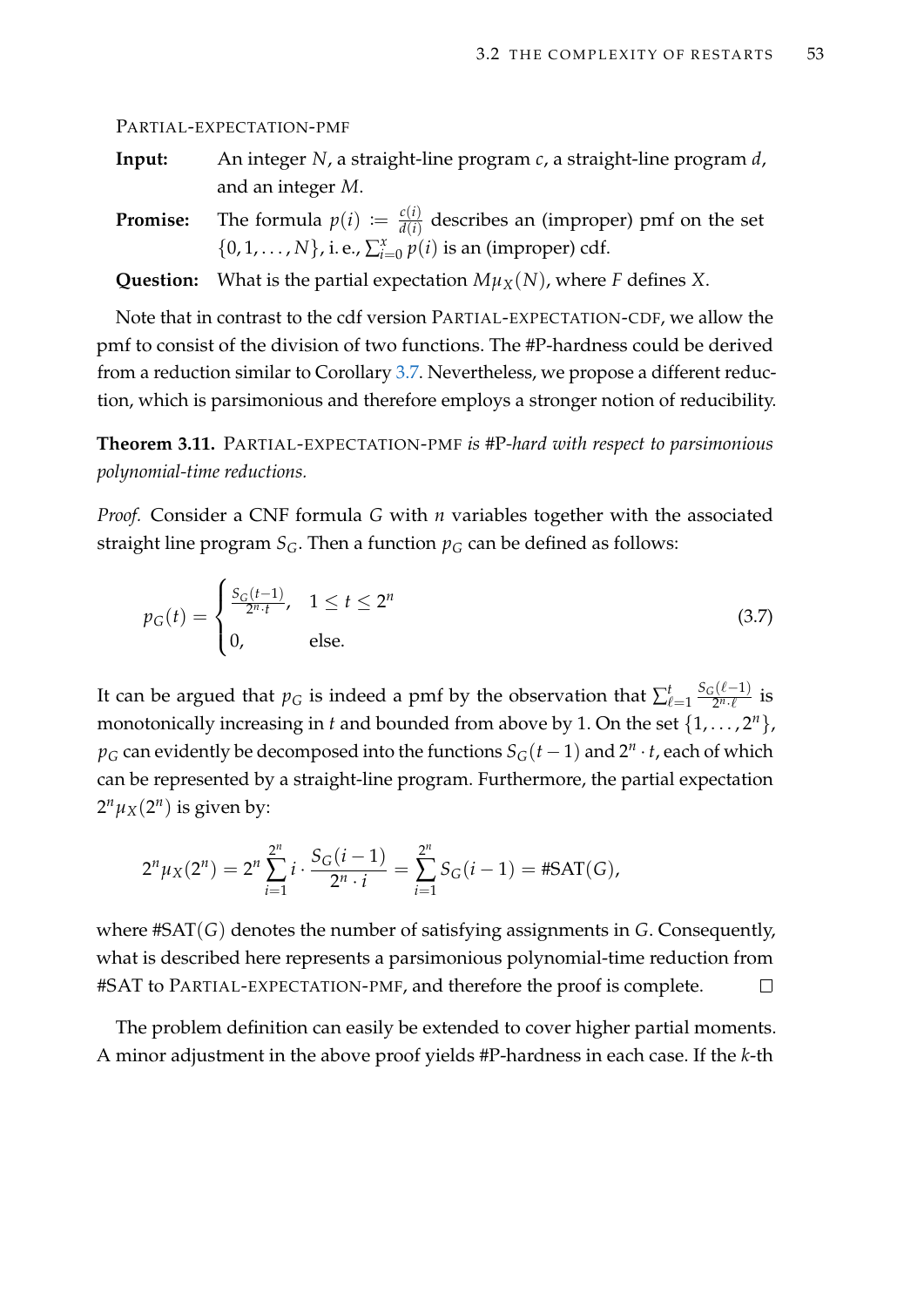partial moment *µ k*  $^{\kappa}_{X}$  is to be determined, the pmf specified in Equation [\(3.7\)](#page-68-0) can be adjusted like this:

$$
p_G(t) = \begin{cases} \frac{S_G(t-1)}{2^n \cdot t^k}, & 1 \le t \le 2^n \\ 0, & \text{else.} \end{cases}
$$

The remainder of the proof is unaltered. Thus, the succeeding corollary follows.

**Corollary 3.12.** *Given the pmf, the computation of the k-th partial moment is* #P*-hard with respect to parsimonious polynomial-time reductions.*

We also discuss under which conditions the problem is in #P. This simply requires that  $M \cdot i \cdot c(i) / d(i)$  is a natural number and can be evaluated in polynomial-time. The version of PARTIAL-EXPECTATION-PMF in which these two conditions are added to the promise is called PARTIAL-EXPECTATION-PMF-POLY.

**Corollary 3.13.** PARTIAL-EXPECTATION-PMF-POLY *is* #P*-complete.*

*Proof.* This proof is similar to Corollary [3.10.](#page-67-1) We derive a polynomial-time algorithm A using two straight-line programs *c* and *d*, both of which can be evaluated in polynomial-time, and two natural numbers *N* and *M* as input. Two further inputs *i* and *L*, which are both natural numbers, are also provided.

Using these inputs, A calculates the value  $Z := M \cdot i \cdot \frac{c(i)}{d(i)}$  $\frac{c(i)}{d(i)}$ . In case  $i \leq N$ , the algorithm will accept the input if and only if  $L < Z$ , otherwise the input is rejected. The promise guarantees that the result *Z* is a natural number. Furthermore, the promise ensures that *Z* can be calculated in polynomial-time. Thus, the partial expectation fulfills Definition [2.14](#page-34-0) and is therefore in #P. The #P-hardness follows from Theorem [3.11.](#page-68-1)  $\Box$ 

The link between the partial expectation and the expected runtime under restarts is illustrated in more detail in the following. The calculation of the expected runtime is therefore regarded as a computational problem.

RESTART-EXPECTATION-CDF

**Input:** A straight-line program *c*, an integer *M* and an integer *t*.

**Promise:** The formula  $F(i) = \frac{c(i)}{M}$  describes an (improper) cdf on the set  $\{0, 1, \ldots, t\}.$ 

**Question:** What is the expected runtime  $E[X_t]$  under restarts, where  $X_t$  is defined by the cdf *F* and the restart time *t*.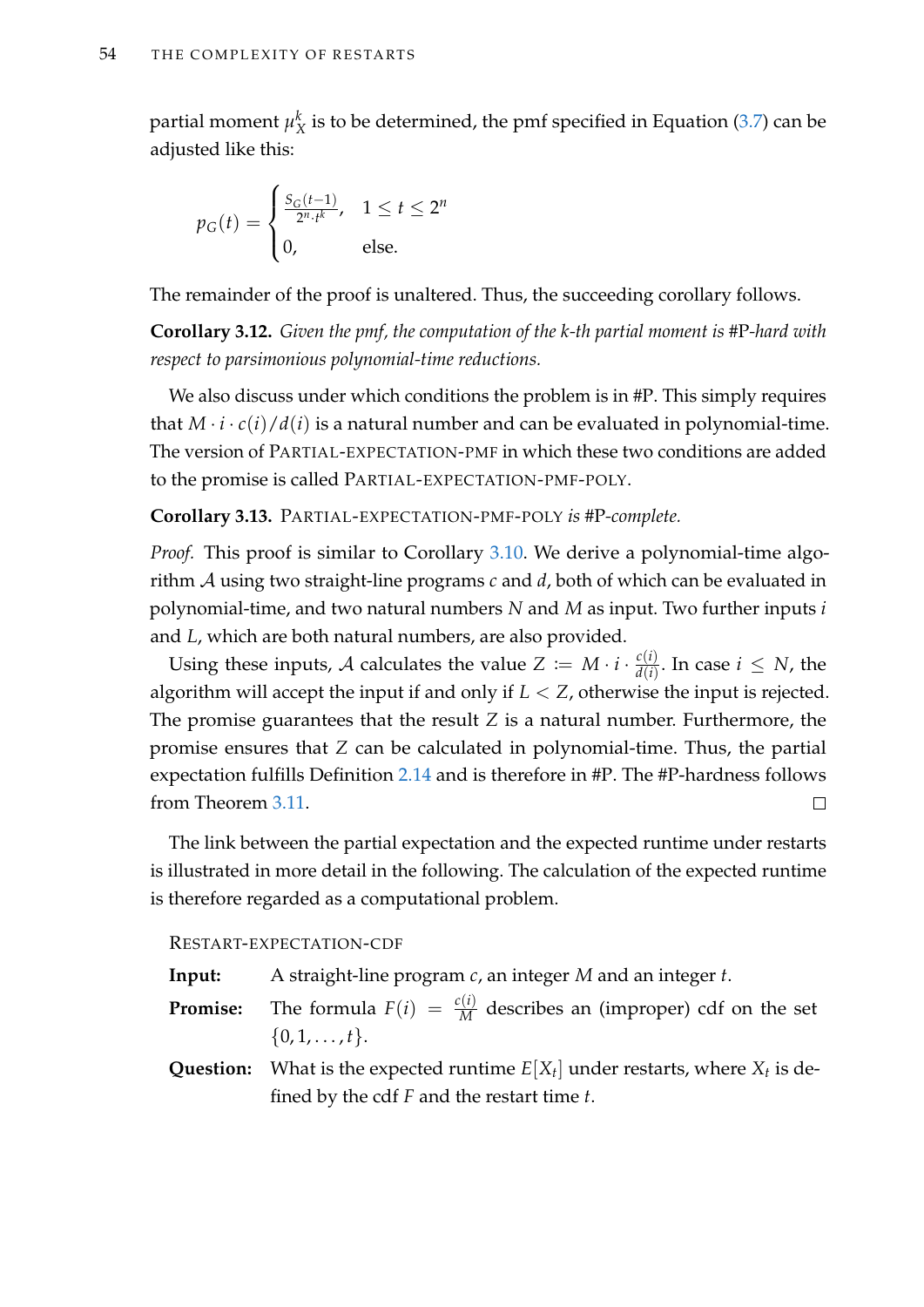By combining Theorem [2.47](#page-48-0) and the definition of the truncated expectation (Defi-nition [2.38\)](#page-43-0), the expected runtime  $E[X_t]$  can be represented as follows:

<span id="page-70-1"></span>
$$
E[X_t] = \frac{1 - F(t)}{F(t)}t + E[X \mid X \le t] = \frac{1 - F(t)}{F(t)}t + \frac{\mu_X(t)}{F(t)}.
$$
\n(3.8)

As a consequence, if the cdf *F* and the partial expected value  $\mu_X(t)$  are known, the expected runtime under restarts *E*[*X<sup>t</sup>* ] can be easily calculated. Conversely, Equation [\(3.8\)](#page-70-1) can also be transformed to  $\mu_X(t) = F(t) \cdot E[X_t] - \left(1 - F(t)\right) \cdot t.$ 

As a result, the partial expectation can also readily be reconstructed from the knowledge of the cdf *F* and the expected runtime. Essentially, we described a kind of reduction<sup>2</sup>, which shows that RESTART-EXPECTATION-CDF is as difficult as PARTIAL-EXPECTATION-CDF. A similar kind of reduction can be found for the pmf version of RESTART-EXPECTATION-CDF by converting the cdf *F* into a pmf *p*, as in Corollary [3.7.](#page-64-1)

In conclusion, the calculations needed to assess a restart strategy based on its expected runtime are #P-hard. For this reason, it seems unlikely that there is an effective algorithm for this type of problem.

#### <span id="page-70-0"></span>3.2.3 *Approximating the Restart Time*

Section [3.2.1](#page-58-0) analyzed the complexity of decision problems in relation to restarts. Naturally, each of these decision problems has an associated optimization problem. Fundamentally, these problems involve finding a restart time *t* minimizing either the expected runtime  $E[X_t]$  or the corresponding upper bound  $t/F(t)$ . Furthermore, there is a cdf and pmf version of these problems.

As the related decision problems are NP-hard, the existence of efficient algorithms capable of exactly solving the problems is unlikely. This, however, prompts the question of whether efficient approximation algorithms exist. To be more precise, this section focuses on approximating the **optimal restart time**, meaning the time *t* that minimizes either the expected runtime  $E[X_t]$  or the upper bound  $t/F(t)$ . At first, we focus on the pmf version and present negative results.

**Theorem 3.14.** *Let X be a discrete random variable having the (possibly improper) pmf p* and additionally consider an arbitrary constant  $c > 1$ . Unless  $P = NP$ , there is no polyno*mial-time algorithm*  ${\mathcal A}$  *printing a restart time t with*  $E[X_t] < c \cdot \inf_x E[X_x]$  *if*  $p$  *is provided as input.*

<sup>2</sup> To be precise, this corresponds to a type of reduction called metric reduction, as defined in [\[106\]](#page-218-4).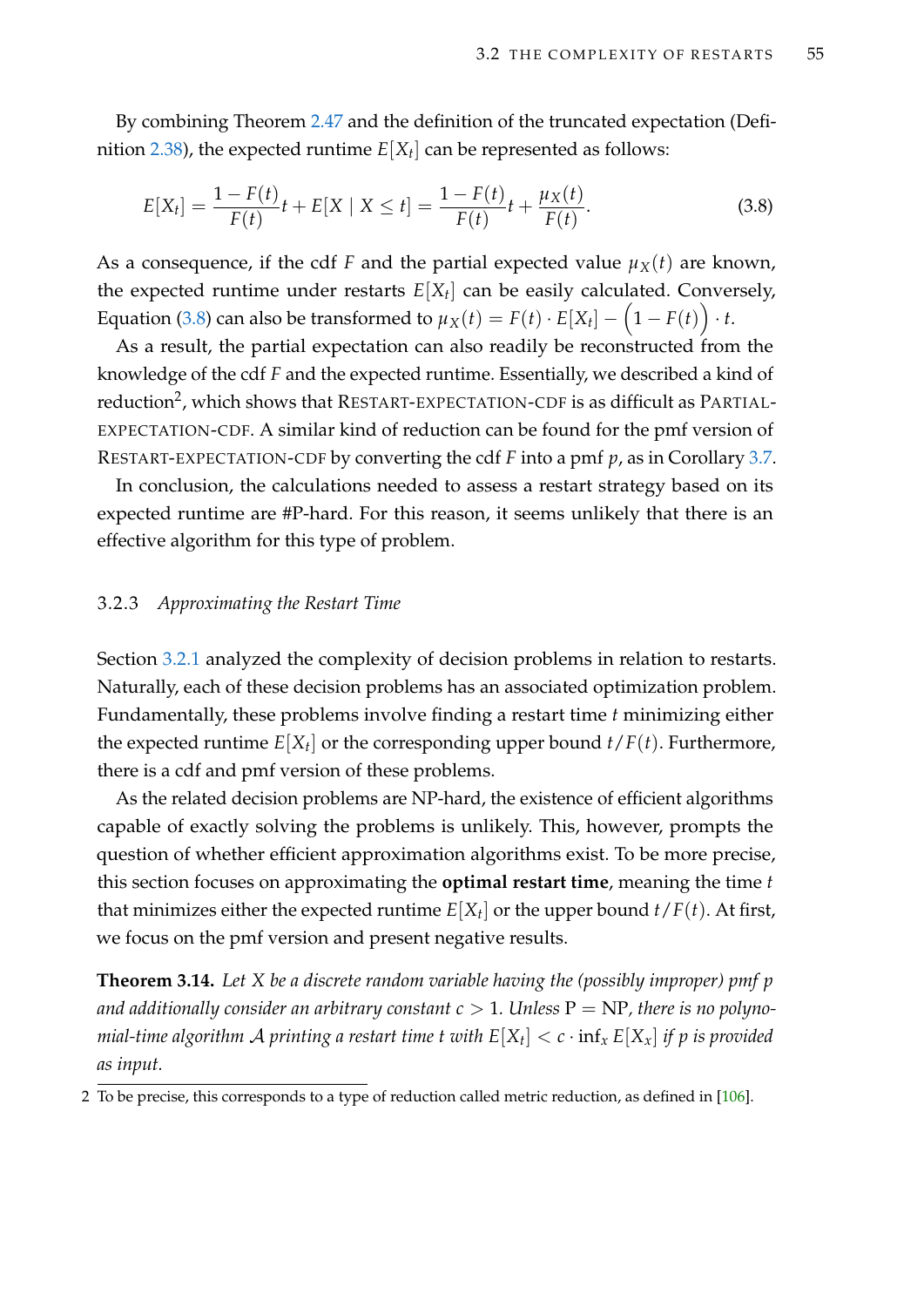*Proof.* We shall demonstrate that the existence of such an approximation algorithm would imply  $P = NP$ . For this purpose, we construct a pmf from a given CNF formula such that one could tell from the result of the algorithm whether a satisfiable or an unsatisfiable formula was given.

Therefore, it is assumed that an algorithm  $\mathcal A$  with properties according to the theorem exists. For a given CNF formula *G* and the corresponding straight-line program *S*<sup>*G*</sup> the following formula  $p$ <sup>*G*</sup> : **N**  $\rightarrow$  [0,1] is defined:

<span id="page-71-0"></span>
$$
p_G(i) = \begin{cases} \frac{S_G(i-1)}{2^{n+1}}, & 1 \le i \le 2^n\\ \frac{1}{2^{n+1}}, & i = \lceil c \cdot 2^{2n+3} \rceil\\ 0, & \text{else.} \end{cases}
$$
(3.9)

The function  $p_G$  represents a pmf because the associated function  $F(x) = \sum_{i=0}^{x} p_G(i)$ is monotonically increasing and maps to the bounded interval [0, 1]. The following conventions are made for the remainder of this proof. We define  $C \coloneqq \lceil c \cdot 2^{2n+3} \rceil$  and  $\beta \coloneqq \inf_x E[X_x].$ 

At first, the case in which an unsatisfiable CNF formula *U* is given is examined, and we observe its implications for the optimal restart time. Thus, let  $p_U$  be the pmf associated with *U* as defined in Equation  $(3.9)$ . Put another way,  $p_U$  only assumes a non-zero value for *C*. We denote the associated cdf with *FU*, so we have  $F_U(x) = \sum_{i=0}^{x} p_U(i)$ . The values of  $F_U$  can be determined from the definition of the pmf  $p_U$  and the property that *U* is unsatisfiable:

$$
F_U(i) = \begin{cases} 0, & 1 \leq i < C \\ \frac{1}{2^{n+1}}, & i \geq C. \end{cases}
$$

Apply Corollary [2.48](#page-50-2) to determine the expected value under restarts  $E[X_t]$ . For  $t = C$ , the expectation assumes the following value:

$$
E[X_t] = \frac{1}{F_U(t)} \left( t - \sum_{x < t} F_U(x) \right) = 2^{n+1} \cdot C.
$$

It can be easily verified that this is also the optimal expected value or, equivalently, the optimal restart time is  $t = C$ . On the other hand, in case  $t < C$ , the expected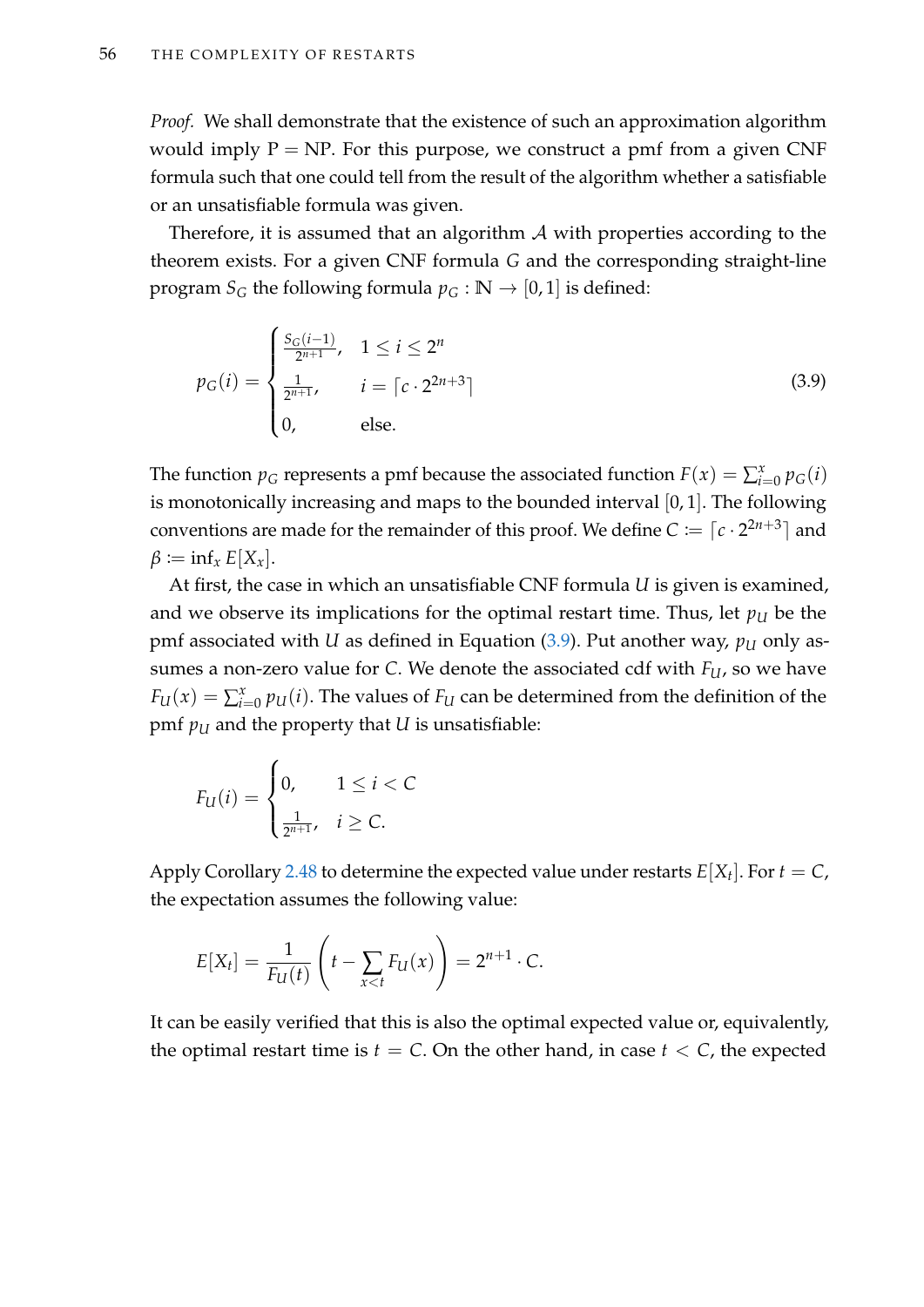value is not well-defined. Consequently, algorithm  $A$  always produces a restart time greater or equal to *C* if it receives  $p_U$  as input.

Secondly, a satisfiable CNF formula *H* is considered. Again, let  $p_H$  be the associated pmf as specified in Equation [\(3.9\)](#page-71-0), while *F<sup>H</sup>* is the corresponding cdf. We begin by studying the case  $t = 2^n$  in more detail. Due to  $H$  having at least one satisfying assignment*, F<sub>H</sub>*(*t*) is at least 1/2<sup>*n*+1</sup>. As in particular  $\beta \leq E[X_t]$  holds, the following observation can be deduced:

<span id="page-72-0"></span>
$$
\beta \le E[X_t] = \frac{1}{F_H(t)} \left( t - \sum_{x < t} F_H(x) \right) \le 2^{n+1} \left( 2^n - \sum_{x < 2^n} F_H(x) \right) \le 2^{2n+1}.\tag{3.10}
$$

In the next step, we consider the case  $t \geq C$  and examine the respective expectation under restarts *E*[*X<sup>t</sup>* ]. More specifically, the objective is finding a lower bound for this expected value.

To this end, it is worth estimating the value of the cdf *FH*. The cdf assumes its largest possible value, precisely if *H* is a tautology. Accordingly,  $F_H(t) \leq \frac{2^n + 1}{2^{n+1}}$  $\frac{2^{n}+1}{2^{n+1}}$  is valid regardless of the choice of *H*.

Furthermore, it is also worthwhile to inspect the term  $t - \sum_{x \le t} F_H(x)$  in more detail. This term is once again at its minimum whenever *H* is a tautology. For an estimate of the minimum, we decompose the sum  $\sum_{x \le C} F_H(x)$  into the two partial sums  $L_1 := \sum_{x=1}^{2^n} F_H(x)$  and  $L_2 := \sum_{x=2}^{C-1} F_H(x)$  $\sum_{x=2^n+1}^{C-1} F_H(x)$  . If *H* is a tautology, then the summand  $F_H(x)$  in  $L_1$  is equal to  $x/2^{n+1}$  for all  $x$ . The result of this arithmetic series can be easily calculated and therefore yields an upper bound  $L_1 \leq \frac{1}{4}(2^n + 1)$ . On the other hand, in the case of a tautology, the summand in  $L_2$  is constantly  $\frac{1}{2}$ , and the result is bounded by  $L_2 \leq \frac{1}{2}(C - 2^n - 1)$ .

As a final preliminary observation, we note that *E*[*X<sup>t</sup>* ] is strictly increasing in *t* for  $t \ge C$ . For this reason,  $E[X_t] \ge E[X_C]$  holds. Using these preliminary considerations, we are now ready to estimate the expected value  $E[X_t]$ :

<span id="page-72-1"></span>
$$
E[X_t] \ge E[X_C] = \frac{1}{F_H(C)} \left( C - \sum_{x < C} F_H(x) \right) \ge \frac{2^{n+1}}{2^n + 1} \left( C - \sum_{x < C} F_H(x) \right)
$$
\n
$$
\ge \frac{2^{n+1}}{2^n + 1} \left( C - L_1 - L_2 \right)
$$
\n
$$
\ge \frac{2^{n+1}}{2^n + 1} \left( C - \frac{2^n + 1}{4} - \frac{C - 2^n - 1}{2} \right)
$$
\n
$$
= \frac{2^{n+1}}{2^n + 1} \left( \frac{\left[ c \cdot 2^{2n+3} \right]}{2} + \frac{2^n + 1}{4} \right) \ge c \cdot 2^{2n+2}.
$$
\n(3.11)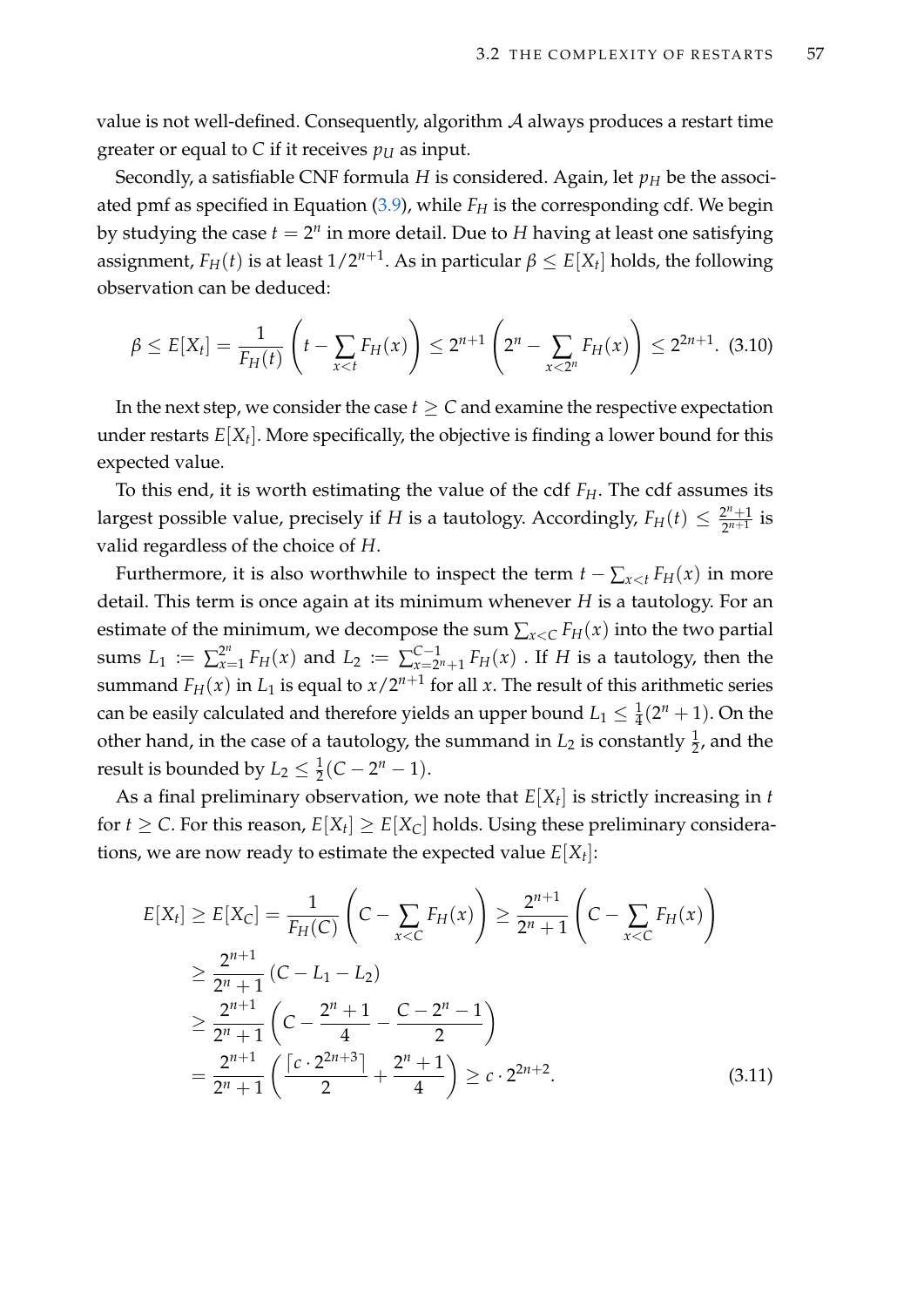By applying Equation [\(3.10\)](#page-72-0) to Equation [\(3.11\)](#page-72-1), we also obtain  $E[X_t] > c \cdot \beta$ . Particularly, this means that on input of  $p<sub>H</sub>$ , algorithm A prints a restart time *t* with  $t < C$ .

To summarize, it follows that SAT can be decided with the assistance of  $\mathcal A$  in the following manner. First, we construct a pmf as in Equation [\(3.9\)](#page-71-0) from a given CNF formula *G*. This pmf serves as input for  $A$ . Should the output of  $A$  be greater than  $\lceil c \cdot 2^{2n+3} \rceil$ , then *G* is unsatisfiable, otherwise *G* is satisfiable.

It remains to be stated that constructing the appropriate pmf can be performed in polynomial-time. Such constructions are presented and discussed especially in Section [3.2.1.](#page-58-0) Since additionally, A is by assumption a polynomial-time algorithm; it follows that SAT can also be decided in polynomial-time. This is only valid if  $\Box$  $P = NP$ .

Therefore, we demonstrated the existence of such an approximation algorithm for the optimal restart time to be unlikely. One might wonder whether a reason for this is that the function to be optimized is the expected value. However, there is probably also no such approximation algorithm for the upper bound *t*/*F*(*t*), as we shall see.

For this purpose, the following lemma is used, which has been introduced by Luby et al. for discrete distributions. At a later stage, in Lemma [5.6,](#page-131-0) this result is extended to continuous distributions.

<span id="page-73-0"></span>**Lemma 3.15** ([\[123\]](#page-220-0))**.** *Consider a discrete random variable X defined on the natural numbers together with the corresponding cdf F. Then the following inequality holds:*

$$
\inf_{x\in\mathbb{R}_+}\frac{x}{F(x)}\leq 4\inf_{t\in\mathbb{R}_+}E[X_t].
$$

Essentially, this lemma characterizes the quality of the upper bound *t*/*F*(*t*). The minimal value of  $t/F(t)$  is, therefore, at most four times as big as the minimal expected runtime under restarts. We now prove the following corollary by means of this property.

**Corollary 3.16.** *Consider a discrete random variable X together with its pmf p. Define*  $\alpha \coloneqq \inf_{t \in \mathbb{R}_+} \frac{t}{F(t)}$ *F*(*t*) *as the minimal value of the upper bound, whereby F corresponds to the respective cdf. Also, let c* > 1 *be an arbitrary constant.*

*Unless* P = NP*, there is no polynomial-time algorithm* A *producing a restart time t with*  $\frac{t}{F(t)} < c \cdot \alpha$  *when p is given as input.*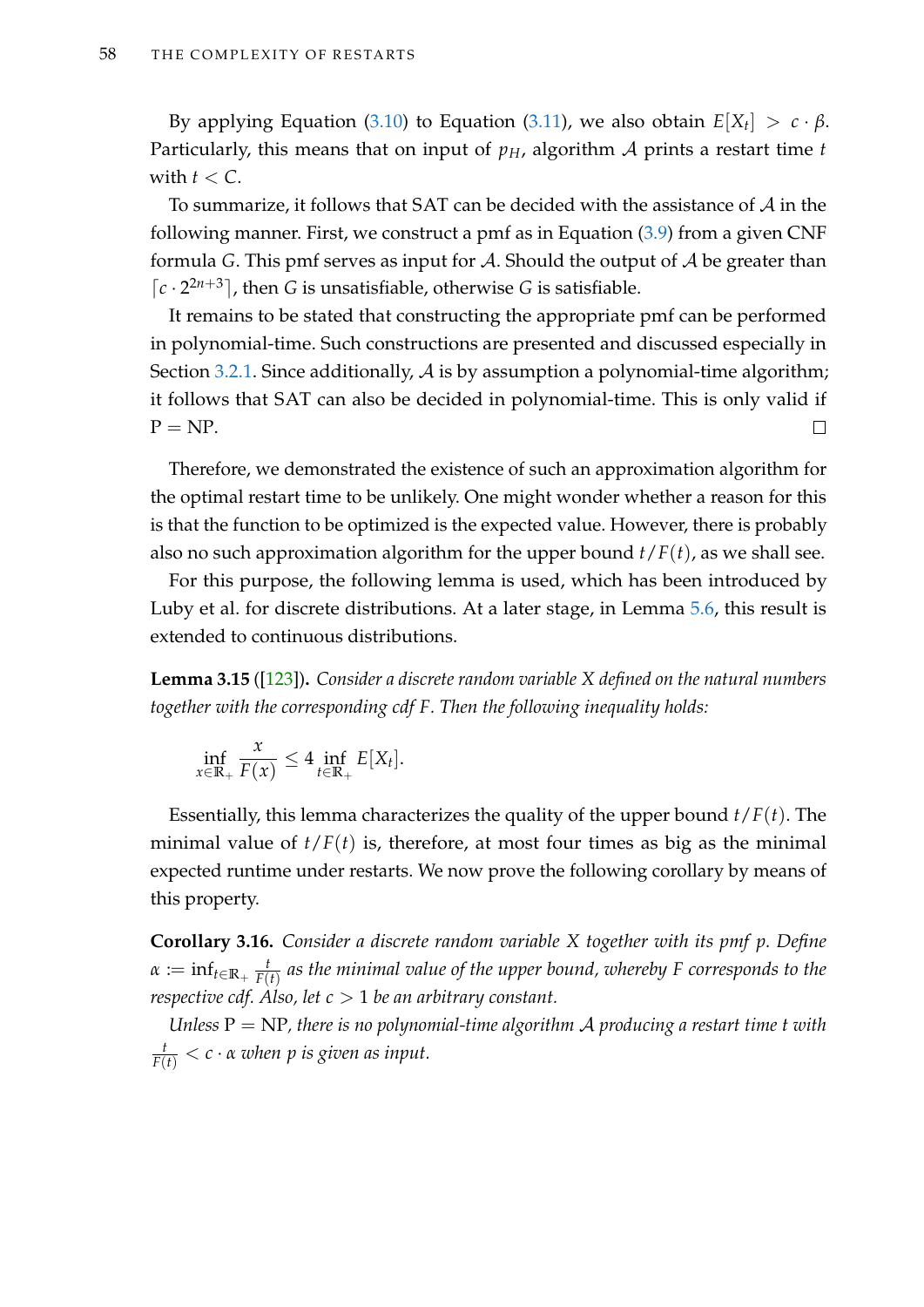*Proof.* Suppose there is an approximation algorithm A in accordance with the requirements of the corollary. Algorithm A returns a restart time *t* in polynomial-time. By definition of  $A$  and by applying Lemma [3.15,](#page-73-0) the following statement follows:

$$
\frac{t}{F(t)} < c \cdot \alpha \leq 4c \inf_{t \in \mathbb{R}_+} E[X_t].
$$

This inequality suggests, however, that A is also a 4*c*-approximation algorithm for the optimal restart time with respect to the expected runtime. According to Theorem [3.14,](#page-70-0) such an algorithm can only exist if  $P = NP$ .  $\Box$ 

Having discussed the subject for the case of a given pmf thoroughly, we shall now turn our attention to the case where a cdf is provided. In contrast to the previously discussed issues, here efficient, i. e., polynomial-time, algorithms are presented.

We start with the somewhat more restricted problem of finding the optimal restart time w. r. t. the upper bound  $t/F(t)$  on a fixed set  $\{1, 2, ..., k\}$ . A viable approach is proposed in Algorithm [3.1.](#page-74-0) Here and in the following, it is always assumed, as a promise, that the input *F* is a cdf. Furthermore, here we do not limit ourselves to the assumption that *F* must be given by a constant and a straight-line program with addition, subtraction, multiplication, and integer division (as discussed at the beginning of this chapter). Instead, *F* may be from a more powerful model; for example, the straight-line program may allow proper divisions. In other words, the model does not have much influence on the following results.

## <span id="page-74-0"></span>**Algorithm 3.1** An approximation algorithm for the upper bound.

```
Require: F is a cdf.
1: APPROXRESTARTTIME(F,ε, k):
2: x \leftarrow 13: \min_x \leftarrow 14: \min_{value} \leftarrow x/F(x)5: while x < k do
6: x \leftarrow (1 + \varepsilon) \cdot x7: if x/F(x) < min_{value} then
8: \min_x \leftarrow x9: \min_{value} \leftarrow x/F(x)10: return min<sub>x</sub>
```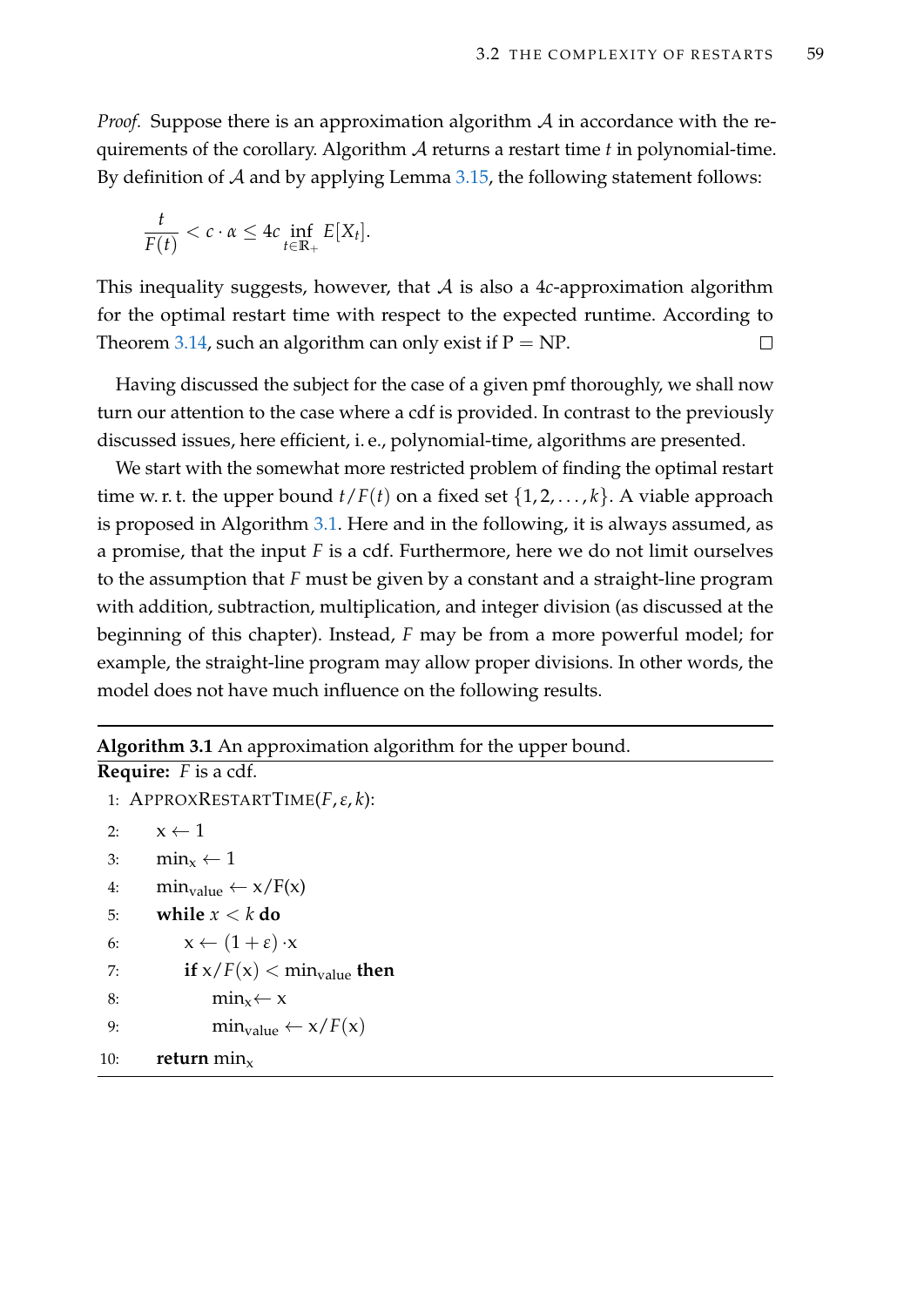The aim is, provided *F* can be evaluated in polynomial-time, to demonstrate that APPROXRESTARTTIME is an FPTAS. For this purpose, we first analyze the quality of the output in terms of the upper bound.

<span id="page-75-0"></span>**Theorem 3.17.** *For every*  $\varepsilon > 0$ , **APPROXRESTARTTIME(***F***,**  $\varepsilon$ **,** *k***)** *produces a restart time**x with*  $\frac{x}{F(x)} < (1 + \varepsilon) \frac{t^*}{F(t)}$  $\frac{t^*}{F(t^*)}$  *where*  $t^* = \arg\min_{1 \leq t < k}$ *t*  $\frac{\dot{r}}{F(t)}$ .

*Proof.* Examine the loop variable *x*. At some point during the execution of the algorithm  $t^* \leq x < (1 + \varepsilon) t^*$  is valid. As per definition, the cdf *F* is monotonically increasing, and thus  $F(x) \geq F(t^*)$  holds. As a result, the subsequent inequality follows:

$$
\frac{x}{F(x)} < (1+\varepsilon) \frac{t^*}{F(x)} \le (1+\varepsilon) \frac{t^*}{F(t^*)}.
$$

This already proves the statement.

The next step examines the runtime of the algorithm in detail.

**Theorem 3.18.** APPROXRESTARTTIME *terminates after*  $\lceil \frac{\ln k}{\ln (1 + \epsilon)} \rceil$  $\frac{\ln k}{\ln(1+\varepsilon)}$  *iterations of the loop. Accordingly, it is an FPTAS if F can be evaluated in polynomial-time.*

*Proof.* Let  $\ell$  be the smallest integer with  $(1 + \varepsilon)^{\ell} \geq k$ . Via elementary arithmetic, we then obtain  $\ell \ge \frac{\ln k}{\ln (1+\epsilon)}$ , and by the definition of  $\ell$ , we have  $\ell = \lceil \frac{\ln k}{\ln (1+\epsilon)} \rceil$  $\frac{\ln k}{\ln(1+\epsilon)}$ ]. After  $\ell$  iterations, the loop variable *x* assumes the value  $(1 + \epsilon)^{\ell} \geq k$  and therefore AP-PROXRESTARTTIME halts. By means of the well-known inequality  $\frac{2x}{2+x} \leq \ln{(1+x)}$ (see [\[120\]](#page-220-1)), the number of iterations can be estimated.

$$
\left\lceil \frac{\ln k}{\ln\left(1+\varepsilon\right)}\right\rceil \leq \left\lceil \left(\frac{1}{\varepsilon}+\frac{1}{2}\right)\ln k\right\rceil.
$$

Altogether, the algorithm requires  $O(\frac{1}{\epsilon})$  $\frac{1}{\varepsilon}$  ln *k*) loop cycles, which is linear in both  $\frac{1}{\varepsilon}$ as well as in the length of *k*. Consequently, when restricted to cdfs evaluable in polynomial-time, APPROXRESTARTTIME is an FPTAS.  $\Box$ 

APPROXRESTARTTIME thus finds an arbitrarily good approximation of the optimal restart time on  $\{1,\ldots,k-1\}$  w. r. t.  $\frac{t}{F(t)}$  within a reasonable runtime. Nevertheless, this immediately gives rise to two potential points of criticism or, rather, possibilities for improvement, which are subsequently addressed.

 $\Box$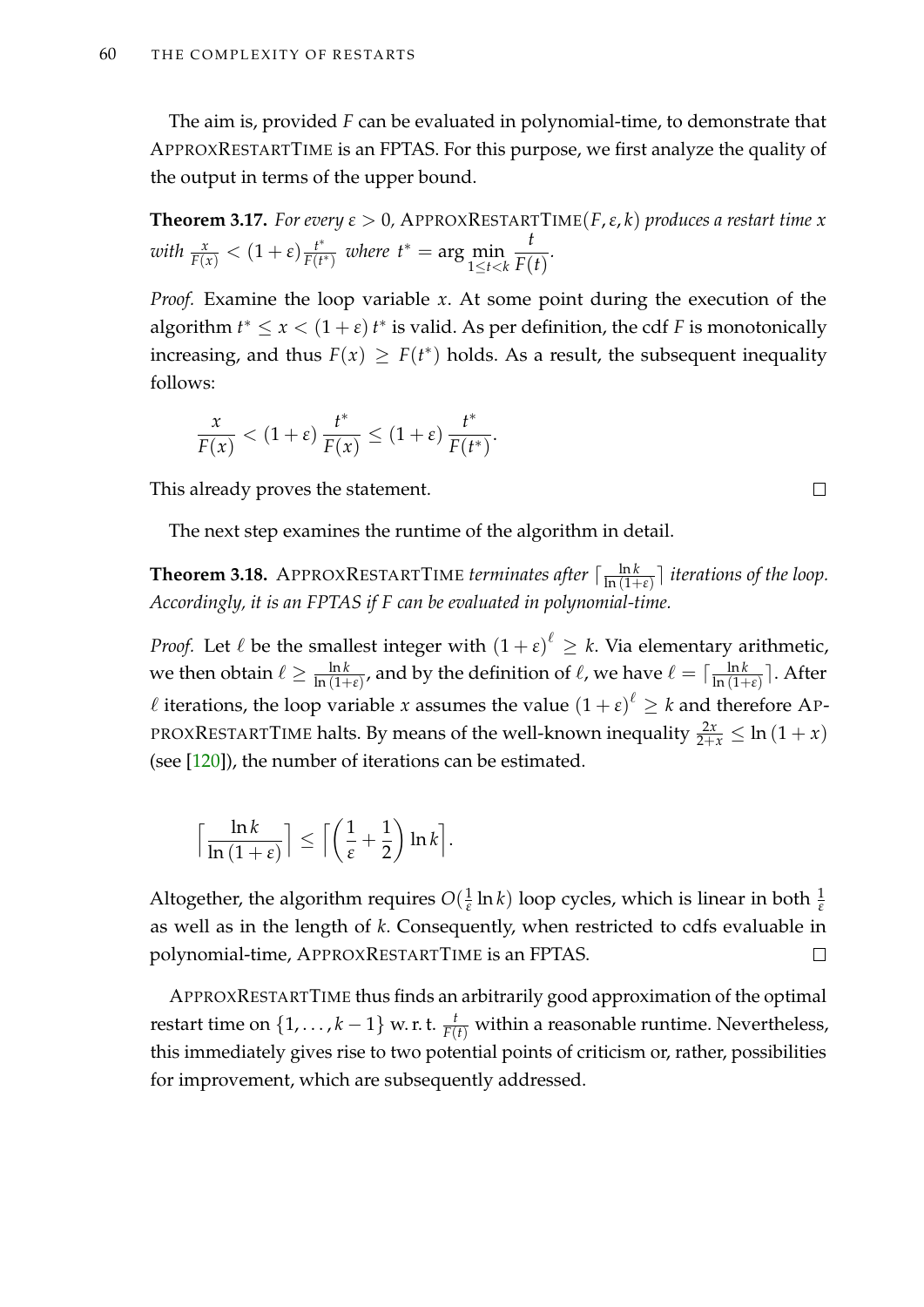A limitation is, of course, that the algorithm can only find an approximation of the optimal restart time within a specified set. Besides, the estimation of the restart time's quality only applies to the upper bound  $t/F(t)$ . However, for practical applications, it is desirable for practical applications to obtain a restart time with an expected runtime *E*[*X<sup>t</sup>* ] as short as possible. As a matter of fact, these two restrictions are related and can be resolved simultaneously.

To begin with, suppose  $\varepsilon > 0$  and  $y$  is a restart time for which

$$
\frac{y}{F(y)} \le (1+\varepsilon) \inf_t \frac{t}{F(t)}
$$

is valid. By applying Lemma [3.15,](#page-73-0) an estimate of the quality of the restart time *y* w. r. t. the expected runtime is immediately obtained:

$$
E[X_y] \leq \frac{y}{F(y)} \leq (1+\varepsilon) \inf_t \frac{t}{F(t)} \leq 4 \cdot (1+\varepsilon) \inf_t E[X_t].
$$

Consequently, if a good approximation *y* to the globally best restart time in terms of  $t/F(t)$  is found, then *y* is also a good approximation for the best restart time with regard to the expected runtime. Moreover, it is evident that APPROXRESTARTTIME finds an approximation to the globally best restart time regarding the upper bound  $t/F(t)$  if *k* is sufficiently large.

In many cases, a priori knowledge of an appropriate value for *k* is not a reasonable assumption. Hence, the question arises whether another suitable condition can replace the knowledge of *k*. Note that the value of *k* is only used for the termination condition in the loop of APPROXRESTARTTIME. Modifying this condition yields the following slightly altered algorithm APPROXRESTARTTIMEEXACT.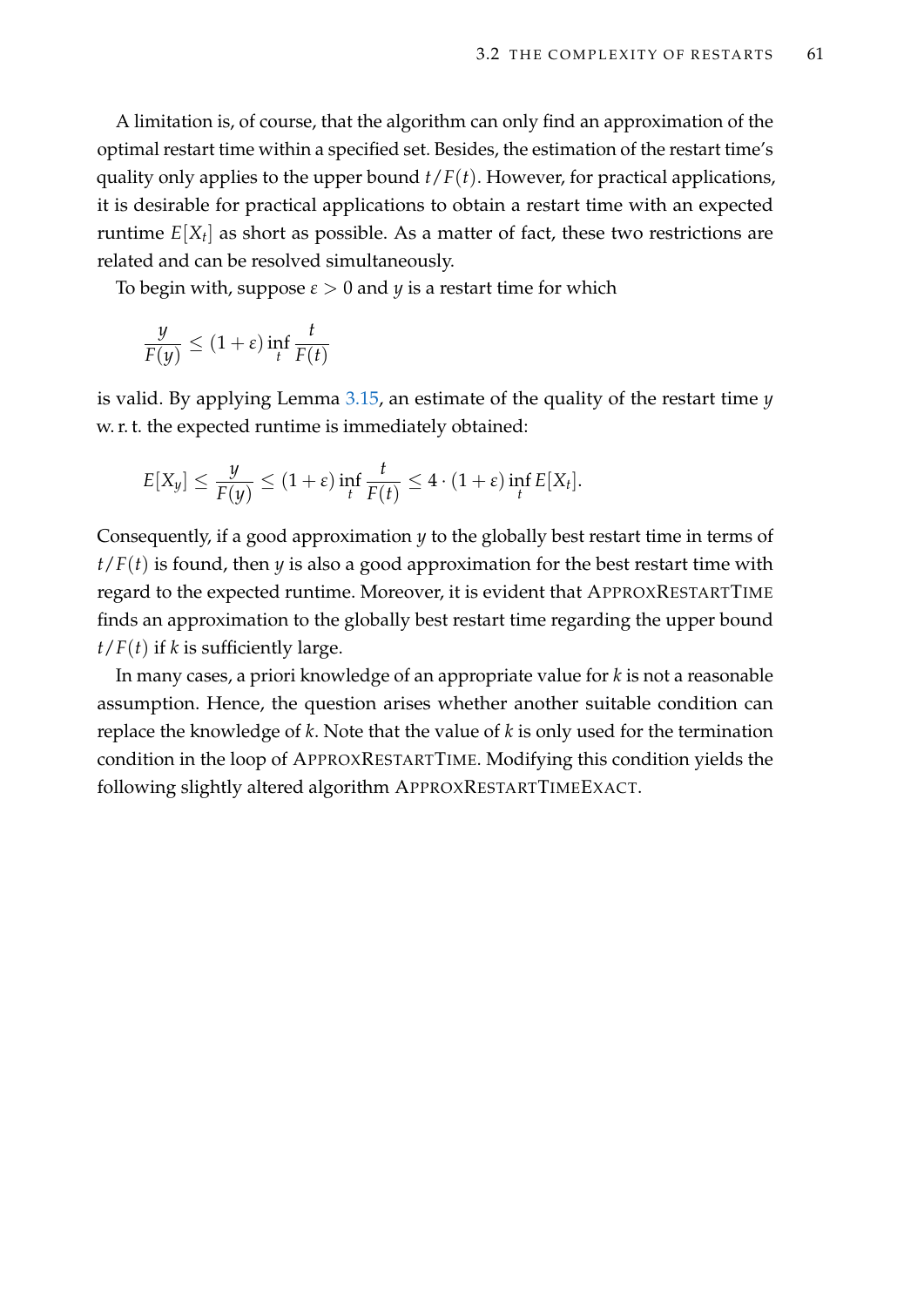## **Algorithm 3.2** An approximation algorithm for the expected runtime.

**Require:** *F* is a cdf. 1: APPROXRESTARTTIMEEXACT(*F*,*ε*): 2:  $x \leftarrow 1$ 3:  $\min_{x} \leftarrow 1$ 4:  $\min_{value} \leftarrow x/F(x)$ 5: **while**  $x \leq \text{min}_{value}$  **do** 6:  $x \leftarrow (1 + \varepsilon) \cdot x$ 7: **if**  $x/F(x) < min_{value}$  **then** 8:  $\text{min}_x \leftarrow x$ 9:  $\min_{value} \leftarrow x/F(x)$ 10: **return**  $\min_{x}$ 

We are now able to demonstrate that APPROXRESTARTTIMEEXACT is a suitable approximation algorithm for the restart time with regard to the expected runtime.

<span id="page-77-0"></span>**Corollary 3.19.** Let *F* be a cdf and suppose  $y := \arg \min_{x} \frac{x}{F(x)}$ *F*(*x*) *is an optimal restart time with respect to the upper bound. Moreover, assume the length of the binary representation of*  $F(y)$  *to be bounded from above by*  $M \in \mathbb{N}$ *. Then,* APPROXRESTARTTIMEEXACT(*F, ε*) *produces a restart time t with*  $E[X_t] \leq (4+\varepsilon) \inf_x E[X_x]$  *for every*  $\varepsilon > 0.$  *The algorithm terminates after*  $O\left(\frac{M + \log_2 y}{\log_2 \left(1 + \varepsilon\right)}\right)$  $log_2(1+\varepsilon)$ *iterations.*

*Proof.* First, it is shown that APPROXRESTARTTIMEEXACT stops after a finite number of loop cycles. To do this, consider the case  $x > min_{value}$ , then

$$
\frac{x}{F(x)} > \frac{\text{min}_{\text{value}}}{F(x)} \ge \text{min}_{\text{value}}
$$

holds, since the cdf *F* is bounded by 1. To paraphrase, all  $x > min_{value}$  are worse restart times (in terms of the upper bound) than  $\min_{x}$ . Hence, the algorithm eventually halts. In particular, this also indicates that the reasoning from the proof of Theorem [3.17](#page-75-0) is applicable. To reiterate, at some point during the execution of the algorithm  $y \le x \le (1 + \varepsilon) \cdot y$  is valid and therefore

$$
\min_{\text{value}} \le \frac{x}{F(x)} \le (1+\varepsilon) \cdot \frac{y}{F(y)}
$$

follows. As already discussed above, the approximation factor of APPROXRESTART-TIMEEXACT is then derived from the application of Theorem [3.17](#page-75-0) and Lemma [3.15.](#page-73-0)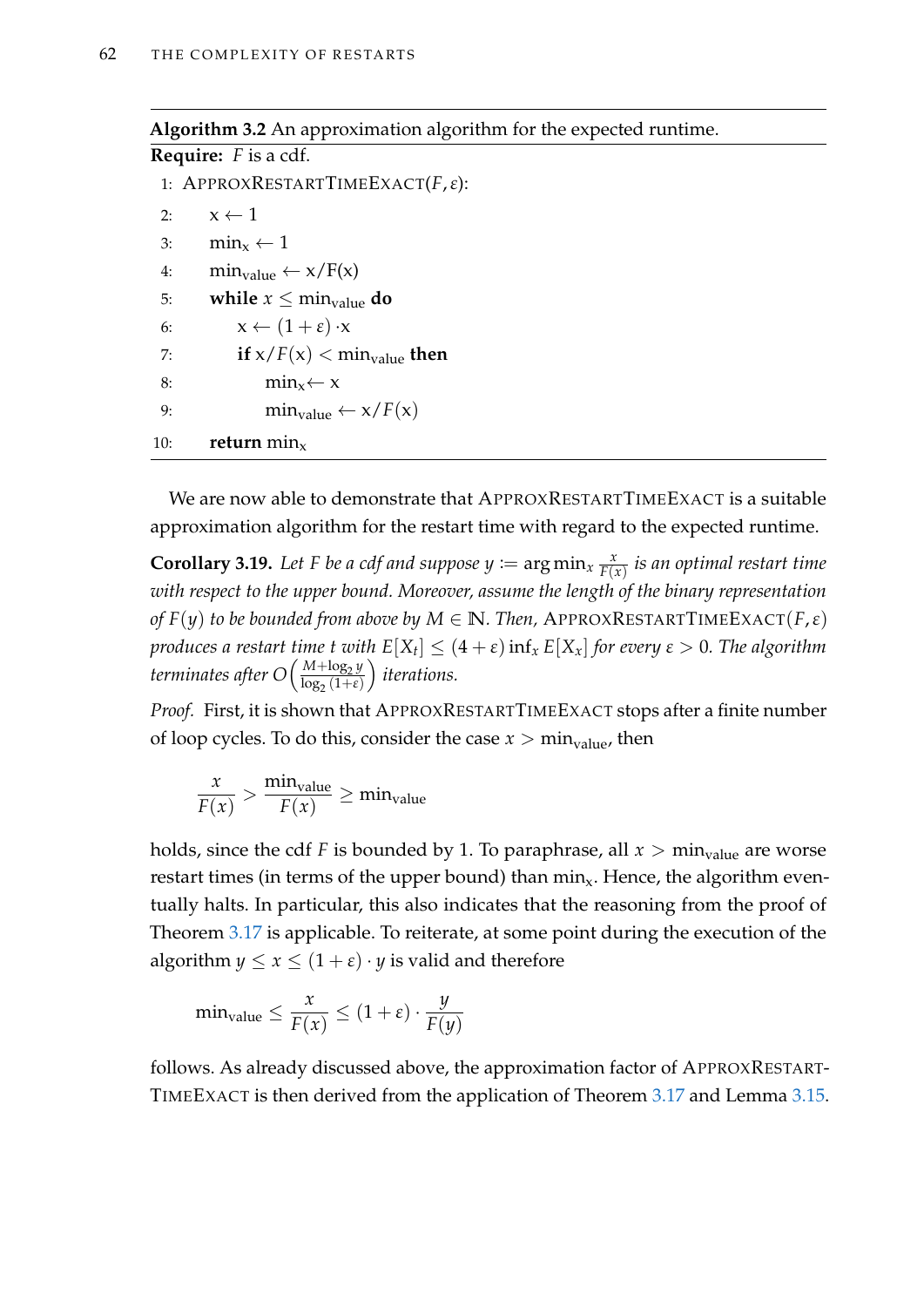It remains to be shown how many iterations the algorithm needs at most. By assumption, the length of the binary representation of  $F(y)$  is bounded by *M*. As a result, we can infer that the value of  $F(y)$  is at least  $2^{-M}$  and therefore

$$
\frac{y}{F(y)} \le y2^M
$$

is valid. In the first part of the proof, the approximation factor of APPROXRESTART-TIMEEXACT is shown. From this, it also follows that at some point during the algorithm  $\min_{\mathrm{value}} \leq (1+\varepsilon) \cdot y 2^M$  holds. The algorithm stops when  $x$  exceeds the value of  $min_{value}$ .

Therefore, let  $\ell + 1$  be the smallest integer with  $(1 + \varepsilon)^{\ell+1} > (1 + \varepsilon) \cdot y 2^M$ . Put differently,  $\ell$  is the number of iterations until APPROXRESTARTTIMEEXACT terminates. Thus the subsequent inequalities follow:

<span id="page-78-0"></span>
$$
x = (1 + \varepsilon)^{\ell+1} \ge (1 + \varepsilon)y^{2M}
$$
  
\n
$$
\Leftrightarrow (1 + \varepsilon)^{\ell} \ge y^{2M}
$$
  
\n
$$
\Leftrightarrow \ell \ge \frac{M + \log_2 y}{\log_2 (1 + \varepsilon)}.
$$
\n(3.12)

Since, by assumption,  $\ell$  is the smallest integer for which Equation [\(3.12\)](#page-78-0) is valid, the algorithm stops after at most  $O\left(\frac{M + \log_2 y}{\log_2 \left(1 + \epsilon\right)}\right)$  loop cycles.  $\Box$  $log_2(1+\epsilon)$ 

Notably, Corollary [3.19](#page-77-0) is applicable if *F* is evaluable in polynomial-time. This is because the binary representation of  $F(x)$  is then also limited by a polynomial for all *x*. Moreover, in this particular case, the runtime of APPROXRESTARTTIMEEXACT is polynomial in both 1/*ε* as well as in the length of *y*.

## <span id="page-78-1"></span>3.3 THE COMPLEXITY OF THE PROMISES

It has been repeatedly assumed that the given functions represent a cdf or a pmf. For a complete and self-contained treatment of the complexity-theoretical aspects of restarts, the complexity of these promises should also be examined in greater detail. We shall formulate both of these preconditions as a decision problem and analyze their respective complexity in detail. As before, the input is assumed to be given by a constant *M* and a straight-line program *c* with addition, subtraction, multiplication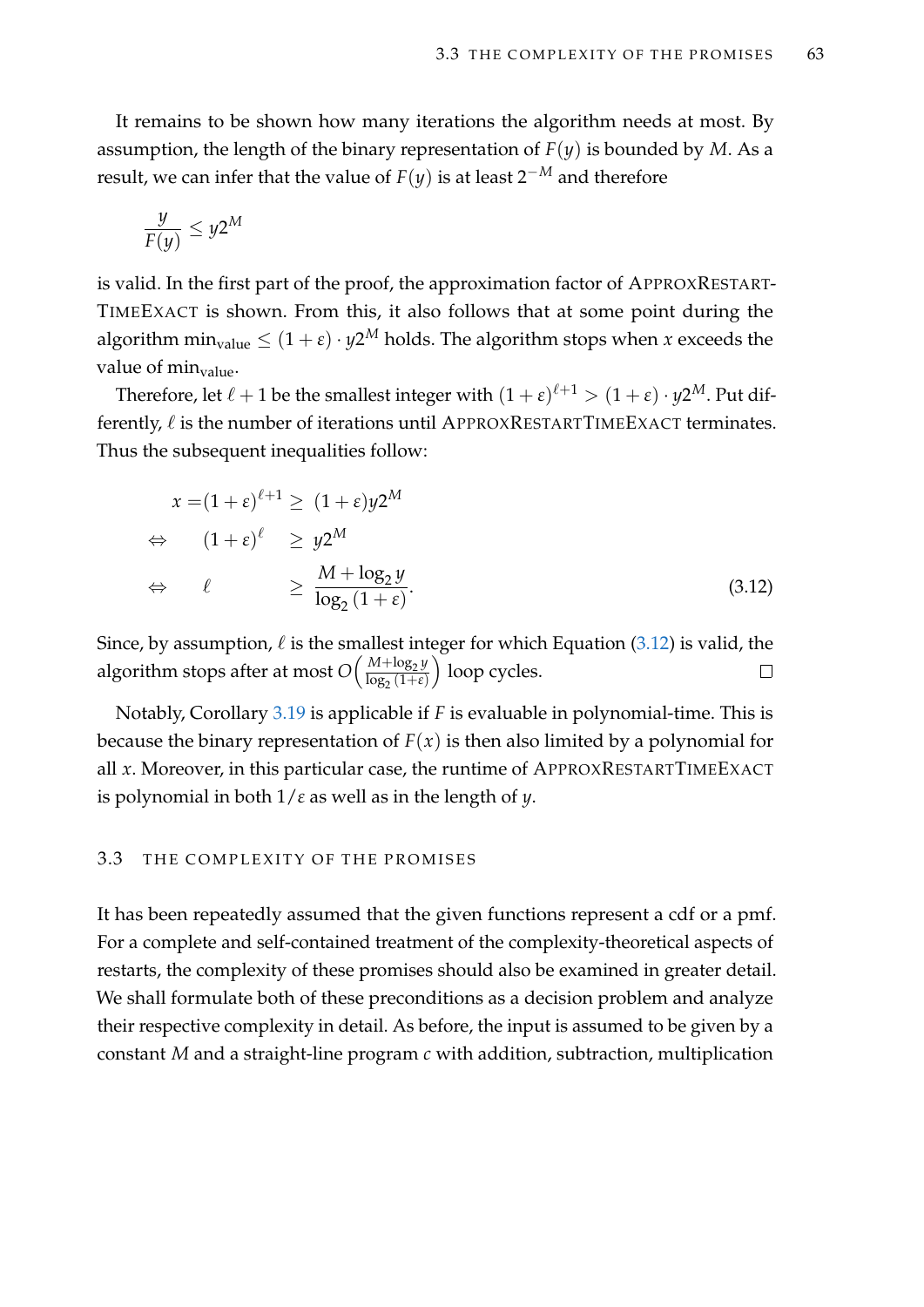and integer division. We then investigate the function  $F$  with  $F(i) \coloneqq \frac{c(i)}{M}$  on a set  $\{1, \ldots, k\}$ . At first, the pmf version of the problem is presented.

PMF

**Input:** A straight-line program  $c$ , an integer  $M$ , and an integer  $\ell$ . **Question:** Is  $\frac{c(i)}{M}$  an (improper) pmf on  $\{1, \ldots, \ell\}$ ?

It is possible to demonstrate the  $P^{HP}$ -hardness of PMF.

<span id="page-79-0"></span>**Theorem 3.20.** PMF *is* P #P*-hard with respect to Cook reductions.*

*Proof.* Recall that LEXICAL K-TH SAT (see Section [2.2,](#page-35-0) page [20\)](#page-35-0) is P #P-hard in terms of Cook reductions. The statement of the theorem is thus proven by reducing LEXICAL K-TH SAT to PMF. As before, consider a CNF formula *G* with *n* variables  $x_1, \ldots, x_n$ together with the corresponding straight-line program  $S_G$  (see Remark [3.2\)](#page-56-0). For a fixed integer  $k \in \mathbb{N}$ , the function  $p_G$  is defined as follows:

<span id="page-79-1"></span>
$$
p_G(t) = \begin{cases} \frac{1}{k}, & t = 1\\ \frac{S_G(t-2)}{k}, & t \in \{2,\dots,2^n+1\}. \end{cases}
$$
(3.13)

Due to the construction of  $p$ <sup>*G*</sup>, we find  $p$ <sup>*G*</sup>(*t*) ≥ 0 holds for all *t* ∈ **N**. Each integer in  $\{2, \ldots, 2^n + 1\}$  is in a one-to-one relationship to a complete assignment for *G*. It follows that  $p_G$  constitutes a pmf on  $\{1, \ldots, \ell\}$  precisely if there are at most *k* − 1 integers in  $\{2, \ldots, \ell\}$  representing a satisfying assignment of *G*. By means of binary search, the minimal  $\ell$  with  $\ell \leq 2^n$  can be found, such that  $p_G$  is not a pmf on  $\{1, \ldots, \ell\}.$ 

In this case, the following property is valid for  $p_G$  on the set  $\{1, \ldots, \ell\}$ :

$$
\sum_{i=1}^{\ell} p_G(t) > 1
$$
  
\n
$$
\Leftrightarrow \frac{1}{k} + \sum_{i=2}^{\ell} \frac{S_G(i-2)}{k} > 1
$$
  
\n
$$
\Leftrightarrow \sum_{i=2}^{\ell} S_G(i-2) > k - 1.
$$

As  $\ell$  is minimal, it can be concluded that  $\sum_{i=1}^{\ell}$  $\int_{i=2}^{l} S_G(i-2) = k$  and  $\ell$  corresponds to the  $k$ -th satisfying assignment of  $G$ . The binary representation of  $\ell$  then determines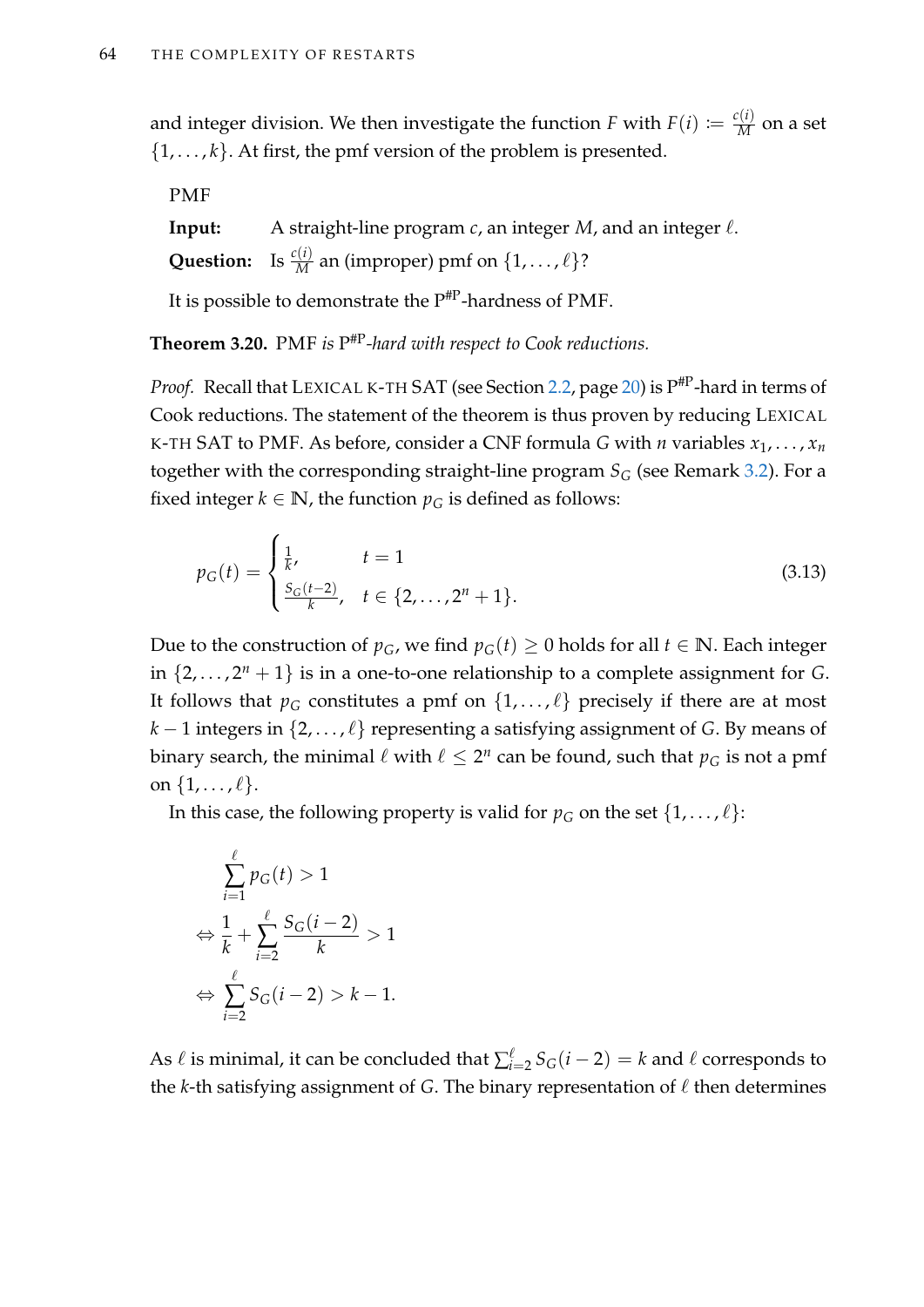if  $x_n = 1$ . This procedure defines a Cook reduction from LEXICAL K-TH SAT to PMF. PMF is, therefore, #P-hard regarding Cook reductions.  $\Box$ 

Suppose we only allow straight-line programs evaluable in polynomial-time and call this version of the problem PMF POLY. This restricted version of the problem is in  $\mathrm{P}^{\# \mathrm{P}}.$  Moreover, since the reduction uses a straight-line program evaluable in polynomial-time, the P<sup>#P</sup>-completeness of PMF POLY ensues.

## **Corollary 3.21.** PMF POLY *is* P #P*-complete with respect to Cook reductions.*

*Proof.* The P #P-hardness is due to Theorem [3.20](#page-79-0) because the straight-line program *S<sup>G</sup>* used in Equation  $(3.13)$  is evaluable in polynomial-time. All that remains to be demonstrated is that PMF POLY is in P#P .

For this purpose, consider a straight-line program *c* and any fixed, positive integer *M*. In the following, we use  $p(i)$  as shorthand for  $p(i) := \frac{c(i)}{M}$ . The function  $p$ is a pmf if and only if the associated function *F* with  $F(x) = \sum_{i=1}^{x} p(i)$  is a cdf. In order for this to be true,  $p(i) \geq 0$ , or equivalently  $c(i) \geq 0$ , needs to be valid for all  $i \in \{1, \ldots, \ell\}$ . This assertion conforms to the definition of a coNP language, and since coNP  $\subseteq$  P<sup>#P</sup> (see [\[166\]](#page-223-0)) holds, this part of the claim is shown. Secondly, *F* must be bounded from above by 1 on the set  $\{1, \ldots, \ell\}$ . One may equivalently express this problem by asking whether  $\sum_{i=1}^{\ell}$  $\sum_{i=1}^{l} c(i) \leq M$  is valid. The required computation can be performed in #P. For this purpose, a construction similar to Corollary [3.10](#page-67-0) may be applied.

In summary, a function *p* is unambiguously identified as a pmf if the associated aggregate function  $F(x) = \sum_{i=1}^{x} p(i)$  is monotonically increasing and limited by 1. All necessary operations can be performed in  $P^{HP}$ , and thus PMF POLY is in  $P^{HP}$ . This concludes the proof.  $\Box$ 

As in the previous sections, we also investigate the cdf version of the problem.

CDF

**Input:** A straight-line program  $c$ , an integer  $M$ , and an integer  $\ell$ .

**Question:** Is *F* a cdf on  $\{1, \ldots, \ell\}$ , where  $F(i) \coloneqq \frac{c(i)}{M}$ ?

<span id="page-80-0"></span>**Theorem 3.22.** CDF *is* coNP*-hard with respect to polynomial-time reductions.*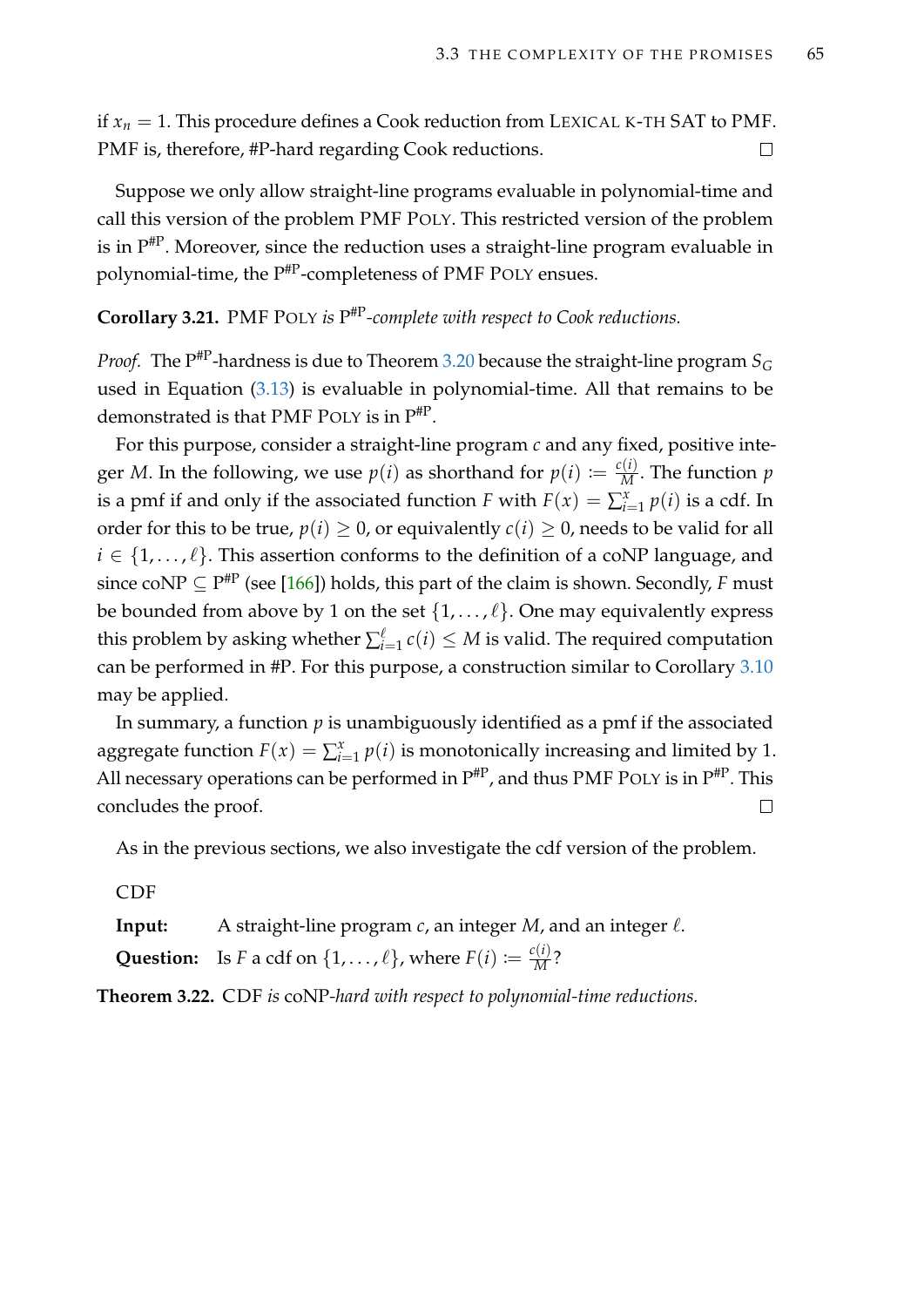*Proof.* We show coNP-hardness by reducing UNSAT to CDF. Assume a CNF formula *G* with *n* variables is given. The following function *F<sup>G</sup>* is derived from *G* and the corresponding straight-line program  $S_G$ :

$$
F_G(t) = \begin{cases} \frac{1}{2^n + 1}, & t = 1 \\ \frac{t}{2^n + 1} \left( 1 - S_G(t - 2) \right), & t \in \{2, \dots, 2^n + 1\} \\ 1, & t > 2^n + 1. \end{cases}
$$

If *G* is unsatisfiable, then  $F_G$  represents the cdf of a uniform distribution on the set  $\{1, \ldots, 2^n + 1\}$ . Otherwise, *G* is satisfiable. Let  $x \in \{0, \ldots, 2^n - 1\}$  be the minimal number with  $S_G(x) = 1$ . By definition, this leads to  $F_G(x + 2) = 0$  and  $F_G(x+1) = \frac{x+1}{2^n+1}$ . In particular,  $F_G(x+2) < F_G(x+1)$  holds true, but since cdfs must be monotonically increasing, *F<sup>G</sup>* is not a cdf. To summarize, *F<sup>G</sup>* is a cdf precisely if *G* is unsatisfiable. This completes the proof.  $\Box$ 

Similar to the pmf case, the result can be extended by restricting ourselves to straight-line programs, which can be evaluated in polynomial time. The version of CDF with this additional restriction is referred to as CDF POLY.

## **Corollary 3.23.** CDF POLY *is* coNP*-complete with respect to polynomial-time reductions.*

*Proof.* Let  $c$  be a straight-line program together with natural numbers M and  $\ell$ according to the problem definition of CDF POLY. The function *F* refers to  $F(i) := \frac{c(i)}{M}$ . For *F* to be a cdf, it has to be monotonically increasing. This assertion is logically equivalent to  $\forall i \in \{2,\ldots,\ell\} : c(i) - c(i-1) \geq 0$ . Since *c* can be evaluated in polynomial-time by assumption, this statement can be verified by a coNP machine. Secondly, *F* must be limited by 1 on the set  $\{1, \ldots, \ell\}$ . A coNP machine can also verify this statement by checking  $\forall i \in \{1, \ldots, \ell\} : c(i) \leq M$ .

It is thus shown that CDF POLY is located in coNP. The coNP-hardness follows from Theorem [3.22](#page-80-0) since the straight-line program used for the reduction can be evaluated in polynomial-time. This concludes the proof.  $\Box$ 

#### 3.4 SUMMARY

In this chapter, we have analyzed the complexity of issues related to restarts. For this purpose, we assumed two separate models: In one version, the pmf is given; in the second version, the cdf is provided.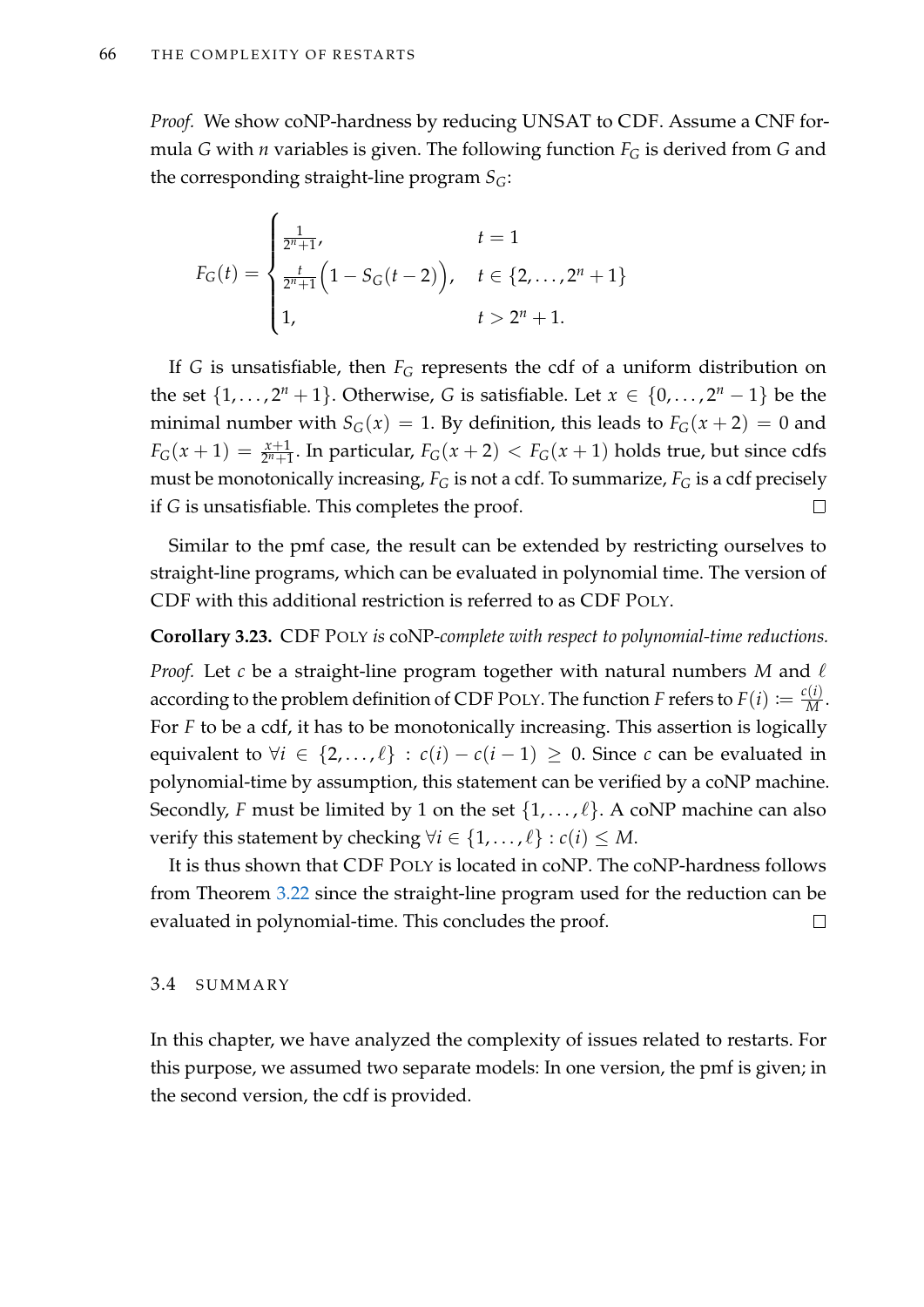In Section [3.2.1,](#page-58-0) it is investigated whether restarts are advisable. However, since both variations of the problem, i. e., both the cdf and the pmf version, are NP-hard, the existence of an effective decision algorithm seems unlikely. Even if a restart strategy is fixed, the calculations required to determine the expected runtime are expensive. This problem is explored in more detail in Section [3.2.2,](#page-64-0) and it is demonstrated that the necessary computations are #P-hard. Furthermore, the possibility of the existence of an approximation algorithm for the optimal restart time is discussed in Section [3.2.3.](#page-70-1) Regarding this topic, a significant distinction between the pmf and the cdf model emerges. While the existence of an efficient approximation algorithm for the pmf version would imply  $P = NP$ , for the cdf version, such an algorithm is constructed. One reason for this difference is that the cdf is inherently more structured. In particular, the cdf is monotonically increasing, which is ultimately the property exploited for the construction of the approximation algorithm. In all these problems, it was always assumed that the input is actually a pmf or a cdf. However, as we demonstrated in Section [3.3,](#page-78-1) these are far from trivial promises, which deserve attention as well.

An unresolved research question is the extent to which the chosen model influences the complexity. Recall that straight-line programs with addition, subtraction, multiplication, and integer division are allowed as input. Furthermore, the straightline programs should be limited to one input variable each. It appears plausible that many of the problems become considerably easier if integer division is not allowed as long as one keeps the limitation to one input variable.

Another interesting phenomenon is that the pmf version of a problem is often more difficult than the cdf version. Conversely, there are no problems for which the pmf version is (significantly) easier than the cdf version. If *F* is a cdf, then a reduction to the pmf problem is immediately obtained by  $F(t) - F(t-1)$ .

Another direction in which one could further develop this issue is generalizing the results to continuous distributions. However, since the usual computational models are inherently discrete, one would have to resort to a model such as the one proposed by Ko [\[102\]](#page-218-0) for complexity-theoretical considerations. Furthermore, the complexity theoretical investigation of other properties of probability distributions might also be of interest.

One could also consider these issues from the perspective of property testing (e. g., [\[23,](#page-212-0) [33\]](#page-213-0)). In contrast to our model, the pmf *p* and cdf are unknown, instead one has sample access to the underlying distribution. In other words, there is an oracle that returns an element *x* with probability  $p(x)$ . For example, in such a framework,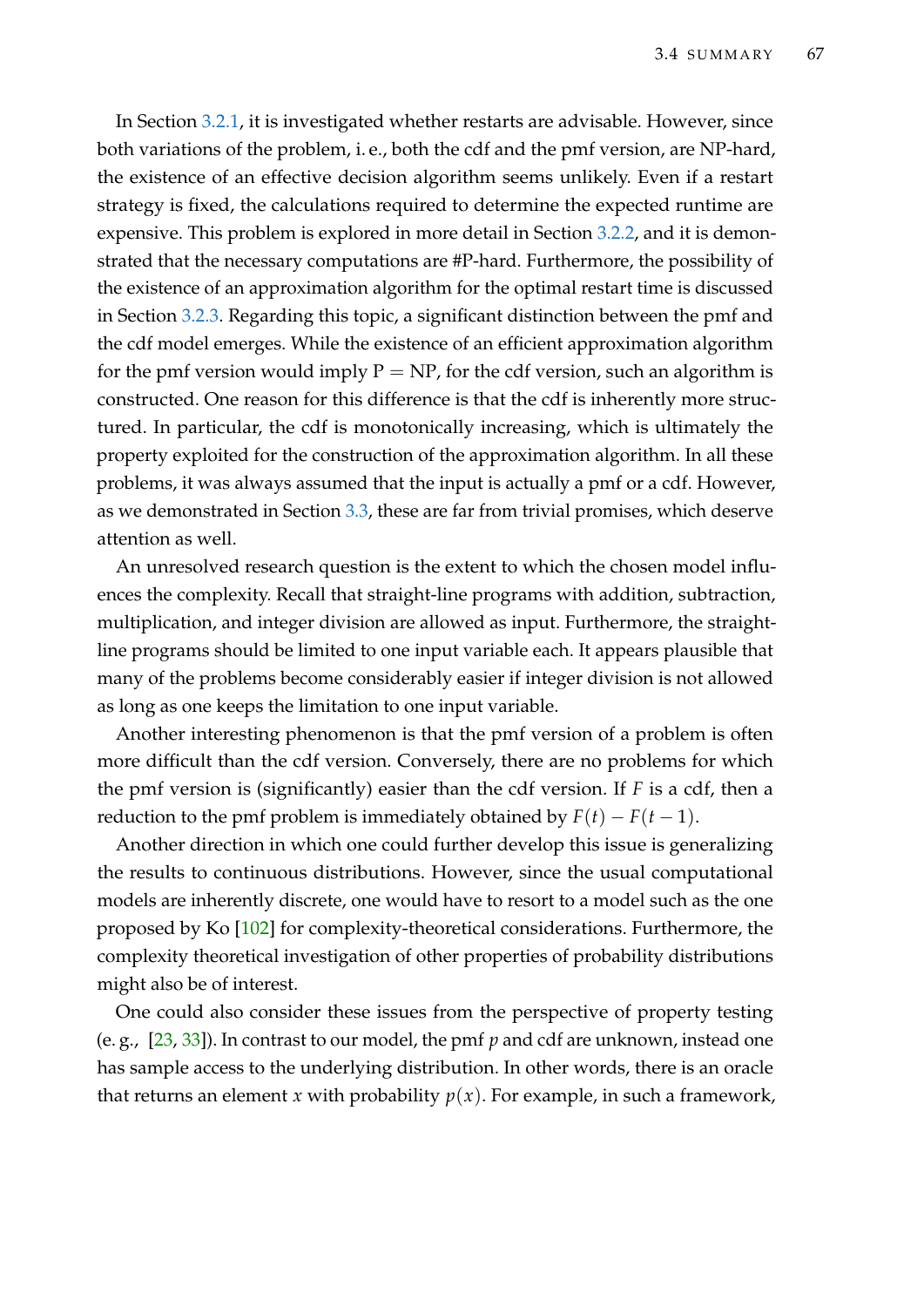it may be asked whether the underlying pmf is unimodal [\[34\]](#page-213-1). In our context, an interesting question would be whether restarts are useful for the underlying distribution.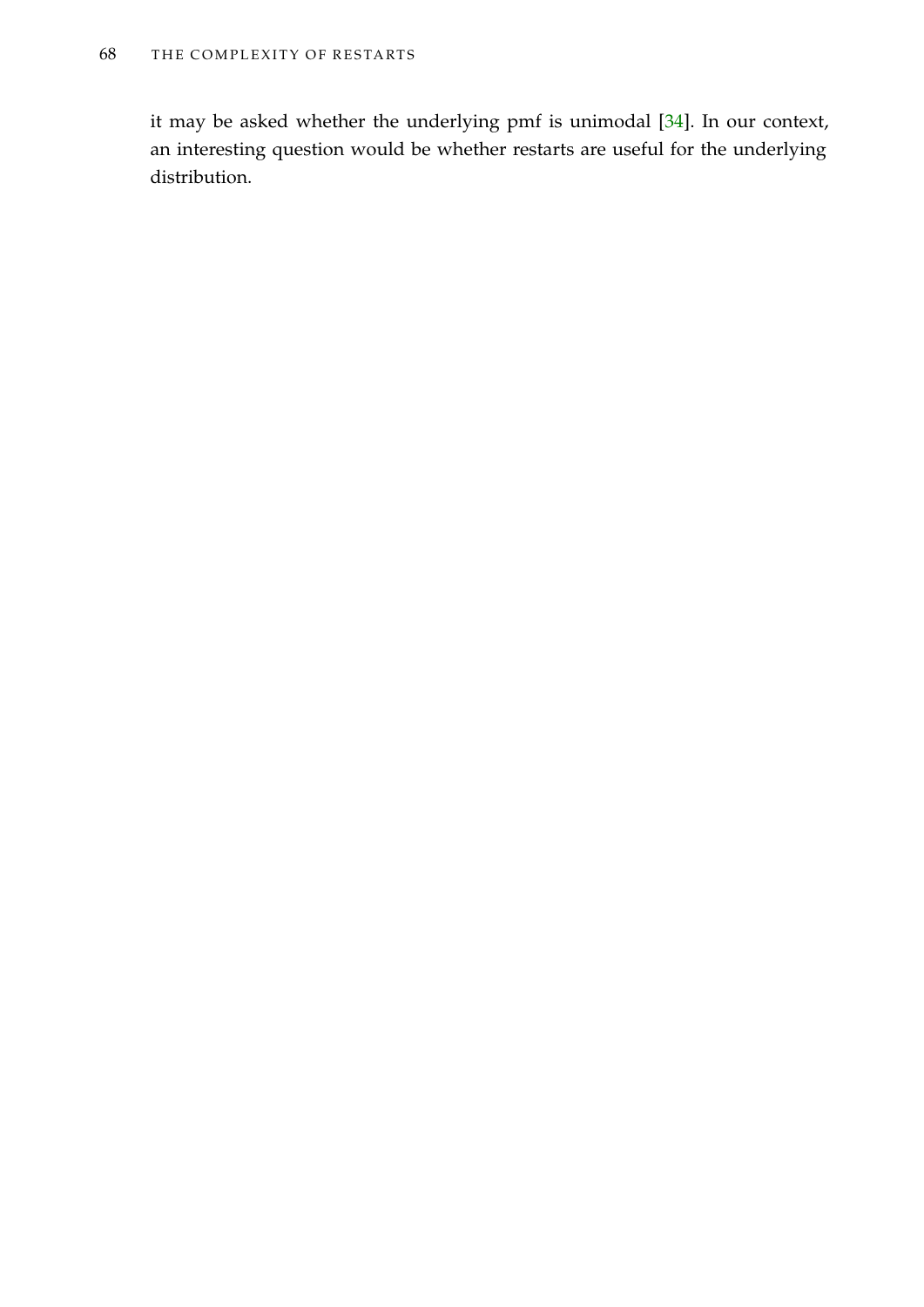# 4

# RUNTIME DISTRIBUTIONS AND CRITERIA FOR RESTARTS

Parts of this chapter appeared in the following publications:

**Jan-Hendrik Lorenz**. Runtime Distributions and Criteria for Restarts. In: *arXiv preprint arXiv:1709.10405* (2017).

# **Jan-Hendrik Lorenz**.

Runtime Distributions and Criteria for Restarts. In: *SOFSEM 2018: Theory and Practice of Computer Science*. Springer International Publishing, 2018, pp. 493–507. This work received the best student paper award of the conference.

# **Jan-Hendrik Lorenz**.

Restart Strategies in a Continuous Setting. In: *Theory of Computing Systems* (2021), pp. 1–22.

# **Florian Wörz** and **Jan-Hendrik Lorenz**.

Evidence for Long-Tails in SLS Algorithms. In: *29th Annual European Symposium on Algorithms (ESA 2021)*. 2021, 82:1–82:16. This work received the best student paper award of the conference.

The results obtained in Chapter [3](#page-54-0) demonstrated that determining an optimal restart strategy is generally challenging. We now move on to investigate cases in which calculating the optimal restart time is feasible. Random variables are frequently associated with a well-established family of random distributions, such as Weibull or lognormal distributions. In such a case, the corresponding cdf depends on only a few parameters, and thus, the NP-hardness results are not a major limitation here.

The findings so far have been obtained for discrete random variables. From now on, we want to focus on another scenario, namely the case where a continuous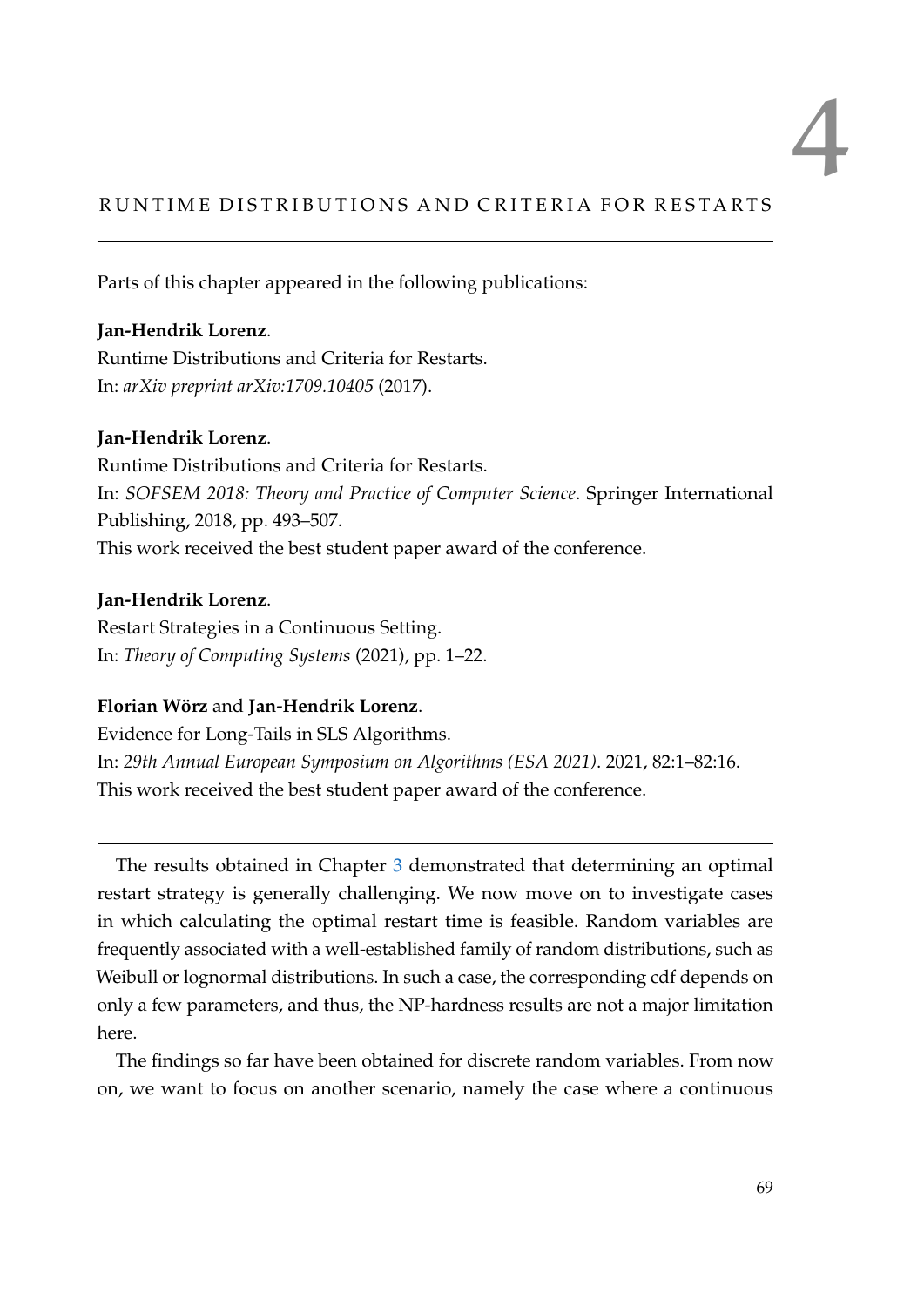distribution is given. The objective is to identify efficient methods for finding the optimal restart strategy.

Modeling the process as a continuous random variable is relevant when, for example, confronted with a scenario in which a computer monitors a real-time system, say transmission times in a network. Such a situation is typical for, e. g., distributed computations. From a theoretical perspective, this setting could also be significant for understanding computational models capable of (at least partially) representing real numbers. Examples of such computational models include timed automatons [\[3\]](#page-210-0) and general purpose analog computers [\[158\]](#page-223-1). The analysis of realvalued restart strategies could also be of interest for the complexity of real functions. For an overview of real-time computational models, we refer to Bournez [\[30\]](#page-212-1), and for an introduction to the complexity of real functions, we refer to Ko [\[102\]](#page-218-0).

Restart strategies are also studied in disciplines other than computer science. In this case, continuous processes are typically considered. For example, the manner in which enzymes conduct their search has been investigated [\[52\]](#page-214-0). In the examined scenario, enzymes scan a DNA strand for a target. One of the strategies is a relocalization (i. e. a restart) to a different position in the DNA strand. General diffusion processes were also analyzed in the context of restarts [\[53\]](#page-214-1). It was demonstrated that random restarts have a positive effect on the expected value under some circumstances.

The primary focus in the works mentioned above, and also in the thesis at hand, is the effect of restarts on the expected waiting time. However, in general, restarts can also be applied to minimize other continuous quantities such as money, gasoline, measurement errors, velocity, and so forth.

Because of the reasons mentioned above, the analysis of restart strategies is also of interest in a continuous model. This chapter is structured as follows. Section [4.1](#page-86-0) introduces a necessary and sufficient condition for continuous distributions to decide whether restarts are useful. A condition to identify optimal restart times is then introduced in Section [4.2.](#page-95-0) The effect of location and scale parameters on the restart properties of distributions is analyzed in Section [4.3.](#page-97-0) Lastly, Section [4.4](#page-103-0) analyzes some typical families of random distributions with respect to restarts.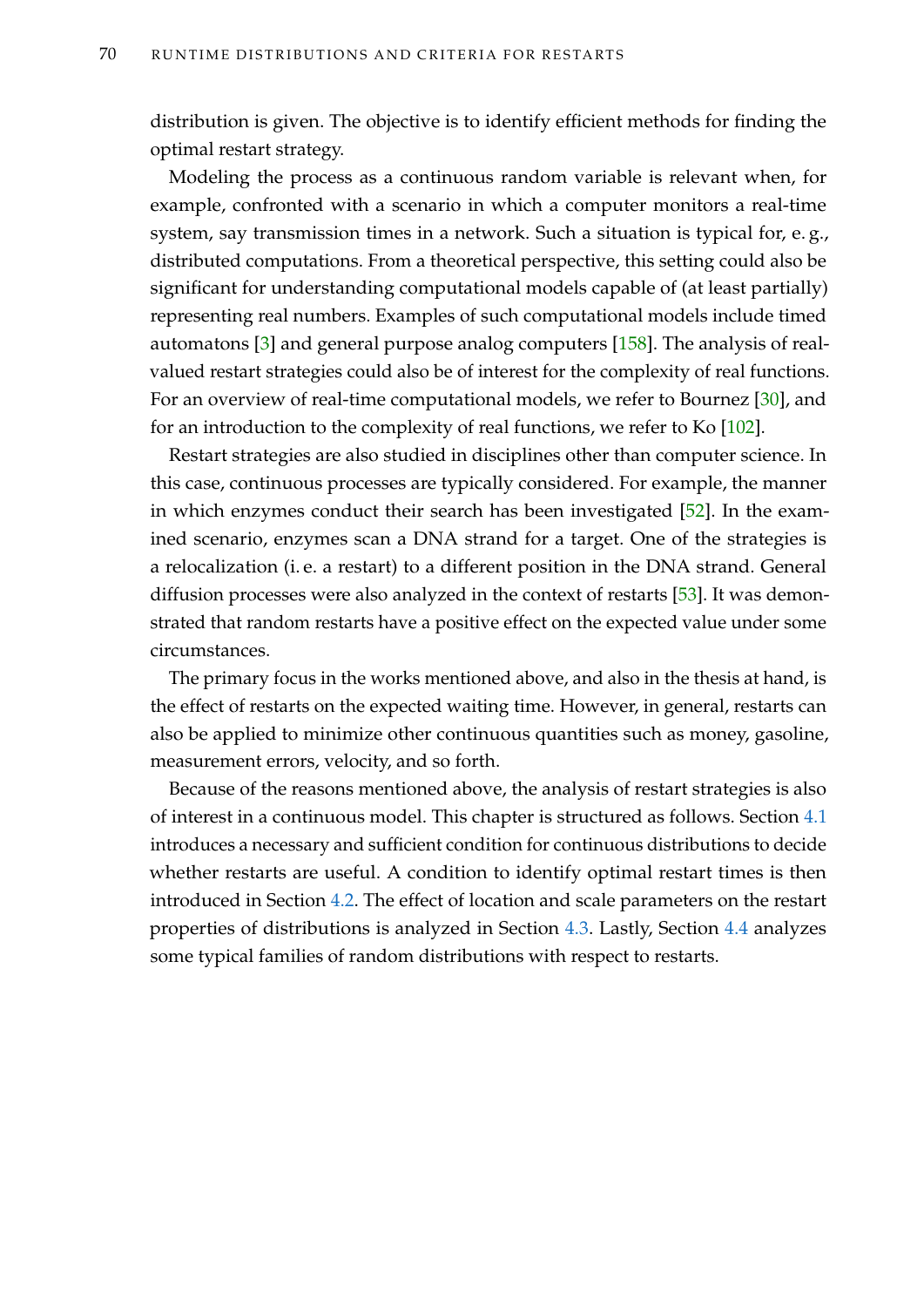#### <span id="page-86-0"></span>4.1 EFFECTIVE RESTARTS

The first step before applying a restart strategy is checking under which conditions restarts are useful. For a formal explanation of the usefulness of restarts, refer to Definition [2.51.](#page-52-0) Moorsel and Wolter [\[129\]](#page-220-2) developed a condition for the usefulness of restarts (cf. Theorem [2.52\)](#page-52-1). This condition is necessary and sufficient if the expected values  $E[X]$  and  $E[X - t | X > t]$  exist. In this section, another condition for the usefulness of restarts is given, which is also applicable in cases where *E*[*X*] or  $E[X - t | X > t]$  do not exist.

There are several compact descriptions for a dataset. Among the most commonly used measures are the median and the mean. They both indicate a characteristic value for this dataset. If the mean value is considerably greater than the median, this indicates (positively) skewed data. Outliers affect the mean value linearly, whereas the median is robust towards outliers. A substantial gap between median and mean value is therefore explained either by many outliers or by a few but extreme outliers. Restarts are an effective technique for reducing outliers in either case. To make this intuition more precise, we introduce the notion of the quantile function.

**Definition 4.1** ([\[95\]](#page-218-1))**.** Let *X* be a random variable together with its cumulative distribution function  $F_X : \mathbb{R} \to [0, 1]$ . Then, the **quantile function**  $Q_X : (0, 1) \to \mathbb{R}$ is given by

$$
Q_X(p) = \inf\{x \in \mathbb{R} \mid F(x) \ge p\}.
$$

In this chapter, we mainly consider such random variables *X*, such that their pdf *f<sup>X</sup>* is continuous and non-zero on  $(a, \infty)$  for some  $a \in \mathbb{R}$ . As an immediate consequence, the cdf *F<sup>X</sup>* is continuous as well and is furthermore monotonically increasing. In this case, the quantile function  $Q_X$  is the inverse of  $F_X$ ; in other words,  $F_X(Q_X(p)) = p$ holds. If nothing else is stated, we are working with these assumptions. Furthermore, similar to the cdf and pdf, we omit the quantile function's subscript if the meaning is clear from the context.

Consider a positive random variable *X* having quantile function *Q*. Then, the median of *X* is given by *Q*(0.5). A simple test for the effectiveness of restarts can be conducted by comparing the median to the expected value: If  $\frac{Q(0.5)}{E[X]} < 1/2$ , then restarts have a positive effect on the expected runtime. For this purpose, recall that  $t$ / $F(t)$  is an upper bound for the expected value  $E[X_t]$ . Choosing  $t = Q(0.5)$  yields  $E[X_{Q(0.5)}] \leq Q(0.5)/0.5 < E[X]$ . In other words, choosing the median as restart time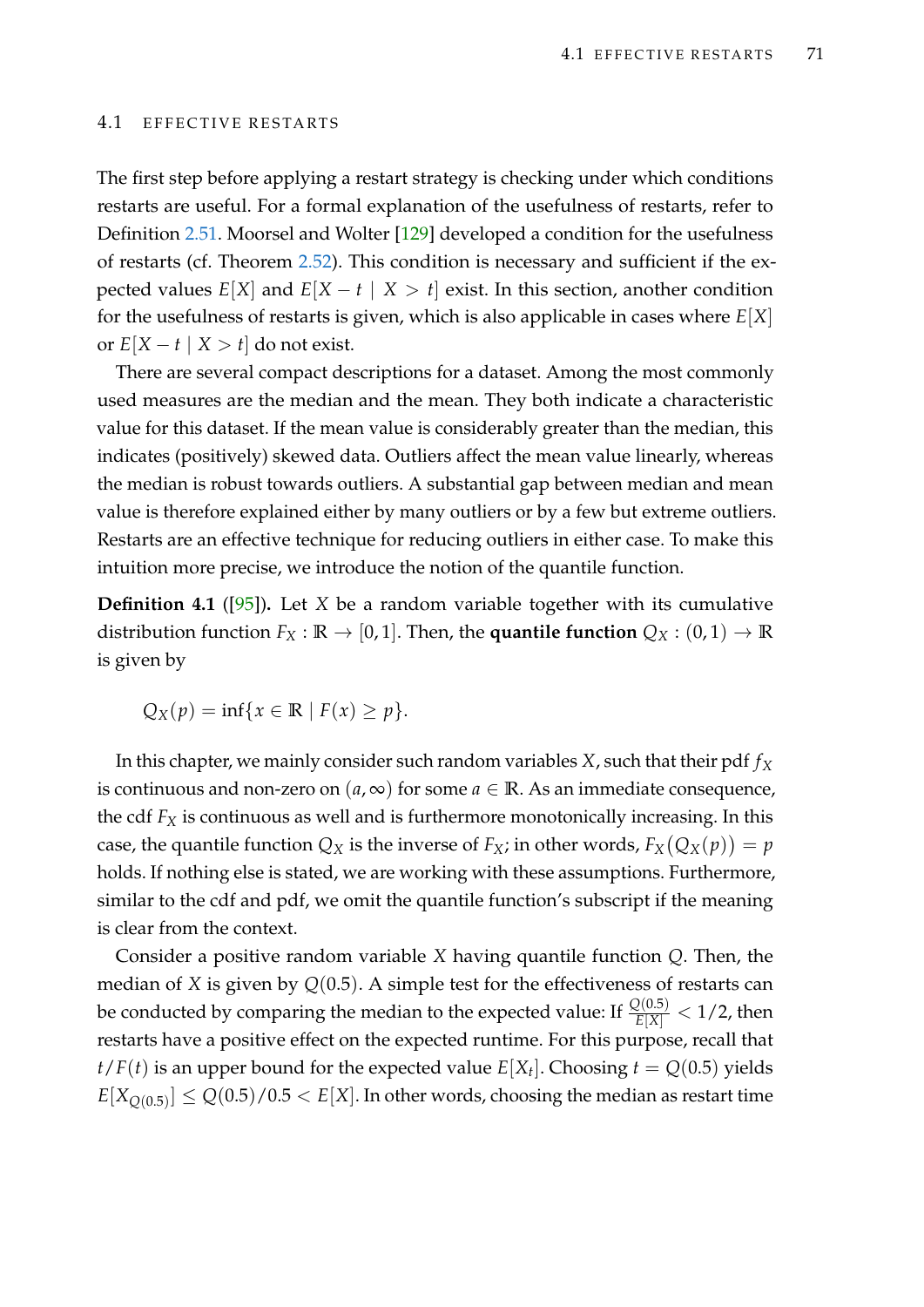improves the expected value. It is straightforward to generalize this concept. If the expected value is large due to a small number of disproportionately long runs, but there are also many short runs, restarts improve the performance.

In general, this can be understood as an imbalance between short and long runs. The study of this disparity is a well-known discipline in economics, known as income inequality measurement. An example of this type of measure is the so-called Gini coefficient [\[100\]](#page-218-2), which summarizes the extent of (income) inequality in one single indicator. Another metric used in the field of income inequality is the Lorenz curve, which will prove helpful for our purposes.

<span id="page-87-1"></span>**Definition 4.2** ([\[118\]](#page-220-3))**.** Let *X* be a real-valued random variable with quantile function *Q*. Then, the **Lorenz curve**  $L : [0,1] \rightarrow [0,1]$  is given by:

$$
L(p) = \frac{\int_{0}^{p} Q(u) du}{E[X]}.
$$

The derivative *L*' of *L* is given by  $L'(p) = \frac{Q(p)}{E[X]}$ . Before we are able to show the necessary and sufficient condition for the usefulness of Restart, we first need to present a characterization of the expected runtime under restarts using the quantile function.

<span id="page-87-0"></span>**Lemma 4.3.** *Let X be a positive, real-valued random variable having quantile function Q. For*  $p \in (0,1)$ *, the expected value*  $E[X_{Q(p)}]$  *with restarts after*  $Q(p)$  *time units is given by:* 

$$
E[X_{Q(p)}] = \frac{1-p}{p} \cdot Q(p) + \frac{\int_{0}^{p} Q(u) du}{p}.
$$

*Proof.* Let *F* be the cdf and *f* the pdf of *X*. According to Theorem [2.47,](#page-48-0) the expected runtime  $E[X_{Q(p)}]$  is given by:

$$
E[X_{Q(p)}] = \frac{1-p}{p}Q(p) + E[X \mid X \leq Q(p)].
$$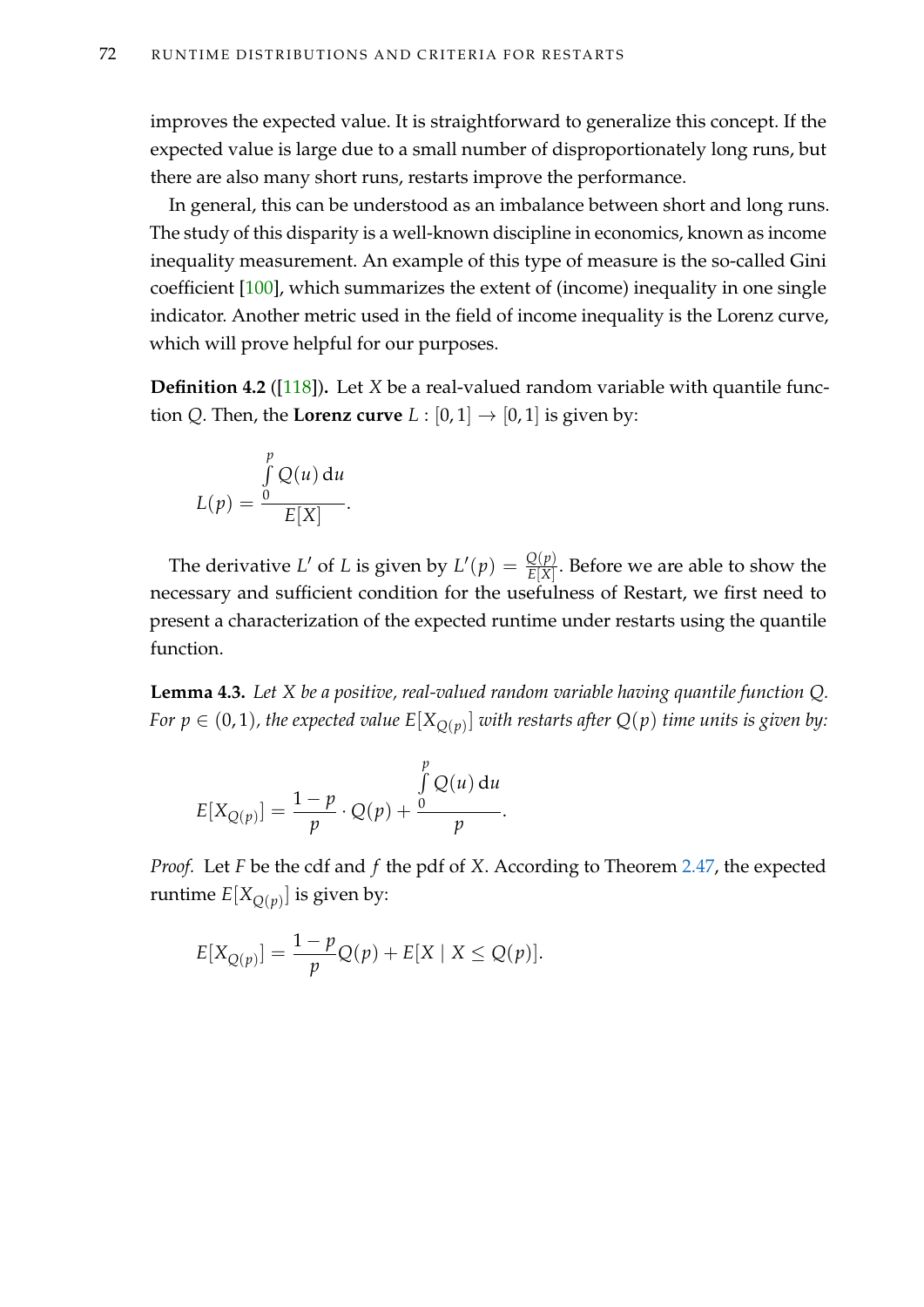As per Definition [2.38,](#page-43-0) the truncated expected value  $E[X \mid X \leq Q(p)]$  is:

$$
E[X \mid X \leq Q(p)] = \frac{\int_{0}^{Q(p)} x \cdot f(x) dx}{p}.
$$

Applying the substitution  $u = F(x)$  leads to  $\frac{du}{dx} = f(x)$  and  $x = Q(u)$ . Consequently, the desired result follows via integration by substitution:

<span id="page-88-2"></span>
$$
E[X_{Q(p)}] = \frac{1-p}{p} \cdot Q(p) + E[X \mid X \le Q(p)]
$$
  
\n
$$
= \frac{1-p}{p} \cdot Q(p) + \frac{\int_{p}^{p} x \cdot f(x) dx}{p}
$$
  
\n
$$
= \frac{1-p}{p} \cdot Q(p) + \frac{\int_{p}^{p} Q(u) du}{p}.
$$
  
\n(4.1)

By means of this lemma, we can now state a necessary and sufficient condition for the usefulness of restarts.

<span id="page-88-1"></span>**Theorem 4.4.** *Let X be a positive, real-valued random variable, then restarts are useful if and only if there is a quantile*  $p \in (0, 1)$  *such that* 

$$
(1-p)L'(p)+L(p)< p.
$$

*Proof.* We start by examining the expected runtime  $E[X_{Q(p)}]$  with restarts after  $Q(p)$ time units. According to Lemma [4.3,](#page-87-0) the expectation  $E[X_{Q(p)}]$  is given by:

<span id="page-88-0"></span>
$$
E[X_{Q(p)}] = \frac{1-p}{p} \cdot Q(p) + \frac{\int_{0}^{p} Q(u) du}{p}.
$$
 (4.2)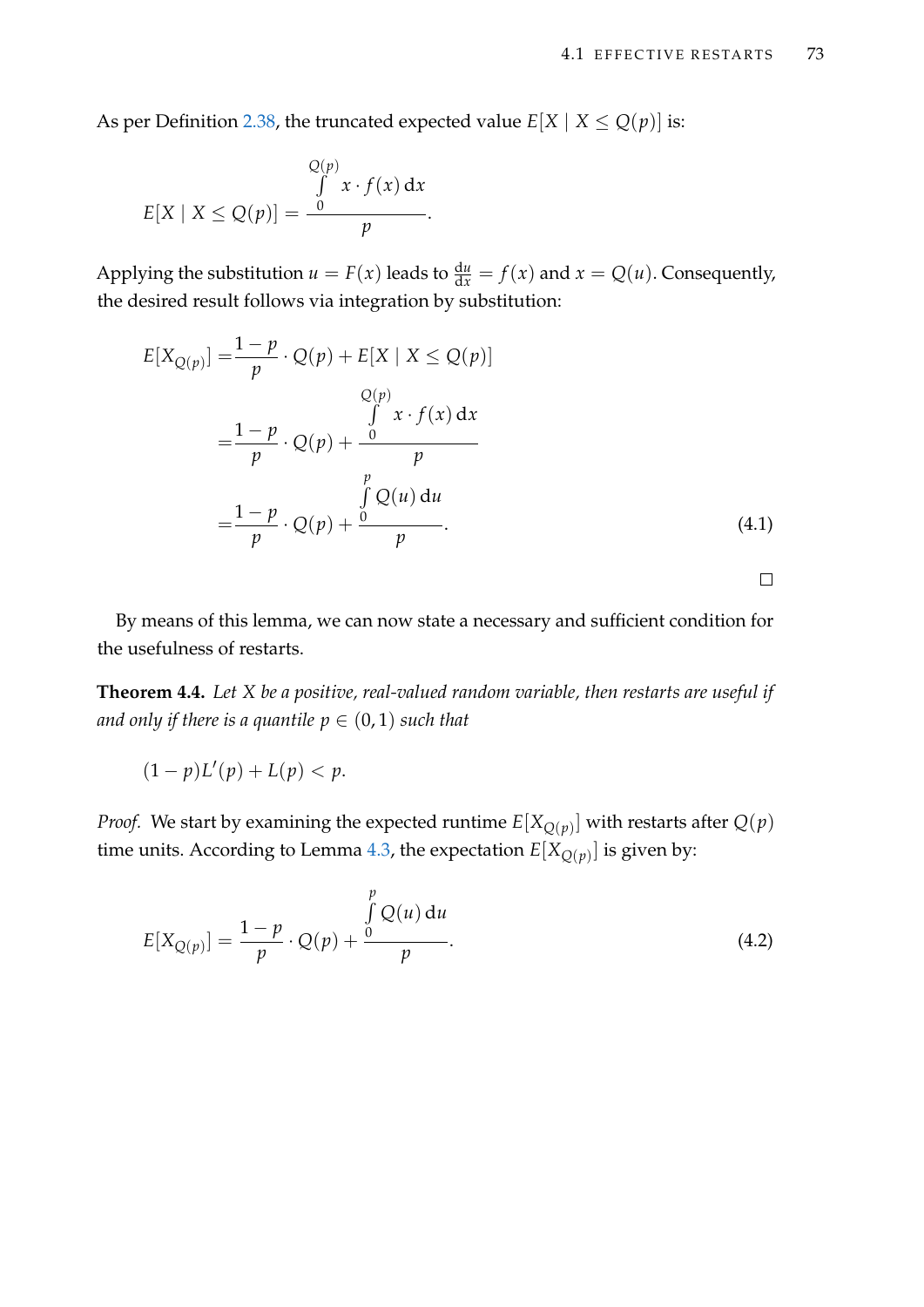This means that restarts are useful precisely if there is a  $p \in (0,1)$ , such that  $E[X_{Q(p)}] < E[X]$  holds (see Definition [2.51\)](#page-52-0). Inserting Equation [\(4.2\)](#page-88-0) into this inequality yields:

<span id="page-89-0"></span>
$$
\frac{1-p}{p} \cdot Q(p) + \frac{\int_{p}^{p} Q(u) du}{p} < E[X]
$$
\n
$$
\Leftrightarrow \frac{1-p}{E[X]} \cdot Q(p) + \frac{\int_{p}^{p} Q(u) du}{E[X]} < p
$$
\n
$$
\Leftrightarrow (1-p)L'(p) + L(p) < p. \tag{4.3}
$$

Definition [4.2](#page-87-1) is applied in the last line. Inequality [\(4.3\)](#page-89-0) conforms to the desired result.  $\Box$ 

As mentioned at the beginning of this section, Moorsel and Wolter [\[129\]](#page-220-2) also provided a condition for the usefulness of restarts (see Theorem [2.52\)](#page-52-1). A major differ-ence is that the condition from Theorem [4.4](#page-88-1) utilizes quantiles, so only the range  $(0, 1)$ is of interest. In contrast, the condition from [\[129\]](#page-220-2) is defined on a, typically, unbounded support. The search for a suitable restart time is thus algorithmically easier to implement with the condition from Theorem [4.4.](#page-88-1)

It should also be emphasized that the condition from Theorem [4.4](#page-88-1) is stronger. This is because the condition from [\[129\]](#page-220-2) implicitly assumes  $E[X] < \infty$ , whereas Theorem [4.4](#page-88-1) is also applicable in the case  $E[X] = \infty$ . The following lemma addresses this precise situation.

<span id="page-89-1"></span>**Lemma 4.5.** *Let X be a positive, real-valued random variable together with its quantile function Q, such that*  $E[X] = \infty$ *. In this case,* 

 $(1-p)L'(p) + L(p) = 0$ 

*holds for all*  $p \in (0, 1)$  *with*  $Q(p) < \infty$ *. Here, L is the Lorenz curve, and L' is its derivative.* 

*Proof.* Consider an arbitrary  $p \in (0,1)$  with  $Q(p) < \infty$ . As  $E[X] = \infty$  is valid by assumption,  $L'(p) = 0$  follows immediately. Furthermore,  $\int_0^p Q(u) du \leq p \cdot Q(p) < \infty$ holds true. Thus,  $L(p) = 0$  is also valid, which already proves the lemma.  $\Box$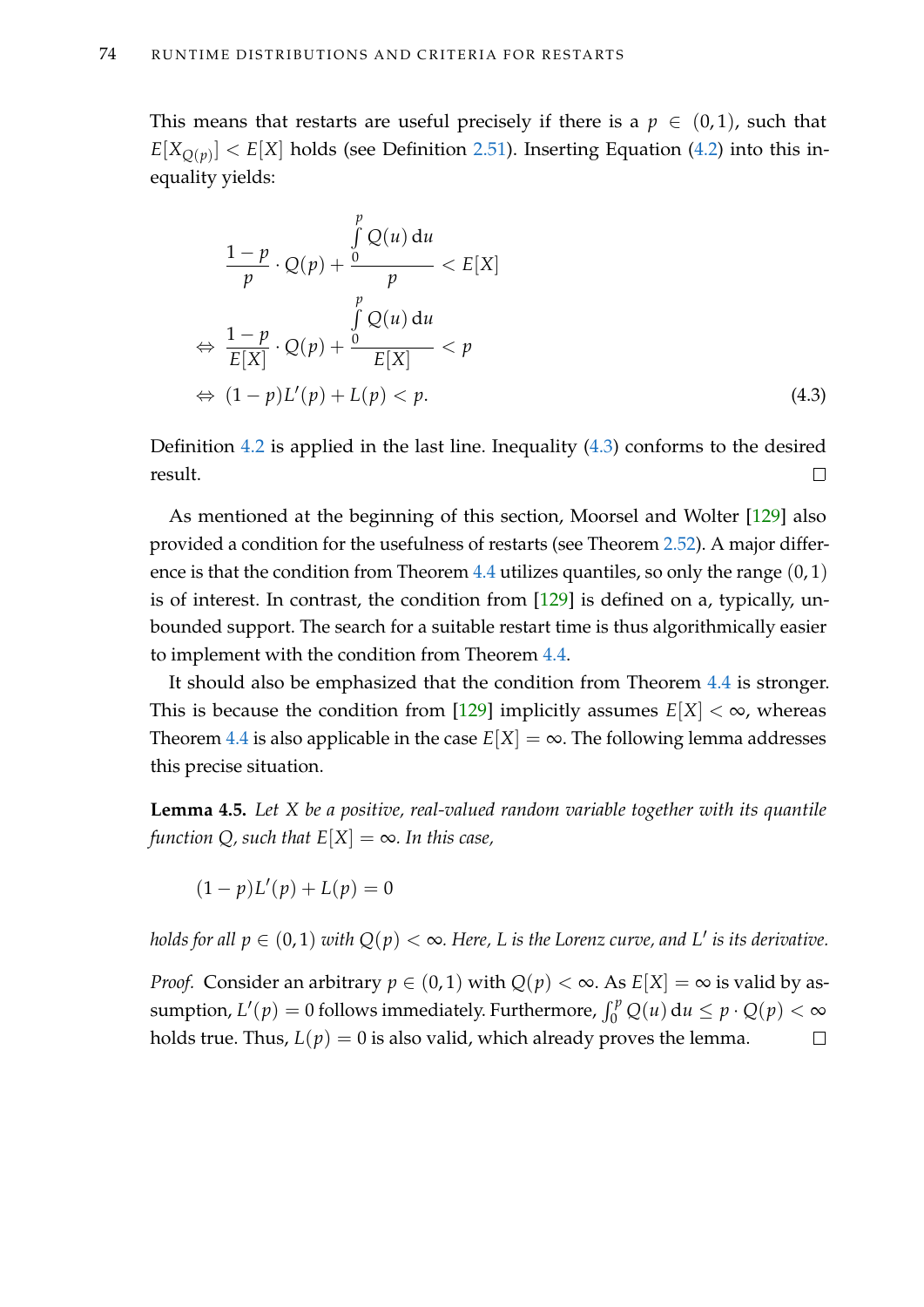Lemma  $4.5$  is, for instance, applicable for certain power-law distributions<sup>1</sup>; for example, the generalized Pareto distribution (Definition [2.43\)](#page-46-0) has this property for some parameter combinations. It is undoubtedly of interest which kind of distributions can benefit from restarts. The exponential distribution represents a boundary case: Wolter [\[180\]](#page-224-0) showed that the exponential distribution is the only continuous distribution for which restarts are neither useful nor harmful.

In the following, we analyze which classes of distributions satisfy the condition of Theorem [4.4.](#page-88-1) It is demonstrated that restarts are useful for distributions having the so-called long-tail property.

<span id="page-90-2"></span>**Definition 4.6** ([\[61\]](#page-215-0))**.** A positive, real-valued random variable *X* is **long-tailed**, if and only if

$$
\forall x \in \mathbb{R}_+ : \Pr\left(X > x\right) > 0 \qquad \text{and} \qquad \lim_{x \to \infty} \frac{\Pr\left(X > x + y\right)}{\Pr\left(X > x\right)} = 1
$$

holds for all  $y > 0$ .

To prove the desired result, some auxiliary statements are shown. First, a property is specified, implying that the expected value is infinite.

<span id="page-90-1"></span>**Lemma 4.7** ([\[61\]](#page-215-0))**.** *Let X be a positive, real-valued random variable and let f be its pdf. If*

$$
\liminf_{t \to \infty} t^2 \cdot f(t) > 0 \tag{4.4}
$$

*holds, then*  $E[X] = \infty$ *.* 

*Proof.* This statement is implicitly given in [\[61\]](#page-215-0). For the purpose of completeness, a proof is presented here. Inequality [\(4.4\)](#page-90-0) implies  $f \in \Omega(t^{-2})$  or equivalently:

$$
\exists c > 0 \, \exists t_0 > 0 \, \forall t > t_0 : c \cdot t^{-2} \le f(t).
$$

This property can be used to estimate the expected value:

$$
E[X] = \int_{0}^{\infty} x \cdot f(x) dx \ge \int_{t_0}^{\infty} x \cdot f(x) dx \ge \int_{t_0}^{\infty} c \cdot x^{-1} dx = \infty.
$$

This completes the proof.

<span id="page-90-0"></span> $\Box$ 

<sup>1</sup> For a definition of power-laws, see [\[128\]](#page-220-4).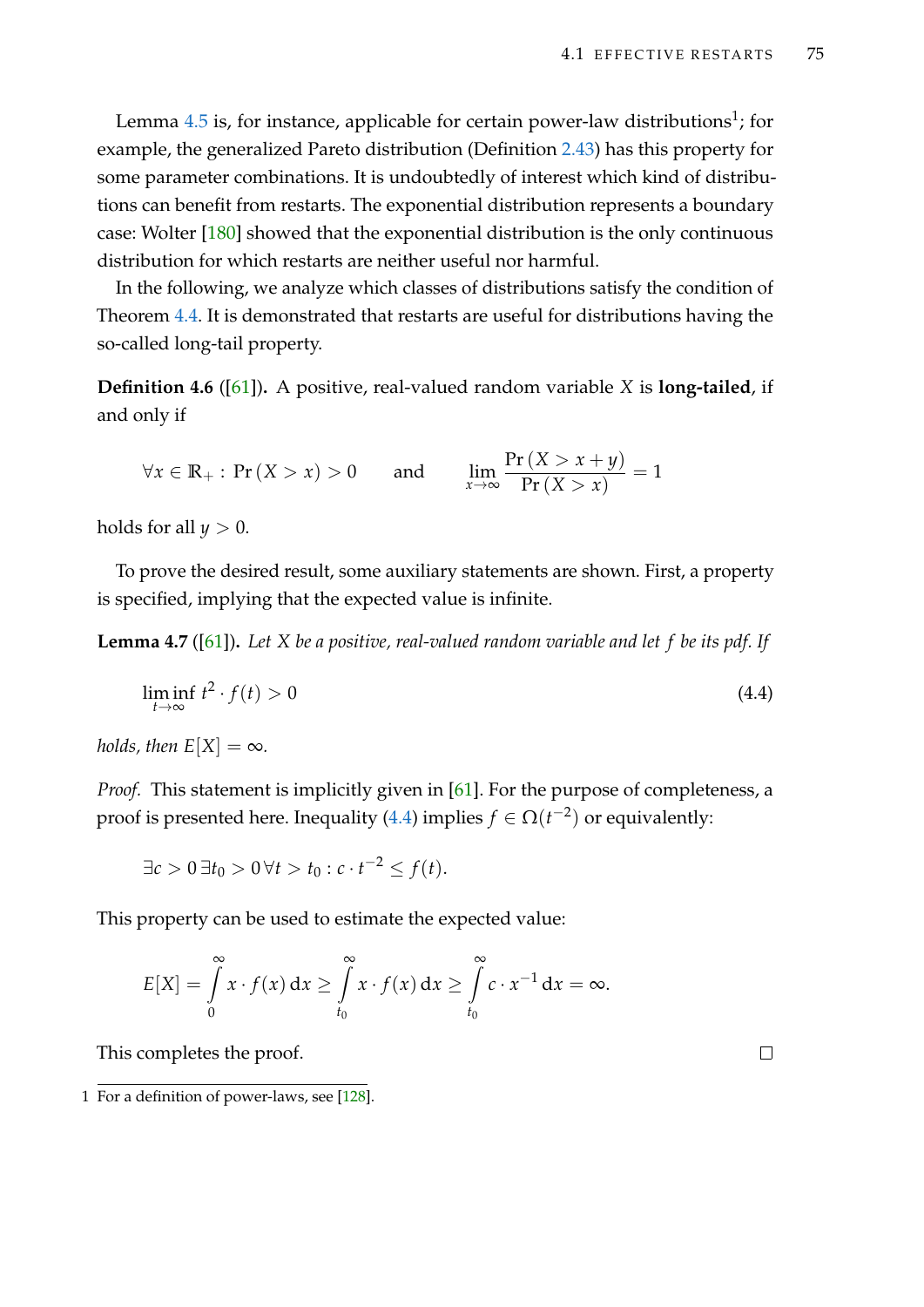Next, a lemma is presented, which essentially states that restarts have neither a positive nor a negative effect if the restart time approaches infinity.

<span id="page-91-0"></span>**Lemma 4.8.** *Consider a positive, real-valued random variable X with pdf f* and  $E[X] < \infty$ . *Also, assume that L and L' are well-defined and the limit*  $\lim_{t\to\infty} t^2\cdot f(t)$  *exists. Then,* 

$$
\lim_{p \to 1} \left( (1-p) \cdot L'(p) + L(p) \right) = 1
$$

*holds.*

*Proof.* First, we consider the limiting value of

$$
\lim_{p \to 1} L(p) = \lim_{p \to 1} \frac{\int_{0}^{p} Q(u) du}{E[X]}.
$$

By reversing the last step in Equation [\(4.1\)](#page-88-2) from the proof of Lemma [4.3,](#page-87-0) we get

$$
\lim_{p \to 1} L(p) = \lim_{p \to 1} \frac{\int_{0}^{Q(p)} x \cdot f(x) dx}{E[X]} = 1
$$

because the integral in the numerator represents the expected value. We now consider the limiting value of the term  $(1 - p) \cdot L'(p) = (1 - p)Q(p)/E[X]$ . For this purpose, let *F* be the cdf of *X*. If *X* has finite support, i.e., if there is an  $x \in \mathbb{R}$  with  $F(x) = 1$ , then  $\lim_{p\to 1}(1-p)Q(p) = 0$  follows immediately. We, therefore, assume that  $F(x) < 1$  holds for all  $x \in \mathbb{R}$ , in other words,  $\lim_{p\to 1} Q(p) = \infty$ . As  $(1-p)$  is approaching 0 for  $p \to 1$ , the limiting value of  $(1-p) \cdot L'(p)$  must be examined more closely. As a preliminary consideration, we note that the derivative  $Q'$  of  $Q$  is given by  $Q'(p) = 1/f(Q(p))$ . This is because Q is the inverse function to *F*; the derivative then follows by means of the inverse function theorem [\[153\]](#page-222-0). In the following, L'Hospital's rule is applied:

$$
\lim_{p \to 1} (1 - p) \cdot Q(p) = \lim_{p \to 1} \frac{1 - p}{\frac{1}{Q(p)}} = \lim_{p \to 1} Q(p)^2 \cdot f(Q(p)).
$$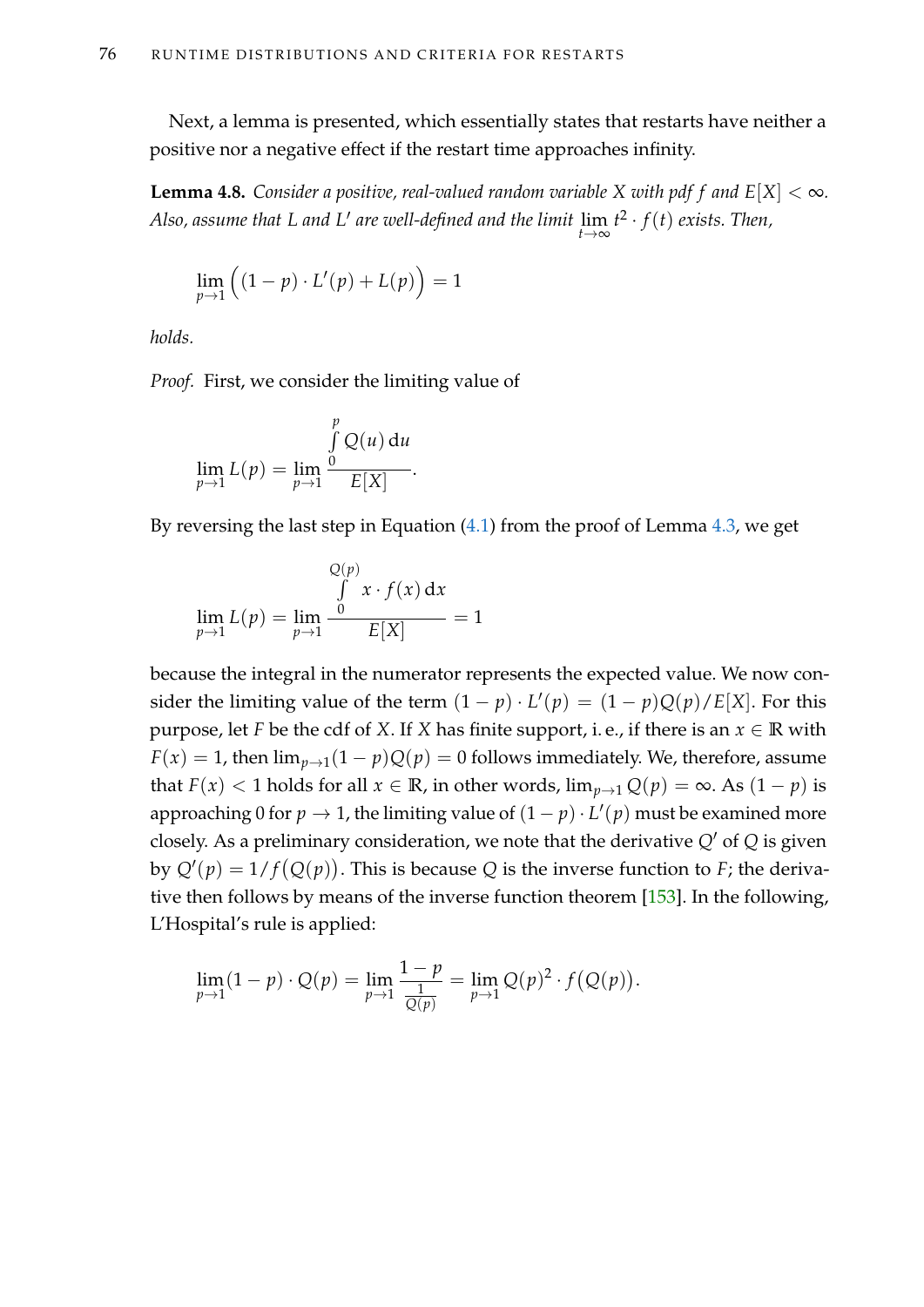We now substitute  $p = F(t)$  and apply the definition  $Q(F(t)) = t$ :

$$
\lim_{p\to 1} (1-p)\cdot Q(p) = \lim_{t\to\infty} Q\big(F(t)\big)^2\cdot f\big(Q(F(t))\big) = \lim_{t\to\infty} t^2\cdot f(t).
$$

Lemma [4.7](#page-90-1) states that  $\liminf_{t\to\infty} t^2 \cdot f(t) > 0$  implies that the expected value is infinite. This would contradict the assumption and therefore  $\liminf_{t\to\infty}t^2f(t)=0$ follows. Since, in addition, the limiting value of  $t^2 \cdot f(t)$  exists by assumption,

$$
\lim_{t \to \infty} t^2 \cdot f(t) = \limsup_{t \to \infty} t^2 \cdot f(t) = \liminf_{t \to \infty} t^2 \cdot f(t) = 0
$$

must be valid. This completes the proof.

Apart from the pdf and the cdf, the hazard rate function is also frequently used to investigate a random variable's behavior.

**Definition 4.9** ([\[147\]](#page-222-1))**.** Let *X* be a positive, real-valued random variable having cdf *F* and pdf *f*. The **hazard rate function**  $r : \mathbb{R}_+ \to \mathbb{R}_+$  of *X* is given by:

$$
r(t) = \frac{f(t)}{1 - F(t)}.
$$

There is an intriguing connection between the hazard rate function and the cdf.

<span id="page-92-2"></span>**Lemma 4.10** ([\[147\]](#page-222-1))**.** *Consider a positive, real-valued random variable X with hazard rate function r. Then, the cdf F of X can be expressed as follows:*

$$
1 - F(t) = \exp\left(-\int\limits_0^t r(u) \, \mathrm{d}u\right).
$$

The following lemma characterizes the relationship between the hazard rate function and long-tailed distributions.

<span id="page-92-4"></span>**Lemma 4.11** ([\[134\]](#page-221-0))**.** *Let X be a positive, real-valued random variable with hazard rate function r such that the limit* lim *t*→∞ *r*(*t*) *exists. The following three statements are equivalent:*

- <span id="page-92-0"></span>*1. X is long-tailed .*
- <span id="page-92-1"></span>*2.* lim*x*→<sup>∞</sup> *x*+*y* R *x r*(*t*) d*t* = 0, ∀*y* > 0.

<span id="page-92-3"></span>
$$
3. \lim_{t\to\infty}r(t)=0.
$$

 $\Box$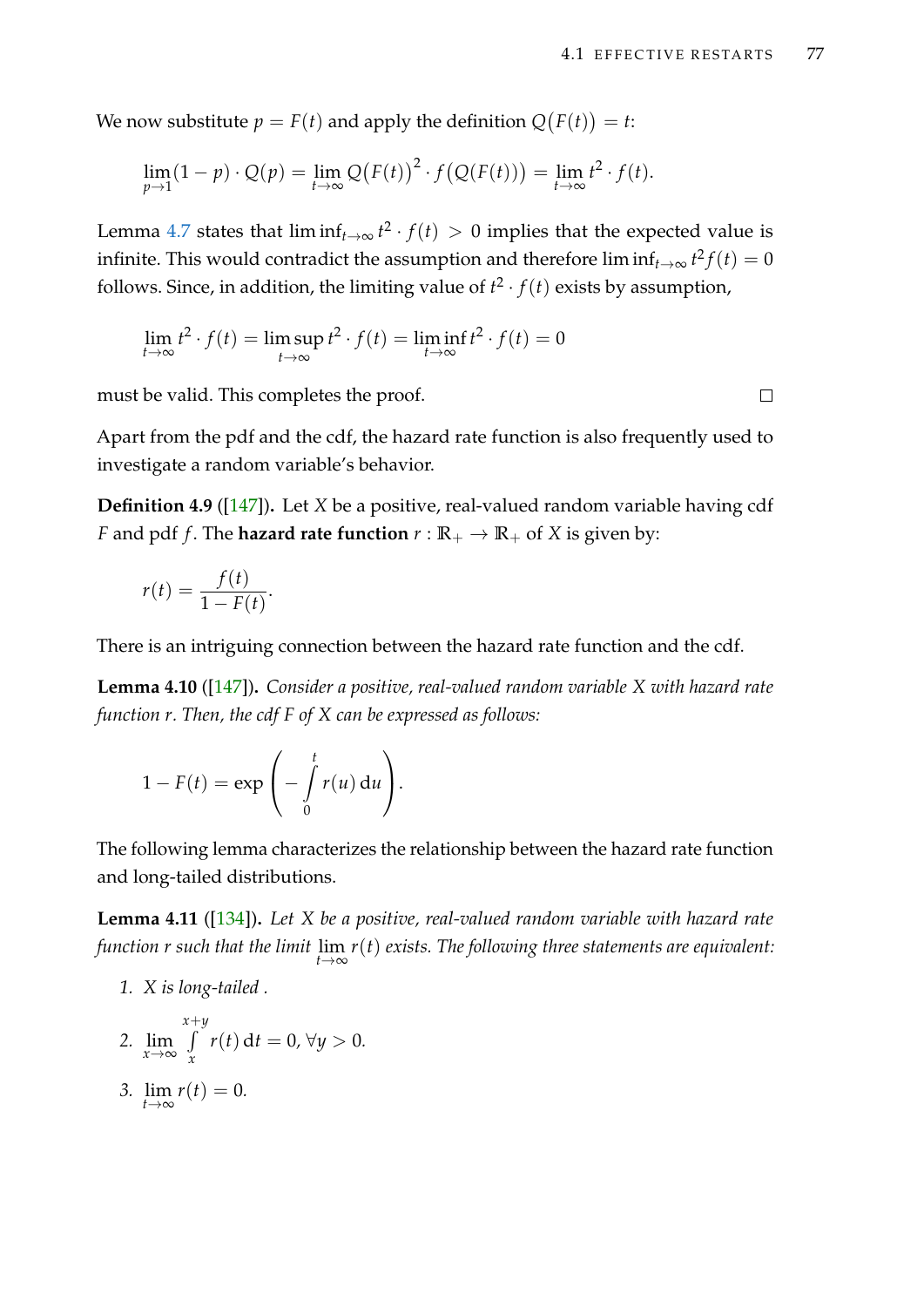*Proof.* The proof can be found in [\[134\]](#page-221-0). Since the manuscript in question had not been published at the time of writing, we provide a proof (adopted from [\[134\]](#page-221-0)).

For this proof, let  $y \in \mathbb{R}$  be arbitrary with  $y > 0$ . First, the equivalence of [1](#page-92-0) and [2](#page-92-1) is shown. In accordance with the definition of long-tail distributions (see Definition [4.6\)](#page-90-2), we investigate the quotient  $\frac{\Pr(X>x+y)}{\Pr(X>x)}$  for an arbitrary  $y>0$  and use Lemma [4.10](#page-92-2) to obtain:

$$
\frac{\Pr(X > x + y)}{\Pr(X > x)} = \frac{\exp(-\int_0^{x+y} r(t) dt)}{\exp(-\int_0^x r(t) dt)} = \exp\left(-\int_x^{x+y} r(t) dt\right).
$$

As an immediate consequence,  $\lim_{x \to \infty} \frac{\Pr(X > x + y)}{\Pr(X > x)} = 1$  holds iff  $\lim_{x \to \infty} \int_{x}^{x+y} r(t) dt = 0$  is valid. The next step shows that  $3$  is implied by  $2$ . This is demonstrated by logical contraposition. For this purpose, lim inf *t*→∞ *r*(*t*) > 0 is assumed or expressed equivalently:

$$
\exists C > 0 \ \exists x_0 > 0 \ \forall x > x_0 : r(x) \geq C.
$$

By using this fact, the integral  $\int_x^{x+y} r(t) dt$  can be estimated if *x* is large enough:

$$
\forall x > x_0 : \int\limits_x^{x+y} r(t) dt \geq \int\limits_x^{x+y} C dt = y \cdot C > 0.
$$

Consequently,  $\liminf_{t\to\infty} r(t) = 0$  must be valid for [2](#page-92-1) to be true. Additionally, since the limit  $\lim_{t\to\infty} r(t)$  exists by assumption the following is observed:

$$
\lim_{t \to \infty} r(t) = \limsup_{t \to \infty} r(t) = \liminf_{t \to \infty} r(t) = 0.
$$

Finally, we show that [3](#page-92-3) implies [2.](#page-92-1) Since  $r(t) \ge 0$  for all  $t \in \mathbb{R}_+$ , it is noted that  $\lim_{t\to\infty} r(t) = 0$  can also be expressed as

$$
\forall C>0\,\exists x_0>0\,\forall x>x_0: r(x)
$$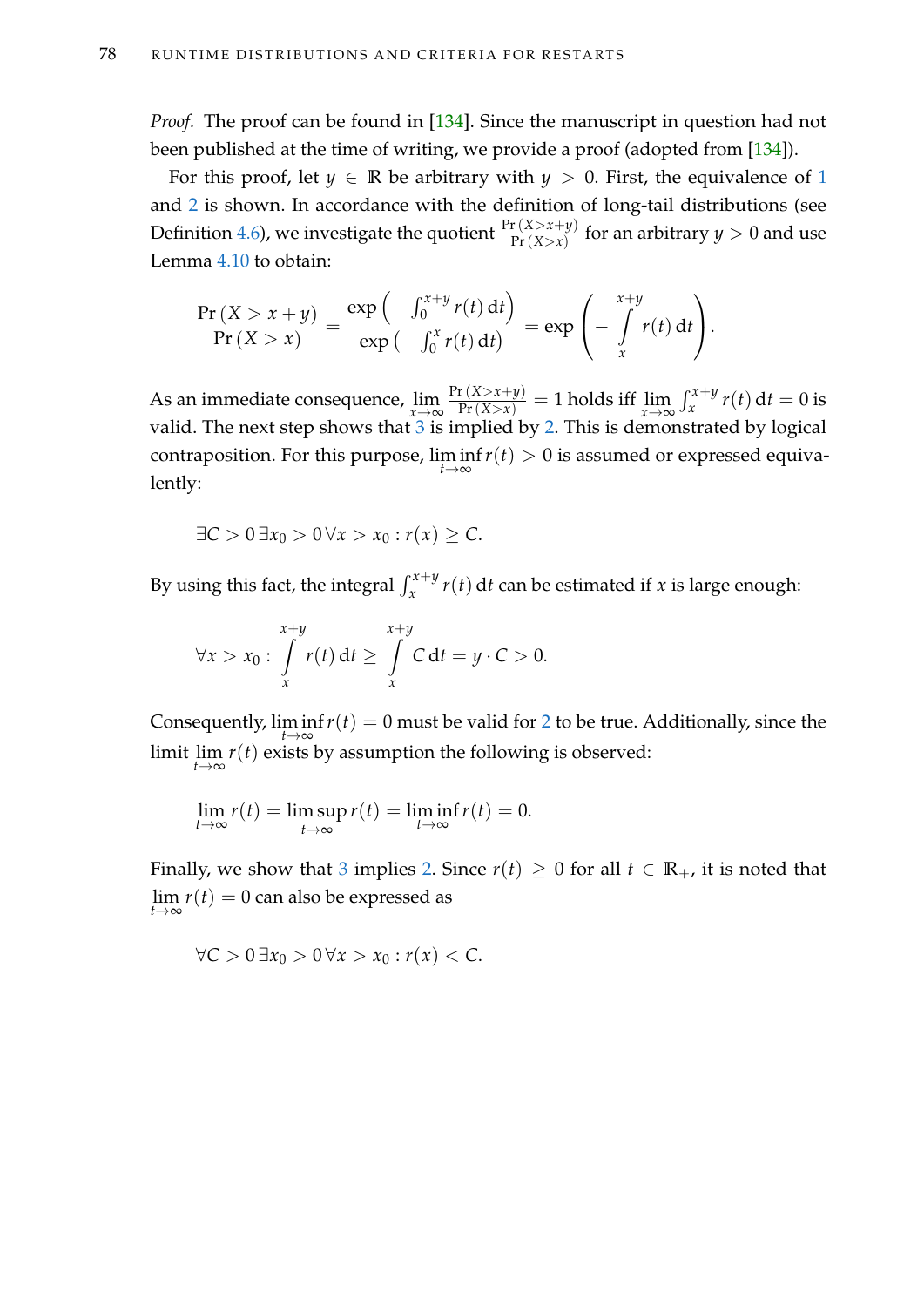Similar as argued above, this representation can be used to estimate the integral  $\int_x^{x+y} r(t) dt$  if *x* is large enough:

$$
\forall x > x_0 : \int\limits_x^{x+y} r(t) dt < \int\limits_x^{x+y} C dt = y \cdot C.
$$

*x*+*y* R As this statement applies to all  $C > 0$ , we have  $\lim_{x \to \infty}$  $r(t) dt = 0$  as a consequence. *x* This completes the proof.  $\Box$ 

We are now ready to prove that restarts are useful for long-tail distributions with reasonable constraints by using these preliminary considerations.

<span id="page-94-0"></span>**Theorem 4.12.** *Consider a positive, long-tailed random variable X with pdf f and hazard rate function r. Also assume that either*  $E[X] = \infty$  *holds or the limits*  $\lim_{t\to\infty} r(t)$  *and*  $\lim_{t\to\infty} t^2 \cdot f(t)$  *both exist. In both cases, restarts are useful for* X.

*Proof.* In the following, let *Q* be the quantile function of *X* and *Q'* be the derivative of the quantile function *Q*. Furthermore, the cdf of *X* is referred to as *F*. First, we consider the case  $E[X] = \infty$ . According to Lemma [4.5,](#page-89-1)  $(1 - p) \cdot L'(p) + L(p) = 0$  is valid for all  $p \in (0, 1)$  with  $Q(p) < \infty$ . This immediately yields  $(1 - p) \cdot L'(p) + L(p) < p$ for all  $p \in (0,1)$  with  $Q(p) < \infty$  and thus, following Theorem [4.4,](#page-88-1) restarts are useful.

We now move on to the second case and assume  $E[X] < \infty$  and the existence of the two limits  $\lim_{t\to\infty} r(t)$  and  $\lim_{t\to\infty} t^2 \cdot f(t)$ . First, the derivative of  $(1-p)L'(p) + L(p) - p$ is examined more closely. It is worth considering the derivative *L*<sup>*n*</sup> of *L'* in advance. Since  $L'(p) = Q(p)/E[X]$ , and Q is the inverse function to *F*, this leads to  $L''(p) = Q'(p)/E[X] = 1/(f(Q(p)) \cdot E[X])$ . This is employed in the following calculation of the derivative:

$$
\frac{\mathrm{d}}{\mathrm{d}p}\Big((1-p)L'(p)+L(p)-p\Big)=\frac{1-p}{E[X]\cdot f\big(Q(p)\big)}-1.
$$

The limiting value of this derivative is now considered for  $p \to 1$ . The substitution  $p = F(t)$  can be used; then the corresponding limiting value is obtained for  $t \to \infty$ :

$$
\lim_{p\to 1}\frac{1-p}{E[X]\cdot f(Q(p))}-1=\lim_{t\to\infty}\frac{1-F(t)}{E[X]\cdot f(t)}-1=\lim_{t\to\infty}\frac{1}{E[X]\cdot r(t)}-1.
$$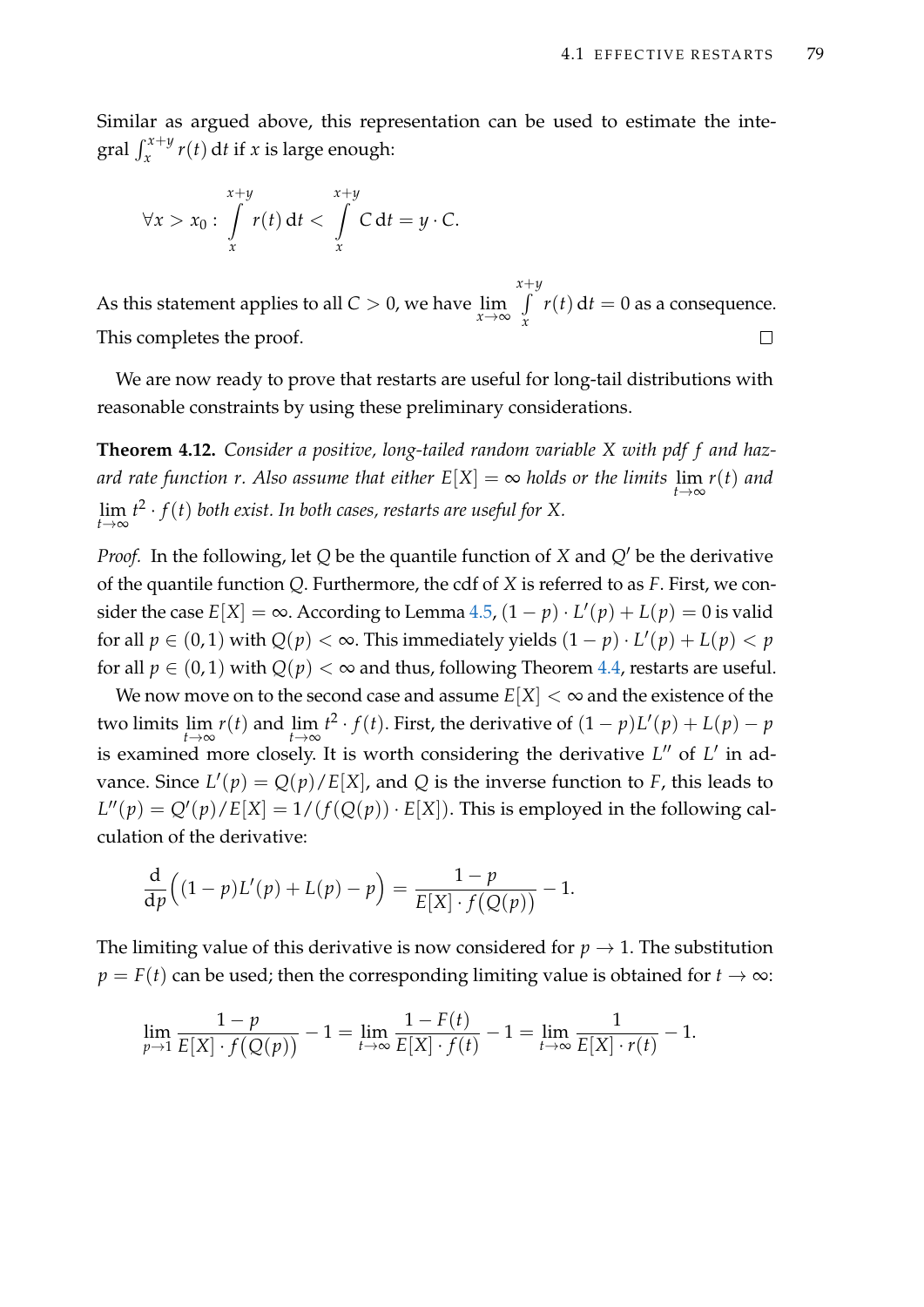As *X* is long-tailed and the limit  $\lim_{t\to\infty} r(t)$  exists, Lemma [4.11](#page-92-4) may be applied, and therefore  $\lim_{t\to\infty}r(t)=0$  follows. Together with  $E[X]<\infty$  this yields:

<span id="page-95-2"></span>
$$
\lim_{p \to 1} \frac{1 - p}{E[X] \cdot f(Q(p))} - 1 = \lim_{t \to \infty} \frac{1}{E[X] \cdot r(t)} - 1 = \infty.
$$
\n(4.5)

According to Theorem [4.4,](#page-88-1) restarts are useful precisely when

<span id="page-95-1"></span>
$$
(1 - p) \cdot L'(p) + L(p) - p < 0 \tag{4.6}
$$

is valid. A consequence of Lemma [4.8](#page-91-0) is that the left side of this inequality approaches 0 as *p* approaches 1. In addition, as written at the beginning of the chapter, *f* is continuous and non-zero. As a consequence, *Q* is continuous, and thus the functions *L* and *L'*, which depend on *Q*, are also continuous. Therefore, the entire left-hand side of Inequality [\(4.6\)](#page-95-1) is continuous as well.

Simultaneously, according to Equation [\(4.5\)](#page-95-2), the derivative of the left side of Inequality [\(4.6\)](#page-95-1) is approaching infinity for  $p \to 1$ . From this observation and the continuity, we can conclude that there is a  $p \in (0,1)$  satisfying the condition from Theorem [4.4.](#page-88-1) Consequently, restarts are useful for *X*.  $\Box$ 

It should be noted that requiring the existence of the two limit values is not a real limitation. All naturally occurring long-tail distributions either have an infinite expected value, or both limits exist, cf. [\[134\]](#page-221-0). To provide context for the theorem, it should be mentioned that this is a sufficient but not a necessary condition. A type of distribution for which restarts are useful, which is not long-tailed, is the hyper-exponential distribution [\[170\]](#page-223-2).

Thus, when presented with a non-long-tail distribution, Theorem [4.4](#page-88-1) must be applied and its condition carefully analyzed. Since the class of long-tailed distributions contains many important distributions (such as Burr [\[95\]](#page-218-1), lognormal [\[60\]](#page-215-1), and Lévy distributions [\[60\]](#page-215-1)), Theorem [4.12](#page-94-0) provides a powerful tool for making an immediate statement about the usefulness of restarts.

### <span id="page-95-0"></span>4.2 OPTIMAL RESTARTS

The previous section established conditions for the usefulness of restarts. Naturally, it is of importance which restart times yield an improvement and, especially, which restart times are optimal. This question is explored in this section. A connection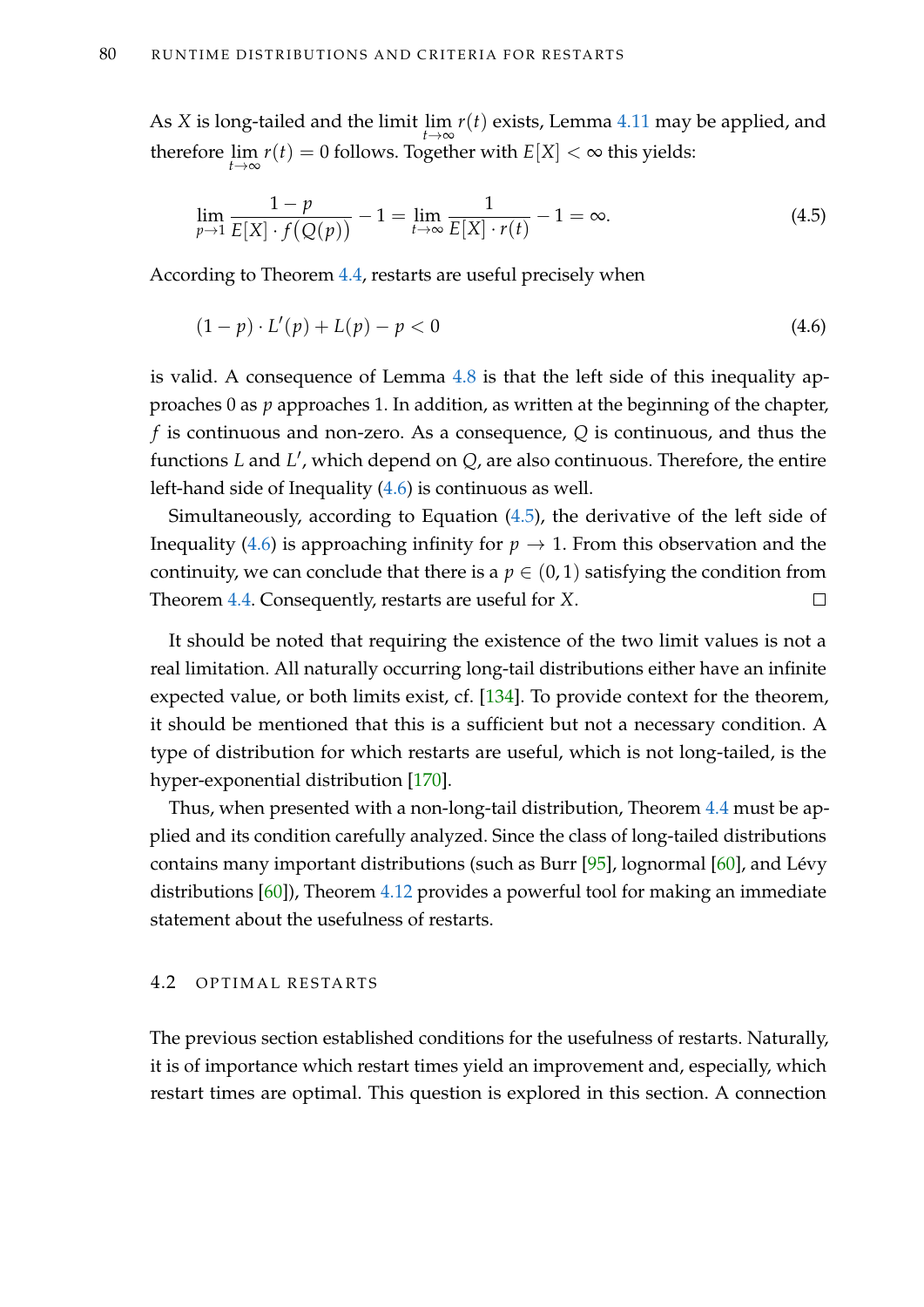between optimal restart times and the inverse hazard rate function is presented in [\[180\]](#page-224-0). Here, we examine this issue in terms of the optimal restart quantile.

**Definition 4.13.** Let *X* be any positive continuous random variable having quantile function *Q*. A real number  $p^* \in (0,1)$  is an **optimal restart quantile** if

$$
E[X_{Q(p^*)}] \leq E[X_{Q(p)}], \,\forall p \in (0,1).
$$

Obviously, there is a connection to optimal restart times (cf. Definition [2.53\)](#page-52-2). If  $p^* \in (0,1)$  is an optimal restart quantile, then  $t = Q(p^*)$  is an optimal restart time. We propose a model to determine the optimal restart quantile, which can be defined purely on the basis of the quantile function.

<span id="page-96-0"></span>**Theorem 4.14.** *Let X be a positive, real-valued random variable with quantile function Q and its derivative Q*<sup>0</sup> *. Then all optimal restart quantiles p*<sup>∗</sup> *fulfill:*

$$
(p^* - 1)Q(p^*) + p^*(1 - p^*)Q'(p^*) - \int_{0}^{p^*} Q(u) du = 0.
$$

*Proof.* Recall that according to Lemma [4.3,](#page-87-0) the expected value  $E[X_{Q(p)}]$  is given by:

$$
E[X_{Q(p)}] = \frac{1-p}{p}Q(p) + \frac{1}{p}\int_{0}^{p}Q(u) du.
$$

Now the derivative of  $E[X_{Q(p)}]$  with respect to  $p$  is determined. We refer to this derivative as *m'*:

$$
m'(p) = \frac{dE[X_{Q(p)}]}{dp} = \frac{(p-1)}{p^2}Q(p) + \frac{(1-p)}{p}Q'(p) - \frac{1}{p^2}\int_{0}^{p}Q(u) du.
$$
 (4.7)

The optima can be found by setting  $m'(p)$  equal to zero, thus multiplication by  $p^2$ yields:

$$
(p-1)Q(p) + p(1-p)Q'(p) - \int_{0}^{p} Q(u) du = 0,
$$

This matches the desired property.

 $\Box$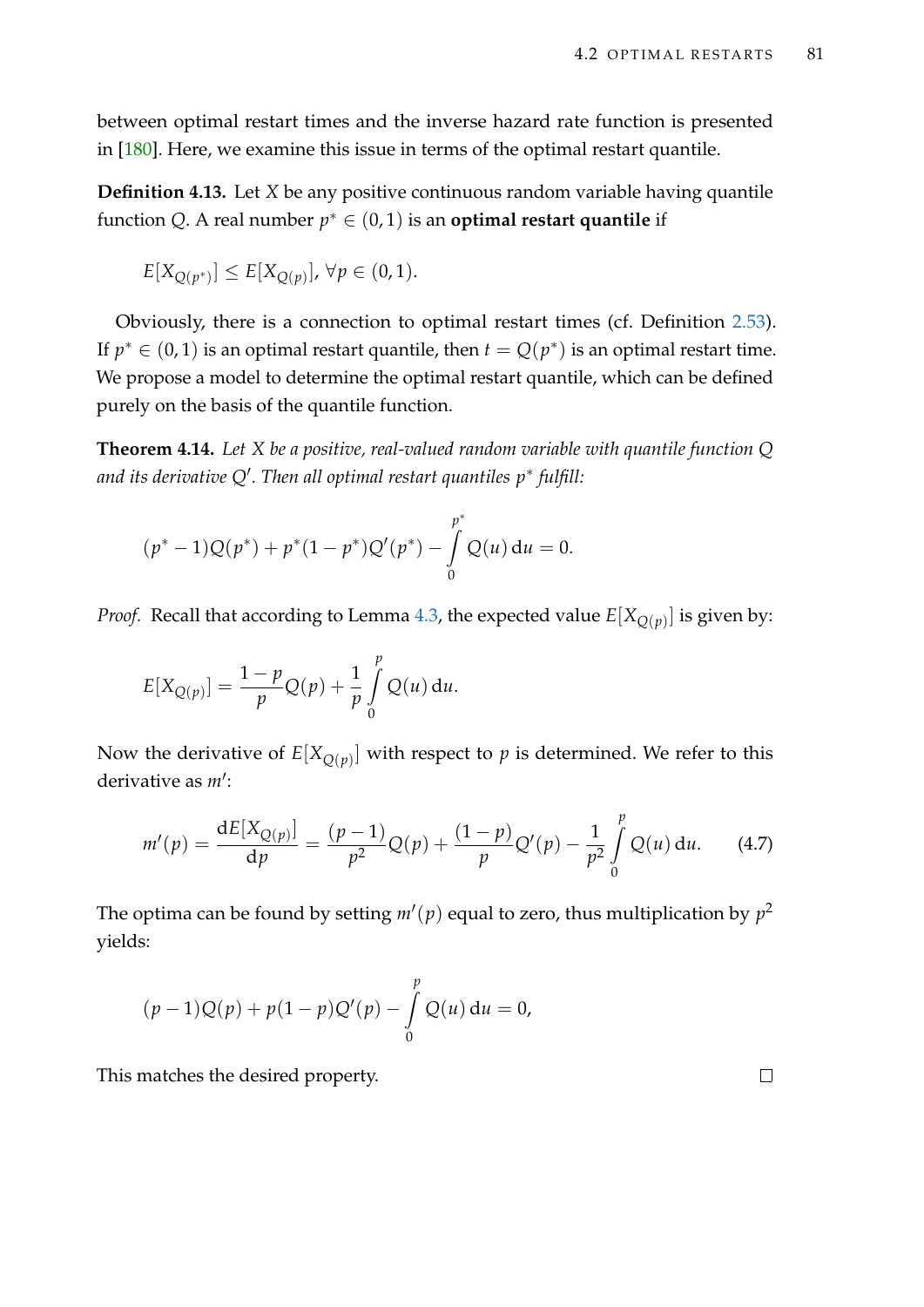#### <span id="page-97-0"></span>4.3 ANALYSIS OF LOCATION-SCALE FAMILIES

Let *X* be a random variable and let  $a \in \mathbb{R}_+$  and  $b \in \mathbb{R}$  be any two constants. The random variables *X* and  $Y = a \cdot X + b$  are members of the same location-scale family. As shall be seen below, the properties regarding restarts of *X* and *Y* are strongly related. This relationship is analyzed in the next two sub-sections by first considering the influence of the scale parameter *a*, and afterwards, the effect of the location parameter *b*.

## 4.3.1 *Scale Parameter*

This section shows that scale parameters (see Definition [2.39\)](#page-44-0) do not affect both the usefulness of restarts and the optimal restart quantile.

<span id="page-97-1"></span>**Theorem 4.15.** Let *X* be a positive, real-valued random variable and let  $a \in \mathbb{R}_+$  be an *arbitrary, positive real number. Also, assume Y is a random variable given by*  $Y = a \cdot X$ . *Restarts are useful for Y if and only if restarts are useful for X.*

*Proof.* Let  $F_X$  be the cdf of *X*. According to Definition [2.39,](#page-44-0) the cdf  $F_Y$  of *Y* is then given by:

$$
F_Y(x) = F_X\left(\frac{x}{a}\right).
$$

In addition, assume  $Q_X$  is the quantile function of *X*, then  $Q_Y(p) = a \cdot Q_X(p)$  is the quantile function of *Y* because the following holds true:

$$
F_Y(Q_Y(p)) = F_X\left(\frac{a \cdot Q_X(p)}{a}\right) = F_X(Q_X(p)) = p.
$$

Next, observe:

$$
\int\limits_{0}^{p} Q_Y(u) du = a \cdot \int\limits_{0}^{p} Q_X(u) du.
$$

As the expected value is linear (see Lemma [2.35\)](#page-42-0), the following applies to *E*[*Y*]:

$$
E[Y] = E[a \cdot X] = a \cdot E[X].
$$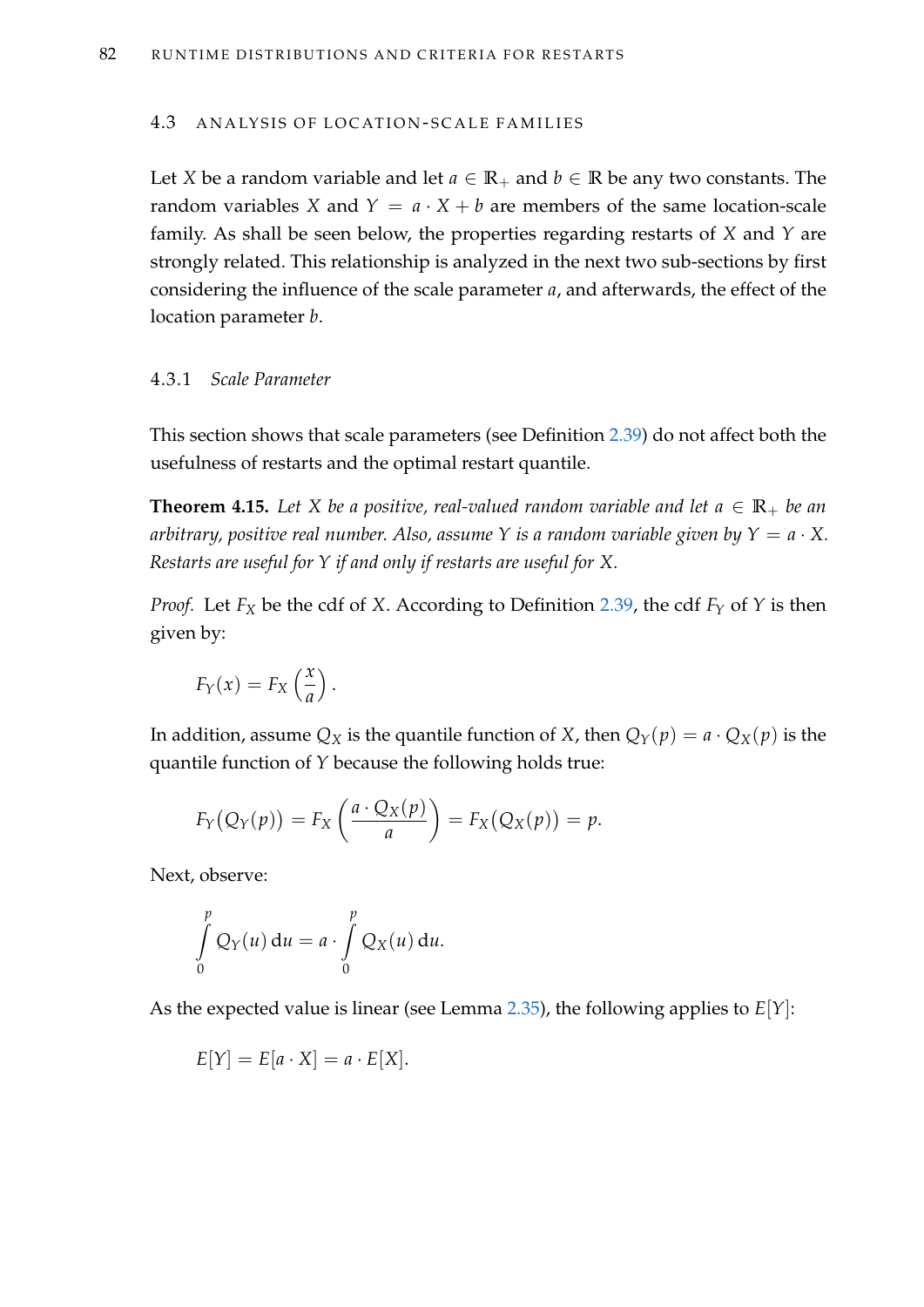Let  $L_Y$  be the Lorenz curve of  $Y$ , and  $L_Y'$ *Y* the derivative of *LY*. Accordingly, assume *L<sup>X</sup>* is the Lorenz curve of *X*, and  $L'$  $\frac{X}{X}$  is the derivative of  $L_X$ . According to Theorem [4.4,](#page-88-1) restarts are useful for *Y* precisely when

<span id="page-98-0"></span>
$$
(1-p)L'_{Y}(p) + L_{Y}(p) < p. \tag{4.8}
$$

We now apply the aforementioned observations about the relationship between *X* and *Y*, together with the definition of the Lorenz curve (Definition [4.2\)](#page-87-1) to the left side of Inequality [\(4.8\)](#page-98-0):

<span id="page-98-1"></span>
$$
(1-p)L'_{Y}(p) + L_{Y}(p) = (1-p)\frac{Q_{Y}(p)}{E[Y]} + \frac{1}{E[Y]}\int_{0}^{p} Q_{Y}(u) du
$$
  
=  $(1-p)\frac{a \cdot Q_{X}(p)}{a \cdot E[X]} + \frac{a}{a \cdot E[X]}\int_{0}^{p} Q_{X}(u) du = (1-p)L'_{X}(p) + L_{X}(p).$  (4.9)

Inserting Equation [\(4.9\)](#page-98-1) into Inequality [\(4.8\)](#page-98-0) yields the following result:

$$
(1-p)L'_{Y}(p) + L_{Y}(p) < p
$$
\n
$$
\Leftrightarrow (1-p)L'_{X}(p) + L_{X}(p) < p.
$$

Thus, as a result of Theorem [4.4,](#page-88-1) restarts are useful for *Y* if and only if restarts are useful for *X*.  $\Box$ 

In fact, scale parameters also do not influence the optimal restart quantile, as is demonstrated in the following theorem.

<span id="page-98-3"></span>**Theorem 4.16.** *Let X be a positive, real-valued random variable with quantile function*  $Q_X$  *and let*  $a \in \mathbb{R}_+$  *be an arbitrary, positive real number. Furthermore, Y is assumed to be a random variable given by*  $Y = a \cdot X$  *and having quantile function*  $Q_Y$ *. For*  $p \in (0,1)$ *,*  $Q_Y(p)$  *is an optimal restart time for Y if and only if*  $Q_X(p)$  *is an optimal restart time for X.* 

*Proof.* As already argued in the proof for Theorem [4.15,](#page-97-1) *Q<sup>Y</sup>* and *Q<sup>X</sup>* have the following relationship:

<span id="page-98-2"></span>
$$
Q_Y(p) = a \cdot Q_X(p). \tag{4.10}
$$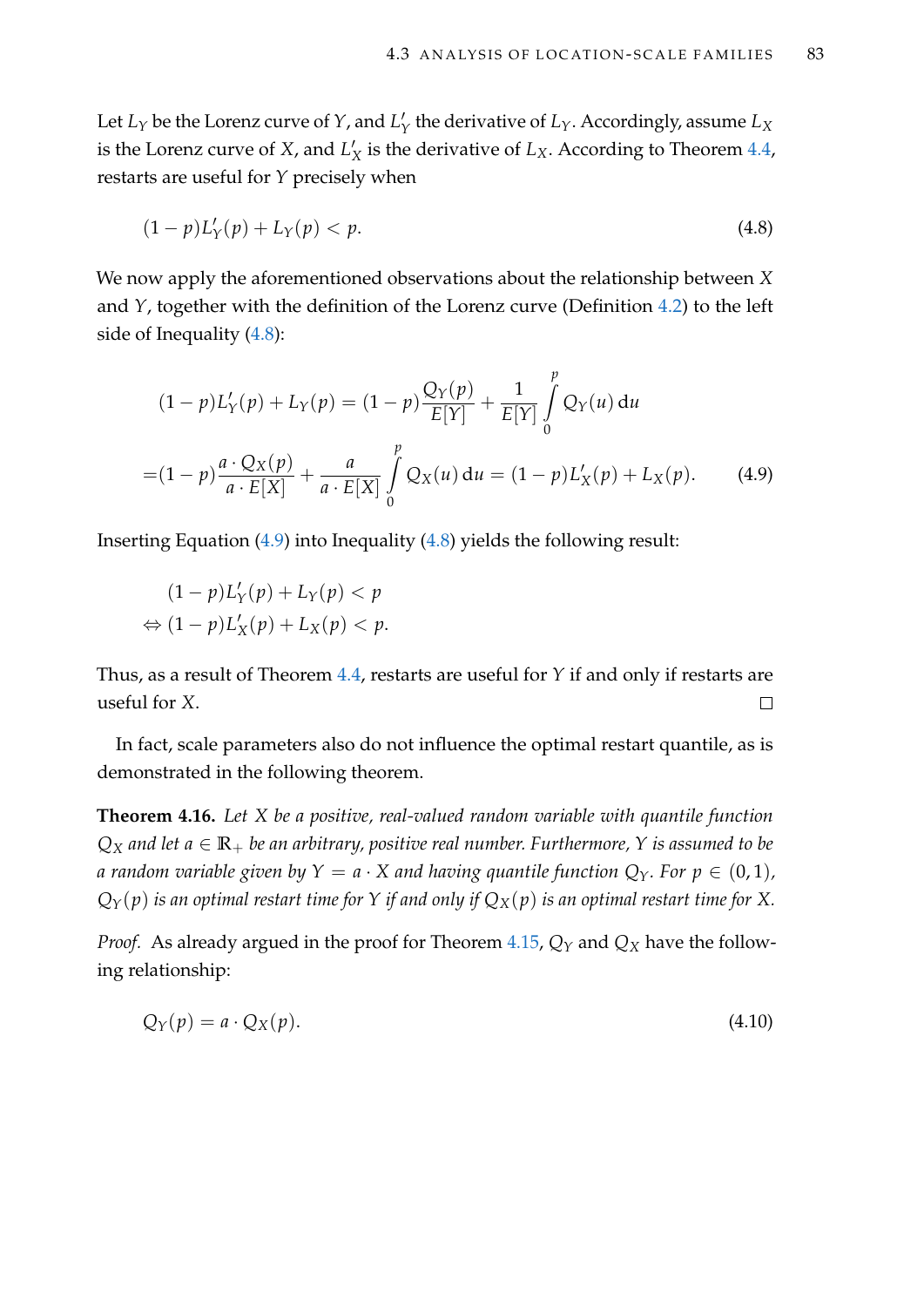For every  $p \in (0,1)$ , the expected value  $E[Y_{Q_Y(p)}]$  can be expressed as follows by applying Lemma [4.3](#page-87-0) and Equation [\(4.10\)](#page-98-2):

<span id="page-99-0"></span>
$$
E[Y_{Q_Y(p)}] = \frac{1-p}{p} \cdot Q_Y(p) + \frac{\int_{p}^{p} Q_Y(u) du}{p}
$$
  
=  $a \cdot \frac{1-p}{p} \cdot Q_X(p) + a \cdot \frac{\int_{p}^{p} Q_X(u) du}{p} = a \cdot E[X_{Q_X(p)}]$  (4.11)

Assume that  $p^*$  is an optimal restart quantile for  $Y$ ; this may be expressed equivalently as:

<span id="page-99-1"></span>
$$
E[Y_{Q_Y(p^*)}] \le E[Y_{Q_Y(p)}], \ \forall p \in (0,1). \tag{4.12}
$$

By applying Equation [\(4.11\)](#page-99-0) to Inequality [\(4.12\)](#page-99-1) the following statement is obtained:

$$
E[Y_{Q_Y(p^*)}] \le E[Y_{Q_Y(p)}], \quad \forall p \in (0, 1)
$$
  
\n
$$
\Leftrightarrow a \cdot E[X_{Q_X(p^*)}] \le a \cdot E[X_{Q_X(p)}], \forall p \in (0, 1)
$$
  
\n
$$
\Leftrightarrow E[X_{Q_X(p^*)}] \le E[X_{Q_X(p)}], \quad \forall p \in (0, 1)
$$

The last inequality is equivalent to saying that  $p^*$  is an optimal restart quantile for X. As only equivalence transformations have been used, the proposition is shown.  $\Box$ 

These findings show that scale parameters can be ignored in the analysis for restart times. For several commonly used distributions, the properties from Theorem [4.4](#page-88-1) and Theorem [4.14](#page-96-0) can be applied.

## 4.3.2 *Location Parameter*

Location parameters are another frequently used type of parameter. If *X* is any random variable, then a new random variable is given by  $Y = X + b$ , where  $b \in \mathbb{R}$  is the location parameter (also see Definition [2.39\)](#page-44-0). The parameter *b* shifts the distribution in a certain direction; if *X* has a (semi-)bounded distribution, the entire support is shifted.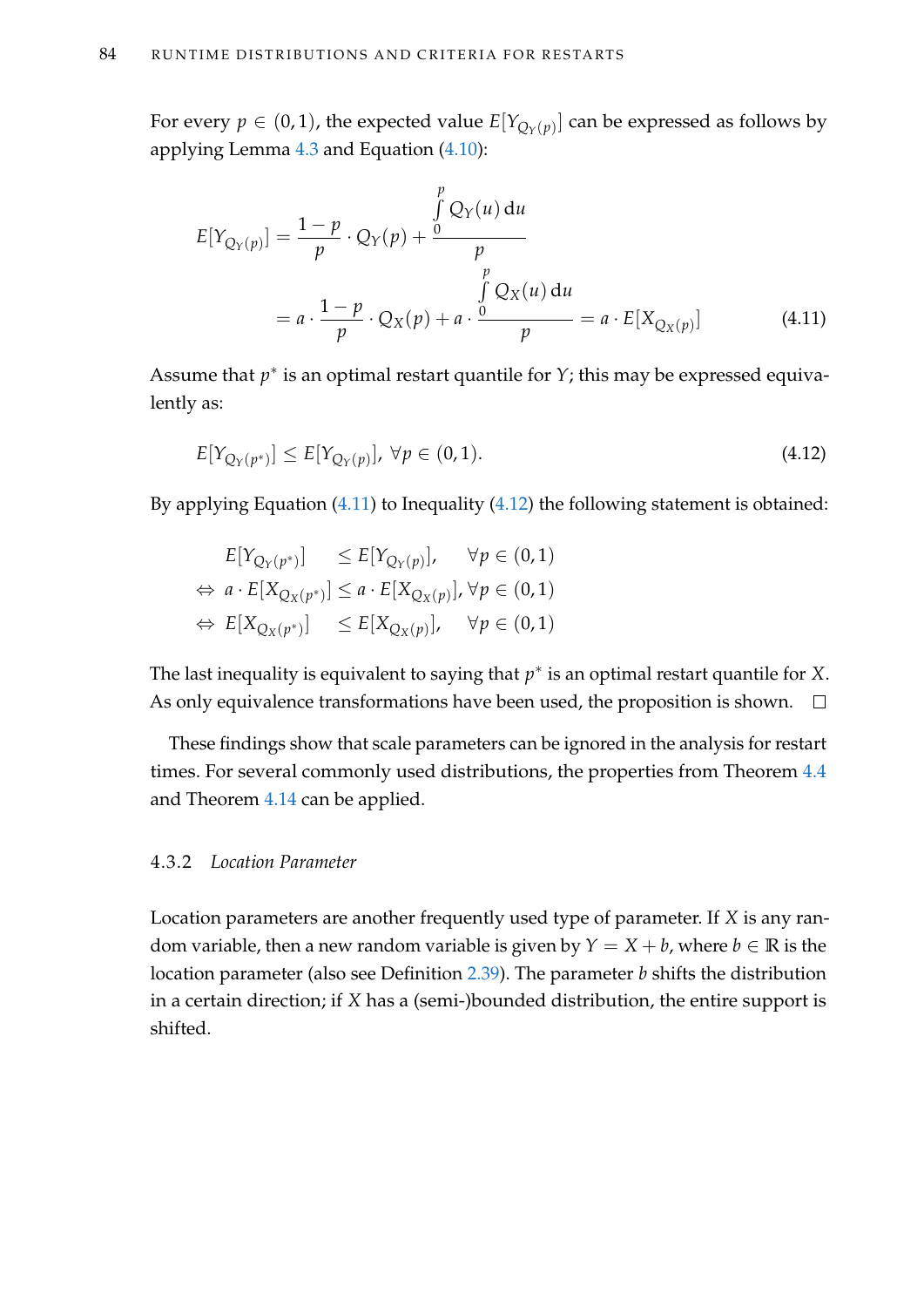This section shows that a location parameter only linearly influences the usefulness of restarts. Furthermore, a location parameter only exerts a moderate effect on the optimal restart quantile.

<span id="page-100-0"></span>**Corollary 4.17.** *Let X be a positive, real-valued random variable together with its Lorenz curve*  $L_X$  *and the derivative*  $L'_X$ *X . Also, assume Y is a random variable given by Y* = *X* + *b for some positive, real number b*  $\in \mathbb{R}_+$ *. Then, restarts are useful for Y if and only if* 

$$
(1-p)L'_{X}(p) + L_{X}(p) < p + (p-1)c,
$$

where  $c = \frac{b}{E[X]}.$ 

*Proof.* Let *F<sup>X</sup>* be the cdf of *X* and *F<sup>Y</sup>* the cdf of *Y*. According to Definition [2.39](#page-44-0) and Lemma [2.35,](#page-42-0) the cdf  $F_Y$  and the expected value  $E[Y]$  can also be expressed as follows:

$$
F_Y(x) = F_X(x - b),
$$
  

$$
E[Y] = E[X + b] = E[X] + b.
$$

As a result, the quantile function  $Q_Y$  of  $Y$  can be represented by the quantile function *Q*<sup>*X*</sup> of *X*. More precisely,  $Q_Y(p) = Q_X(p) + b$ , as can be easily verified:

$$
F_Y(Q_Y(p)) = F_X(Q_X(p) + b - b) = p.
$$

Inserting these observations into Theorem [4.4](#page-88-1) yields the following:

$$
(1-p)L_Y(p) + L_Y(p) < p
$$
\n
$$
\Leftrightarrow (1-p)\frac{Q_Y(p)}{E[Y]} + \frac{\int_{p}^{p} Q_Y(u) du}{E[Y]} < p
$$
\n
$$
\Leftrightarrow (1-p)\frac{Q_X(p) + b}{E[X] + b} + \frac{\int_{p}^{p} Q_X(u) + b du}{E[X] + b} < p.
$$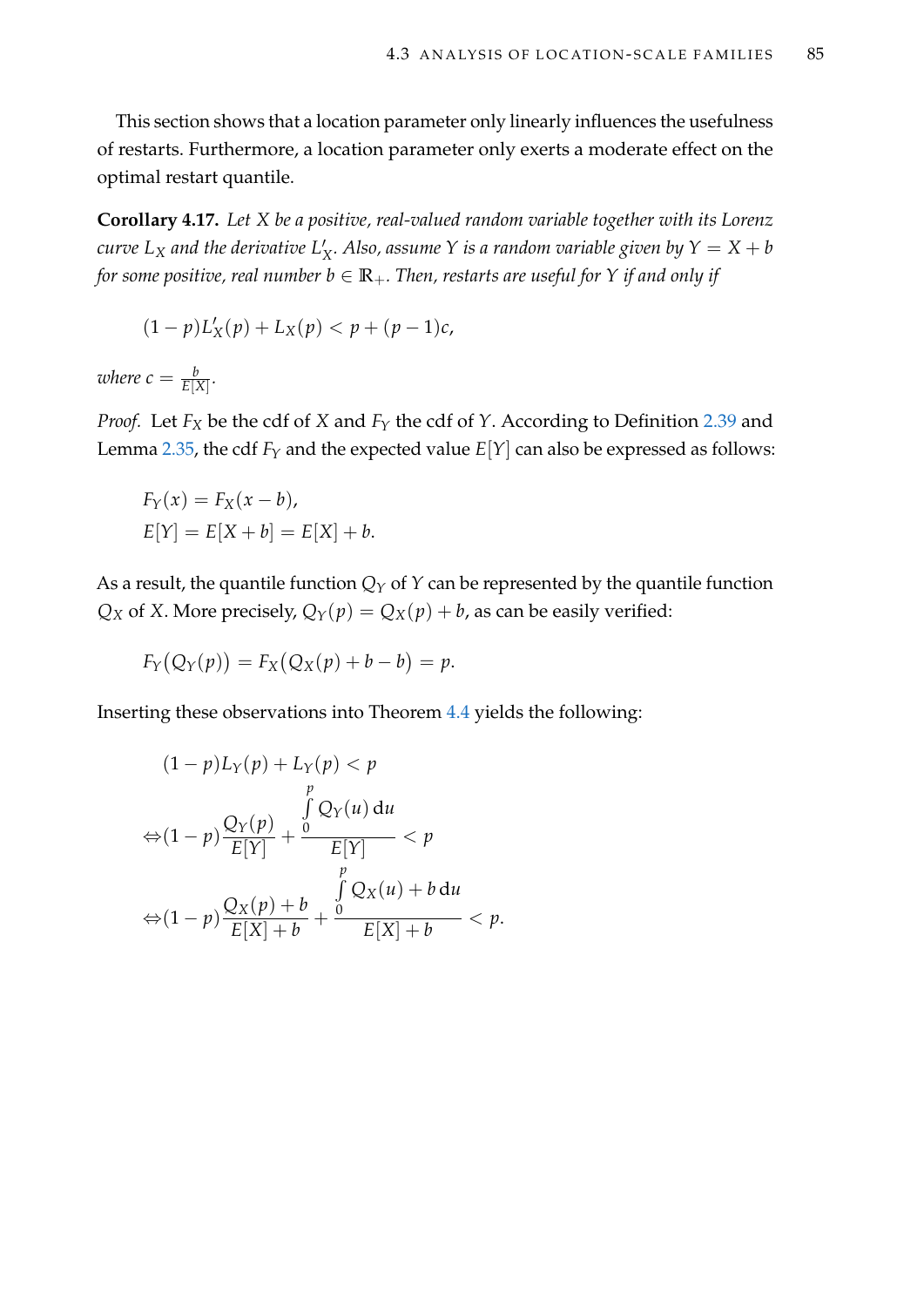The integral  $\int_0^p Q_X(u) + b \, \mathrm{d}u$  can be decomposed into the two terms  $\int_0^p Q_X(u) \, \mathrm{d}u$ and *pb*. The rest follows by simple arithmetic transformations:

$$
(1-p)L_Y(p) + L_Y(p) < p
$$
\n
$$
\Leftrightarrow (1-p)(Q_X(p) + b) + pb + \int_0^p Q_X(u) \, du < p(E[X] + b)
$$
\n
$$
\Leftrightarrow (1-p)Q_X(p) + \int_0^p Q_X(u) \, du < p(E[X] + b) - b
$$
\n
$$
\Leftrightarrow (1-p)\frac{Q_X(p)}{E[X]} + \frac{\int_0^p Q_X(u) \, du}{E[X]} < p\left(1 + \frac{b}{E[X]}\right) - \frac{b}{E[X]}
$$
\n
$$
\Leftrightarrow (1-p)L_X'(p) + L_X(p) < p + (p-1)c.
$$

In each step, equivalence transformations are used; thus, the desired property is shown.  $\Box$ 

In the next corollary, the impact of location parameters on the optimal restart quantile is investigated.

<span id="page-101-0"></span>**Corollary 4.18.** *Let X be a positive real-valued random variable having the quantile func* $t$ ion  $Q_X$  and its derivative  $Q'_X$ . Also, assume that  $Y$  is a random variable given by  $Y = X + b$ *for some positive, real number b* ∈ **R**+*. All optimal restart quantiles p*<sup>∗</sup> *for Y satisfy:*

$$
(p^* - 1)Q_X(p^*) + p^*(1 - p^*)Q'_X(p^*) - \int_{0}^{p^*} Q_X(u) du = b.
$$

*Proof.* Let  $Q_Y$  be the quantile function of  $Y$  and let  $Q'_Y$  be the derivative of  $Q_Y$ . In the proof of Corollary [4.17,](#page-100-0) it has already been argued that  $Q_Y(p) = Q_X(p) + b$  holds. This can be used to specify the derivative  $Q'_Y$ :

$$
Q'_Y(p) = \frac{\mathrm{d}}{\mathrm{d}p} Q_Y(p) = \frac{\mathrm{d}}{\mathrm{d}p} (Q_X(p) + b) = Q'_X(p).
$$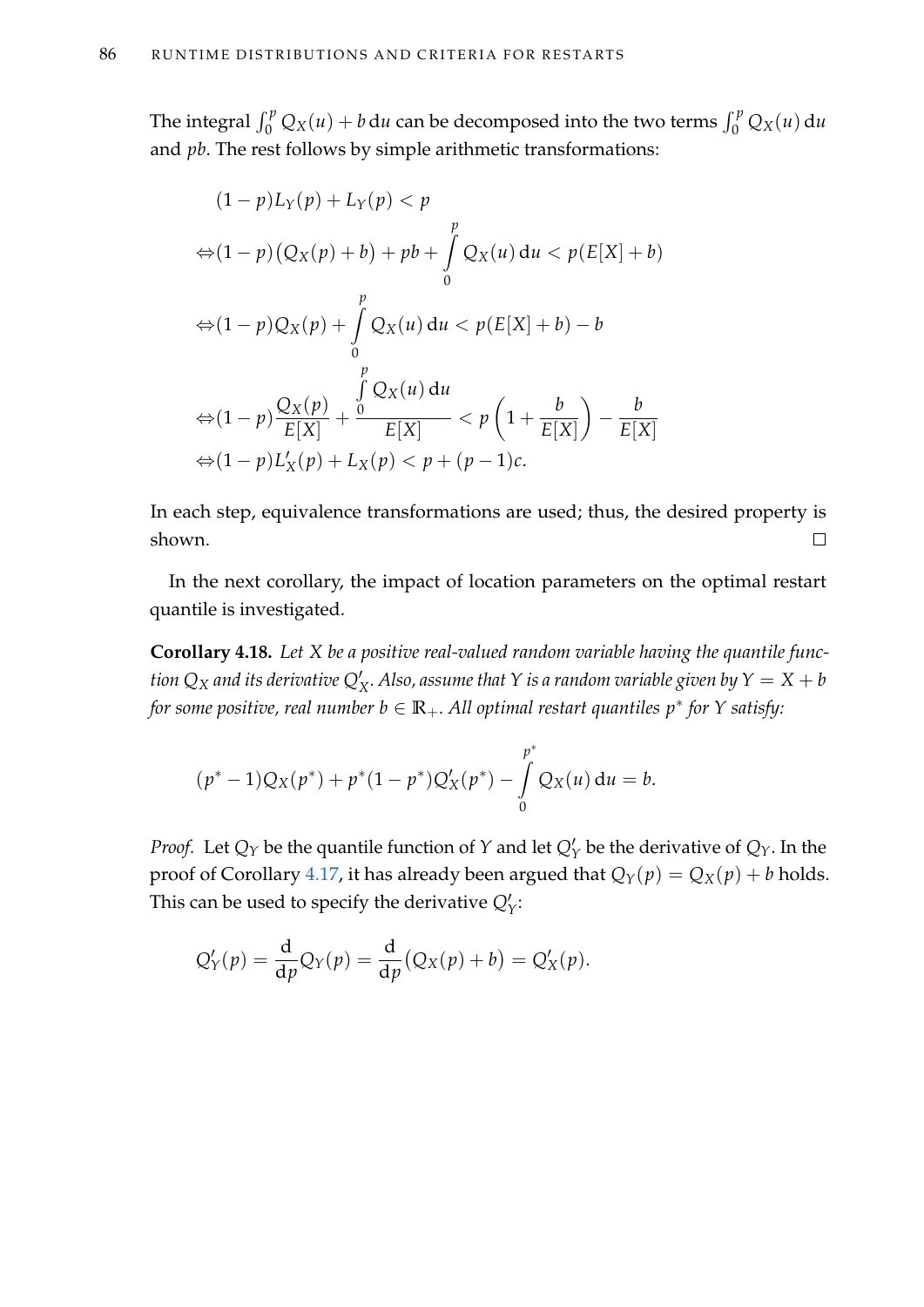Consider an optimal restart quantile *p*<sup>∗</sup> for *Y*. According to Theorem [4.14,](#page-96-0) *p*<sup>∗</sup> satisfies the condition

$$
(p^* - 1)Q_Y(p^*) + p^*(1 - p^*)Q'_Y(p^*) - \int_{0}^{p^*} Q_Y(u) du = 0.
$$

The characterization of  $Q_Y$  and  $Q'_Y$  can be inserted into the equation. The rest follows by using elementary arithmetic transformations:

$$
(p^* - 1)Q_Y(p^*) + p^*(1 - p^*)Q'_Y(p^*) - \int_0^{p^*} Q_Y(u) du = 0
$$
  
\n
$$
\Leftrightarrow (p^* - 1)(Q_X(p^*) + b) + p^*(1 - p^*)Q'_X(p^*) - \int_0^{p^*} (Q_X(u) + b) du = 0
$$
  
\n
$$
\Leftrightarrow (p^* - 1)(Q_X(p^*) + b) + p^*(1 - p^*)Q'_X(p^*) - bp^* - \int_0^{p^*} Q_X(u) du = 0
$$
  
\n
$$
\Leftrightarrow (p^* - 1)Q_X(p^*) + p^*(1 - p^*)Q'_X(p^*) - \int_0^{p^*} Q_X(u) du = b
$$

This completes the proof.

In the last two sections, scale and location parameters have been investigated. It was shown that scale parameters do not affect the usefulness of restarts as well as the optimal restart quantile, while the effect of location parameters is limited.

These results can be applied even if a scale and a location parameter are present at the same time. For example, assume that the random variable  $Z = aX + b$  needs to be analyzed, where *X* is a random variable whose restart properties are known. In addition,  $a \in \mathbb{R}_+$  has the role of a scale parameter and  $b \in \mathbb{R}_+$  that of a location parameter. One can then first apply Theorem [4.15](#page-97-1) or [4.16](#page-98-3) to the auxiliary random variable  $Y = aX$  and subsequently apply Corollary [4.17](#page-100-0) or [4.18,](#page-101-0) respectively, to  $Z = Y + b$ .

With these results, it is reasonable to analyze distributions without location and scale parameters. This simplifies the analysis of whether a restart strategy should be applied and, if so, which restart quantile is optimal.

 $\Box$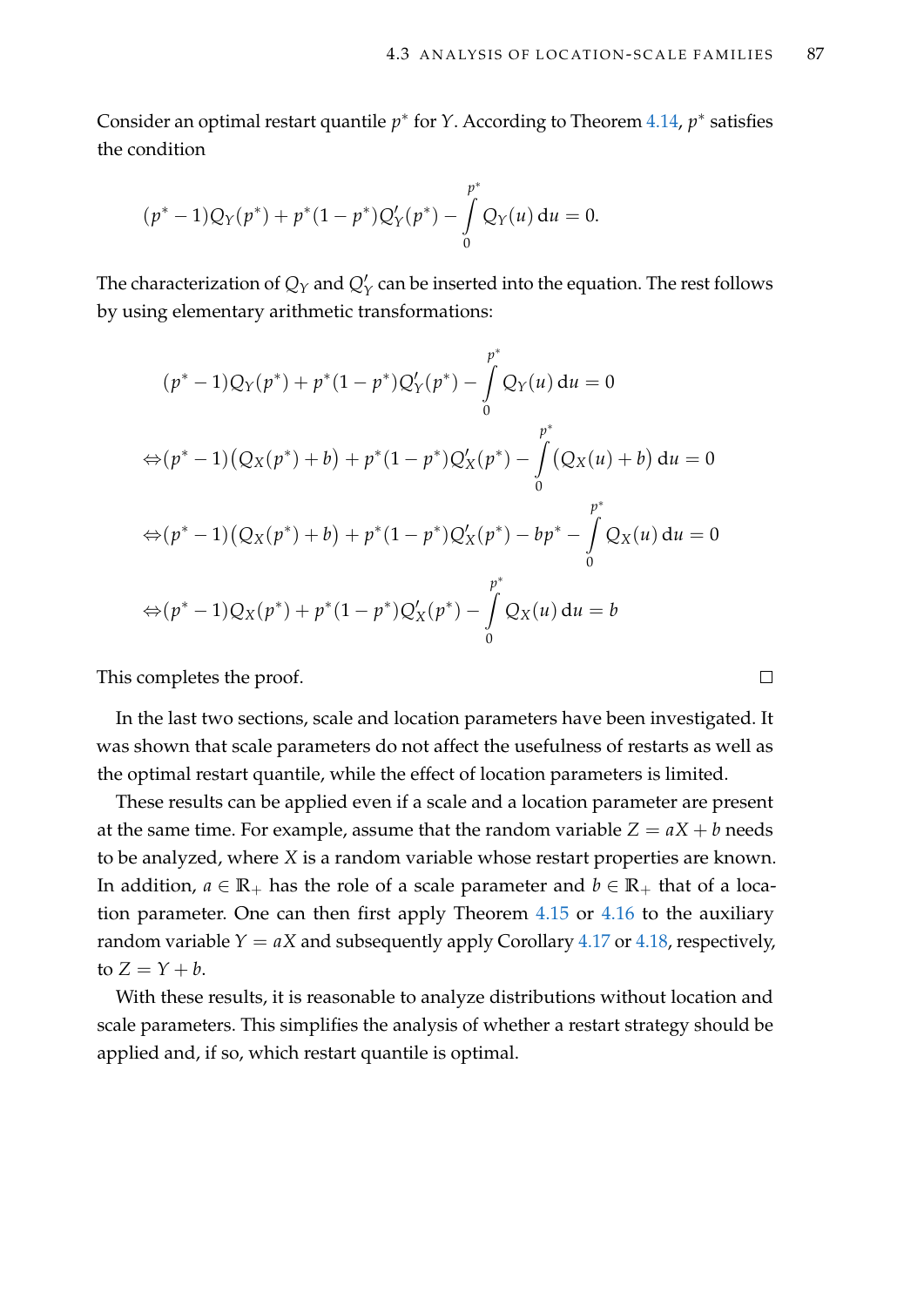#### <span id="page-103-0"></span>4.4 EXAMINATION OF DISTRIBUTIONS

In this section, we analyze the properties regarding restarts of typical distributions used to describe algorithms. In particular, the lognormal (Section [4.4.1\)](#page-103-1), the Weibull (Section [4.4.2\)](#page-110-0), and the generalized Pareto distribution (Section [4.4.3\)](#page-112-0) are investigated.

#### <span id="page-103-1"></span>4.4.1 *Lognormal*

Due to the central limit theorem, the lognormal distribution arises from the product of independent, identically distributed random variables.

In addition, the lognormal distribution is often used to describe the behavior of algorithms. Notably, the runtimes of local search algorithms have been reported in terms of the lognormal distribution. Arbelaez et al. [\[4\]](#page-210-1) examined the runtime distributions of two local search SAT solvers (CCASAT [\[32\]](#page-212-2) and SPARROW [\[12\]](#page-211-0)) on randomly generated instances and noted that the lognormal distribution is a good fit. Furthermore, the local search CSP (constraint satisfaction problem, see [\[152\]](#page-222-2)) solver ADAPTIVE SEARCH [\[42\]](#page-213-2) also exhibits a lognormal distributed runtime behavior on magic-square-problem instances [\[167\]](#page-223-3).

The runtimes of several evolutionary algorithms, including genetic programming, particle swarm optimization, and genetic algorithms, have been observed to be lognormal distributed by Barrero et al. [\[20\]](#page-211-1). Muñoz et al. [\[133\]](#page-221-1) have empirically evaluated the runtime distributions of some path planning algorithms, such as  $A^*$  [\[154\]](#page-222-3) and THETA $^*$  [\[48\]](#page-214-2), and have discovered that the runtime distribution follows lognormal distributions. According to Frost et al. [\[64\]](#page-215-2), the runtime of several CSP backtracking algorithms corresponds to lognormal distributions if unsatisfiable binary CSP instances are used as input. Clearly, the lognormal distribution is used for a variety of different algorithmic problems. Accordingly, demonstrating the usefulness of restarts under lognormal distributions could benefit a variety of fields.

We refer to Definition [2.41](#page-45-0) for the formal description of lognormal distributed random variables. In what follows, the quantile function of lognormal distributed random variables is of interest.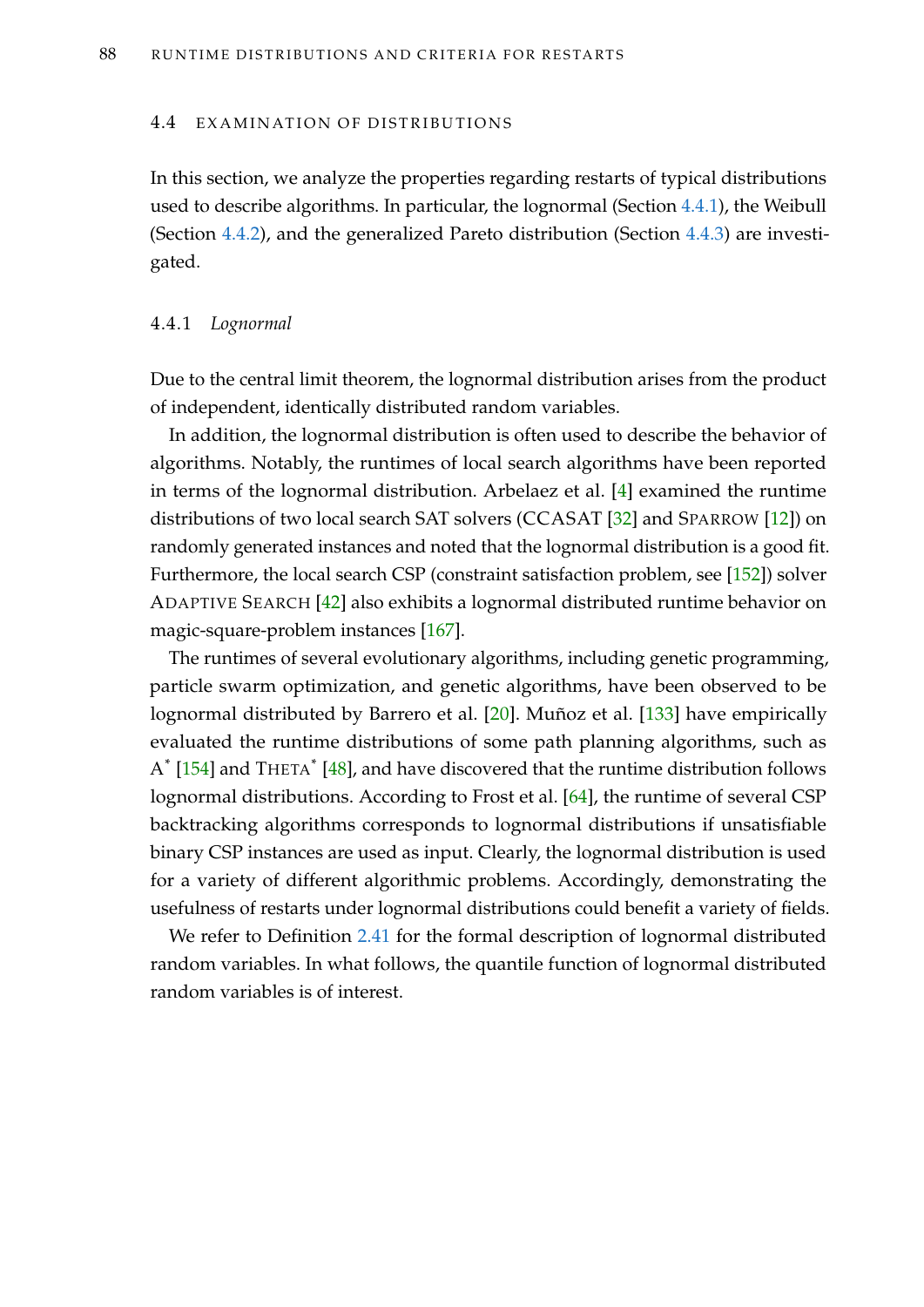<span id="page-104-0"></span>**Lemma 4.19** ([\[95\]](#page-218-1))**.** *Let X be a lognormal distributed random variable having parameters*  $\sigma \in \mathbb{R}_+$  *and*  $\mu \in \mathbb{R}$ *. The quantile function* Q *of* X *and the expected value*  $E[X]$  *are given by*

$$
E[X] = e^{\mu + \sigma^2/2},
$$
  
 
$$
Q(p) = e^{\mu + \sigma\sqrt{2}\text{erf}^{-1}(2p-1)}
$$

where  $\text{erf}^{-1}$  is the inverse of the error function  $\text{erf}(x) = \frac{2}{\sqrt{2}}$  $\frac{\partial}{\partial \overline{x}} \cdot \int_{0}^{x}$  $\theta$  $e^{-t^2}$  d*t*.

,

Although the inverse error function  $\mathrm{erf}^{-1}$  cannot be solved analytically, numerical techniques are available. We are now prepared to analyze the usefulness of restarts for lognormal distributions.

**Theorem 4.20.** Let *X* be a lognormal distributed random variable. Then there is a  $p \in (0,1)$ *such that*

$$
E[X_{Q(p)}] < E[X].
$$

*Proof.* Suppose *f* is the pdf and *r* is the hazard rate function of a lognormal distributed random variable. It is well-known that lognormal distributions have the long-tail property [\[61\]](#page-215-0) and that the limit  $\lim_{x\to\infty} r(x)$  exists (cf. [\[134\]](#page-221-0)). The existence of the limit  $\lim_{x\to\infty} x^2 \cdot f(x)$  is also easy to prove. The theorem is derived from this information by means of Theorem [4.12.](#page-94-0) For the purpose of self-containedness, the statement is examined in more detail.

Therefore, consider a lognormal distributed random variable *X* with arbitrary shape parameter  $\sigma \in \mathbb{R}_+$  having pdf *f*, cdf *F*, and quantile function *Q*. According to Theorem [4.15,](#page-97-1) scale parameters do not affect the usefulness of restarts. Since  $e^{\mu}$  is the scale parameter of the lognormal distribution, we may therefore assume  $\mu = 0$ .

In the first step, the existence of the limit  $\lim_{x\to\infty} x^2 \cdot f(x)$  is shown:

$$
\lim_{x \to \infty} x^2 \cdot f(x) = \lim_{x \to \infty} \frac{x^2 \cdot e^{-\frac{(\ln x - \mu)^2}{2\sigma^2}}}{x \cdot \sigma \cdot \sqrt{2 \cdot \pi}} = \lim_{x \to \infty} \frac{x \cdot e^{-\frac{(\ln x)^2}{2\sigma^2}}}{\sigma \cdot \sqrt{2 \cdot \pi}}.
$$

This limit can be evaluated by applying the change of variable method with  $x = e^t$ :

$$
\lim_{x \to \infty} x^2 \cdot f(x) = \lim_{t \to \infty} \frac{e^t \cdot e^{-\frac{(\ln e^t)^2}{2\sigma^2}}}{\sigma \cdot \sqrt{2 \cdot \pi}} = \lim_{t \to \infty} \frac{\exp\left(t - \frac{t^2}{2\sigma^2}\right)}{\sigma \cdot \sqrt{2 \cdot \pi}} = 0.
$$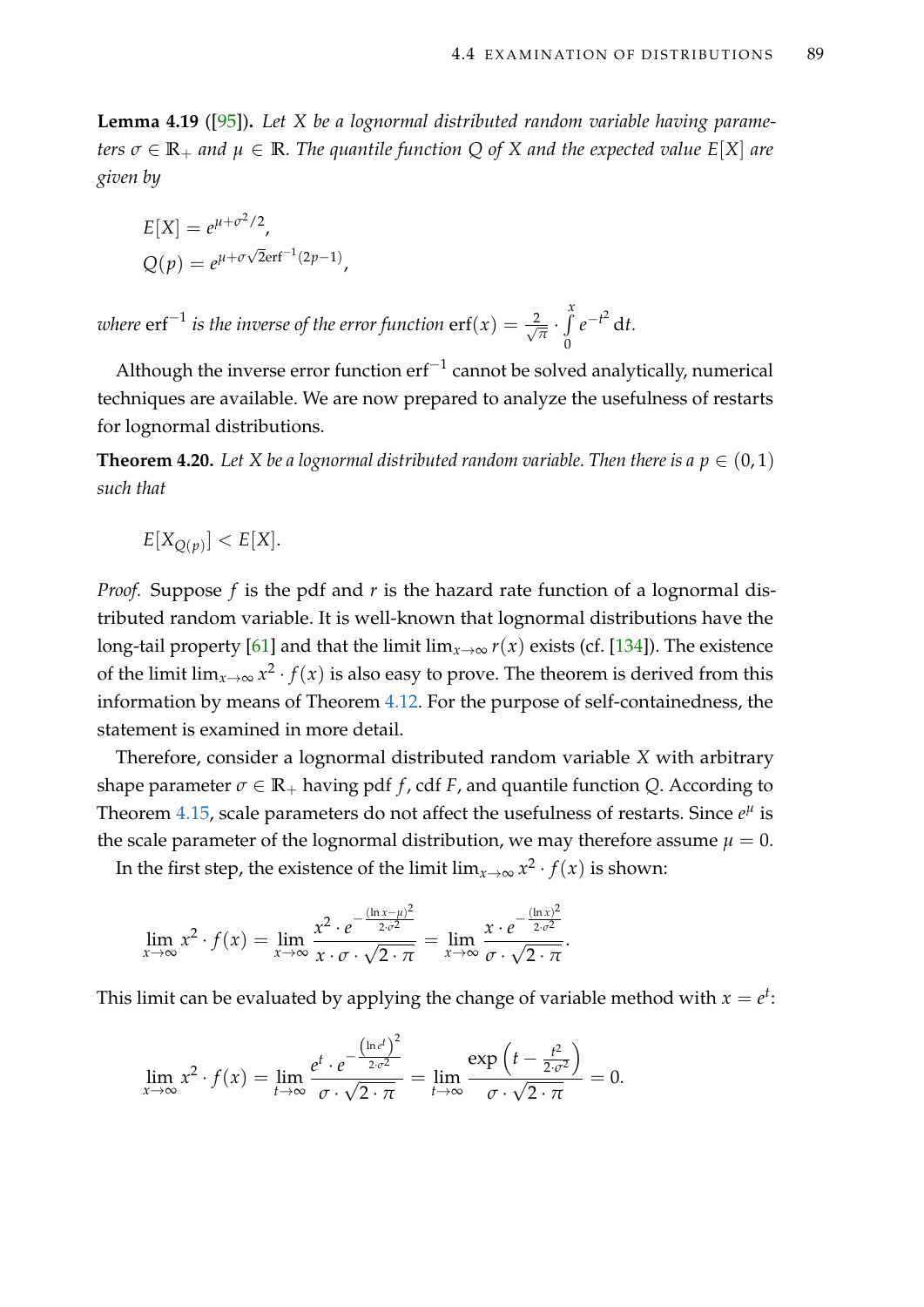Next, the limiting value of the hazard rate function  $r(x) = f(x)/(1 - F(x))$  is considered. Once more, the change of variable method is applied with  $x = Q(p)$ :

$$
\lim_{x \to \infty} \frac{f(x)}{1 - F(x)} = \lim_{p \to 1} \frac{f(Q(p))}{1 - F(Q(p))}.
$$

We obtain an expression for  $f(Q(p))$  by applying Definition [2.41](#page-45-0) and Lemma [4.19:](#page-104-0)

$$
f(Q(p)) = \frac{e^{-\frac{(\ln Q(p))^2}{2\cdot \sigma^2}}}{Q(p)\cdot \sigma \cdot \sqrt{2\cdot \pi}} = \frac{e^{-\sigma \cdot \sqrt{2}\cdot \text{erf}^{-1}(2p-1)}}{\sigma \cdot \sqrt{2\cdot \pi}} \cdot e^{-\frac{(\sigma \cdot \sqrt{2}\cdot \text{erf}^{-1}(2p-1))^{2}}{2\cdot \sigma^2}} = \frac{e^{-\sigma \cdot \sqrt{2}\cdot \text{erf}^{-1}(2p-1) - (\text{erf}^{-1}(2p-1))^{2}}}{\sigma \cdot \sqrt{2\cdot \pi}}.
$$

Also,  $F(Q(p)) = p$  holds as per definition. Thus, the limit of the hazard rate function can be written as follows:

<span id="page-105-0"></span>
$$
\lim_{p \to 1} \frac{f(Q(p))}{1 - F(Q(p))} = \lim_{p \to 1} \frac{e^{-\sigma \cdot \sqrt{2} \cdot \text{erf}^{-1}(2p - 1) - \left(\text{erf}^{-1}(2p - 1)\right)^2}}{(1 - p) \cdot \sigma \cdot \sqrt{2 \cdot \pi}}.
$$
\n(4.13)

An important fact about the inverse error function erf−<sup>1</sup> is that erf−<sup>1</sup> (*u*) tends towards infinity as *u* approaches 1 (implied in [\[163\]](#page-223-4)). Thus, L'Hospital's rule can be utilized to further determine the limiting value from Equation [\(4.13\)](#page-105-0). For this purpose, we first address the required derivatives. As  $\mathrm{erf}^{-1}$  is inverse to the error function erf $(x) = \frac{2}{\sqrt{2}}$  $\frac{x}{\overline{\pi}} \cdot \int_{0}^{x}$  $\boldsymbol{0}$ *e*<sup>−*t*2</sup> d*t,* the derivative of erf<sup>−1</sup> can be determined by means of the well-known inverse function theorem [\[153\]](#page-222-0). In particular, we have:

<span id="page-105-3"></span>
$$
\frac{d}{dp}\,\text{erf}^{-1}(2p-1) = \sqrt{\pi} \cdot e^{\left(\text{erf}^{-1}(2p-1)\right)^2}.\tag{4.14}
$$

This observation can be used to determine the derivative of the terms in Equa-tion [\(4.13\)](#page-105-0) that are dependent on  $\mathrm{erf}^{-1}$ :

<span id="page-105-1"></span>
$$
\frac{d}{dp} e^{\sigma \cdot \sqrt{2} \cdot erf^{-1}(2p-1)} = \sqrt{2 \cdot \pi} \cdot \sigma \cdot e^{\sigma \cdot \sqrt{2} \cdot erf^{-1}(2p-1) + (erf^{-1}(2p-1))^{2}},
$$
\n(4.15)

<span id="page-105-2"></span>
$$
\frac{d}{dp} e^{\left(\text{erf}^{-1}(2p-1)\right)^2} = 2 \cdot \sqrt{\pi} \cdot e^{2 \cdot \left(\text{erf}^{-1}(2p-1)\right)^2} \cdot \text{erf}^{-1}(2p-1). \tag{4.16}
$$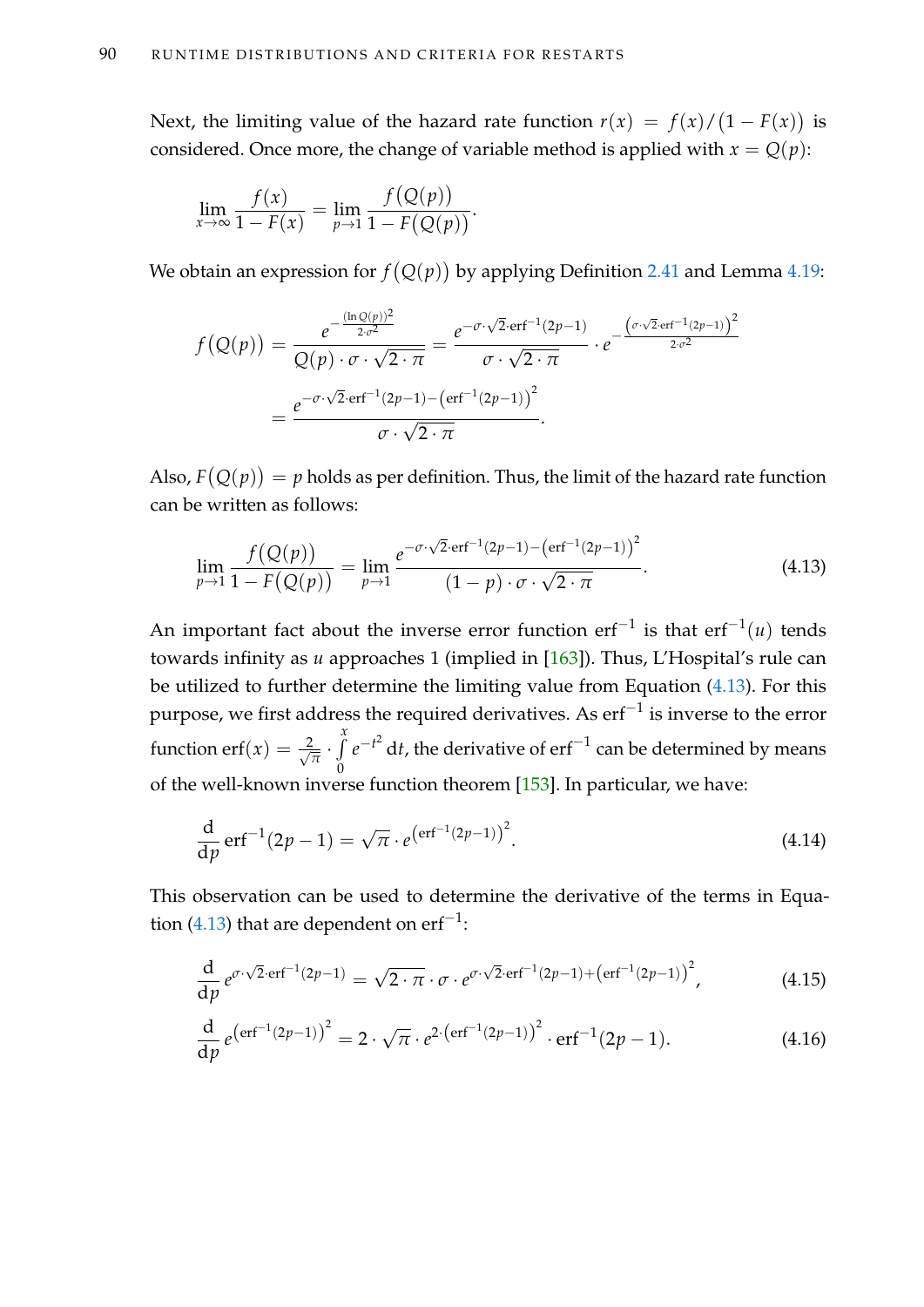Using Equation [\(4.15\)](#page-105-1) and Equation [\(4.16\)](#page-105-2), the derivative of  $f(Q(p))$  is calculated:

<span id="page-106-0"></span>
$$
\frac{\mathrm{d}}{\mathrm{d}p} f\big(Q(p)\big) = -\frac{\sqrt{2} \cdot \sigma + 2 \cdot \mathrm{erf}^{-1}(2p-1)}{\sqrt{2} \cdot \sigma \cdot e^{\sigma \cdot \sqrt{2} \cdot \mathrm{erf}^{-1}(2p-1)}}.
$$
\n(4.17)

Finally, L'Hospital's rule can be applied to Equation [\(4.13\)](#page-105-0) with the derivative of the numerator being given by Equation [\(4.17\)](#page-106-0):

$$
\lim_{p \to 1} \frac{f(Q(p))}{1-p} = \lim_{p \to 1} \frac{\sqrt{2} \cdot \sigma + 2 \cdot \text{erf}^{-1}(2p-1)}{\sqrt{2} \cdot \sigma \cdot e^{\sigma \cdot \sqrt{2} \cdot \text{erf}^{-1}(2p-1)}}.
$$

As can be observed, L'Hospital's rule can be applied a second time. The required identities can be directly taken from Equation [\(4.14\)](#page-105-3) and Equation [\(4.15\)](#page-105-1). This yields

$$
\lim_{p \to 1} \frac{f(Q(p))}{1 - p} = \lim_{p \to 1} \frac{e^{(\text{erf}^{-1}(2p - 1))^{2}}}{\sigma^{2} \cdot e^{\sigma \cdot \sqrt{2} \cdot \text{erf}^{-1}(2p - 1) + (\text{erf}^{-1}(2p - 1))^{2}}}
$$
\n
$$
= \lim_{p \to 1} \frac{1}{\sigma^{2} \cdot e^{\sigma \cdot \sqrt{2} \cdot \text{erf}^{-1}(2p - 1)}} = 0
$$

since erf−<sup>1</sup> (2*p* − 1) tends towards infinity as *p* → 1. According to Lemma [4.11,](#page-92-4) *X* is long-tailed due to the fact that the hazard rate function is approaching 0 in the limit. Therefore, the conditions of Theorem [4.12](#page-94-0) are fulfilled, and we can conclude that restarts are useful for *X*.

At the beginning of the proof, we set the parameter  $\mu$  to zero. Having shown the usefulness of restarts for an arbitrary shape parameter  $\sigma \in \mathbb{R}_+$ . Based on Theorem [4.15,](#page-97-1) we conclude that restarts are useful for all lognormal distributions.  $\Box$ 

As a consequence of this theorem, it can be concluded without further analysis that for lognormal distributed random variables, there are always restart times yielding a benefit in expectation. Nevertheless, it has not yet been established which restart times are useful and, in particular, optimal. This question is addressed in the following. For this purpose, consider a lognormal distributed random variable *X*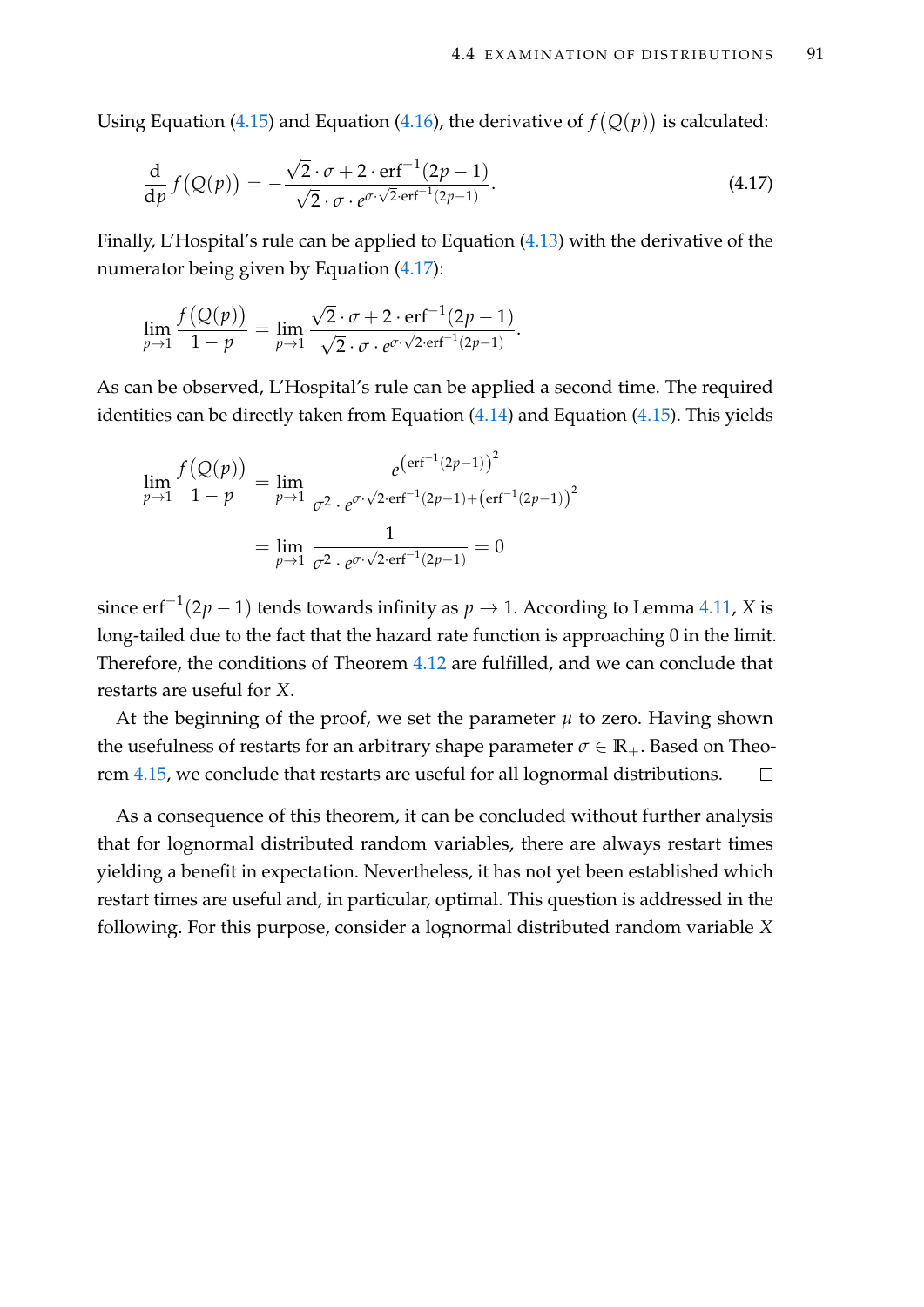with pdf *f* and quantile function *Q*. The derivative *Q'* of the quantile function, as well as the antiderivative  $\Omega$ , can then be calculated

$$
\mathfrak{Q}(p) = -\frac{1}{2} \cdot e^{\mu + \sigma^2/2} \cdot \text{erf}\left(\frac{\sigma}{\sqrt{2}} - \text{erf}^{-1}(2p - 1)\right),
$$
  

$$
\mathcal{Q}'(p) = \frac{1}{f(Q(p))} = \sigma\sqrt{2\pi} \cdot e^{\mu + \sqrt{2}\cdot\sigma \cdot \text{erf}^{-1}(2p - 1) + (\text{erf}^{-1}(2p - 1))^2},
$$

where erf is the error function. Using the three functions  $Q$ ,  $Q'$  and  $\Omega$ , the conditions for the usefulness (Theorem [4.4\)](#page-88-1) of restarts and the optimality of a restart quantile (Theorem [4.14\)](#page-96-0) can be easily checked for specific  $p \in (0, 1)$ . However, it should be emphasized that numerical approaches are necessary to compute both the error function erf as well as the inverse error function  $\mathrm{erf}^{-1}.$ 



**Figure 4.1:** This plot visualizes the usefulness of restarts and the optimal restart quantiles for lognormal distributions. The scale parameter  $\mu$  does not influence this plot's shape (cf. Theorem [4.15](#page-97-1) and [4.16\)](#page-98-3). The shape parameter  $\sigma$  can be found on the *x*-axis, and the quantiles  $p \in (0, 1)$  are represented on the *y*-axis. The light blue area corresponds to parameter combinations of  $\sigma$  and  $p$  for which restarts are useful in expectation, i. e., satisfying the condition of Theorem [4.4.](#page-88-1) Accordingly, the dashed blue line denotes parameter combinations for which restarts are neither useful nor harmful. The red line indicates the optimal restart quantiles for a given  $\sigma$ . That is, this quantile minimizes the expected value under restarts. Also, refer to Theorem [4.14.](#page-96-0) This figure is based on [\[110\]](#page-219-0).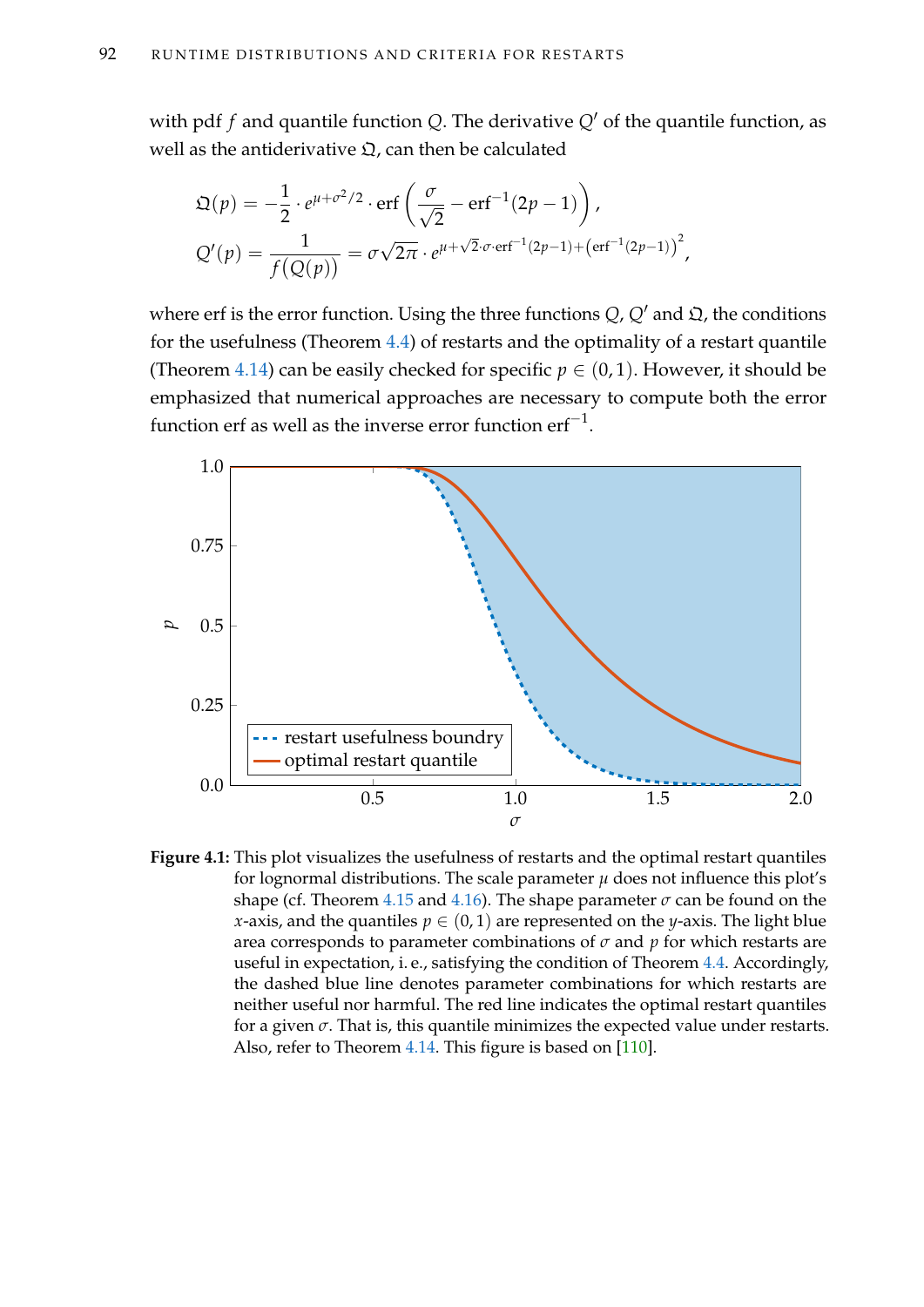The area in which restarts are useful, and the optimal restart quantiles are shown in Figure [4.1.](#page-107-0) Here, Theorem [4.15](#page-97-0) and Theorem [4.16](#page-98-0) are implicitly used, indicating that the restart properties do not depend on the scale parameter  $\mu$ . Accordingly, these characteristics can be evaluated purely on the basis of the shape parameter *σ*. The plot illustrates that for small  $\sigma$  values, only quantiles close to 1 provide an improvement to the expected value. Conversely, in case of high *σ* values, restarts are useful for almost all quantiles. The behavior of the optimal restart quantile is similar: For high  $\sigma$  values, the optimal restart quantile seems to approach  $p \approx 0$ .

<span id="page-108-0"></span>

**Figure 4.2:** This plot compares the expected value without restarts with the expected value using the optimal restart strategy for lognormal distributions. The plot has the same appearance for all values of the scale parameter  $\mu$ , only the values on the *y*-axis differ. Therefore, the scale parameter is fixed to  $\mu = 0$ . The shape parameter  $\sigma$  can be found on the *x*-axis, and the *y*-axis indicates the value of the respective expected values. The black dotted line represents the expected value without restarts, and the blue line corresponds to the expected value with restarts at the optimal restart time. This figure is based on [\[110\]](#page-219-0).

Furthermore, the effect of restarts on the expected value still needs to be clarified. This issue is illustrated in Figure [4.2.](#page-108-0) It compares the expected value *E*[*X*] of a lognormal distributed random variable  $X$  with the expected value  $E[X_{Q(p^*)}]$  using the optimal restart strategy. The scale parameter  $\mu$  is again fixed to  $\mu = 0$ , and therefore the values only depend on the shape parameter *σ*. For small *σ* values, the difference between  $E[X]$  and  $E[X_{Q(p^*)}]$  is negligible. Only starting at about  $\sigma \approx 0.9$ , a difference between the two values can be detected visually.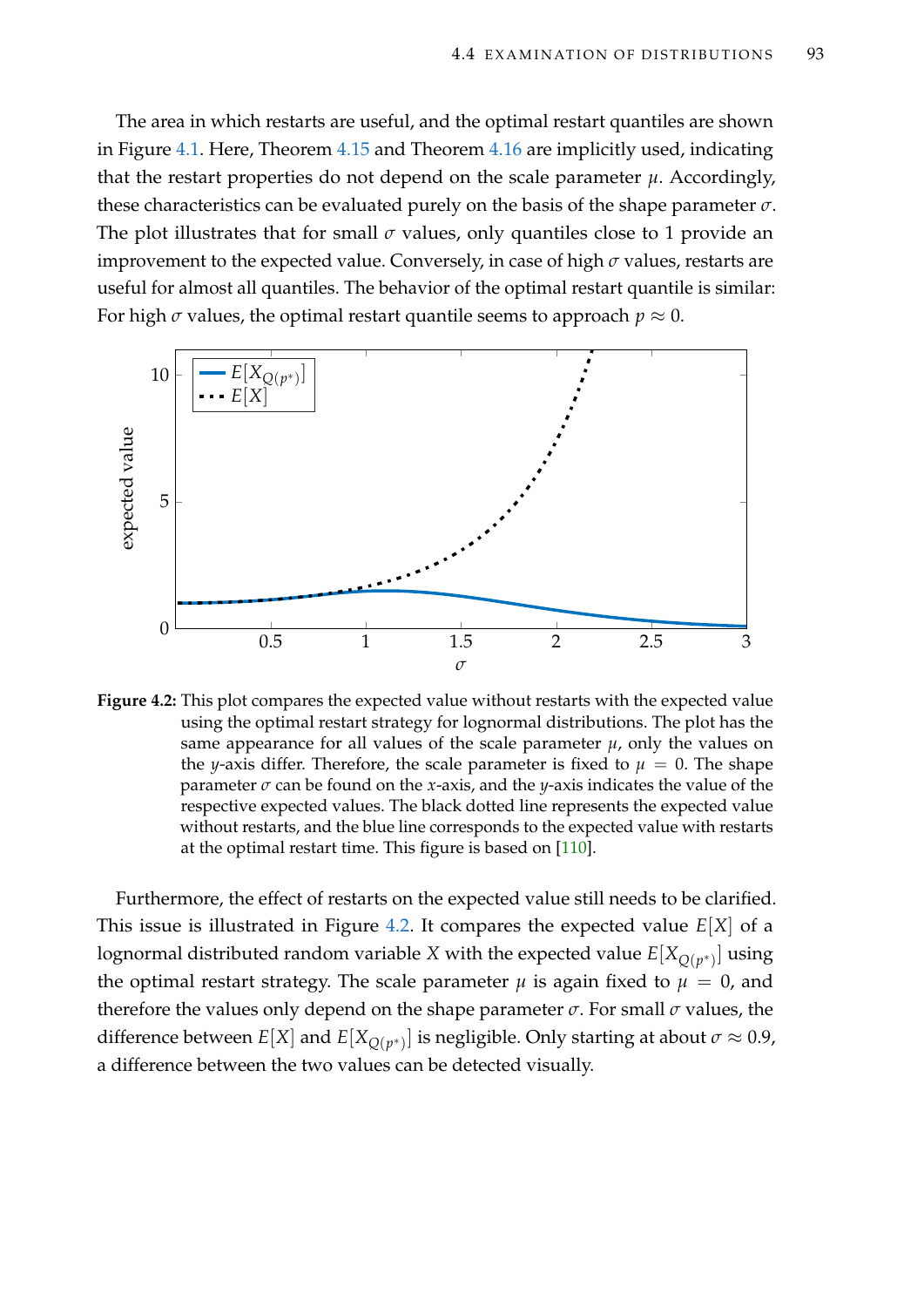On the other hand, the expected value *E*[*X*] tends superexponentially w. r. t. *σ* towards infinity, as can be verified by Lemma [4.19.](#page-104-0) In contrast, *E*[*XQ*(*<sup>p</sup>* ∗) ] starts to decline, beginning at a value of about *σ* ≈ 1.1 and seemingly approaches 0 for large *σ* values. Indeed, this property can also be shown theoretically.

 $\bf{Theorem~4.21.}$   $\ Let \ X^{(\mu,\sigma)}$  denote a lognormal distributed random variable with scale  $\mu \in \mathbb{R}$ and shape  $\sigma \in \mathbb{R}_+$ . Also, assume  $t^*_{\mu,\sigma} \in \mathbb{R}_+$  to be the optimal restart time associated *with X*(*µ*,*σ*) *. Then the following holds for the optimal expected value under restarts:*

$$
\lim_{\sigma \to \infty} E\left[X_{t_{\mu,\sigma}}^{(\mu,\sigma)}\right] = 0.
$$

*Proof.* Let  $F_{\mu,\sigma}$  be the cdf associated with  $X^{(\mu,\sigma)}$  (see Definition [2.41\)](#page-45-0). We already  $\cos\theta~t$  /  $F_{\mu,\sigma}(t)$  as an upper bound for  $E[X_{t}^{(\mu,\sigma)}]$  $\binom{\mu,\nu}{t}$  in Chapter [3](#page-54-0) when we were concerned with discrete random variables. As is well-known, this is also true if *X* is a continuous random variable. This can be verified using, for example, Theorem [2.47](#page-48-0) by inserting the trivial upper bound  $E[X^{(\mu,\sigma)} \mid X^{(\mu,\sigma)} \leq t] \leq t$ .

In the subsequent, we use the restart time  $t_{\mu,\sigma} = \exp \left( \mu - \sigma^2 \right)$ . Since  $t_{\mu}^*$  $_{\mu,\sigma}^*$  is by definition the optimal restart time, this results in the following estimate for the expected value  $E[X(t^{\mu,\sigma})]$  $\binom{\mu,\nu}{t_{\mu,\sigma}}$ :

<span id="page-109-0"></span>
$$
0 \le E[X_{t_{\mu,\sigma}^{(\mu,\sigma)}}^{(\mu,\sigma)}] \le E[X_{t_{\mu,\sigma}}^{(\mu,\sigma)}] \le \frac{t_{\mu,\sigma}}{F_{\mu,\sigma}(t_{\mu,\sigma})} = \frac{2 \cdot t_{\mu,\sigma}}{1 + \text{erf}\left(\frac{\ln(t_{\mu,\sigma}) - \mu}{\sqrt{2} \cdot \sigma}\right)}
$$
(4.18)  
= 
$$
\frac{2 \cdot \exp(\mu - \sigma^2)}{1 + \text{erf}\left(-\frac{\sigma}{\sqrt{2}}\right)}.
$$

We now analyze the limit of  $t_{\mu,\sigma}/F_{\mu,\sigma}(t_{\mu,\sigma})$  as  $\sigma$  approaches infinity. Two necessary details should be clarified beforehand. First,  $\lim_{x\to-\infty}$  erf(*x*) = −1 is valid. Second, the derivative of the error function is given by  $\frac{d}{dx}$  erf $(x) = \frac{2}{\sqrt{x}}$  $\frac{p}{\pi}$  exp  $(-x^2)$ . The desired limit can be established by using these facts and applying L'Hospital's rule twice:

$$
\lim_{\sigma \to \infty} \frac{t_{\mu,\sigma}}{F_{\mu,\sigma}(t_{\mu,\sigma})} = \lim_{\sigma \to \infty} \frac{2 \exp(\mu - \sigma^2)}{1 + \text{erf}\left(-\frac{\sigma}{\sqrt{2}}\right)} = \lim_{\sigma \to \infty} \frac{-4\sigma \exp(\mu - \sigma^2)}{-\exp\left(-\frac{\sigma^2}{2}\right)} \sqrt{\frac{\pi}{2}}
$$
\n
$$
= \lim_{\sigma \to \infty} \frac{\sqrt{8\pi} \exp(\mu)\sigma}{\exp\left(\frac{\sigma^2}{2}\right)} = \lim_{\sigma \to \infty} \frac{\sqrt{8\pi} \exp(\mu)}{\sigma \exp\left(\frac{\sigma^2}{2}\right)} = 0.
$$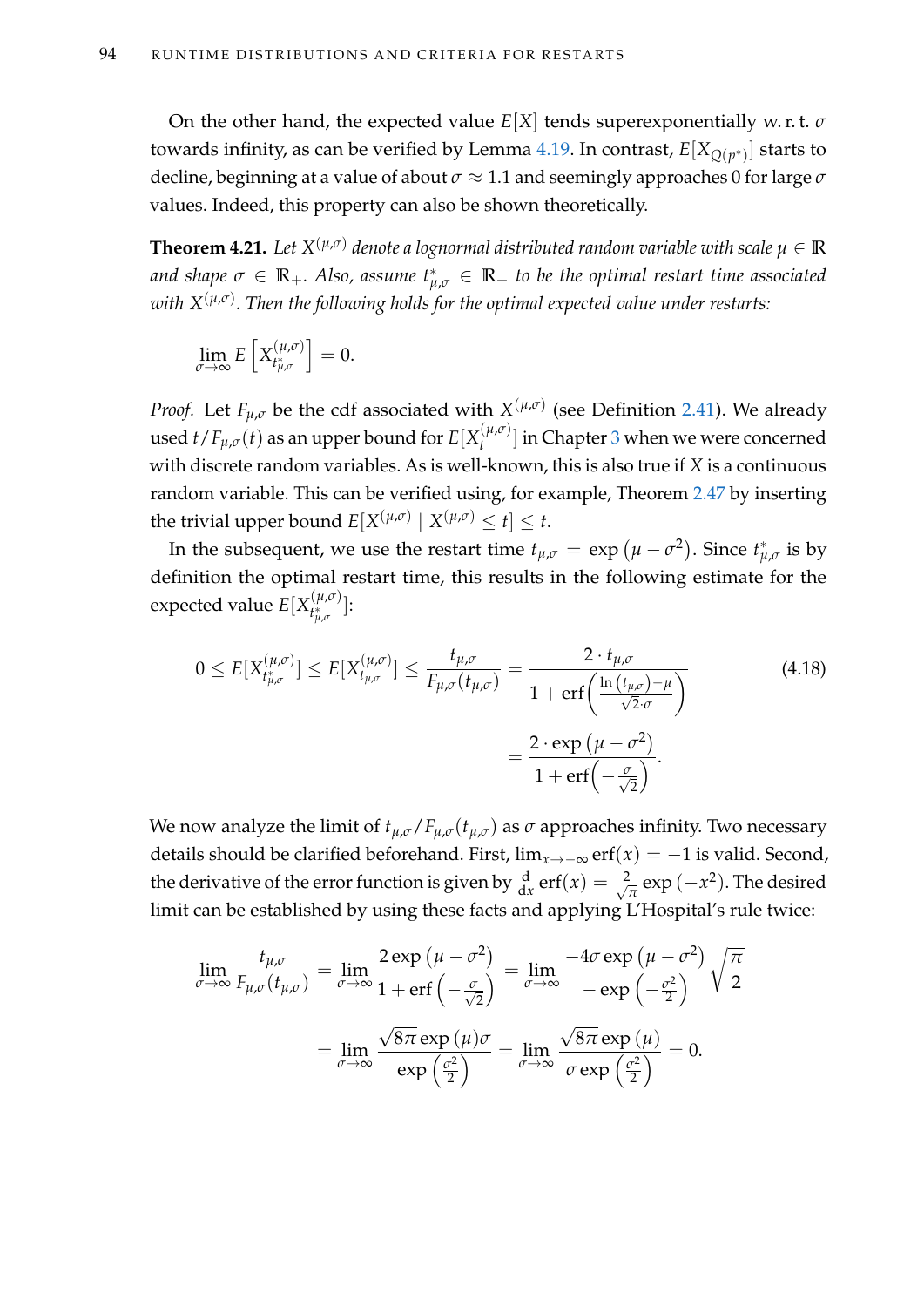Since the upper bound  $t_{\mu,\sigma}/F_{\mu,\sigma}(t_{\mu,\sigma})$  approaches 0 in the limit, Inequality [\(4.18\)](#page-109-0)  $\displaystyle \lim_{\sigma\to\infty}E[X_{t_{\mu,\sigma}^*}^{(\mu,\sigma)}]$  $\left[\begin{smallmatrix} (\mu,\nu) \ t^*_{\mu,\sigma} \end{smallmatrix}\right] = 0.$  $\Box$ 

The proof of this theorem further suggests that the optimal expected value under restarts is, in fact, approaching 0 superexponentially in *σ*.

## 4.4.2 *Weibull*

From a theoretical point of view, the Weibull distribution is of interest because it is one of three limiting distributions of the Fisher-Tippett-Gnedenko theorem (see for example [\[104\]](#page-218-0)). Informally summarized, this theorem addresses the distribution of minima (respectively maxima) of independently, identically distributed random variables. If the distribution of minima (maxima) converges, then the Weibull distribution is one of the possible limiting distributions. Such a scenario presents itself if the same (randomized) algorithm is started in parallel on *n* processors and terminates as soon as a solution is found on any processor. The runtime then corresponds to the minimum of  $n$  independent<sup>2</sup>, identically distributed random variables.

There are also some empirical studies that have investigated the runtime behavior of algorithms and discovered that Weibull distributions are a suitable fit. Frost et al. [\[64\]](#page-215-0) found that the runtime of multiple CSP solvers on randomly generated, satisfiable instances can be reasonably well approximated by Weibull distributions. Hoos and Stützle [\[88\]](#page-217-0) investigated the runtime of a SAT solver (GSAT WITH RAN-DOM WALK [\[70\]](#page-216-0)) with varying parameter combinations. For non-optimal parameter settings, they discovered that the runtime distribution follows a Weibull distribution. In a paper by Barrero et al. [\[20\]](#page-211-0), generation-based models without selection pressure are explored. They established that the number of generations to success can be expressed in terms of a Weibull distribution.

For a formal description of Weibull distributed random variables, we refer to Definition [2.42.](#page-46-0) An important result regarding restarts on Weibull distributed random quantities has already been reported by Wolter [\[180\]](#page-224-0).

**Theorem 4.22** ([\[180\]](#page-224-0))**.** *Let X be a Weibull distributed random variable with shape parameter*  $k \in \mathbb{R}_+$ *. Restarts are useful for X if and only if*  $k < 1$ *.* 

<sup>2</sup> Here, it is assumed that the algorithms do not exchange information.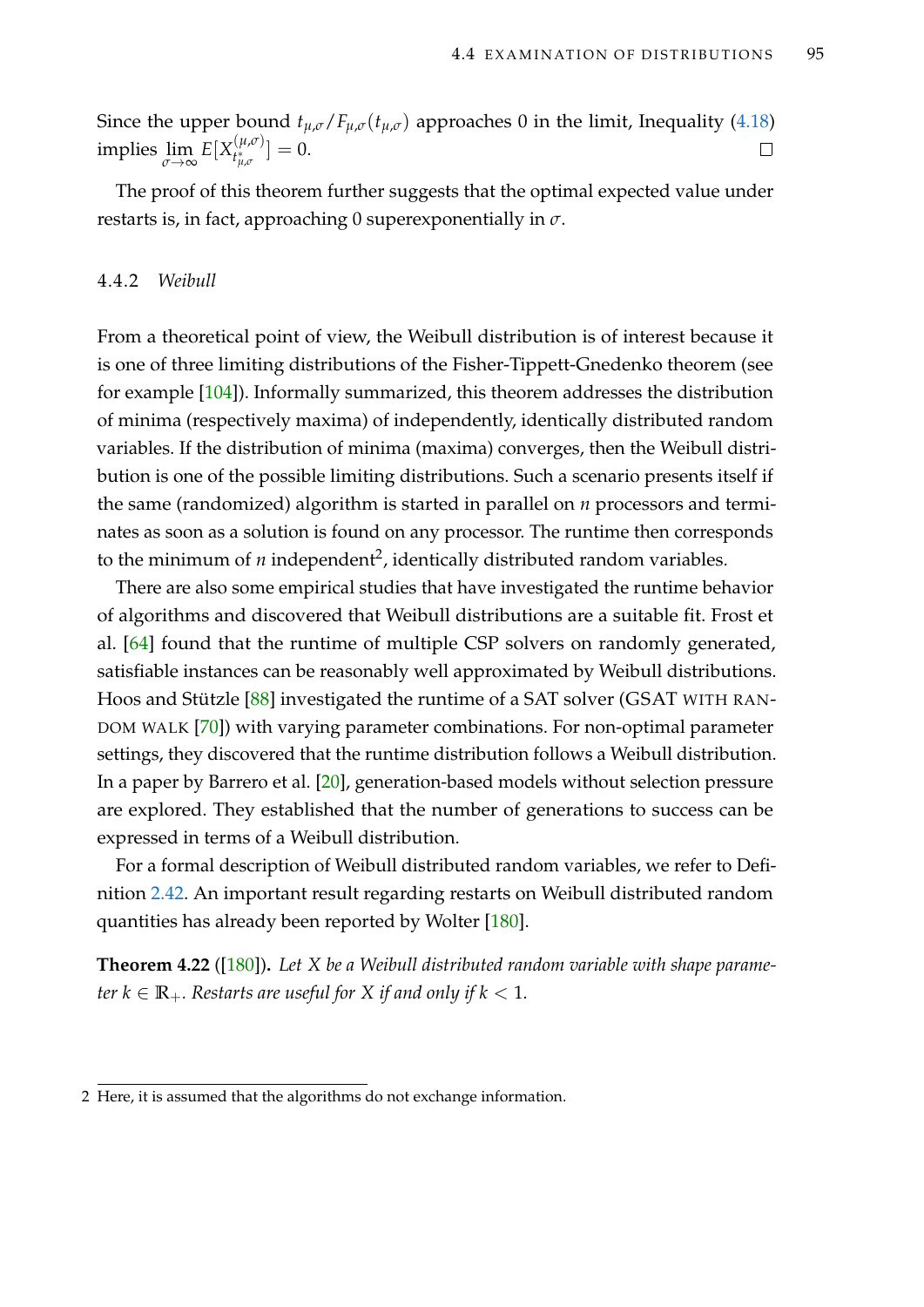Therefore, in this section, we only consider the optimal restart quantile and the associated expected value. As we shall see, the restart times should be chosen as small as possible, causing the expected value to approach 0.

<span id="page-111-3"></span>**Theorem 4.23.** *Consider a Weibull distributed random variable X with shape parameter*  $k \in (0,1)$  *and let*  $Q$  *be the quantile function of*  $X$ *. Then, the following is valid for the expected value under restarts E*[*XQ*(*p*) ]*:*

$$
\lim_{p \to 0} E[X_{Q(p)}] = 0.
$$

*Proof.* Assume  $a \in \mathbb{R}_+$  to be the scale parameter of the random variable *X*. As can be readily verified, the quantile function *Q* is given by

$$
Q(p) = a \cdot \left(-\log\left(1-p\right)\right)^{\frac{1}{k}}.
$$

According to Lemma [4.3,](#page-87-0) the expected value  $E[X_{Q(p)}]$  is given by:

<span id="page-111-0"></span>
$$
E[X_{Q(p)}] = \frac{1-p}{p} \cdot Q(p) + \frac{\int_{0}^{p} Q(u) du}{p}.
$$
 (4.19)

Both additive terms require attention for the limiting case  $p \to 0$ . First, we start with the right term. The integral is, of course, approaching 0 for  $p \to 0$ . Thus, L'Hospital's rule can be applied:

<span id="page-111-1"></span>
$$
\lim_{p \to 0} \frac{\int_{0}^{p} Q(u) du}{p} = \lim_{p \to 0} Q(p) = 0.
$$
\n(4.20)

A similar reasoning can be used for the left term in Equation [\(4.19\)](#page-111-0) as well. As a preliminary consideration, we, therefore, calculate the derivative  $Q'$  of  $Q$ :

$$
Q'(p) = a \cdot \frac{\left(-\log\left(1-p\right)\right)^{\frac{1}{k}-1}}{k \cdot (1-p)}.
$$

L'Hospital's rule can thus be applied again, and we obtain:

<span id="page-111-2"></span>
$$
\lim_{p \to 0} \frac{1 - p}{p} \cdot Q(p) = \lim_{p \to 0} (1 - p) \cdot \lim_{p \to 0} \frac{Q(p)}{p} = \lim_{p \to 0} Q'(p) = 0.
$$
 (4.21)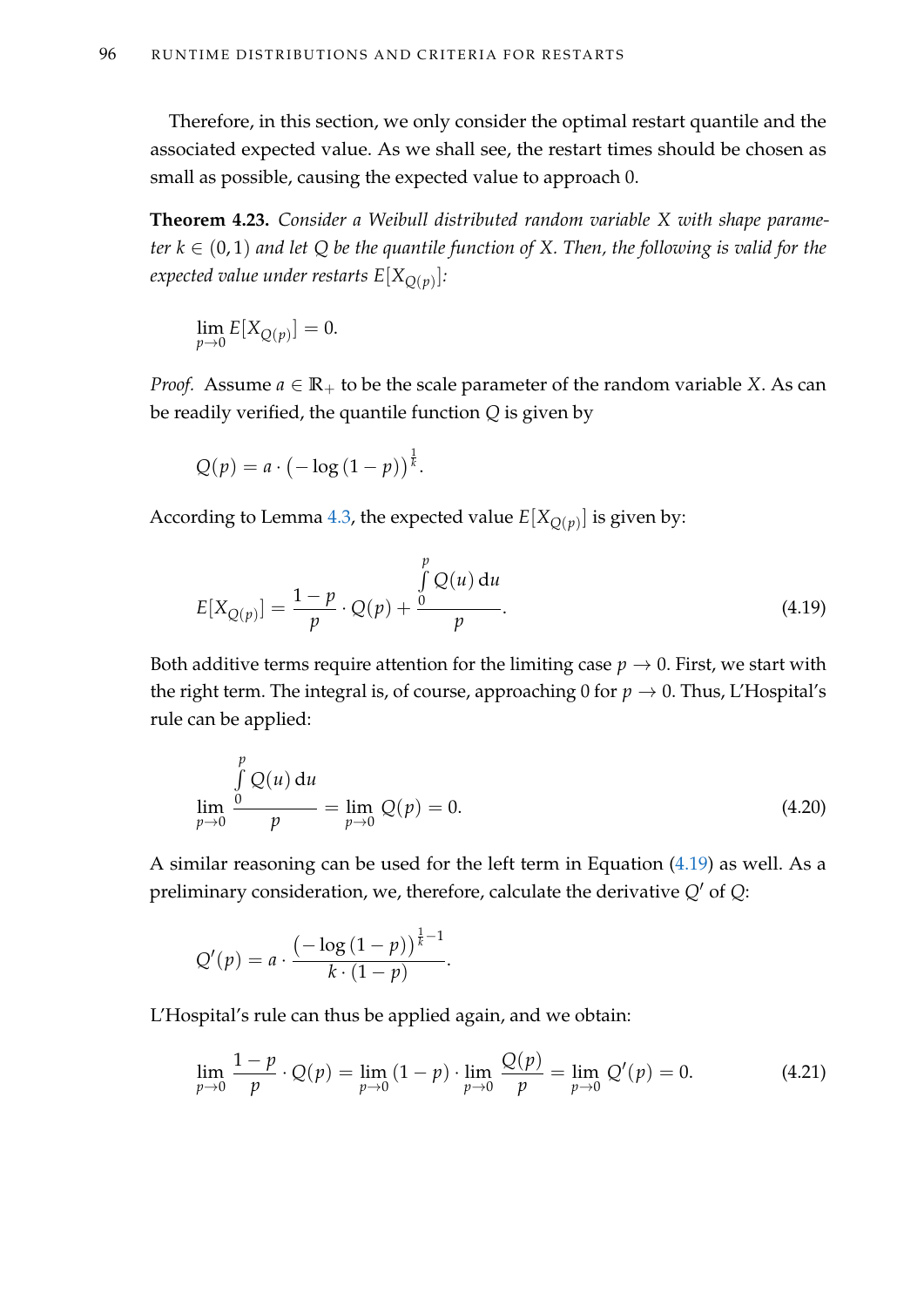By combining Equation [\(4.20\)](#page-111-1) and Equation [\(4.21\)](#page-111-2), we obtain the desired result:

$$
\lim_{p \to 0} E[X_{Q(p)}] = \lim_{p \to 0} \frac{1-p}{p} \cdot Q(p) + \lim_{p \to 0} \frac{\int_{0}^{p} Q(u) du}{p} = 0.
$$

This completes the proof.

This theorem's remarkable by-product is that the optimal expected value under restarts does not depend on any parameter in the limit. Not only that, but the expected value is even approaching zero; in terms of algorithms, this would imply that a result is found practically immediately, without any waiting time. For practical applications, it should therefore be checked thoroughly whether the Weibull distribution is indeed a suitable description, especially for extremely small values. Alternatively, an additional location parameter might be introduced to ensure that the resulting restart strategy is a bit more conservative.

In addition, the case  $k > 1$  may also be analyzed. The proof is identical to the above, with the one difference being that  $Q'(p)$  approaches infinity for  $p \to 0$ . Hence, the expected value approaches infinity. For this reason, we do not repeat the proof.

<span id="page-112-0"></span>**Lemma 4.24.** *Consider a Weibull distributed random variable X with shape parameter*  $k \in (1, ∞)$  *and let*  $Q$  *be the quantile function of*  $X$ *. Then, the following is valid for the expected value under restarts E*[*XQ*(*p*) ]*:*

$$
\lim_{p \to 0} E[X_{Q(p)}] = \infty.
$$

This statement will prove useful for a later analysis.

## 4.4.3 *Generalized Pareto*

The motivation for studying the generalized Pareto distribution can be attributed to the Pickands-Balkema-de Haan theorem [\[18,](#page-211-1) [143\]](#page-222-0). For a given random variable *X*, this theorem is concerned with the limiting distribution of the conditional excess distribution  $Pr(X - u \le y \mid X > u)$  for  $u \to \infty$ . In many cases, this excess distribution converges to the generalized Pareto distribution. Therefore, the generalized Pareto distribution is considered a suitable candidate to model extreme events.

It is also a flexible distribution capable of modeling cases with bounded support as well as cases with (one-sided) unbounded support. Furthermore, many other

 $\Box$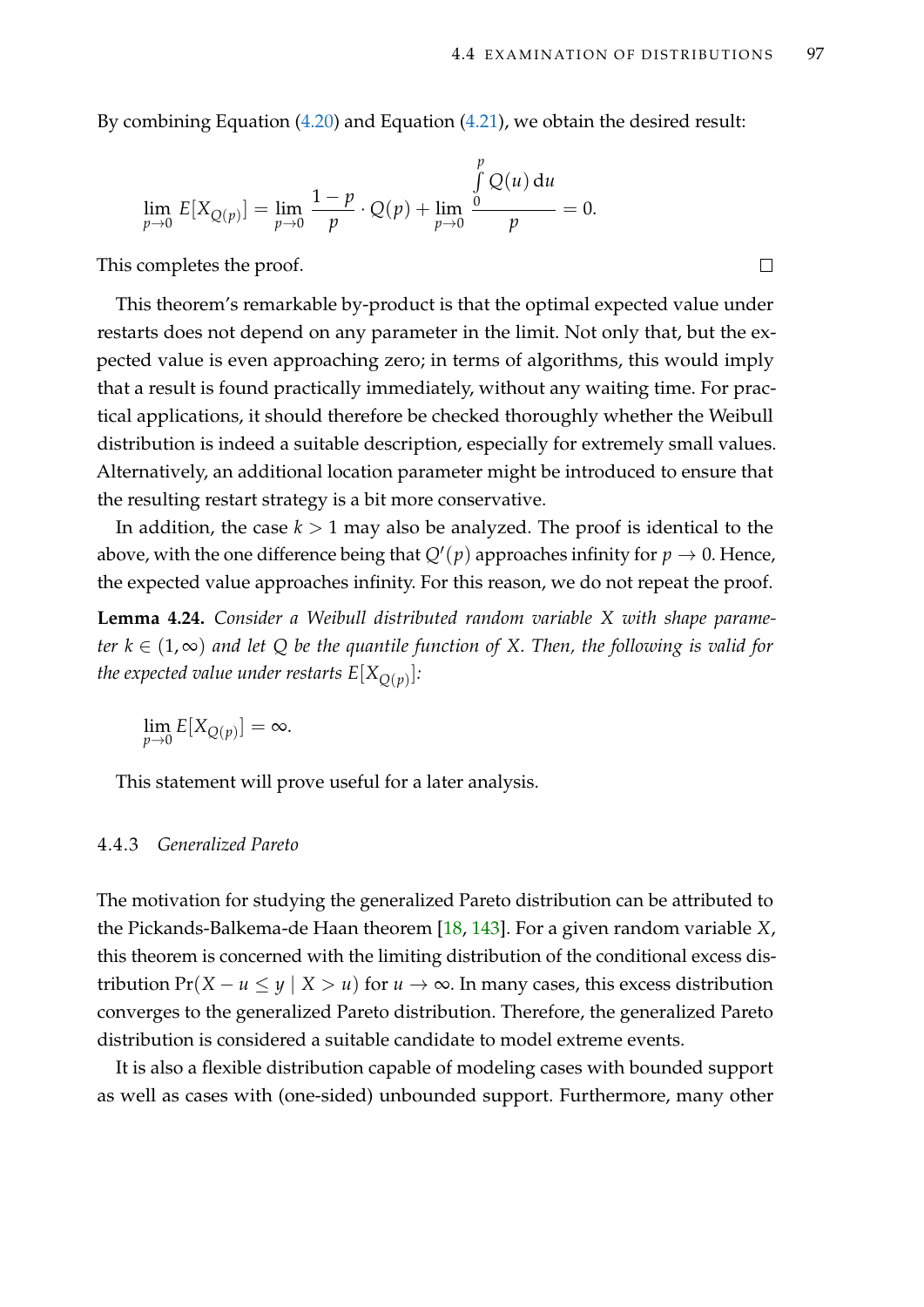important distributions, such as the uniform, the exponential, and the Pareto distribution, are all included as special cases. The Pareto distribution, in particular, is widely used to model so-called power-laws. Informally, power-law distributions describe extreme events occurring with a non-negligible probability. Especially the runtimes of combinatorial search algorithms exhibit such a power-law behavior on many domains. Examples include the quasi-group completion problem [\[75\]](#page-216-1) and graph coloring [\[93\]](#page-217-1). Outside of algorithmics, it has also been observed that network transmission times have power-laws [\[46\]](#page-214-0).

The formal definition of the generalized Pareto distribution is provided in Definition [2.43.](#page-46-1) Several facts are beneficial in the following.

<span id="page-113-0"></span>**Lemma 4.25** ([\[95\]](#page-218-1))**.** *Let X be a generalized Pareto distributed random variable having scale a*  $\in \mathbb{R}_+$  *and shape*  $k \in \mathbb{R}$ *. The quantile function* Q of X is given by:

$$
Q(p) = \frac{a}{k} \Big( (1-p)^{-k} - 1 \Big).
$$

*The expected value E*[*X*] *is specified by:*

$$
E[X] = \begin{cases} \frac{a}{1-k}, & k < 1\\ \infty, & k \ge 1. \end{cases}
$$

For some of the special cases, the usefulness of restarts has already been analyzed in [\[180\]](#page-224-0). In particular, restarts are useful for Pareto distributions, have no influence on exponential distributions, and are harmful for uniform distributions. These findings can be extended using the generalized Pareto distribution.

The generalized Pareto distribution is a long-tail distribution if the shape parameter is chosen appropriately. Consequently, the usefulness of restarts could easily be analyzed using Theorem [4.12.](#page-94-0) However, this would only prove the existence of a quantile for which restarts are useful. We show a much stronger statement: Depending on the shape parameter, restarts are either useful for all quantiles or none.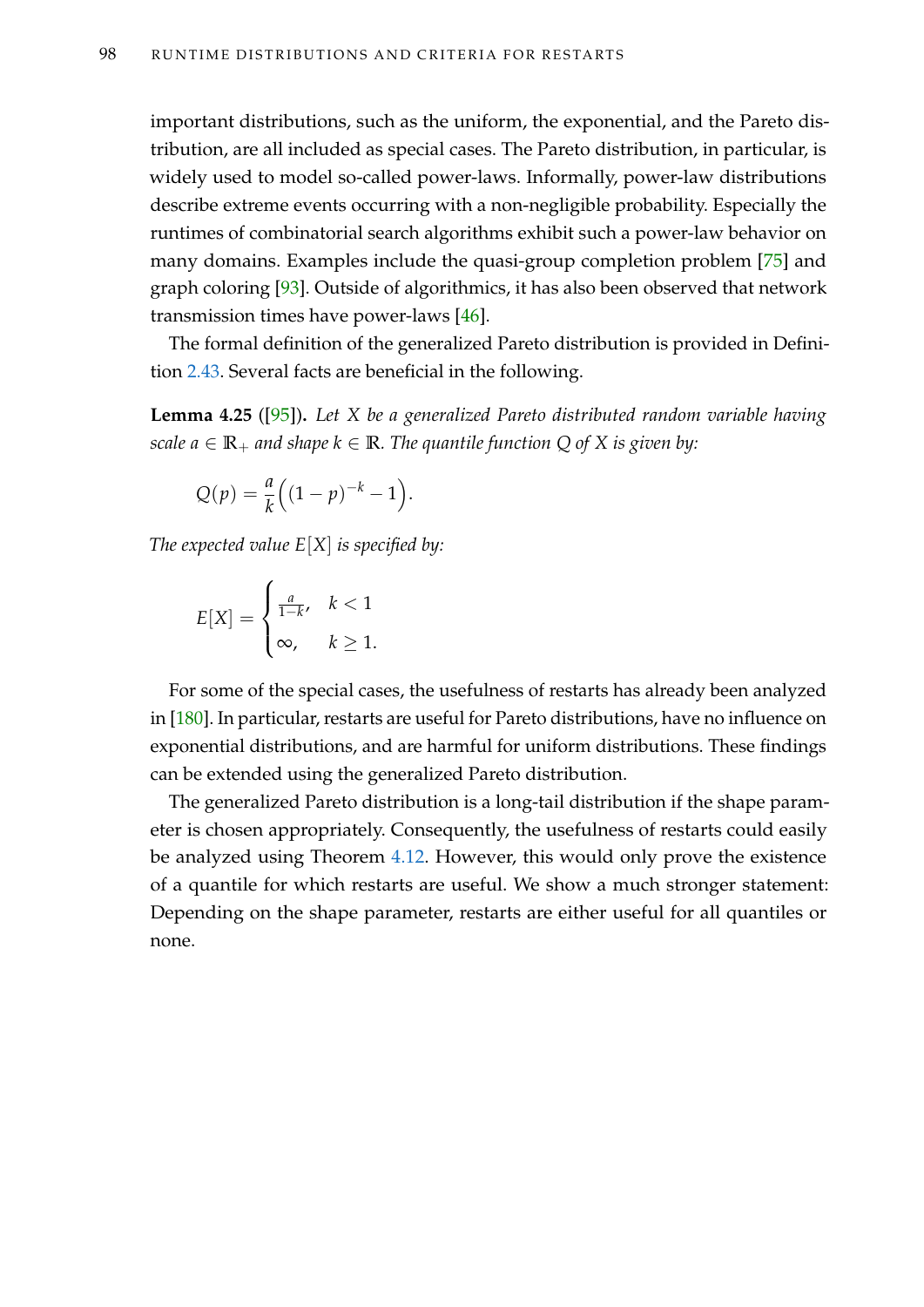**Theorem 4.26.** *Consider a generalized Pareto distributed random variable X having shape*  $k \in \mathbb{R}$ *. For all*  $p \in (0,1)$ *, the following statement is valid for the expected value under restarts E*[*XQ*(*p*) ]*:*

$$
E[X_{Q(p)}]
$$

$$
\begin{cases} < E[X], \text{ if and only if } k > 0, \\ = & E[X], \text{ if and only if } k = 0, \\ > E[X], \text{ if and only if } k < 0. \end{cases}
$$

*Proof.* The theorem's statement can be expressed equivalently by applying the rea-soning of the proof of Theorem [4.4.](#page-88-0) Thus, the following is valid for all  $p \in (0,1)$ 

<span id="page-114-0"></span>
$$
E[X_{Q(p)}] < E[X] \text{ if and only if } (1 - p) \cdot L'(p) + L(p) < p,\tag{4.22}
$$
\n
$$
E[X_{Q(p)}] = E[X] \text{ if and only if } (1 - p) \cdot L'(p) + L(p) = p,\tag{4.23}
$$
\n
$$
E[X_{Q(p)}] > E[X] \text{ if and only if } (1 - p) \cdot L'(p) + L(p) > p,
$$

where *L* is the Lorenz curve of *X* and *L'* is the derivative of *L* with respect to *p*. At first, we examine the scenario in which  $k \geq 1$  applies to the shape parameter. In this case, the expected value  $E[X]$  is infinite in accordance with Lemma [4.25.](#page-113-0) This satisfies the conditions of Lemma [4.5](#page-89-0) and therefore

$$
(1-p)\cdot L'(p) + L(p) = 0 < p
$$

holds for all  $p \in (0, 1)$  and thus fulfills the condition from Inequality [\(4.22\)](#page-114-0). Hence, the proof for this case is complete.

Next, we consider the case in which the expected value *E*[*X*] assumes a finite value, i. e., if  $k < 1$ . First, the antiderivative  $\mathfrak Q$  of the quantile function  $Q$  is specified:

<span id="page-114-1"></span>
$$
\mathfrak{Q}(p) = -\frac{a}{k} \cdot \left( p + \frac{(1-p)^{1-k}}{1-k} \right). \tag{4.23}
$$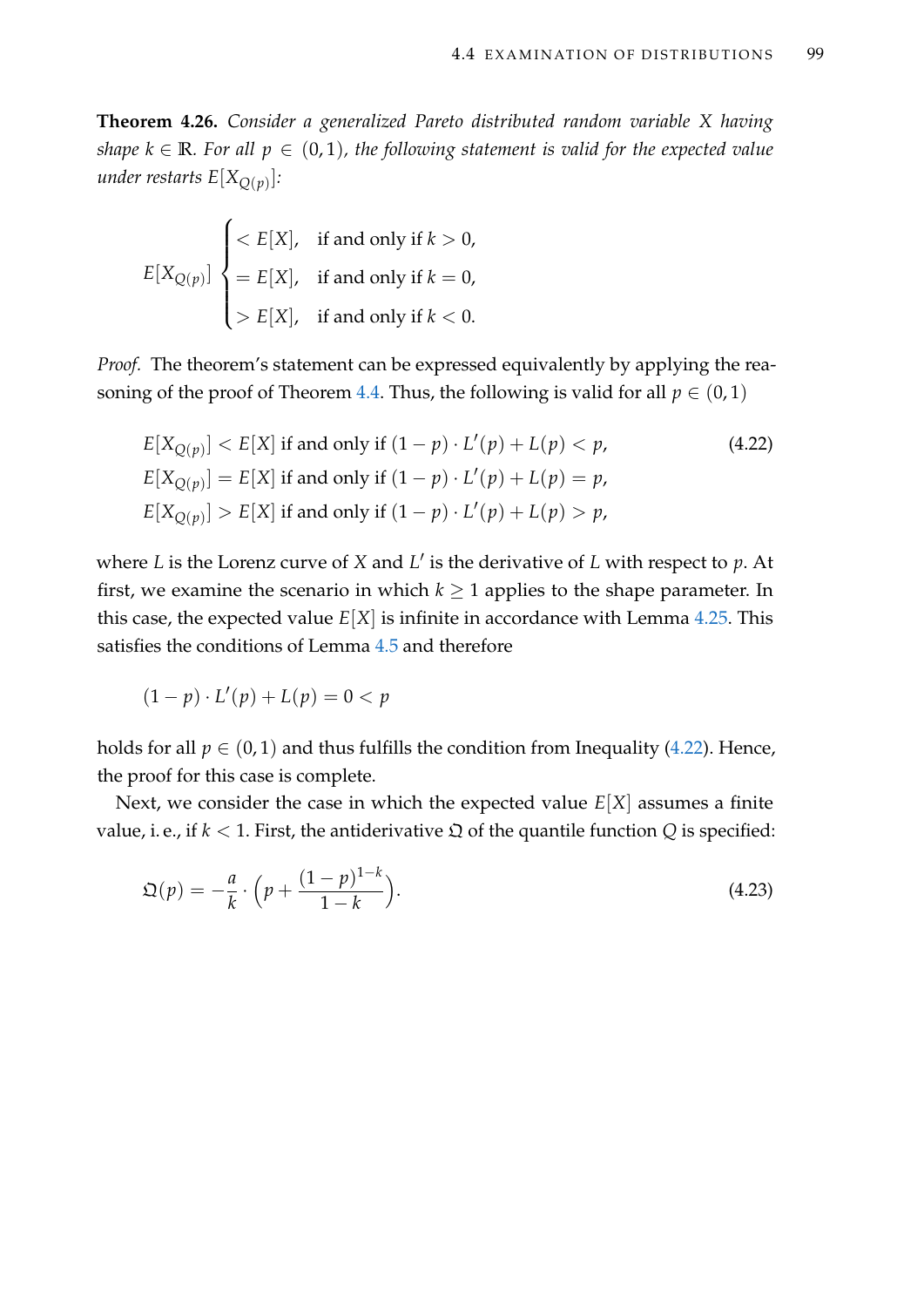Using the antiderivative  $\Omega$  and the expected value  $E[X]$ , the Lorenz curve *L* can be determined more precisely:

$$
L(p) = \frac{\mathfrak{Q}(p) - \mathfrak{Q}(0)}{E[X]} = \frac{-\frac{a}{k} \cdot \left(p + \frac{(1-p)^{1-k}}{1-k}\right) + \frac{a}{k} \cdot \frac{1}{1-k}}{\frac{a}{1-k}}
$$

$$
= \frac{1}{k} \cdot \left(1 - (1-p)^{1-k} - (1-k) \cdot p\right).
$$

Furthermore, the derivative *L'* of the Lorenz curve *L* can be expressed as follows:

$$
L'(p) = \frac{Q(p)}{E[X]} = \frac{\frac{a}{k} \cdot \left( (1-p)^{-k} - 1 \right)}{\frac{a}{1-k}} = \frac{1-k}{k} \cdot \left( (1-p)^{-k} - 1 \right).
$$

The expression  $(1 - p) \cdot L'(p) + L(p)$  is crucial in this proof. For this reason, we simplify  $(1 - p) \cdot L'(p) + L(p)$  in the following:

$$
(1-p) \cdot L'(p) + L(p)
$$
  
=  $\frac{1-k}{k} \cdot ((1-p)^{1-k} - (1-p)) + \frac{1}{k} \cdot (1 - (1-p)^{1-k} - (1-k) \cdot p)$   
=  $\frac{1}{k} \cdot ((1-k) \cdot (1-p)^{1-k} - (1-k) + 1 - (1-p)^{1-k})$   
=  $\frac{1}{k} \cdot (-k \cdot (1-p)^{1-k} - (1-k) + 1)$   
=  $\frac{1}{k} \cdot (-k \cdot (1-p)^{1-k} + k)$   
=  $-(1-p)^{1-k} + 1$ .

We exemplarily show the case for  $E[X_{Q(p)}] < E[X]$ . The other two cases are entirely analogous. The only difference is that the inequality sign is either reversed or is an equals sign in the following:

<span id="page-115-0"></span>
$$
(1-p) \cdot L'(p) + L(p) < p
$$
\n
$$
\Leftrightarrow 1 - (1-p)^{1-k} < p
$$
\n
$$
\Leftrightarrow \log(1-p) < (1-k) \cdot \log(1-p)
$$
\n
$$
\Leftrightarrow k \cdot \log(1-p) < 0. \tag{4.24}
$$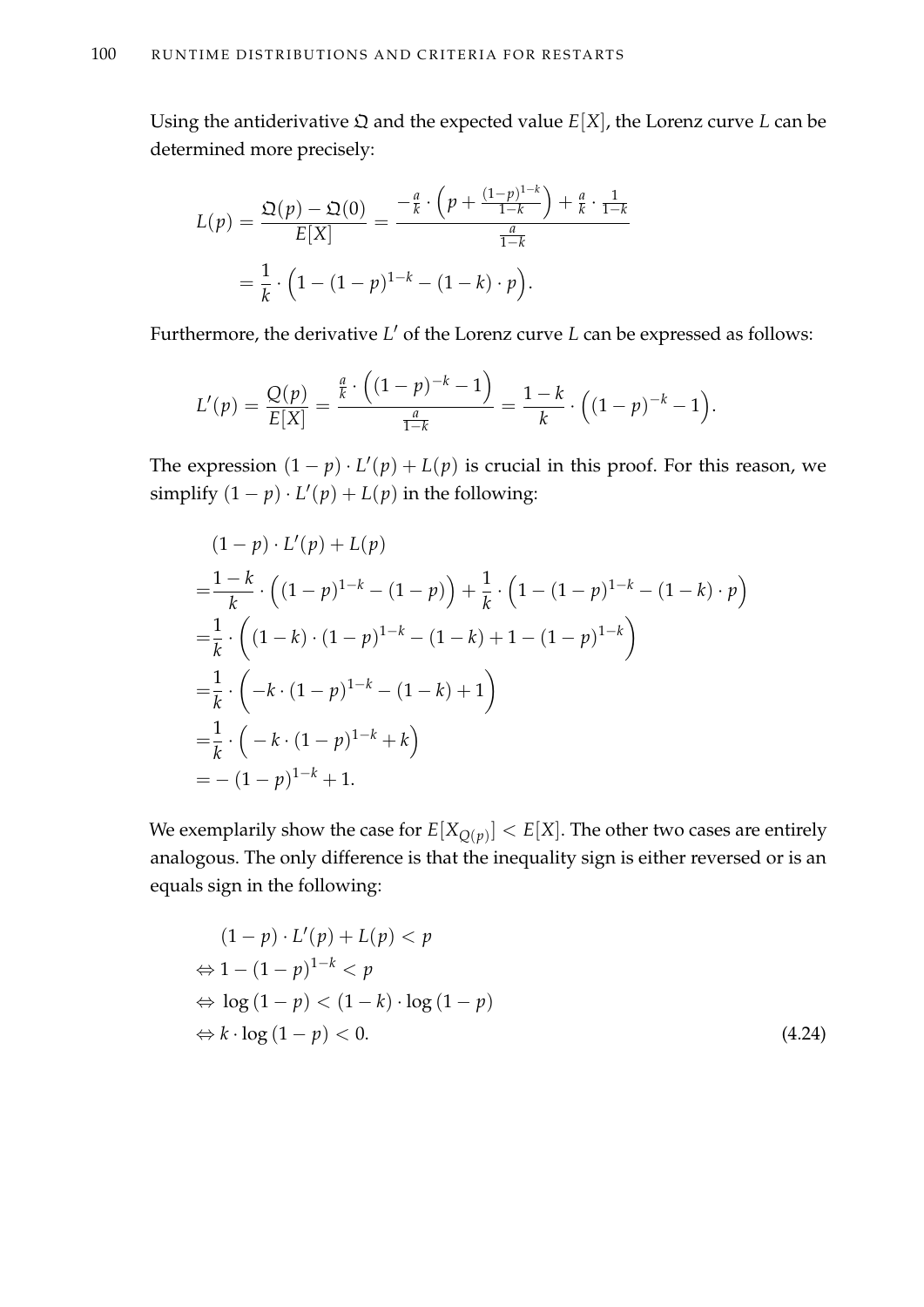As  $\log (1-p)$  is a negative number for all  $p \in (0,1)$ , this implies that *k* must be positive to satisfy Inequality [\(4.24\)](#page-115-0). As already mentioned above, the other two cases follow by analogous reasoning; therefore, the proof is complete.  $\Box$ 

In addition, the question of the optimal restart time still needs to be answered. Similar to Weibull distributions, restarts should be carried out as early as possible, as outlined in the next theorem.

**Theorem 4.27.** *Consider a generalized Pareto distributed random variable X having scale*  $a \in \mathbb{R}_+$  *and shape*  $k \in (0, \infty)$ *. Also, assume that* Q *is the quantile function of* X. *Then the following observations hold for the expected value under restarts:*

- <span id="page-116-0"></span>*1.*  $\lim_{q \to 0} E[X_{Q(q)}] = a$ ,
- <span id="page-116-3"></span>*2. E*[*XQ*(*p*) ] *is strictly monotonically increasing with respect to p.*

*Proof.* We start by showing proposition [1.](#page-116-0) The antiderivative  $\Omega$  of  $Q$  is described in Equation [\(4.23\)](#page-114-1). Some caution is required since  $\Omega$  is discontinuous for  $k = 1$ . This can, however, be easily remedied. As can be verified,  $\mathfrak D$  is then given by:

<span id="page-116-1"></span>
$$
\mathfrak{Q}(p) = \begin{cases}\n-\frac{a}{k} \cdot \left(p + \frac{(1-p)^{1-k}}{1-k}\right), & k \neq 1, \\
-a \cdot \left(p + \ln\left(1-p\right)\right), & k = 1.\n\end{cases}
$$
\n(4.25)

According to Lemma [4.3,](#page-87-0) the expected value  $E[X_{Q(p)}]$  can be calculated as follows:

$$
E[X_{Q(p)}] = \frac{1-p}{p} \cdot Q(p) + \frac{\mathfrak{Q}(p) - \mathfrak{Q}(0)}{p}.
$$

At first, we analyze the limit  $\lim_{q\to 0} E[X_{Q(q)}]$  for the case  $k\neq 1$ . For this purpose, Equation [\(4.25\)](#page-116-1) and Lemma [4.25](#page-113-0) are applied:

<span id="page-116-2"></span>
$$
\lim_{q \to 0} E[X_{Q(q)}] = \lim_{q \to 0} \frac{1 - q}{q} \cdot Q(q) + \frac{\mathfrak{Q}(q) - \mathfrak{Q}(0)}{q}
$$
\n
$$
= \lim_{q \to 0} \frac{a}{k} \cdot \frac{1 - q}{q} \left( (1 - q)^{-k} - 1 \right) - \frac{a}{k} \cdot \frac{\left( q + \frac{(1 - q)^{1 - k}}{1 - k} - \frac{1}{1 - k} \right)}{q}.
$$
\n(4.26)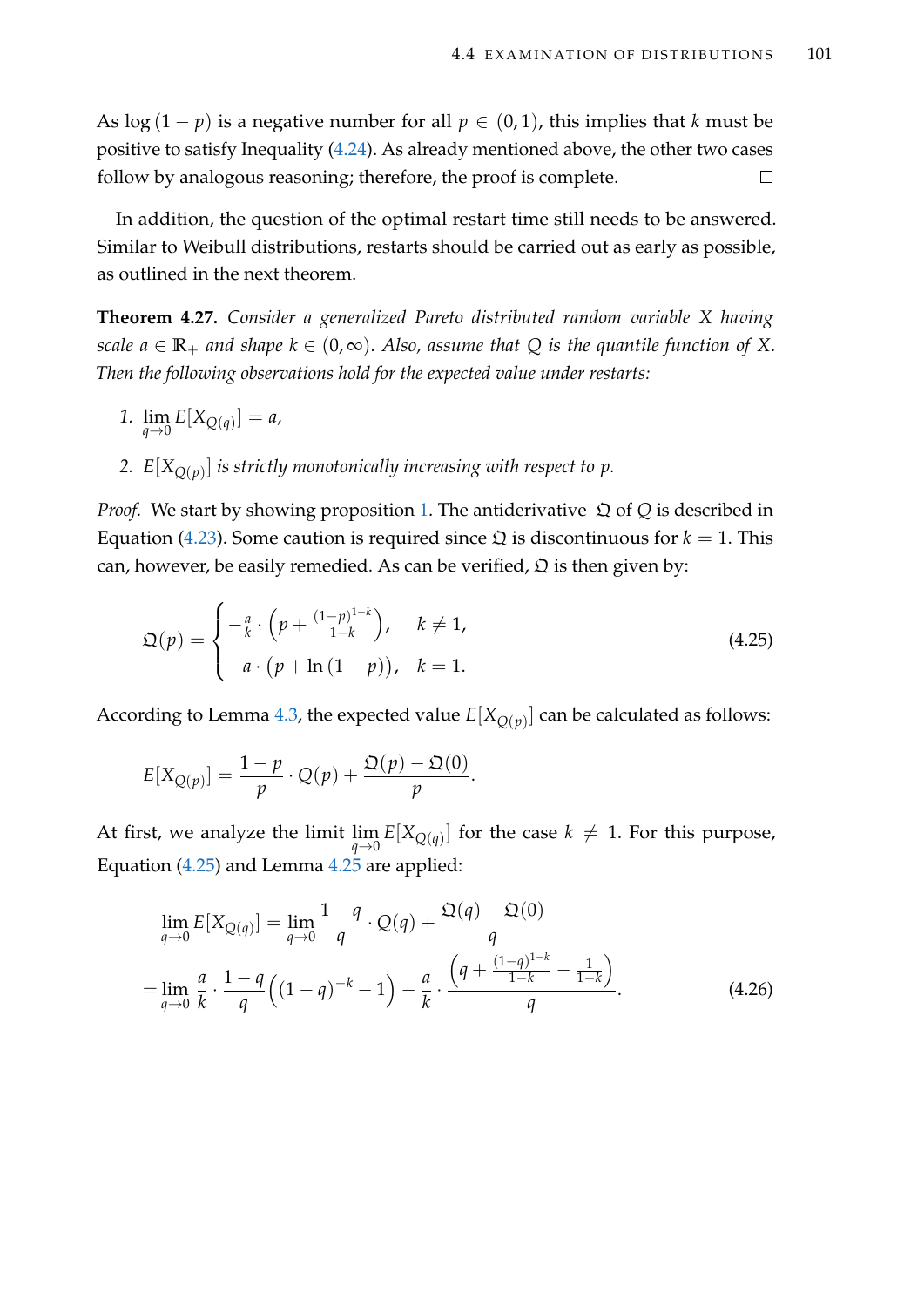In order to handle this limit, we first determine two auxiliary limits. First, we consider lim *q*→0 (1−*q*) <sup>−</sup>*k*−1 *q* and apply L'Hospital's rule:

$$
\lim_{q \to 0} \frac{(1-q)^{-k} - 1}{q} = \lim_{q \to 0} k \cdot (1-q)^{-k-1} = k.
$$

Next, lim *q*→0  $q + \frac{(1-q)^{1-k}-1}{1-k}$ 1−*k q* is examined, and once again L'Hospital's rule is used:

$$
\lim_{q \to 0} \frac{q + \frac{(1-q)^{1-k} - 1}{1-k}}{q} = \lim_{q \to 0} 1 - (1 - q)^{-k} = 0.
$$

By suitable insertion of these two limits in Equation [\(4.26\)](#page-116-2), the following result is obtained:

$$
\lim_{q \to 0} E[X_{Q(q)}] = a.
$$

The case  $k = 1$  needs to be analyzed separately. As a preliminary consideration, we consider the limit  $\ln (1 - q)/q$  for  $q \to 0$ . It is obtained by applying L'Hospital's rule:

$$
\lim_{q \to 0} \frac{\ln(1-q)}{q} = \lim_{q \to 0} -\frac{1}{1-q} = -1.
$$

The limit  $\lim_{q\to 0}E[X_{Q(q)}]$  can now be determined in case  $k=1$ :

$$
\lim_{q \to 0} E[X_{Q(q)}] = \lim_{q \to 0} \frac{1 - q}{q} \cdot Q(q) + \frac{\mathfrak{Q}(q) - \mathfrak{Q}(0)}{q}
$$
  
= 
$$
\lim_{q \to 0} a \cdot \frac{1 - q}{q} \left( (1 - q)^{-1} - 1 \right) - a \cdot \frac{q + \ln(1 - q)}{q}
$$
  
= 
$$
\lim_{q \to 0} a \cdot \frac{q}{q} - a \cdot \frac{q}{q} - a \cdot \frac{\ln(1 - q)}{q} = a.
$$

This concludes the proof for the first statement, and we now address proposition [2.](#page-116-3) For this purpose, let  $m'$  be the derivative of  $E[X_{Q(p)}]$  with respect to  $p$ . The desired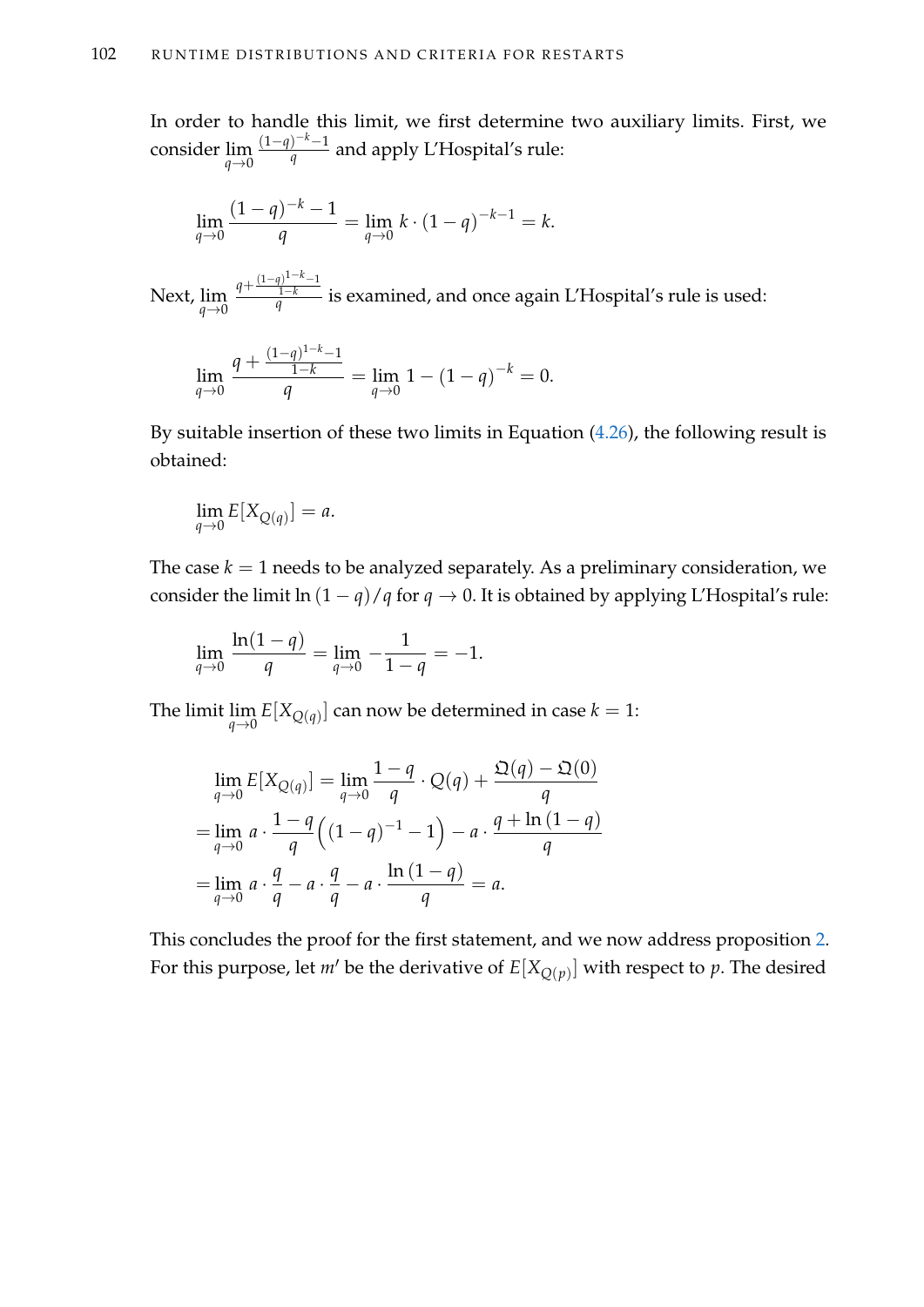property is shown by proving that  $m'(p)$  is positive for all  $p \in (0,1)$ . The general form of  $m'$  is already derived in Equation  $(4.7)$ :

$$
m'(p) = \frac{dE[X_{Q(p)}]}{dp} = \frac{(p-1)}{p^2}Q(p) + \frac{(1-p)}{p}Q'(p) - \frac{\mathfrak{Q}(p) - \mathfrak{Q}(0)}{p^2},
$$

where  $Q'$  is the derivative of the quantile function  $Q$  and, in this case,  $Q'$  is given by:

$$
Q'(p) = a \cdot (1-p)^{-1-k}.
$$

As before, we will first examine the case  $k \neq 1$ :

$$
m'(p) > 0
$$
  
\n
$$
\Leftrightarrow \frac{p-1}{p^2} \cdot \frac{a}{k} \cdot \left( (1-p)^{-k} - 1 \right) + a \cdot \frac{(1-p)^{-k}}{p} + \frac{a}{k} \cdot \frac{p - \frac{1 - (1-p)^{1-k}}{1-k}}{p^2} > 0
$$
  
\n
$$
\Leftrightarrow \frac{1}{k} \cdot \left[ (p-1) \cdot \left( (1-p)^{-k} - 1 \right) + p - \frac{1 - (1-p)^{1-k}}{1-k} \right] + p \cdot (1-p)^{-k} > 0
$$
  
\n
$$
\Leftrightarrow \frac{1}{k} \cdot \left[ 1 - (1-p)^{1-k} - \frac{1 - (1-p)^{1-k}}{1-k} \right] + p \cdot (1-p)^{-k} > 0
$$
  
\n
$$
\Leftrightarrow 1 - (1-p)^{1-k} - \frac{1 - (1-p)^{1-k}}{1-k} + k \cdot p \cdot (1-p)^{-k} > 0.
$$

At this point, a case distinction is conducted. First, we assume  $k \in (0, 1)$ . Obviously, this implies that  $1 - k$  is positive. Thus,

<span id="page-118-2"></span>
$$
m'(p) > 0
$$
  
\n
$$
\Leftrightarrow (1-k) \cdot \left(1 - (1-p)^{1-k} + k \cdot p \cdot (1-p)^{-k}\right) - 1 + (1-p)^{1-k} > 0 \qquad (4.27)
$$
  
\n
$$
\Leftrightarrow (1-k) \cdot k \cdot p \cdot (1-p)^{-k} + k \cdot (1-p)^{1-k} - k > 0
$$
  
\n
$$
\Leftrightarrow (1-k) \cdot p \cdot (1-p)^{-k} + (1-p)^{1-k} > 1
$$
  
\n
$$
\Leftrightarrow (1-p)^{-k} \cdot \left((1-k) \cdot p + (1-p)\right) > 1
$$
  
\n
$$
\Leftrightarrow (1-p)^{-k} \cdot (1-k \cdot p) > 1.
$$
  
\n(4.28)

Observe the left-hand side of Inequality [\(4.28\)](#page-118-0) for  $p = 0$ :

<span id="page-118-1"></span><span id="page-118-0"></span>
$$
(1-p)^{-k} \cdot (1-k \cdot p) = 1. \tag{4.29}
$$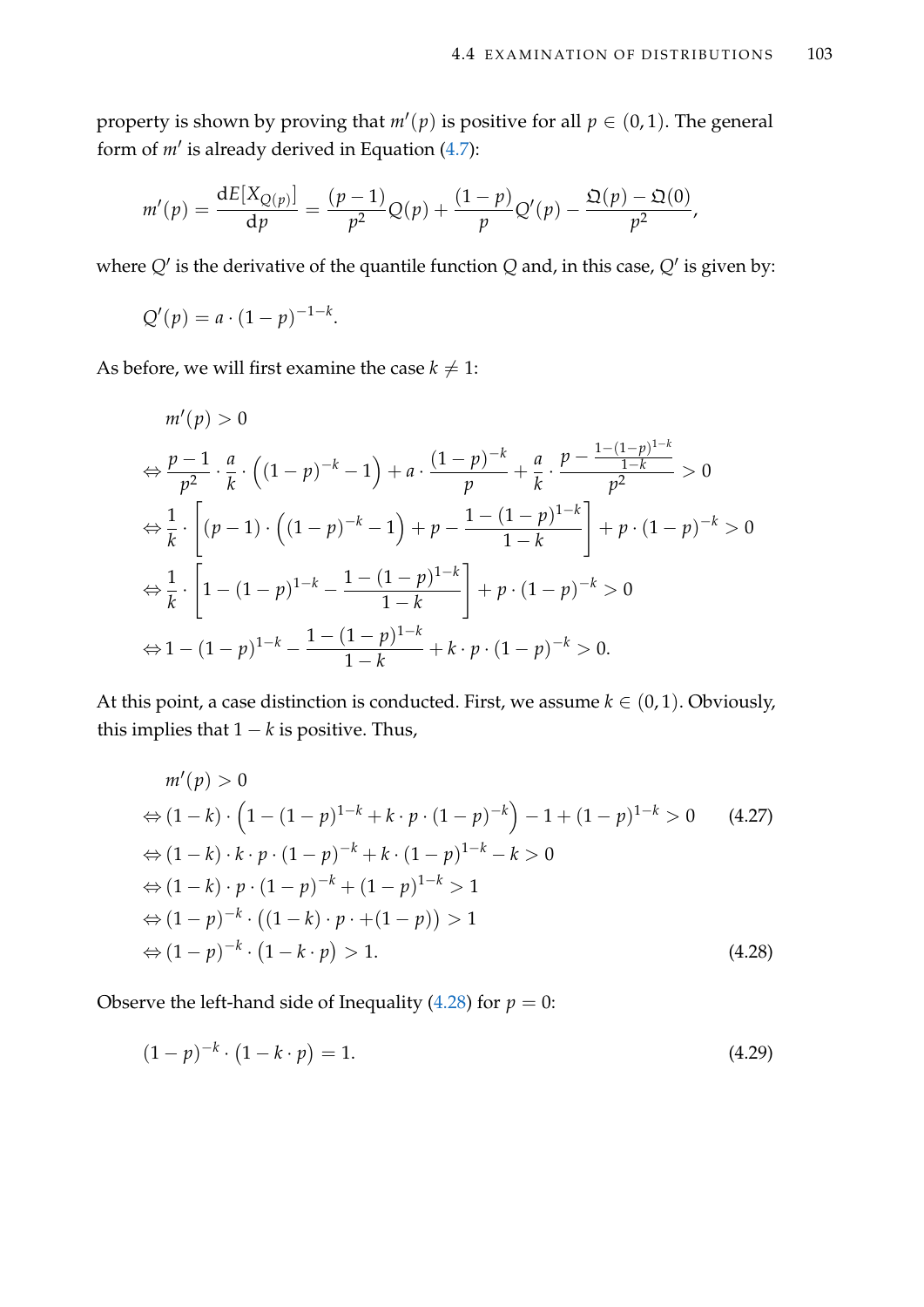Additionally, the derivative with respect to *p* of the left hand-side of Inequality [\(4.28\)](#page-118-0) is considered:

$$
\frac{\mathrm{d}}{\mathrm{d}p} (1-p)^{-k} \cdot (1-k \cdot p) = \frac{(k-1) \cdot k \cdot p}{(1-p)^{k} \cdot (p-1)}.
$$

We now proceed by demonstrating that this derivative is positive for all  $p \in (0,1)$ :

<span id="page-119-0"></span>
$$
\frac{(k-1)\cdot k\cdot p}{(1-p)^k\cdot (p-1)} > 0
$$
  
\n
$$
\Leftrightarrow (k-1)\cdot k\cdot p < 0.
$$
\n(4.30)

Since by assumption  $k \in (0, 1)$ , Inequality [\(4.30\)](#page-119-0) is valid for all  $p \in (0, 1)$ . This indicates that the left side of Inequality [\(4.28\)](#page-118-0) is monotonically increasing. Together with Equation [\(4.29\)](#page-118-1), this means that Inequality [\(4.28\)](#page-118-0) is also valid for all  $p \in (0,1)$ . This, in turn, implies that  $E[X_{Q(p)}]$  is monotonically increasing. For the case  $k \in (1,\infty)$ , the proof is similar. The inequality sign in Inequality [\(4.27\)](#page-118-2), and all following inequalities reversed. Otherwise, the reasoning is identical. Thus, only the special case  $k = 1$ remains to be considered:

<span id="page-119-1"></span>
$$
m'(p) > 0
$$
  
\n
$$
\Leftrightarrow (p-1) \cdot \left(\frac{1}{1-p} - 1\right) + p \cdot (1-p) \cdot \frac{1}{(1-p)^2} + p + \ln(1-p) > 0
$$
  
\n
$$
\Leftrightarrow \frac{p}{1-p} + \ln(1-p) > 0.
$$
\n(4.31)

Similar to above, the left side of Inequality  $(4.31)$  is examined for  $p = 0$ :

<span id="page-119-2"></span>
$$
\frac{p}{1-p} + \ln(1-p) = 0.
$$
\n(4.32)

Next, the derivative of the left-hand side of Inequality [\(4.31\)](#page-119-1) is calculated:

$$
\frac{\mathrm{d}}{\mathrm{d}p}\frac{p}{1-p} + \ln\left(1-p\right) = \frac{p}{\left(1-p\right)^2}.
$$

Now check for which *p* this derivative is positive:

$$
\frac{p}{\left(1-p\right)^2} > 0.
$$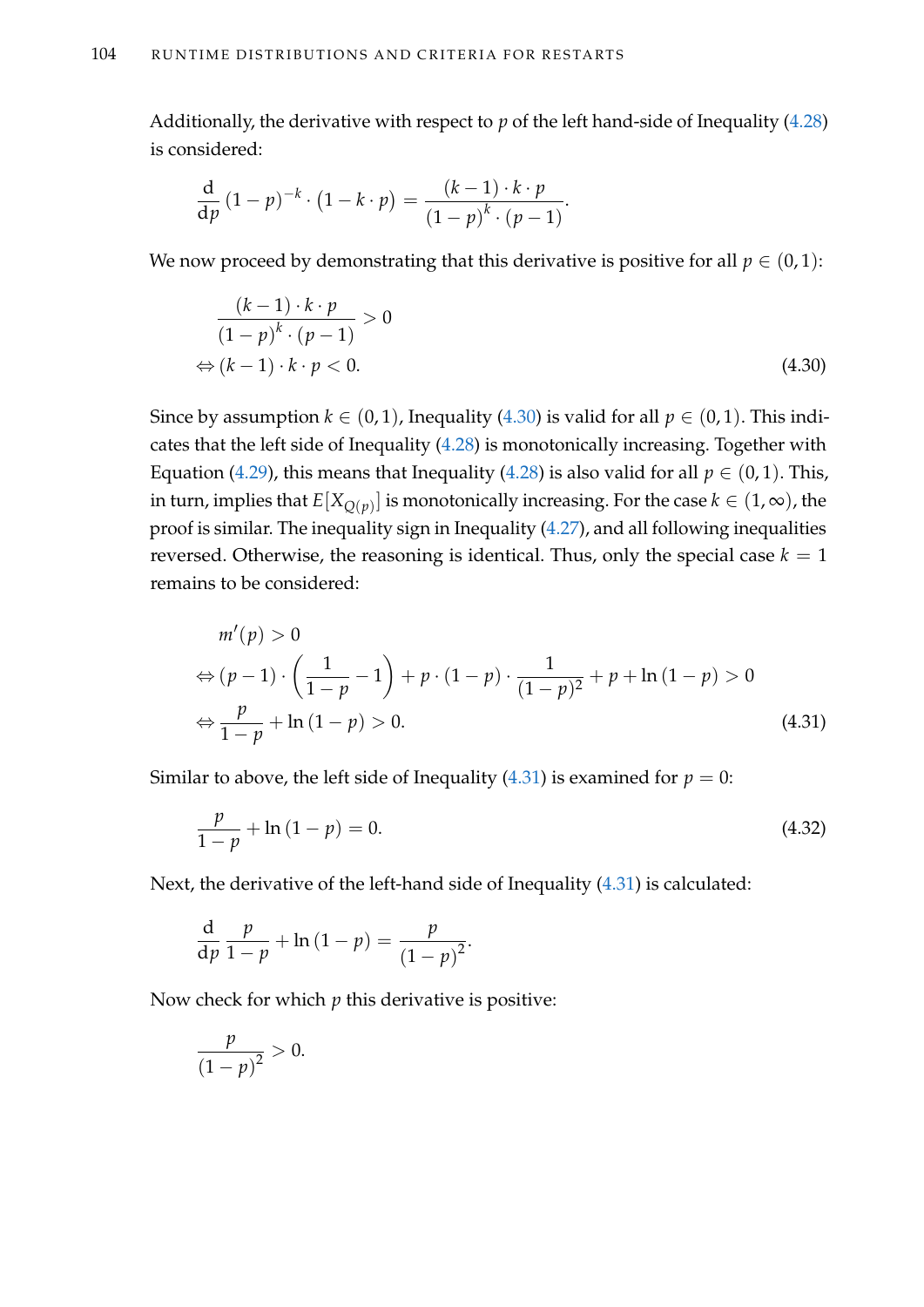This inequality is obviously true for all  $p \in (0,1)$ . Thus, the left-hand-side of Inequality [\(4.31\)](#page-119-1) is monotonically increasing, and together with Equation [\(4.32\)](#page-119-2), it follows that  $m'(p) > 0$  is true for all  $p \in (0, 1)$ . This, in turn, implies that  $E[X_{Q(p)}]$  is monotonically increasing. All cases have been analyzed, and it is thus proven that proposition [2](#page-116-3) applies for all  $k \in (0, \infty)$ .  $\Box$ 

It is remarkable that (in the limit) the optimal expected value under restarts  $E[X_{Q(p^*)}] \to a$  does not depend on the shape parameter. By comparing this with the expected value without restarts  $E[X] = a/(1-k)$  for  $k \in (-\infty, 1)$ , one immediately notices that for  $k\to 0$  the two expected values  $E[X_{Q(p^*)}]$  and  $E[X]$  converge towards the same value. This is consistent with the fact that for  $k = 0$ , the generalized Pareto distribution becomes an exponential distribution. For exponential distributions, restarts have neither a positive nor a negative effect on the expected value [\[180\]](#page-224-0).

# 4.5 CONCLUSION AND OUTLOOK

In this chapter, a necessary and sufficient condition for the usefulness of restarts is presented (Theorem [4.4\)](#page-88-0), and furthermore, a necessary condition for the optimality of a restart quantile is developed (Theorem [4.14\)](#page-96-1). For large classes of distributions, it is proven that restarts are useful for them. In particular, Theorem [4.12](#page-94-0) shows that restarts are useful for most long-tail distributions. Using this theorem, other important distributions such as the Burr and the Fréchet distribution could also be analyzed.

Furthermore, the influence of scale and location parameters is analyzed. As Theorem [4.15](#page-97-0) and [4.16](#page-98-0) demonstrate, scale parameters do not influence the usefulness of restarts and also do not influence the optimal restart quantile. Corollary [4.17](#page-100-0) and [4.18](#page-101-0) illustrate that the impact of location parameters is limited. These results suggest that scale and location parameters can be neglected in the analysis of restart properties, which significantly simplifies such an analysis.

Furthermore, three important types of distributions are analyzed in terms of their restart properties. For the lognormal distribution, it has been established that restarts are useful and that the optimal expected value under restarts is approaching zero as the shape parameter increases.

However, one should note that although there are useful restart times for lognormal distributions, this does not mean that all restart times have a positive effect on the expected value. This is especially relevant if one can only rely on parameter esti-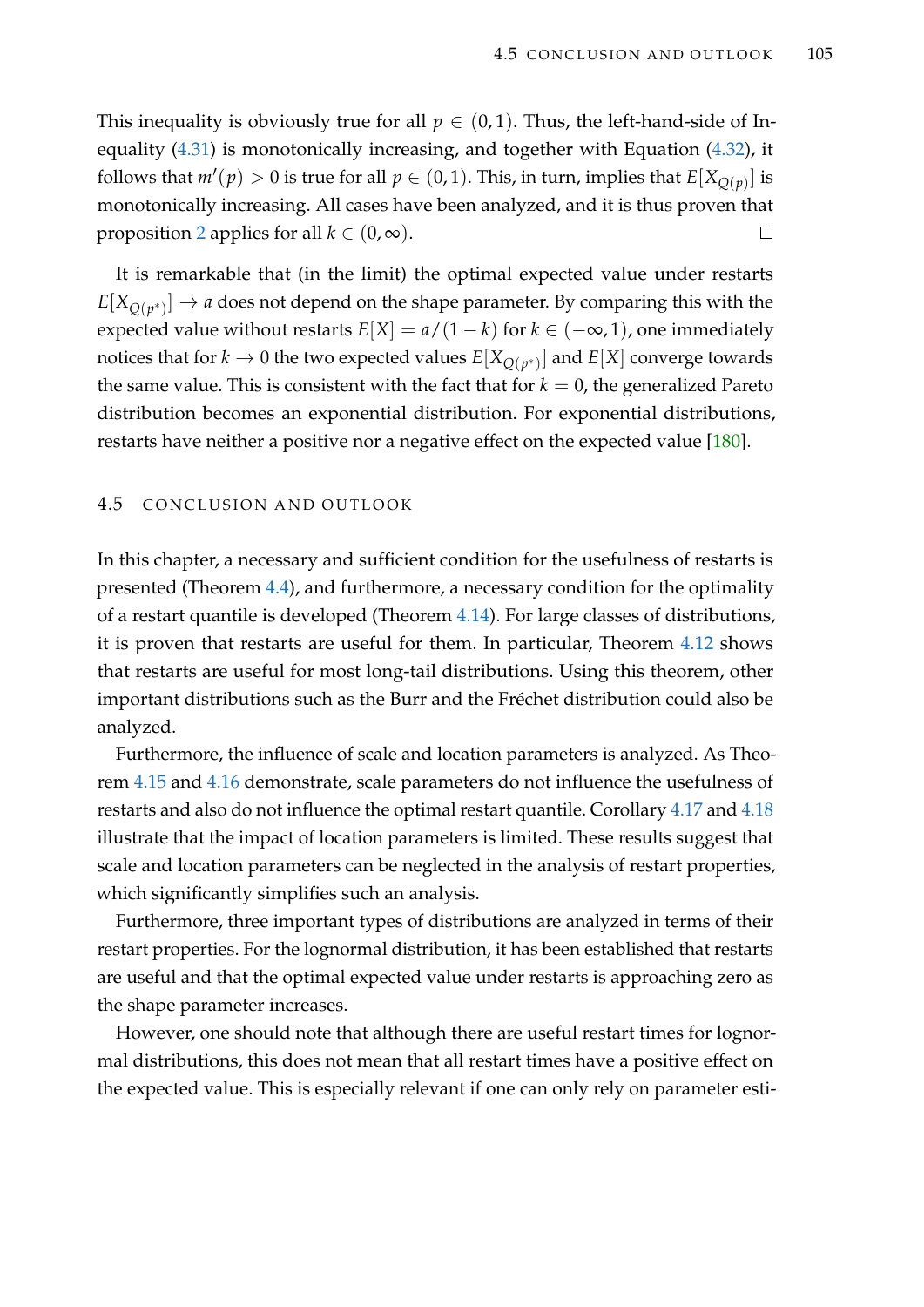<span id="page-121-0"></span>

**Figure 4.3:** This figure depicts the expected runtime of a lognormally distributed random variable *X* with  $\mu = 0$  and  $\sigma = 0.7$  as a dashed line. The blue line is the expected runtime with restarts after  $Q(p)$  steps. This figure is based on [\[110\]](#page-219-0)

mates, which are inherently inaccurate. When additionally confronted with a small shape parameter  $\sigma$ , say  $\sigma$  < 0.8, there is a high risk of choosing an unsuitable restart quantile based on the parameter estimation. The effects of such a bad choice are illustrated in Figure [4.3.](#page-121-0) As can be observed there,  $p \approx 0.985$  is a well-suited restart quantile. However, if the restart quantile is chosen too small, for example,  $p < 0.96$ , restarts can negatively impact the expected value.

Not every distribution requires this much care. An example is the generalized Pareto distribution, for which it is found that if restarts are useful, they are useful for all restart quantiles. In fact, choosing a suitable restart time is also easy: it should be as early as possible. A distribution with a similar property is the Weibull distribution, for which it turns out that when the restart quantiles approach zero, the expected value under restarts also approaches zero.

As mentioned above, restarts have been shown to be useful for almost all long-tail distributions. An open question is whether it is possible to extend this result to all heavy-tail distributions (see [\[61\]](#page-215-1)).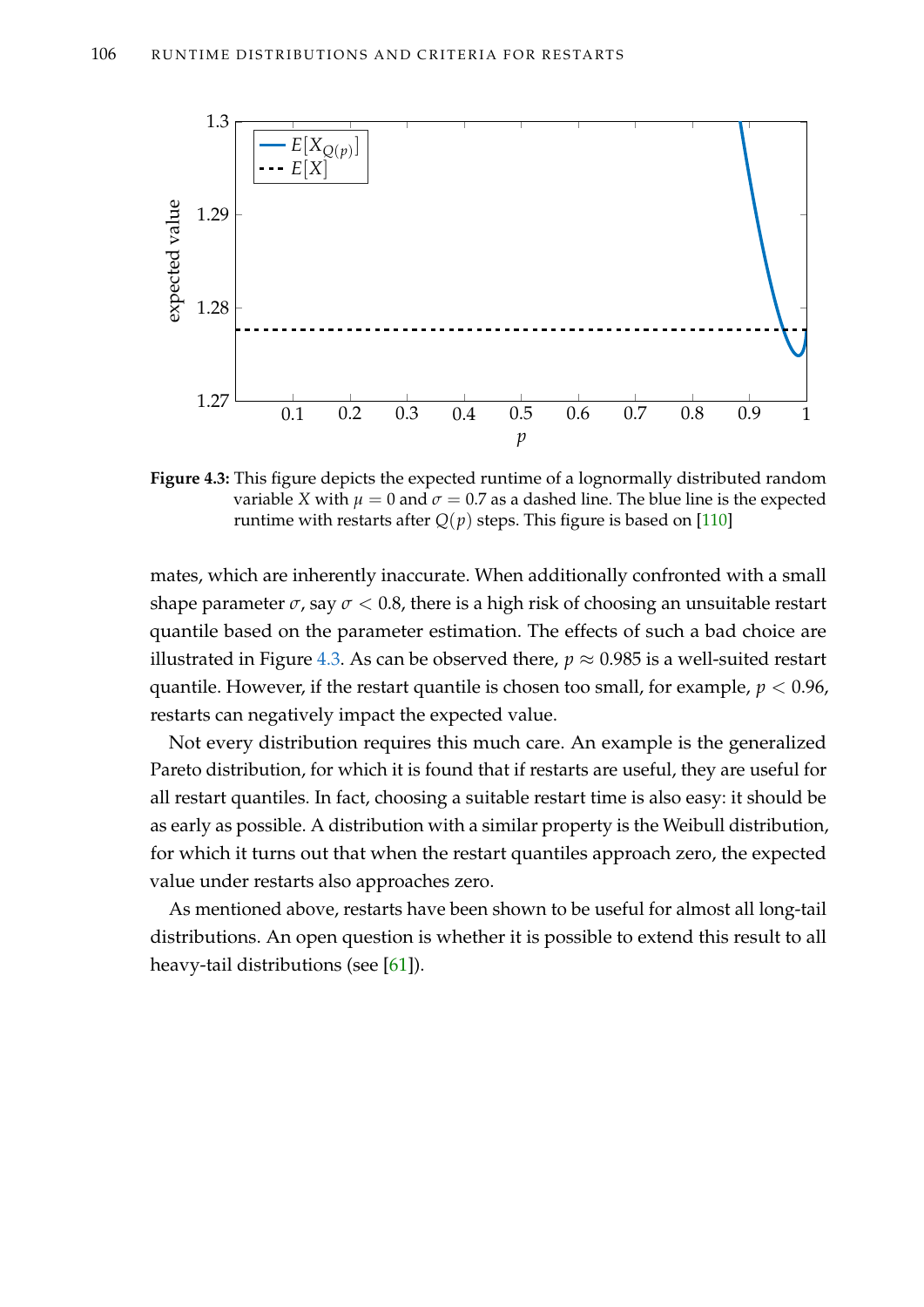# RESTART STRATEGIES IN A CONTINUOUS SETTING

Parts of this chapter appeared in the following publication:

**Jan-Hendrik Lorenz**. Restart Strategies in a Continuous Setting. In: *Theory of Computing Systems* (2021), pp. 1–22.

Although the fixed-cutoff strategy is appealing in theory, it suffers from one substantial shortcoming: Determining the optimal restart time *t*<sup>∗</sup> is a non-trivial problem (refer to Chapter [3](#page-54-0) in particular). One way to bypass this drawback is to employ a universal restart strategy (see Definition [2.44\)](#page-47-0). Among the most prevalent strategies is the universal strategy by Luby et al. [\[123\]](#page-220-0), which is both theoretically as well as practically attractive. From a theoretical point of view, a noteworthy property is that Luby's strategy is approximately optimal. This means that any other universal strategy can, in general, be better by at most a constant factor regarding the expected value. An empirical study by Huang [\[91\]](#page-217-2) established that Luby's strategy performs best in practice. In other settings, e. g., (1+1) evolutionary algorithms, Luby's strategy also proves to be beneficial [\[62\]](#page-215-2).

When attempting to minimize a continuous quantity, such as the examples discussed at the beginning of Chapter [4,](#page-84-0) it seems reasonable to consider well-established strategies from the field of algorithmics, such as Luby's strategy. This, nevertheless, poses the fundamental question of whether this is a viable strategy in a continuous environment, given that the performance guarantee has only been demonstrated for the discrete case.

This chapter is devoted to this particular issue. In general, a negative answer is obtained (Section [5.2\)](#page-128-0). The performance guarantees of Luby's strategy do not hold in a continuous setting. Moreover, the result can be extended to the fact that there is no universal strategy with such guarantees. Finally, by restricting the problem scope, we obtain a class of distributions on which there are suitable universal strategies (Section [5.3\)](#page-130-0).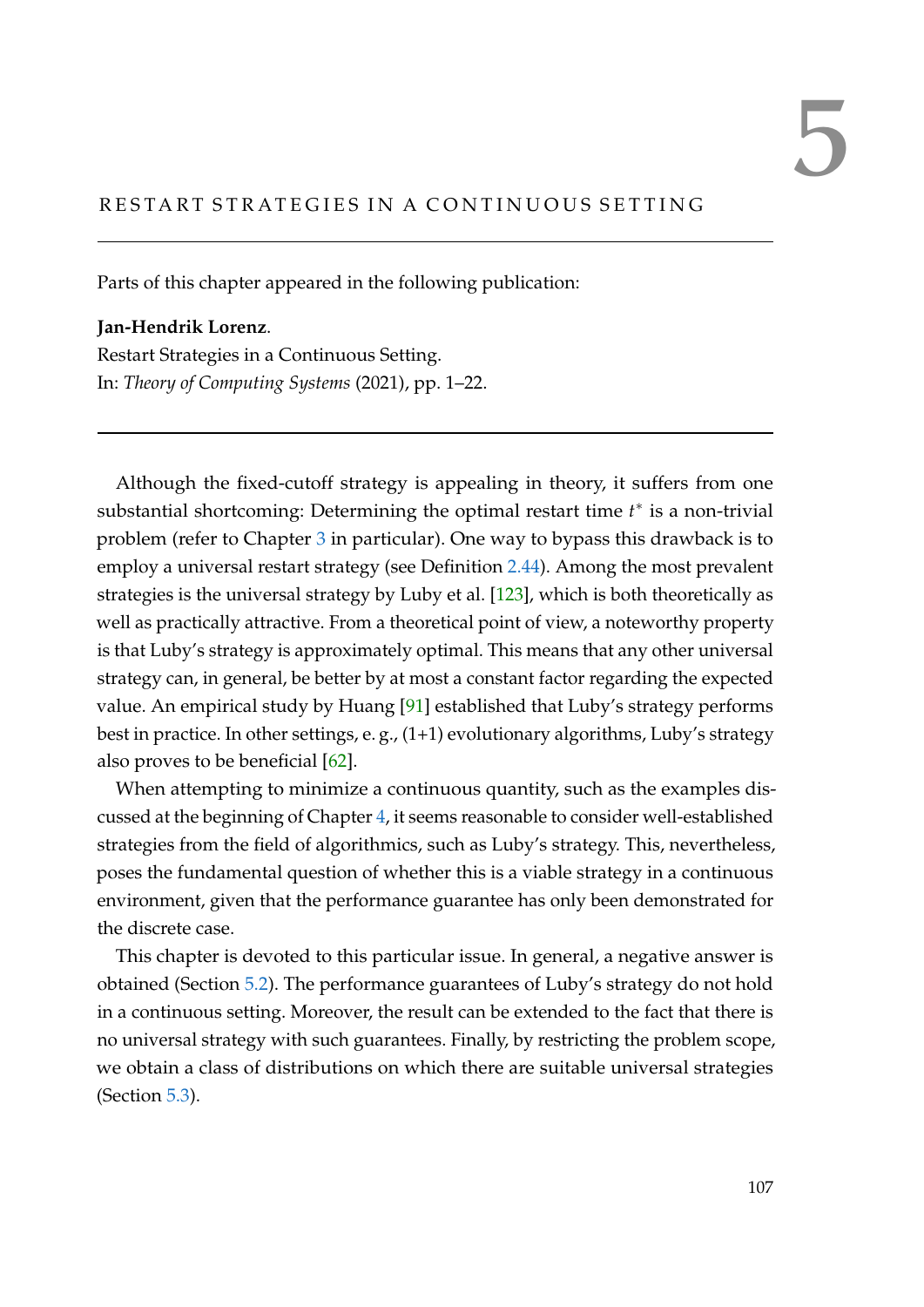### 5.1 FOUNDATIONS

In the following,  $\alpha_X^* = \inf_{t < \infty} E[X_t]$  denotes the expected runtime using the optimal fixed-cutoff strategy. Generally, the runtime distribution depends on both the algorithm used and the problem instance. However, the runtime distribution is necessary to identify a good restart time, which is why the fixed-cutoff strategy is rarely used in practice. A frequently employed alternative is Luby's strategy. This strategy does not utilize any information about the distribution and is, therefore, a universal strategy. For the definition of universal strategies, refer to Definition [2.44.](#page-47-0)

**Definition 5.1** ([\[123\]](#page-220-0)). The universal restart strategy  $L = (t_1, t_2, \dots)$  is called **Luby's strategy** if  $t_i$  is of the form

$$
t_i = \begin{cases} 2^{k-1} & \text{if } i = 2^k - 1, \\ t_{i-2^{k-1}+1} & \text{if } 2^{k-1} \le i < 2^k - 1 \end{cases}
$$

for all  $i \in \mathbb{N}$ .

The start of the sequence is therefore  $(1, 1, 2, 1, 1, 2, 4, 1, ...)$ . We denote the expected value of a random variable *X* using Luby's strategy with  $E[X_{\text{Lubv}}]$ . Luby et al. [\[123\]](#page-220-0) showed that the expected runtime  $E[X_{\text{Lubv}}]$  can be bounded w. r. t. the best fixed-cutoff strategy *α* ∗ *X* .

<span id="page-123-0"></span>**Theorem 5.2** ([\[123\]](#page-220-0))**.** *Let X be an arbitrary, discrete random variable defined on* **N***. Then the following inequality is valid:*

$$
E[X_{\text{Luby}}] \leq 192\alpha_X^*(5 + \log_2 \alpha_X^*),
$$

 $where \ \alpha_X^* = \inf_{t < \infty} E[X_t].$ 

In their article, Luby et al. [\[123\]](#page-220-0) presented Luby's strategy for discrete runtime distributions. Moreover, they demonstrated that this strategy is asymptotically optimal. To be precise, they have shown that any universal strategy also involves (at least) the factor log *α* ∗  $^*_X$  in its associated expected value and thus cannot be significantly better than Luby's strategy.

An important property of restart strategies is that their expected value can be represented as a convex combination of expected values of fixed-cutoff strategies.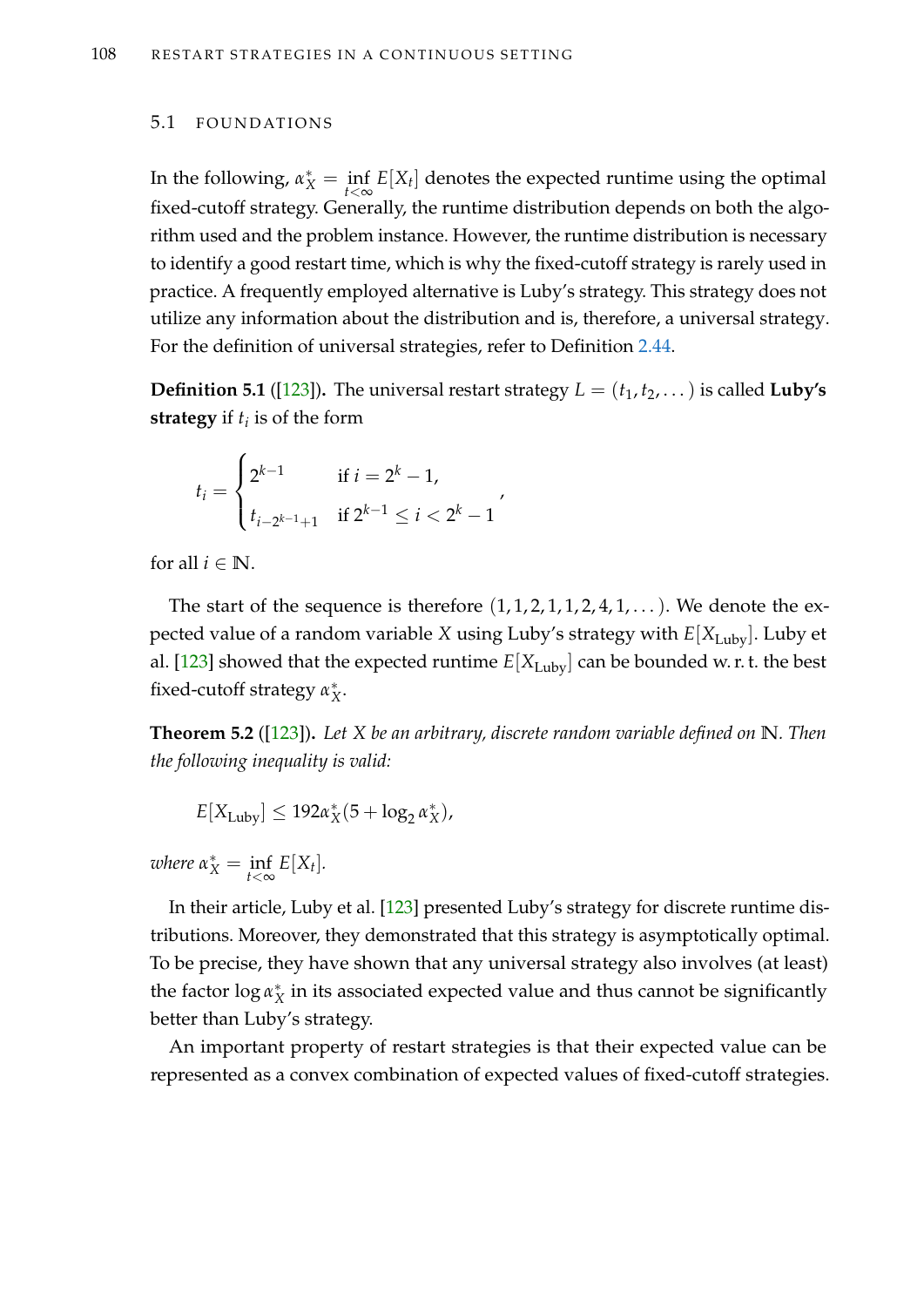This characteristic has already been remarked in the preliminaries, however, we did not provide a proof. First, for the sake of completeness, we review the statement.

**Lemma 2.49.** Let  $\mathcal{L} = (t_1, t_2, ...)$  be an arbitrary restart strategy and let X be any contin*uous or discrete positive random variable. Let E*[*Xt<sup>i</sup>* ] *denote the expected value of X with the fixed-cutoff strategy* (*t<sup>i</sup>* , *ti* , . . .)*. Then, E*[*X*L] *can be expressed by*

$$
E[X_{\mathcal{L}}] = \sum_{k=1}^{\infty} a_k E[X_{t_k}],
$$

*where*  $(a_1, a_2, ...)$  *is a sequence with*  $a_k \in \mathbb{R}_+$ ,  $\forall k \in \mathbb{N}$  and  $\sum_{k=1}^{\infty}$ ∑ *k*=1  $a_k = 1$ .

*Proof.* Luby et al. [\[123\]](#page-220-0) showed this property for discrete distributions. We prove the continuous case. Let  $A$  be some randomized algorithm with associated (continuous) random variable *X* having pdf  $f_X$  and cdf  $F_X$ . An arbitrary restart strategy  $\mathcal{L} = (t_1, t_2, \dots)$  induces a restarted version of A, which is denoted by  $\mathcal{A}_{\mathcal{L}}$ . We identify the runtime distribution of  $A_{\mathcal{L}}$  with a random variable  $Y := X_{\mathcal{L}}$  having pdf  $f_Y$  and cdf  $F_Y$ . Define the cumulative restart times  $T_i := \sum_{k=1}^i t_k$  and set  $T_0 := 0$ by convention. The function  $S_Y(x)$  is shorthand for  $Pr(Y > x) = 1 - F_Y(x)$  in this proof.

The function  $S_Y$  can be written in terms of  $F_X$ . Observe the probability  $S_Y(T_i + x)$ with  $x < t_{i+1}$  and  $i \in \mathbb{N}$ . The runtime of  $\mathcal{A}_{\mathcal{L}}$  is greater than  $T_i + x$  if the first *i* runs all failed, and  $A_{\mathcal{L}}$  also does not find a solution within the first x time-units of the  $(i+1)$ -st run. All runs are, by definition, independent of each other. Therefore, the probability  $S_Y(T_i + x)$  is given by

$$
S_Y(T_i + x) = (1 - F_X(x)) \prod_{k=1}^i (1 - F_X(t_k)).
$$
\n(5.1)

The pdf  $f_Y$  of  $Y$  can readily be calculated by taking the appropriate derivative:

<span id="page-124-0"></span>
$$
f_Y(T_i + x) = f_X(x) \prod_{k=1}^i (1 - F_X(t_k)) = f_X(x) S_Y(T_i).
$$
 (5.2)

We first prove the following auxiliary identity:

<span id="page-124-1"></span>
$$
\sum_{i=0}^{\infty} T_i S_Y(T_i) F_X(t_{i+1}) = \sum_{i=1}^{\infty} t_i S_Y(T_i).
$$
\n(5.3)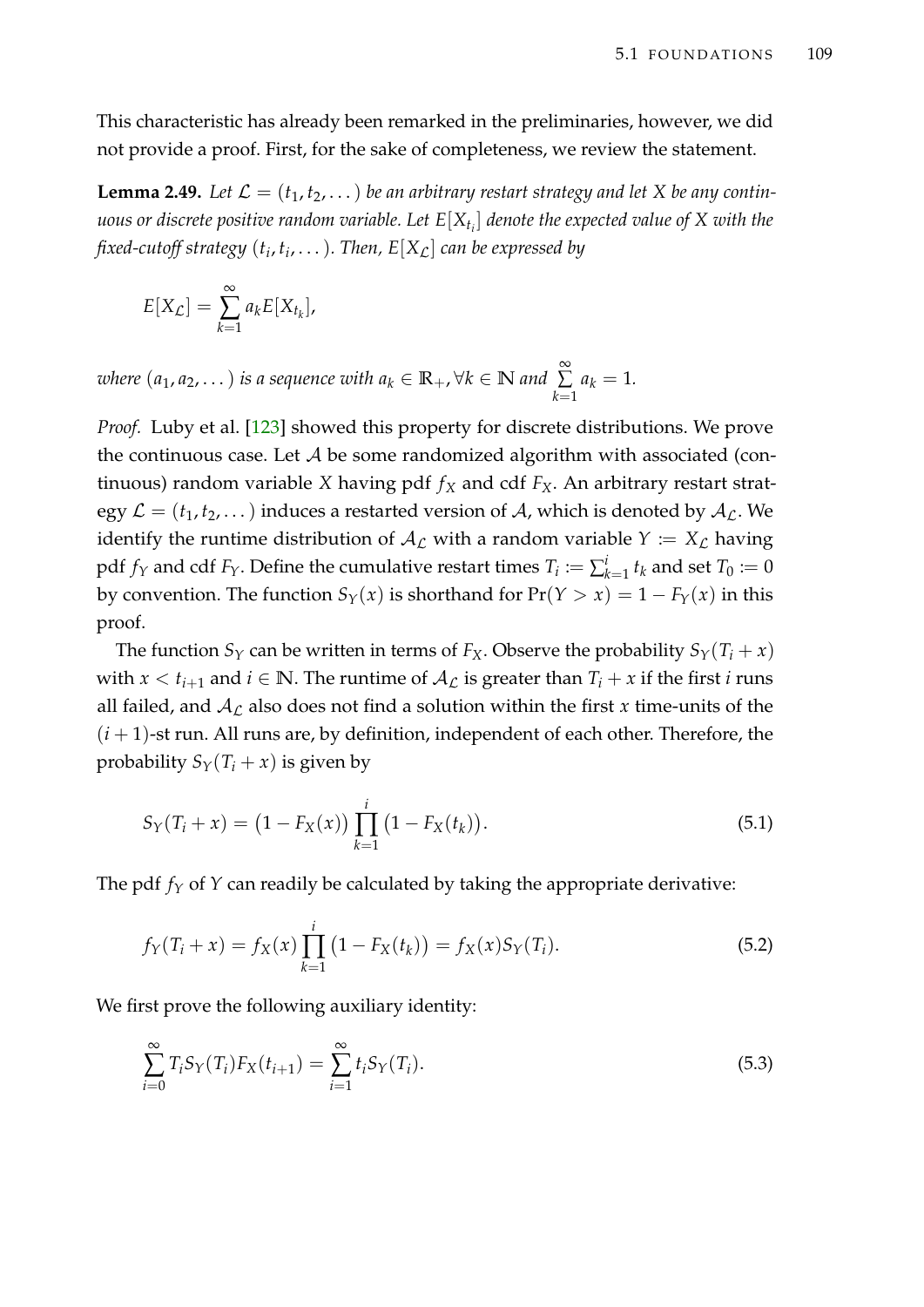The first term of the left sum is zero and can, therefore, be omitted. Furthermore, note that  $S_Y(T_i)F_X(t_{i+1})$  corresponds to the probability  $Pr(T_i \leq Y \leq T_{i+1})$ . Then, the desired result is achieved with the following transformations:

$$
\sum_{i=0}^{\infty} T_i S_Y(T_i) F_X(t_{i+1}) = \sum_{i=1}^{\infty} T_i S_Y(T_i) F_X(t_{i+1})
$$
  
= 
$$
\sum_{i=1}^{\infty} \sum_{k=1}^{i} t_k S_Y(T_i) F_X(t_{i+1}) = \sum_{k=1}^{\infty} t_k \sum_{i=k}^{\infty} S_Y(T_i) F_X(t_{i+1})
$$
  
= 
$$
\sum_{k=1}^{\infty} t_k \sum_{i=k}^{\infty} \Pr(T_i < Y \leq T_{i+1}) = \sum_{k=1}^{\infty} t_k S_Y(T_k).
$$

The expected value  $E[Y]$  is given by:

$$
E[Y] = \int_{0}^{\infty} x f_{Y}(x) dx = \sum_{i=0}^{\infty} \int_{T_{i}}^{T_{i+1}} x f_{Y}(x) dx
$$
  
\n
$$
= \sum_{i=0}^{\infty} \int_{0}^{t_{i+1}} (T_{i} + x) f_{Y}(T_{i} + x) dx
$$
  
\n
$$
= \sum_{i=0}^{\infty} T_{i} S_{Y}(T_{i}) \int_{0}^{t_{i+1}} f_{X}(x) dx + S_{Y}(T_{i}) \int_{0}^{t_{i+1}} x f_{X}(x) dx
$$
(5.4)

<span id="page-125-1"></span><span id="page-125-0"></span>
$$
= \sum_{i=0}^{\infty} T_i S_Y(T_i) F_X(t_{i+1}) + S_Y(T_i) \int_{0}^{t_{i+1}} x f_X(x) dx.
$$
 (5.5)

To obtain Equation [\(5.4\)](#page-125-0), the characterization of the pdf  $f_Y$  from Equation [\(5.2\)](#page-124-0) is applied. The left part of Equation [\(5.5\)](#page-125-1) can be transformed with Equation [\(5.3\)](#page-124-1). For the right part, we use Theorem [2.47](#page-48-0) and Definition [2.38](#page-43-0) to obtain the identity

$$
\int_{0}^{t_i} x f_X(x) \, dx = F_X(t_i) E[X_{t_i}] - t_i (1 - F_X(t_i)),
$$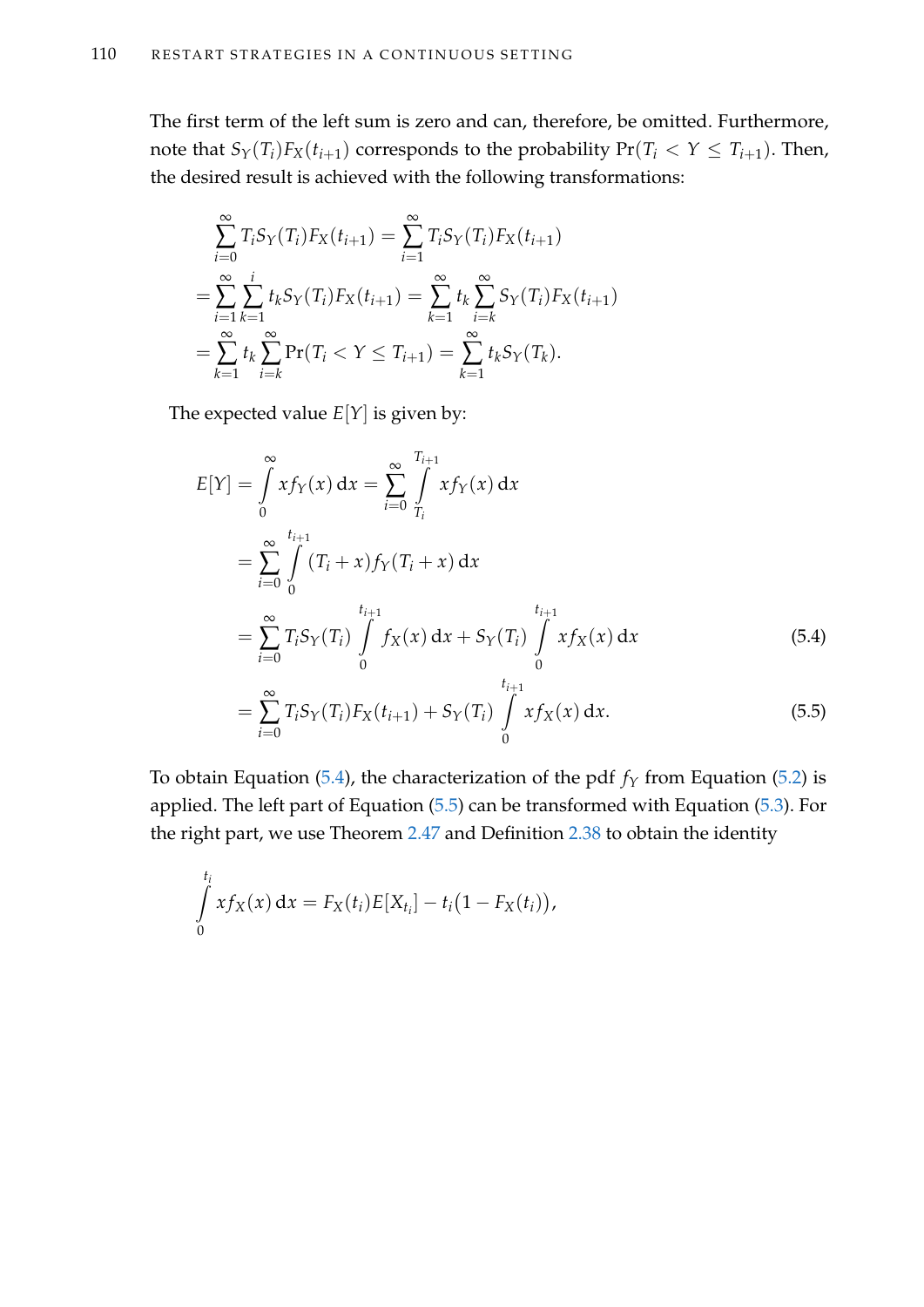where  $E[X_{t_i}]$  is the expected runtime of  $\mathcal A$  using the fixed-cutoff strategy  $(t_i, t_i, \dots).$ The appropriate transformations yield:

$$
E[Y] = \sum_{i=1}^{\infty} t_i S_Y(T_i) + S_Y(T_{i-1}) \Big( F_X(t_i) E[X_{t_i}] - t_i (1 - F_X(t_i)) \Big)
$$
  
= 
$$
\sum_{i=1}^{\infty} t_i S_Y(T_i) + S_Y(T_{i-1}) F_X(t_i) E[X_{t_i}] - t_i S_Y(T_i)
$$
  
= 
$$
\sum_{i=1}^{\infty} S_Y(T_{i-1}) F_X(t_i) E[X_{t_i}] = \sum_{i=1}^{\infty} \Pr(T_{i-1} < Y \leq T_i) E[X_{t_i}].
$$

In other words, the expected runtime *E*[*Y*] can be expressed as a combination of expected runtimes of fixed-cutoff strategies. Obviously,  $Pr(T_{i-1} < Y \leq T_i)$  is nonnegative and  $\sum_{i=1}^{\infty} \Pr(T_{i-1} < Y \leq T_i)$  sums up to one. This completes the proof.

We frequently use Weibull distributed random variables for the reasoning in the proofs. A particularly crucial characteristic of Weibull distributions in relation to restarts is that the expected value under restarts is monotone.

<span id="page-126-0"></span>**Lemma 5.3.** Let *X* be a Weibull distributed random variable with shape  $k \in \mathbb{R}_+$  and *arbitrary scale λ* > 0*. If k* < 1*, then the expected value E*[*X<sup>t</sup>* ] *with restarts at t increases strictly monotonically for t* > 0*. If k* > 1*, then E*[*X<sup>t</sup>* ] *is strictly monotonically decreasing.*

*Proof.* The properties of the Weibull distribution with respect to restarts have already been discussed intensively in Chapter [4.](#page-84-0) Inserting the definition of the Weibull distribution (Definition [2.42\)](#page-46-0) along with the definition of the truncated expectation (Definition [2.38\)](#page-43-0) into the expected value under restarts  $E[X_t]$  (Theorem [2.47\)](#page-48-0) yields:

$$
E[X_t] = \frac{1}{1 - \exp\left[-(\lambda t)^k\right]} \left( t \exp\left[-(\lambda t)^k\right] + \frac{1}{\lambda} \gamma \left[1 + \frac{1}{k}, (\lambda t)^k\right] \right).
$$

Here,  $\gamma[s, x] = \int_0^x t^{s-1} e^{-t} dt$  is the lower incomplete gamma function. In the following, we determine the derivative of *E*[*X<sup>t</sup>* ] with respect to *t*. In order to calculate this, the derivative of the lower incomplete gamma function  $\gamma\left[1+\frac{1}{k},\,(\lambda t)^k\right]$  is discussed first. By applying the definition of  $\gamma$  and the chain rule, we obtain:

$$
\frac{d}{dt}\gamma \left[1 + \frac{1}{k}, (\lambda t)^k\right] = k \cdot \lambda \cdot \exp\left[-(\lambda t)^k\right] \cdot \left((\lambda t)^k\right)^{\frac{1}{k}} \cdot (\lambda t)^{k-1}
$$

$$
= k \cdot \lambda \cdot \exp\left[-(\lambda t)^k\right] \cdot (\lambda t)^k.
$$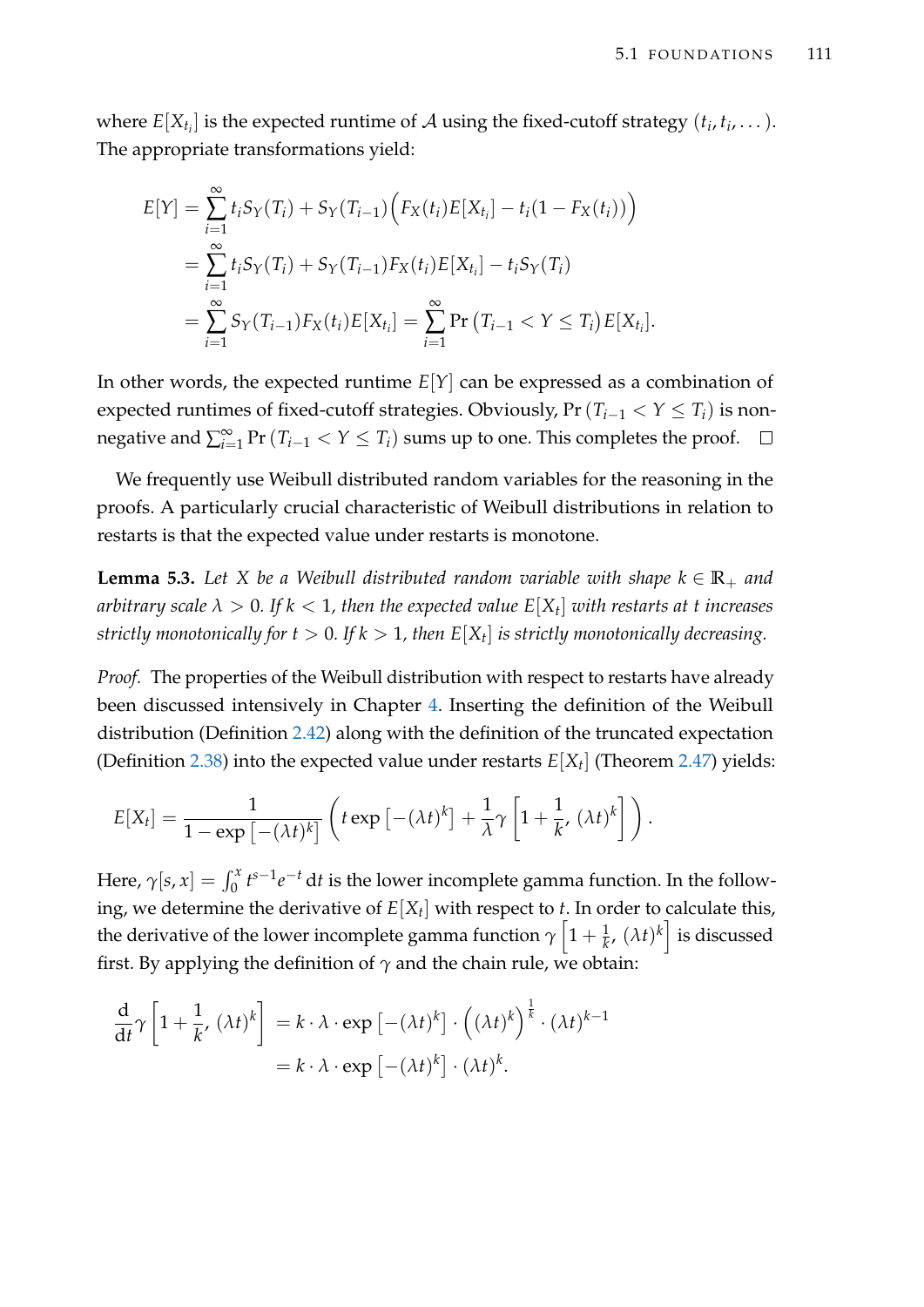We are now ready to determine the derivative of  $E[X_t]$  with this preliminary consideration. For the remainder of the proof, we write  $g(t)$  as an abbreviation for  $\frac{d}{dt}E[X_t]$ . The derivative  $g(t)$  is then given by:

$$
g(t) = \frac{\exp\left[-(\lambda t)^k\right]}{1 - \exp\left[-(\lambda t)^k\right]} \left(1 - \frac{\exp\left[-(\lambda t)^k\right]k(\lambda t)^k + k(\lambda t)^{k-1}\gamma\left[1 + \frac{1}{k}, (\lambda t)^k\right]}{1 - \exp\left(-(\lambda t)^k\right)}\right).
$$

We will show that  $g(t)$  is positive (resp. negative) for all  $t > 0$  if  $k < 1$  (resp.  $k > 1$ ). In case  $k < 1$  the inequality  $g(t) > 0$  is considered, which may be equivalently expressed as follows:

<span id="page-127-0"></span>
$$
\frac{1-\exp\left[-(\lambda t)^{k}\right]}{k} - (\lambda t)^{k} \exp\left[-(\lambda t)^{k}\right] - (\lambda t)^{k-1} \gamma \left[1 + \frac{1}{k}, (\lambda t)^{k}\right] > 0. \tag{5.6}
$$

The case  $k > 1$  is similar, whereas the  $>$ -sign becomes a  $\lt$ -sign in the inequality. We now continue with the case  $k < 1$ ; we briefly discuss the case  $k > 1$  at the end of the proof.

First, the limit of Inequality [\(5.6\)](#page-127-0) for the case  $t \to 0$  is examined more closely. Of particular interest is the limit of the term  $(\lambda t)^{k-1}\gamma\left[1+\frac{1}{k},\,(\lambda t)^k\right]$  . Consequently, the behavior of this term is analyzed in more detail. The limiting value can be derived by applying L'Hospital's rule:

$$
\lim_{t \to 0} -\frac{\gamma \left[1 + \frac{1}{k}, (\lambda t)^k\right]}{(\lambda t)^{1-k}} = \lim_{t \to 0} -\frac{\exp \left[-(\lambda t)^k\right] k (\lambda t)^{2k}}{1-k} = 0.
$$

The other terms in Inequality [\(5.6\)](#page-127-0) obviously also approach 0 in the limit, and accordingly, the entire left side of Inequality [\(5.6\)](#page-127-0) tends towards 0 in the limit. Inequality [\(5.6\)](#page-127-0) can also be expressed equivalently as follows:

<span id="page-127-1"></span>
$$
\frac{1 - \exp\left[-(\lambda t)^k\right]}{k(\lambda t)^{k-1}} - \exp\left[-(\lambda t)^k\right]\lambda t - \gamma\left[1 + \frac{1}{k}, (\lambda t)^k\right] > 0. \tag{5.7}
$$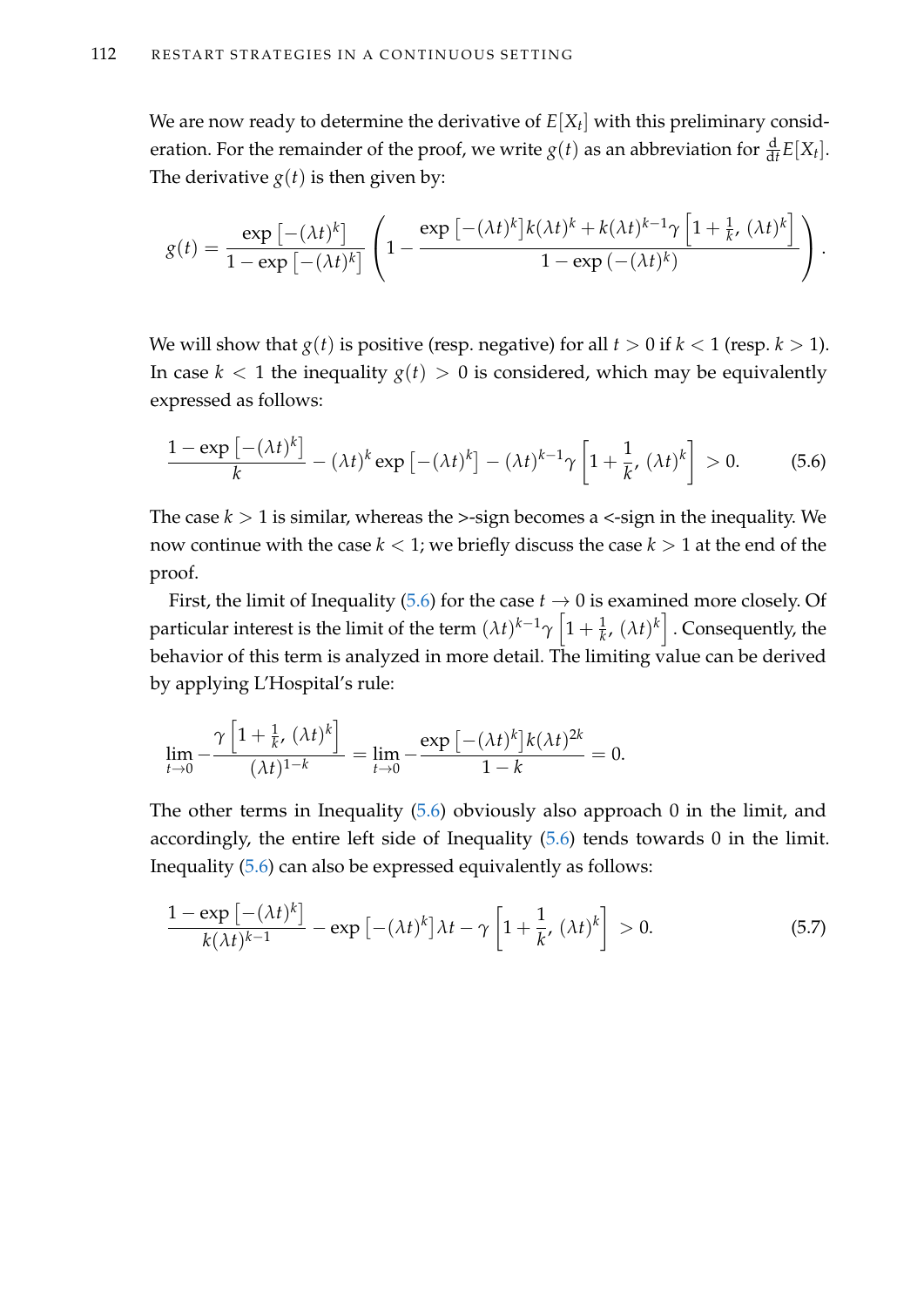In the following, *h*(*t*) represents the derivative of the left side of Inequality [\(5.7\)](#page-127-1) d d*t*  $\left[ -( \lambda t)^k \right]$  $\frac{\exp\left[-(\lambda t)^k\right]}{k(\lambda t)^{k-1}}-\exp\left[-(\lambda t)^k\right]\lambda t-\gamma\left[1+\frac{1}{k},\,(\lambda t)^k\right]\bigg).$  One can readily verify that  $h(t)$  is given as follows:

$$
h(t) = \frac{\left(1 - \exp\left[-(\lambda t)^k\right]\right)(1 - k)\lambda}{k(\lambda t)^k}.
$$

As can easily be checked,  $h(t)$  then assumes the following values for  $t > 0$ :

$$
h(t) \begin{cases} > 0, \text{ for } k < 1, \\ &= 0, \text{ for } k = 1, \\ &< 0, \text{ for } k > 1. \end{cases}
$$

In summary, if  $k < 1$ , then  $h(t)$  is positive and this in turn implies  $g(t) > 0$  for all  $t > 0$ . Hence, in this case,  $E[X_t]$  is strictly monotonically increasing. On the other hand, for the case  $k > 1$ , the left side of Inequality [\(5.6\)](#page-127-0) approaches 0 in the limit for  $t\to 0.$  Since  $h(t)$  is strictly negative, it follows that  $E[X_t]$  has to be strictly monotonically decreasing.  $\Box$ 

# <span id="page-128-0"></span>5.2 NONEXISTENCE RESULTS

Theorem [5.2](#page-123-0) provides a powerful performance guarantee for Luby's strategy. This section examines whether this or any other guarantee also applies to continuous scenarios. We obtain a negative result and thereby show that no such bound exists and, moreover, that there is no universal strategy having such a bound.

<span id="page-128-2"></span>**Theorem 5.4.** *There is no universal strategy*  $L = (t_1, t_2, ...)$  *such that there is a function*  $f: \mathbb{R}_+ \to \mathbb{R}$  *with*  $\lim_{x \to 0} f(x) < \infty$  and  $\exists x \in \mathbb{R}_+ : f(x) < \infty$  such that

<span id="page-128-1"></span>
$$
E[X_L] \le \alpha_X^* \cdot f(\alpha_X^*) \tag{5.8}
$$

*for all runtime distributions X, where*  $\alpha_X^* = \inf_{t < \infty} E[X_t].$ 

*Proof.* Consider an arbitrary, universal restart strategy  $L = (t_1, t_2, \dots)$ . Let, furthermore, *f* be a function in accordance with the assumption of the theorem. We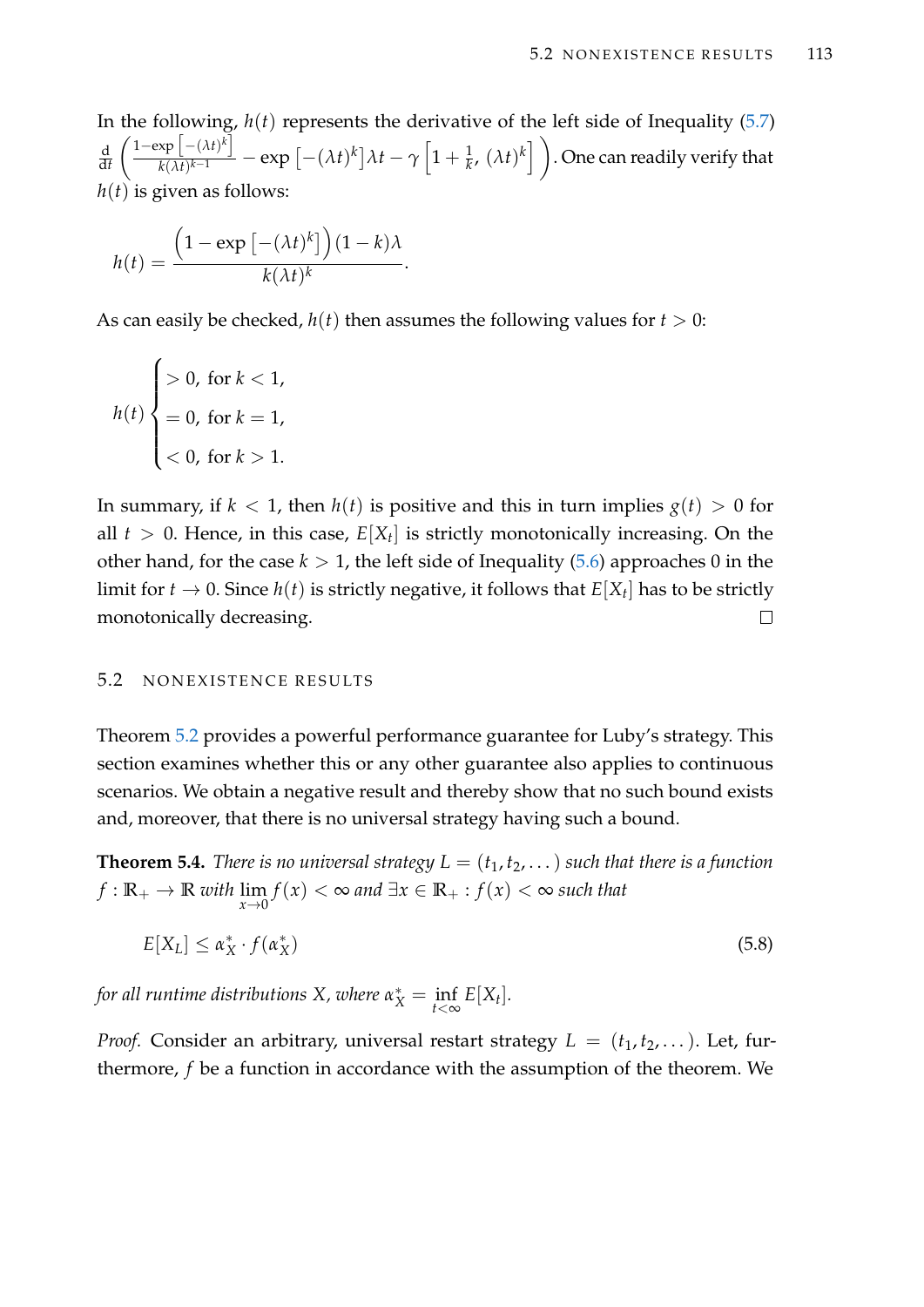distinguish between two scenarios: Either all restart times *t<sup>i</sup>* ∈ *L* are exactly 0 or at least one restart time  $t_j \in L$  is not equal to 0.

We start with the case where there is a non-zero restart time. For this purpose, let *j* ∈ **N** be a natural number with  $t$ <sup>*j*</sup> > 0. We also define the cumulative restart times as  $T_i := \sum_{k=1}^i t_k$  and set  $T_0 := 0$  by convention. Furthermore, consider a Weibull distributed random variable *X* with shape parameter  $k < 1$  and arbitrary scale parameter  $\lambda \in \mathbb{R}_+$ . According to Theorem [4.23,](#page-111-3) the optimal expected runtime approaches zero, i. e.  $\alpha_X^* = 0$ . Since, by assumption,  $\lim_{x\to 0} f(x) < \infty$  holds, the right side of Inequality [\(5.8\)](#page-128-1) must assume the value 0, i. e.,  $E[X_L] \leq 0$ .

As per Lemma [5.3,](#page-126-0) the expected value  $E[X_t]$  increases strictly monotonically in *t*. Since the optimal restart time is approaching zero and *t<sup>j</sup>* is greater than zero,  $E[X_{t_j}] > \alpha_X^* = 0$  follows. Following Lemma [2.49,](#page-51-0) the expected value  $E[X_L]$  using the restart strategy *L* can be expressed as a convex combination ∞  $\sum a_k E[X_{t_k}]$ . In *k*=1 particular, we can use this result to bound  $E[X_L]$  by  $E[X_L] \ge a_j E[X_{t_j}]$ . Furthermore, by following the proof of Lemma [2.49,](#page-51-0) we also obtain  $a_j = \Pr\left( \left. T_{j-1} < X_L \leq T_j \right. \right)$ . As the cdf of the Weibull distribution is strictly monotonically increasing,  $a_j > 0$  follows. Since both  $a_j$  and  $E[X_{t_j}]$  are strictly greater than zero, the following observation holds:

 $E[X_L] \ge a_j E[X_{t_j}] > \alpha_X^* \cdot f(\alpha_X^*) = 0.$ 

In other words, Inequality [\(5.8\)](#page-128-1) does not hold.

In the second case, all restart times are assumed to be constantly zero, so  $t = 0$ holds ∀*t* ∈ *L*. However, it is straightforward to find a random variable *Y* causing the expected value *E*[*YL*] to diverge towards infinity. For instance, consider a Weibull distribution with shape parameter  $k = 2$ . As already shown in Lemma [4.24,](#page-112-0) the expected value  $E[Y_L]$  approaches infinity. According to Wolter [\[180\]](#page-224-0), restarts are not beneficial for *Y*, i.e.,  $\alpha_Y^* = \inf_{t < \infty} E[Y_t]$  assumes the expected value  $E[Y]$ . The expected value of a Weibull distribution is given by  $\lambda \cdot \Gamma(1 + \frac{1}{k})$ , where  $\Gamma(x) =$  $\int_0^\infty t^{x-1} e^{-t} dt$  is the gamma function [\[95\]](#page-218-1). In our case, we, therefore, have  $\alpha_Y^* =$ *λ* · Γ(1.5). By assumption, there is at least one  $x \in \mathbb{R}_+$  with  $f(x) < ∞$ . We choose *λ* such that  $λ \cdot Γ(1.5) = x$  holds. Then,  $α_γ^*$ *Y* · *f*(*α* ∗  $Y(Y)$  is finite, and consequently, the following is valid:

 $E[Y_L] > \alpha_Y^*$ *Y* · *f*(*α* ∗ *Y* )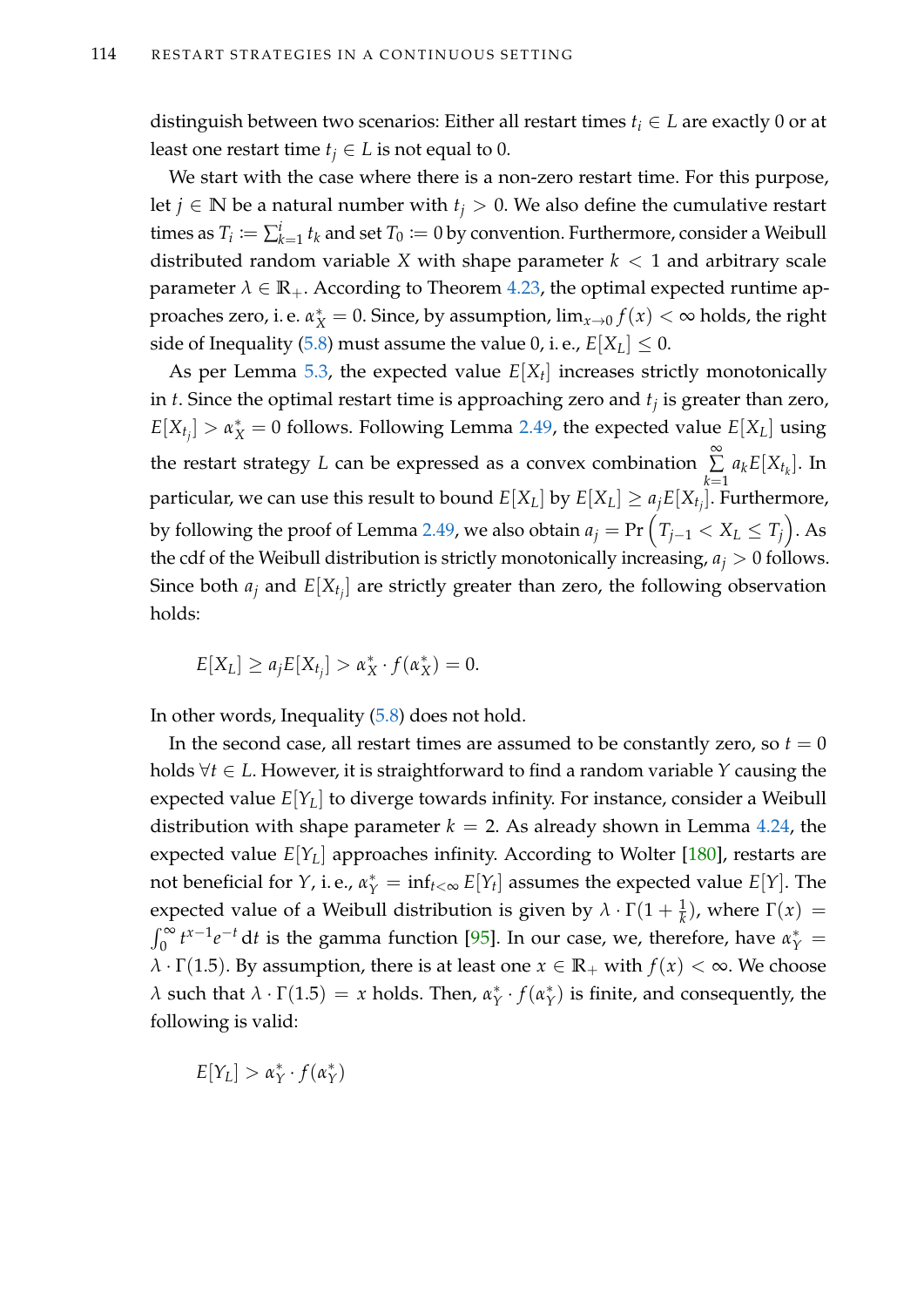Therefore, Inequality [\(5.8\)](#page-128-1) does not hold in this case either.

This result is immediately applicable to Luby's strategy because the logarithm approaches minus infinity as its argument approaches zero. Hence, the conditions of Theorem [5.4](#page-128-2) are met, and this implies that the limit in Theorem [5.2,](#page-123-0) shown by Luby et al. [\[123\]](#page-220-0), is not valid in a continuous context. Naturally, this statement can be extended for all bounds in accordance with Theorem [5.4.](#page-128-2) As Luby's strategy is of major importance in practice, we state this finding as a corollary.

**Corollary 5.5.** *There is no function*  $f : \mathbb{R}_+ \to \mathbb{R}$  *with the following two properties* (*i*) ∃*x* ∈ **R**<sup>+</sup> : *f*(*x*) < ∞ *and* (*ii*) lim *x*→0 *f*(*x*) < ∞ *such that*

 $E[X_{\text{Luby}}] \leq \alpha_X^* \cdot f(\alpha_X^*)$ 

*for all random variables*  $X$  *defined on*  $\mathbb{R}_+$ *, where*  $\alpha^*_X = \inf_{t < \infty} E[X_t]$ *.* 

*Proof.* This result is implied by Theorem [5.4.](#page-128-2)

It should also be noted that computers are inherently discrete systems operating with finite precision. Nevertheless, in some circumstances, the results described above are also relevant for computers. The restart strategies representable by a computer as, for example, floating-point numbers are obviously a proper subset of real-valued restart strategies. Since Theorem [5.4](#page-128-2) provides a statement about all universal restart strategies, the realizable universal restart strategies are also included. Therefore, the results described above are relevant, for instance, when a computer monitors a continuous quantity, such as power consumption or network transmission times. Under such circumstances, there is no restart strategy realizable by a computer with a performance guarantee as per Theorem [5.4.](#page-128-2)

# <span id="page-130-0"></span>5.3 EXISTENCE RESULTS

The previous section demonstrated that, in general, there is no universal strategy with a performance guarantee for real-valued random variables. For the proof, Weibull distributions are used for which, with appropriate parameter choices, both the optimal restart time and the expected value under restarts approaches 0. However, many distributions do not have such behavior, and therefore we investigate which classes of distributions admit universal strategies with performance guarantees. We base our arguments on the reasoning presented in [\[103\]](#page-218-2) and adapt it to

 $\Box$ 

 $\Box$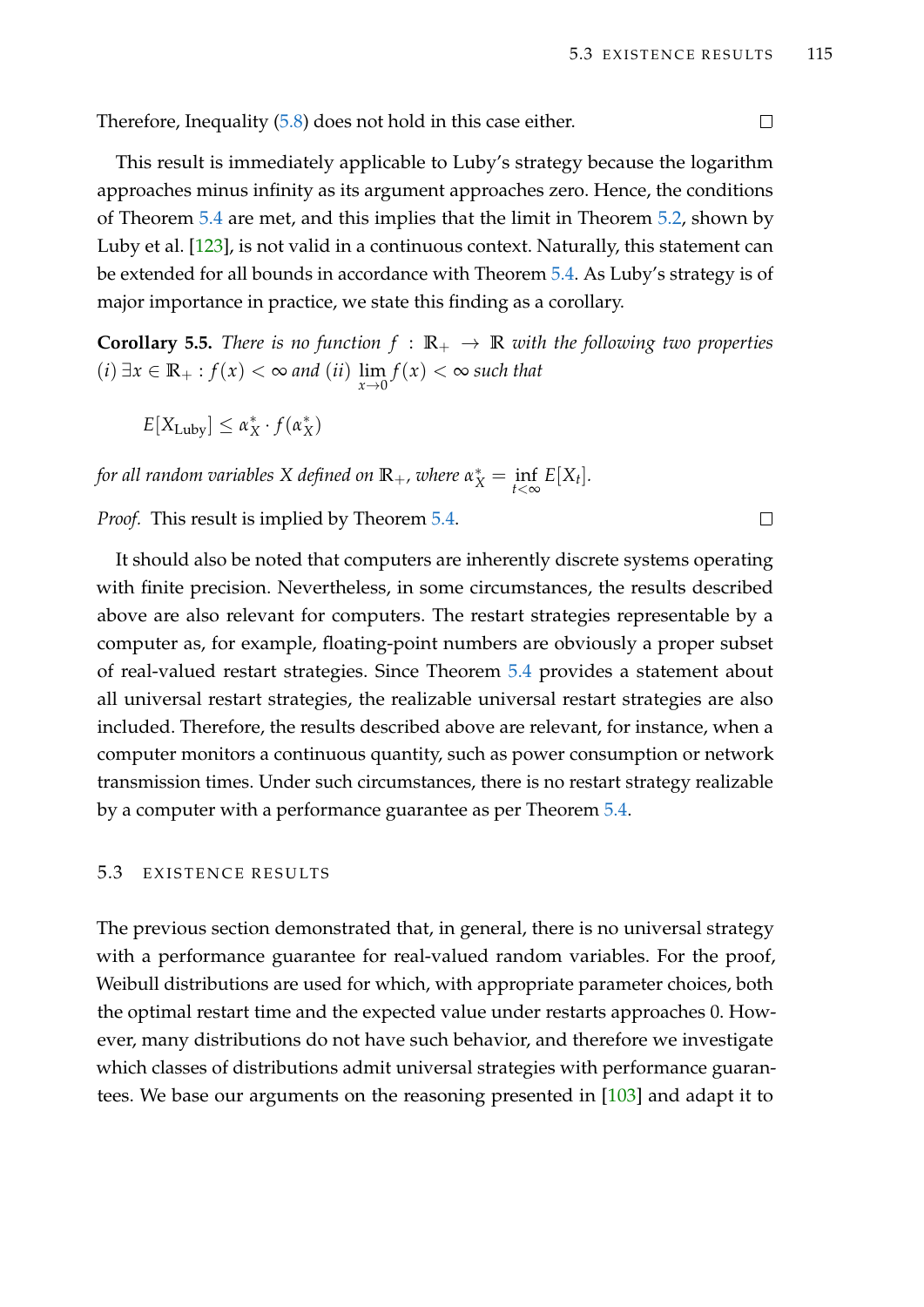the continuous case. We primarily improve the analysis of the expected value in Theorem [5.7](#page-132-0) and thereby obtain, to the best of our knowledge, the currently best known upper bound for the expected runtime when using Luby's strategy. In the following,  $β_2^*$ *X* denotes min*t*∈**R**<sup>+</sup> *t*  $\frac{t}{F(t)}$ , and  $k^* \in \mathbb{R}_+$  is a real number with  $\frac{k^*}{F(k)}$  $\frac{k^*}{F(k^*)}=\beta^*_\lambda$ *X* .

<span id="page-131-1"></span>**Lemma 5.6** ([\[103,](#page-218-2) [123\]](#page-220-0))**.** *The inequality*

 $\beta_X^* \leq 4\alpha_X^*$ *X*

*holds for all positive random variables X, where*  $\alpha_X^* = \inf_{t < \infty} E[X_t].$ 

*Proof.* Luby et al. [\[123\]](#page-220-0) report this property for discrete probability distributions. The proof, however, is omitted in their work. A slight modification of the proof discussed in [\[103\]](#page-218-2) also shows this property for continuous distributions.

Let *F* be the cdf of *X* and let  $t \in \mathbb{R}_+$  be an optimal restart time, i. e.,  $E[X_t] = \alpha_{\lambda}^*$ *X* . In the following, we distinguish between two cases and begin with the assumption  $E[X_t] < \frac{t}{2F(t)}$ . Then  $\Pr(X \leq 2E[X_t]F(t)) \geq 1/2$  holds for all random variables *X* with this property. To demonstrate this, an auxiliary random variable  $Y := min(X, t)$ is defined. The expected values *E*[*Y*] and *E*[*X<sup>t</sup>* ] can be observed to be closely related:

$$
E[Y] = F(t) \cdot E[X \mid X \leq t] + (1 - F(t)) \cdot t = F(t) \cdot E[X_t].
$$

The last transformation follows due to Theorem [2.47.](#page-48-0) In the next step, the probability  $\Pr(X > 2E[X_t]F(t))$  is examined more closely. Since  $2E[X_t]F(t) < t$  holds,

<span id="page-131-0"></span>
$$
Pr(X > 2E[X_t]F(t)) = Pr(Y > 2E[X_t]F(t)) = Pr(Y > 2E[Y]) \le \frac{1}{2}
$$
 (5.9)

follows by means of Markov's inequality (see, e. g., [\[151\]](#page-222-1)). Also, Inequality [\(5.9\)](#page-131-0) indicates  $Pr(X \leq 2E[X_t]F(t)) \geq 1/2$ . By using this property,  $\beta_{\Sigma}^{*}$  $^*_X$  can be bounded:

$$
\beta_X^*=\min_x \frac{x}{F(x)} \leq \frac{2E[X_t]F(t)}{\Pr(X \leq 2E[X_t]F(t))} \leq 4E[X_t]F(t) \leq 4E[X_t] = 4\alpha_X^*.
$$

We now move on to the second case  $E[X_t] \,\geq\, \frac{t}{2F(t)}.$  This property can directly be utilized to estimate *α* ∗ *X* :

$$
\alpha_X^* = E[X_t] \ge \frac{t}{2F(t)} \ge \frac{1}{2} \min_x \frac{x}{F(x)} = \frac{\beta_X^*}{2}.
$$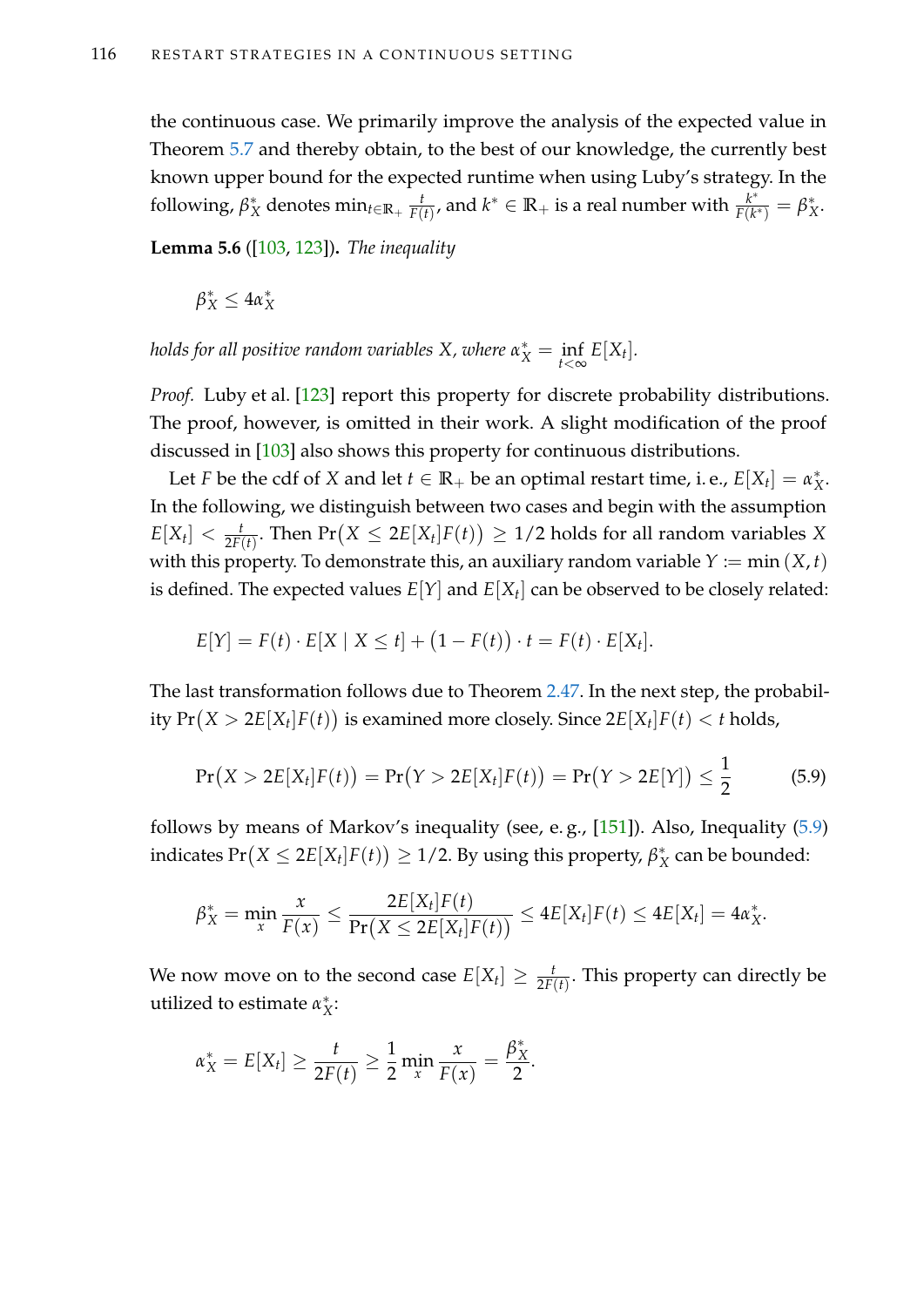So one can conclude that  $\beta_X^* \le 4\alpha_X^*$  $^*_X$  is valid for all positive distributions.  $\Box$ 

With the help of this lemma, it can be shown that for probability distributions for which the optimal restart time does not approach 0, there are universal strategies having a useful performance guarantee.

<span id="page-132-0"></span>**Theorem 5.7.** *Let X be a positive real-valued random variable having cdf F such that there is a*  $k^*$  *with*  $\frac{k^*}{F(k)}$  $\frac{k^*}{F(k^*)}=\beta^*_\lambda$  $X^*$  and  $k^* > 2^{-d-1}$  for some  $d \in \mathbb{N}_0$ . Then,

$$
E[X_{\text{Luby}}] \le 2^{d+7} \alpha_X^*(d+4+\log_2 \alpha_X^*)
$$

*holds, where*  $\alpha_X^* = \inf_{t < \infty} E[X_t].$ 

*Proof.* For the proof, we apply the techniques described in [\[103\]](#page-218-2). A contribution made here is improving the analysis of the expected value, which results in the current best estimate of Luby's strategy's expected runtime to the best of our knowledge.

For the remainder of the proof, *Y* is used as an abbreviation for the random variable *X*Luby, which results from applying Luby's strategy to *X*. The shortest run, such that its length is at least *k* ∗ , is often considered for the reasoning. The length of all runs in Luby's strategy are natural numbers and powers of two. Since, by assumption*, k*\* is greater than 2<sup>-d-1</sup>, it follows that 2<sup>[log<sub>2</sub>k\*]+d</sup> meets the desired property. We, therefore, use the two auxiliary values  $j_0 := \lceil \log_2 k^* \rceil + d$  and  $n_0 := \lceil -\log_2 F(k^*) \rceil$  in the following.

First, the case  $n_0 = 0$  or, equivalently,  $F(k^*) = 1$  is considered. Furthermore, consider any two natural numbers  $m \in \mathbb{N}$  and  $j \in \mathbb{N}_0$  with  $j < m$ . If  $Y > m2^{m-1}$ , then there are at least 2 *m*−1−*j* runs of length 2 *j* , as can be readily verified by using the definition of Luby's strategy. Following this argument, for  $Y > (j_0 + 1)2^{j_0}$ , at least one run of length 2<sup>j<sub>0</sub></sup> is performed. Since  $F(k^*) = 1$  holds,  $Pr(Y > (j_0 + 1)2^{j_0}) = 0$ follows. Thus, the expected value  $E[Y]$  can be estimated:

<span id="page-132-1"></span>
$$
E[Y] \leq (\lceil \log_2 k^* \rceil + d + 1)2^{\lceil \log_2 k^* \rceil + d} \leq k^*(\log_2 k^* + d + 2)2^{d+1}
$$
  
=  $\beta_X^*(\log_2 \beta_X^* + d + 2)2^{d+1} \leq \alpha^*(\log_2 \alpha_X^* + d + 4)2^{d+3}$ . (5.10)

In Equation [\(5.10\)](#page-132-1), first  $\beta_X^* = k^* / F(k^*)$  and  $F(k^*) = 1$  is used, then Lemma [5.6](#page-131-1) is applied. The last inequality satisfies the statement of the theorem.

We now proceed to the case  $F(k^*) < 1$ , then  $n_0 \geq 1$  is valid. Furthermore,  $j_0 \geq 0$  holds due to the definition of  $j_0$ . As already argued, if  $Y > m2^{m-1}$ , there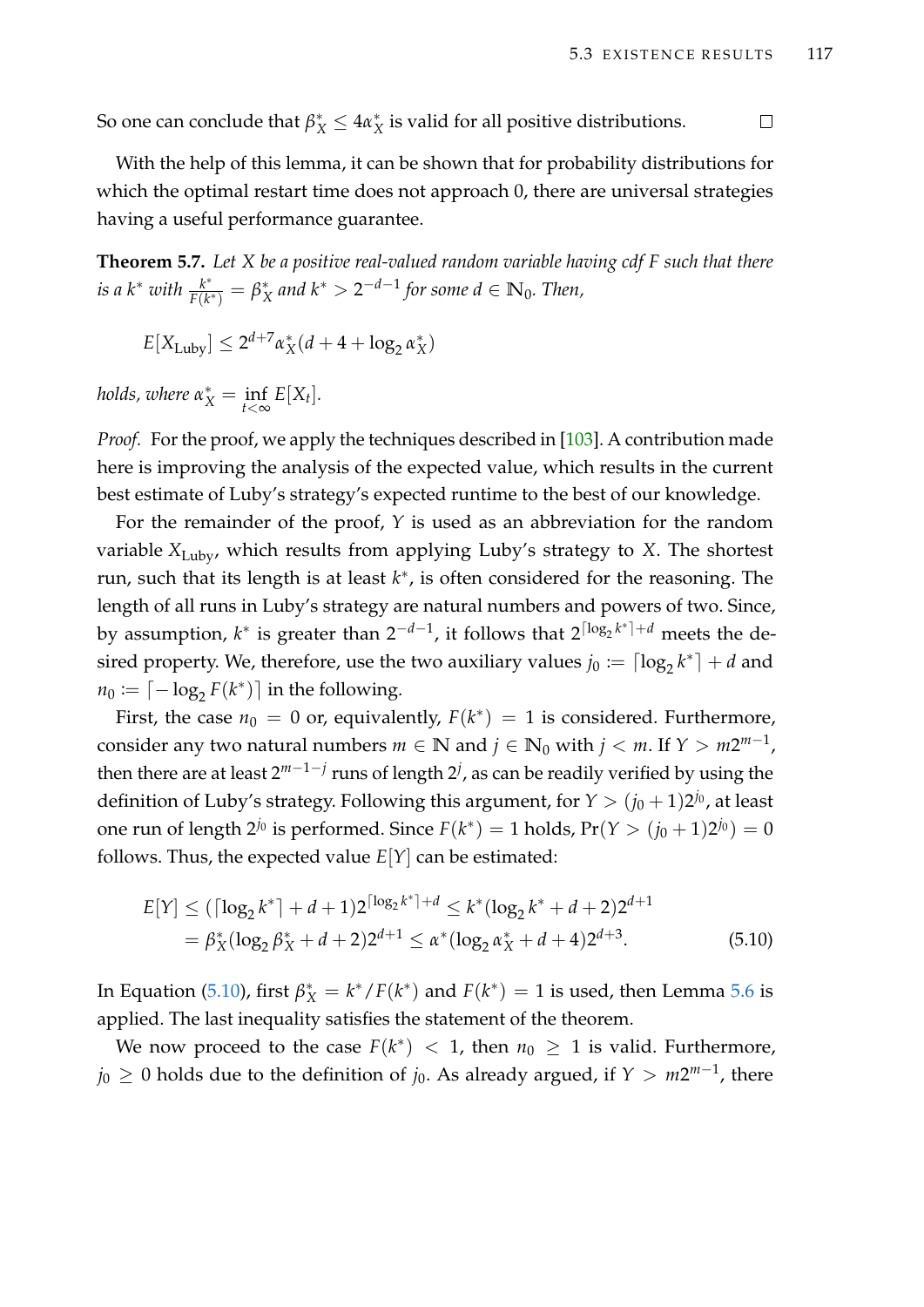are at least 2<sup>m−1−*j*</sup> runs of length 2<sup>*j*</sup>. This allows an estimation of the probability  $Pr(Y > m2^{m-1})$ :

<span id="page-133-0"></span>
$$
Pr(Y > m2^{m-1}) \le Pr(X > 2^{j})^{2^{m-1-j}}.
$$
\n(5.11)

Inequality [\(5.11\)](#page-133-0) can be used to estimate the tail probability of *Y*. Thus, for  $\ell \in \mathbb{N}_0$ , the following holds true:

<span id="page-133-1"></span>
$$
\begin{split} \Pr\left(Y > (j_0 + n_0 + \ell + 1)2^{j_0 + n_0 + \ell}\right) &\leq \Pr\left(X > 2^{j_0}\right)^{2^{n_0 + \ell}} \leq \Pr\left(X > 2^{j_0}\right)^{\frac{2^{\ell}}{F(k^*)}} \\ &\leq \left(1 - F(k^*)\right)^{\frac{2^{\ell}}{F(k^*)}} \leq \exp\left(-2^{\ell}\right). \end{split} \tag{5.12}
$$

By appropriately utilizing Inequality  $(5.12)$ , the expected value  $E[Y]$  can be bounded from above. For this purpose, we exploit a well-known characterization (see, for example, [\[128\]](#page-220-1)) of the expected value:

$$
E[Y] = \int_{0}^{\infty} (1 - F_Y(x)) dx.
$$

Let  $d(\ell) \coloneqq (j_0 + n_0 + \ell + 1)2^{j_0 + n_0 + \ell}$  for  $\ell \geq 0$  and  $d(-1) \coloneqq 0$ . We then obtain the following bound for  $E[Y]$  by applying Inequality [\(5.12\)](#page-133-1):

$$
E[Y] = \sum_{\ell=0}^{\infty} \int_{d(\ell-1)}^{d(\ell)} (1 - F_Y(x)) dx
$$
  
\n
$$
\leq (j_0 + n_0 + 1) 2^{j_0 + n_0} + \sum_{\ell=0}^{\infty} (j_0 + n_0 + \ell + 3) 2^{j_0 + n_0 + \ell} \exp(-2^{\ell})
$$
  
\n
$$
\leq 2(j_0 + n_0) 2^{j_0 + n_0} + \sum_{\ell=0}^{\infty} (j_0 + n_0) (\ell + 4) 2^{j_0 + n_0 + \ell} \exp(-2^{\ell})
$$
(5.13)

<span id="page-133-3"></span><span id="page-133-2"></span>
$$
\leq (j_0 + n_0) 2^{j_0 + n_0} \left( 2 + \sum_{\ell=0}^{\infty} (\ell+4) \left( \frac{2}{\exp(2)} \right)^{\ell} \right).
$$
 (5.14)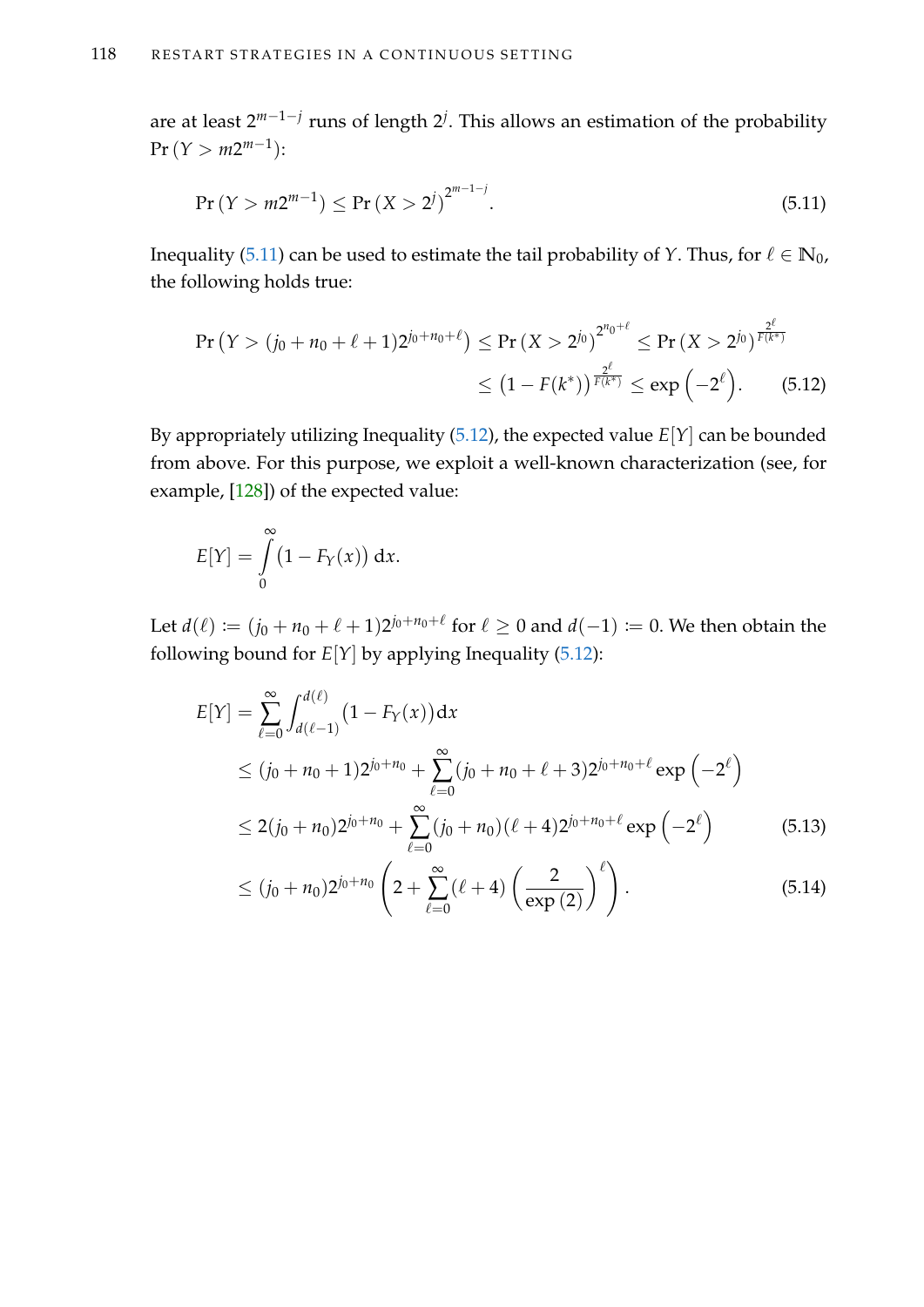In [\(5.13\)](#page-133-2), the inequality  $j_0 + n_0 \ge 1$  is implicitly used. The series  $\sum_{n=1}^{\infty}$ ∑  $\ell = 0$  $(\ell + 4) \left( \frac{2}{\exp{\}}right)$ exp (2)  $\setminus^{\ell}$ is analyzed in the next step:

$$
\sum_{\ell=0}^{\infty} (\ell+4) \left( \frac{2}{\exp(2)} \right)^{\ell} = \sum_{\ell=0}^{\infty} (\ell+1) \left( \frac{2}{\exp(2)} \right)^{\ell} + 3 \sum_{\ell=0}^{\infty} \left( \frac{2}{\exp(2)} \right)^{\ell}
$$

$$
= \sum_{\ell=1}^{\infty} \ell \left( \frac{2}{\exp(2)} \right)^{\ell-1} + 3 \sum_{\ell=0}^{\infty} \left( \frac{2}{\exp(2)} \right)^{\ell}
$$

$$
= \left( \frac{e^2}{e^2 - 2} \right)^2 + 3 \frac{e^2}{e^2 - 2} \le 6.
$$
(5.15)

Hence, inserting Inequality [\(5.15\)](#page-134-0) in Inequality [\(5.14\)](#page-133-3) simplifies the estimate:

<span id="page-134-2"></span><span id="page-134-0"></span>
$$
E[Y] \le 8(j_0 + n_0)2^{j_0 + n_0}.\tag{5.16}
$$

The definitions of  $j_0$  and  $n_0$  yield:

<span id="page-134-1"></span>
$$
2^{j_0+n_0} \le 2^{2+d+\log_2 k^* - \log_2 F(k^*)} = 2^{d+2} \frac{k^*}{F(k^*)} = 2^{d+2} \beta_X^*.
$$
 (5.17)

Finally, Inequality [\(5.17\)](#page-134-1) has to be inserted into Inequality [\(5.16\)](#page-134-2) and Lemma [5.6](#page-131-1) is applied:

$$
E[Y] \le 2^{d+5} \beta_X^*(d+2+\log_2 \beta_X^*) \le 2^{d+7} \alpha_X^*(d+4+\log_2 \alpha_X^*).
$$

This estimate conforms to the statement of the theorem, and thus the proof is  $\Box$ complete.

It is worth noting that for  $d = 0$ , the upper bound of the expected runtime is 128*α* ∗  $<sup>*</sup><sub>X</sub>(4 + log<sub>2</sub> α<sup>*</sup><sub>X</sub>$ </sup>  $^*_X$ ), which is a considerable improvement over the previously known bound for Luby's strategy $^1$ . The arguments used in the reasoning of Theorem [5.7](#page-132-0)  $\,$ can be transferred back to the discrete case, thus implicitly improving the bound in that case as well. Furthermore, Theorem 7 in [\[123\]](#page-220-0) limits any universal strategy's performance from below by a bound of the form *α* ∗ *X* log(*α* ∗ *X* ). While the proof is given for discrete probability distributions, the arguments can directly be applied to the case discussed here. This implies that Luby's strategy is asymptotically optimal for the class of distributions investigated here. Moreover, Theorem 7 in [\[123\]](#page-220-0) also suggests that only the constants in the upper bound can be further improved.

<sup>1</sup> The previously sharpest bound was:  $180\alpha_X^*(4 + \log_2 \alpha_X^*)$  (see [\[103\]](#page-218-2)).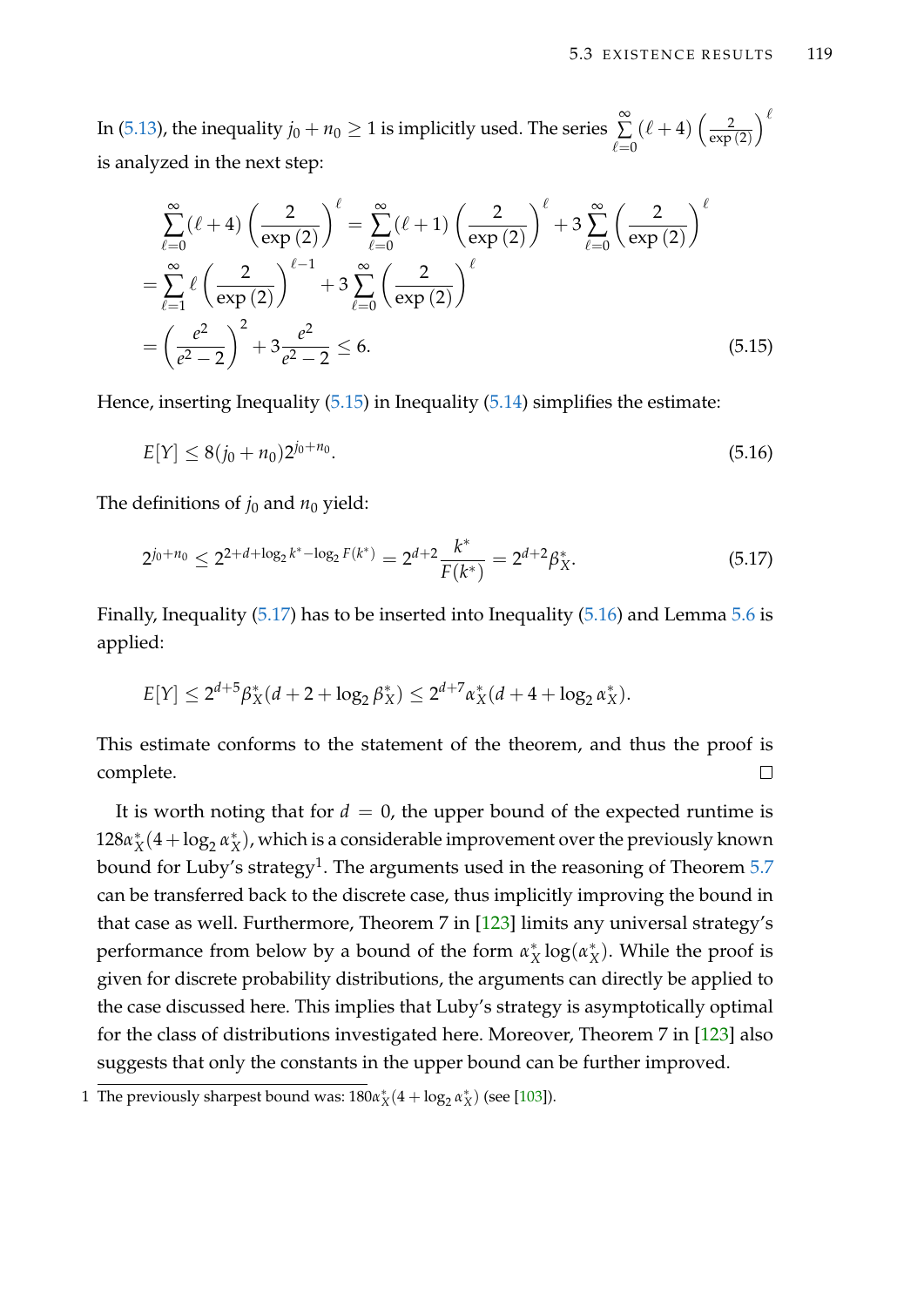#### 5.4 CONCLUSION AND OUTLOOK

Several well-established algorithms (e.g. [\[62,](#page-215-2) [75\]](#page-216-1)) employ restart strategies to optimize their expected runtimes. A ubiquitous strategy among these algorithms is Luby's universal strategy. It is a slowly exponentially growing sequence of restart times. Luby et al. [\[123\]](#page-220-0) demonstrated their universal strategy to be asymptotically optimal in the worst case within their work.

Previously, these properties have only been shown for discrete distributions. This work examines Luby's strategy and general universal strategies in a continuous setting. Theorem [5.4](#page-128-2) states that, in general, there are no universal strategies with reasonable worst-case bounds in a continuous environment. In other words, any universal strategy (including Luby's strategy) is arbitrarily worse than an optimal strategy for some distributions.

More precisely, for a universal restart strategy *L*, there is no estimate of the form  $E[X_L] \leq \alpha_X^*$ *X* · *g*(*α* ∗  $\binom{*}{X}$  with  $\lim\limits_{t\to 0} g(t) < \infty$ . The only remaining possibility is providing a runtime guarantee for universal strategies using a function  $g$  with  $\lim_{\alpha} g(t) = \infty$ . *t*→0 The expected runtime  $E[X_x]$  is known to converge to  $1/f(x)$  when *x* approaches zero, where *f* is the density function. Among the critical distributions is the Weibull distribution, which has the property  $f(x) \sim x^{k-1}$  for  $x \to 0$  and  $k \in (0,1).$  One can therefore infer that every possible bound function *g* has to approach infinity at least as fast as  $1/x$  for  $x \to 0$ .

Nevertheless, universal strategies find wide acceptance among practitioners because they eliminate the need for knowledge about the underlying distribution. Often some details about the distribution are available, however. For this reason, we investigate conditions admitting worst-case bounds for Luby's strategy. Theorem [5.7](#page-132-0) states that there are meaningful worst-case bounds if the optimal restart time is not too small. In addition, we improved the original bounds by Luby et al. [\[123\]](#page-220-0).

In summary, two extreme cases can be distinguished: Firstly, if the underlying distribution is fully known, an optimal restart time can be computed, resulting in an optimal strategy. The other extreme case is when the distribution is entirely unknown, in which case only universal strategies are available. For future research, it would be of interest whether partial knowledge of the distribution can be utilized to create an efficient intermediate restart strategy admitting better bounds than Luby's strategy.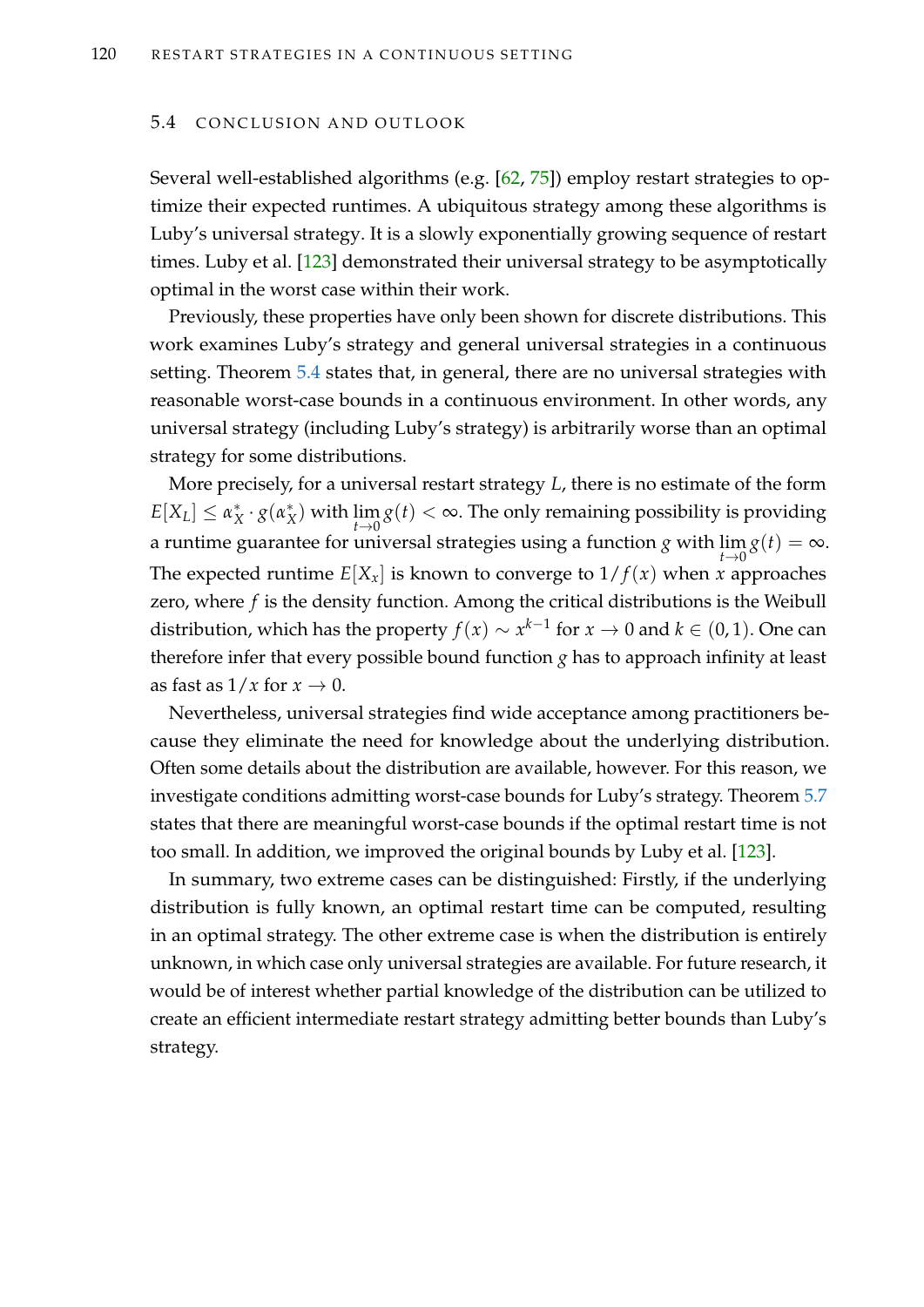# THE POTENTIAL OF RESTARTS FOR PROBSAT

Parts of this chapter appeared in the following publications:

# **Jan-Hendrik Lorenz** and **Julian Nickerl**.

The Potential of Restarts for ProbSAT. In: *International Conference on Computer Aided Systems Theory*. Springer, 2019, pp. 352– 360.

# **Jan-Hendrik Lorenz** and **Julian Nickerl**.

The Potential of Restarts for ProbSAT. In: *arXiv preprint arXiv:1904.11757* (2019).

In Chapter [4,](#page-84-0) a technique for calculating the optimal restart quantile (and thus the optimal restart time) for continuous random distributions has been introduced. For these techniques to be applied in practice, the probability distribution has to be known in advance. This is, however, usually not the case in the field of algorithms. Although the probability distribution can be empirically approximated by repeatedly solving the instance at hand, in practical applications, most instances are no longer of interest once they have been solved once. Over the last few years, there have been exciting new results (for instance, [\[6,](#page-210-0) [51\]](#page-214-1)) deploying machine learning approaches to predict the runtime distribution of previously unseen instances.

The purpose of this chapter is to analyze if and which probability distributions are adequate to describe the runtime behavior of the local search SAT solver PROB-SAT [\[17\]](#page-211-2). Another question is whether machine learning techniques can be utilized to predict the runtime distribution and derive a useful restart strategy. One of the main reasons for considering PROBSAT is that it has been a highly successful solver in recent years; its core concepts are used in numerous other solvers. This is further elaborated upon in Section [6.4.](#page-145-0)

Two domains are considered. First, uniformly, randomly generated 3-SAT instances having a clause-to-variable ratio close to the satisfiability threshold ( $\approx 4.267$ , according to [\[126\]](#page-220-2)) are examined. Secondly, randomly generated instances with a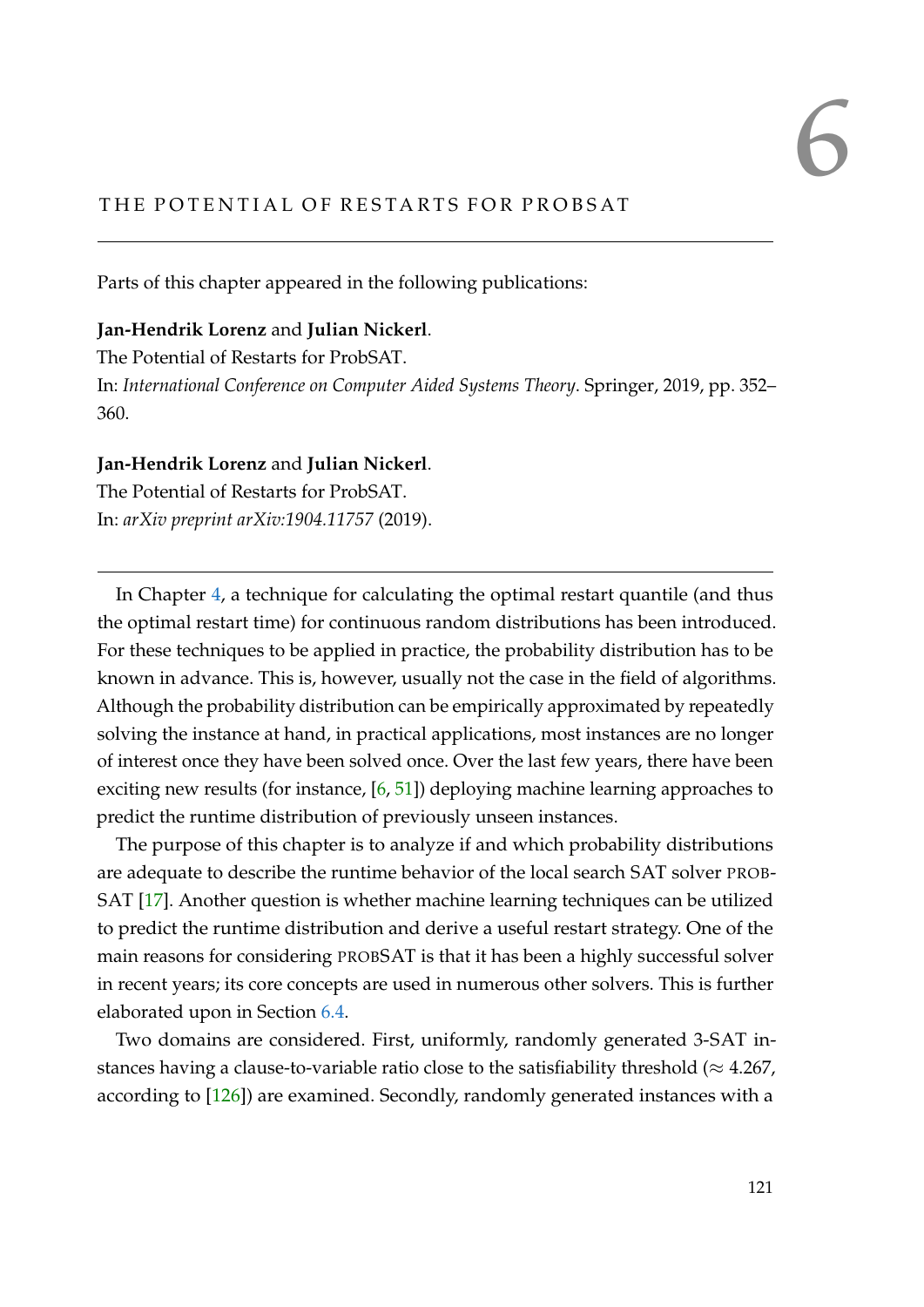hidden solution are studied. The majority of the latter type of instances are difficult to solve for local search solvers such as PROBSAT.

This chapter demonstrates that a machine learning pipeline can be constructed on both domains. This pipeline predicts runtime distributions accurately enough to infer a restart strategy from the estimated distributions, which statistically significantly improves the performance. For the uniform instances, the average speedup factor is 1.06, and for particularly difficult instances, the speedup factor is 1.21. While a factor of 1.21 is already a considerable result, the speedup on instances with hidden solutions even reaches an average of 50.95, clearly demonstrating the viability and relevance of this approach.

A comparable work that should be mentioned is from Haim and Walsh [\[80\]](#page-216-2). In their work, they present a portfolio SAT solver utilizing machine learning techniques to choose between different restart strategies. However, only a fixed number of preconfigured restart strategies are selectable; furthermore, each of these restart strategies is independent of the given instance. In contrast, our approach involves computing a restart strategy from the predicted parameters; hence, we use restart strategies dependent on the given instance. Therefore, the approaches presented in [\[80\]](#page-216-2) and in this chapter differ substantially.

## 6.1 O V E RV I EW

Figure [6.1](#page-138-0) illustrates a machine learning pipeline at an abstract level. The first step involves choosing a suitable random distribution to describe the runtime distribution for a given instance. During the second step, the parameters for the selected distribution type are estimated.

The underlying idea is to observe the behavior of PROBSAT on multiple instances in order to draw conclusions about which distribution types are suitable to describe the runtime behavior. In addition, the a-priori unknown parameters have to be determined for these distribution types on the basis of the observations. Section [6.2](#page-139-0) presents the theoretical methods used for estimating these parameters, as well as evaluating whether the distribution type is adequate.

For an unseen instance, we decide which distribution type and which parameters are best suited based on the previous observations. For determining the distribution type, we employ random forests, and for estimating the parameters, we use neural networks as well as random forests. These methods are introduced in Section [6.3.](#page-141-0)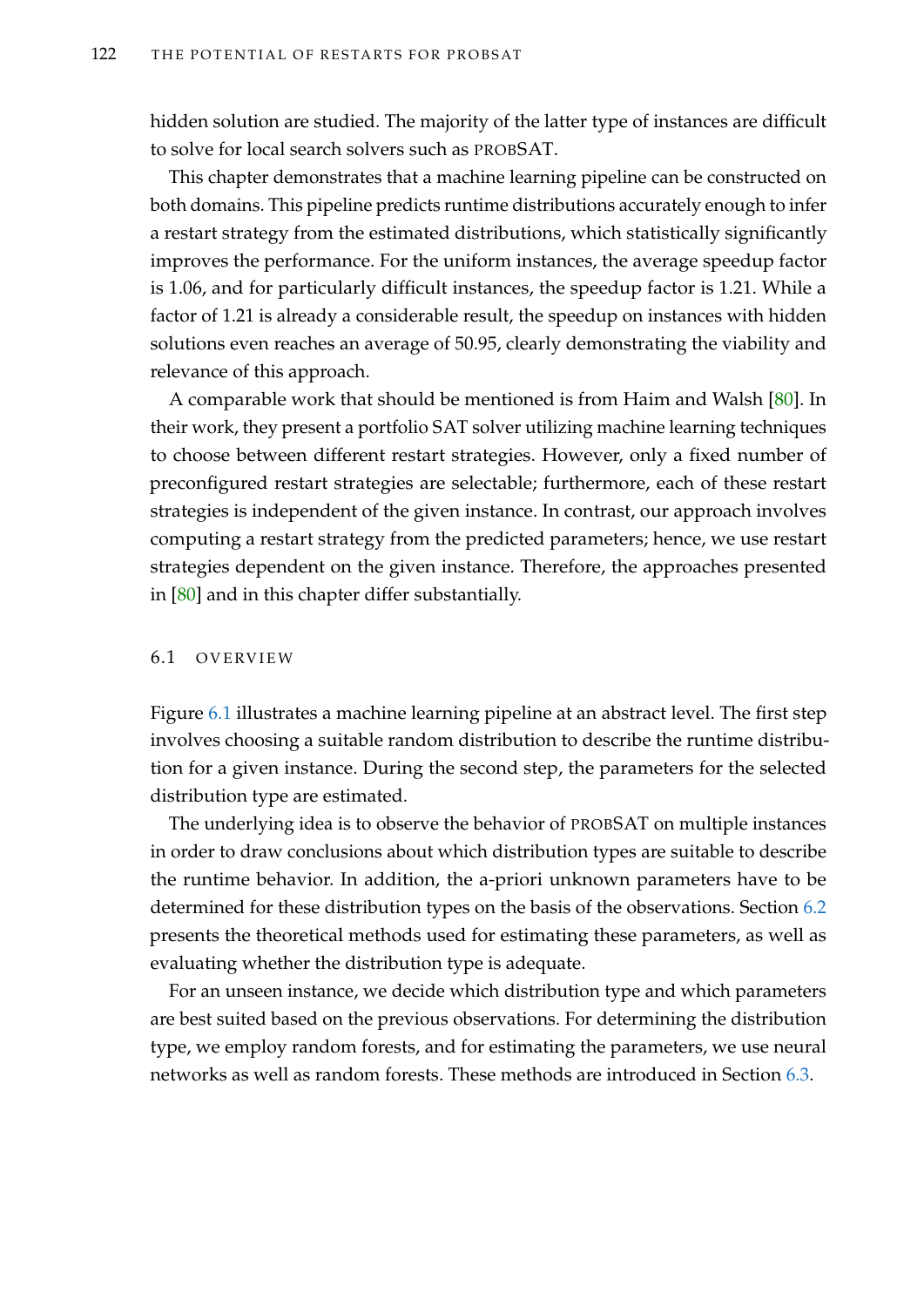<span id="page-138-0"></span>

**Figure 6.1:** An example of a machine learning pipeline on an abstract level.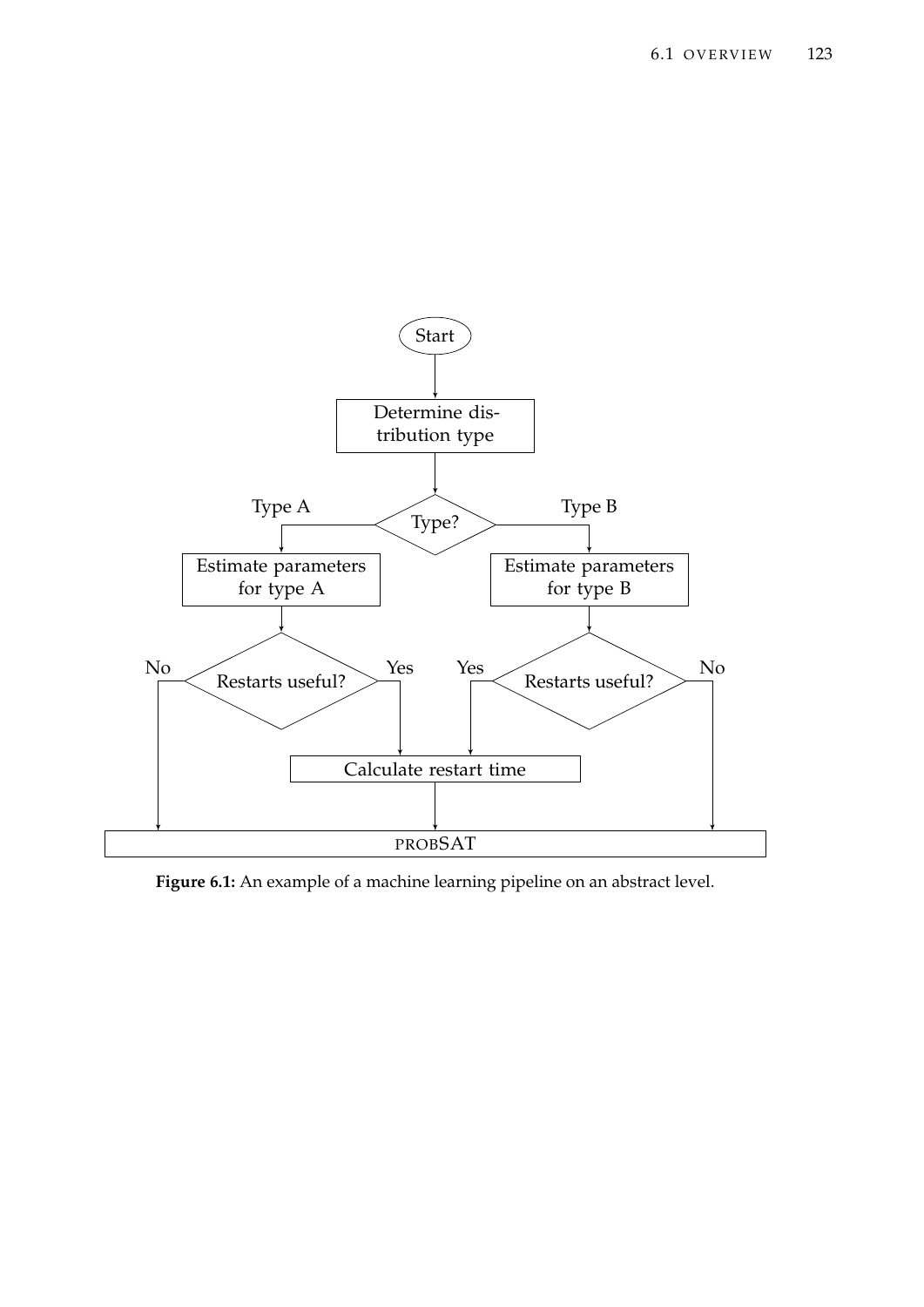After the first two steps in the pipeline, the distribution type, and the associated parameters have been established. This information can then be utilized to assess whether restarts should be performed and if so, an optimal restart quantile can be calculated. The methodology used for these steps has already been addressed in Chapter [4.](#page-84-0) In particular, we refer to Section [4.1](#page-86-0) for deciding whether restarts are useful and to Section [4.2](#page-95-0) for computing the optimal restart quantile.

In the last step, PROBSAT is invoked, with or without restarts, depending on the previous choices. In Section [6.4,](#page-145-0) PROBSAT and its related concepts are illustrated. As mentioned before, two different domains are considered, namely uniform instances as well as instances with a hidden solution. In Section [6.5,](#page-147-0) these two domains are formally introduced.

We then consider the behavior of PROBSAT on uniform instances in Section [6.6,](#page-148-0) followed by an analysis of PROBSAT on instances with a hidden solution in Section [6.7.](#page-169-0) In both cases, we examine which distributions are suitable for describing the runtime behavior and develop a machine learning model to predict the runtime distribution of previously unseen instances. Both approaches are also evaluated experimentally.

Finally, Section [6.7.5](#page-178-0) verifies, on the SAT Competition 2018 [\[84\]](#page-217-3) instances, whether the presented techniques are suitable to make PROBSAT competitive with the current state-of-the-art solvers.

## <span id="page-139-0"></span>6.2 ESTIMATION AND EVALUATION OF RUNTIME DISTRIBUTIONS

In this chapter, we often have some independent, identically distributed observations of a random variable *X*. Suppose it is known that *X* belongs to a certain distribution family having parameter space  $\Theta$ ; however, the specific parameters  $\theta \in \Theta$  are unknown. The parameters can be approximated by using the maximum likelihood approach.

**Definition 6.1** ([\[177\]](#page-224-1)). Suppose that  $X_1, X_2, \ldots, X_n$  are independent, identically distributed random variables having pdf *f* (*θ*) , which depends on the (unknown) parameters *θ*. Also, assume that  $x_1, \ldots, x_n$  are realizations of the random variables  $X_1, \ldots, X_n$ . The **likelihood function**  $\mathcal{L}_n$  is given by:

$$
\mathcal{L}_n(\theta) = \prod_{i=1}^n f^{(\theta)}(x_i).
$$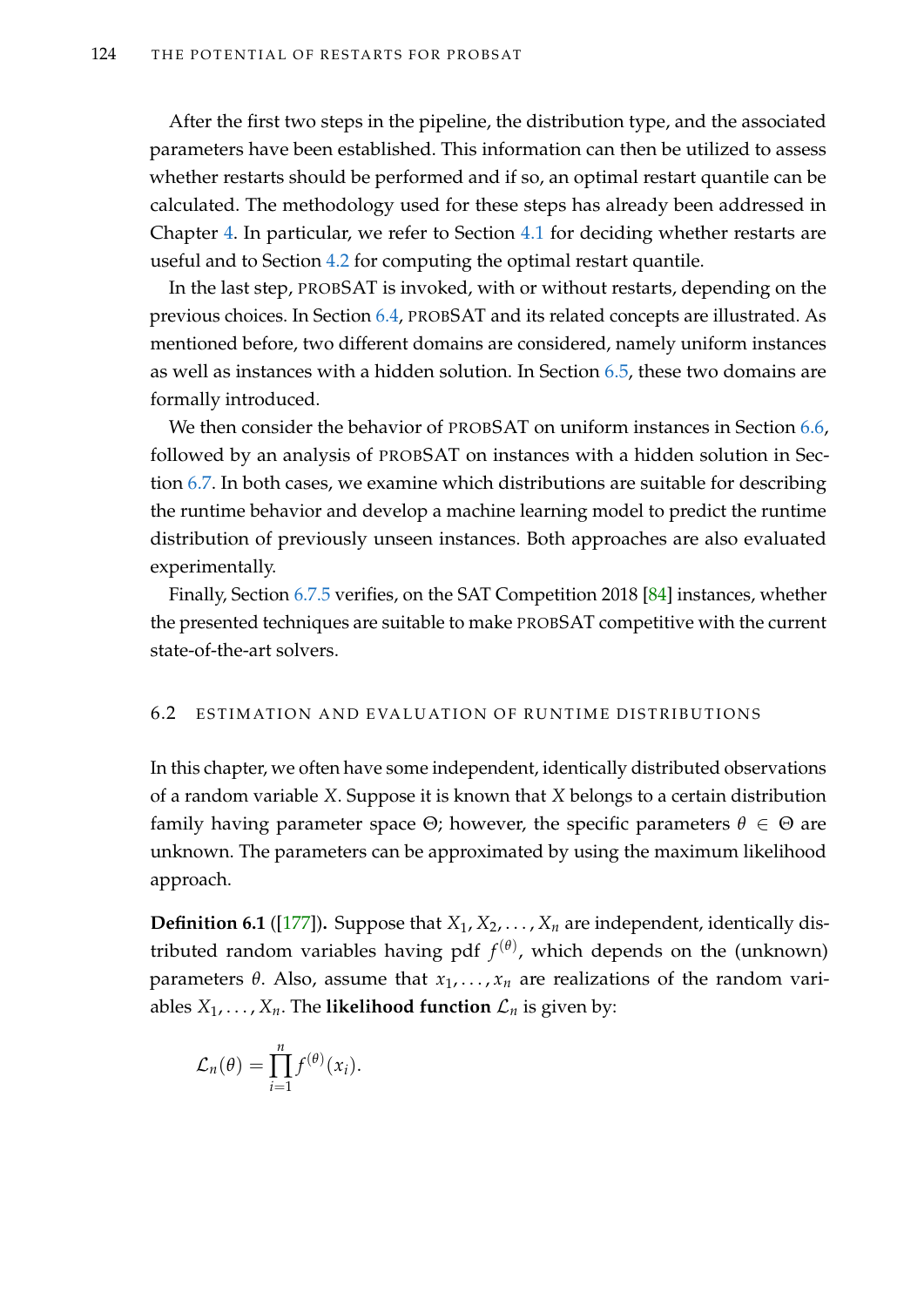An estimate of the parameters can be obtained by maximizing the likelihood function  $\mathcal{L}_n$ .

**Definition 6.2** ([\[177\]](#page-224-1)). Let  $\mathcal{L}_n$  be a likelihood function. The **maximum likelihood estimator**  $\hat{\theta}$  is the value of  $\theta$  that maximizes  $\mathcal{L}_n(\theta)$ .

The maximum likelihood estimator has several appealing properties; details on these characteristics are, however, beyond the scope of this work. We refer to [\[177\]](#page-224-1) for further reading. In another scenario, the underlying cdf of a sample is unknown. In this case, the empirical cdf can often be used.

**Definition 6.3** ([\[72\]](#page-216-3)). Consider *n* samples  $(x_1, \ldots, x_n)$  that have been sampled from the independent, identically distributed random variables  $X_1,\ldots,X_n.$  We use  $x_{(i)}$  to denote the *i*-th smallest sample. That is:

$$
x_{(1)} < x_{(2)} < \cdots < x_{(n)}.
$$

The **empirical cumulative distribution function (ecdf)** *F*ˆ *n* is given by:

$$
\hat{F}_n(x) = \begin{cases} 0, & x < x_{(1)} \\ \frac{i}{n}, & x_{(i)} \leq x < x_{(i+1)}, \text{ for } i \in \{1, \dots, n-1\} \\ 1, & x \geq x_{(n)}. \end{cases}
$$

In some sections, we use the KS test or the KS test statistic, defined in the following. For a comprehensive discussion of the KS test and its properties, we refer to [\[72\]](#page-216-3).

**Definition 6.4** ([\[72\]](#page-216-3)). Let  $\hat{F}_n$  be an ecdf for some  $n \in \mathbb{N}$  and let *X* be a continuous random variable with cdf  $F_X$ . The **Kolmogorov-Smirnov test statistic**  $D_n$  (also called **KS test statistic**) is given by:

$$
D_n = \sup_{x \in \mathbb{R}} |\hat{F}_n(x) - F_X(x)|.
$$

Typically, KS test statistics are used for refuting that two probability distributions are identical. Assume there are *n* independent and identically distributed samples of a random variable *X* with unknown cdf  $F_X$  available. The null hypothesis  $H_0$  states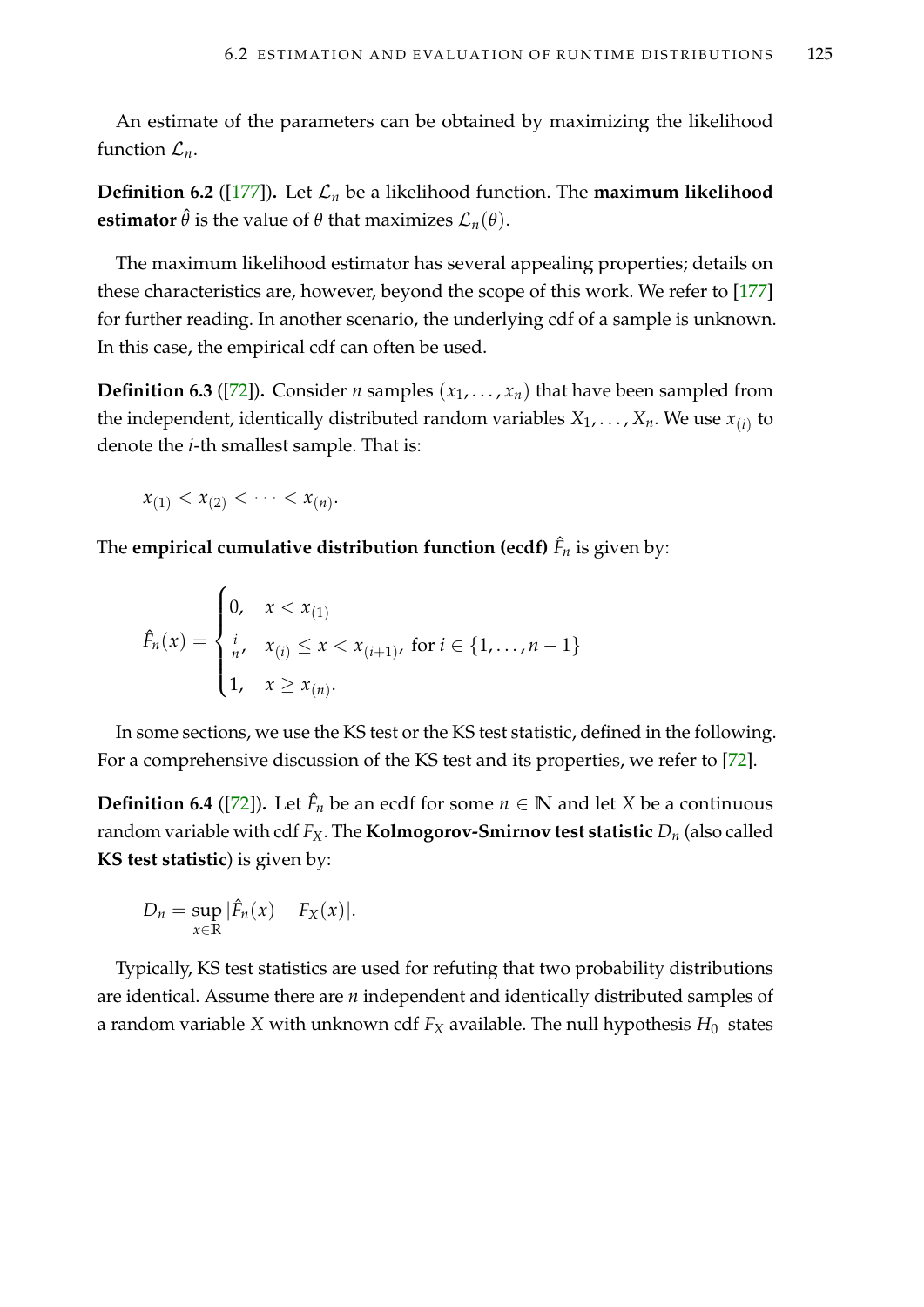that the unknown cdf *F<sup>X</sup>* corresponds to a given cdf *F*0. Put differently, the following applies:

$$
H_0: F_X(x) = F_0(x), \forall x \in \mathbb{R}.
$$

The KS test statistic  $D_n$  is then calculated. In the next step, working under the assumption that the null hypothesis  $H_0$  is true, the probability of observing a KS test statistic at least as extreme as  $D_n$  is calculated. This probability is called the *p*-value. If *p* is small enough, then the null hypothesis is rejected. One may, therefore, assume that the two cdfs  $F_X$  and  $F_0$  are not identical. Typical *p*-values beyond which the null hypothesis is rejected are 0.05 and 0.01. This threshold is called the level of significance and is denoted by *α*. We do not go into detail about the calculation of the *p*-value here. However, it is worth mentioning that most common statistical software packages are capable of calculating the *p*-value. The whole procedure is called KS test.

For the most part, we use the KS test for a different purpose. Usually, the aim is to refute that the unknown cdf  $F_X$  matches the given cdf  $F_0$ , whereas we are interested in whether  $F_0$  is a reasonably accurate description of  $F_X$ . We use the KS test statistic as a measure of how well a distribution describes the observed data. We also calculate the *p*-value; if it is above the level of significance  $\alpha = 0.05$ , then we consider  $F_0$  to be an adequate fit. We wish to stress that this should by no means be regarded as proof of  $F_X = F_0$ . The purpose is solely to measure the quality of the fit.

# <span id="page-141-0"></span>6.3 USED MACHINE LEARNING TECHNIQUES

This section first introduces the fundamental setting. In the remainder of this section, two specific methods are presented: random forests and neural networks.

The introduction to the problem is based on [\[92\]](#page-217-4). Suppose there are *p* input variables  $X = (X_1, \ldots, X_p)$  (**features**) and another variable of interest *Y* (**label**). The goal is to use the features *X* as a means to make statements about the behavior of *Y* or, in some contexts, to predict the value of *Y*. Generally, the aim is to define a function *f* so that *Y* is described as accurately as possible by  $f(X)$ . There are two types of problems: If *Y* is a qualitative quantity, it is a classification problem, whereas if *Y* is a quantitative quantity, then a regression problem arises.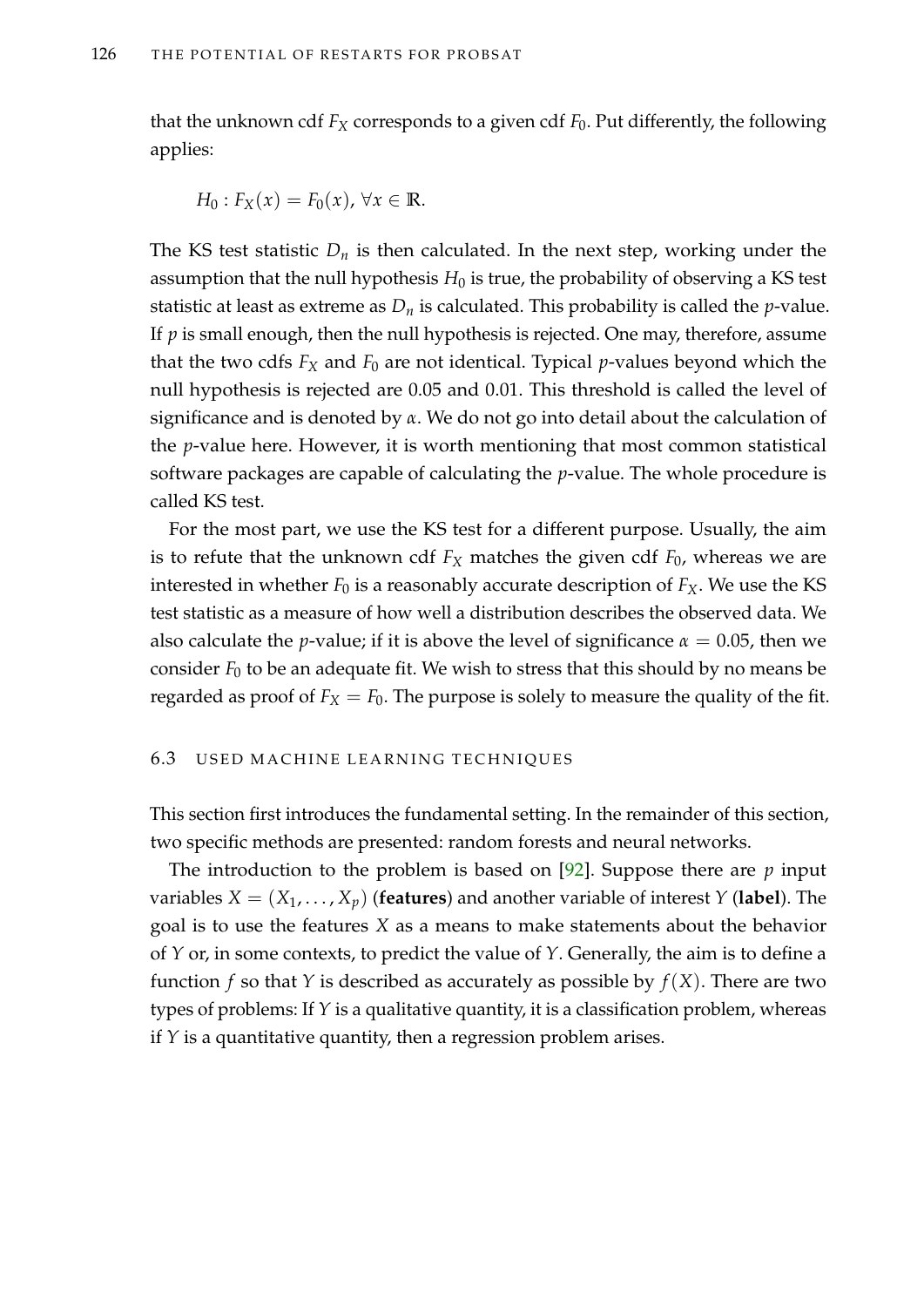For example, suppose that a CNF formula is given. From this instance, one can easily infer some features, such as the number of variables and the number of clauses. An associated classification problem is whether the given instance is satisfiable.

Practically speaking, previous observations are used to determine the function *f* . To indicate concrete observations, lower case letters are used for the observed values in the following. Thus,  $x_i = (x_{i,1}, \ldots, x_{i,p})$  denotes the *i*-th observation of the features and *y<sup>i</sup>* represents the *i*-th observation of the label variable. The observations can be split into a training and a test set. The **training set** is used to determine the function *f* , while the **test set** is utilized to evaluate the quality of the obtained function *f* . The quality is evaluated by the so-called **loss function** *L*. For example, in regression problems, the mean squared error is often used as loss function:

$$
L(f) = \frac{1}{N} \sum_{i=1}^{N} (y_i - f(x_i))^2,
$$

where *N* is the number of observations in the test set. In general, other loss functions may also be used. We explicitly specify the loss function if it does not correspond to the mean squared error. The loss function can also be used to minimize the error in determining the function *f* . In this case, the training set is used for the loss function instead of the test set. Up to now, only a rather abstract description of how the function *f* is constructed has been given. In the next two sections, two specific methods are presented, which are used in this chapter.

# 6.3.1 *Random Forests*

The principle of random forests is introduced in [\[31\]](#page-212-0). In order to describe random forests, it is best to first illustrate the concept of a decision tree. A decision tree is a directed tree. Each internal node is labeled with a rule concerning a feature *X<sup>i</sup>* . Accordingly, the edges are labeled with the possible results of this rule. The leaf nodes are then assigned a realization of the label variable *y*. Broadly speaking, decision trees are constructed in a greedy recursive manner. The rule that improves the loss function the most is chosen for each node. Appendix [A](#page-232-0) discusses this approach in more detail.

The following paragraph is based on [\[81\]](#page-216-4). Random forests are a collection of decision trees. Suppose that the training set consists of *N* observations composed of *p* features. Each decision tree is obtained by first sampling *N* observations (with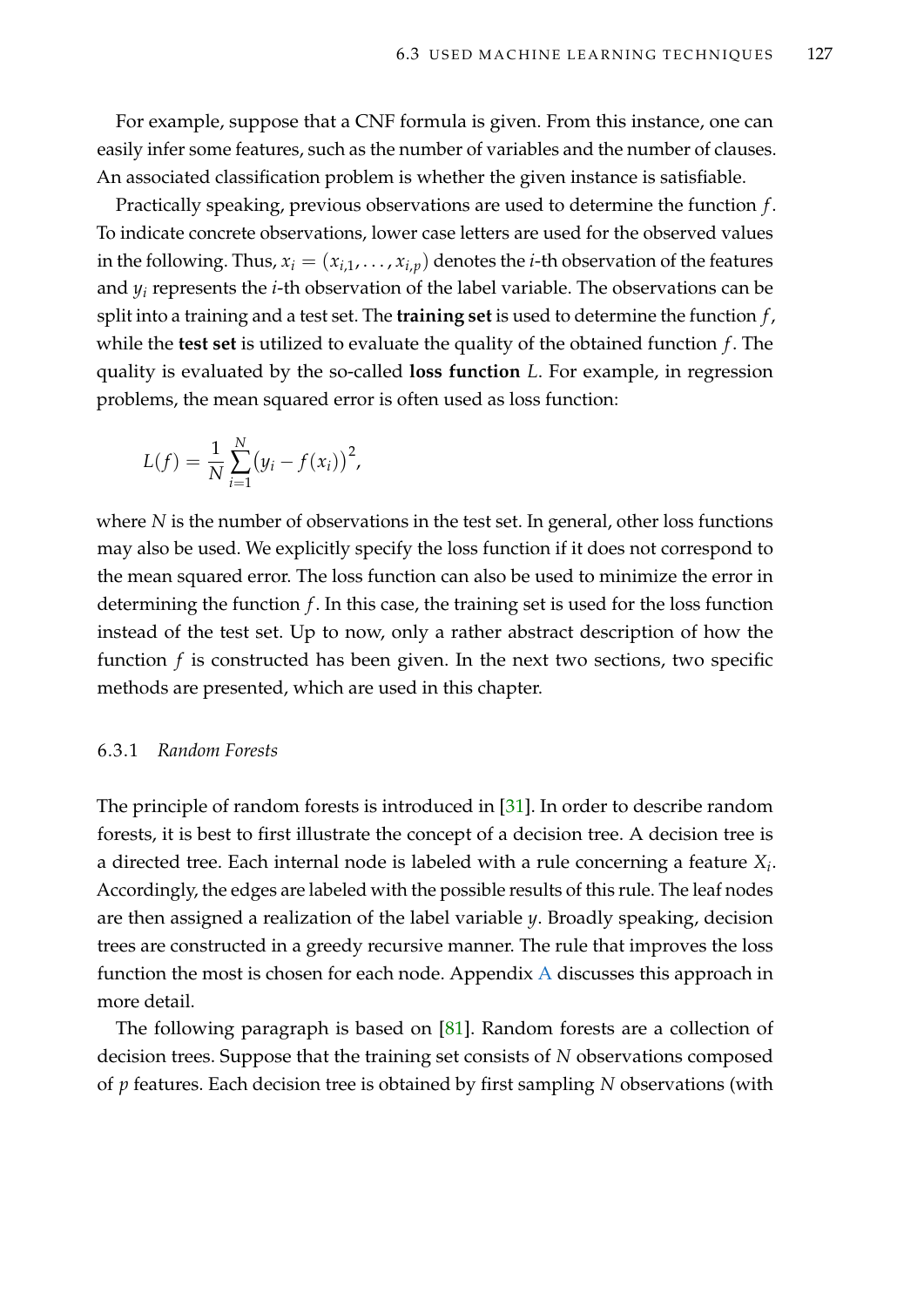replacement) from the training set. For each split, that is, each time a rule is chosen for an inner node, the number of available features is limited to  $q \leq p$ . The *q* available features are also determined randomly. The construction of the decision tree is then conducted as described in Appendix [A.](#page-232-0) If a random forest is designed for a classification problem, typically  $q = \lfloor \sqrt{p} \rfloor$  is chosen. For regression problems, [\[81\]](#page-216-4) suggests the choice of  $q = \lfloor \frac{p}{3} \rfloor$  $\frac{p}{3}$ ], but in [\[71\]](#page-216-5) it is empirically shown that  $q = p$  is often a better option.

Finally, the output of a random forest has to be defined. In the case of a classification problem, the output class is determined by a majority vote of the decision trees. For a regression problem, the output is the arithmetic mean of the output of the trees.

## 6.3.2 *Neural Networks*

We also use what is known as feedforward neural networks. Since we only use this kind of network, we implicitly mean a feedforward neural network whenever we refer to a neural network.

**Definition 6.5** ([\[107\]](#page-219-1)). A **neural network** is a directed, acyclic graph  $G = (V, E)$ such that its nodes *V* (also called neurons) can be partitioned into three disjoint subsets  $V_{\text{in}}$ ,  $V_{\text{hidden}}$ , and  $V_{\text{out}}$ . The nodes in  $V_{\text{in}}$  are called input neurons, the nodes in *V*<sub>hidden</sub> are hidden neurons, and those in *V*<sub>out</sub> are referred to as output neurons.

Each edge  $(u, v) \in E$  (also called connection) is assigned a weight  $w_{uv} \in \mathbb{R}$ . In addition, each non-input neuron  $v \in V_{\text{hidden}} \cup V_{\text{out}}$  carries an activation func- $\text{tion } f_v : \mathbb{R} \to \mathbb{R} \text{ and a bias } b_v \in \mathbb{R}.$ 

In general, the activation functions should be non-linear. Furthermore, it is possible to restrict oneself to neural networks having a layered structure. The layers can be numbered, with the input layer often not being counted.

**Definition 6.6** ([\[107\]](#page-219-1))**.** An *r***-layer neural network** is a neural network having the graph  $G = (V, E)$ , allowing the hidden neurons  $V_{hidden}$  to be partitioned into  $r - 1$ disjoint subsets  $V^{(1)}_{\rm hidden}$ ,  $V^{(2)}_{\rm hidden}$ ,  $\ldots$ ,  $V^{(r-1)}_{\rm hidden}$ . We refer to  $V_{\rm in}$  as the 0-th layer,  $V^{(i)}_{\rm hid}$ hidden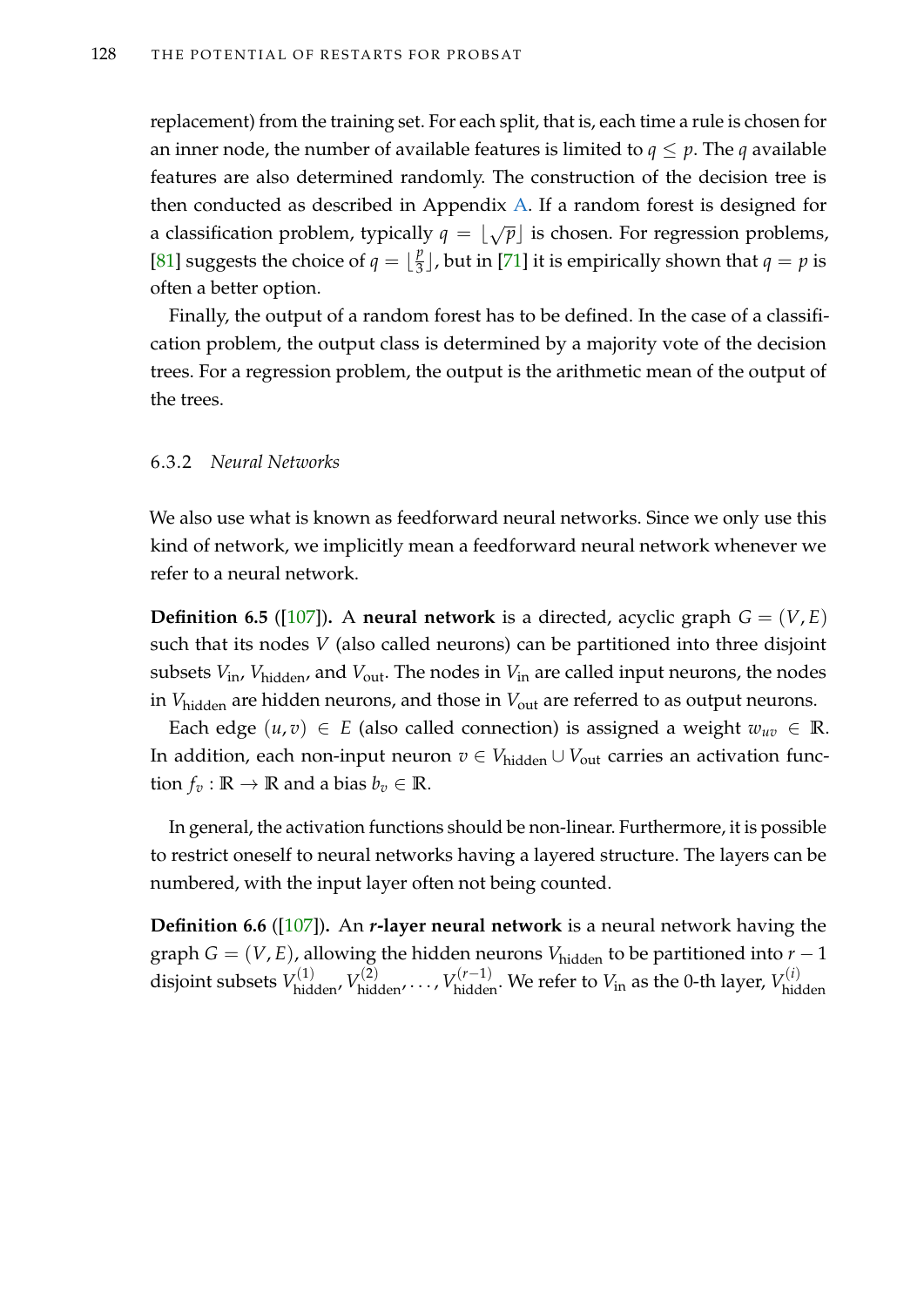as the *i*-th layer, and *V*out as the *r*-th layer, furthermore *r* is also called the **depth** of the network. In addition, the edges *E* have to meet the following property:

<span id="page-144-0"></span>
$$
E \subseteq \left(V_{\text{in}} \times V_{\text{hidden}}^{(1)}\right) \cup \left(\bigcup_{i=1}^{r-2} V_{\text{hidden}}^{(i)} \times V_{\text{hidden}}^{(i+1)}\right) \cup \left(V_{\text{hidden}}^{(r-1)} \times V_{\text{out}}\right). \tag{6.1}
$$

If the set of edges *E* equals the right-hand side of Equation [\(6.1\)](#page-144-0), then the neural network is called **fully connected**.

Unless otherwise stated, it is assumed that the networks are fully connected. These two definitions specify the syntax of neural networks. Next, we discuss a given network's semantics and explain how to calculate the network's output for a given input. A comprehensive description can be found, for example, in [\[78\]](#page-216-0). Suppose there are *p* input neurons and  $x = (x_1, \ldots, x_p)$  is the input to the neural network. The output of the network can be constructed inductively by defining the output  $h_i^{(k)}$ *j* of the *j*-th neuron in the *k*-th layer having activation function *f* . We define  $b_i^{(k)}$  $j^{(k)}_j$  as the bias of the neuron and  $w_{ij}^{(k)}$  as the weight of the edge from the *i*-th neuron in the  $(k-1)$ -st layer to the *j*-th neuron in the *k*-th layer. Then, the output  $h^{(k)}_i$  $j^{(n)}$  can be calculated as follows:

$$
h_j^{(0)} = x_j
$$
  
\n
$$
a_j^{(k)} = b_j^{(k)} + \sum_{i=1}^{n_{k-1}} w_{ij}^{(k)} h_i^{(k-1)}
$$
  
\n
$$
h_j^{(k)} = f\left(a_j^{(k)}\right),
$$

where *nk*−<sup>1</sup> is the number of nodes in the (*k* − 1)-st layer. The network output is then simply the output of the last layer.

Using the output of the network, the associated loss function can also be calculated. Typically, the goal is to optimize a given network's structure such that the loss function is minimized and that the problem at hand is solved as well as possible. A common approach is calculating the gradient of the loss function with respect to all weights and biases and adjusting the network parameters accordingly. We use the learning algorithm ADAM [\[99\]](#page-218-0), which, broadly speaking, determines the mean value and the second moment of the gradient and applies them to adjust the weights and biases. This algorithm is introduced and described in Appendix [B.](#page-234-0)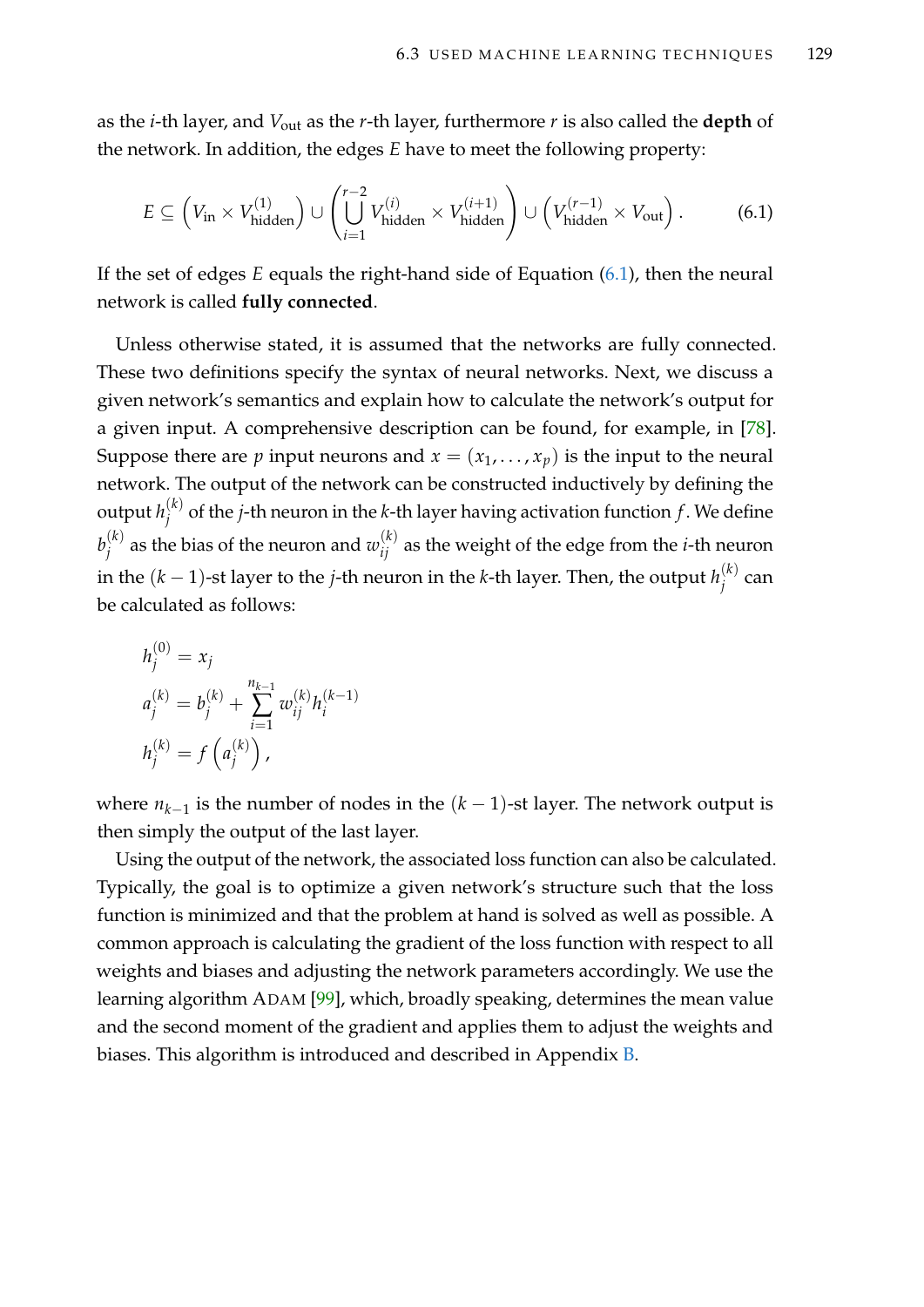Neural networks, in particular, are susceptible to a phenomenon known as overfitting. Overfitting is characterized by a lack of generalization and thus poor performance of the learned model on the test set. One could also say that the model memorized the training data instead of learning the underlying structure. There are several techniques mitigating the risk of overfitting. These methods are briefly described below. For a detailed discussion, we refer to [\[1\]](#page-210-0).

First of all, regularization can be applied. This is accomplished by adding the term  $\lambda \cdot \sum_{i,j,k} \left( w_{ij}^{(k)} \right)^2$  to the loss function *L,* where  $\lambda \in \mathbb{R}_+$  is a parameter for the regularization. This form of regularization is known as *L*<sub>2</sub>-regularization. Since the weights are adjusted by the gradient, this regularization term ensures that the weights usually do not increase too much. Another possibility is to add noise to the data in each layer. Typically, a normally distributed random number is added to the data. When using the dropout method, neurons are (temporarily) omitted for training, i. e., all incoming and outgoing edges of the dropped neurons are ignored.

The last remaining technique is called early stopping. Usually, the weights are adjusted until they converge, thus minimizing the loss function on the training data. However, this does not necessarily imply that the loss function has been minimized on general data. To avoid this drawback, a fraction of the training data is put aside as validation data. The validation data is not used for training. Instead, only the behavior of the loss function, or another metric, is observed. As long as the performance on the validation data improves, the training is continued. If the performance starts to deteriorate, this is an indication of overfitting. The training can then be stopped. The methods mentioned here for reducing overfitting are all applied in the neural networks we use.

## 6.4 PROBSAT

**PROBSAT** [\[14\]](#page-211-0) is a stochastic local search algorithm for solving SAT. The main reason why we investigate PROBSAT is that although the initial concept is already a few years old, PROBSAT-like algorithms are still highly relevant. In 2013 a PROBSAT implementation [\[15\]](#page-211-1) won the random track, and in 2014 a parallel version of PROB-SAT [\[16\]](#page-211-2) won the parallel random track of the respective SAT competition. The SAT solver DIMETHEUS [\[68\]](#page-215-0) won the random track in 2014 and 2016, and this solver uses PROBSAT as a core component. In the 2017 SAT competition YALSAT [\[27\]](#page-212-0), another PROBSAT implementation, won the random track. It was not until 2018 that another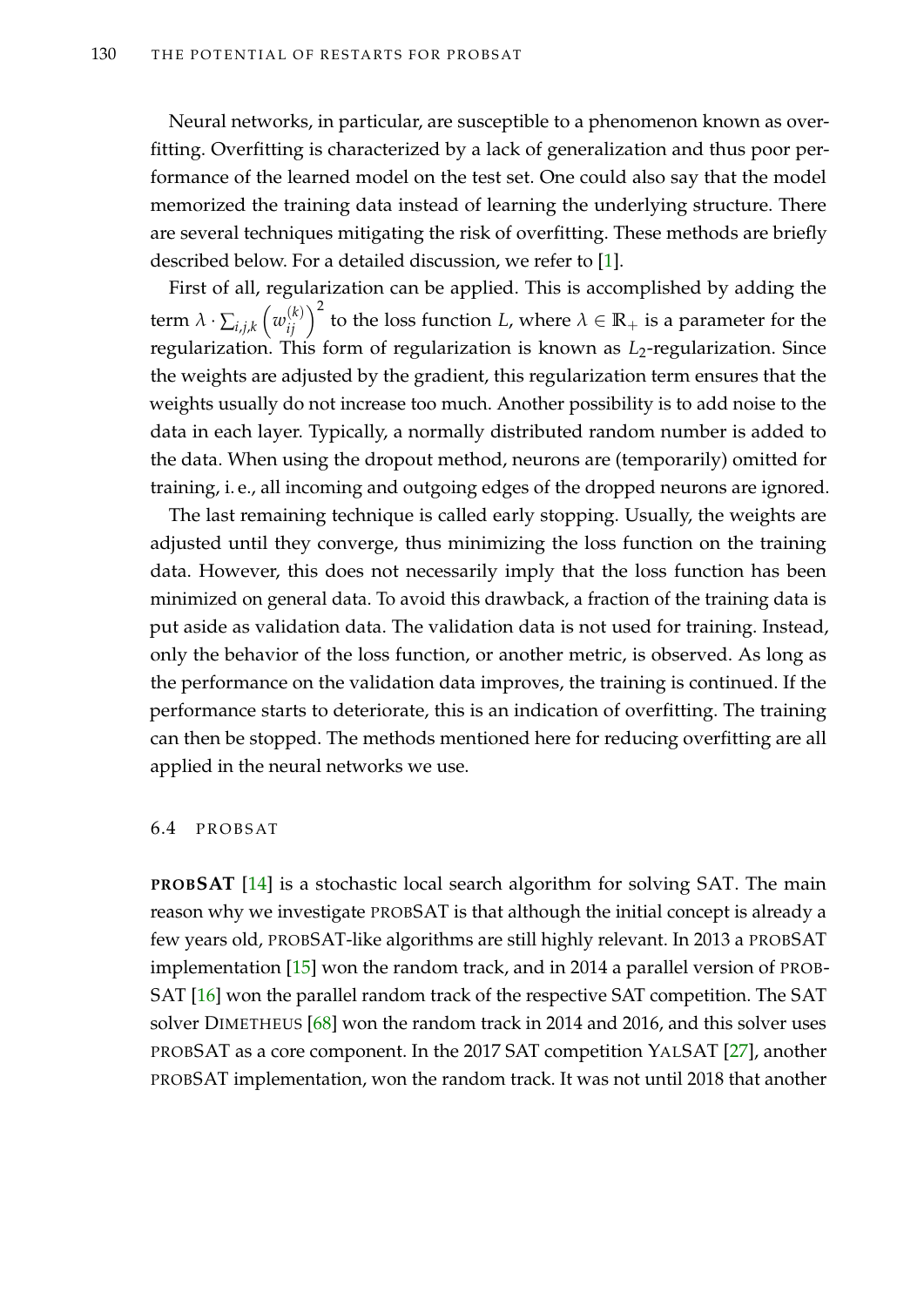type of solver (SPARROW2RISS [\[13\]](#page-211-3)) won the SAT competition. However, it was later shown that GAPSAT [\[116\]](#page-219-0), a version of PROBSAT that modifies the instances, performs significantly better than SPARROW2RISS.

The fundamental structure of PROBSAT is described in Algorithm [6.1.](#page-146-0)

<span id="page-146-0"></span>

|     | <b>Algorithm 6.1</b> PROBSAT. This pseudocode is taken from $[14]$ .                                                  |
|-----|-----------------------------------------------------------------------------------------------------------------------|
|     | 1: <b>procedure</b> PROBSAT(formula F, integer max_flips, integer max_tries)                                          |
| 2:  | for $i = 1$ to max tries do                                                                                           |
| 3:  | $a \leftarrow$ randomly generated assignment                                                                          |
| 4:  | for $j = 1$ to $max_{-f}$ lips do                                                                                     |
| 5:  | <b>if</b> a satisfies F then return a                                                                                 |
| 6:  | $C_u \leftarrow$ randomly selected unsatisfied clause                                                                 |
| 7:  | for $x \in C_u$ do                                                                                                    |
| 8:  | compute $f(x, a)$                                                                                                     |
| 9:  | <i>var</i> $\leftarrow$ random variable <i>x</i> according to probability $\frac{f(x,a)}{\sum_{a \in C \cup f(z,a)}}$ |
| 10: | $a \leftarrow a[var]$                                                                                                 |
| 11: | return UNKNOWN                                                                                                        |

The algorithm works on complete assignments. Initially, a complete assignment *a* is chosen randomly, whereby the variables are initialized with true independently of each other with probability 1/2, otherwise they are initialized with false.

In each step, an unsatisfied clause  $C_u = (v_1 \vee \cdots \vee v_\ell)$  is randomly picked. The assignment of a variable  $v_i \in C_u$  is then flipped. A flip of  $v_i$  refers to the change of the assignment of *v<sup>i</sup>* in *a*, while the assignment of all other variables remains unchanged. We identify the resulting assignment with  $a[v_i]$ . In order to decide which variable of  $C_u$  is flipped, two essential values have to be calculated for all  $v_i \in C_u$ . The **break value** break( $v_i$ ) denotes how many clauses are satisfied by *a* but are unsatisfied by  $a[v_i]$ . The **make value** make( $v_i$ ), on the other hand, refers to the number of clauses that are unsatisfied under *a,* but which are satisfied under  $a[v_i].$ PROBSAT then flips the variable  $v_i$  with probability  $\frac{f(v_i)}{\nabla^{\ell}}$  $\frac{f(v_i)}{\sum_{k=1}^{\ell} f(v_k)}$ . If PROBSAT is run on a 3-SAT formula, the parameterized function

$$
f(v_i) = \frac{\text{make}(v_i)^{c_m}}{(\varepsilon + \text{break}(v_i))^{c_b}}
$$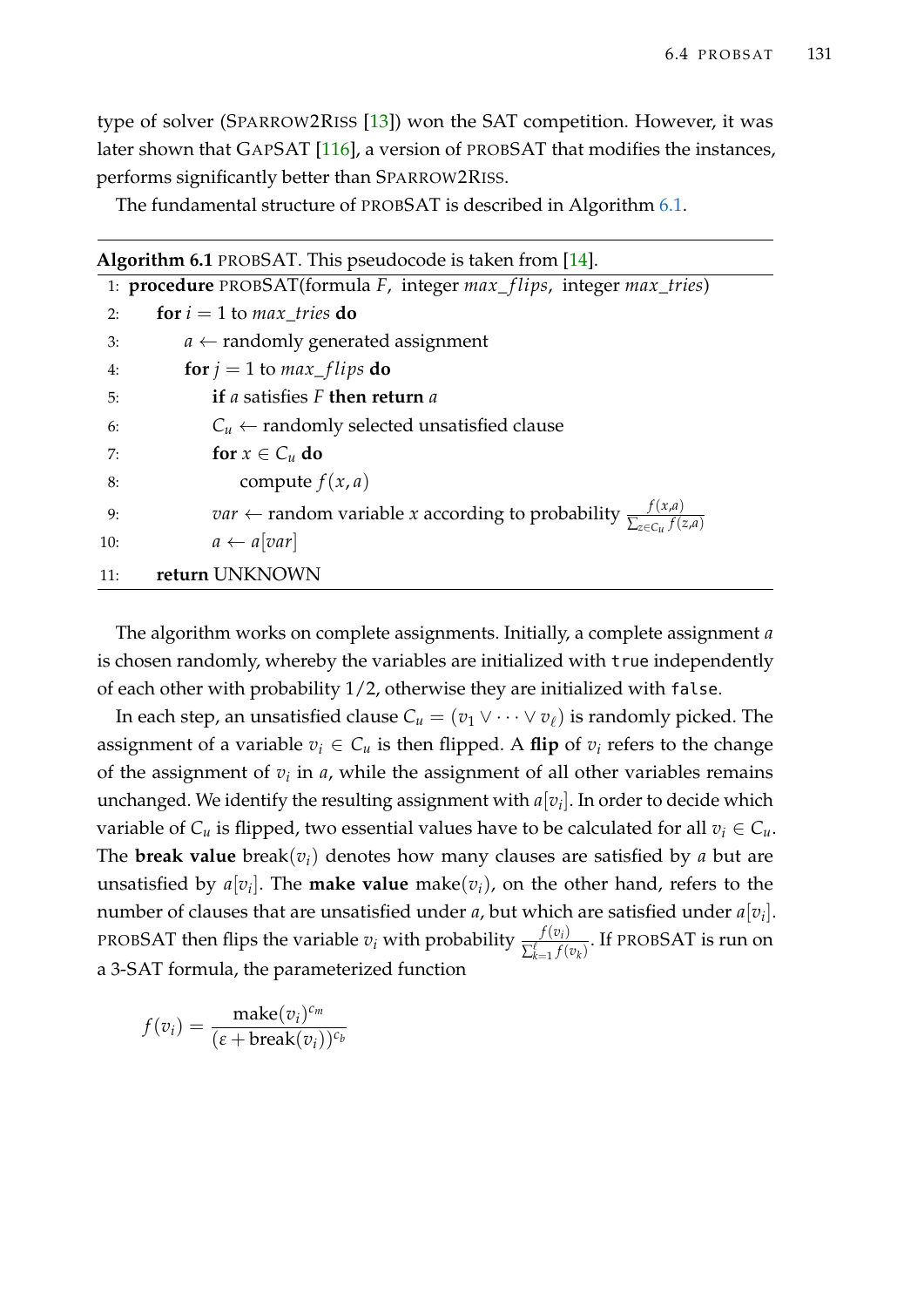having parameters *c<sup>b</sup>* , *cm*, and *ε* is typically employed. For *k*-SAT with *k* > 3, a different function is used, but since this chapter only deals with the application to 3-SAT, this function is not described in detail. In the following, we consider two different parameter configurations. The original recommended parameterization from [\[14\]](#page-211-0) sets  $\varepsilon = 1$ ,  $c_m = 0$  and  $c_b = 2.3$ . In the version of PROBSAT that won the SAT competition 2013 [\[15\]](#page-211-1), the parameters are set as follows:  $\varepsilon = 0.9$ ,  $c_m = 0$ , and  $c_b = 2.06$ . Since both parameterizations specify  $c_m = 0$ , the make value can be ignored. Also, note that the outer for-loop in Algorithm [6.1](#page-146-0) corresponds to restarts since a new, independently chosen assignment is chosen in every iteration. However, in most implementations of PROBSAT restarts are not used, i. e.,  $max\_flips = \infty$ . Unless otherwise stated, we also assume that no restarts are performed.

## <span id="page-147-0"></span>6.5 THE INSTANCE TYPES

To test PROBSAT, we use two types of instances, which are part of the SAT Competition's random track. First, uniform, random instances are discussed, followed by random instances with a hidden solution. In particular, we focus on 3-SAT instances.

For **uniform, random 3-SAT instances** with *n* variables and *m* clauses, each clause is generated by sampling three literals uniformly and independently. In principle, no statement about the satisfiability of a randomly, uniformly generated instance can be made in advance. However, there is a conjecture [\[157\]](#page-222-0) stating that randomly generated instances with a clause-to-variable ratio *m*/*n* below a certain threshold *r<sup>s</sup>* are satisfiable with high probability and otherwise are unsatisfiable with high probability. This value *r<sup>s</sup>* is known as the **satisfiability threshold**. The empirical best approximation is due to [\[126\]](#page-220-0), they estimated  $r_s \approx 4.267$ . Random uniformly generated instances included in the SAT Competition's random track are typically generated with this clause-to-variable ratio (see [\[82\]](#page-216-1)).

A slightly different approach is pursued when generating instances with a **hidden solution** [\[21\]](#page-212-1). The concept is based on defining a complete assignment *a* at the beginning. Only clauses satisfied by *a* are added to the formula. This ensures the satisfiability of the generated formula. However, not all clauses that are satisfied by *a* are added. Instead, a clause *C* is added with a weighted probability *p<sup>i</sup>* depending on the number of correct literals *i* in *C* with respect to *a*. This procedure is presented as pseudocode in Algorithm [6.2.](#page-148-0)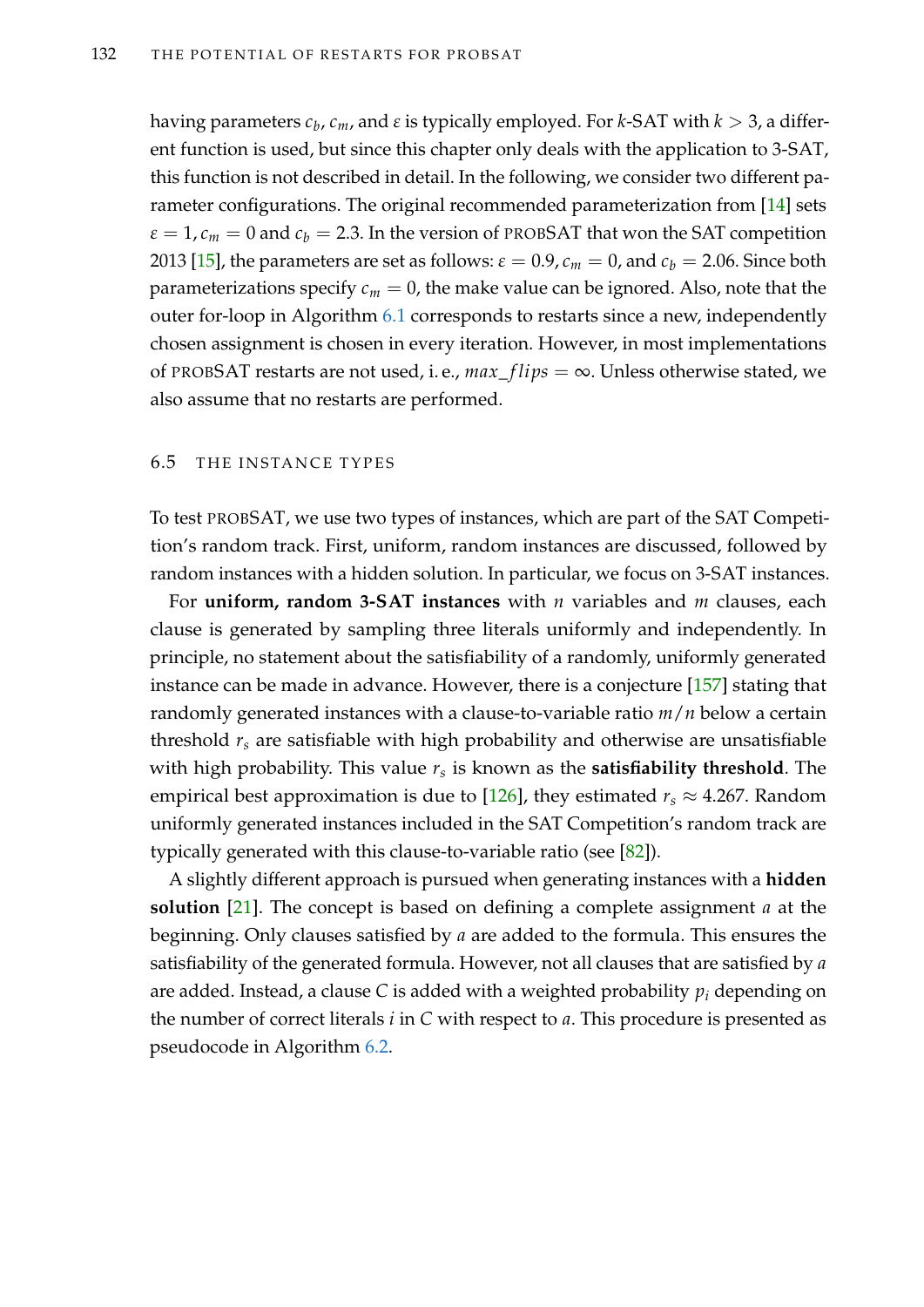**Algorithm 6.2** Pseudocode to generate a random 3-SAT formula with a hidden solution. This pseudocode has been taken and adapted from [\[19\]](#page-211-4). In line [4,](#page-148-0) similar to uniform instances, a random clause *C* is generated by uniformly and independently sampling three literals. The method in line [5](#page-148-0) counts how many literals are satisfied in *C* under the hidden solution *a*. Depending on this number, in line [7,](#page-148-0) the generated clause *C* is added to the formula *F* with a certain probability *p<sup>i</sup>* .

<span id="page-148-0"></span>

| 1: <b>procedure</b> GENERATE(integer <i>n</i> , assignment <i>a</i> , real numbers <i>r</i> , $p_1$ , $p_2$ , $p_3$ ) |
|-----------------------------------------------------------------------------------------------------------------------|
| $F \leftarrow \emptyset$<br>2:                                                                                        |
| while $ F  < r \cdot n$ do<br>3:                                                                                      |
| $C \leftarrow$ generateRandom3SatClause( <i>n</i> )<br>4:                                                             |
| $i \leftarrow$ numberOfSatisfiedLiterals(C, a)<br>5:                                                                  |
| if $i > 0$ then<br>6:                                                                                                 |
| with probability $p_i: F \leftarrow F \cup \{C\}$<br>7:                                                               |
| return $F$<br>8:                                                                                                      |

Depending on the parameter combination of Algorithm [6.2,](#page-148-0) different types of instances are generated, which are in turn of varying difficulty for PROBSAT. Here, we focus on the configurations used in the SAT Competition 2018 [\[84\]](#page-217-0). Three different configurations are identified; we call them barthel, komb and qhid. The parameters of these instance types are listed in Table [6.1.](#page-148-1)

|      | $p_2$ | $p_3$ |                                                                       |
|------|-------|-------|-----------------------------------------------------------------------|
|      |       |       | barthel 0.163 0.057 0.221 4.300000                                    |
| komb |       |       | $\begin{array}{cccc} \n0.870 & 0.479 & 0.130 & 5.205555\n\end{array}$ |
| ghid |       |       | $\begin{array}{ ccc} 0.300 & 0.090 & 0.027 & 5.500000 \end{array}$    |

<span id="page-148-1"></span>**Table 6.1:** This table shows three randomly generated instance domains with a hidden solution. The parameters  $p_1$ ,  $p_2$ ,  $p_3$  and  $r$  refer to the inputs for Algorithm [6.2.](#page-148-0) The number of variables *n* per instance ranges from 200 to 400. The parameter configurations are extracted from the instances of the SAT Competition 2018 [\[84\]](#page-217-0).

# 6.6 PROBSAT ON UNIFORM INSTANCES

We start by examining PROBSAT on uniform randomly generated instances. For this purpose, we use the PROBSAT implementation provided in [\[11\]](#page-211-5), supplemented by the possibility to use Luby's strategy (cf. Definition [5.1\)](#page-123-0). In the following, we use  $c_m = 0$ ,  $c_b = 2.3$  and  $\varepsilon = 1$  for the parameters of PROBSAT as suggested in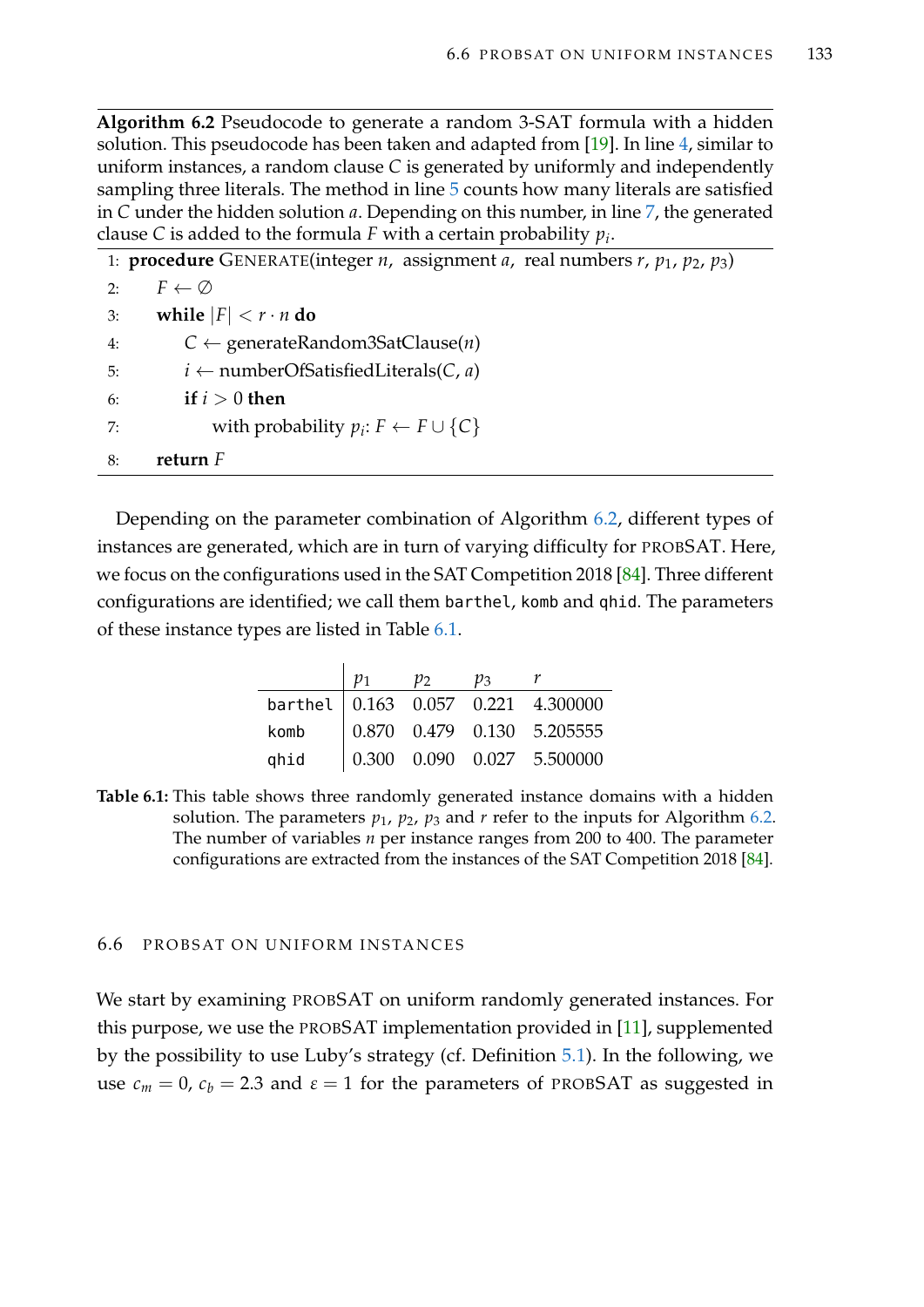the paper that introduced PROBSAT [\[14\]](#page-211-0). It should be noted that this parameter configuration is found by tuning the parameters specifically on uniformly generated instances.

We shall see that the Weibull distribution, in particular, is well-suited to describe the runtime behavior of PROBSAT on uniform instances. Indeed, the Weibull distribution is considerably better suited than the lognormal distribution, which was used in [\[5\]](#page-210-1) to describe the runtime of PROBSAT. In addition, we also investigate whether this version of PROBSAT can be further improved by restarts and find that there is still much potential for improvement by using a suitable restart strategy.

Based on this insight, a machine learning pipeline is designed, which proceeds in two steps. First, a runtime distribution is predicted, and secondly, an optimal restart time is calculated using the techniques from Chapter [4.](#page-84-0) This approach is evaluated on previously unseen instances. The average speedup factor is 1.06. This result is statistically significant. In the following, the details are described.

## <span id="page-149-0"></span>6.6.1 *Instance Specification*

First of all, we describe which instances have been used for the subsequent experiments. For this purpose, instances with 1500 to 2500 variables near the satisfiability threshold have been considered. More precisely, the clause-to-variable ratio ranges from 4.204 to 4.272. The instances are uniform, randomly generated instances. The generator KCNFGEN [\[66\]](#page-215-1) is used for the creation.

As can be inferred from Algorithm [6.1,](#page-146-0) PROBSAT is an incomplete solver. That means that it can only verify the satisfiability of a given instance. As mentioned before, PROBSAT does not perform restarts by default, thus  $max_{f}lips = \infty$  in Algorithm [6.1.](#page-146-0) This means PROBSAT never stops on an unsatisfiable instance. For the following experiments, no timeout is used. In other words, the algorithm is allowed to run until a satisfying assignment is detected. For this reason, unsatisfiable instances must be excluded in advance. For this purpose, the SAT solver DIMETHEUS [\[67,](#page-215-2) [68\]](#page-215-0) is utilized. At the time of performing the experiments, DIMETHEUS was the best solver for randomly generated instances, as witnessed by the results of the SAT Competition 2016 [\[83\]](#page-217-1). Finally, only those instances that DIMETHEUS recognized as satisfiable were used. Note that this can be understood as a filter, but since PROBSAT is an incomplete solver, the only alternative is using a timeout. Altogether, 2400 instances were created, of which 1632 are satisfiable according to DIMETHEUS. The set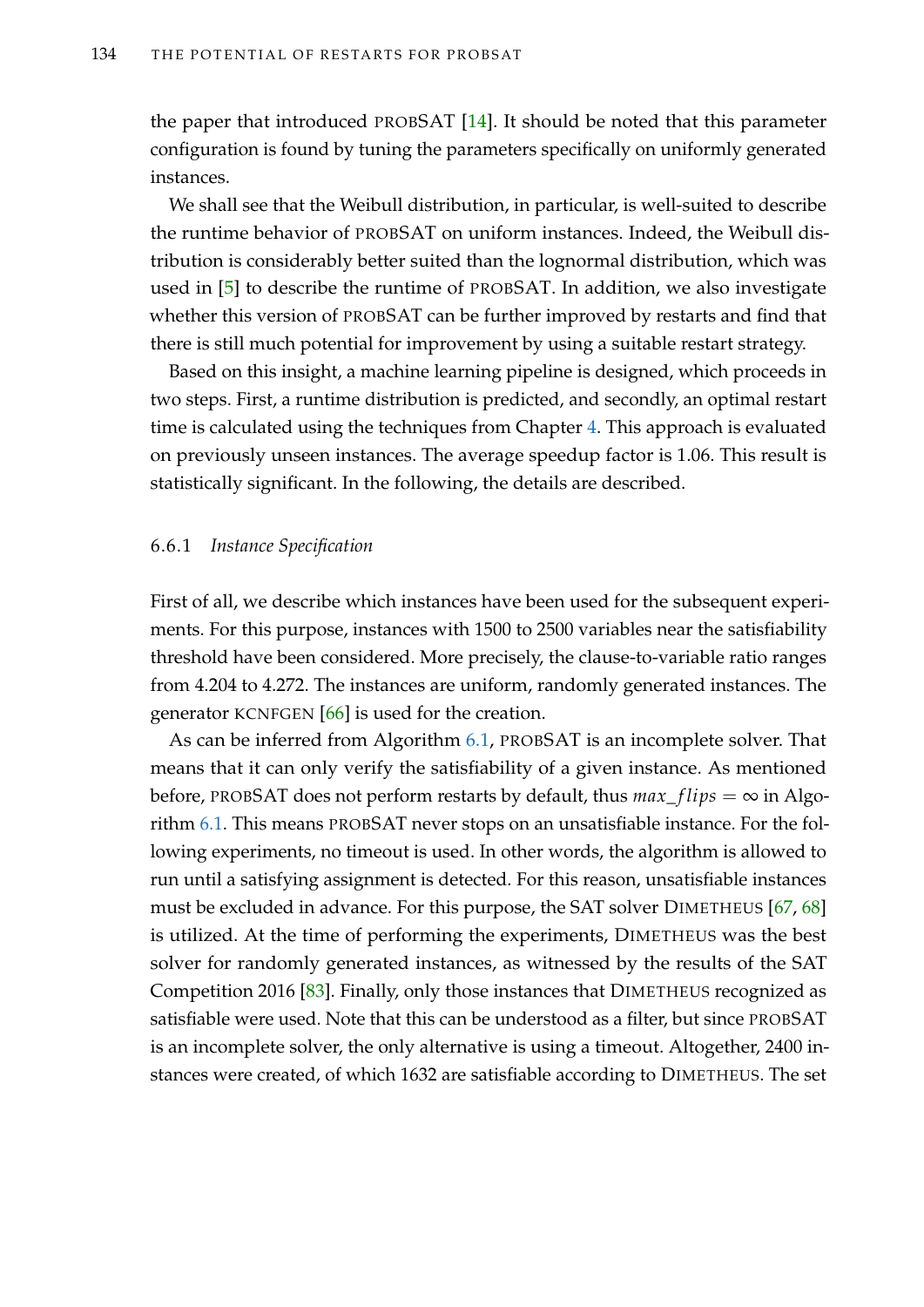of these 1632 instances is denoted by  $\mathcal C$  in the following. The experiments described below are conducted on C.

## 6.6.2 *Assessment of the Runtime Distribution*

This section aims to explore which random distributions are capable of describing the behavior of PROBSAT on uniform instances. In Section [4.4.1,](#page-103-0) [4.4.2](#page-110-0) and [4.4.3,](#page-112-0) we extensively investigated the lognormal, Weibull, and the generalized Pareto distribution in terms of their characteristics with respect to restarts. The introductions of these sections also pointed out that these three distribution families are common candidates to describe algorithms' behavior. Therefore, we also consider these three distribution types in this section. Additionally, it should be emphasized that Arbelaez et al. [\[5\]](#page-210-1) studied runtime distributions for PROBSAT and identified the lognormal distribution as a suitable distribution.

In the following, we are particularly interested in deducing conclusions regarding restarts based on the probability distributions. Special attention has to be paid to the Weibull and the generalized Pareto distribution since it has been shown by Theorem [4.23](#page-111-0) and Theorem [4.27](#page-116-0) that the Weibull and generalized Pareto distributions have a special property concerning restarts: If restarts are useful, they should be performed as early as possible. In the case of PROBSAT, this would imply that immediately after randomly generating an assignment, a restart is necessary, and a new assignment has to be generated. This is an unreasonable procedure because it would suggest that choosing an assignment at random has a higher chance of finding a satisfying assignment than the algorithm itself. Hence, we conclude that the two-parameter Weibull and generalized Pareto distribution are inappropriate for our purpose. Instead, we use a three-parameter Weibull and generalized Pareto distribution having an additional location parameter besides the shape and scale parameter.

The influence of location parameters has already been explored in general in Section [4.3.2.](#page-99-0) In particular, Corollary [4.17](#page-100-0) demonstrates that the influence of such a location parameter on the usefulness condition of restarts is at most linear. However, in the case of the Weibull and the generalized Pareto distribution, a much stronger statement can be shown. For these two distributions, the location parameter does not influence the usefulness of restarts.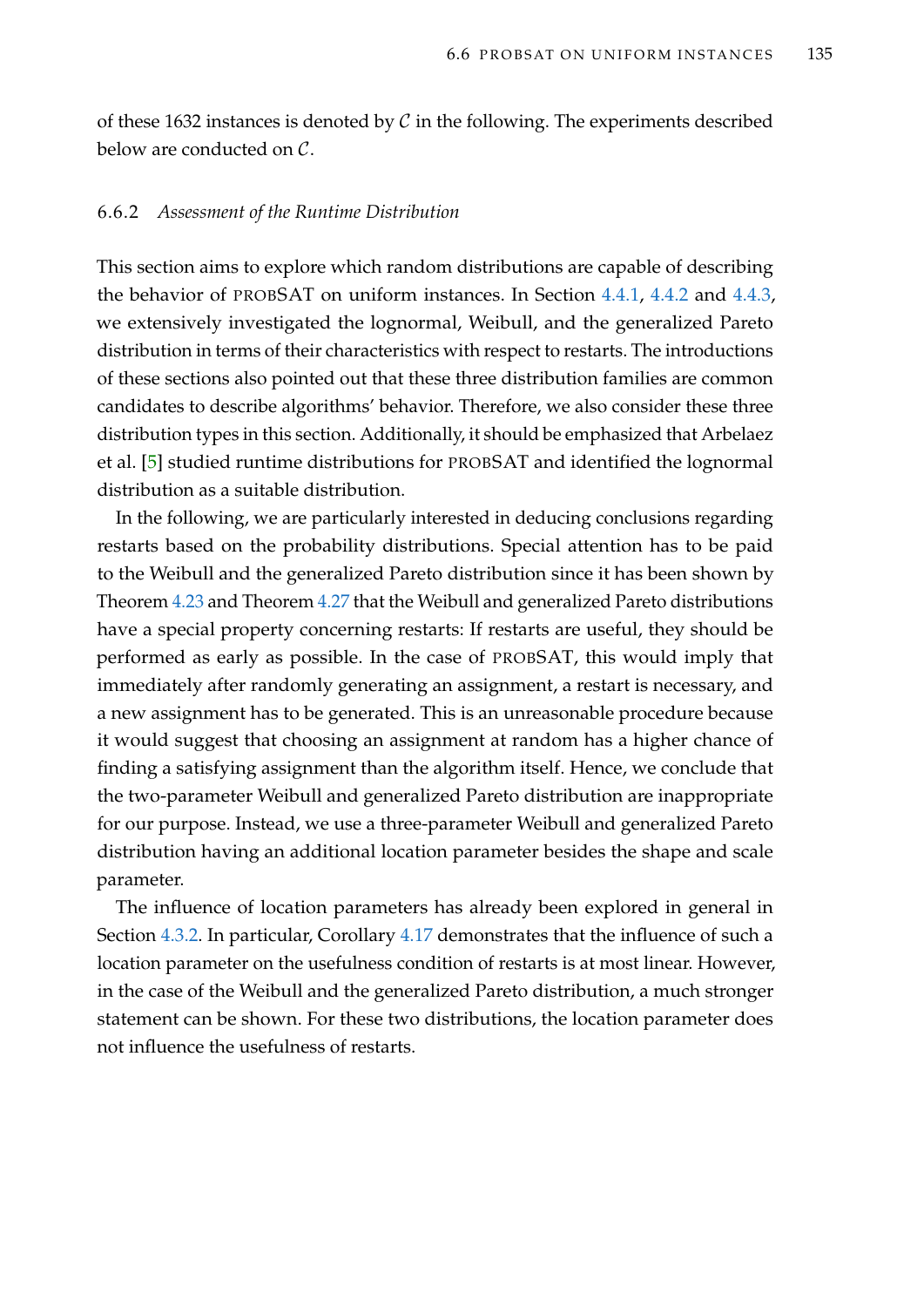<span id="page-151-0"></span>**Corollary 6.7.** *Assume X is a Weibull distributed random variable with shape parameter*  $k < 1$ *. Also, let*  $b \in \mathbb{R}_+$  *be any positive real number. Then, restarts are useful for*  $Y = X + b$ .

*Proof.* According to [\[61\]](#page-215-3), *X* has a long-tailed distribution. However, in this case, *Y* is long-tailed as well (also according to [\[61\]](#page-215-3)).

Using Definition [2.42](#page-46-0) and Definition [2.39,](#page-44-0) we obtain the pdf *f<sup>Y</sup>* and the cdf *F<sup>Y</sup>* of *Y*:

$$
F_Y(x) = 1 - e^{-(\frac{x-b}{a})^k},
$$
  

$$
f_Y(x) = \frac{k}{a} \cdot \left(\frac{x-b}{a}\right)^{k-1} \cdot e^{-(\frac{x-b}{a})^k}.
$$

It is obvious, that the limit  $\lim_{x\to\infty} x^2 \cdot f_Y(x)$  exists because for  $x\to\infty$  the term  $e^{-\left(\frac{x-b}{a}\right)^k}$ approaches zero faster than  $x^2 \cdot \left(\frac{x-b}{a}\right)$ *a*  $\big) ^{k-1}$  approaches infinity. We also consider the  $\text{limit of the hazard rate function } r_Y(x) = f_Y(x) / \big(1 - F_Y(x)\big) \text{ (see Definition 4.9):}$  $\text{limit of the hazard rate function } r_Y(x) = f_Y(x) / \big(1 - F_Y(x)\big) \text{ (see Definition 4.9):}$  $\text{limit of the hazard rate function } r_Y(x) = f_Y(x) / \big(1 - F_Y(x)\big) \text{ (see Definition 4.9):}$ 

$$
\lim_{x \to \infty} r_Y(x) = \lim_{x \to \infty} \frac{f_Y(x)}{1 - F_Y(x)}
$$
\n
$$
= \lim_{x \to \infty} \frac{\frac{k}{a} \cdot \left(\frac{x - b}{a}\right)^{k - 1} \cdot e^{-\left(\frac{x - b}{a}\right)^k}}{e^{-\left(\frac{x - b}{a}\right)^k}} = \lim_{x \to \infty} \frac{k}{a} \cdot \left(\frac{x - b}{a}\right)^{k - 1} = 0.
$$

The last equation is valid because  $k < 1$ . All in all, the conditions of Theorem [4.12](#page-94-0) are met, and therefore restarts are useful for *Y*.  $\Box$ 

A similar statement also applies to the generalized Pareto distribution.

<span id="page-151-1"></span>**Corollary 6.8.** *Assume X is a generalized Pareto distributed random variable with shape parameter*  $k > 0$ . Furthermore, let  $b \in \mathbb{R}_+$  be any positive real number. Then, restarts are *useful for*  $Y = X + b$ .

*Proof.* The cdf *F<sup>Y</sup>* and pdf *f<sup>Y</sup>* of *Y* are derived from Definition [2.43](#page-46-1) and Definition [2.39:](#page-44-0)

.

$$
F_Y(x) = 1 - \left(1 + \frac{k \cdot (x - b)}{a}\right)^{-\frac{1}{k}},
$$

$$
f_Y(x) = \frac{1}{a} \cdot \left(1 + \frac{k \cdot (x - b)}{a}\right)^{-\frac{1}{k} - 1}
$$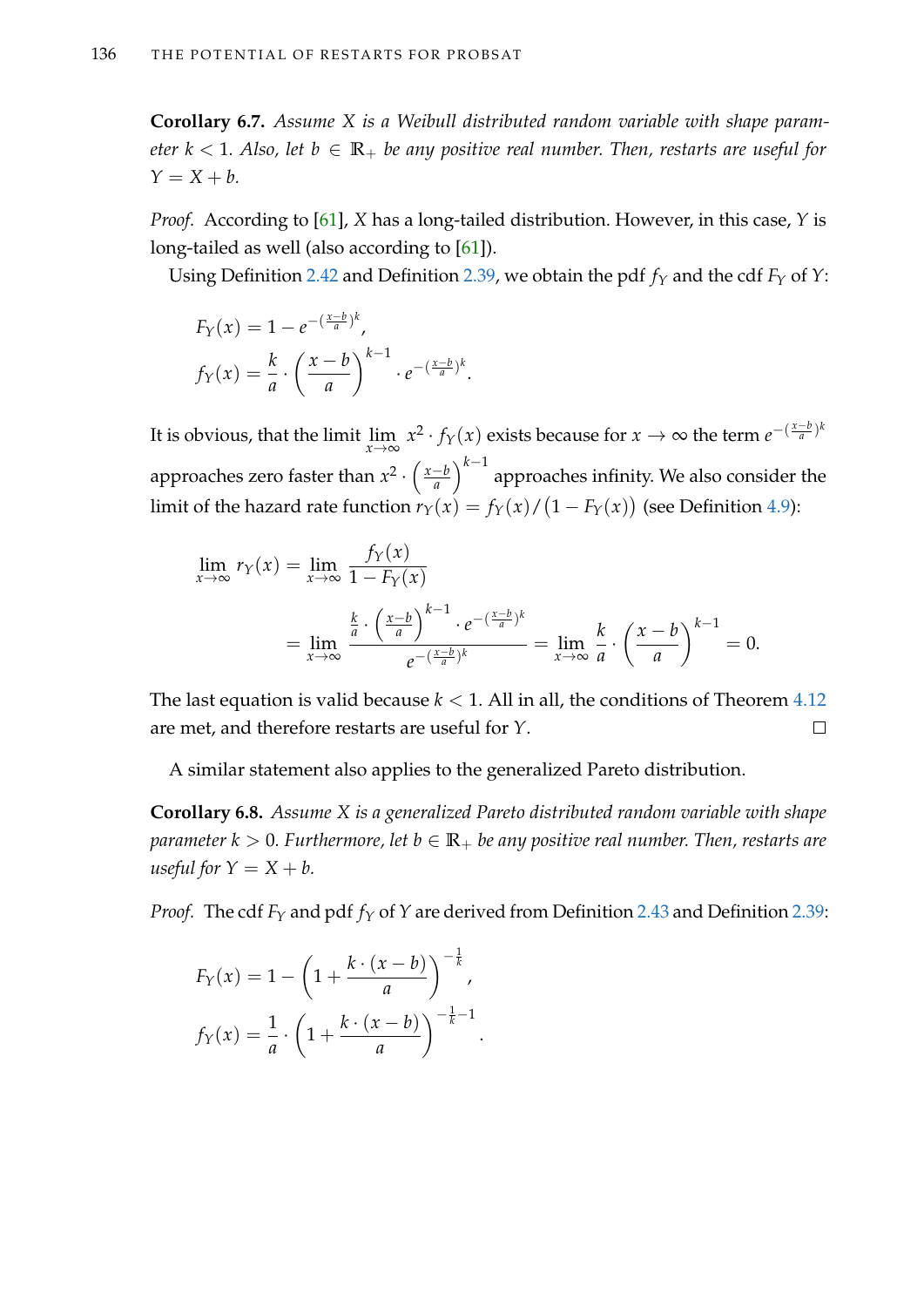We start by analyzing the limit of the hazard rate function  $r_Y$  (see Definition [4.9\)](#page-92-0):

$$
\lim_{x \to \infty} r_Y(x) = \lim_{x \to \infty} \frac{f_Y(x)}{1 - F_Y(x)} = \lim_{x \to \infty} \frac{\frac{1}{a} \cdot \left(1 + \frac{k \cdot (x - b)}{a}\right)^{-\frac{1}{k} - 1}}{\left(1 + \frac{k \cdot (x - b)}{a}\right)^{-\frac{1}{k}}}
$$
\n
$$
= \lim_{x \to \infty} \frac{1}{a} \cdot \left(1 + \frac{k \cdot (x - b)}{a}\right)^{-1} = 0
$$

This implies that *Y* is long-tailed as per Lemma [4.11.](#page-92-1) Furthermore, according to Lemma [4.25,](#page-113-0) the expected value  $E[X]$  and thus  $E[Y]$  is infinite, if  $k \geq 1$ . In this case, the conditions of Theorem [4.12](#page-94-0) are met, and the desired property follows.

We, therefore, limit ourselves to  $k \in (0,1)$  and consider the limit of  $x^2 \cdot f_Y(x)$ :

$$
\lim_{x \to \infty} x^2 \cdot f_Y(x) = \lim_{x \to \infty} \frac{x^2}{a \cdot \left(1 + \frac{k \cdot (x - b)}{a}\right)^{1 + \frac{1}{k}}}
$$
\n
$$
= \lim_{x \to \infty} \frac{2 \cdot x}{a \cdot (1 + k) \cdot \left(1 + \frac{k \cdot (x - b)}{a}\right)^{\frac{1}{k}}}
$$
\n
$$
= \lim_{x \to \infty} \frac{2}{a \cdot (1 + k) \cdot \left(1 + \frac{k \cdot (x - b)}{a}\right)^{\frac{1}{k} - 1}} = 0.
$$

Here, L'Hospital's rule is applied twice. The final equality follows since by assumption  $k \in (0, 1)$ . Thus the conditions of Theorem [4.12](#page-94-0) are also satisfied in this case, and hence restarts are useful for *Y*.  $\Box$ 

In other words, the usefulness of restarts can be judged purely based on the shape parameter of the Weibull and the generalized Pareto distribution, even if an additional location parameter is employed. The computation of the optimal restart time can then be carried out by using Corollary [4.18.](#page-101-0)

# <span id="page-152-0"></span>6.6.3 *Empirical Distributions*

In the following, the runtime distributions of PROBSAT on instances in  $\mathcal C$  are examined in detail. For this purpose, each instance  $i \in C$  is solved several times. Due to the high computational effort, the calculation is performed in parallel on the machines of the bwUniCluster as well as two internal servers. Owing to this highly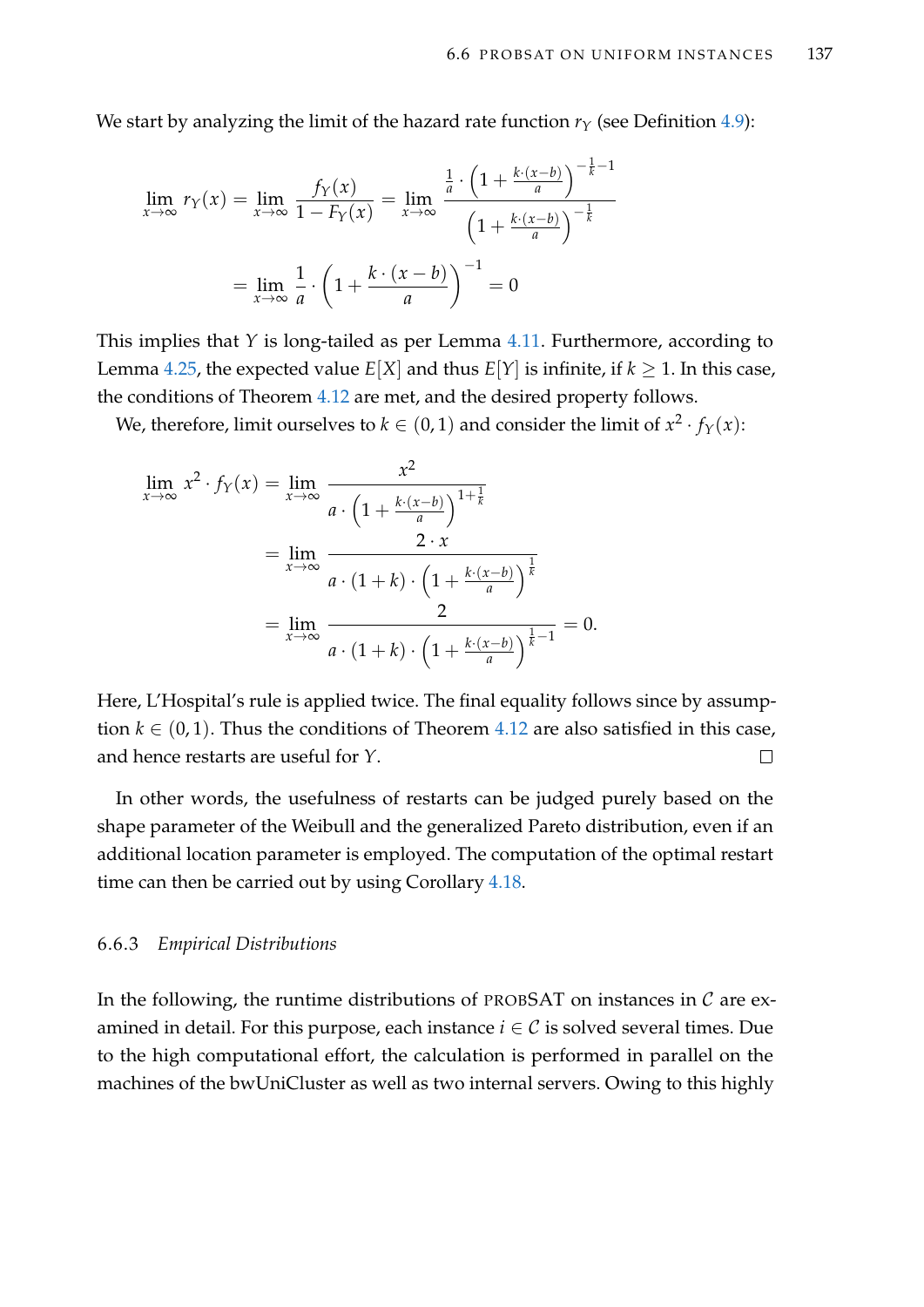heterogeneous setup, measuring the runtime in seconds is an unreliable measure. This is because the runtime in seconds depends heavily on which computer the instance is solved. To overcome this issue, we instead measure the runtime in terms of the number of performed flips until a satisfying assignment is found.

The distribution of the instances to the available cores is implemented by using SPUTNIK [\[173\]](#page-224-0). As a side note, the difficulty of the instances in  $\mathcal C$  is highly diverse. The easiest instances can be solved in a fraction of a second, while the hardest instances take several days to solve.

We associate the runtime distribution (in flips) of PROBSAT on an instance  $i \in \mathcal{C}$ with the random variable  $X_i$ . A priori, the exact cdf of  $X_i$  is entirely unknown, which is why we employ the empirical cumulative distribution function. More precisely, we execute PROBSAT 300 times on each instance  $i \in \mathcal{C}$  and thereby obtain 300 independent, identically distributed observations from which we determine the ecdf *F*ˆ <sup>300</sup> of *X<sup>i</sup>* . We also obtain parameter estimates for the lognormal, Weibull, and generalized Pareto distribution by means of maximum likelihood estimation from these observations. We compare these fitted distributions with the ecdf  $\hat{F}_{300}$  using the KS test<sup>1</sup> (see Definition [6.4\)](#page-140-0). If the *p*-value is greater than 0.05, then we presume that the fitted distribution adequately describes the observations, or alternatively, the fitted distribution passed the KS test. In addition, the winning distribution is the fitted distribution having the highest *p*-value. This indicates that this distribution reflects the data most accurately.

<span id="page-153-0"></span>

|               |      |      | Weibull lognormal generalized Pareto none |    |
|---------------|------|------|-------------------------------------------|----|
| Passed   1529 |      | 1273 | 1382                                      |    |
| <b>Won</b>    | .541 | 606  | 475                                       | 10 |

**Table 6.2:** The number of instances where the maximum likelihood fit of the respective distribution passed the KS test at a significance level of 0.05. A distribution "won" the test, if it passed with the highest *p*-value.

Table [6.2](#page-153-0) illustrates which fitted distributions passed the KS test and which distributions won. Remarkably, only 10 of the 1632 instances in  $\mathcal C$  cannot be adequately represented by any of the three distribution types. As can be observed, the runtime distributions of 1273 instances are described by the lognormal distribution; this

<sup>1</sup> If one were to use the KS test as a standard hypothesis test, a modification would be required at this point. This is because the KS test overestimates the *p*-value on fitted distributions (compare, e. g., [\[140\]](#page-221-0)). However, as already mentioned above, we are only interested in whether a fitted distribution represents an adequate fit. For this purpose, the KS test statistics and/or the associated *p*-value can be used as a measure.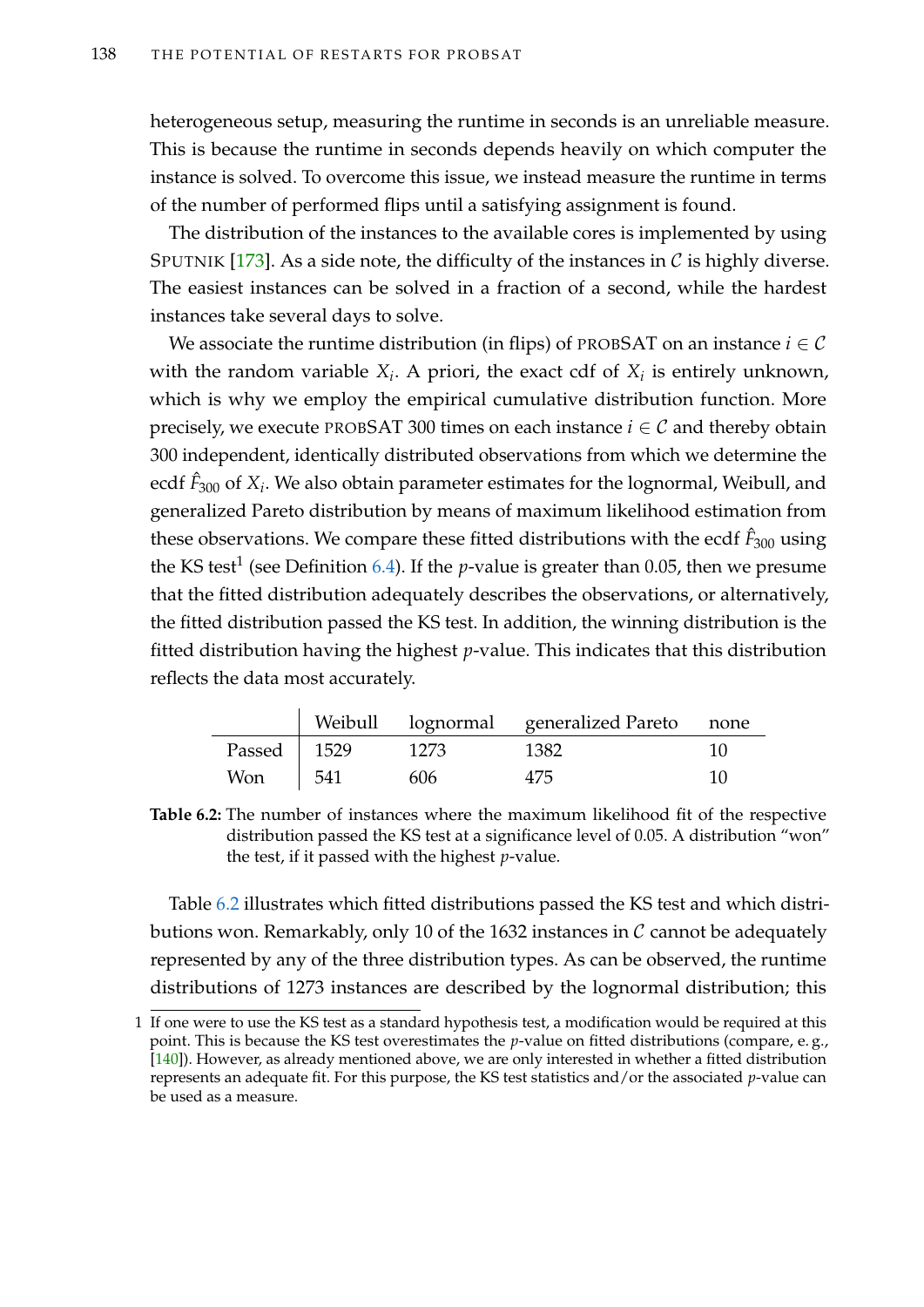corresponds to 78.0% of the instances. This confirms an observation by Arbelaez et al. [\[5\]](#page-210-1). They studied the runtime distributions of PROBSAT on a set of 500 instances. Using the same methodology, i. e., applying the KS test with a significance level of 0.05, the lognormal distribution describes 389 instances (77.8%) of this set.

However, as can be inferred from Table [6.2,](#page-153-0) the Weibull distribution provides a substantial improvement in this respect. Altogether 93.7% of the instances are adequately represented by the Weibull distribution. If one were to lower the significance level to 0.01, then the Weibull distribution could be used to describe as much as 97% of the instances. Nevertheless, the lognormal distribution is the type of distribution, which won most often.

As a side note, the exponential distribution is sometimes employed to describe the runtime distribution of algorithms (e.g.,  $[6, 89]$  $[6, 89]$  $[6, 89]$ ). We, therefore, initially also considered the exponential distribution as a candidate. However, it turned out that the exponential distribution without location parameters only describes 52.7% of the runtime distributions adequately. By adding a location parameter, this percentage can be increased to 67.7%, but this is still substantially less than the other three examined distributions. As a consequence, we discarded the exponential distribution as a candidate.

By means of two diagrams, we illustrate the possible strengths and weaknesses of representing the runtime distributions with the distributions described above.

Figure [6.2](#page-155-0) shows a lognormal fit. As indicated in the graph, it is an exceptionally good fit. Even the probabilities for particularly short runs are accurately represented, as shown in Figure [6.2a.](#page-155-0) Such a representation is beneficial because it implies that restart times can be determined by means of Theorem [4.14](#page-96-0) and that these will yield good results. The good capability for our application is reflected in the high *p*-value.

On the other hand, Figure [6.3](#page-156-0) shows a case where the fit can lead to misconceptions about the suitability of restarts. In this case, a Weibull distribution is fitted to the data. As the linear-scale plot (Figure [6.3b\)](#page-156-0) shows, the probability that PROBSAT finds a solution is underestimated almost over the entire interval. While the fit looks acceptable in the left tail at first glance, the log-scale plot (Figure [6.3a\)](#page-156-0) reveals that the probability is misjudged by almost an entire order of magnitude. Generally, the probability for these short runs is not well reflected by the Weibull distribution. Since it is a Weibull distribution with a low shape parameter *k*, one would use this fitted distribution to choose a very low restart time (compare Theorem [4.23](#page-111-0) and Corollary [4.18\)](#page-101-0). However, this would most likely lead to a significant deterioration of PROBSAT's performance, mostly due to the bad reflection of the probability for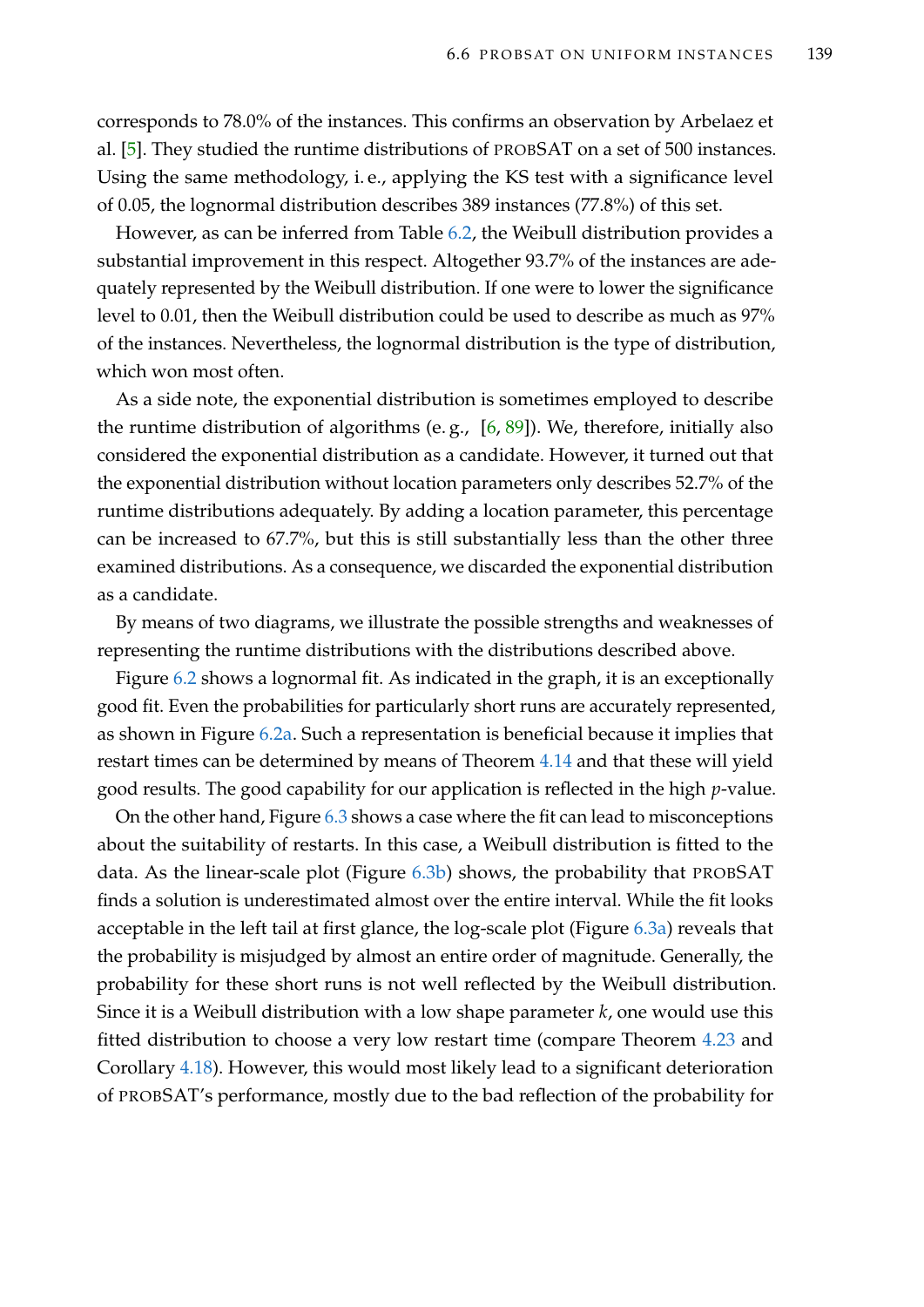<span id="page-155-0"></span>

**Figure 6.2:** The empirical distribution function and the lognormal fit of a typical instance. The fitted lognormal distribution has shape parameter  $\sigma = 1.036$  and scale parameter  $\mu = 15.974$ . The KS test statistic is  $D_{300} = 0.0201$  and has an associated *p*-value of  $p = 0.9996$ . This figure is based on [\[113\]](#page-219-1).

short runs. However, this unsuitability is also expressed by the *p*-value of the KS test, as *p* is approximately 0.002. In fact, this is one of the ten instances not adequately described by any of the three distributions; this is also reflected in the respective *p*-values.

# <span id="page-155-1"></span>6.6.4 *Estimating the Potential of Restarts*

This section aims to determine if and how much restarts can improve PROBSAT. Secondly, we evaluate how well the random distributions described in Section [6.6.3](#page-152-0) are suited to identify an appropriate restart strategy.

The advantage of using a random distribution such as the lognormal or Weibull distribution to calculate the optimal restart time is that two or three parameters define the distribution's complete behavior. Consequently, the NP-hardness of determining an optimal restart time (see Theorem [3.3\)](#page-59-0) is not a concern.

On the other hand, the behavior of an algorithm like PROBSAT can rarely be explained by a two or three-parameter distribution. If a restart time is calculated from such a fitted distribution, the behavior is ultimately not optimal. This implies that just by using a fitted distribution, some potential is already lost. To assess the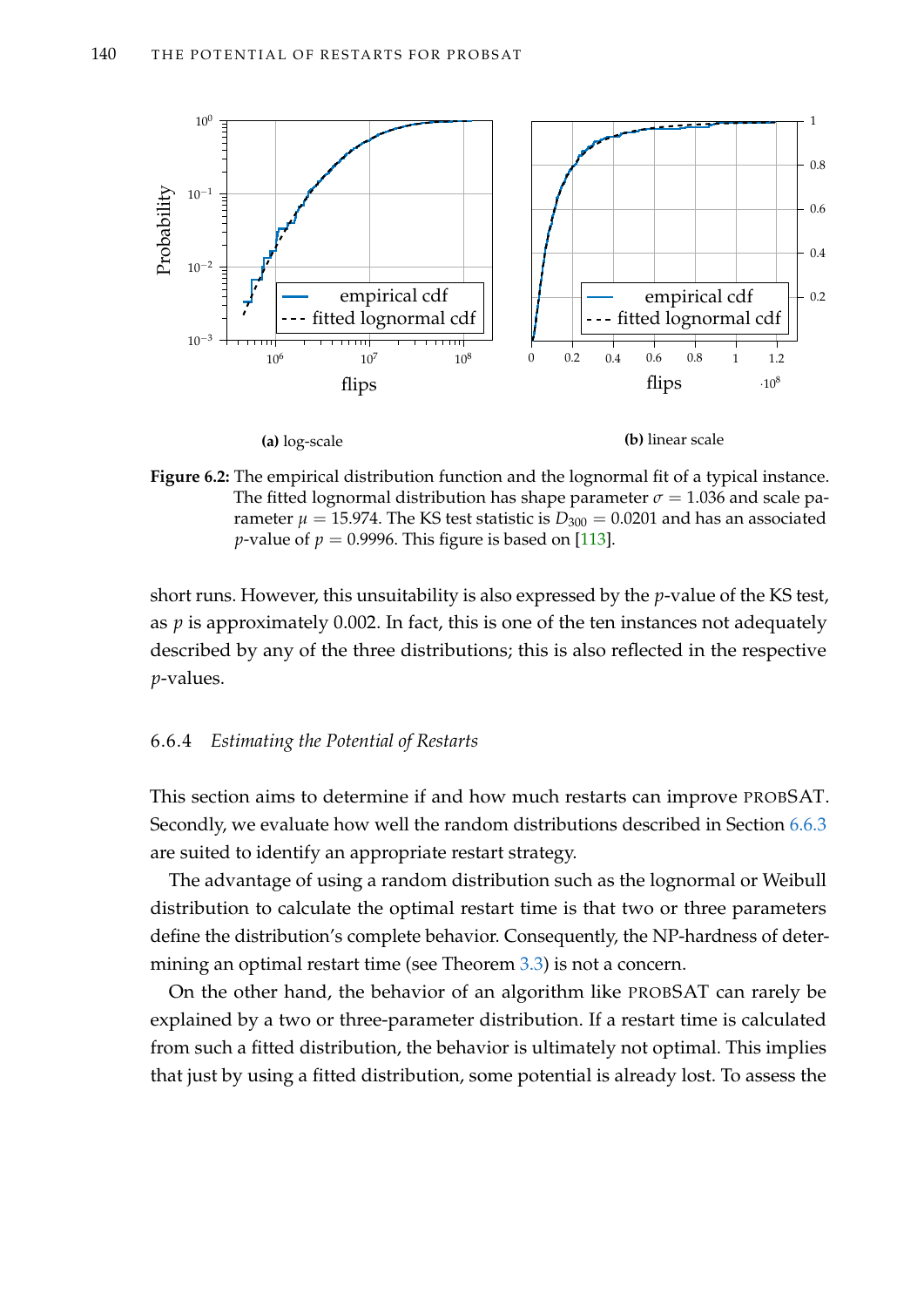<span id="page-156-0"></span>



distribution's quality, we first identify the empirically best restart time without using a fitted distribution.

For this purpose, assume there are *n* observed runtimes  $(t_{(1)}, t_{(2)}, \ldots, t_{(n)})$ . Without loss of generality, suppose that *t*(*i*) is the *i*-th smallest sample, i. e.,

$$
t_{(1)} \leq t_{(2)} \leq \cdots \leq t_{(n)}.
$$

Furthermore, let  $\hat{F}_n$  be the ecdf associated with these observations. Then, an estimate  $\hat{x}_t$  for the expected runtime with restarts after  $t$  flips can be given:

<span id="page-156-1"></span>
$$
\hat{x}_t = \frac{1 - \hat{F}_n(t)}{\hat{F}_n(t)} \cdot t + \frac{\sum_{i: t_{(i)} \le t} t_{(i)}}{|\{i \mid t_{(i)} \le t\}|}.
$$
\n(6.2)

The minimal  $\hat{x}_t$  is denoted  $o\hat{p}t$ . In other words,  $o\hat{p}t$  is an estimate of the optimal expected runtime under restarts.

The **speedup** is a well-known indicator for comparing the performance of two algorithms. Let *A<sup>k</sup>* be a random variable describing the runtime distribution of an algorithm on an instance *k*. Likewise, let *B<sup>k</sup>* be a random variable describing another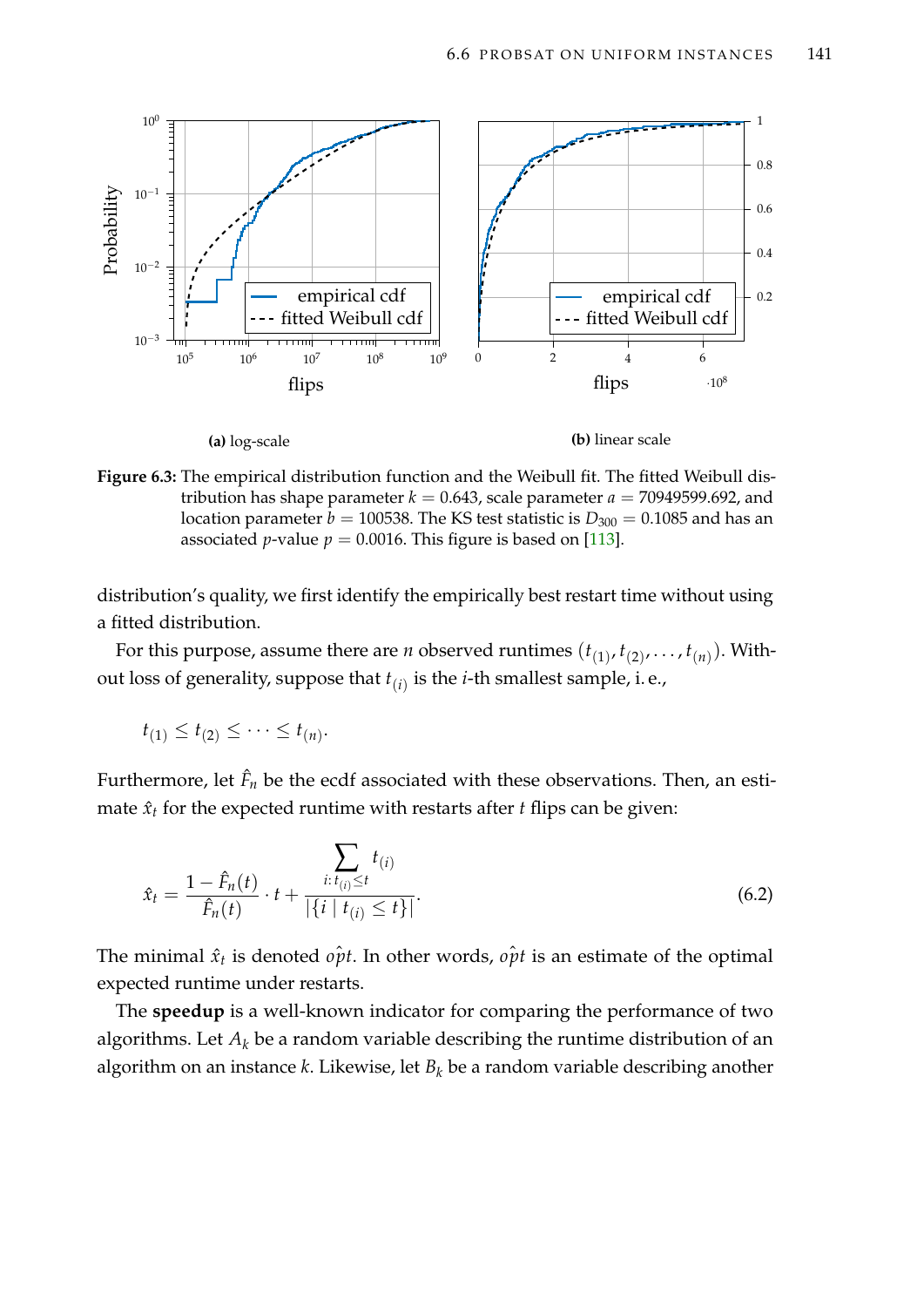algorithm's runtime distribution on the same instance. In our case, we define the  ${\rm speedup~}$   $s_k^{(A,B)}$  $\binom{A,B}{k}$  on instance *k*, as shown below:

$$
s_k^{(A,B)} = \frac{E[A_k]}{E[B_k]}.
$$
\n(6.3)

We generally use estimates for the expected value. For instance, the effect of restarts on an instance *k* can be compared by observing the ratio of *opt* and  $\bar{x}$ , where  $\bar{x}$  is the arithmetic mean of the observed runtimes. Expressed as a formula, the speedup by restarts *s* restarts  $\frac{R}{k}$ <sup>restarts</sup> on instance  $k$  is estimated by:

$$
s_k^{\text{restarts}} = \frac{\overline{x}}{\rho \hat{p}t}.
$$

However, this only covers the possible speedup on a single instance *k*. To calculate the average speedup over the entire set  $\mathcal C$  the geometric mean has to be calcu-lated [\[58\]](#page-215-4). The geometric mean  $\bar{x}_{\text{geom}}$  of *n* positive, real numbers  $x_1, \ldots, x_n \in \mathbb{R}_+$  is defined as follows:

$$
\overline{x}_{\text{geom}} = \left(\prod_{i=1}^n x_i\right)^{\frac{1}{n}}.
$$

With these definitions, the average speedup due to restarts can be calculated. First, we compare the expected runtimes  $\hat{opt}$  of the optimal restart strategy compared to the strategy without restarts  $\bar{x}$ . This translates into an average speedup of 1.393. We use this value primarily as a benchmark. That is to say, as an upper bound to determine how much restarts can potentially improve PROBSAT. Nevertheless, this clearly demonstrates that PROBSAT can be considerably improved by using a restart strategy.

Next, we consider the average speedups using the lognormal, Weibull, and generalized Pareto distribution. For this purpose, we proceed as follows: The fitted parameters are used to decide if restarts are useful. To recap: For the lognormal distribution, restarts are always useful (Theorem [4.20\)](#page-104-0), whereas, for the Weibull (Corollary [6.7\)](#page-151-0) and the generalized Pareto distribution (Corollary [6.8\)](#page-151-1), the respective shape parameter has to be suitable.

If restarts are useful, the restart time  $t^*$  is calculated using Theorem [4.14](#page-96-0) or Corol-lary [4.18.](#page-101-0) An estimate of the expected runtime is then calculated by plugging *t*<sup>\*</sup> into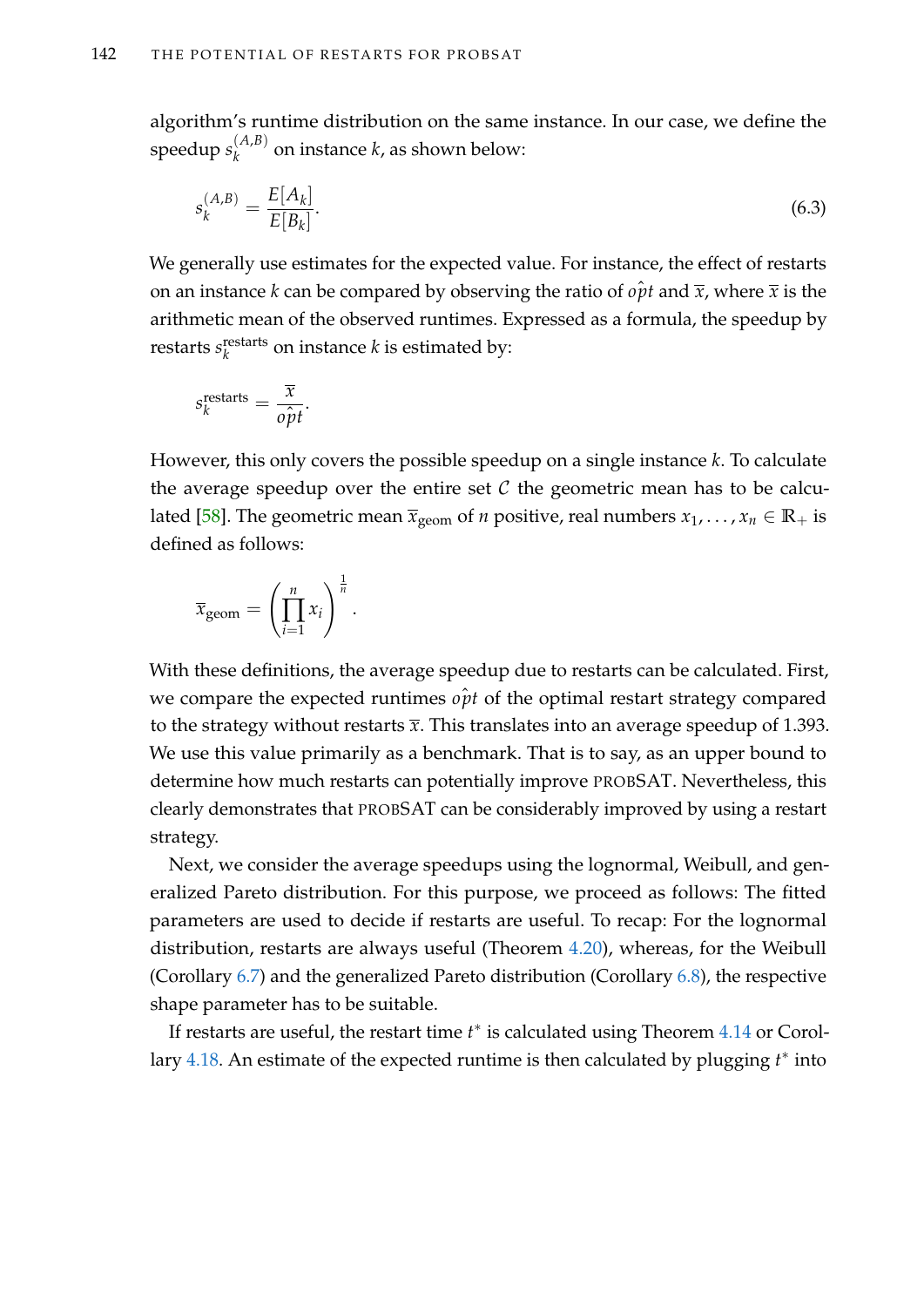Equation [\(6.2\)](#page-156-1). This allows the calculation of the speedup and the average speedup over all instances.

We also consider strategies that have access to more than one distribution. To calculate the speedup, we either use the distribution having the higher *p*-value in the KS test or, alternatively, the distribution providing the higher speedup according to Equation [\(6.2\)](#page-156-1). In both cases, this decision is made on a per-instance basis. We consider all possible combinations of the lognormal, the Weibull, and the generalized Pareto distribution. The findings are shown in Table [6.3.](#page-158-0) For the sake of brevity, we abbreviate the lognormal distribution with *L*, the Weibull distribution with *W*, and the generalized Pareto distribution with *GP* in the table.

<span id="page-158-0"></span>

|                      | <b>KS</b> test | speedup |
|----------------------|----------------|---------|
| $\oslash$ (baseline) | 1.393          | 1.393   |
| $\{L\}$              | 1.154          | 1.154   |
| $\{W\}$              | 1.174          | 1.174   |
| $\{GP\}$             | 1.157          | 1.157   |
| $\{L, W\}$           | 1.253          | 1.284   |
| ${L, GP}$            | 1.162          | 1.184   |
| $\{W,GP\}$           | 1.187          | 1.285   |
| ${L, W, GP}$         | 1.200          | 1.300   |

**Table 6.3:** The calculated average speedups for different sets of probability distribution types. For sets containing several distributions, the distribution with the higher *p*-value in the KS test is chosen in the middle column (KS test); this distribution is then used to calculate the speedup. Likewise, in the right column (speedup), the distribution with the higher speedup is selected. For the purpose of comparability, the row containing the empty set indicates the speedup that was determined empirically from the data.

As is evident, some of the potential is already lost through the fitting process. However, this behavior was to be expected, as already discussed at the beginning of this section. Nevertheless, a single distribution type is hardly sufficient to determine good restart times. Promising candidates are the sets containing the Weibull distribution. Especially, the combination  $\{L, W\}$  is of interest since the results are encouraging in both the KS test column and the speedup column.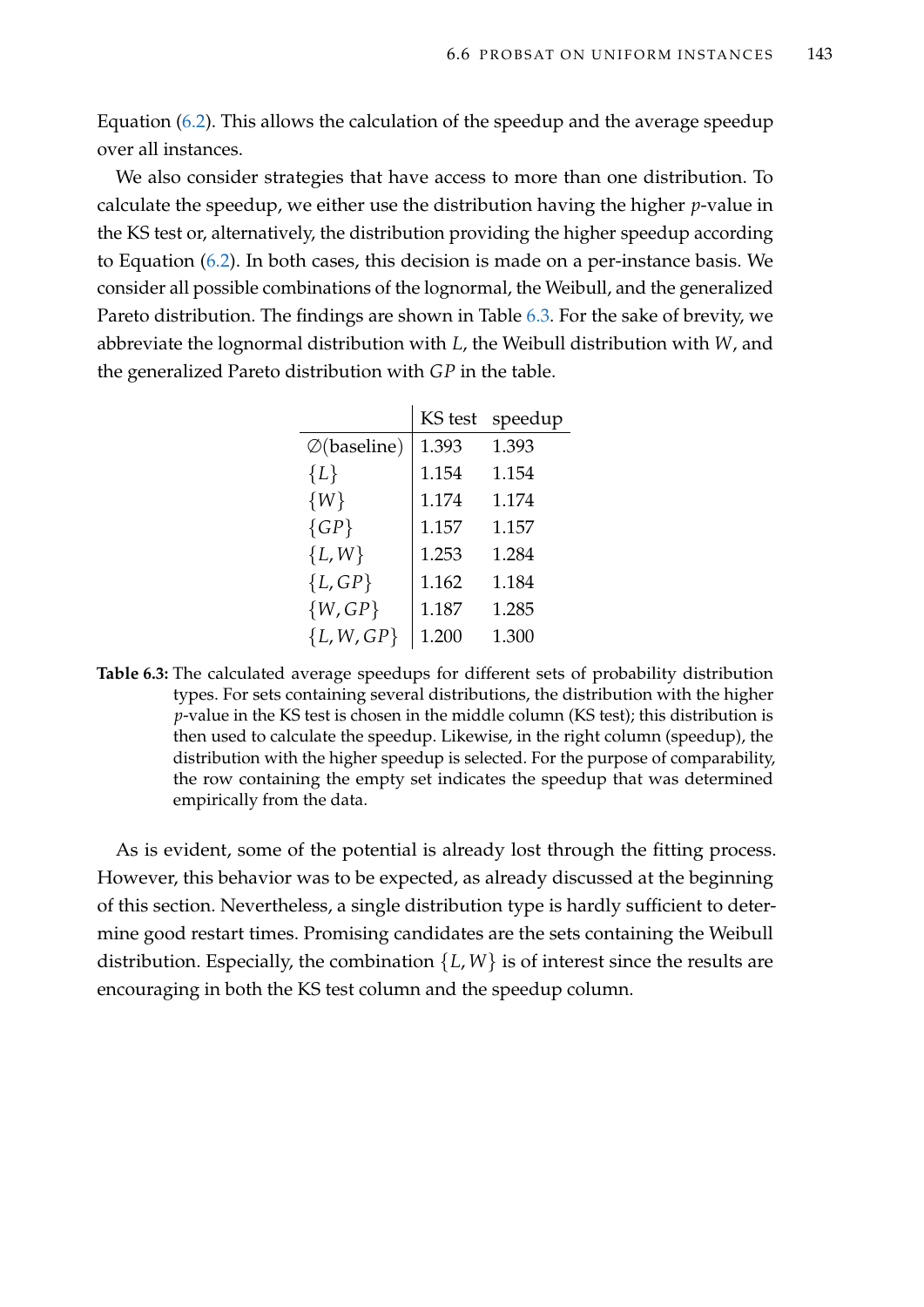## <span id="page-159-0"></span>6.6.5 *A Machine Learning Pipeline*

The speedup is estimated from data obtained by executing PROBSAT without any restarts in the previous sections. Although this offers insight into the potential of restarts, it is not clarified whether this information can be retrieved in practice. Most notably, it is not apparent how the fitted distributions' parameters can be obtained without first solving the instance.

Arbelaez et al. [\[4\]](#page-210-3) use machine learning techniques to predict the runtime distribution, but their focus is mainly on predicting the expected runtime if the corresponding algorithm is parallelized. Eggensperger et al. [\[51\]](#page-214-0) propose a method based on neural networks. These neural networks predict the parameters of the runtime distribution for previously unseen instances. We employ a comparable methodology while extending and refining the design for our purposes. Specifically, we empirically show that the chosen methods are well-suited for computing useful restart times.

The parameters are estimated in two main phases. First, a random forest predicts the type of distribution. Secondly, based on the estimated distribution type, a forecast of the distribution parameters is obtained by a neural network specially designed for this distribution type.

Each candidate machine learning model M is assessed with a test set  $\mathcal{D}_{\text{test}}$ . For this purpose, the average speedup  $s_M$  on  $\mathcal{D}_{\text{test}}$  is calculated by using the restart times predicted by *M*. The value *s<sup>M</sup>* serves as a tool for direct comparison to evaluate the quality of the models.

The test set  $\mathcal{D}_{\text{test}}$  consists of several instances from  $\mathcal C$  and the associated parameter estimates. However, we did not choose the test set uniformly at random because the shape parameter is of particular significance for deciding if and when to restart (compare Chapter [4\)](#page-84-0). Therefore, we deliberately put more emphasis on instances with an especially high or a low shape parameter. The underlying idea is that a model should be capable of accurately determining the shape parameter and that this is ultimately more valuable for the decision to restart than the scale and location parameters. The test set  $\mathcal{D}_{\text{test}}$  contains 162 instances from  $\mathcal{C}$ . For the training, only the remaining 1470 instances are used; we refer to them as the training set  $\mathcal{D}_{train}$ .

After trying several combinations of distribution types, we found that the combination of lognormal and Weibull distribution leads to the highest speedup. While the potential speedup due to the generalized Pareto distribution, as shown in Table [6.3,](#page-158-0)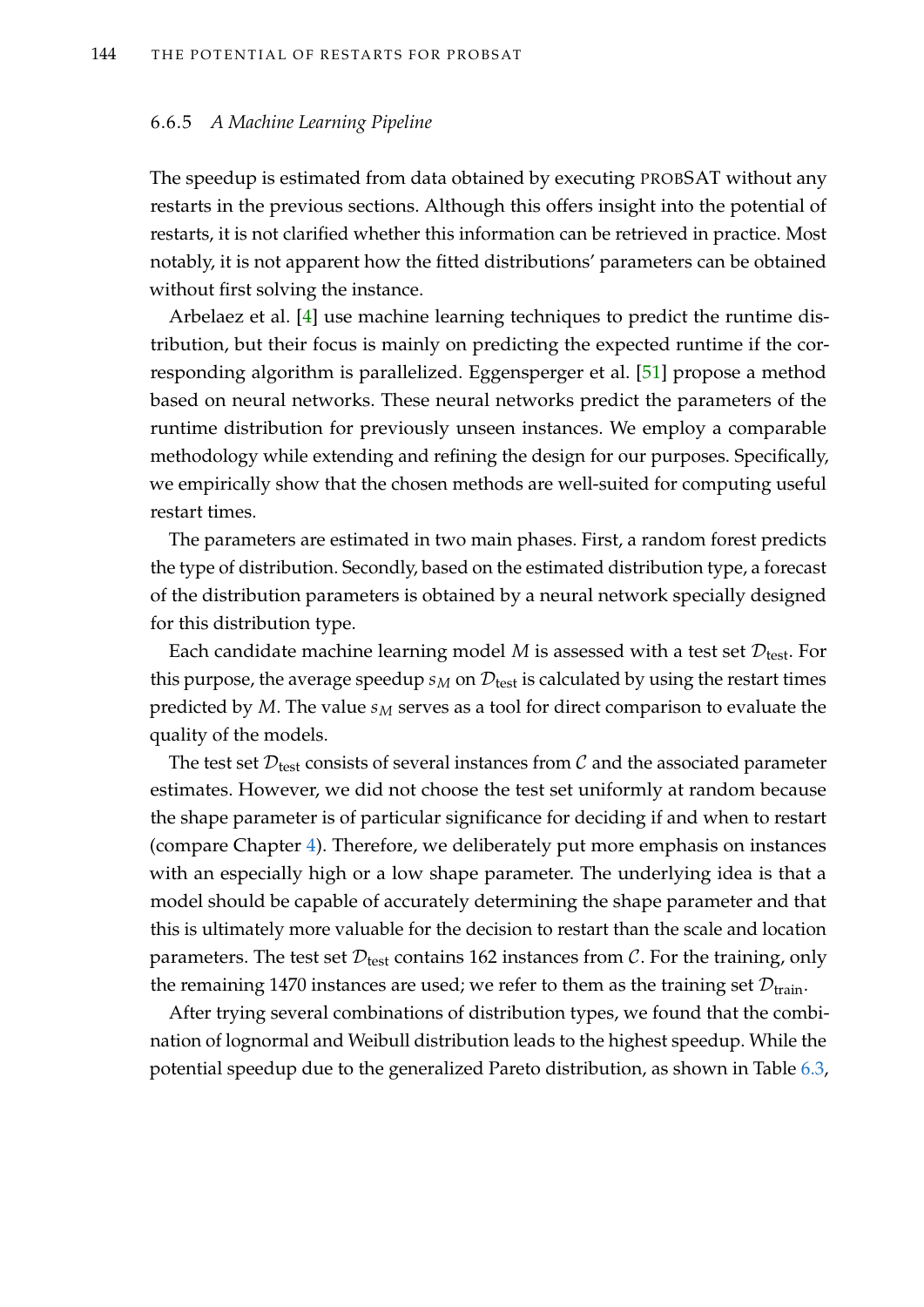is decent, neural networks were unable to estimate the parameters of the generalized Pareto distribution accurately. As a result, the addition of the generalized Pareto distribution to the machine learning pipeline deteriorated the results. For this reason, we decided to drop the generalized Pareto distribution from consideration.

In the following, we describe which features are used, as well as the structure of the random forest and the neural networks.

# <span id="page-160-1"></span>6.6.6 *Feature Extraction*

The features are obtained from the feature extractor SATZILLA [\[183\]](#page-224-1). SATZILLA is invoked with the parameters -base, -ls, and -lobjois (as inspired by [\[6\]](#page-210-2)). A total of 81 features are generated. An exact definition of these features is provided in [\[182\]](#page-224-2).

In our case, we found that the neural networks benefit noticeably if the features exhibit a minimum degree of variance. In order to draw comparable conclusions about the variance, the following transformation is performed for each observation *x* of a feature:

<span id="page-160-0"></span>
$$
z = \frac{x - \min_{y \in \mathcal{D}_{\text{train}}} (y)}{\max_{y \in \mathcal{D}_{\text{train}}} (y) - \min_{y \in \mathcal{D}_{\text{train}}} (y)}.
$$
\n(6.4)

After this transformation, each feature has a similar scale. We confined ourselves to those features having a sample variance of at least 0.05. In addition, four other handpicked features are used. This reduces the total number of features to 34.

The remaining features concern the formula's structure, for example, how many variables and clauses are present or how close the formula is to a Horn formula. There are also features utilizing a graph representation of the given formula. Finally, the algorithmic behavior on the given formula is examined. Two local search solvers are tested on the formula. The corresponding features mostly concern the maximal number of clauses satisfied by the algorithms and the number of local search steps necessary to reach this maximum. A detailed list of the features can be found in Appendix [C.](#page-238-0) We wish to emphasize that the transformation from Equation  $(6.4)$  was performed only for the features' pre-selection. A different type of normalization is applied in the components of the machine learning pipeline.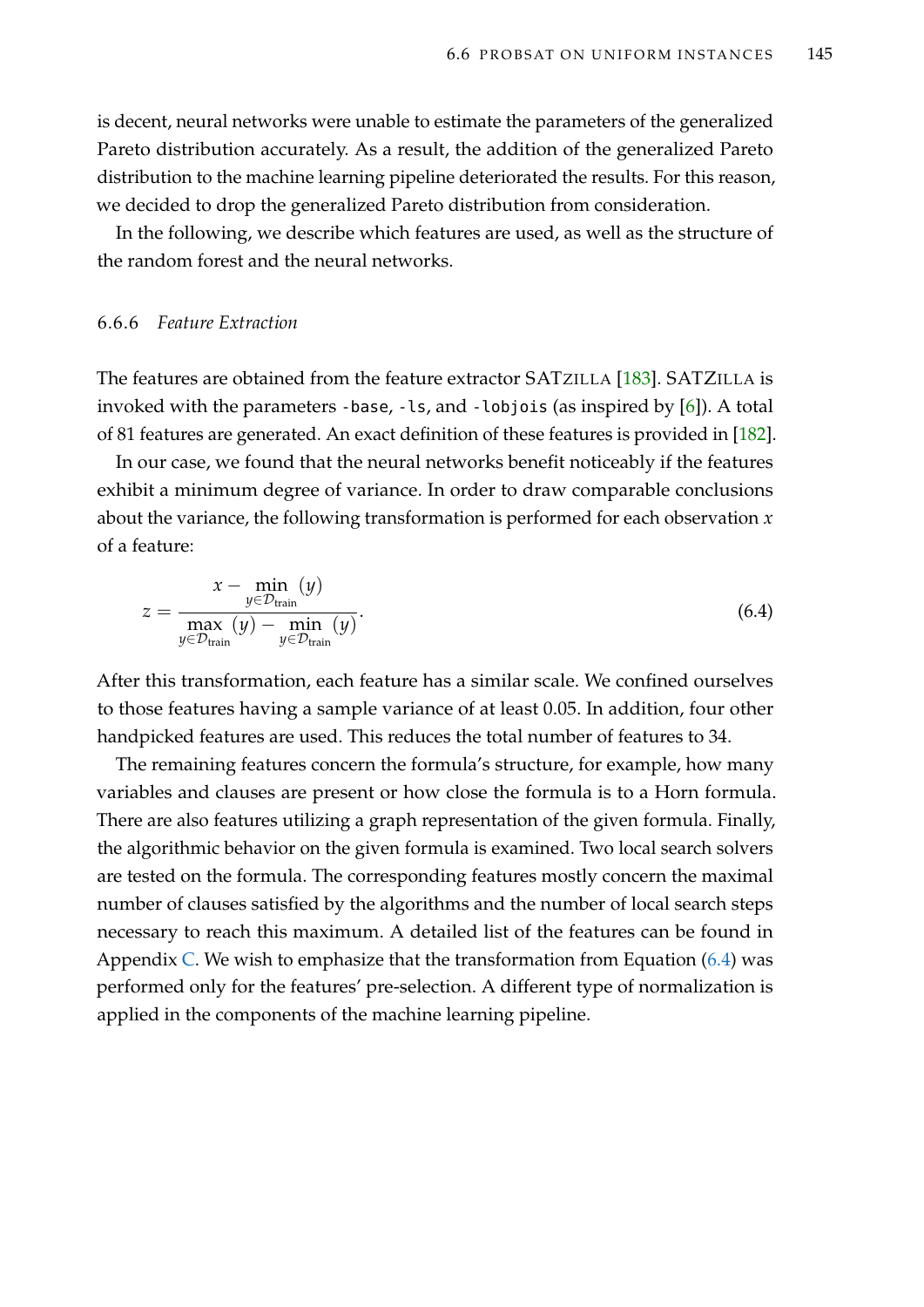#### <span id="page-161-0"></span>6.6.7 *Random Forest*

We determine the predicted distribution type using a random forest for classification. As the label, we take the distribution that performed better in the KS test, i. e., the distribution with the higher *p*-value. The features in the Random Forest are not normalized. Different types of normalization were also tested, but these did not affect the quality of the random forest.

The quality of the random forest is controlled via the potential speedup. For this purpose, the maximum likelihood estimation of the parameters for the predicted distribution type is used. Based on these estimated parameters, the restart time is computed, and thus the potential speedup can be assessed. In order to underline this aspect: The random forest only predicts the distribution type, not the precise parameters. We use the previously calculated maximum likelihood estimate for the predicted distribution type to calculate the potential speedup. The goal is to identify the highest possible speedup based on the random forest. In other words, a misclassification is considered less severe if a good restart time can be calculated even with the wrong distribution.

The average speedup is established on the basis of ten-fold cross-validation. For ten-fold cross-validation, the training set  $\mathcal{D}_{\text{train}}$  is split into ten sets of roughly equal size  $\{\mathcal{D}_{\textrm{train}}^{(1)}, \dots, \mathcal{D}_{\textrm{train}}^{(10)}\}.$  Nine of these sets are then used for training, and the resulting random forest is then evaluated on the remaining set. This procedure is repeated ten times, such that each of the sets  $\mathcal{D}_{\textrm{train}}^{(i)}$  is used exactly once as a validation set. Finally, the result of the cross-validation is the average speedup over the ten iterations.

It became apparent that the method of constructing the random forest only exerts a limited influence on the potential speedup measured by the cross-validation. Finally, we chose to use a random forest consisting of 50 trees. The cross-validation results in an average speedup of 1.218 for this model. This equates to 97.2% of the possible speedup as indicated in the KS test column of the combination {*L*, *W*} in Table [6.3.](#page-158-0) Other parameter combinations for the random forest have also been tested. However, as already mentioned earlier, the results regarding the speedup are quite stable. An assessment of the random test with respect to the classification error is given in Appendix [C.1.2.](#page-240-0)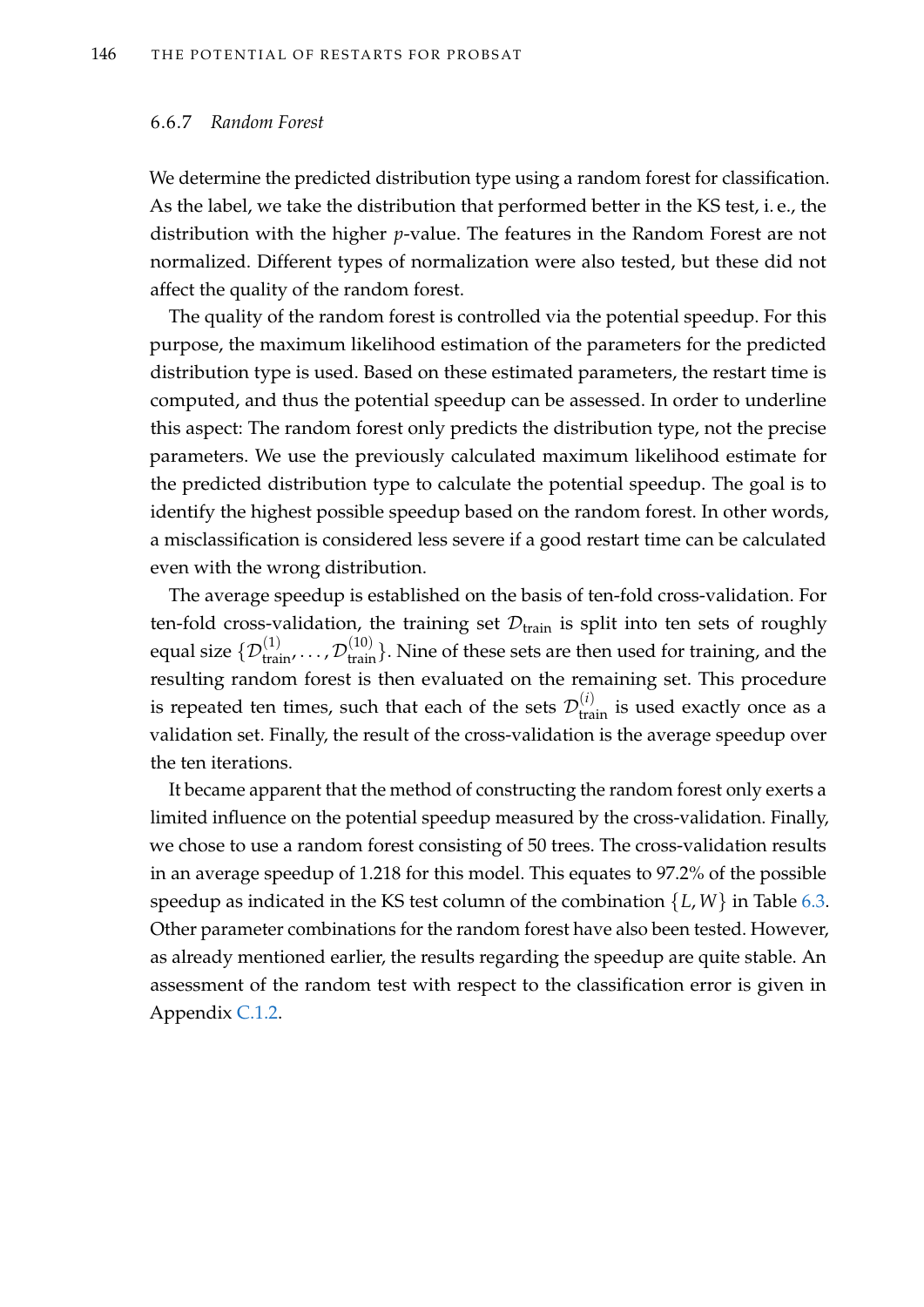The construction of the random forest is implemented in Python by means of SCIKIT-LEARN [\[142\]](#page-222-1). The final random forest, which is subsequently used for the machine learning pipeline, is trained on the entire training set  $\mathcal{D}_{train}$ .

## <span id="page-162-0"></span>6.6.8 *Neural Networks*

The parameters of the Weibull and lognormal distribution are estimated via neural networks. In the case of the lognormal distribution, the scale and shape parameters are predicted, while the Weibull distribution requires an additional location parameter. Both distribution types use a separate neural network.

Normalized features are especially important for the neural networks. To achieve this, the following transformation is applied to each observation *x* of a feature:

$$
z=\frac{x-\overline{x}}{s},
$$

where  $\bar{x}$  is the sample mean, and  $s$  is the sample standard deviation of the associated feature. Due to this transformation, all features have mean 0 and variance 1. The neural networks converge faster using data scaled in this manner.

The quality of the networks is initially monitored by cross-validation, as in the case of the random forests. The potential average speedup is again the metric by which the quality is measured. This allows the comparison of several alternative network designs, including multiple variants of the loss function and the hyperparameters involved in the learning process. Several such variants are tested. The results turned out to be quite sensitive to the choice of the neural network design. In the following, we describe the network's final configuration and how the findings from the design phase influenced it.

Initially, the goal was to predict all parameters, i. e., the shape, the scale, and the location parameter, using the same network. However, we found that using this method causes the estimate of the location parameter to be of poor quality; this prediction is often incorrect by several orders of magnitude. This insight led to the use of an independent network for estimating the location parameter. A common choice for the loss function *L* is the root mean square error RMSE,

RMSE
$$
(\hat{\theta}) = \sqrt{\frac{1}{n} \cdot \sum_{i=1}^{n} (\hat{\theta}_i - \theta_i)^2}
$$
,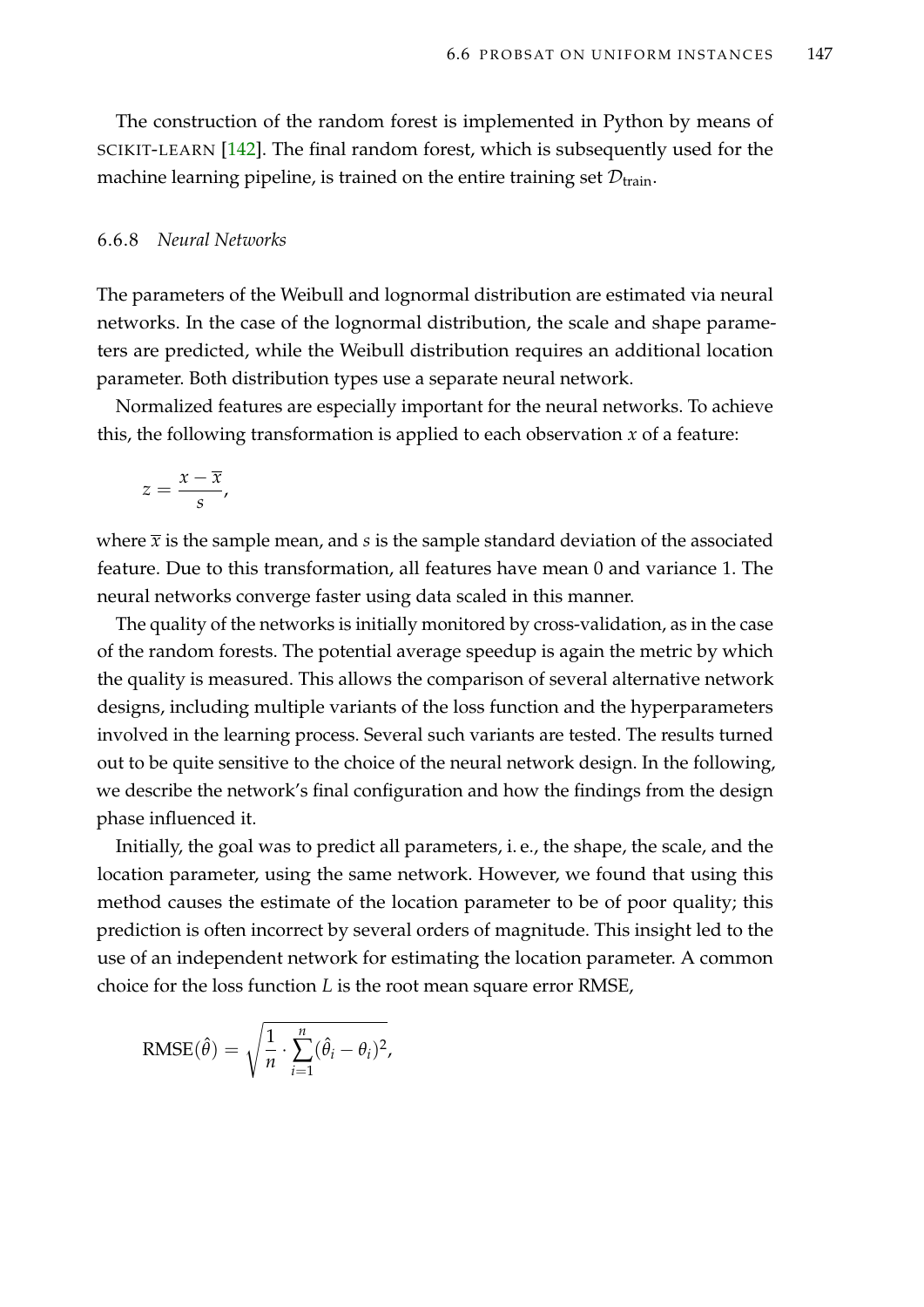where *n* is the number of observations,  $\theta_i$  are the labels and  $\hat{\theta}_i$  are the predicted values. For the neural network determining the location parameter, we chose the root mean square error as the loss function. This improved the overall prediction quality of the location parameter. The shape and scale parameters are estimated in a joint network. A loss function based on the root mean square error would not adequately reflect the correlation between these two parameters; therefore, another loss function is needed. One option is the potential speedup, but for technical reasons, it is challenging to realize. To calculate the speedup, a lot of additional data is required leading to an unacceptably slow learning process. Another possibility is the log-likelihood function as proposed by Eggensperger et al. [\[51\]](#page-214-0). We tried using this function, but the resulting predictions of the shape parameter were of poor quality in our case. Accordingly, this led to an unsuitable prediction of the restart time and thus to low speedup values.

Finally, we chose a loss function resembling the KS test statistic. Here, we provide an example of the loss function *L* for the lognormal distribution. We use the following labels for the neural network: A sampled runtime *x*, the associated value of the ecdf  $\hat{F}_{300}(x)$ , and the maximum likelihood estimate  $\sigma$  of the shape parameter. The loss function *L* is defined by

<span id="page-163-0"></span>
$$
L(\hat{\sigma}, \hat{\mu}) = \left| F(x \mid \hat{\sigma}, \hat{\mu}) - \hat{F}_{300}(x) \right| + \left| \sigma - \hat{\sigma} \right|,
$$
\n(6.5)

where  $\hat{\sigma}$ ,  $\hat{\mu}$  are the estimates of the shape and scale parameters generated by the neural network. Furthermore,  $F(x | \hat{\sigma}, \hat{\mu})$  is the value of the cdf at *x* of a lognormal distributed random variable with shape *σ*ˆ and scale *µ*ˆ.

The second part of Equation [\(6.5\)](#page-163-0),  $|\sigma - \hat{\sigma}|$ , substantially improves the prediction quality of the shape parameter at the expense of a slight worsening of the scale parameter. However, as already mentioned, the shape parameter is significantly more important for our purposes. Overall, this leads to better restart times, and therefore, also to a higher speedup.

It is worth mentioning that the maximum likelihood estimate of the scale parameter  $\mu$  is not used as a label. However, by using  $|F(x \mid \hat{\sigma}, \hat{\mu}) - \hat{F}_{300}(x)|$  in the loss function, the neural network is directed towards *µ*, so it does not have to be used explicitly as a label. We also tried different variations of this loss function, but ultimately the loss function, given in Equation [\(6.5\)](#page-163-0), yielded the most robust results. It is also worth mentioning that an analogous loss function is used for the Weibull distribution. The tangent hyperbolic tanh $(x) = \frac{e^{x} - e^{-x}}{e^{x} + e^{-x}}$ *e*<sup>*x*</sup> +*e*<sup>−*x*</sup></sub> is primarily used as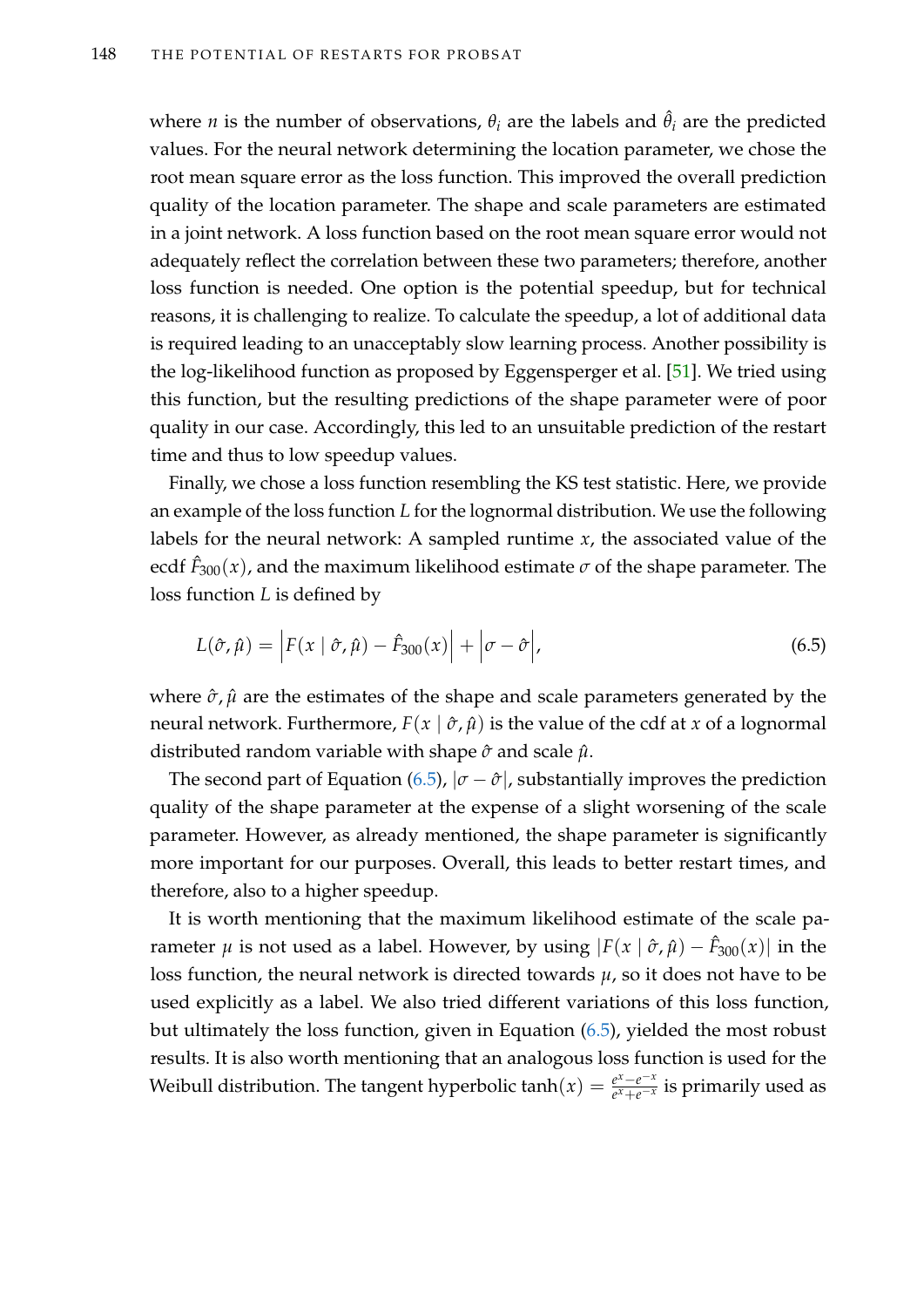<span id="page-164-0"></span>the activation function of the neurons. We employ two hidden layers for each neural network. The number of neurons for the location, Weibull, and lognormal network is listed in Table [6.4.](#page-164-0)

| layer | location Weibull                      |                                           | lognormal                     |
|-------|---------------------------------------|-------------------------------------------|-------------------------------|
| input | 34 neurons 34 neurons                 |                                           | 34 neurons                    |
|       | hidden $1 \mid 14$ neurons 14 neurons |                                           | 14 neurons                    |
|       |                                       | hidden $2 \mid 1$ neuron $\mid$ 7 neurons | 7 neurons                     |
|       | output $\vert$ 1 neuron               |                                           | $2(4)$ neurons $2(3)$ neurons |

**Table 6.4:** The number of neurons of the location, Weibull, and lognormal neural network, separated by layer. The reason for the values in brackets is explained in the text.

As can be seen from the table, the neural networks for Weibull and lognormal distribution contain four and three neurons, respectively. This has a purely technical reason: In the loss function for the lognormal distribution, we used three labels, although only two values, the shape and scale parameter, are to be estimated. We implemented this by adding a third neuron in the output layer, but its output is not used. In addition, the maximum likelihood estimate of the location parameter is provided as a label for the Weibull network. Again, the output of the corresponding neuron is not used.

The neural networks are quite susceptible to overfitting. For this reason, countermeasures are necessary for the learning process. We used L<sub>2</sub>-regularization, Gaussian noise, and dropout (also see Section [6.3.2\)](#page-143-0). The precise parameters for these countermeasures can be found in Appendix [C.1.3.](#page-241-0)

The final models' average speedups, measured by using cross-validation, are 1.127 for the lognormal model and 1.137 for the Weibull model. However, the speedup of the Weibull model warrants some caution. There are cases where a restart time lower than the shortest observed runtime is predicted. This is because a Weibull distribution having a low shape also implies low restart times. In this case, however, the estimated expected runtime (Equation [\(6.2\)](#page-156-1)) is undefined. In such a situation, these undefined values are not included in the average speedup.

Additionally, it should be mentioned that the neural networks are implemented in Python using the framework KERAS [\[40\]](#page-213-0) with TENSORFLOW backend [\[124\]](#page-220-1).

Up to this point, the quality of the individual components is determined by means of cross-validation. However, the quality of the entire pipeline is still to be assessed. For this purpose, the test set  $\mathcal{D}_{\text{test}}$  is used. By successively running the components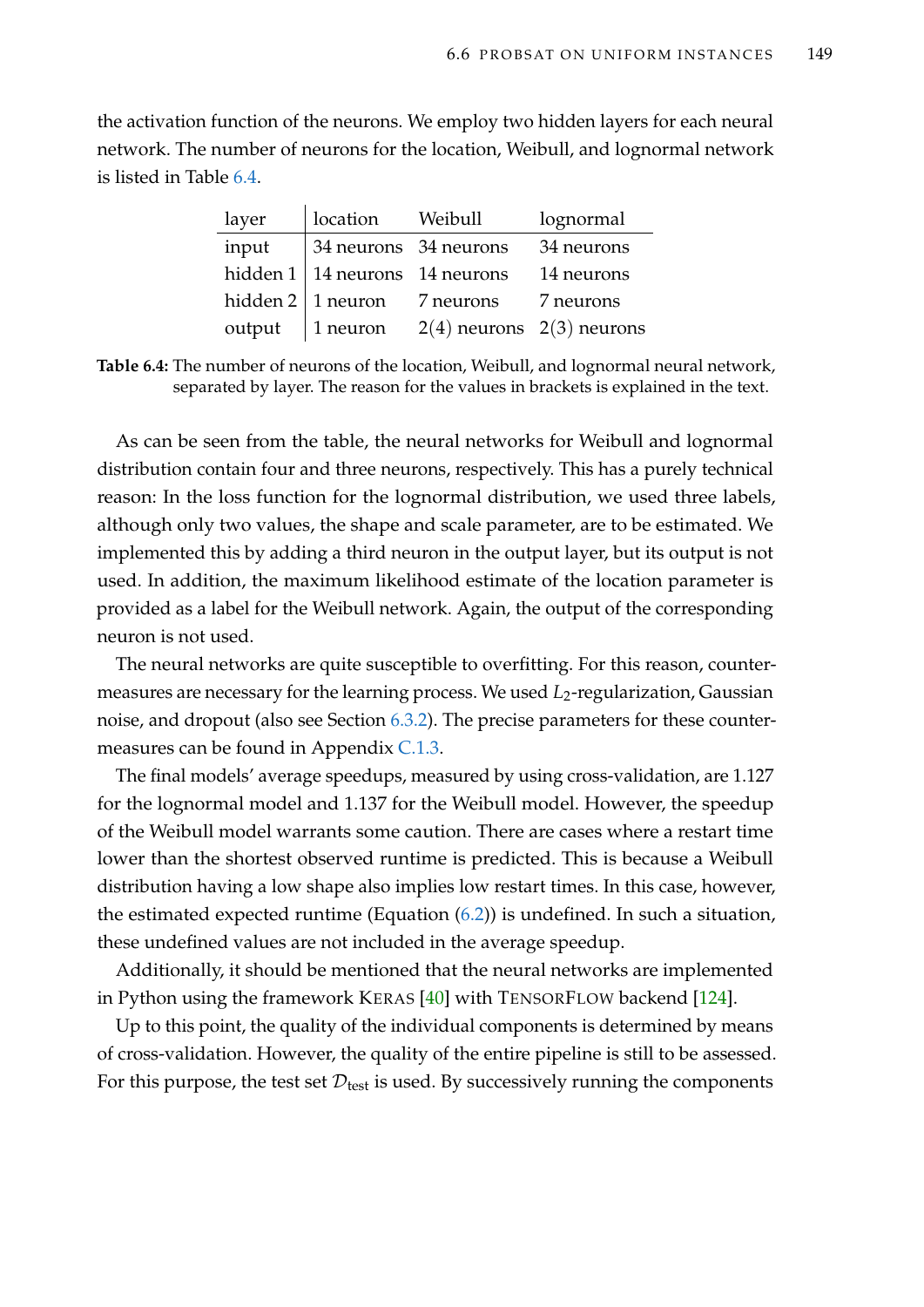of the pipeline, it is possible to decide if and when to restart. The resulting restart strategy has an average speedup of 1.157 on the test set. Therefore, a noticeable speedup on the test set.

## 6.6.9 *Evaluation of the Pipeline*

At the end of the last section, it is observed that the proposed machine learning pipeline can be employed to predict useful restart times on the test set. However, in each step, the results are evaluated using the data from the original data acquisition. This may lead to distorted findings regarding the speedup. We, therefore, intend to re-evaluate the pipeline by another approach. For this purpose, we first generate 100 new satisfiable instances by the same approach as described in Section [6.6.1.](#page-149-0) These new instances are denoted by  $K$ . We wish to stress that the instances in  $K$ are neither in the training set  $\mathcal{D}_{\text{train}}$  nor in the test set  $\mathcal{D}_{\text{test}}$ . Therefore, the results reported here are independent of the preceding findings.

Two strategies are being compared with each other. First, the original version of PROBSAT is considered; since the original version does not perform restarts, we will call this strategy "no restarts".

Secondly, a restart strategy based on the machine learning pipeline is employed. This is illustrated as a flowchart in Figure [6.4.](#page-166-0) Again, a random forest is used to decide whether a lognormal or a Weibull distribution is the more appropriate model. Then, the parameters are determined with the corresponding neural network. In the case of a lognormal distribution, restarts are always useful (Theorem [4.20\)](#page-104-0), whereas for Weibull distributions, restarts are only useful if the shape parameter is less than 1.0 (Corollary [6.7\)](#page-151-0). If restarts are useful according to the predicted parameters, the restart time is determined by means of Theorem [4.14.](#page-96-0) We call this strategy "pipeline restarts".

Each of the two strategies is executed 100 times on all instances in  $K$ . Both strategies are compared in terms of their average runtime (still in flips). Each run has a timeout of  $10^{11}$  flips. On our system, this timeout corresponds to an execution time of well over one day per run. Only one of the 100 instances is affected by this timeout. The no restarts strategy was able to solve this instance in 28 cases, while the pipeline restarts strategy found a solution in 72 cases. The following analysis only concerns the 99 instances without a timeout.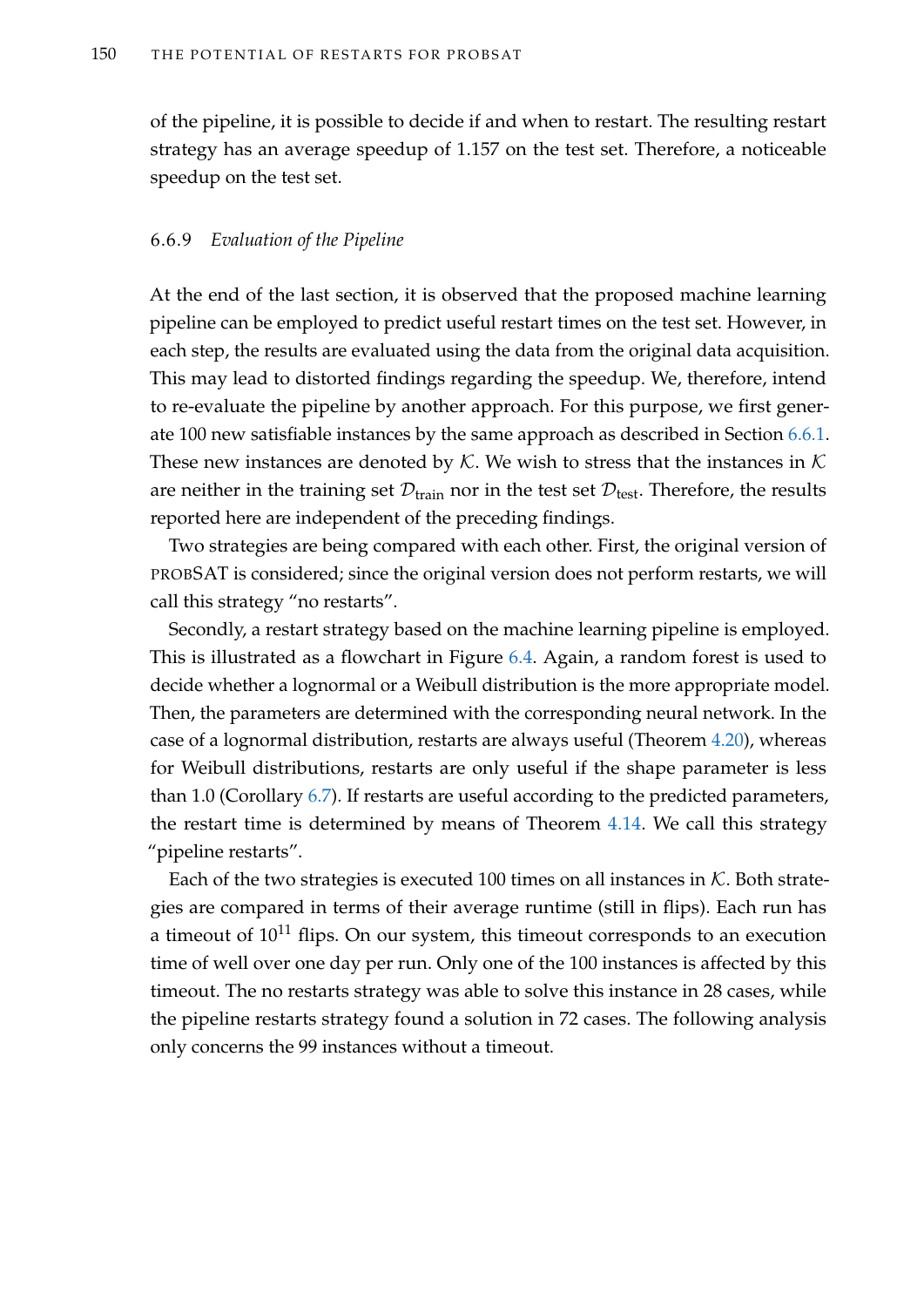<span id="page-166-0"></span>

**Figure 6.4:** The "pipeline restarts" strategy. The random forest and the neural network are described in Section [6.6.7](#page-161-0) and Section [6.6.8.](#page-162-0)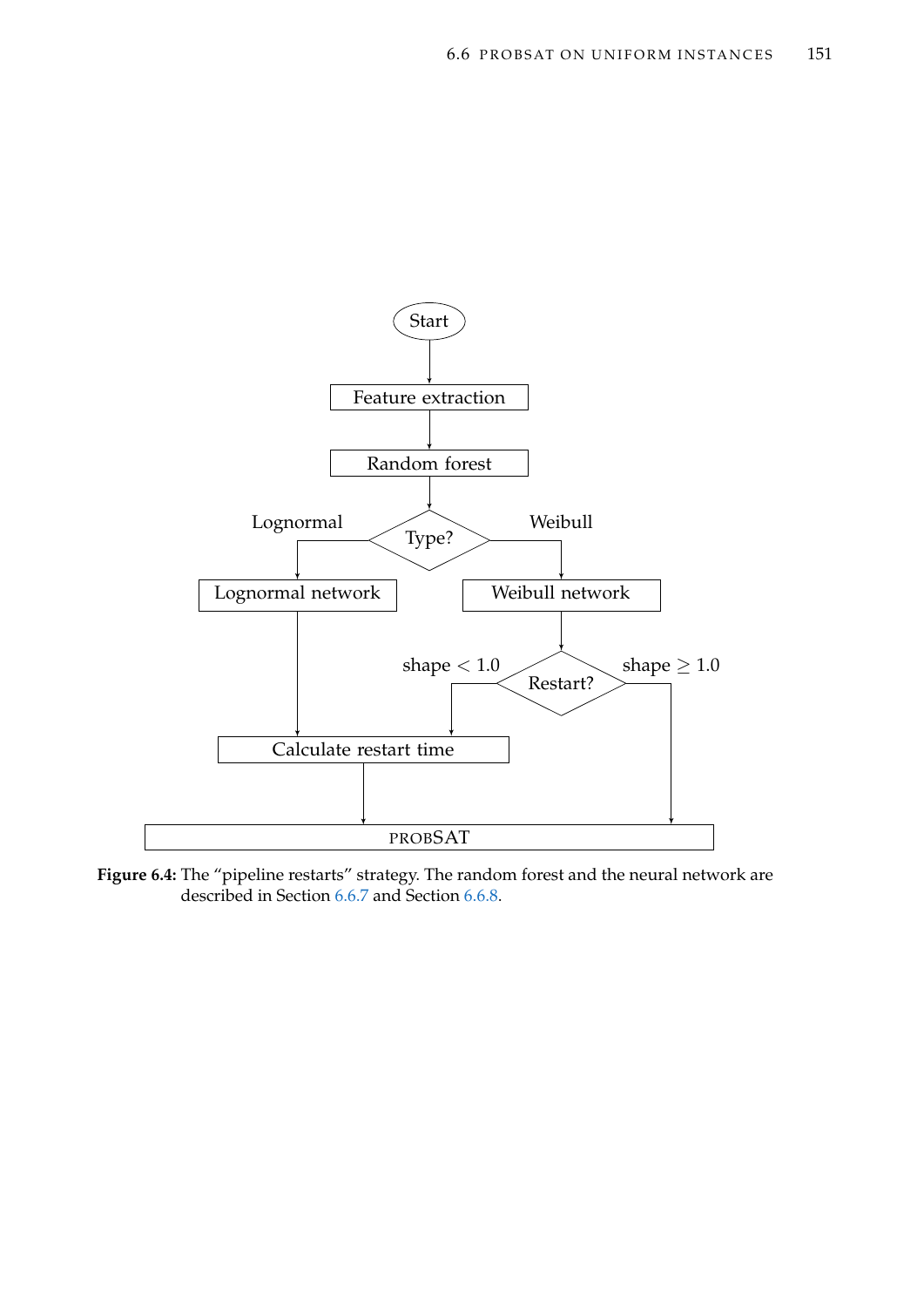<span id="page-167-0"></span>

**Figure 6.5:** The pipeline restarts strategy is compared with the no restarts strategy. The dots are the logarithmically scaled average runtimes. Each marker indicates the average runtimes on a single instance. The average runtimes of the pipeline restarts strategy are shown on the x-axis; those of the no restarts strategy are on the y-axis. The pipeline restarts strategy is more efficient if the marker lies above the dashed line; otherwise, its competitor is more efficient. This figure is based on [\[112\]](#page-219-2).

The comparison between the two strategies is illustrated in Figure [6.5.](#page-167-0) Upon initial inspection, there is no obvious difference between the two strategies. Especially in the range up to about  $10^7$  flips, the points seem to cluster around the identity line. There are two main explanations for this. First, the parameters of PROBSAT are tuned without restarts on uniform instances. For this tuning process, short timeouts between 10 and 100 seconds were used. Consequently, these parameters work particularly well for instances that can be solved in this relatively short time. Secondly, if the Weibull distribution is used and a shape parameter greater than 1.0 is predicted, the pipeline restarts strategy will not perform restarts. As a result, the no restarts and pipeline restarts strategies do not differ on these instances.

An impression of the effect of these reasons is gained by considering the hard instances for which the pipeline restarts strategy performs restarts. Figure [6.6](#page-168-0) depicts the runtimes of the hardest 33 instances for which restarts are performed. Clearly, the majority of points are above the identity line, and therefore the pipeline strategy is more efficient on the corresponding instances.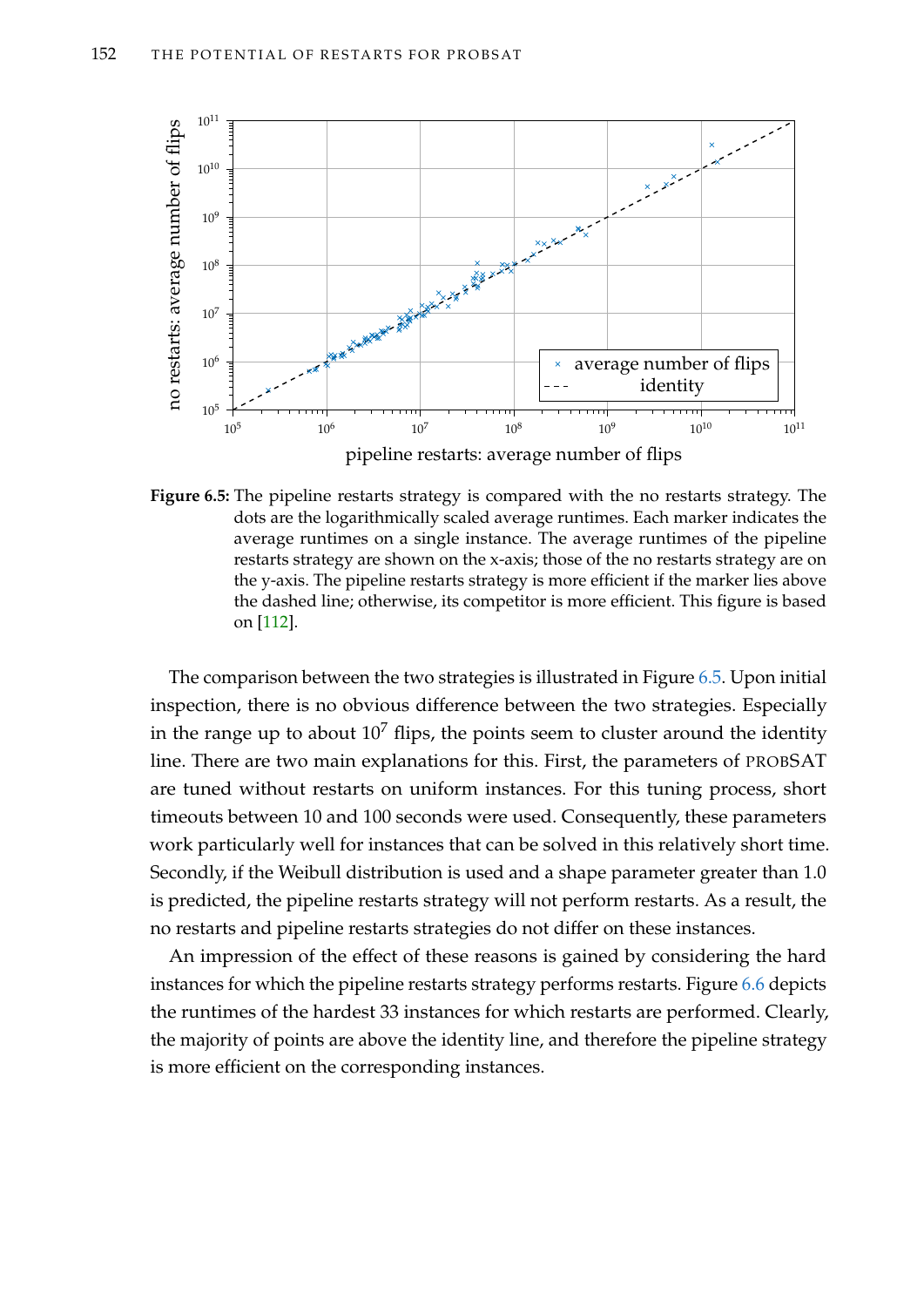<span id="page-168-0"></span>

pipeline restarts: average number of flips



Since the results are so close, a statistical analysis is warranted to clarify whether the observed speedup might be explained by coincidence. We use two different statistical tests, the t-test [\[79\]](#page-216-2) and a modified version of the Wilcoxon signed-rank test [\[86\]](#page-217-3). The t-test evaluates the average speedup, while the modified version of the Wilcoxon signed-rank test assesses the median speedup.

When considering all 99 instances, an average speedup of 1.063 is achieved by the pipeline restarts strategy as compared to the no restarts strategy. This speedup is statistically significant (t-test  $p = 0.0044$ , Wilcoxon  $p = 0.0174$ ) at a significance level of  $\alpha = 0.05$ . As mentioned above, the two strategies only differ if restarts are performed. If we restrict ourselves to the 69 instances for which restarts are performed, then the advantage of the pipeline restarts strategy increases. In this case, an average speedup of 1.108 is observed. This result is statistically significant as well (t-test *p* = 5.227 · 10−<sup>4</sup> , Wilcoxon *p* = 9.870 · 10−<sup>4</sup> ).

These results suggest that the pipeline restart strategy provides the benefits of PROBSAT on easy and moderate instances. At the same time, it can reliably detect harder instances, and thus, supports PROBSAT with a restart strategy.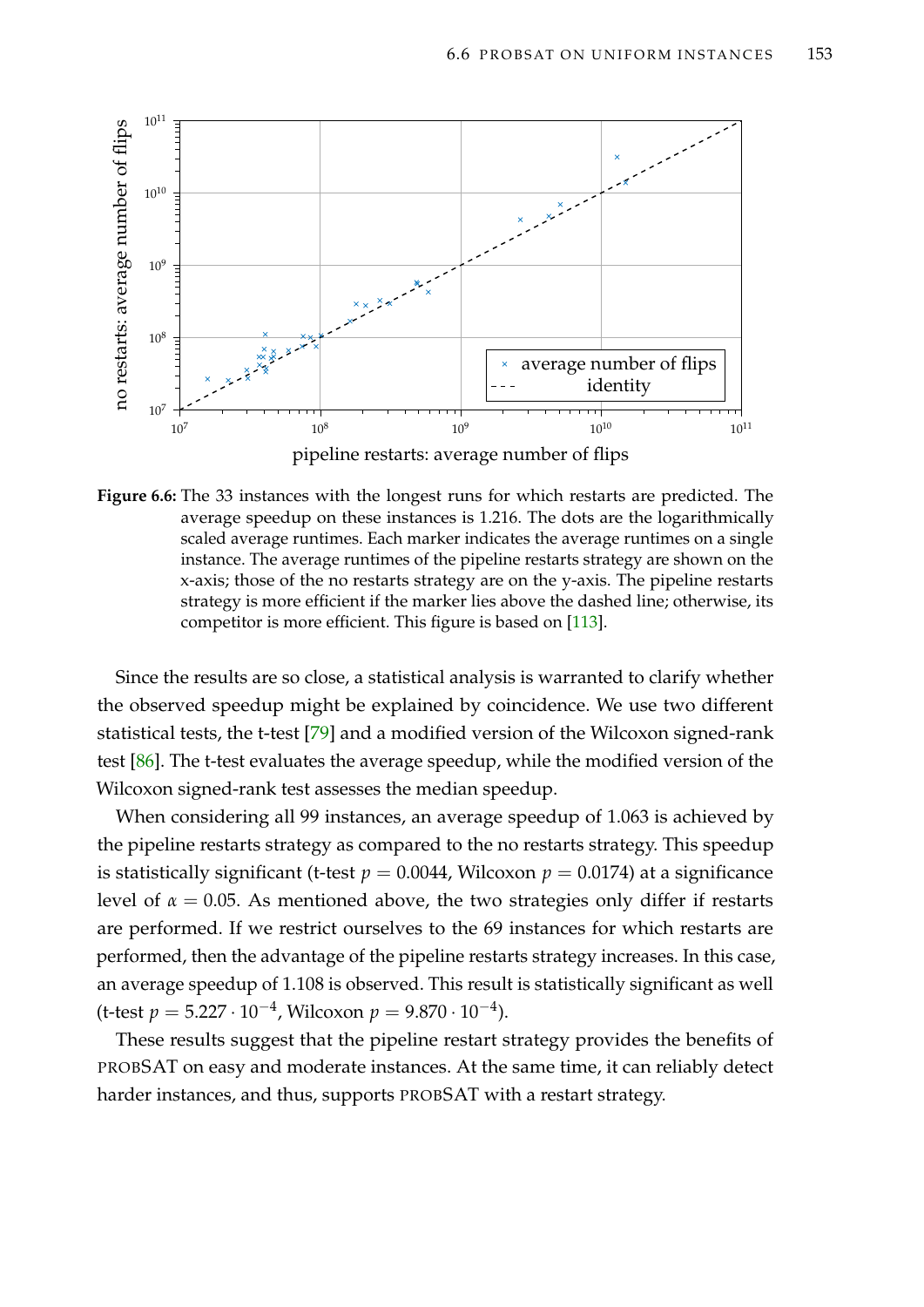As a side note: As an additional comparison, we also tested PROBSAT with Luby's strategy (see Definition [5.1\)](#page-123-0) on the instances in  $K$ . However, it is not competitive with the other two strategies: The pipeline restart strategy has an average speedup of 2.725 as compared to the PROBSAT version with Luby's strategy. This result is also statistically significant (all *p*-values are less than 10−12).

# 6.7 PROBSAT ON INSTANCES WITH HIDDEN SOLUTIONS

So far, we considered the performance of PROBSAT on uniform random instances. Next, we perform a similar analysis for PROBSAT on instances with a hidden solution. The SAT Competition 2018 shall serve as a motivation. At the time of writing, the 2018 SAT Competition marks the last occasion on which a random track was included. In fact, a version of PROBSAT participated in the competition. However, it finished towards the bottom of the field: With ten participating solvers, PROBSAT only ranked eighth [\[85\]](#page-217-4). It is worth taking a closer look at how these results came to be and especially at the underlying reasons for the poor performance of PROBSAT.

To this end, we run PROBSAT on our own system on all instances of the random track of the SAT Competition 2018 [\[84\]](#page-217-0) subject to the conditions of the SAT competition. This means, in particular, that there is a time limit of 5000 seconds for each instance. For this purpose, we use the parameter settings as described in [\[15\]](#page-211-1). The parameters are  $c_b = 2.06$  and  $\varepsilon = 0.9$ , this parameter combination is tuned specifically for SAT competitions. Besides PROBSAT, we also run SPARROW2RISS [\[13\]](#page-211-3) and GLUHACK [\[184\]](#page-224-3), which ranked first and second respectively at the SAT Competition 2018. All solvers are executed on a computer with 32 Intel Xeon E5-2698 v3 CPUs having a 2.30 GHz CPU clock rate. Each solver only has one attempt per instance in order to solve it within the time limit. The data for PROBSAT and SPARROW2RISS has previously been used for the findings in [\[116\]](#page-219-0).

Overall, the instances of the SAT Competition 2018 consist of 165 hidden solution and 90 uniform instances. Table [6.5](#page-170-0) shows the results of the three solvers analyzed by instance type.

Clearly, both SPARROW2RISS and GLUHACK perform substantially better in the aggregate than PROBSAT. It is interesting to note, however, that PROBSAT is the best of the three solvers on uniform instances. On the other hand, the question arises whether restart strategies help achieve a more competitive performance of PROBSAT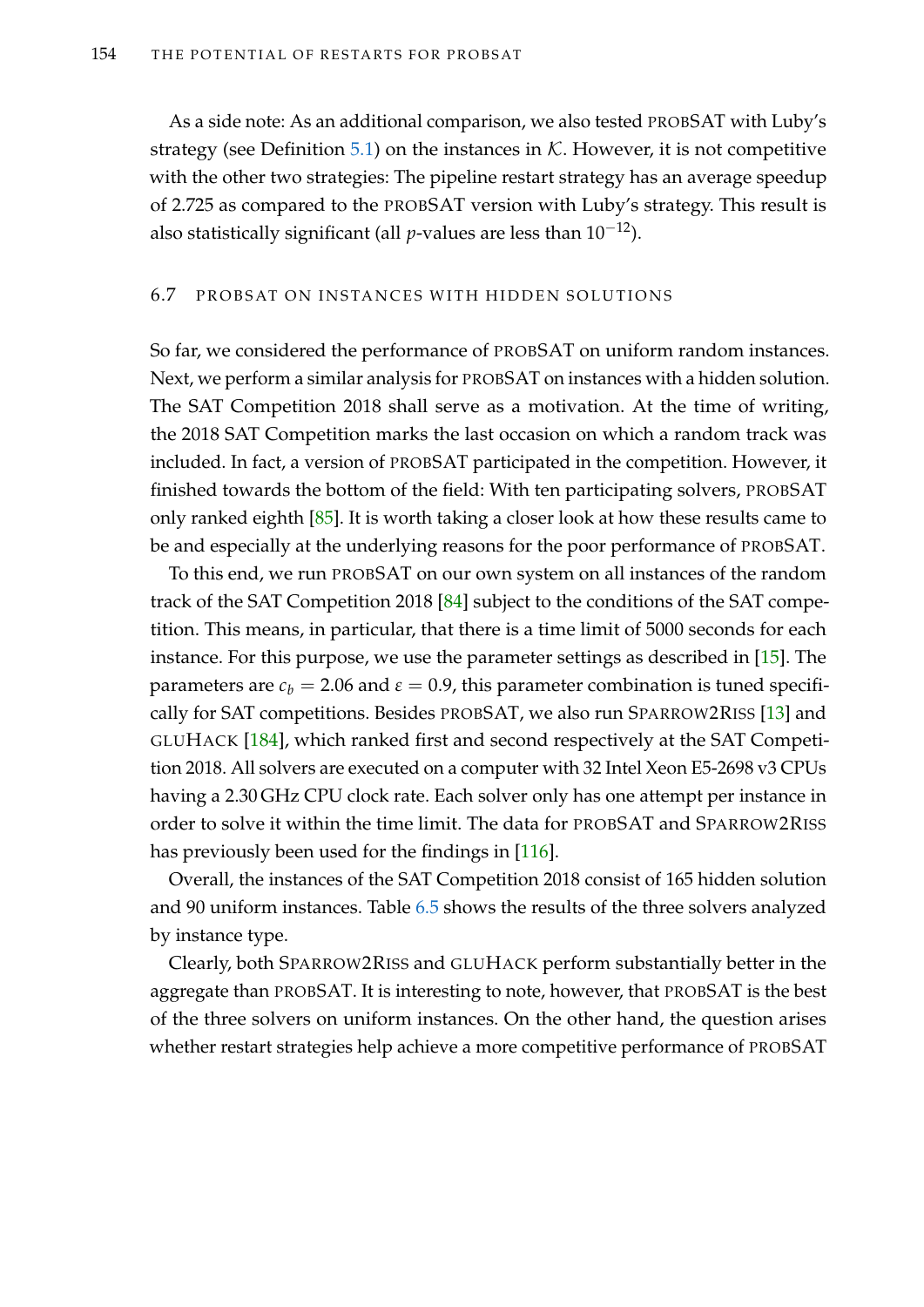<span id="page-170-0"></span>

|                |     | hidden instances uniform instances   overall |     |
|----------------|-----|----------------------------------------------|-----|
| <b>PROBSAT</b> | 78  | 55                                           | 133 |
| GLUHACK        | 165 |                                              | 165 |
| SPARROW2RISS   | 165 | 24                                           | 189 |

**Table 6.5:** The number of instances solved by PROBSAT, GLUHACK and SPARROW2RISS. The two middle columns indicate the result on instances with a hidden solution and uniform instances, respectively. The rightmost column represents the overall result on all instances.

on instances with a hidden solution. This question is the subject of this section. For this purpose, we proceed similarly as before in the case of uniform instances.

# 6.7.1 *Runtime Distributions*

The 165 hidden solution instances from the SAT competition 2018 can be subdivided into three categories: barthel, komb and qhid instances (see Section [6.5\)](#page-147-0). In this section, we investigate the behavior of PROBSAT on these three instance types by means of empirical runtime distributions. As seen in Table [6.5,](#page-170-0) PROBSAT has serious issues when running on instances with a hidden solution. On closer inspection, it becomes apparent that these problems primarily exist for komb and qhid instances. Most instances of these types are not solvable for PROBSAT in the size used in SAT Competition (200 - 400 variables). Therefore, we first investigate much smaller instances to study the behavior of PROBSAT. More precisely, 100 komb instances with 80 to 120 variables, 100 <code>qhid</code> instances with 30 to 70 variables $^2$ , and 100 barthel instances with 180 to 220 variables are generated. For generating these instances, CONCEALSATGEN [\[115\]](#page-219-3) has been used.

Similar to before, each of these instances is solved 300 times by PROBSAT, and the runtime is measured in flips. Especially on komb and qhid instances, we observed an interesting behavior, which is exemplarily illustrated in Figure [6.7.](#page-171-0) In the instance described in Figure [6.7,](#page-171-0) PROBSAT has a small, but not negligible, probability of finding a satisfying assignment within a few hundred flips. Otherwise, PROBSAT needs several million flips to find a solution. The implications for restart strategies are evident: In such a case, a restart should be performed after a few hundred flips.

<sup>2</sup> One of the qhid instances having 70 variables has been replaced because only a few runs of PROBSAT have found a solution within 24 hours of runtime. In other words, this instance is too difficult for PROBSAT.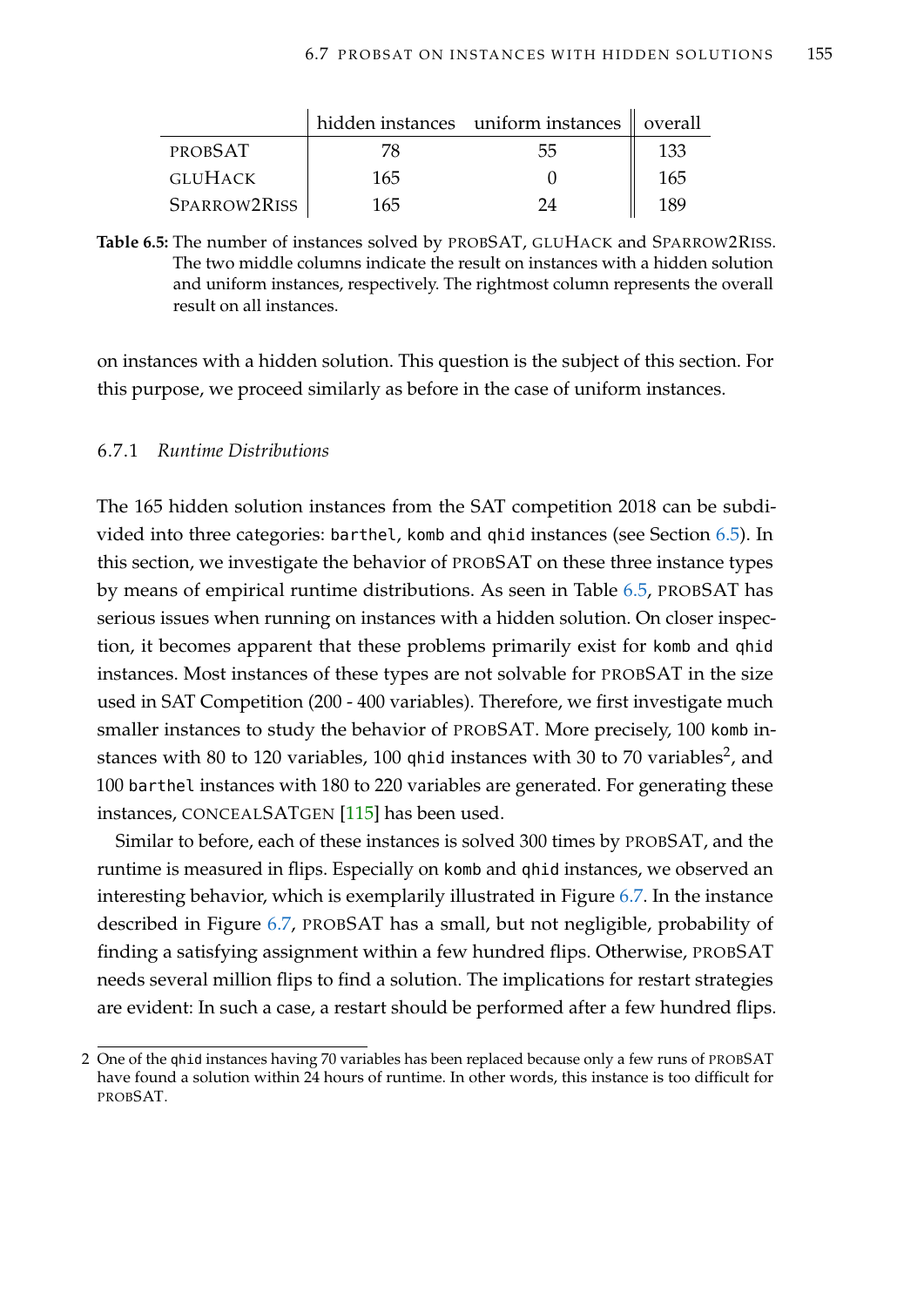<span id="page-171-0"></span>

**Figure 6.7:** The empirical distribution function of a typical komb instance with 80 variables. The left plot is logarithmically scaled, while the right plot is linearly scaled.

Then, the expected runtime is likely to improve by multiple orders of magnitude. This behavior is by no means an outlier; instead, it is frequently observed in varying degrees. One way to describe this characteristic is by using an exponential mixture distribution. This type of distribution has also been proposed in the literature as a fitting model to describe stochastic local search algorithms [\[87\]](#page-217-5).

**Definition 6.9** ([\[95\]](#page-218-1))**.** A continuous random variable *X* with cdf

$$
F(x) = q \cdot \left(1 - e^{-\lambda_1 \cdot x}\right) + (1 - q) \cdot \left(1 - e^{-\lambda_2 \cdot x}\right), \quad x \ge 0
$$

has a two-component **exponential mixture distribution** with parameters  $\lambda_1 \in \mathbb{R}_+$ ,  $\lambda_2 \in \mathbb{R}_+$ , and  $q \in (0,1)$ . The pdf *f* of *X* is given by:

$$
f(x) = q \cdot \lambda_1 \cdot e^{-\lambda_1 \cdot x} + (1 - q) \cdot \lambda_2 \cdot e^{-\lambda_2 \cdot x}, \quad x \ge 0.
$$

If the special cases  $q = 0$  or  $q = 1$  are permitted, then this results in an exponential distribution (see Definition [2.40\)](#page-44-1). For the fitting of exponential mixture distributions, we employ the Python package EXP\_MIXTURE\_MODEL [\[137\]](#page-221-1). Figure [6.8](#page-172-0) depicts a fit of the exponential mixture distribution. The underlying instance is the same as in Figure [6.7.](#page-171-0)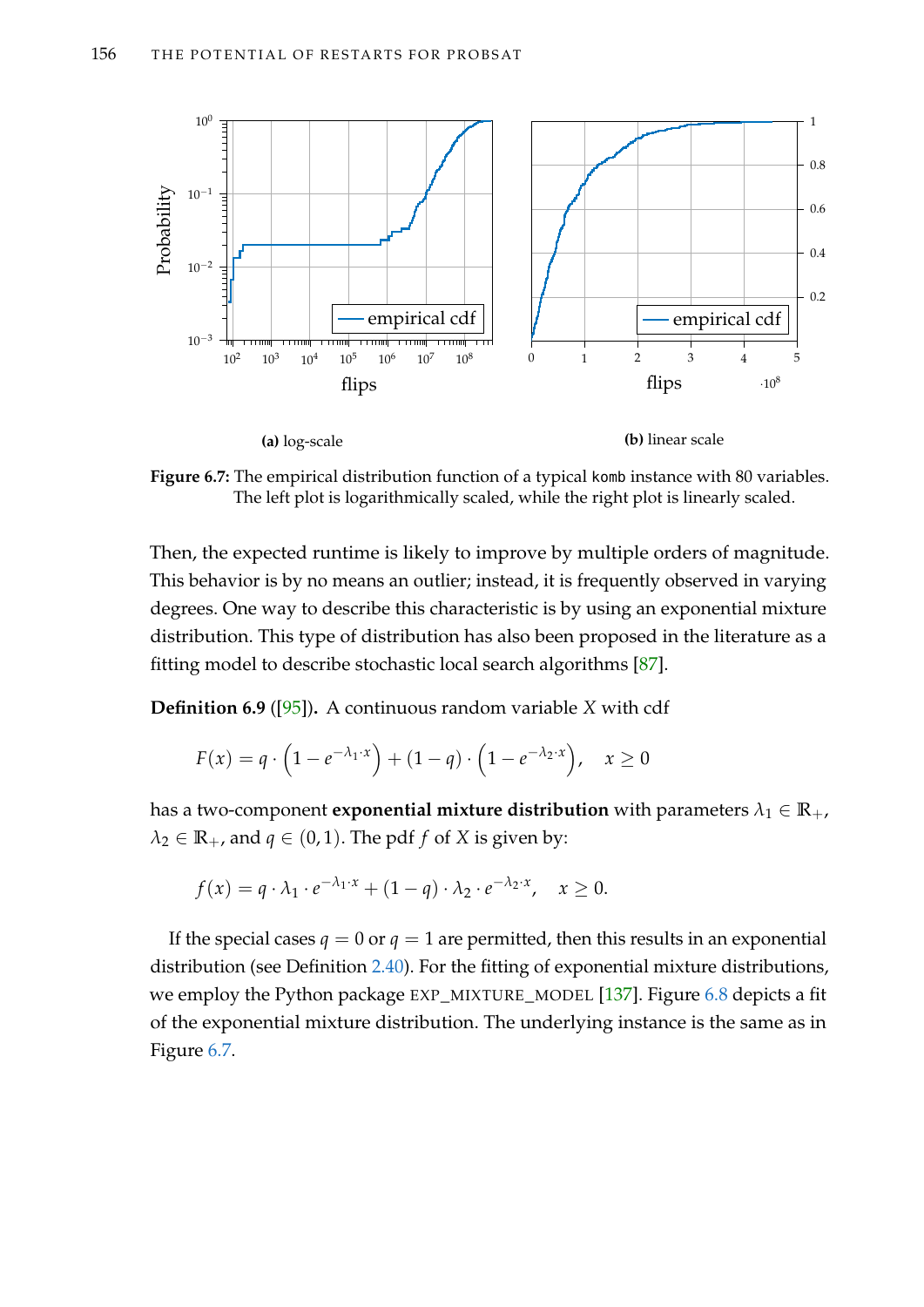<span id="page-172-0"></span>

**Figure 6.8:** The empirical distribution function and the exponential mixture fit of a typical komb instance with 80 variables. This is the same instance as in Figure [6.7.](#page-171-0) The left plot is logarithmically scaled, while the right plot is linearly scaled. The fitted exponential mixture distribution has parameters  $\lambda_1 = 120.167$ ,  $\lambda_2 = 80593885.190$ , and  $q = 0.020$ . The KS test statistic is  $D_{300} = 0.0432$  and has an associated *p*-value of  $p = 0.6132$ .

Although it is by no means a perfect fit, the exponential mixture fit adequately describes the general behavior of PROBSAT on this instance. However, a potential problem is indicated at the left part of the logarithmically scaled plot in Figure [6.8.](#page-172-0) There, the fit seems to approach 0 much slower than the empirical cdf. If one would use the fit to calculate a restart time, there is a risk of using a too short restart time and thus deteriorating the performance of PROBSAT. This potential problem is also backed by theory since, according to Wolter [\[180\]](#page-224-4), restarts are always useful for exponential mixture distributions. To hedge against the risk of a too-short restart time, we once again introduce an additional location parameter *b*. Unlike in the section about uniform instances, this time, *b* is not determined from the data; instead, we fix  $b = 1.5n$ , where *n* is the number of variables of the corresponding instance. Later on, we empirically find that this location parameter is well suited.

In the next step, we investigate how often the exponential mixture distribution appropriately describes the ecdf. As before, we compare the fitted cdf with the empirical cdf using the KS test. If the KS test is passed at a significance level of  $\alpha = 0.05$ , then we consider the fit to be adequate. Table [6.6](#page-173-0) shows how often the KS test has been passed. We distinguish the data based on the corresponding instance type. Al-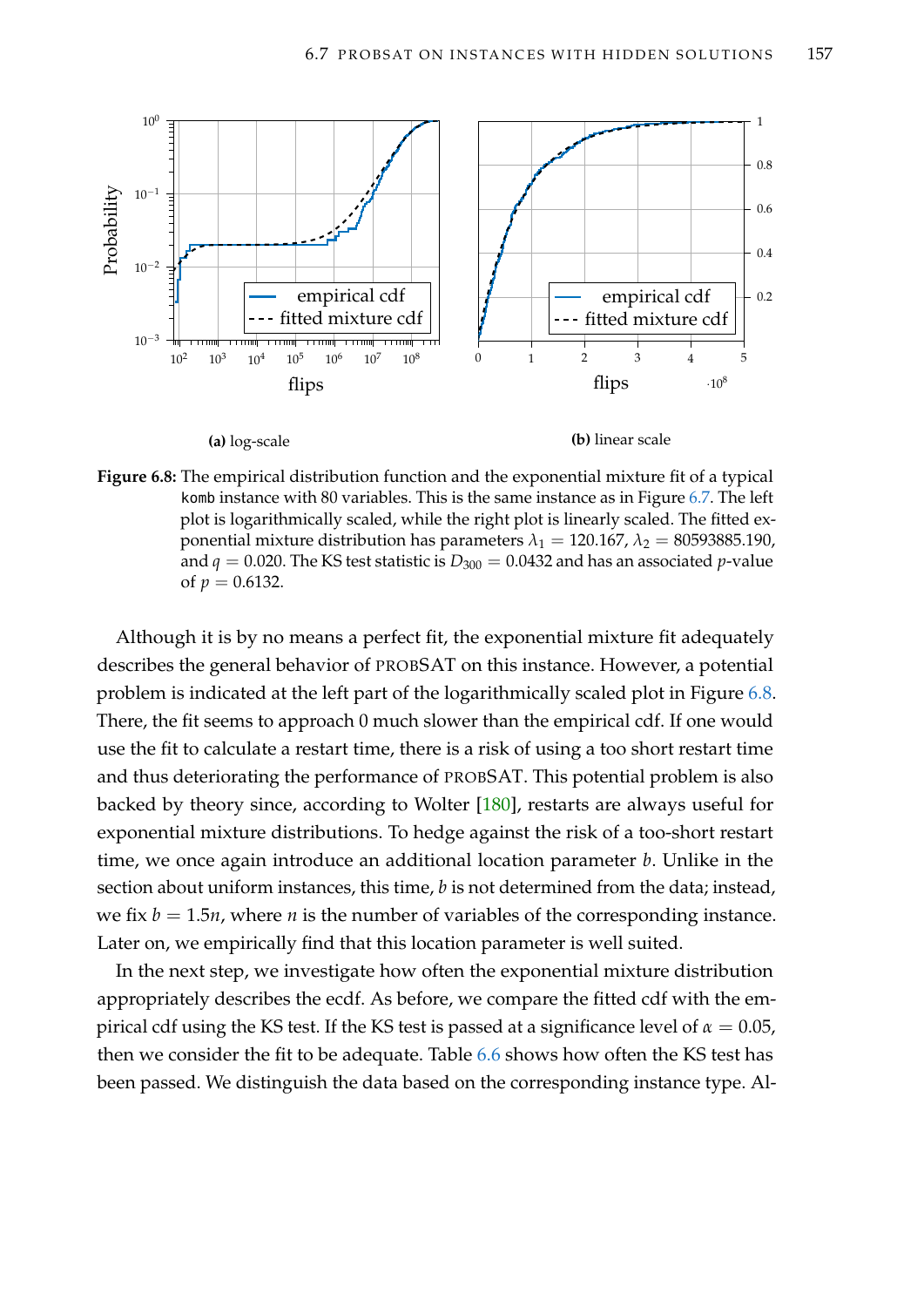|               |    | passed total number of instances |
|---------------|----|----------------------------------|
| barthel $ 28$ |    | 100                              |
| komb          | 96 | 100                              |
| ghid          | 54 | 100                              |

<span id="page-173-0"></span>**Table 6.6:** The number of instances where the fitted exponential mixture distribution passed the KS test at a significance level of 0.05. The left column contains the instance type, the middle column contains the number of fits that passed the KS test and the right column indicates the total number of considered instances.

though exponential mixture distributions describe the behavior of PROBSAT on komb instances well, on the other two instance types, however, the results are mediocre; nevertheless, PROBSAT does not exhibit issues on all of these instances. Hence, considering the goal of improving the behavior of PROBSAT on the particularly challenging instances, we can confine ourselves to the instances for which PROBSAT required a lot of effort on average. Therefore, Table [6.7](#page-173-1) only examines those instances that required at least 100 000 flips on average over 300 runs.

|              |    | passed total number of instances |
|--------------|----|----------------------------------|
| barthel $ 6$ |    |                                  |
| komb         | 85 | 86                               |
| ghid         |    |                                  |

<span id="page-173-1"></span>**Table 6.7:** The number of instances where the fitted exponential mixture distribution passed the KS test at a significance level of 0.05. The left column contains the instance type, the middle column contains the number of fits that passed the KS test and the right column indicates the total number of considered instances. Here, only instances with an average runtime of more than 100 000 flips are considered.

Altogether, exponential mixture distributions are well suited to describe the behavior of PROBSAT on hard instances. Furthermore, a sufficiently long run of PROBSAT can easily isolate the easy instances. All instances that have not been solved by PROBSAT can then be assumed to be hard instances.

# 6.7.2 *Estimating the Potential of Restarts*

In the next step, we analyze the extent to which exponential mixture distributions are suitable to determine useful restart times. There is no known quantile function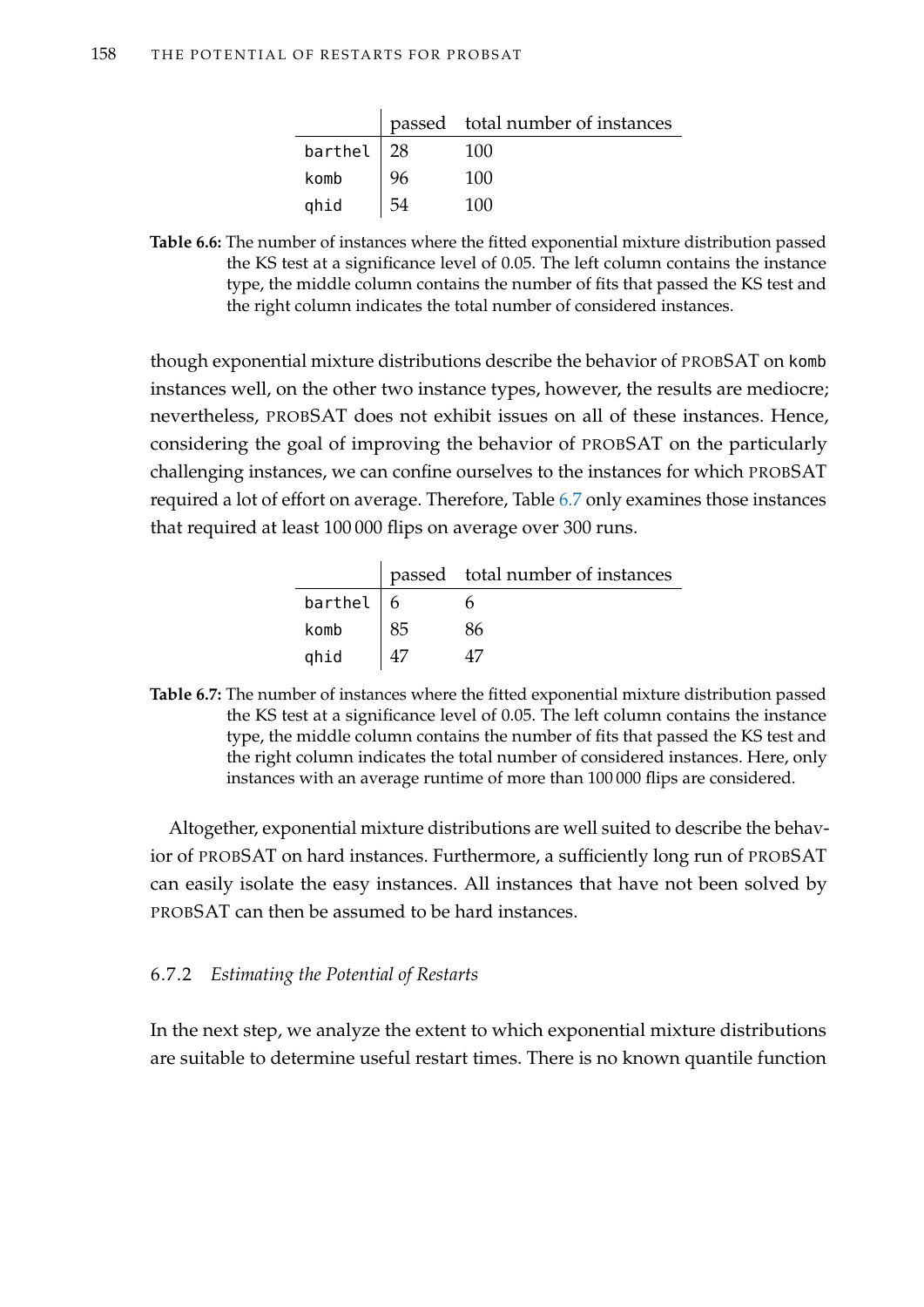in closed form for exponential mixture distributions to the best of our knowledge. Therefore, previously applied methods require a slight adjustment.

For this purpose, let *X* be an exponential mixture distributed random variable with cdf *F* and pdf *f* . We are interested in the optimal restart quantile for the random variable  $Y = X + 1.5 \cdot n$ . Therefore, consider the condition from Corollary [4.18](#page-101-0) for determining an optimal restart quantile *p* with location parameter  $b = 1.5 \cdot n$ , i.e.,

<span id="page-174-1"></span>
$$
(p-1)\cdot Q(p) + p\cdot (1-p)\cdot Q'(p) - \int_{0}^{p} Q(u) du = 1.5 \cdot n,
$$
 (6.6)

where *Q* is the quantile function of *X* of an exponential mixture distribution without location parameters and  $Q'$  is the derivative of  $Q$ . First, examine the integral  $\int_0^p Q(u) du$ . The following equality holds true:

<span id="page-174-0"></span>
$$
\int_{0}^{p} Q(u) du = \int_{0}^{Q(p)} x \cdot f(x) dx.
$$
\n(6.7)

Since *Q* is the inverse function of the cdf *F*, we have  $Q'(u) = \frac{1}{f(Q(u))}$ . Thus, Equa-tion [\(6.7\)](#page-174-0) is obtained by the substitution  $x = Q(u)$ . If Equation (6.7) is inserted into Equation [\(6.6\)](#page-174-1) and additionally the substitution  $p = F(t)$  is applied, then the following condition is obtained:

<span id="page-174-2"></span>
$$
(F(t) - 1) \cdot t + F(t) \cdot (1 - F(t)) \cdot \frac{1}{f(t)} - \int_{0}^{t} x \cdot f(x) dx = 1.5 \cdot n.
$$
 (6.8)

Moreover, the following expression

$$
-\frac{q\cdot(\lambda_1\cdot x+1)\cdot e^{-\lambda_1\cdot x}}{\lambda_1}-\frac{(1-q)\cdot(\lambda_2\cdot x+1)\,e^{-\lambda_2\cdot x}}{\lambda_2}
$$

is an antiderivative of  $x \cdot f(x)$ . Thus, all terms of Equation [\(6.8\)](#page-174-2) are known and can be solved by numerical approaches. Solving this equation yields the optimal restart quantile  $p = F(t)$  for *Y*. Let  $F_Y$  be the cdf of *Y*. As per Definition [2.39,](#page-44-0)

$$
F_Y(t+1.5\cdot n) = F(t) = p
$$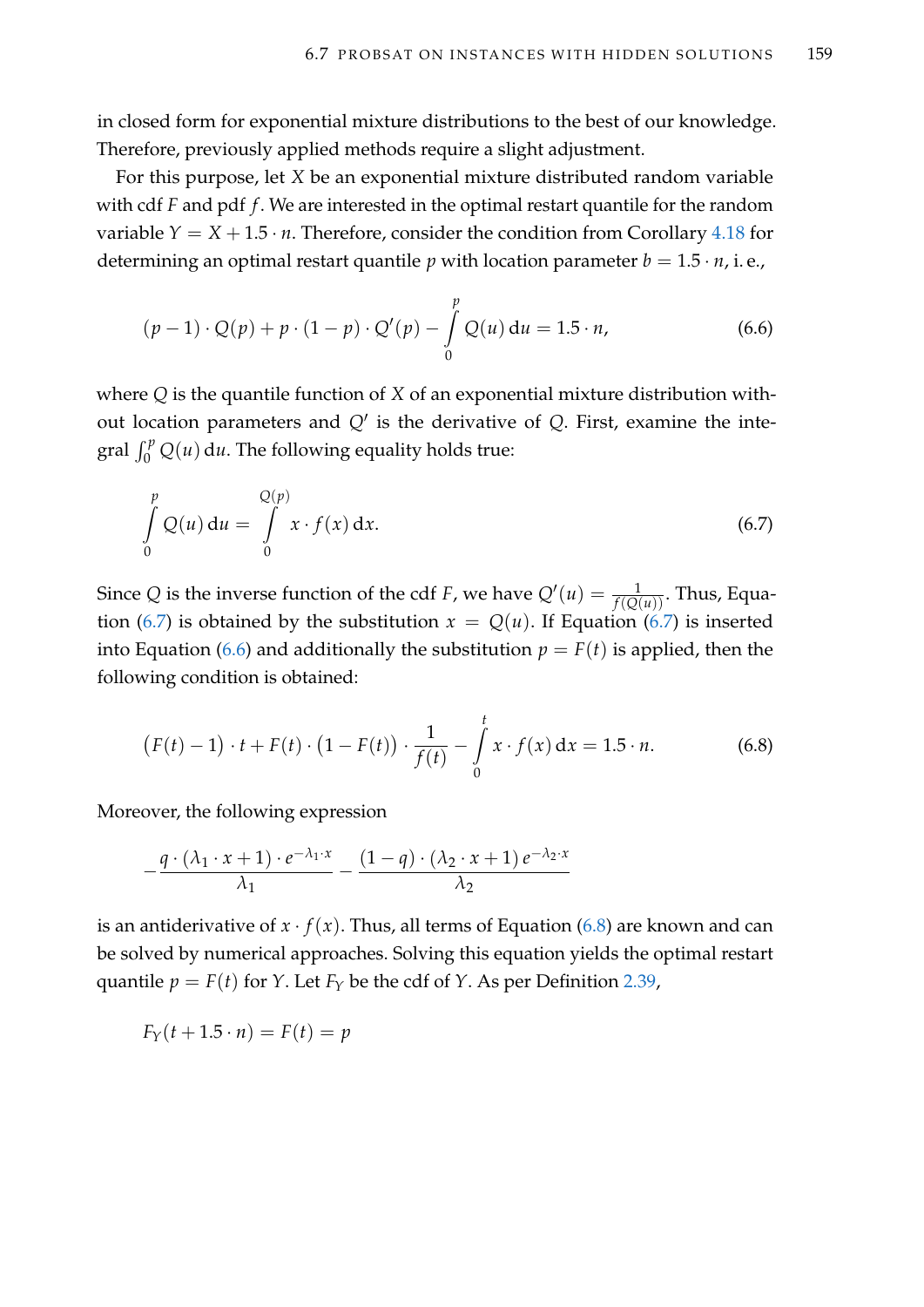holds. Put differently,  $t + 1.5 \cdot n$  is the optimal restart time for *Y*. Moreover, *t* is already known by solving Equation [\(6.8\)](#page-174-2). This method is subsequently applied whenever the optimal restart time for an exponential mixture distribution is used.

Next, we follow the methodology from Section [6.6.4,](#page-155-1) i. e., we identify the empirically best restart times from the data and calculate the average speedup. This results in an average potential speedup of 18.20. As before, this value primarily serves as a reference value. Nevertheless, it also demonstrates that PROBSAT has great potential for improvement through the use of restarts.

Next, this reference value is compared to the average speedup resulting from the calculation of the optimal restart times on the fitted distributions. A technical remark is also noteworthy. We defined exponential mixture distributions such that the parameter  $q$  is in the open interval  $(0, 1)$ . However, the package we use for fitting may also assign the values 0 or 1 to *q*. This can then be interpreted to mean that the fitted distribution is not an exponential mixture distribution but rather an exponential distribution. We refer to instances whose fitted runtime distribution corresponds to a true exponential mixture as **two-component instances**. In other words, these are instances having a fitted runtime distribution with  $q \in (0,1)$ . For this kind of instance, the optimal restart time can be calculated as described above.

All other instances have an exponential distribution as fitted runtime distribution. For exponential distributions, it is known that restarts have neither a positive nor a negative effect on the expected value. This is why we do not perform restarts in such a case. Accordingly, each of these instances yields a speedup of 1.0. By distinguishing these two cases, the average speedup over all instances can be calculated. The resulting average speedup is 13.78. It should also be mentioned that it is possible that an optimal restart value is obtained that is less than the smallest observed value. In such a scenario, the speedup is undefined. However, this has only happened five times for the 300 instances. These five values are not included in the speedup calculation. For the following, it is also convenient to calculate the average speedups on different subcategories as reference values. These are shown in Table [6.8.](#page-176-0)

It is especially remarkable that the restart strategies on komb and qhid instances exhibit a high speedup value. Since these are the two domains where PROBSAT encountered the most difficulties, this raises expectations that this insight may be utilized to enhance the performance. Overall, exponential mixture distributions are a valuable model for determining a restart strategy.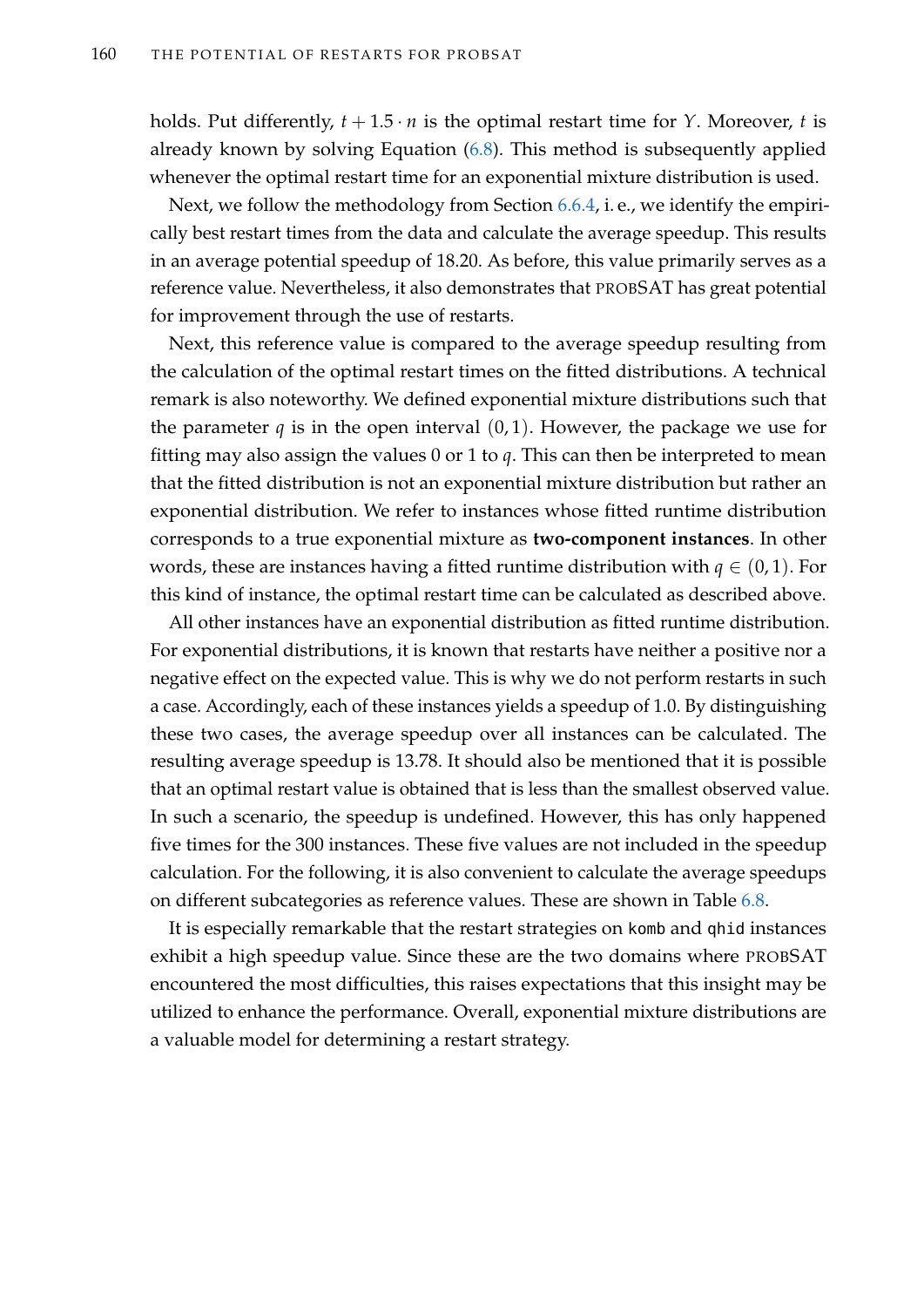|                         | empirical fitted |        |
|-------------------------|------------------|--------|
| all instances           | 18.20            | 13.78  |
| komb and qhid instances | 74.05            | 52.31  |
| two-component instances | 228.97           | 157.36 |

<span id="page-176-0"></span>**Table 6.8:** This table shows the average speedups by restarting on different domains. In the middle column, the optimal restart times are estimated based on the collected data. In the right column, the restart times are determined by the fitted exponential mixture distribution. The second row contains all instances, while the third row is limited to instances of the types komb and qhid. In the bottom row, only twocomponent instances are considered.

## <span id="page-176-1"></span>6.7.3 *Predicting the Runtime Distribution*

The goal of this section is once again to predict the runtime distribution of previously unseen instances and to derive a restart strategy. The eventual objective is to obtain an improved performance on the instances of the SAT Competition 2018 using this approach. In particular, the goal is to predict the runtime distribution for hard instances. We, therefore, limit the training set to two-component instances. This leaves a total of 158 instances. The quality is later evaluated using a separately generated test set.

Initially, the same procedure for generating features is used as described in Section [6.6.6.](#page-160-1) In contrast to Section [6.6.5,](#page-159-0) it is not necessary to employ an entire pipeline. The reason for this is that in Section [6.6.5,](#page-159-0) it was required to distinguish whether a lognormal or a Weibull distribution is the more appropriate model. In contrast, in this section, we have restricted ourselves to exponential mixture distributions; thus, the distribution type does not have to be determined.

The only remaining problem is estimating the parameters of the exponential mixture distribution. To predict these parameters, we use random forests for regression problems $^3$ . The parameters of the fitted exponential mixture distributions serve as labels. First, however, these parameters are rescaled analogously to Equation [\(6.4\)](#page-160-0). This means that for each parameter, the minimum value is 0 and the maximum value is 1. As a result, the three parameters have essentially the same scale. We did not rescale the features here as this did not positively affect the quality of the random forest.

<sup>3</sup> Note the difference with Section [6.6.7,](#page-161-0) where a random forest has been used for a classification problem, whereas here, the random forest is used for a regression problem.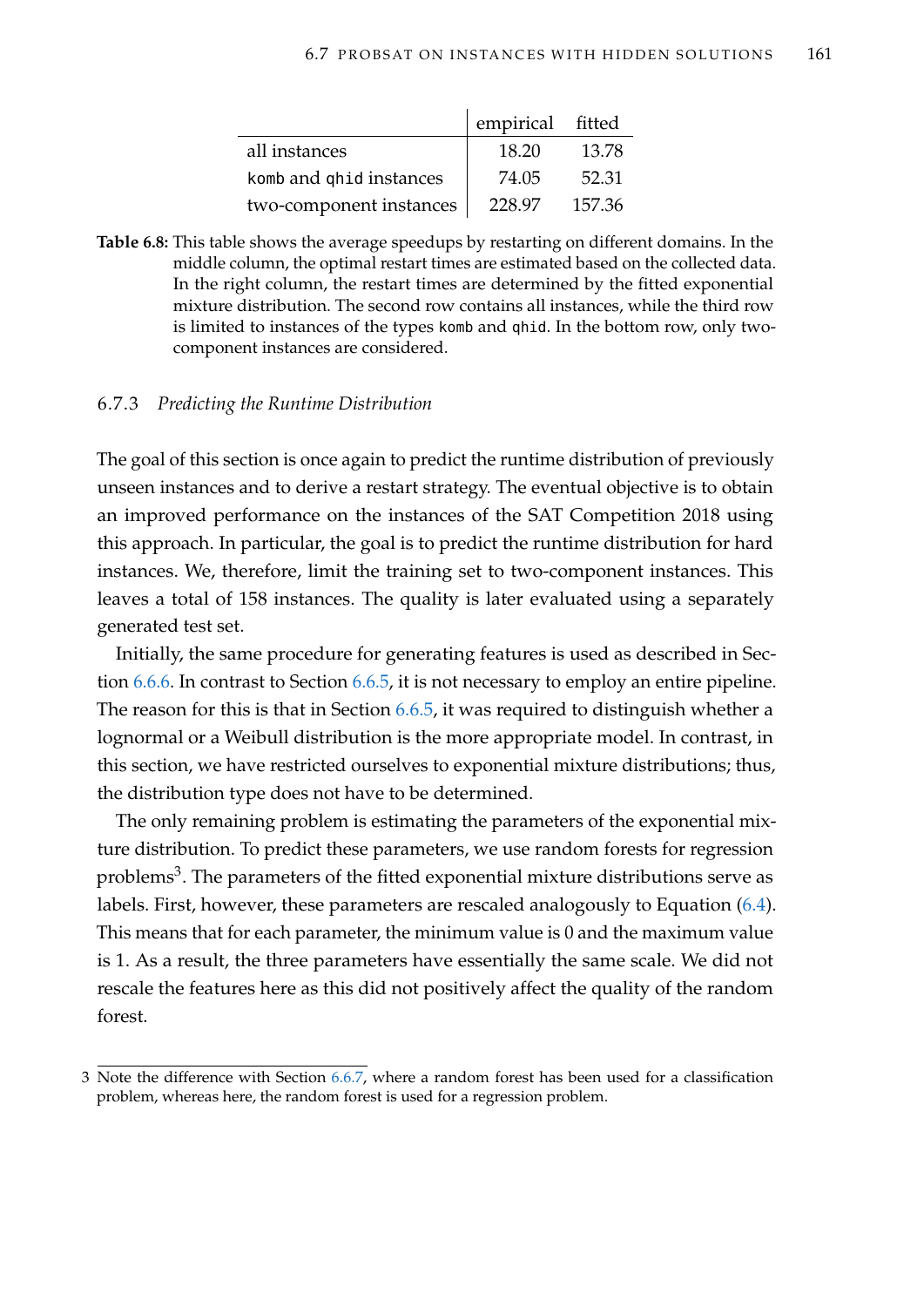Similar to the analysis of uniform instances (cf. Section [6.6.6\)](#page-160-1), a short period of hyperparameter tuning revealed that only features with a minimum degree of variance should be utilized. Here, we restricted ourselves to features with a minimum sample variance of 0.08. This leaves a total of 16 features that are listed in Appendix [C.2.](#page-241-1) In addition, the random forest consists of five decision trees, and only 10% of the features are available for each split.

Five iterations of five-fold cross-validation assess the quality. Again, the average speedup is used as a measure. Based on the predictions of Random Forest, an average speedup of 106.58 is achieved. As described above, it is possible that the predicted restart time is so short that it is less than the smallest observation. Again, such cases are not included in the calculated speedup. This case occurred on average 1.8 times per 31 or 32 instances in the cross-validation phase.

# 6.7.4 *Evaluation on the Test Set*

Up to now, the quality of the random forest has been assessed on the basis of the previously collected data. In order to judge the quality more accurately, a test set with a total of 200 new instances is used. The test set consists of 100 komb and 100 qhid instances, i. e., the type of instances on which PROBSAT struggles the most. The komb instances have 100 variables, and the qhid instances have 50 variables.

In the following, "random forest restarts" refers to the restart strategy based on the random forest predictions. The original version of PROBSAT is called "no restarts strategy". Each of the two strategies is executed 300 times per instance, and the average runtime (in flips) is compared. Figure [6.9](#page-178-0) illustrates the comparison of the two strategies on the test set.

The runtimes on easy instances are clearly not or only marginally benefiting from restarts. However, the vast majority of runtimes on hard instances significantly profit from the use of the restart strategies determined by the random forest. An average speedup of 50.95 also reflects the quality of this strategy. This is, evidently, a substantial improvement over the original version of PROBSAT. As can be observed in Figure [6.9,](#page-178-0) the performance improves by several orders of magnitude on many instances.

It should be noted that this speedup value is not directly comparable to the speedup from the cross-validation. Only two-component instances are used for the training, and therefore the speedup computed during the cross-validation only refers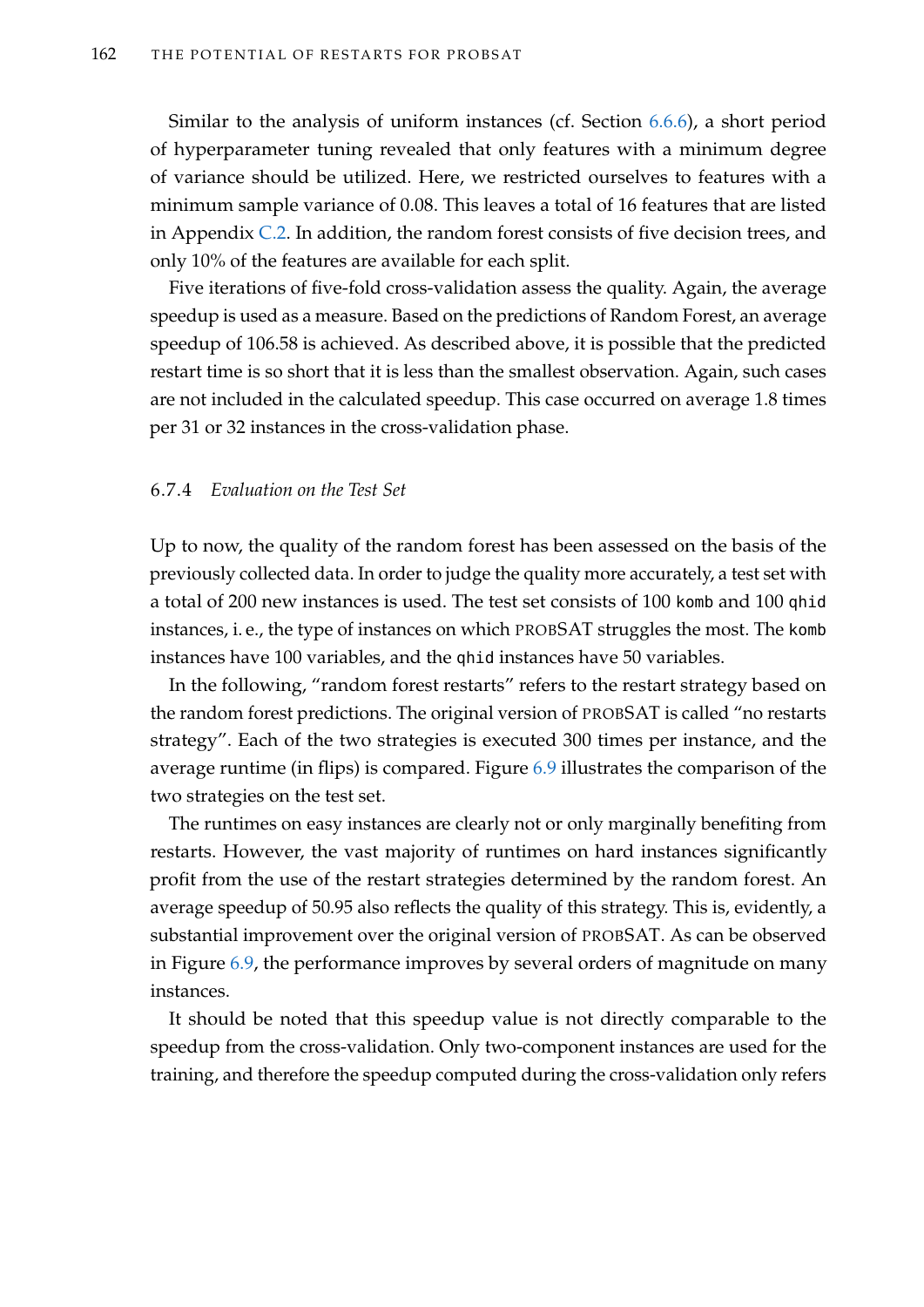<span id="page-178-0"></span>

**Figure 6.9:** The random forest restarts strategy is compared with the no restarts strategy. The dots are the logarithmically scaled average runtimes. Each marker indicates the average runtimes on a single instance. The average runtimes of the random forest restarts strategy are shown on the x-axis; those of the no restarts strategy are on the y-axis. The random forest restarts strategy is more efficient if the marker lies above the dashed line; otherwise, its competitor is more efficient.

to such two-component instances. No such preselection has been carried out for the test set used here.

# 6.7.5 *Evaluation on the Instances of the SAT Competition 2018*

The restart strategies derived from the random forest are highly effective for instances similar in size to the training set. However, the original motivation is to check whether this approach can be transferred to the instances of the SAT Competition 2018. For this purpose, the following approach is employed. For certain instances, the random forest trained in Section [6.7.3](#page-176-1) is used to predict the parameters of the exponential mixture distribution. The detailed approach is illustrated in Figure [6.10.](#page-179-0)

The rationale behind this procedure is to first identify the instances having a hidden solution. This is accomplished in two steps. First instances are filtered by the number of variables, then by the clause-to-variable ratio.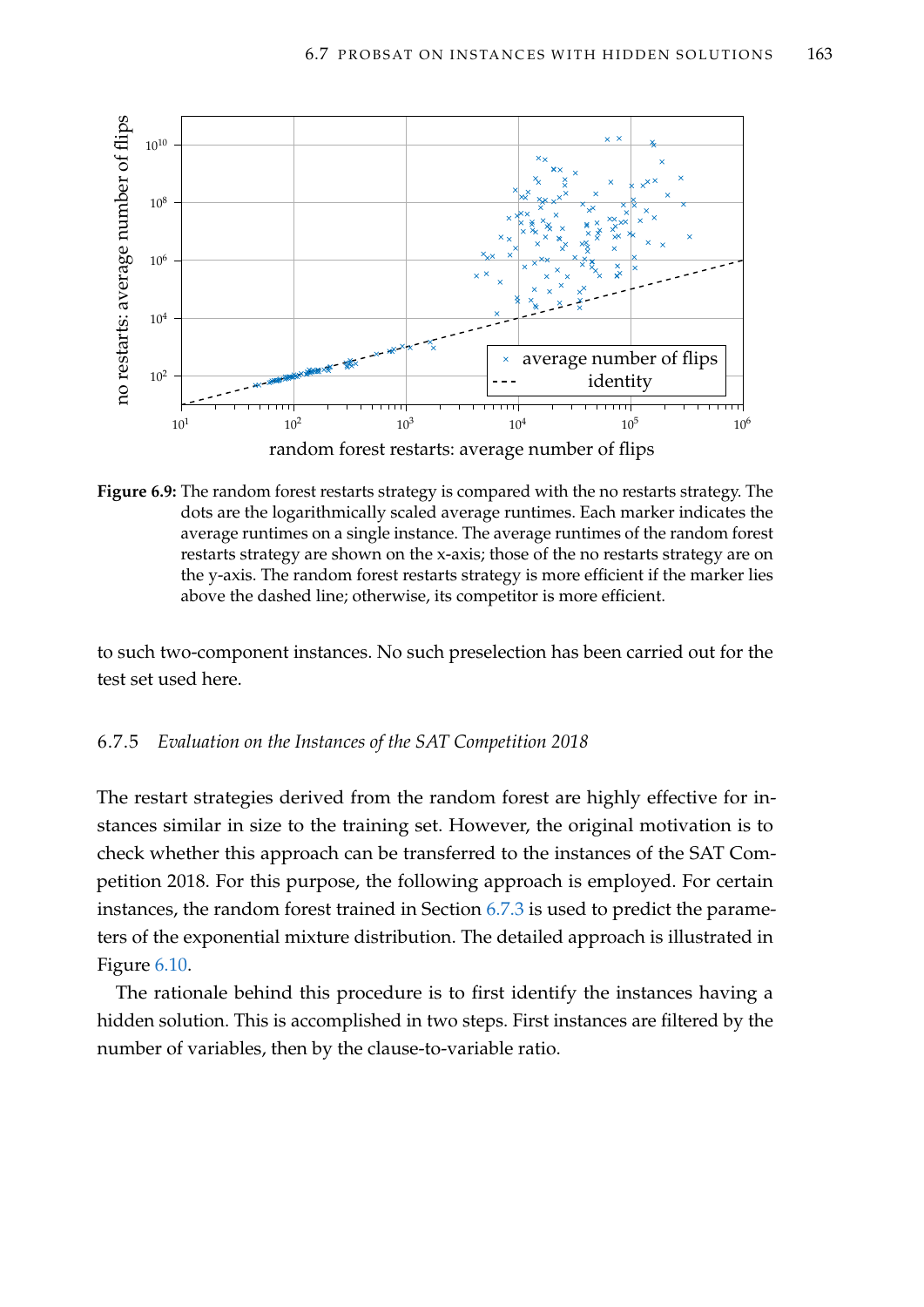<span id="page-179-0"></span>

**Figure 6.10:** Flowchart description of MLPPROB.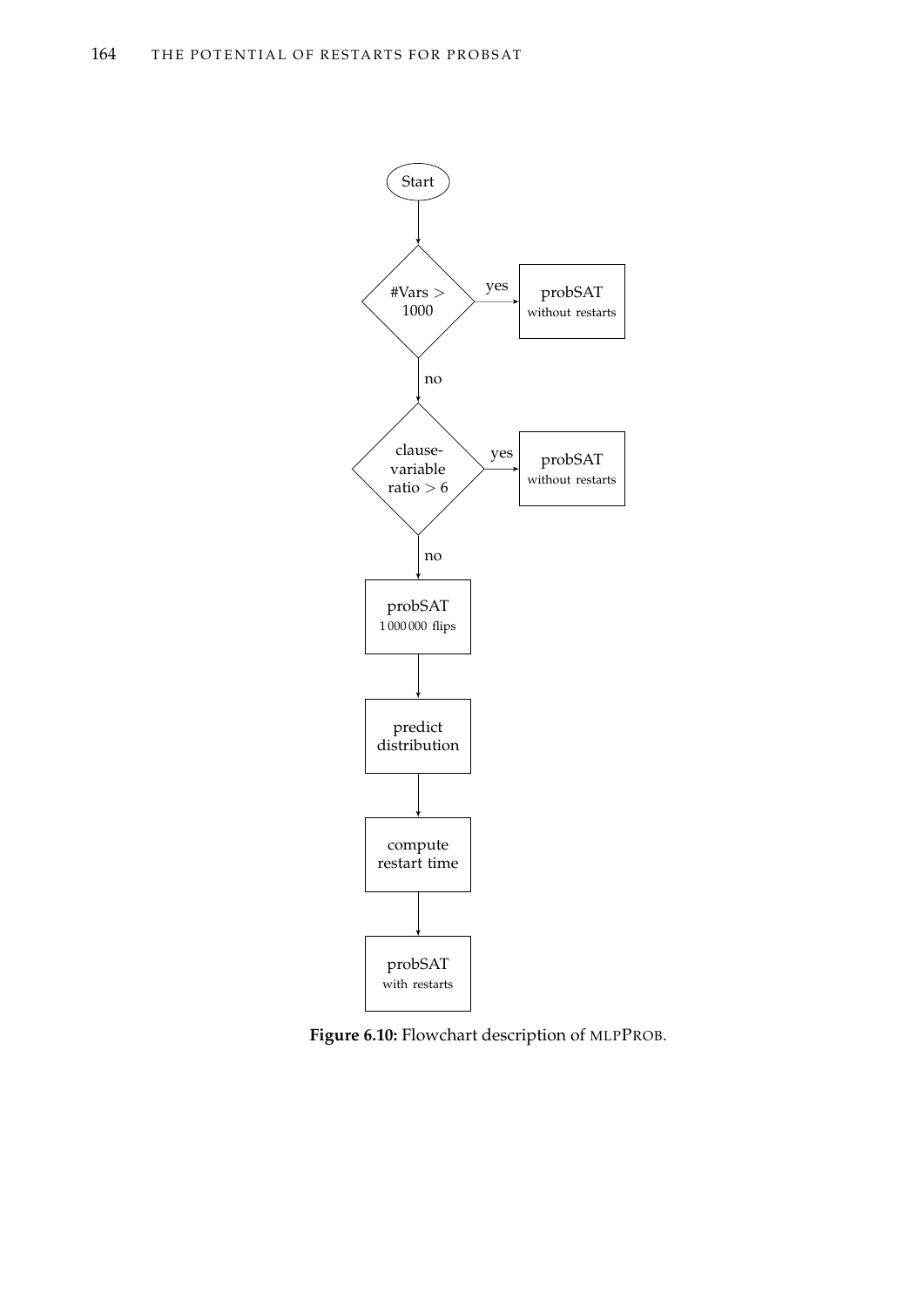The comparison to uniformly generated 3-SAT instances is especially meaningful. In the previous years of the SAT competition, uniformly generated 3-SAT instances always had several thousand variables, whereas instances with a hidden solution only had a few hundred variables. We, therefore, distinguish the two cases at 1000 variables: If the instance has more than 1000 variables, PROBSAT is executed without restarts.

The remaining instances are uniformly generated K-SAT instances with *k* > 3 and instances with a hidden solution. Since the uniform instances in the competition have a clause-to-variable ratio close to the satisfiability threshold, the uniform instances can be separated from the instances with a hidden solution based on this ratio. For K-SAT instances with  $k \geq 4$ , the clause-to-variable ratio is well above 6, so we choose this as a boundary: If the instance has a clause-to-variable ratio above 6, PROBSAT is performed without restarts.

We assume that all remaining instances have a hidden solution. As can be observed on the test set in Figure [6.9,](#page-178-0) the restart strategies do not positively affect particularly simple instances. Since the overhead for extracting the features must also be factored in, the overall impact on easy instances is likely to be negative. Therefore, we first attempt to filter out simple instances by running PROBSAT for one million flips. On our system, this corresponds to a runtime of about one second. For all remaining instances, the parameters of an exponential mixture distribution are estimated using the random forest. Based on these parameters, a restart time is determined, which is then utilized by PROBSAT. In the following, we refer to this strategy as MLPPROB.

MLPPROB is executed, as described at the beginning of this section, under the conditions and on the instances of the SAT Competition 2018. To review: There is only one attempt per instance and the time limit is 5000 seconds. As before, the experiments are conducted on a computer with 32 Intel Xeon E5-2698 v3 CPUs having a 2.30 GHz CPU clock rate. It should be emphasized that, in contrast to the rest of this chapter, the runtime is measured in seconds. This way, the time for the feature extraction and the restart time calculation is also factored in.

For the evaluation of MLPPROB and the comparison with other solvers, the par2 score is primarily used. The par2 value with respect to an instance is the time in seconds until a satisfying assignment is found or twice the timeout (i. e., 10000) if no solution is found. The par2 score is the sum of all par2 values over all instances. In other words, a lower par2 score corresponds to better performance.

As can be inferred from Table [6.9,](#page-181-0) the introduction of a restart strategy based on exponential mixture distributions yields a significant improvement over the original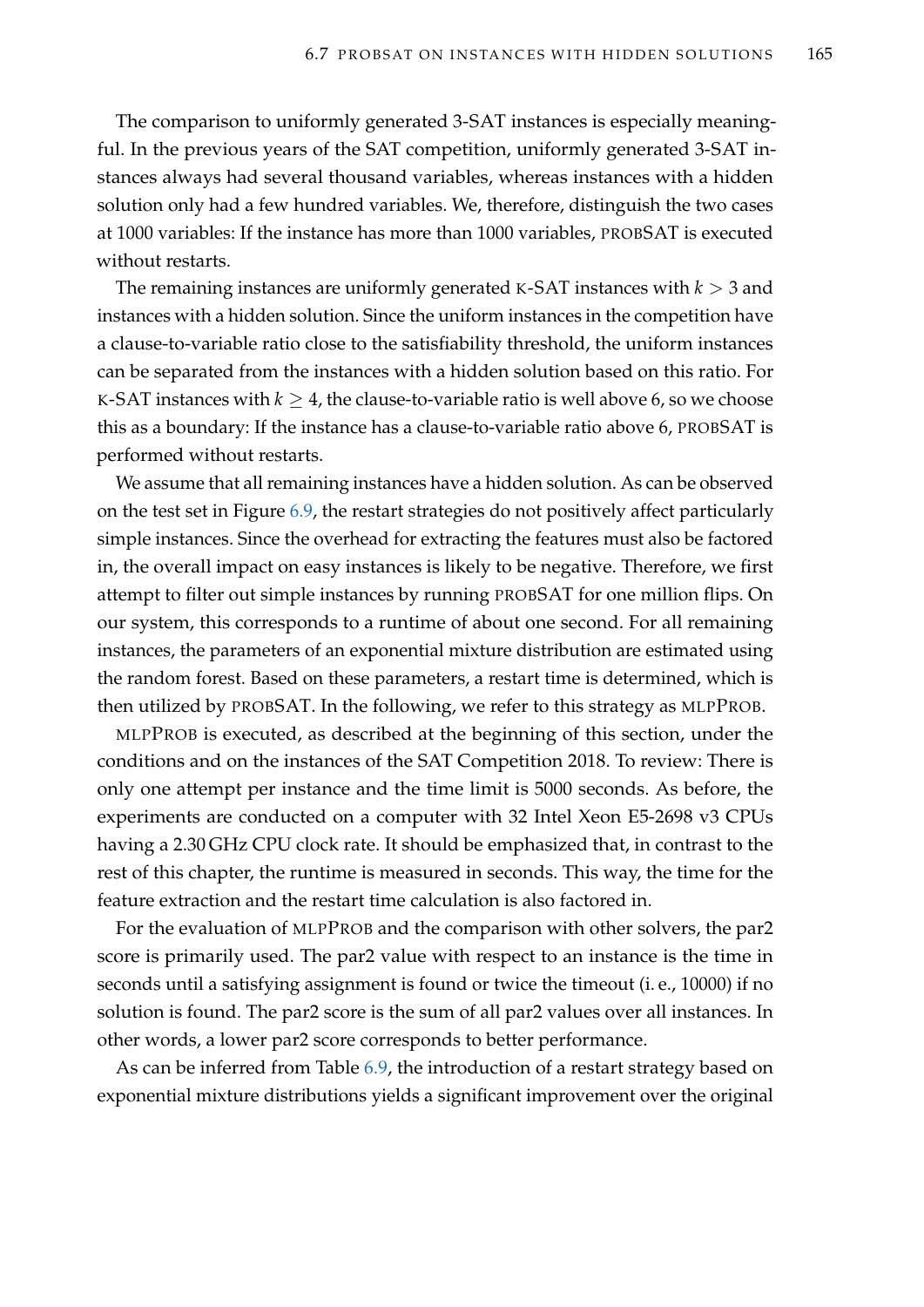<span id="page-181-0"></span>

|                | solved instances | par2 score |
|----------------|------------------|------------|
| <b>PROBSAT</b> | 133              | 1234986.01 |
| <b>GLUHACK</b> | 165              | 901078.94  |
| SPARROW2RISS   | 189              | 672335.89  |
| <b>MLPPROB</b> | 188              | 707444.40  |

**Table 6.9:** The results of PROBSAT, GLUHACK, SPARROW2RISS and MLPPROB on the instances of the SAT Competition 2018. The middle column contains the number of solved instances, while the right column reflects the par2 score.

version of PROBSAT. The enhancement is so big that MLPPROB came in second with a clear lead over GLUHACK. Additionally, although the improvement is not sufficient to rank first, the results also indicate that MLPPROB is at least competitive with SPARROW2RISS.

We also performed statistical analysis of the par2 score results using the t-test [\[79\]](#page-216-0) and the Wilcoxon signed rank test [\[178\]](#page-224-0). We use a significance level of  $\alpha = 0.05$  in each case. First, the improvements of MLPPROB over the original version of PROB-SAT are statistically significant according to both the t-test ( $p < 10^{-13}$ ) and the Wilcoxon test ( $p \approx 0.001$ ). In comparison with GLUHACK, the improvements are statistically significant according to the t-test ( $p \approx 0.04$ ), while the Wilcoxon test does not detect statistical significance ( $p \approx 0.821$ ). Finally, SPARROW2RISS is not statistically significantly better than MLPPROB, according to both the t-test ( $p \approx 0.664$ ) and the Wilcoxon test ( $p \approx 0.172$ ). This is another indicator of the competitiveness of MLPPROB with SPARROW2RISS.

<span id="page-181-1"></span>To gain a more precise understanding of how the restart strategy has affected the performance, it is also worth examining the three different instance types barthel, komb and qhid. This comparison is illustrated in Table [6.10.](#page-181-1) There the number of solved instances is decomposed by instance type.

|                | barthel komb qhid |    |    |
|----------------|-------------------|----|----|
| <b>PROBSAT</b> | 55                | 11 | 12 |
| <b>GLUHACK</b> | 55                | 55 | 55 |
| SPARROW2RISS   | 55                | 55 | 55 |
| <b>MLPPROB</b> | 55                | 55 | 20 |

**Table 6.10:** The number of instances solved by PROBSAT, GLUHACK, SPARROW2RISS, and MLPPROB. The columns indicate the results on the three instance domains with a hidden solution.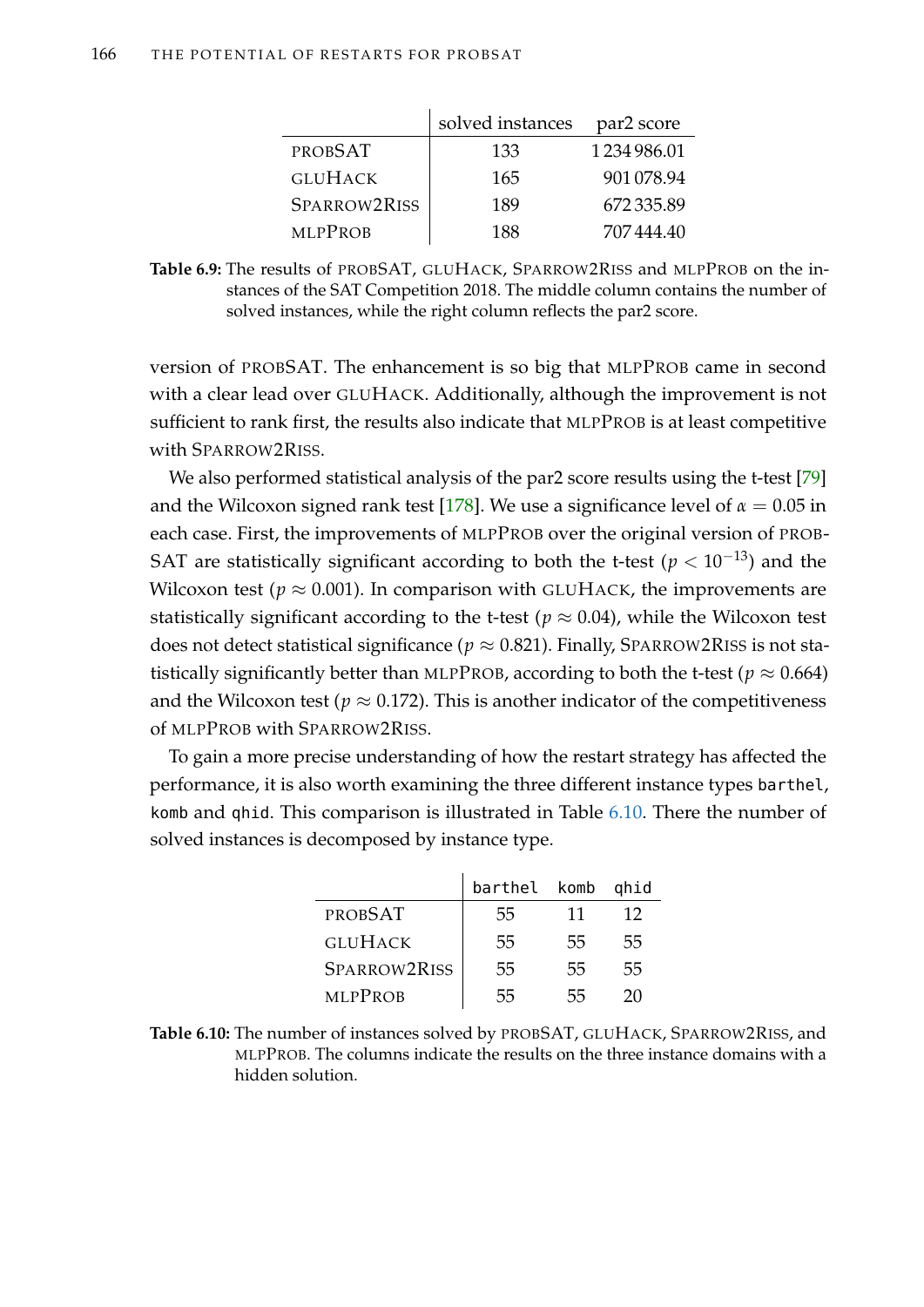It becomes apparent that the majority of the improvement of MLPPROB compared to the original version of PROBSAT is achieved on komb instances. With the restart strategy determined by the random forest, all instances of this domain are solved. The behavior on qhid instances has improved as well, but there is still much remaining potential as can be observed.

Further improvements could be achieved by applying a preprocessor to simplify the instances before solving them. This is, for example, a technique used by SPAR-ROW2RISS. Secondly, determining a restart strategy using a random forest is also compatible with the approach presented in [\[116\]](#page-219-0). There, additional clauses are added to the instance. In [\[116\]](#page-219-0), it is shown that this significantly improves the performance of PROBSAT. Finally, the combination of restart strategies with different initialization strategies, in particular, may synergize. However, this is not further investigated in this thesis.

## 6.8 CONCLUSION AND OUTLOOK

In this chapter, the runtime behavior of a SAT solver, PROBSAT, is extensively investigated on different domains. The objective is to answer whether restarts are generally useful for PROBSAT, whether typical probability distributions are useful for determining restart times and whether such probability distributions can be predicted using machine learning techniques. As the last sections have shown, all three questions can be answered in the affirmative.

On uniformly generated instances, a speedup of up to 1.393 could be achieved by restarts. This is noteworthy because the used parameters have been tuned on uniform instances. Furthermore, the Weibull and the lognormal distribution are especially well suited to model the runtime behavior. In combination, a very good restart time can often be inferred from the fitted distributions. Finally, we proposed a machine learning pipeline for predicting runtime distributions that can be used to evaluate restart properties. The evaluation found that this strategy results in an average speedup factor of 1.06. The runtimes of particularly hard instances even have a speedup factor of 1.21.

The effect of restarts is even greater on instances having a hidden solution. On two instance types in particular, komb and qhid instances, PROBSAT struggles to find a solution without restarting. Examining PROBSAT's behavior on small instances of these two domains suggests that a potential speedup of 74.05 would be achievable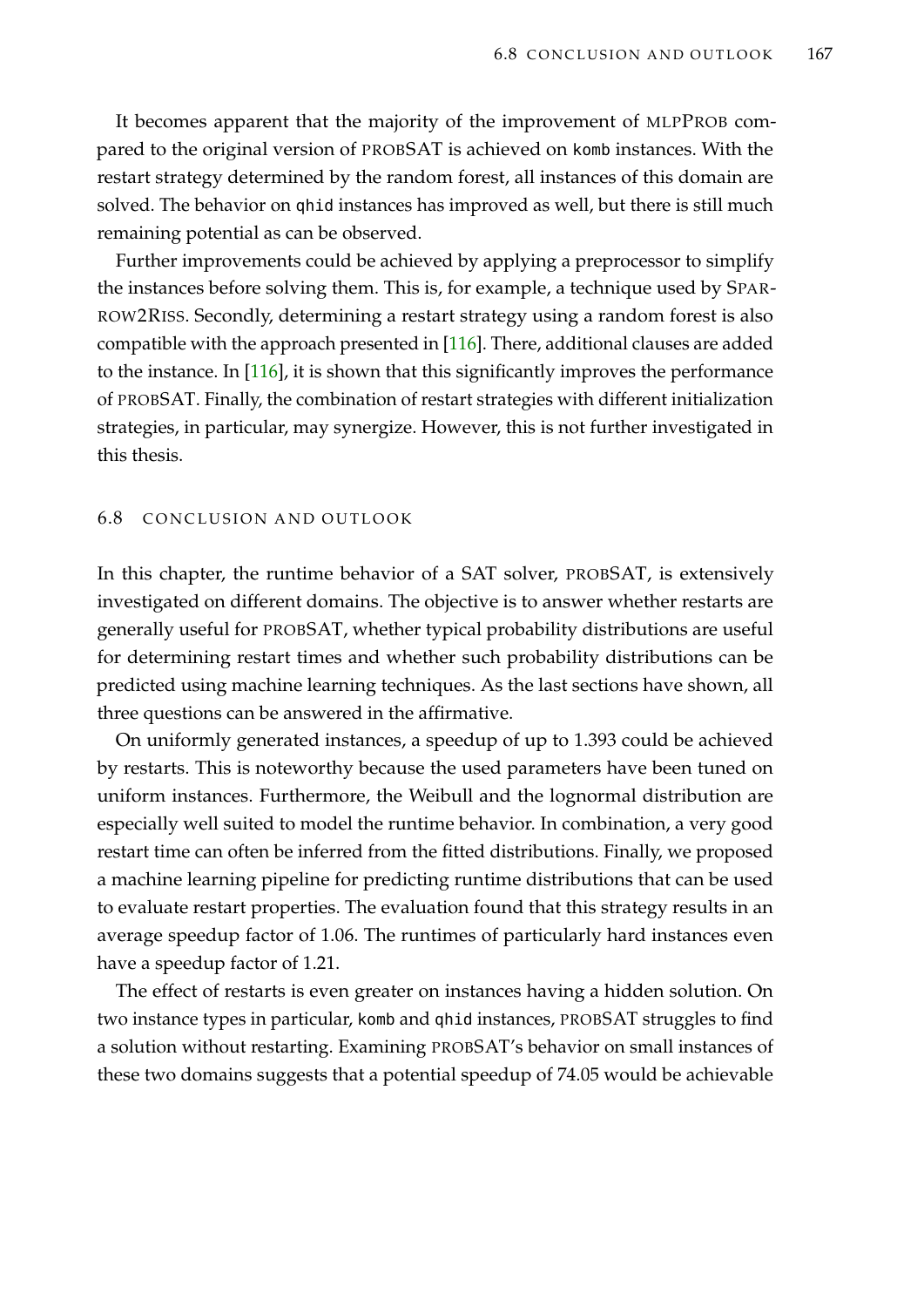through restarts $\rm ^4$ . Furthermore, exponential mixture distributions can adequately model the runtime behavior on difficult instances. These distributions enable the calculation of restart times, which significantly improve the performance of PROB-SAT. Furthermore, it is also possible to predict the parameters of these distributions by machine learning techniques. We opt for a random forest for regression problems. The resulting random forest is evaluated on a test set. The associated restart strategies lead to an average speedup of 50.95.

Finally, this procedure is tested on the instances of the SAT Competition 2018. Without restarts, PROBSAT ranked eighth out of ten participants. The modified version with restarts puts PROBSAT in second place. Consequently, there is considerable potential for improvement based on restarts. This approach can possibly be further optimized by considering different initialization strategies.

In this chapter, the methodology of Chapter [4](#page-84-0) is used for each decision concerning whether restarts are useful and each calculation of a restart time. This shows that these methods, together with machine learning techniques for determining runtime distributions, can be relevant in practice. Naturally, the general approach of predicting the runtime distribution by means of a machine learning pipeline can also be applied to other problems and algorithms.

In addition, the approach presented here can, of course, be combined with other ideas. For example, there is a synergy effect between restarts and diverse initialization strategies. For example, the clauses in the qhid and komb domains are biased, i. e., the clauses mostly contain two literals not satisfied by the hidden solution. This knowledge could be exploited for a specifically crafted initialization strategy. The frequent restarts caused by the machine learning approach would then ensure that PROBSAT eventually starts with an assignment close to the hidden solution. It would certainly be interesting to investigate this approach in more detail; in any case, it is conceivable that this approach could lead to PROBSAT achieving a better performance than SPARROW2RISS.

### 6.9 CODE AND DATA AVAILABILITY

The source code realizing the methodologies described here, as well as the corresponding results, are freely available. The code and data for the uniform instances

<sup>4</sup> Of course, it is conceivable that the speedup is different on larger instances. However, since PROBSAT can hardly solve larger instances of these types, it is difficult to estimate the restarts' effect.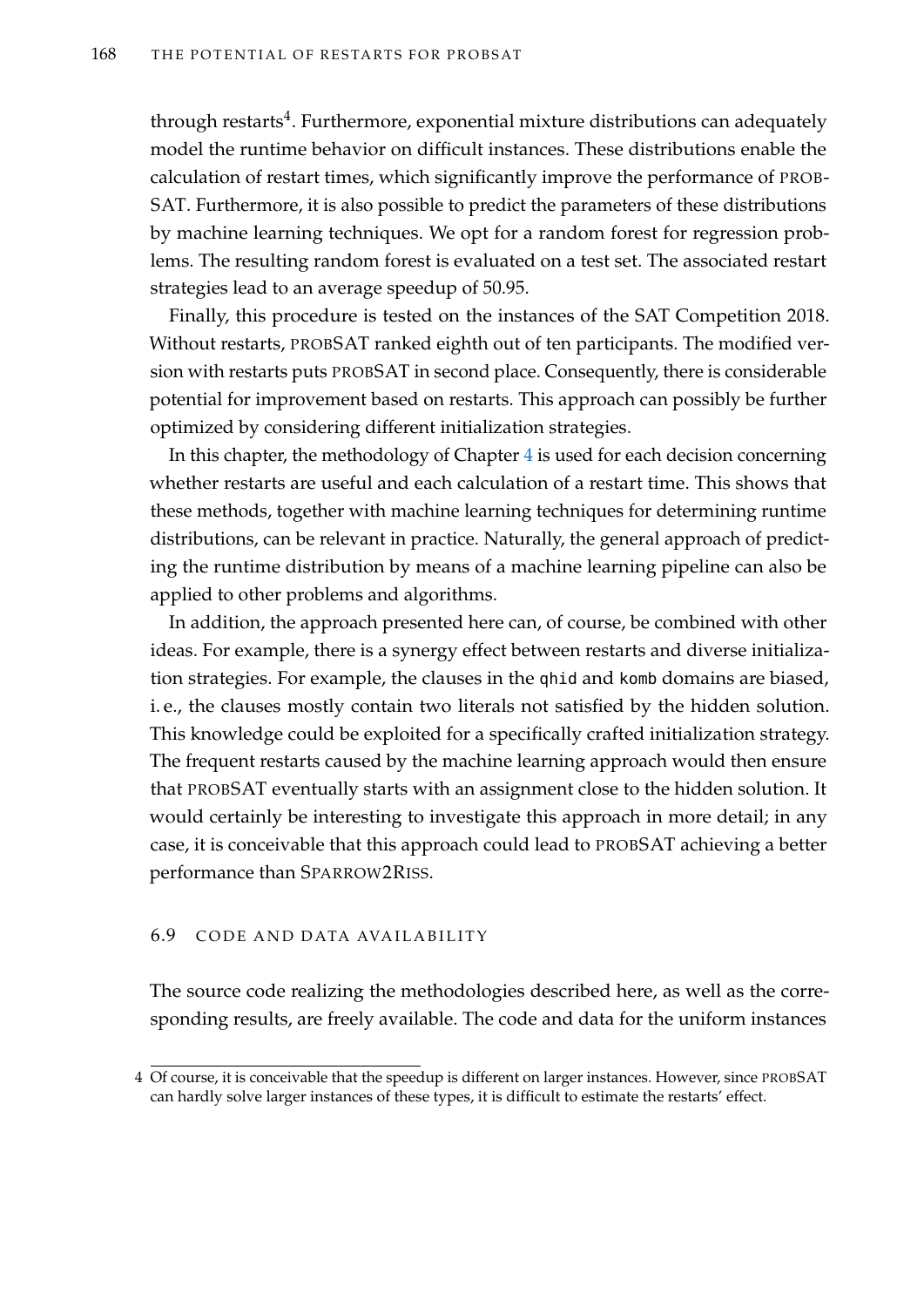(see Section [6.6\)](#page-148-0) are available in [\[114\]](#page-219-1). The code and data for the instances with a hidden solution (see Section [6.7\)](#page-169-0) are available in [\[111\]](#page-219-2). The evaluation of PROBSAT and SPARROW2RISS on the SAT Competition 2018 instances is also included in [\[111\]](#page-219-2). This data has been previously reported in [\[117\]](#page-219-3).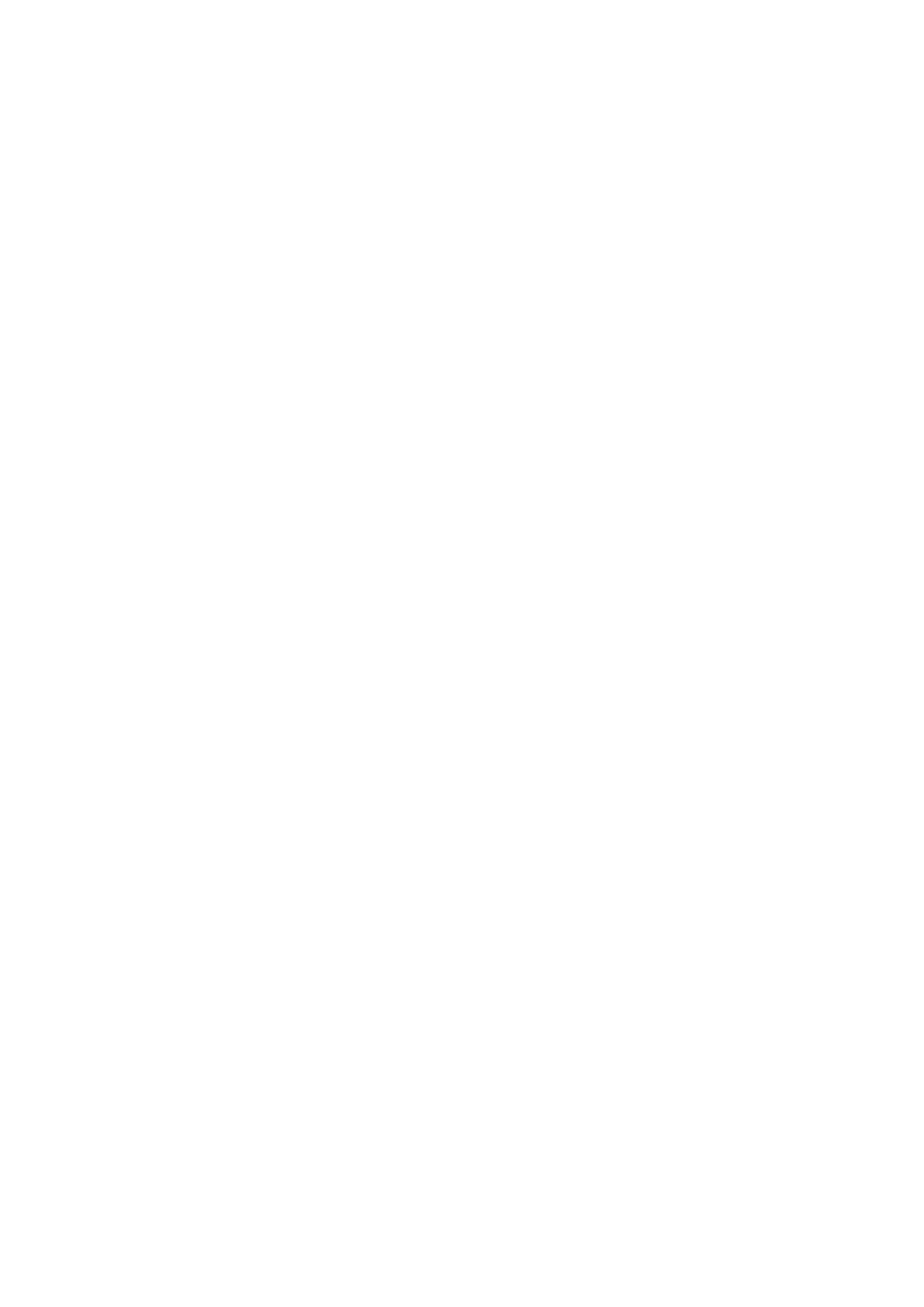# <span id="page-186-1"></span>COMPLETION PROBABILITIES AND PARALLEL RESTART STRATEGIES UNDER AN IMPOSED DEADLINE

Parts of this chapter appeared in the following publication:

## **Jan-Hendrik Lorenz**.

Completion Probabilities and Parallel Restart Strategies under an Imposed Deadline. In: *PLOS ONE* 11.10 (2016), pp. 1–15.

Up to this point, we primarily focused on the objective of optimizing an expected value by restarts. It is implicitly assumed that the associated algorithm is sequential. In this chapter, we deviate from this goal. In particular, we consider processes that are subject to a deadline, i. e., a time frame in which the process has to be completed. In formal terms, deadlines are defined as follows.

**Definition 7.1** ([\[69\]](#page-215-0)). Let  $\mathcal{T}$  be some task, and let  $D \in \mathbb{R}_+$  be any positive real number. If  $T$  has to be completed within  $D$  time units, then we call  $D$  a **deadline** for T. If T is completed within the deadline D, then we say T met the deadline. Otherwise,  $T$  failed.

We also consider a particular form of parallelization. This is achieved by executing multiple independent copies of a randomized algorithm.

<span id="page-186-0"></span>**Definition 7.2** ([\[122\]](#page-220-0)). Assume A is a (randomized) algorithm. A **parallelized algorithm**  $\mathcal{A}^{(n)}$  is derived by running  $\mathcal{A}$  independently on  $n \in \mathbb{N}$  processors. The parallel algorithm  $\mathcal{A}^{(n)}$  stops as soon as the first of the  $n$  copies of  $\mathcal A$  stops.

When referring to parallel algorithms, we implicitly mean this kind of parallel algorithm. Since the copies have to be independent of each other, this also implies that they cannot communicate with each other or exchange information in any other way. Procedures employing such a form of parallelization necessitate a separate analysis. Naturally, restart strategies can also be applied to the type of parallel algorithms considered here.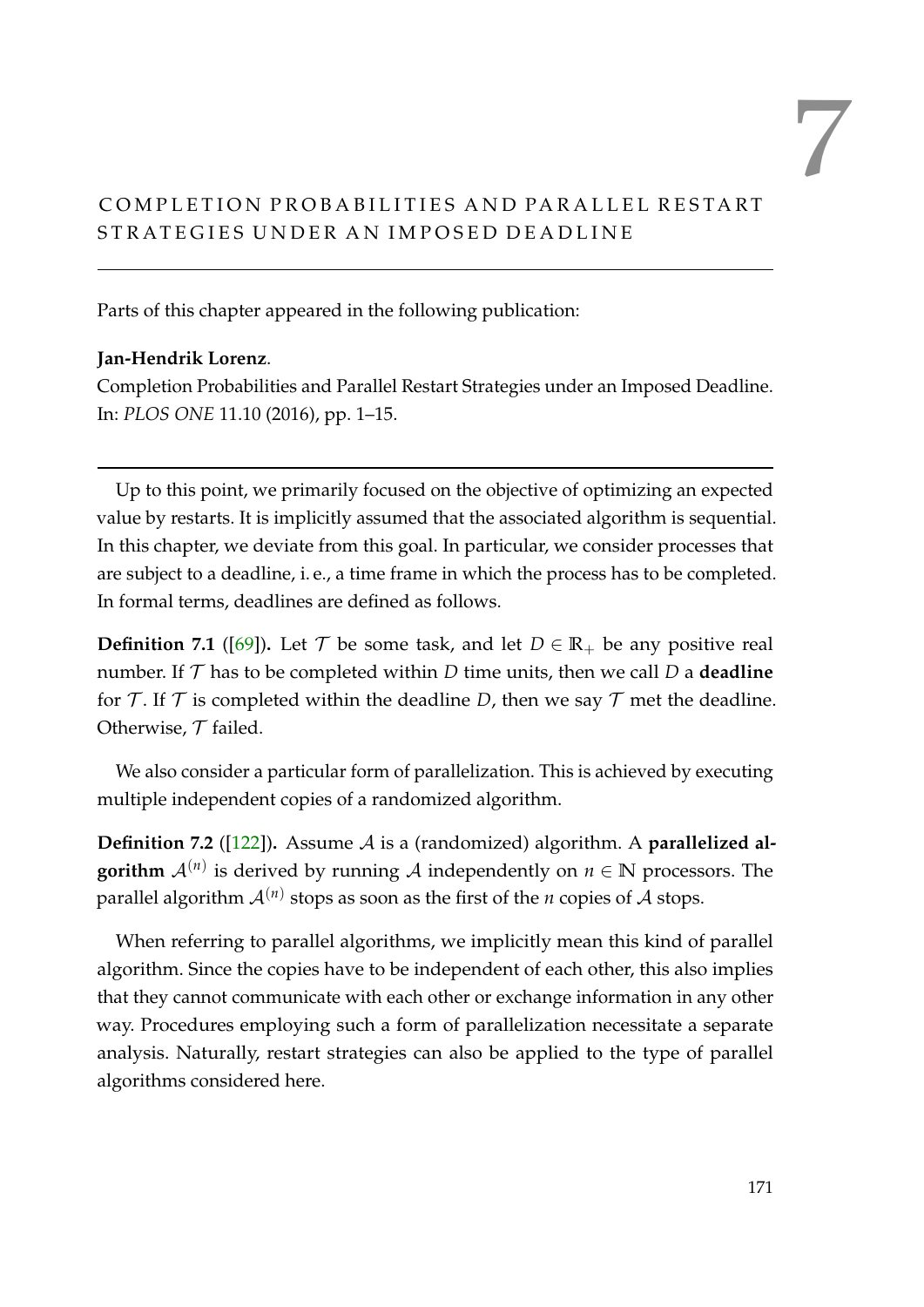**Definition 7.3** ([\[122\]](#page-220-0)). Let  $\mathcal{A}^{(n)}$  be a parallel algorithm as specified in Definition [7.2.](#page-186-0) A parallel algorithm  $\mathcal{A}_t^{(n)}$ *t* employing a **parallel fixed-cutoff strategy** with restart time  $t \in \mathbb{R}_+$  is obtained if each of the *n* copies of A uses the fixed-cutoff strategy  $(t, t, \dots)$ .

In this chapter, we focus on the extent to which restart strategies can be applied within the context of parallel algorithms to increase the probability of meeting a deadline. An important result is implicit in a work by Luby and Ertel [\[122\]](#page-220-0). As we frequently apply the following lemma, we also provide a proof.

<span id="page-187-0"></span>**Lemma 7.4** ([\[122\]](#page-220-0))**.** *Let X be a random variable describing the runtime behavior of an algorithm* A *and let F be the cdf of X. Also, assume X* (*n*) *t to be a random variable describing the parallelized algorithm's behavior* A (*n*) *t running on n* ∈ **N** *processors and using the* parallel fixed-cutoff strategy  $(t,t,...)$ . In addition, there is a deadline  $D \in \mathbb{R}_+$  for  $\mathcal{A}_t^{(n)}$ *t . The* probability of  ${\cal A}_t^{(n)}$  meeting the deadline is given by:

$$
\Pr\left(X_t^{(n)} \le D\right) = 1 - \left(1 - F(t)\right)^{k \cdot n} \cdot \left(1 - F(\ell)\right)^n.
$$

*Here, k* =  $\lfloor \frac{D}{t} \rfloor$  $\frac{D}{t}$   $\rfloor$  *is the number of restarts within the deadline, and*  $\ell = D-k\cdot t$  *is the leftover time for the last run before the deadline.*

*Proof.* Let  $X_t$  be a random variable describing the runtime behavior of  $A_t$ ; this is a version of A without parallelization employing the restart strategy (*t*, *t*, . . .). The probability of  $A_t$  being unable to meet the deadline is:

$$
Pr(X_t > D) = (1 - F(\ell)) \cdot (1 - F(t))^k.
$$

For the reasoning refer, to Equation [\(5.1\)](#page-124-0). As  $\mathcal{A}_t^{(n)}$  $t_t^{(n)}$  consists of *n* independent copies of  $A_t$  and stops as soon as a copy stops, this immediately implies

$$
\Pr\left(X_t^{(n)} > D\right) = \Pr\left(X_t > D\right)^n = \left(1 - F(\ell)\right)^n \cdot \left(1 - F(t)\right)^{n \cdot k}.
$$

The desired property immediately follows from this equation.

This lemma also includes the case  $n = 1$ , i.e., the situation in which the algorithm only runs on one processor, as a special case.

It is noteworthy that when introducing a deadline or parallelism, some surprising consequences regarding the restart characteristics occur. For example, it is known [\[122\]](#page-220-0) that, in general, the fixed-cutoff strategy is no longer an optimal

 $\Box$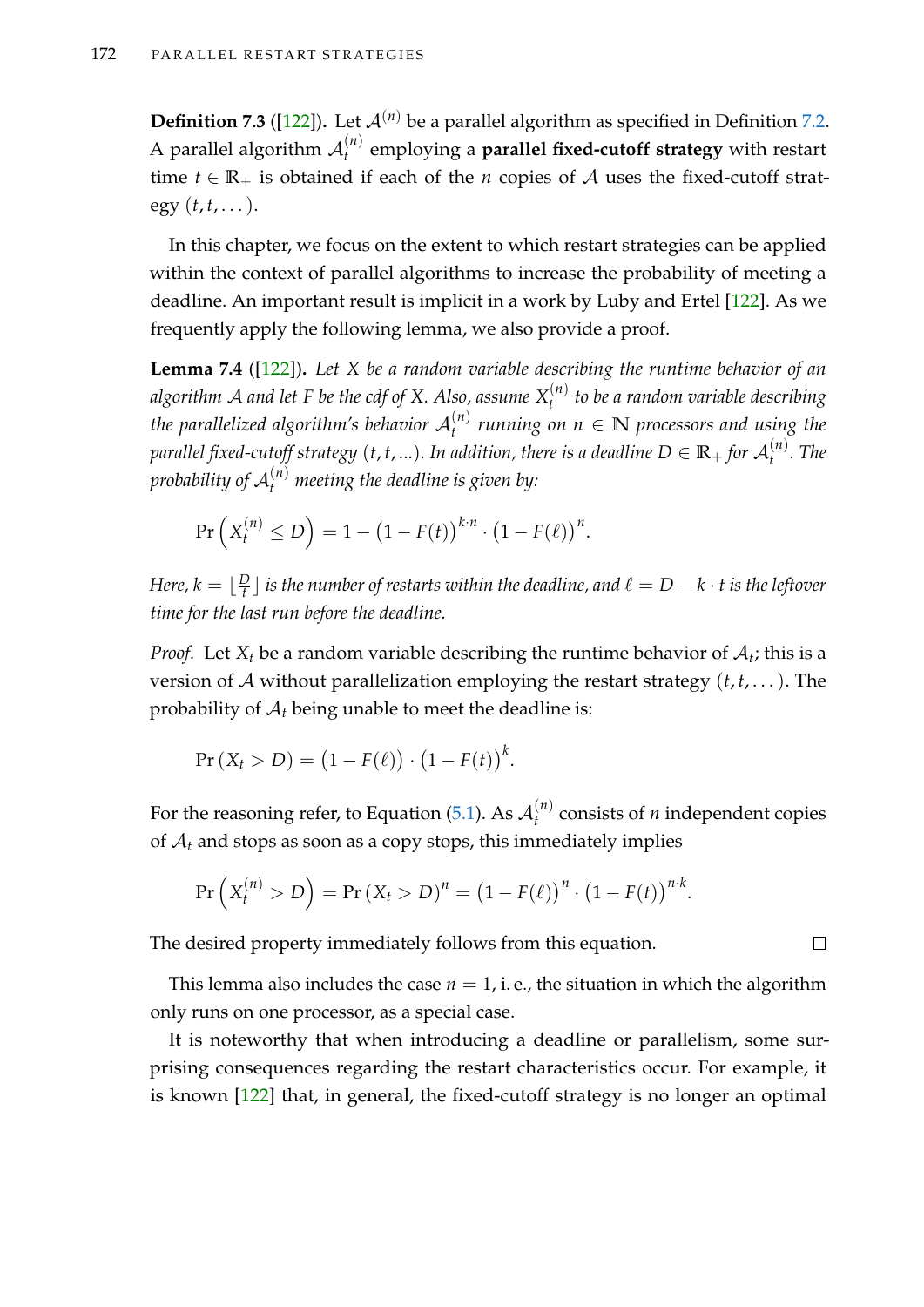restart strategy with respect to the expected value when parallelization is used. However, the expected value of the optimal strategy and the best fixed-cutoff strategy's expected value differ by a constant factor at most, according to [\[122\]](#page-220-0). Even if one confines oneself to fixed-cutoff strategies, there are still some interesting findings. For instance, the sequential case's best fixed-cutoff strategy is not necessarily the best fixed-cutoff strategy in the parallel case [\[159\]](#page-223-0).

Introducing a deadline may also change the behavior regarding restarts. Wu [\[181\]](#page-224-1) explored the effect of restart strategies on the probability of meeting the deadline (without parallelization). He discovered that the fixed-cutoff strategy is no longer optimal in this context.

|                |                |                | 3               | 100      |
|----------------|----------------|----------------|-----------------|----------|
| $Pr(X = i)$    | $\frac{1}{10}$ |                |                 | 17<br>30 |
| $Pr(X \leq i)$ | $\frac{1}{10}$ | $\frac{1}{10}$ | $\frac{13}{30}$ |          |

<span id="page-188-0"></span>**Table 7.1:** A description of a discrete random variable *X* based on the pmf and the cdf. All values *i* not explicitly specified in the table have an associated value of  $Pr(X = i) = 0$ .

A simple example can demonstrate this fact. For this purpose, consider a discrete random variable *X* as indicated in Table [7.1.](#page-188-0) Suppose the deadline is 8, then there are only three reasonable fixed-cutoff strategies: Either no restarts are performed, or the restart times are either 1 or 3. The respective probabilities of meeting the deadline are calculated by means of Lemma [7.4](#page-187-0) with  $n = 1$ :

$$
Pr(X \le 8) = F(8) = \frac{13}{30} \approx 0.43,
$$
  
\n
$$
Pr(X_1 \le 8) = 1 - \left(\frac{9}{10}\right)^8 \approx 0.57,
$$
  
\n
$$
Pr(X_3 \le 8) = 1 - \left(1 - \frac{13}{30}\right)^2 \cdot \left(\frac{9}{10}\right) = 0.711.
$$

Let  $L = (3, 3, 1, 1)$  be a restart strategy, and let  $X_L$  be the associated random variable. The probability of meeting the deadline is then given as follows:

$$
Pr(X_L \le 8) = 1 - \left(1 - \frac{13}{30}\right)^2 \cdot \left(\frac{9}{10}\right)^2 = 0.7399.
$$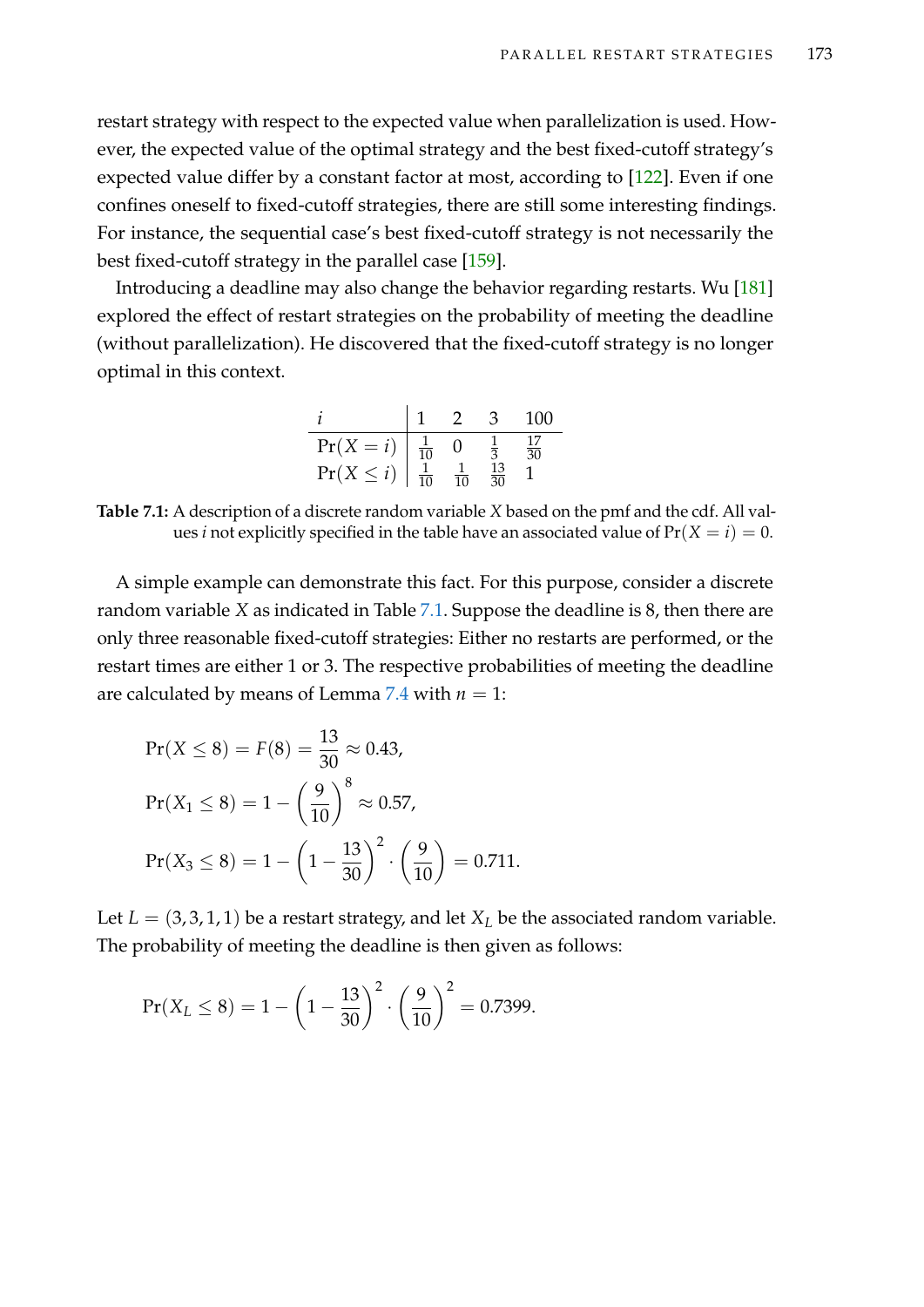It is evident that *L* dominates all fixed-cutoff strategies regarding the probability of meeting the deadline. Thus, fixed-cutoff strategies are generally not optimal with respect to maximizing this probability.

We conclude that the introduction of a deadline, as well as parallelization, changes many properties. In this chapter, we, therefore, investigate the influence of parallel restart strategies on the probability of meeting the deadline. Although, as mentioned above, the fixed-cutoff strategy is not optimal in this setting, we continue to use this strategy. One of the main reasons is that neither for deadlines nor parallelization, a generally optimal strategy is known. For this reason, we also focus on fixed-cutoff strategies in this chapter.

The rest of this chapter is structured as follows. Section [7.1](#page-189-0) examines how the combination of parallelization and restart strategies affects the probability of meeting a deadline. Section [7.2](#page-196-0) explores which fixed-cutoff strategies are optimal. Finally, Section [7.3](#page-199-0) investigates the scaling behavior of the investigated restart strategies in terms of the number of processors.

## <span id="page-189-0"></span>7.1 EFFECT OF PARALLEL RESTARTS ON THE COMPLETION PROBABILITY

Here we investigate how the probability of meeting the deadline changes with respect to the number of processors. Two different scenarios are considered. The first model always uses the same restart time (i. e., it is independent of the number of processors). The second version uses monotonically increasing restart times in the number of processors. Proposition [7.9](#page-194-0) describes a scenario in which such increasing restart times occur naturally.

We start with the scenario where the restart times are identical. If *D*/*t* is a natural number where  $t \in \mathbb{R}_+$  is the restart time and  $D \in \mathbb{R}_+$  is the deadline, then a first result immediately follows from Lemma [7.4.](#page-187-0)

**Corollary 7.5.** *Suppose X is a random variable having cdf F such that X describes the runtime behavior of an algorithm* A*. Let X<sup>t</sup> be a random variable describing the runtime behavior of the algorithm*  ${\cal A}_t$  *using the fixed-cutoff strategy*  $(t,t,\dots)$ *. Also, assume*  $X_t^{(n)}$ *t* to be a random variable describing the behavior of the parallelized algorithm  $\mathcal{A}_{t}^{(n)}$ *t running on*  $n ∈ ℕ$  *processors and using the parallel fixed-cutoff strategy*  $(t, t, ...)$ *. In addition, there*  $i$ *s a deadline D*  $\in$   $\mathbb{R}_+$  *for*  $\mathcal{A}_t^{(n)}$  $\int_t^{(n)}$ *. Finally, let*  $k = \lfloor \frac{D}{t} \rfloor$  $\frac{D}{t}$   $\rfloor$  be the number of restarts within the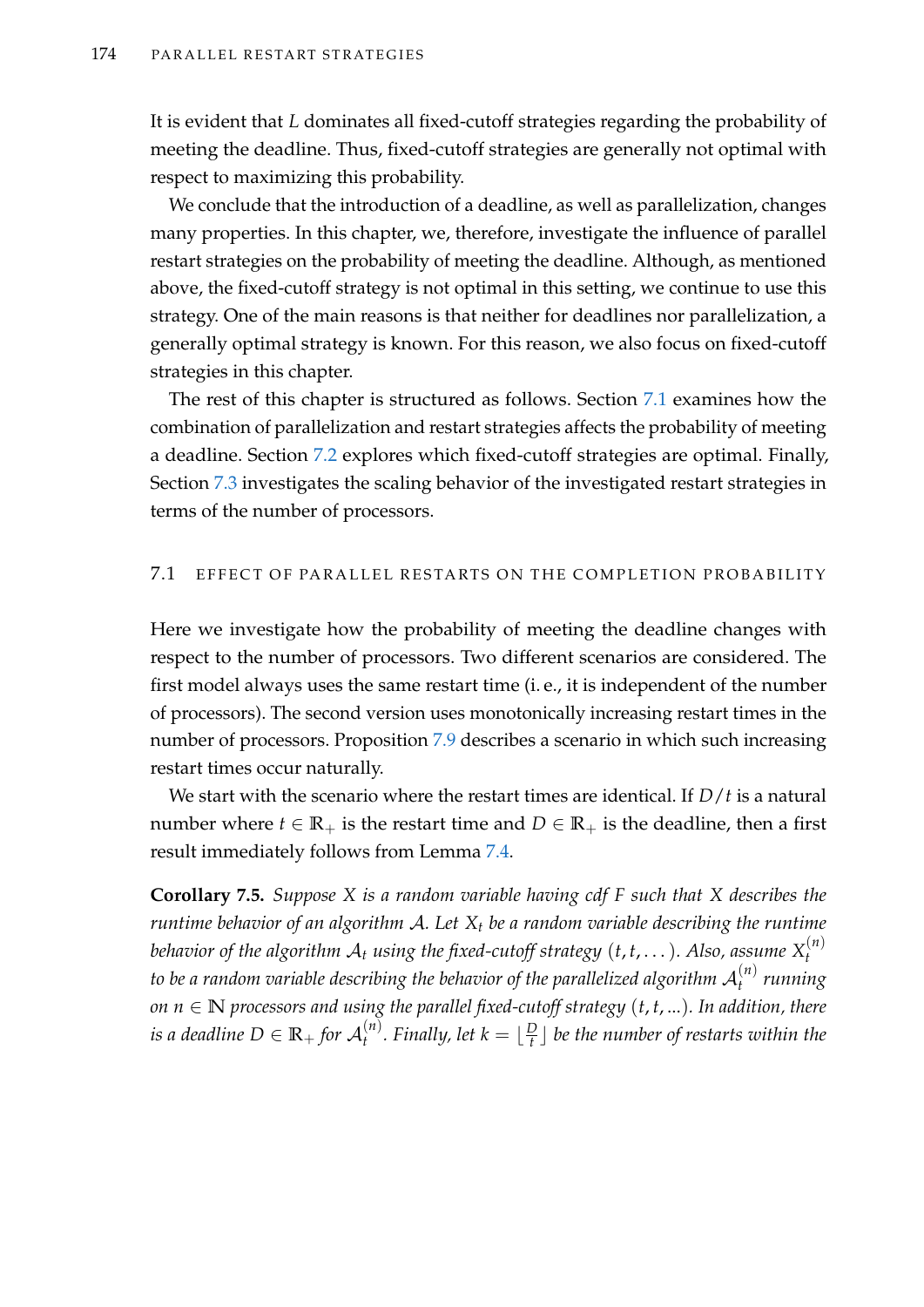*deadline and let*  $\ell = D - k \cdot t$  *be the leftover time for the last run before the deadline. If*  $\ell = 0$ and  $F(0) = 0$ , then the following equation holds:

<span id="page-190-0"></span>
$$
\Pr\left(X_t^{(n)} \le D\right) = \Pr(X_t \le n \cdot D). \tag{7.1}
$$

*Proof.* If  $\ell = 0$ , this implies that  $k = \frac{D}{t}$  is a natural number. In this case,  $n \cdot k = \frac{n \cdot D}{t}$ is also a natural number. Thus, the two probabilities from Equation [\(7.1\)](#page-190-0) can be calculated by using Lemma [7.4:](#page-187-0)

$$
\Pr\left(X_t \le n \cdot D\right) = 1 - \left(1 - F(t)\right)^{k \cdot n} \cdot \left(1 - F(0)\right) = 1 - \left(1 - F(t)\right)^{k \cdot n},
$$
\n
$$
\Pr\left(X_t^{(n)} \le D\right) = 1 - \left(1 - F(t)\right)^{k \cdot n} \cdot \left(1 - F(0)\right)^n = 1 - \left(1 - F(t)\right)^{k \cdot n}.
$$

This holds because of the assumption  $F(0) = 0$ . As the two probabilities are equal, the statement is proven.  $\Box$ 

In other words, a single process needs deadlines that are *n* times longer to achieve the same probability in comparison to a process running in parallel on *n* processors. Next, we examine how the probabilities behave if the deadlines are identical in the parallel and the sequential cases.

<span id="page-190-1"></span>**Theorem 7.6.** *Let X be a random variable describing the runtime behavior of an algorithm* A *and let F be the cdf of X. The random variable*  $X_t$  *describes the algorithm*  $A_t$  *using the restart strategy* (*t*, *t*, . . .)*. Also, assume X* (*n*) *t to be a random variable describing the behavior* of the parallelized algorithm  $\mathcal{A}_t^{(n)}$  $t_t^{(n)}$  running on  $n = 2^i$ ,  $i \in \mathbb{N}$ , processors and using the parallel fixed-cutoff strategy  $(t,t,...)$ . In addition, there is a deadline  $D \in \mathbb{R}_+$  for  $\mathcal{A}_t^{(n)}$ *t . The* probability of  ${\cal A}_t^{(n)}$  meeting the deadline is given by:

$$
\Pr\left(X_t^{(n)} \leq D\right) = \Pr(X_t \leq D) \cdot \prod_{0 \leq j < i} \left(1 + \left(1 - F(t)\right)^{2^j \cdot k} \cdot \left(1 - F(\ell)\right)^{2^j}\right).
$$

*Here, k* =  $\lfloor \frac{D}{t} \rfloor$  $\frac{D}{t}$   $\rfloor$  *is the number of restarts within the deadline, and*  $\ell = D-k\cdot t$  *is the leftover time for the last run before the deadline.*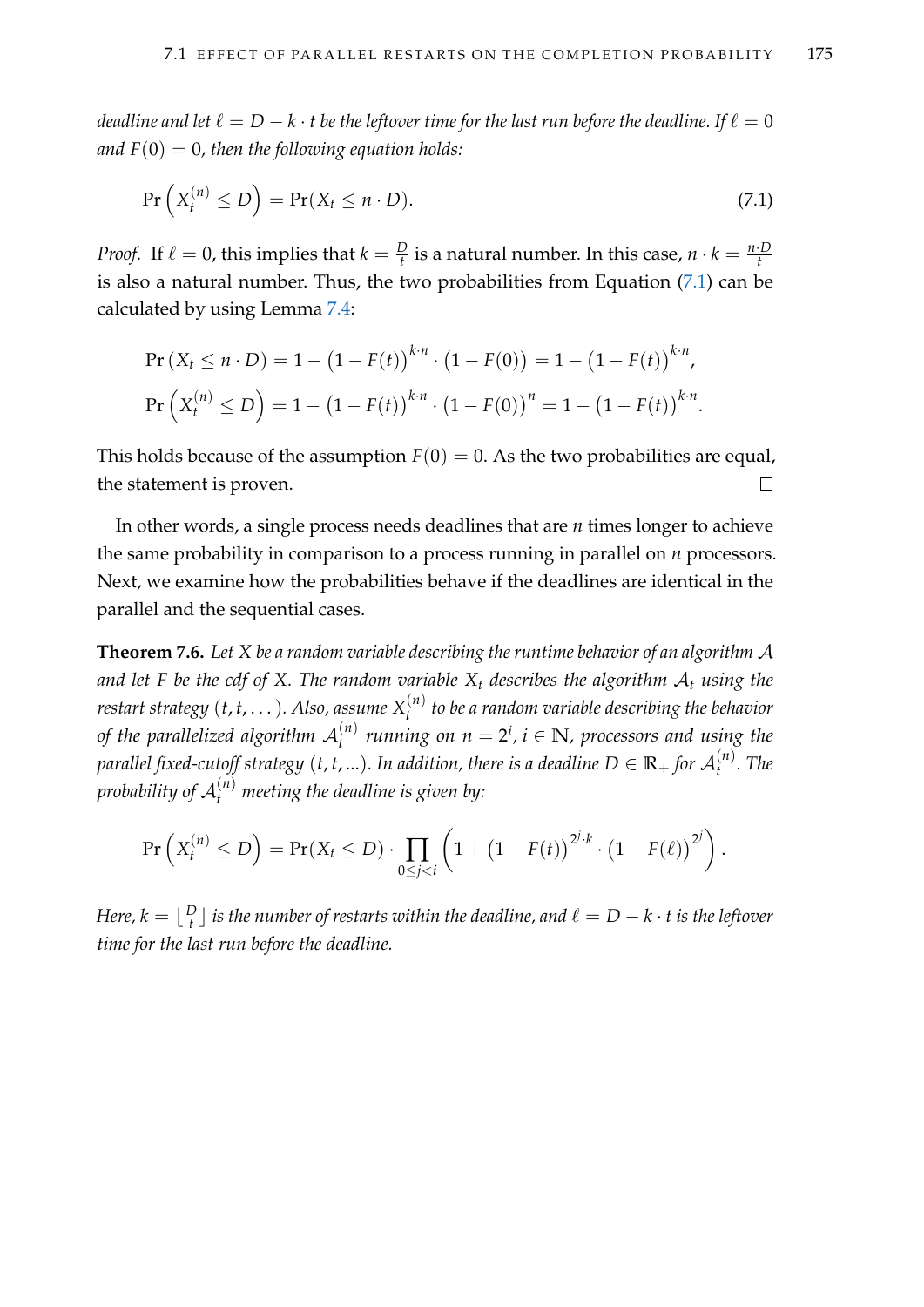*Proof.* The desired property is proven by an inductive argument. First, we consider the case  $n = 2$  and analyze the quotient  $\frac{\Pr(X_t \leq D)}{\Pr\left(X_t^{(2)} \leq D\right)}$  by applying Lemma [7.4:](#page-187-0)

$$
\frac{\Pr(X_t \le D)}{\Pr(X_t^{(2)} \le D)} = \frac{1 - (1 - F(\ell)) \cdot (1 - F(t))^k}{1 - (1 - F(\ell))^2 \cdot (1 - F(t))^{2-k}}
$$

$$
= \frac{1}{1 + (1 - F(\ell)) \cdot (1 - F(t))^k}.
$$

We proceed by considering the case  $n = 2^i$  for  $i > 1$ . For this purpose, Lemma [7.4](#page-187-0) is applied once again:

$$
\frac{\Pr(X_t^{(\frac{n}{2})} \le D)}{\Pr(X_t^{(n)} \le D)} = \frac{1 - (1 - F(t))^{k \cdot 2^{i-1}} \cdot (1 - F(\ell))^{2^{i-1}}}{1 - (1 - F(t))^{k \cdot 2^{i}} \cdot (1 - F(\ell))^{2^{i}}}
$$
\n
$$
= \frac{1 - (1 - F(t))^{k \cdot 2^{i-1}} \cdot (1 - F(\ell))^{2^{i-1}}}{\left[1 - (1 - F(t))^{k \cdot 2^{i-1}} \cdot (1 - F(\ell))^{2^{i-1}}\right] \cdot \left[1 + (1 - F(t))^{k \cdot 2^{i-1}} \cdot (1 - F(\ell))^{2^{i-1}}\right]}
$$
\n
$$
= \frac{1}{1 + (1 - F(t))^{k \cdot 2^{i-1}} \cdot (1 - F(\ell))^{2^{i-1}}}.
$$

The statement follows by simple arithmetical transformations and recursive application of the preceding equation.  $\Box$ 

This theorem is used later when the scaling behavior is examined more closely. We now proceed to the second scenario in which the restart times increase monotonically with respect to the number of processors. Later, we describe a situation under which this scenario occurs naturally.

<span id="page-191-0"></span>**Theorem 7.7.** Let  $D \in \mathbb{R}_+$  be a deadline and let X be a random variable, which describes the *runtime behavior of an algorithm A, together with its cdf F. Furthermore, let*  $(t_0, t_1, t_2, ...)$ *be a sequence of restart times together with the associated number of restarts*  $k_i = \lfloor \frac{D}{t_i} \rfloor$  *. We require that*  $\forall i \in \mathbb{N}_0 : t_{i+1} \geq t_i$  *and*  $\forall i \in \mathbb{N}_0 : k_i \geq 2$  *is valid.*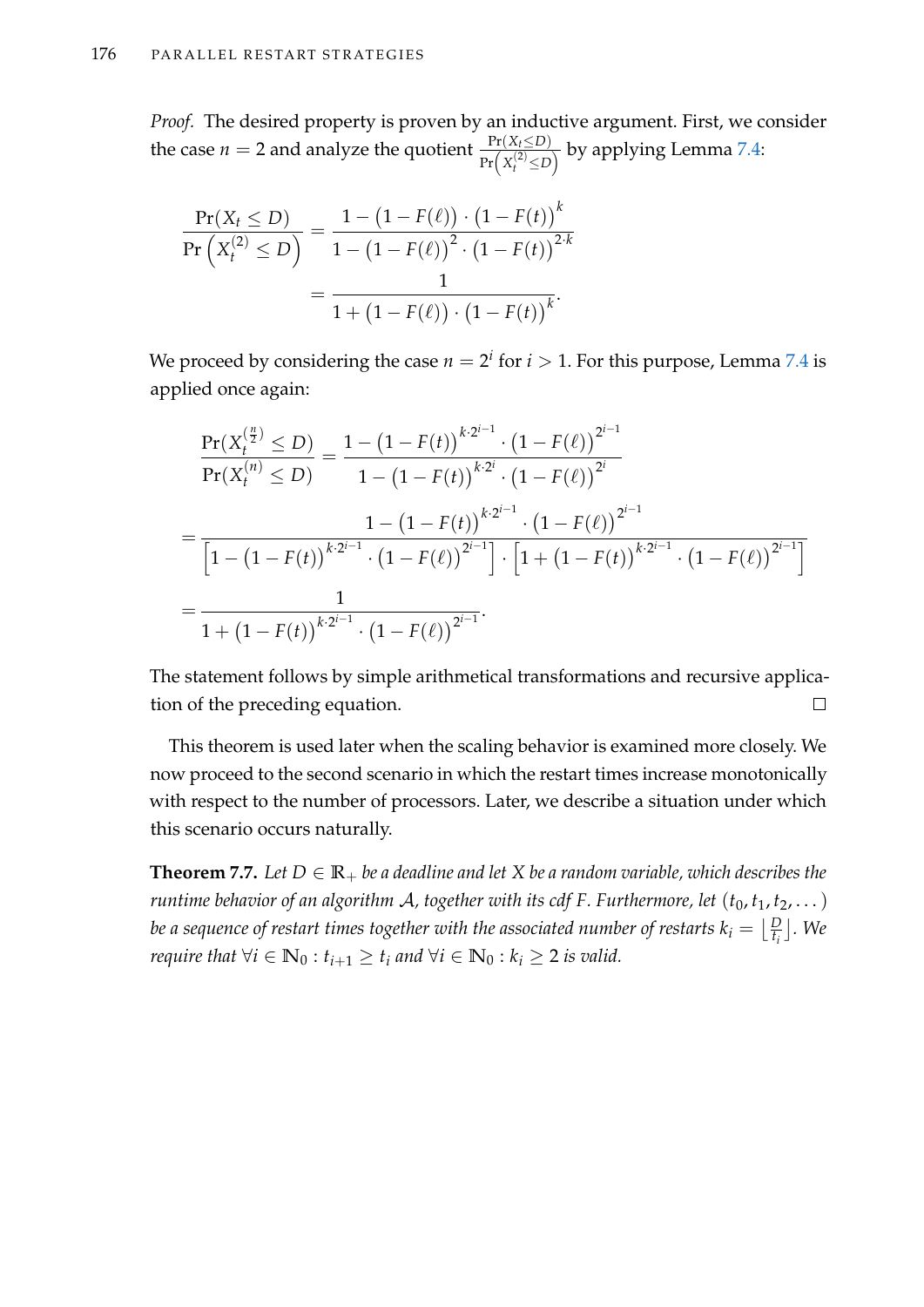*For all*  $i \in \mathbb{N}_0$ *, define*  $X_{t_i}^{(n_i)}$  $\binom{a_{i}}{a_{i}}$  as a random variable describing the runtime of the parallel algorithm  $\mathcal{A}_{t_i}^{(n_i)}$  $t_i^{(n_i)}$  running on  $n_i = 2^i \cdot k_0^i$  processors using the fixed-cutoff strategy  $(t_i, t_i, \dots).$ *Define*  $m = i + i \cdot \lceil \log_2 k_0 \rceil$ . Then

<span id="page-192-0"></span>
$$
\Pr\left(X_{t_i}^{(n_i)} \le D\right) \ge \Pr\left(X_{t_0}^{(n_0)} \le D\right) \cdot \prod_{1 \le j \le i} \left[1 + \left(1 - F(t_j)\right)^{(2 \cdot k_0)j}\right] \tag{7.2}
$$

*and*

<span id="page-192-1"></span>
$$
\Pr\left(X_{t_i}^{(n_i)} \le D\right) \le \Pr\left(X_{t_i} \le D\right) \cdot \prod_{0 \le j < m} \left[1 + \left(1 - F(t_i)\right)^{k_i \cdot 2^j} \cdot \left(1 - F(\ell_i)\right)^{2^j}\right] \tag{7.3}
$$

*holds, where*  $\ell_i = D - k_i \cdot t_i$  *is the leftover time and*  $\mathrm{X}_{t_i}$  *is a random variable describing the runtime behavior of*  $\mathcal{A}_{t_i}$  *using the fixed-cutoff strategy*  $(t_i, t_i, \dots).$ 

*Proof.* We start by showing a lower bound as in Inequality [\(7.2\)](#page-192-0).

$$
\frac{\Pr\left(X_{t_0}^{(n_0)} \le D\right)}{\Pr\left(X_{t_1}^{(n_1)} \le D\right)} = \frac{1 - \left(1 - F(t_0)\right)^{k_0} \cdot \left(1 - F(\ell_0)\right)}{1 - \left(1 - F(t_1)\right)^{2 \cdot k_0 \cdot k_1} \cdot \left(1 - F(\ell_1)\right)^{2 \cdot k_0}}.
$$

As per the definition of the leftover time, we have  $\ell_0 \leq t_0$ . The monotonicity of the cdf yields  $F(\ell_0) \leq F(t_0)$ . By using this bound, we obtain:

$$
\frac{\Pr\left(X_{t_0}^{(n_0)} \le D\right)}{\Pr\left(X_{t_1}^{(n_1)} \le D\right)} \le \frac{1 - \left(1 - F(t_0)\right)^{k_0 + 1}}{1 - \left(1 - F(t_1)\right)^{2 \cdot k_0 \cdot k_1} \cdot \left(1 - F(\ell_1)\right)^{2 k_0}} \le \frac{1 - \left(1 - F(t_0)\right)^{k_0 + 1}}{1 - \left(1 - F(t_1)\right)^{2 \cdot k_0 \cdot k_1}} \le \frac{1 - \left(1 - F(t_1)\right)^{k_0 + 1}}{1 - \left(1 - F(t_0)\right)^{2 \cdot k_0 \cdot k_1}} \le \frac{1 - \left(1 - F(t_0)\right)^{2 \cdot k_0 \cdot k_1}}{1 - \left(1 - F(t_0)\right)^{4 \cdot k_0}}
$$
\n
$$
= \frac{1}{1 + \left(1 - F(t_0)\right)^{2 \cdot k_0}}.
$$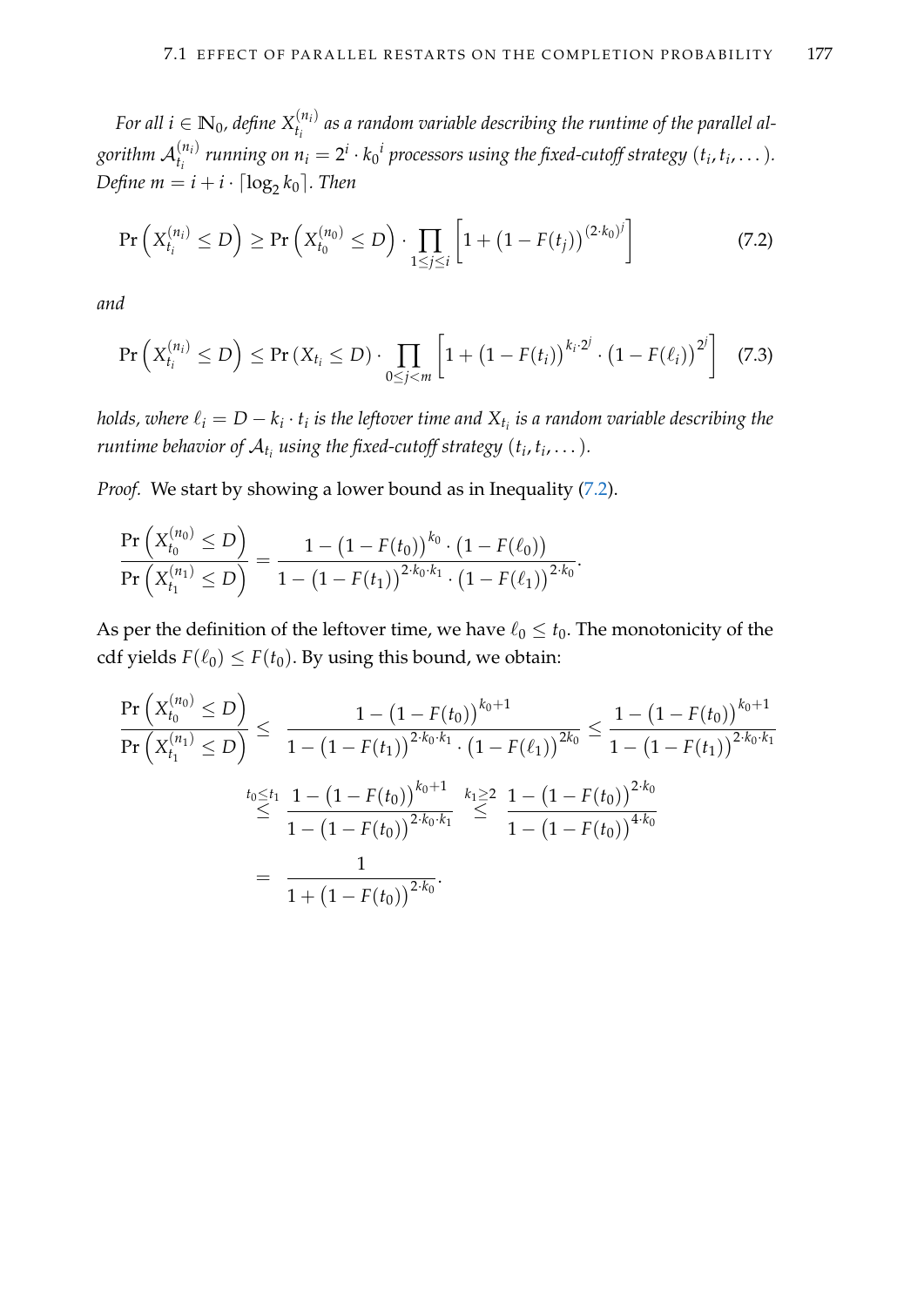Therefore,  $Pr(X_{t_0}^{(n_0)})$  $\left[ 0 \leq D \right) \cdot \left[ 1 + \left( 1 - F(t_1) \right)^{2 k_0} \right] \ \leq \ \Pr \left( X_{t_1}^{(n_1)} \right)$  $\binom{(n_1)}{t_1} \leq D$  holds. In the next step, we investigate Pr  $\left(X_{t_i}^{(n_i)}\right)$  $\binom{n_i}{t_i} \le D$  / Pr  $\left(X_{t_{i+1}}^{(n_{i+1})}\right)$  $\binom{(n_{i+1})}{t_{i+1}} \leq D$  . First, the numerator is analyzed in more detail:

$$
\begin{aligned} \Pr\left(X_{t_i}^{(n_i)} \le D\right) &= 1 - \left(1 - F(t_i)\right)^{k_i \cdot (2 \cdot k_0)^i} \cdot \left(1 - F(\ell_i)\right)^{(2 \cdot k_0)^i} \\ &\le 1 - \left(1 - F(t_i)\right)^{k_i \cdot (2 \cdot k_0)^i} \cdot \left(1 - F(t_i)\right)^{(2 \cdot k_0)^i} \\ &= 1 - \left(1 - F(t_i)\right)^{(k_i + 1) \cdot (2 \cdot k_0)^i} .\end{aligned}
$$

In the first step, the monotonicity of the cdf together with  $\ell_i \leq t_i$  is applied once more. Furthermore, as the restart times are non-decreasing, the number of restarts is non-increasing, i. e.,  $k_0 \geq k_i$ . Applying this fact yields:

<span id="page-193-0"></span>
$$
\Pr\left(X_{t_i}^{(n_i)} \le D\right) \le 1 - \left(1 - F(t_i)\right)^{(k_0+1)\cdot(2\cdot k_0)^i} \stackrel{k_0 \ge 2}{\le} 1 - \left(1 - F(t_i)\right)^{(2\cdot k_0)^{i+1}}.\tag{7.4}
$$

Next, we consider the denominator Pr  $\left(X_{t_{i+1}}^{(n_{i+1})}\right)$  $t_{i+1}^{(n_{i+1})} \leq D$ :

<span id="page-193-1"></span>
$$
\Pr\left(X_{t_{i+1}}^{(n_{i+1})} \le D\right) = 1 - \left(1 - F(t_{i+1})\right)^{k_{i+1} \cdot (2 \cdot k_0)^{i+1}} \cdot \left(1 - F(\ell_{i+1})\right)^{(2 \cdot k_0)^{i+1}}
$$
\n
$$
\ge 1 - \left(1 - F(t_{i+1})\right)^{k_{i+1} \cdot (2 \cdot k_0)^{i+1}}
$$
\n
$$
\ge 1 - \left(1 - F(t_{i+1})\right)^{2^{i+2} \cdot k_0^{i+1}}
$$
\n
$$
\ge 1 - \left(1 - F(t_i)\right)^{2^{i+2} \cdot k_0^{i+1}}.
$$
\n(7.5)

In the last step  $t_{i+1} \geq t_i$  and the monotonicity of the cdf is utilized. We are now ready to analyze Pr  $\left(X_{t_i}^{(n_i)}\right)$  $\binom{n_i}{t_i} \le D$  / Pr  $\left(X_{t_{i+1}}^{(n_{i+1})}\right)$  $\binom{(n_{i+1})}{t_{i+1}} \leq D$  in more detail by applying In-equality [\(7.4\)](#page-193-0) and Inequality [\(7.5\)](#page-193-1):

$$
\frac{\Pr\left(X_{t_i}^{(n_i)} \le D\right)}{\Pr\left(X_{t_{i+1}}^{(n_{i+1})} \le D\right)} \le \frac{1 - \left(1 - F(t_i)\right)^{(2 \cdot k_0)^{i+1}}}{1 - \left(1 - F(t_i)\right)^{2^{i+2} \cdot k_0^{i+1} }} = \frac{1}{1 + \left(1 - F(t_i)\right)^{(2 \cdot k_0)^{i+1}}}.
$$

The following conclusion can be reached through an inductive argument:

$$
\Pr\left(X_{t_i}^{(n_i)} \le D\right) \ge \Pr\left(X_{t_0} \le D\right) \cdot \prod_{1 \le j \le i} \left[1 + \left(1 - F(t_j)\right)^{(2 \cdot k_0)j}\right].
$$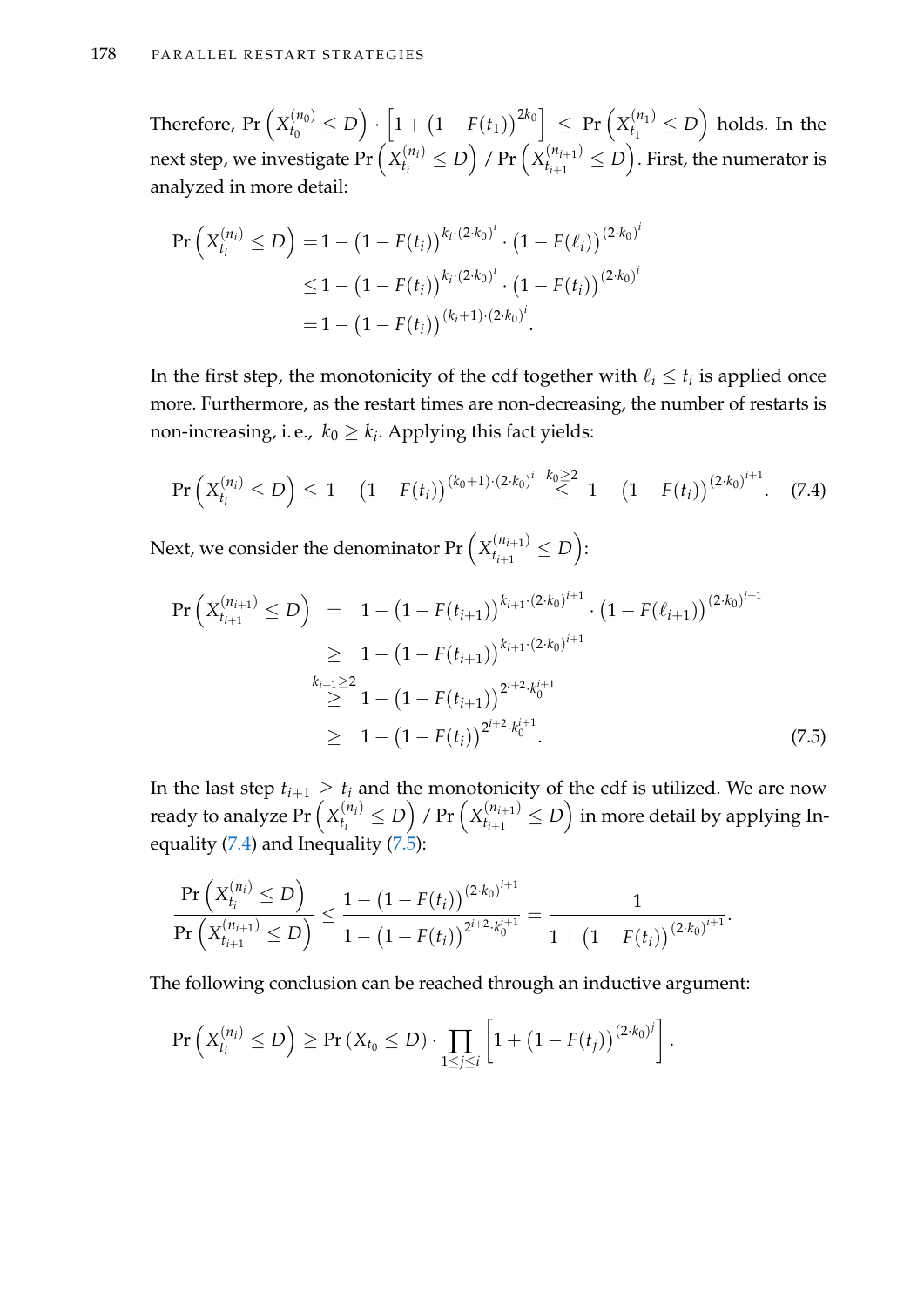$\Box$ 

We now move on to Inequality [\(7.3\)](#page-192-1). We start by defining  $m_i = i + i \cdot \lceil \log_2 k_0 \rceil$ and  $n'_i = 2^{m_i}$ . It is obvious that  $n_i = 2^i \cdot k_0^i = 2^{i+i \cdot \log_2 k_0} \leq 2^{m_i} = n'_i$ *i* holds. Therefore,  $\Pr\left(X_{t_i}^{(n_i)}\right)$  $\left(\begin{matrix} n_i \ n_i \end{matrix}\right) \le D \right) \le \Pr \left(X_{t_i}^{(n'_i)}\right)$  $\binom{\left(n'_{i}\right)}{t_{i}}\leq D$  is also valid. The rest follows from Theorem [7.6:](#page-190-1)

$$
\Pr\left(X_{t_i}^{(n'_i)} \leq D\right) = \Pr(X_{t_i} \leq D) \cdot \prod_{0 \leq j < m_i} \left[1 + \left(1 - F(t_i)\right)^{k_i \cdot 2^j} \cdot \left(1 - F(\ell_i)\right)^{2^j}\right].
$$

This is precisely the desired property.

We now consider a case in which this theorem is of special interest. First, the concept of unimodality is formally introduced.

**Definition 7.8** ([\[146\]](#page-222-0)). Let  $g : \mathbb{R} \to \mathbb{R}$  be a continuously differentiable function with derivative  $g'$ . The function  $g$  is **unimodal** if and only if there is a unique point  $x \in \mathbb{R}$ with  $g'(x) = 0$  and *g* has a global maximum at *x*.

Note that this definition implies that *g* is strictly increasing on (−∞, *x*) and strictly decreasing on  $(x, \infty)$ .

Suppose the primary purpose is to find a parallel restart strategy on *n* processors minimizing an expected value. Shylo et al. [\[159\]](#page-223-0) proved that if the hazard rate function (see Definition [4.9\)](#page-92-0) is unimodal, then  $t_n^* > t^*$  applies. Here,  $t_n^*$  is the restart time of the optimal fixed-cutoff strategy on  $n$  processors (w. r. t. an expected value), and  $t^*$  is the restart time of the optimal fixed-cutoff strategy on one processor (w. r. t. an expected value). This result can be generalized to the statement that the restart times are strictly monotonically increasing in the number of processors in this case. This generalization is implicitly stated in [\[159\]](#page-223-0). For the proof, one can restrict oneself to the techniques introduced in this paper. In the following, we briefly sketch the proof with reference to the used methods from [\[159\]](#page-223-0).

<span id="page-194-0"></span>**Proposition 7.9** ([\[159\]](#page-223-0))**.** *Assume* A *is a randomized algorithm whose runtime behavior is described by a random variable X having a unimodal hazard rate function r. In addition, X* (*n*) *t* ∗ *n* and  $X_{t_{m}^{*}}^{(m)}$  $\mathbf{r}_{m}^{(m)}$  are random variables describing a parallelized version of  $\mathcal{A}$  on  $n \in \mathbb{N}$  and re*spectively m* ∈ **N** *processors with n* > *m. Furthermore, this parallelized version employs*  $a$  parallel fixed-cutoff strategy with restart times  $t^*_n \in \mathbb{R}_+$  and respectively  $t^*_m \in \mathbb{R}_+$ . It is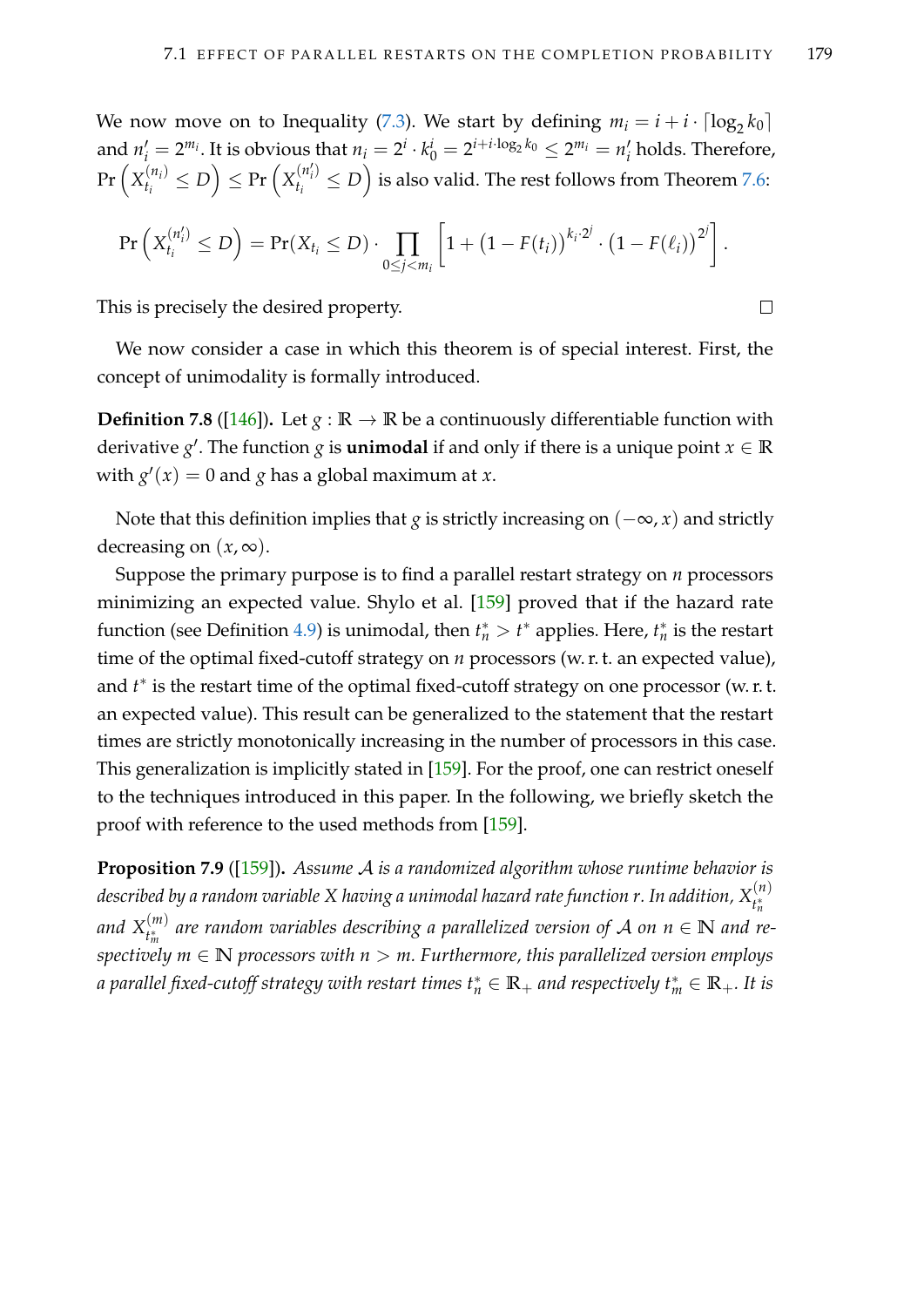$f$ urther assumed that  $t_n^*$  and  $t_m^*$  are optimal restart times with respect to an expected value *for the parallelized algorithm on n and on m processors, respectively. If*

<span id="page-195-0"></span>
$$
\frac{E\left[X_{t_m^*}^{(m)}\right]}{E\left[X_{t_n^*}^{(n)}\right]} < \frac{n}{m} \tag{7.6}
$$

*is valid, then*  $t_n^* > t_m^*$  *is also valid.* 

*Proof sketch.* Let  $t^* \in \mathbb{R}_+$  be the optimal restart time regarding an expected value without parallelization. First, we apply Theorem 3 from [\[159\]](#page-223-0), whose statement can be described as follows:

$$
t_n^* > t^*
$$
  

$$
t_m^* > t^*.
$$

Furthermore, the following characterization of the expected value  $E\left[X^{(n)}_{t^*}\right]$ *t* ∗ *n* i has been proven by Shylo et al. [\[159\]](#page-223-0):

$$
E\left[X_{t_n^*}^{(n)}\right] = \frac{1}{n \cdot r(t_n^*)} = \frac{1 - F(t_n^*)}{n \cdot f(t_n^*)},
$$

where *F* is the cdf and *f* is the pdf of *X*. This fact can be utilized to transform Inequality [\(7.6\)](#page-195-0) as follows:

<span id="page-195-1"></span>
$$
\frac{1 - F(t_m^*)}{m \cdot f(t_m^*)} \cdot \frac{n \cdot f(t_n^*)}{1 - F(t_n^*)} < \frac{n}{m}
$$
\n
$$
\Leftrightarrow r(t_n^*) = \frac{f(t_n^*)}{1 - F(t_n^*)} < \frac{f(t_m^*)}{1 - F(t_m^*)} = r(t_m^*). \tag{7.7}
$$

Furthermore, Theorem 1 in  $[159]$  states that the hazard rate function  $r$  is nonincreasing on an interval  $[x_1, x_2]$  with  $t^* \in [x_1, x_2]$ . Since the hazard rate function *r* is unimodal by assumption, *r* is strictly monotonically decreasing on the interval  $[x_1, \infty)$ . Since both  $t_n^* > t^*$  and  $t_m^* > t^*$ , it follows that  $t_n^*$  and  $t_m^*$  are both in the interval  $[x_1, \infty)$ . The monotonicity of *r* on  $[x_1, \infty)$  in conjunction with Inequality [\(7.7\)](#page-195-1) immediately suggests that  $t_n^* > t_m^*$  must hold.

Proposition [7.9](#page-194-0) primarily serves as motivation for Theorem [7.7.](#page-191-0) For example, suppose the main goal is obtaining a low expected value. Then, according to Proposition [7.9,](#page-194-0) the restart times are often monotonically increasing in the number of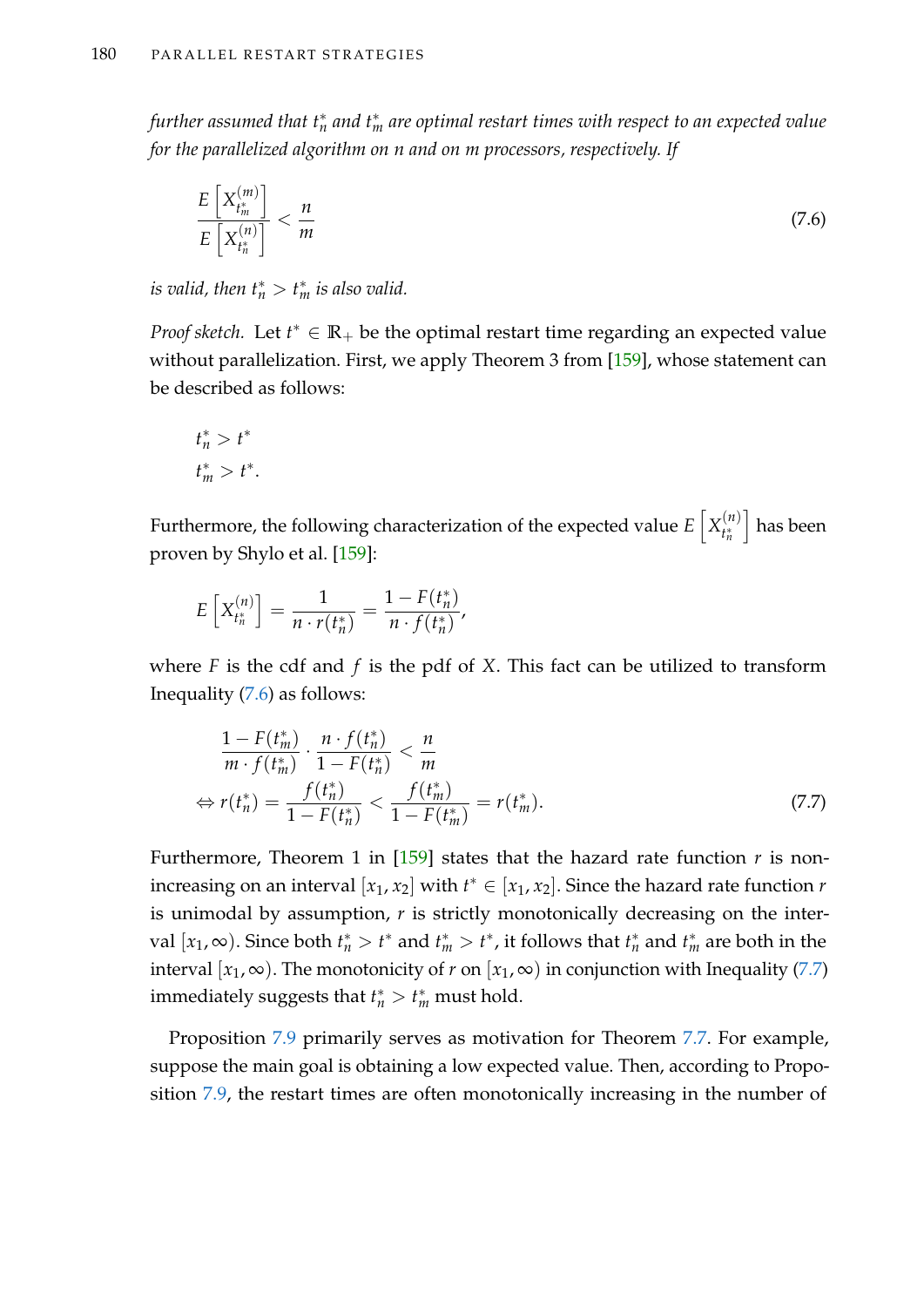processors. Nevertheless, the behavior concerning a deadline might also be of interest. The probabilities concerning the deadline can then be analyzed by means of Theorem [7.7.](#page-191-0)

A similar situation is examined in Section [6.7.5.](#page-178-1) The primary purpose is to minimize the par2 score, which has similarities with the expected value. Simultaneously, the number of instances that can be solved within the deadline of 5000 seconds is also investigated. If, in addition, a parallelized version of PROBSAT were to be examined, this would correspond precisely to the scenario in which Theorem [7.7](#page-191-0) is applicable.

### <span id="page-196-0"></span>7.2 I DEAL RESTART TIMES

We now focus on the analysis of which fixed-cutoff strategies maximize the probability of meeting the deadline. To avoid confusion with the optimal restart time in terms of the expected value, we refer to the best restart time w. r. t. the probability of meeting a deadline as the ideal restart time.

**Definition 7.10.** Assume  $X_t^{(n)}$ *t* to be a random variable describing the behavior of the parallelized algorithm  $\mathcal{A}_t^{(n)}$  $t_t^{(n)}$  running on  $n \in \mathbb{N}$  processors and using the parallel fixed-cutoff strategy  $(t, t, \dots)$  with  $t \in \mathbb{R}_+$ . In addition, there is a deadline  $D \in \mathbb{R}_+$ for  $\mathcal{A}_t^{(n)}$ *t* . The value *t* is an **ideal restart time** with respect to the probability of completion on *n* processors if and only if

$$
\Pr\left(X_t^{(n)} \le D\right) \ge \Pr\left(X_z^{(n)} \le D\right)
$$

holds for all  $z \in \mathbb{R}_+$ .

It is now possible to specify a necessary condition for an ideal restart time. The following result has been shown by van Moorsel and Wolter [\[130\]](#page-221-0) for the special case when the algorithm runs on only one processor. Here, we generalize this result to parallelized algorithms.

<span id="page-196-1"></span>**Theorem 7.11.** *Let X be a continuous random variable describing the runtime behavior of an algorithm* A *and let r be the hazard rate function of X. Furthermore, assume X* (*n*) *t* ∗ to be a random variable describing the behavior of the parallelized algorithm  ${\cal A}_{t^*}^{(n)}$ *t* <sup>∗</sup> *running*  $\alpha$  *n*  $\in$  **N** processors and using the parallel fixed-cutoff strategy  $(t^*, t^*, \dots)$  with  $t^* \in \mathbb{R}_+$ .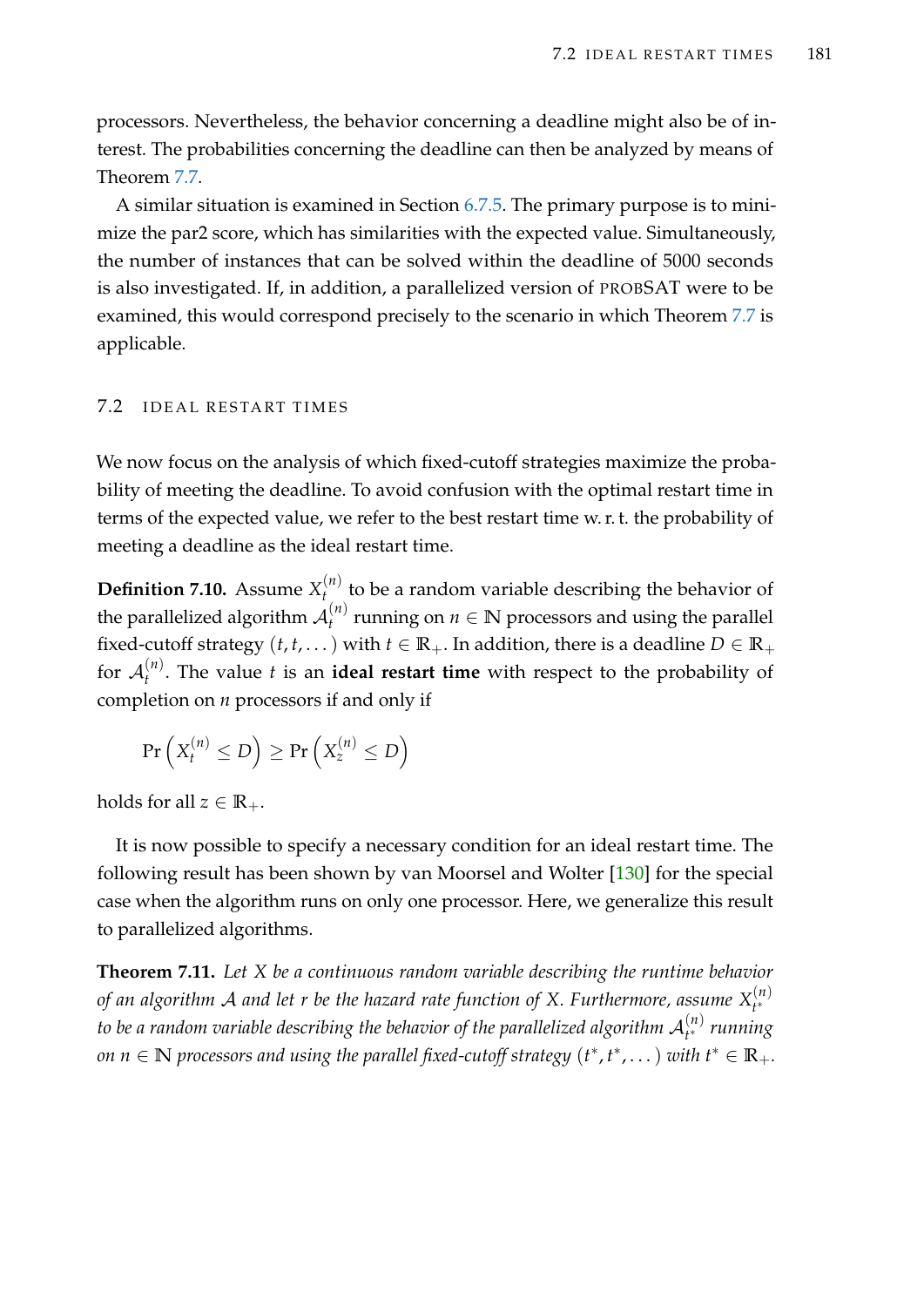*Finally, there is a deadline*  $D \in \mathbb{R}_+$  *for*  $\mathcal{A}_{t^*}^{(n)}$ *t* <sup>∗</sup> *. If t* ∗ *is an ideal restart time with respect to the probability of completion on n processors, then t*<sup>∗</sup> *satisfies the following condition:*

<span id="page-197-1"></span>
$$
r(t^*) = r\left(D - \left\lfloor \frac{D}{t^*}\right\rfloor \cdot t^*\right). \tag{7.8}
$$

*Proof.* The probability of completion can be specified by Lemma [7.4](#page-187-0) as a function of the restart time  $t \in \mathbb{R}_+$ :

$$
P(t) = \Pr\left(X_t^{(n)} \le D\right) = 1 - \left(1 - F(t)\right)^{k \cdot n} \cdot \left(1 - F(\ell)\right)^n,
$$

where  $k = \lfloor \frac{D}{t} \rfloor$  $\frac{D}{t}$  is the number of restarts and  $\ell = D - k \cdot t$  is the leftover time for the last run before the deadline. Furthermore, *F* represents the cdf and *f* the pdf of *X*. In order to identify the extrema of this probability, we investigate the derivative  $p'$ of *P*(*t*) with respect to *t*:

$$
p'(t) = nk \cdot f(t) (1 - F(\ell))^{n} (1 - F(t))^{nk-1} - nk \cdot f(\ell) (1 - F(t))^{nk} (1 - F(\ell))^{n-1}.
$$

The derivative has to be zero for maxima. For this reason, we equate  $p'(t)$  with zero in the next step:

<span id="page-197-0"></span>
$$
nkf(t)\left(1 - F(\ell)\right)^{n}\left(1 - F(t)\right)^{nk-1} - nkf(\ell)\left(1 - F(t)\right)^{nk}\left(1 - F(\ell)\right)^{n-1} = 0
$$
  
\n
$$
\Leftrightarrow f(t)\left(1 - F(t)\right)^{-1} - f(\ell)\left(1 - F(\ell)\right)^{-1} = 0
$$
  
\n
$$
\Leftrightarrow r(t) = \frac{f(t)}{1 - F(t)} = \frac{f(\ell)}{1 - F(\ell)} = r(\ell).
$$
\n(7.9)

Therefore, any ideal restart time with respect to the probability of completion has to satisfy Equation [\(7.9\)](#page-197-0).  $\Box$ 

As a side note, Proposition [7.9](#page-194-0) and Theorem [7.11](#page-196-1) are the only results in this chapter that requires *X* to be a continuous random variable.

It is especially remarkable that the condition from Equation [\(7.8\)](#page-197-1) does not depend on the number of processors *n*. This implies that the local maxima are at the same locations, regardless of whether the process is analyzed on one or on *n* processors. This also leads to the hypothesis that the global maxima, i. e., the ideal restart times, are the same regardless of the number of processors. The following theorem confirms this assumption.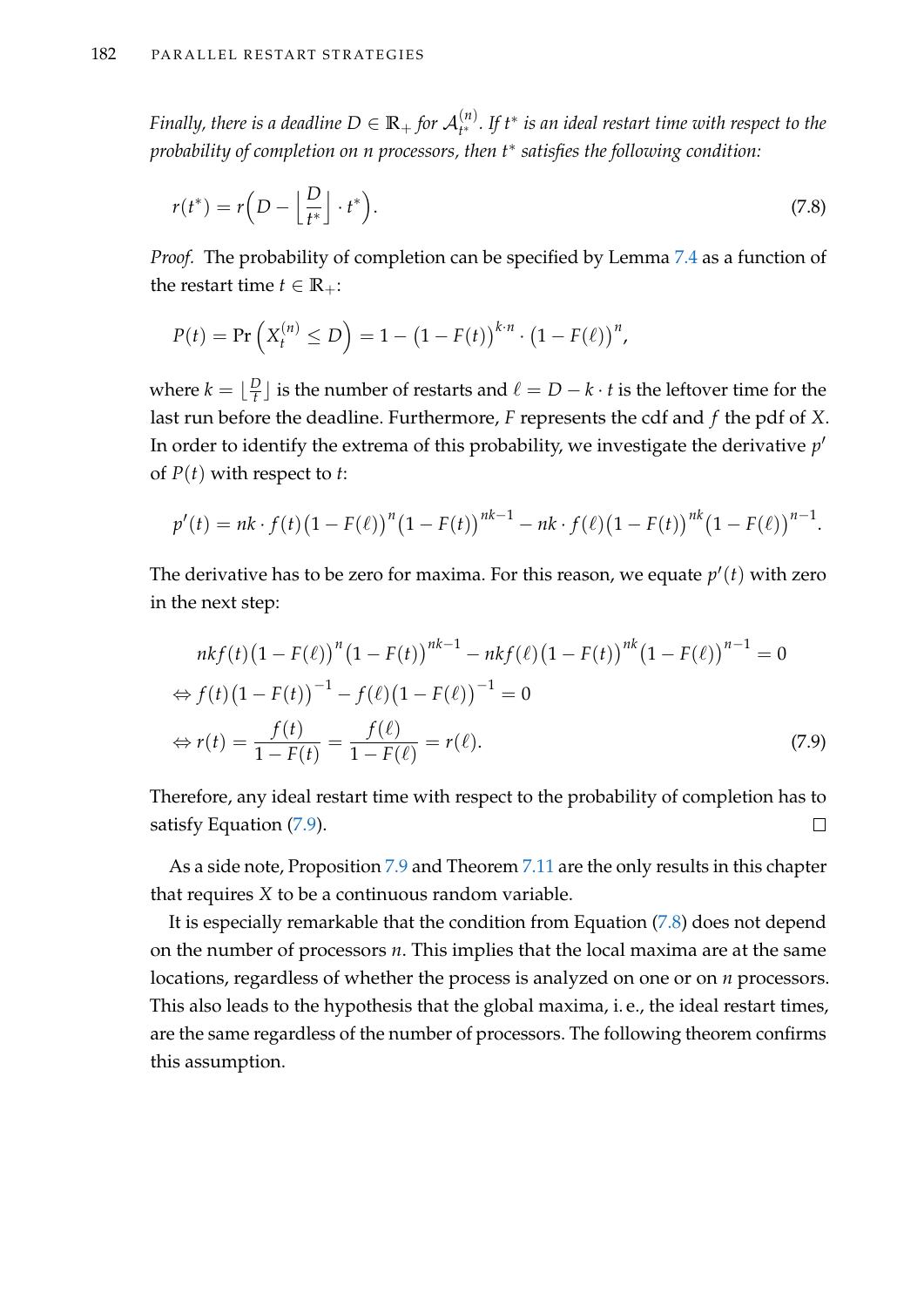<span id="page-198-2"></span>**Theorem 7.12.** *Assume*  $X_t^{(n)}$ *t to be a random variable describing the behavior of a parallelized algorithm* A (*n*) *t running on n* ∈ **N** *processors and using the parallel fixed-cutoff strategy*  $(t, t, \dots)$  *with*  $t \in \mathbb{R}_+$ *. In addition, there is a deadline*  $D \in \mathbb{R}_+$  *for*  $\mathcal{A}_t^{(n)}$ *t . The value t is an ideal restart time regarding the probability of completion on n processors if and only if t is an ideal restart time on one processor.*

*Proof.* Suppose  $t^* \in \mathbb{R}_+$  is an ideal restart time with respect to the probability of completion on one processor. The following property is therefore valid:

 $\Pr(X_{t^*} \leq D) \geq \Pr(X_z \leq D)$  ,  $\forall z \in \mathbb{R}_+$ ,

where *X<sup>t</sup>* is a random variable representing the non-parallelized process (i.e. the process running on only one processor) using the fixed-cutoff restart strategy (*t*, *t*, . . .). Furthermore, let  $t_n^* \in \mathbb{R}_+$  be an ideal restart time regarding the probability of completion on *n* processors. Put differently:

<span id="page-198-1"></span>
$$
\Pr\left(X_{t_n^*}^{(n)} \le D\right) \ge \Pr\left(X_z^{(n)} \le D\right), \ \forall z \in \mathbb{R}_+.\tag{7.10}
$$

In addition, suppose the following also holds true:

$$
Pr(X_{t^*} \leq D) > Pr(X_{t_n^*} \leq D).
$$

In other words,  $t^*$  is strictly superior to  $t_n^*$  on a single processor. The two probabilities can be analyzed more closely. For this purpose, define  $k^* = \lfloor \frac{D}{k^*} \rfloor$  $\frac{D}{t^*}$  and  $\ell^* = D - k^* \cdot t^*$ as the number of restarts and the leftover time for the last run associated with the restart time *t*<sup>\*</sup>. Accordingly, let  $k_n^* = \lfloor \frac{D}{t_n^*} \rfloor$  $\frac{D}{t_n^*}$  and  $\ell_n^* = D - k_n^* \cdot t_n^*$  be the number of restarts and the leftover time corresponding to  $t_n^*$ . Additionally, let *F* be the appropriate cdf as required in Lemma [7.4.](#page-187-0) This lemma allows a more detailed specification of the probabilities:

<span id="page-198-0"></span>
$$
\Pr(X_{t^*} \le D) > \Pr(X_{t_n^*} \le D) \\
\Leftrightarrow 1 - (1 - F(t^*))^{k^*} \cdot (1 - F(\ell^*)) > 1 - (1 - F(t_n^*))^{k^*} \cdot (1 - F(\ell_n^*)) \\
\Leftrightarrow (1 - F(t_n^*))^{k^*} \cdot (1 - F(\ell_n^*)) > (1 - F(t^*))^{k^*} \cdot (1 - F(\ell^*)) \\
\Leftrightarrow (1 - F(t_n^*))^{n \cdot k^*} \cdot (1 - F(\ell_n^*))^n > (1 - F(t^*))^{n \cdot k^*} \cdot (1 - F(\ell^*))^n \\
\Leftrightarrow 1 - (1 - F(t^*))^{n \cdot k^*} \cdot (1 - F(\ell^*))^n > 1 - (1 - F(t_n^*))^{n \cdot k^*} \cdot (1 - F(\ell_n^*))^n \\
\Leftrightarrow \Pr(X_{t^*}^{(n)} \le D) > \Pr(X_{t_n^*}^{(n)} \le D).
$$
\n
$$
(7.11)
$$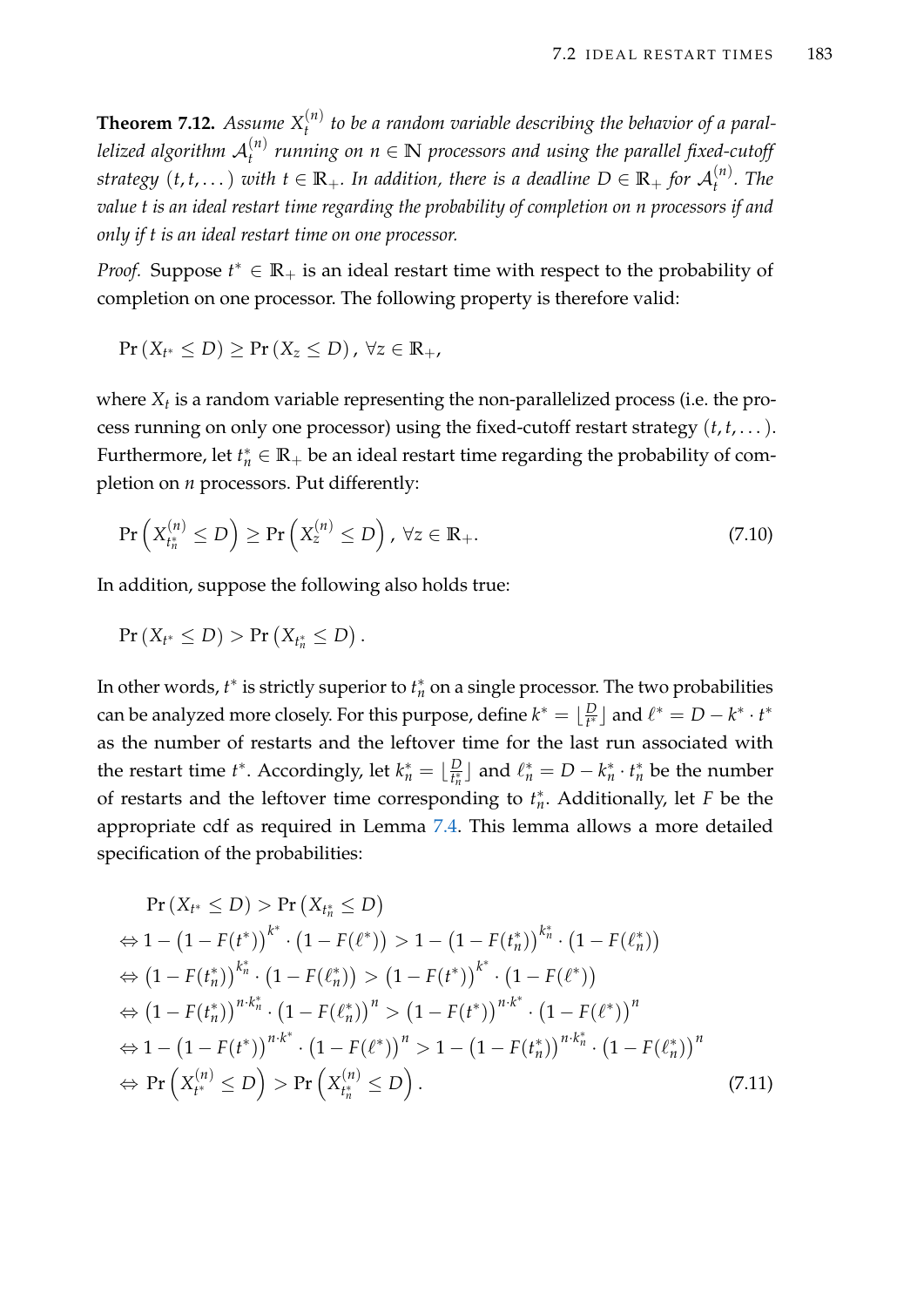In the last line, Lemma [7.4](#page-187-0) is applied once more. Furthermore, Inequality [\(7.11\)](#page-198-0) contradicts the definition of  $t_n^*$  as an ideal restart time for *n* processors (compare Inequality [\(7.10\)](#page-198-1)). We can therefore conclude that  $t_n^*$  is an ideal restart time for one processor. Since only equivalence transformations are used, the reverse direction also follows analogously.  $\Box$ 

Furthermore, Proposition [7.9](#page-194-0) together with Theorem [7.12](#page-198-2) imply that the optimal restart time in terms of the expected value and the ideal restart time in terms of the probability of meeting a deadline are generally not identical.

#### <span id="page-199-0"></span>7.3 THE SCALING BEHAVIOR

In this section, we aim to quantify the effect of parallelization on the probability of meeting the deadline. Shylo et al. [\[159\]](#page-223-0) evaluated the effect of parallelization employing the optimal restart strategy in order to assess the impact on the expected value. To be more precise, they studied the speedup (see Equation  $(6.3)$ ) and proved that it is at best linear in the number of processors. In mathematical terms, their statement can be described as follows:

<span id="page-199-1"></span>
$$
\frac{E[X_{t^*}]}{E[X_{t_n^*}^{(n)}]} \le n. \tag{7.12}
$$

Here, *X<sup>t</sup>* <sup>∗</sup> is a random variable describing the runtime behavior when using an optimal restart time (regarding the expected value)  $t^*$  on one processor. Likewise,  $X^{(n)}_{t^*_{\boldsymbol{\lambda}}}$ *t* ∗ *n* represents a random variable characterizing the runtime behavior utilizing an optimal restart time  $t_n^*$  on *n* processors.

Our objective is to compare the effect on the probability of meeting a deadline with Inequality [\(7.12\)](#page-199-1). However, the probability of meeting the deadline itself is an inappropriate measure for quantifying a type of speedup. To illustrate, consider an increase of the probability from  $\frac{1}{4}$  to  $\frac{1}{2}$  on the one hand and from  $\frac{1}{2}$  to 1.0 on the other hand. Although both increments double the respective probability, it is evident that the second increment has a much higher effect because it turns an intrinsically probabilistic procedure into a deterministic one. Thus, increases in probability have differing effects, and one, therefore, requires a different measure.

For this purpose, we define a suitable expected value. Say an algorithm  $\mathcal A$  is subject to a certain deadline  $D \in \mathbb{R}_+$  and we repeat the execution of the algorithm  $\mathcal A$ with the same deadline *D* until it succeeds. Let *Y* be a random variable counting the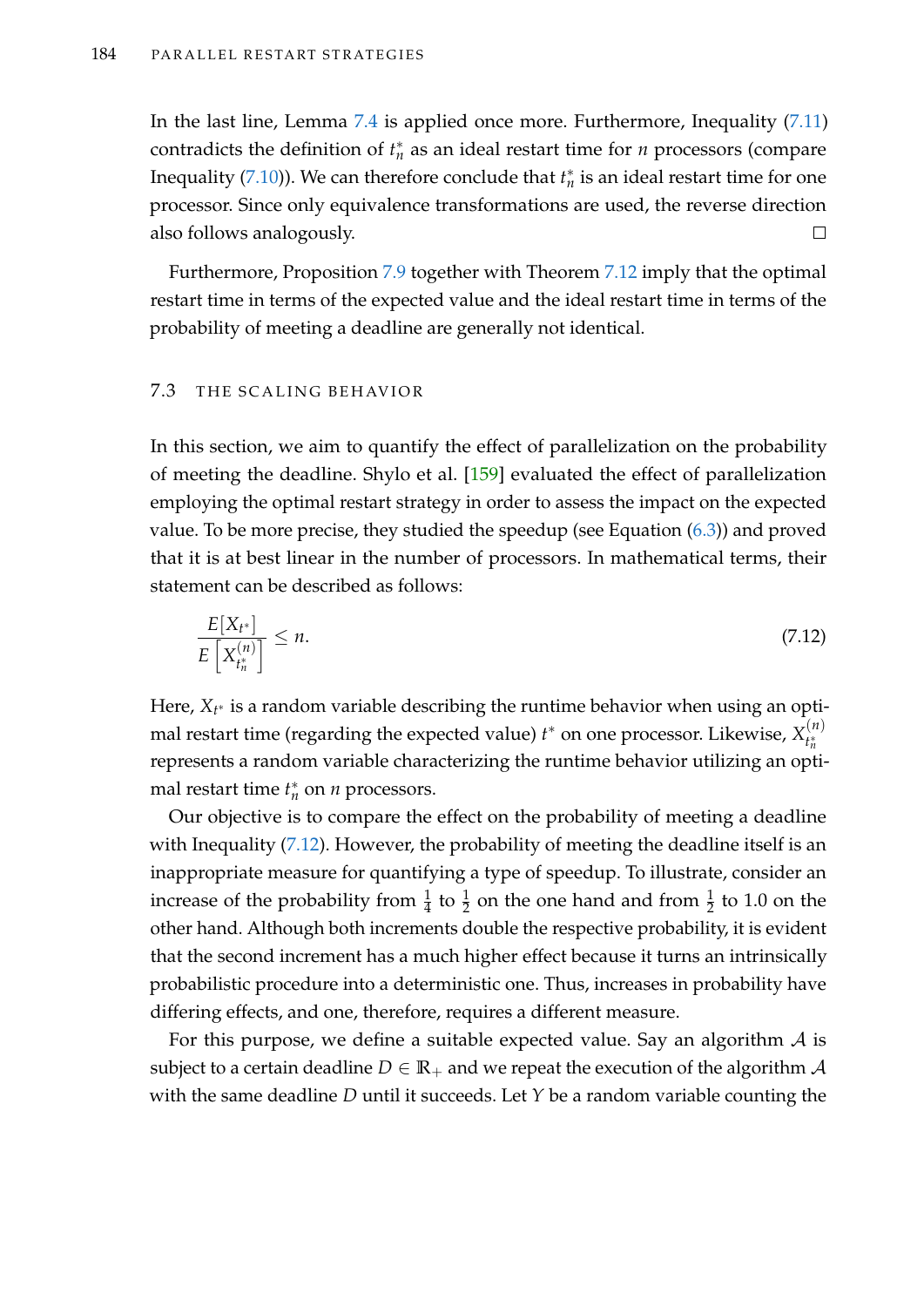number of failed attempts of A subject to the deadline *D*. The random variable *Y* follows a geometric distribution.

**Definition 7.13** ([\[49\]](#page-214-0))**.** A discrete random variable *X* with pmf

$$
p(k) = (1-p)^k \cdot p, \, k \in \mathbb{N}_0
$$

has a **geometric distribution** with parameter  $p \in (0, 1]$ . The expected value of *X* is given as follows:

$$
E[X] = \frac{1-p}{p}.
$$

In our case, the parameter *p* of the geometric distribution is given by the probability of meeting the deadline. We are naturally interested in ensuring that the expected value  $E[Y]$  is as close as possible to zero. Most importantly, this approach allows us to evaluate the effect of parallelization. For this purpose, the expected value of the number of failed attempts is calculated once with parallelization and once without. If the ratio of these two expected values is calculated, the result is a type of speedup that can be compared with the finding by Shylo et al.  $[159]$  (see Inequality  $(7.12)$ ).

In the following, we focus on the case in which the restart times remain constant for an increasing number of processors. This is because Theorem [7.12](#page-198-2) shows that the ideal restart times are identical for both the parallel and sequential cases. Next, we show that the speedup described above is superlinear in the number of processors.

<span id="page-200-1"></span>**Theorem 7.14.** Assume A,  $A_t$  and  $A_t^{(n)}$ *t to be three related algorithms. In this context,* A*<sup>t</sup> is a modified version of A using the fixed-cutoff strategy with restart time*  $t \in \mathbb{R}_+$  *and* furthermore  $\mathcal{A}_t^{(n)}$ *t is a parallelized version of* A *running on n* = 2 *i* , *i* ∈ **N***, processors employing the parallel fixed-cutoff strategy* (*t*, *t*, . . .)*. Let X be a random variable describing the runtime behavior of* A *and let F be the cdf of X. In addition, suppose Y<sup>t</sup> is a random variable indicating the number of failed attempts of*  $A_t$  *to meet a deadline*  $D \in \mathbb{R}_+$ *. Likewise,* let  $Y_t^{(n)}$  $\mu_t^{(n)}$  be a random variable describing the number of failed attempts of  $\mathcal{A}_t^{(n)}$ *t to meet the deadline D. If*  $F(t) \in (0, 1)$  *is valid, then* 

<span id="page-200-0"></span>
$$
\frac{E\left[Y_t\right]}{E\left[Y_t^{(n)}\right]} = \omega(n) \tag{7.13}
$$

*is also valid.*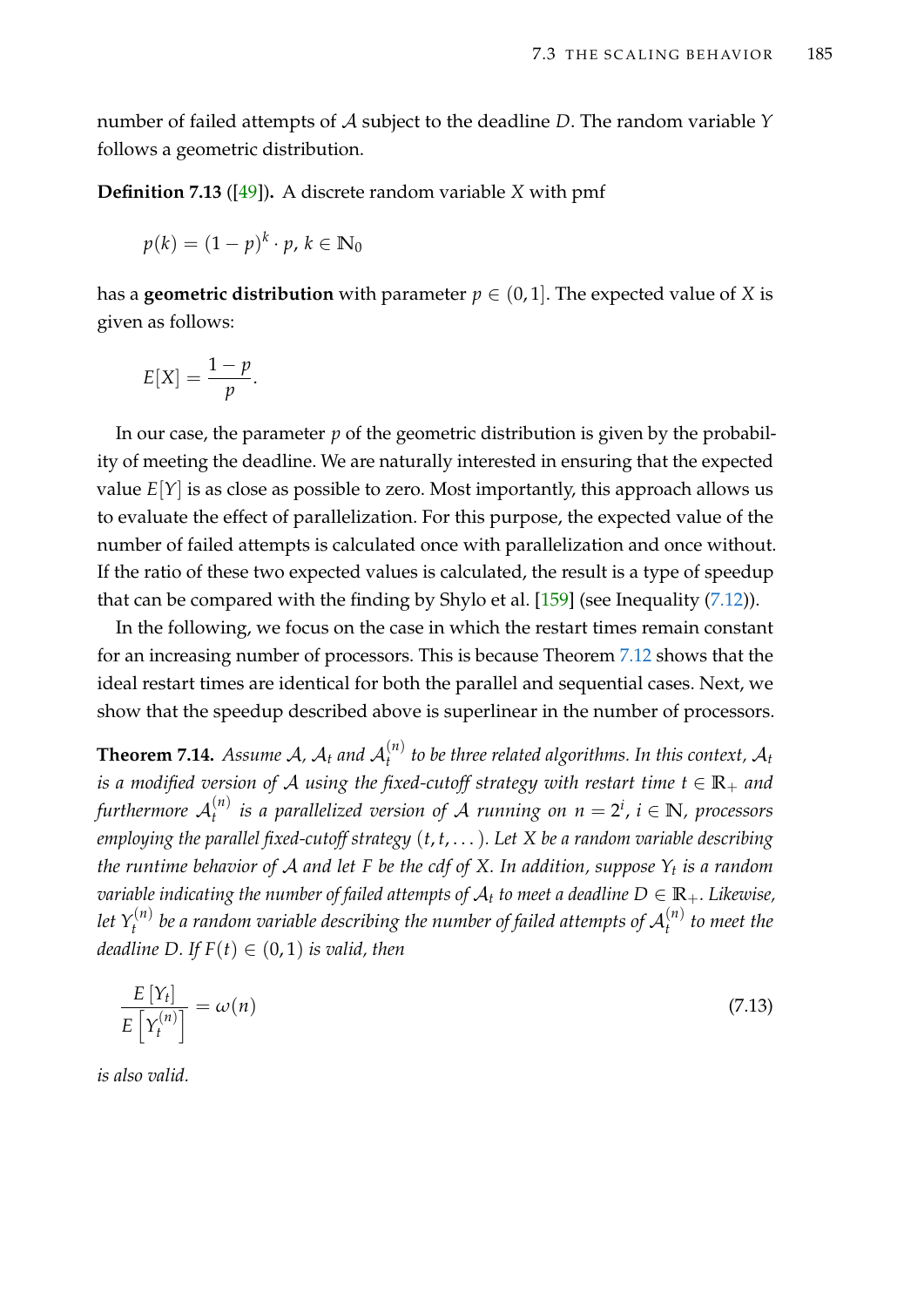*Proof.* Consider two random variables  $X_t$  and  $X_t^{(n)}$  describing the runtime behavior of  $\mathcal{A}_t$  and  $\mathcal{A}_t^{(n)}$  $Y_t^{(n)}$  respectively. The random variables  $Y_t$  and  $Y_t^{(n)}$  $\hat{t}^{(n)}$  are both geometrically distributed, hence the ratio in Equation [\(7.13\)](#page-200-0) is given as follows:

$$
\frac{E[Y_t]}{E\left[Y_t^{(n)}\right]} = \frac{(1-p_1)\cdot p_2}{(1-p_2)\cdot p_1}.
$$

Here,  $p_1$  corresponds to the probability of  $A_t$  meeting the deadline and accordingly  $p_2$  is the probability that  $\mathcal{A}_t^{(n)}$  meets the deadline. The values of  $p_1$  and  $p_2$  can be specified as follows by means of the random variables  $X_t$  and  $X_t^{(n)}$ *t* :

$$
p_1 = \Pr(X_t \leq D)
$$
  

$$
p_2 = \Pr(X_t^{(n)} \leq D).
$$

These two probabilities can now be analyzed more closely by employing the methods introduced in this chapter. In the following,  $k = \lfloor \frac{D}{t} \rfloor$  $\frac{D}{t}$  is the number of restarts and  $\ell = D - k \cdot t$  is the leftover time for the last run before the deadline:

$$
\frac{E[Y_t]}{E[Y_t^{(n)}]} = \frac{\left[1 - \Pr\left(X_t \leq D\right)\right] \cdot \Pr\left(X_t^{(n)} \leq D\right)}{\left[1 - \Pr\left(X_t^{(n)} \leq D\right)\right] \cdot \Pr\left(X_t \leq D\right)}
$$
\n
$$
= \frac{\left[1 - \Pr\left(X_t \leq D\right)\right] \cdot \prod_{j=0}^{i-1} \left(1 + \left(1 - F(t)\right)^{2^j \cdot k} \cdot \left(1 - F(\ell)\right)^{2^j}\right)}{1 - \Pr\left(X_t^{(n)} \leq D\right)}.
$$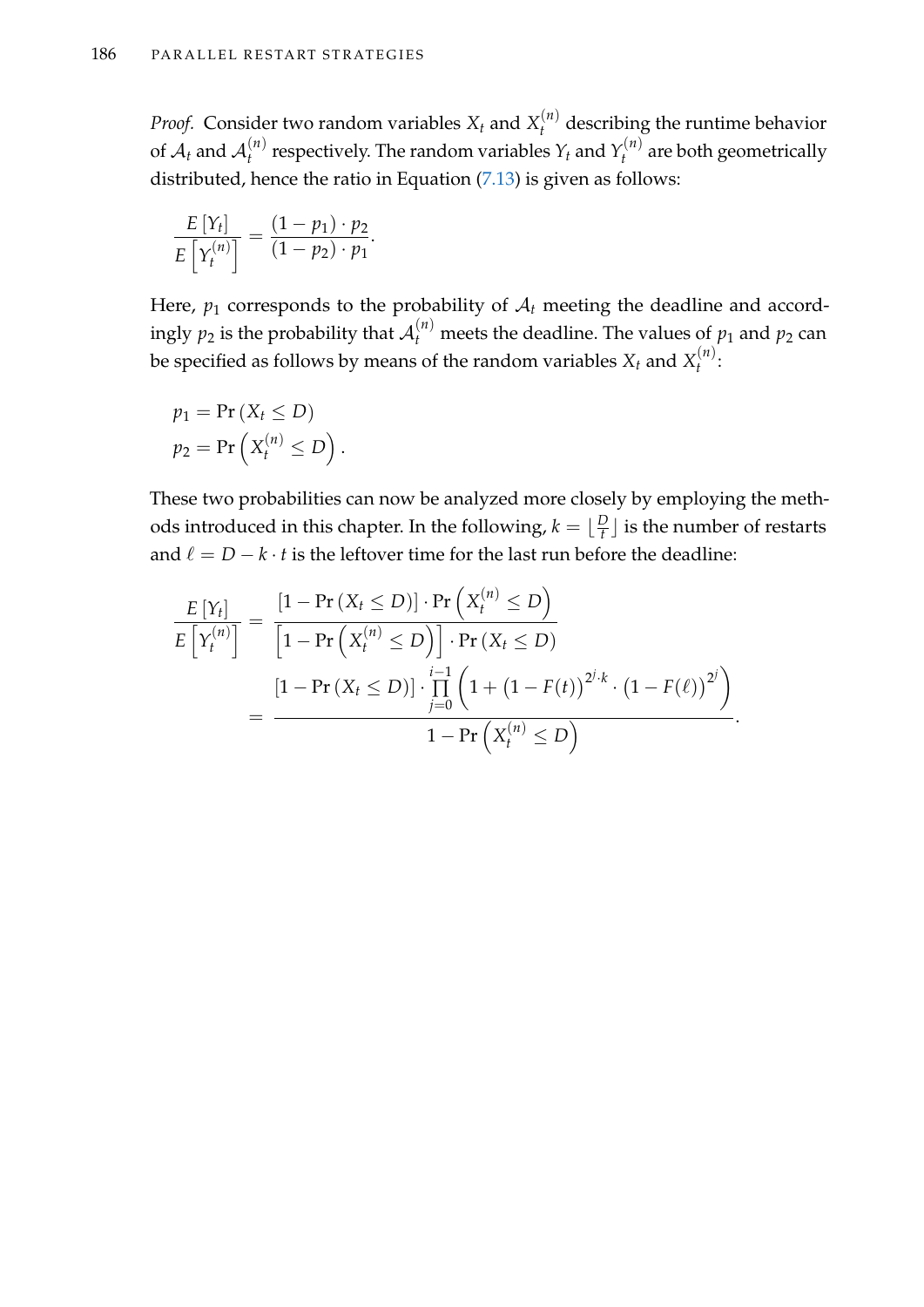Here, Theorem [7.6](#page-190-1) is applied to Pr  $\left(X_t^{(n)} \leq D\right)$  and the fraction is reduced accordingly. In the next step, Lemma [7.4](#page-187-0) is utilized in both the denominator and the numerator:

$$
\frac{E[Y_{t}]}{E[Y_{t}^{(n)}]} = \frac{[1 - \Pr(X_{t} \leq D)] \cdot \prod_{j=0}^{i-1} \left(1 + (1 - F(t))^{2^{j} \cdot k} \cdot (1 - F(\ell))^{2^{j}}\right)}{1 - \Pr(X_{t}^{(n)} \leq D)}
$$
\n
$$
= \frac{(1 - F(t))^{k} \cdot (1 - F(\ell)) \cdot \prod_{j=0}^{i-1} \left(1 + (1 - F(t))^{2^{j} \cdot k} \cdot (1 - F(\ell))^{2^{j}}\right)}{(1 - F(t))^{k \cdot 2^{i}} \cdot (1 - F(\ell))^{2^{i}}}
$$
\n
$$
= \frac{\prod_{j=0}^{i-1} \left(1 + (1 - F(t))^{2^{j} \cdot k} \cdot (1 - F(\ell))^{2^{j}}\right)}{(1 - F(t))^{k \cdot (2^{i} - 1)} \cdot (1 - F(\ell))^{2^{i} - 1}}
$$
\n
$$
\geq \frac{1}{(1 - F(t))^{k \cdot (2^{i} - 1)} \cdot (1 - F(\ell))^{2^{i} - 1}}.
$$
\n(7.14)

It is obvious that the last value approaches infinity as *i* approaches infinity. Next, we compare the limiting behavior of the right side of Inequality [\(7.14\)](#page-202-0) against 2 *<sup>i</sup>* as *i* tends towards infinity:

<span id="page-202-1"></span><span id="page-202-0"></span>
$$
\lim_{i \to \infty} \frac{\frac{1}{(1 - F(t))^{k \cdot (2^i - 1)} \cdot (1 - F(\ell))^{2^i - 1}}}{2^i}.
$$
\n(7.15)

Although *i* is defined as a natural number, in the following, we consider an extension into the real numbers. Since both the numerator and denominator are approaching infinity, L'Hospitals rule can be applied to the limit in Equation [\(7.15\)](#page-202-1):

$$
\lim_{i \to \infty} \frac{\frac{1}{(1-F(t))^{k \cdot (2^i-1)} \cdot (1-F(\ell))^{2^i-1}}}{2^i}
$$
\n
$$
= \lim_{i \to \infty} \frac{\frac{\ln(2) \cdot [k \ln(1-F(t)) + \ln(1-F(\ell))] \cdot 2^i}{(1-F(t))^{k(2^i-1)} \cdot (1-F(\ell))^{2^i-1}}}{\ln(2) \cdot 2^i}
$$
\n
$$
= \lim_{i \to \infty} -\frac{k \ln(1-F(t)) + \ln(1-F(\ell))}{(1-F(t))^{k(2^i-1)} \cdot (1-F(\ell))^{2^i-1}} = \infty.
$$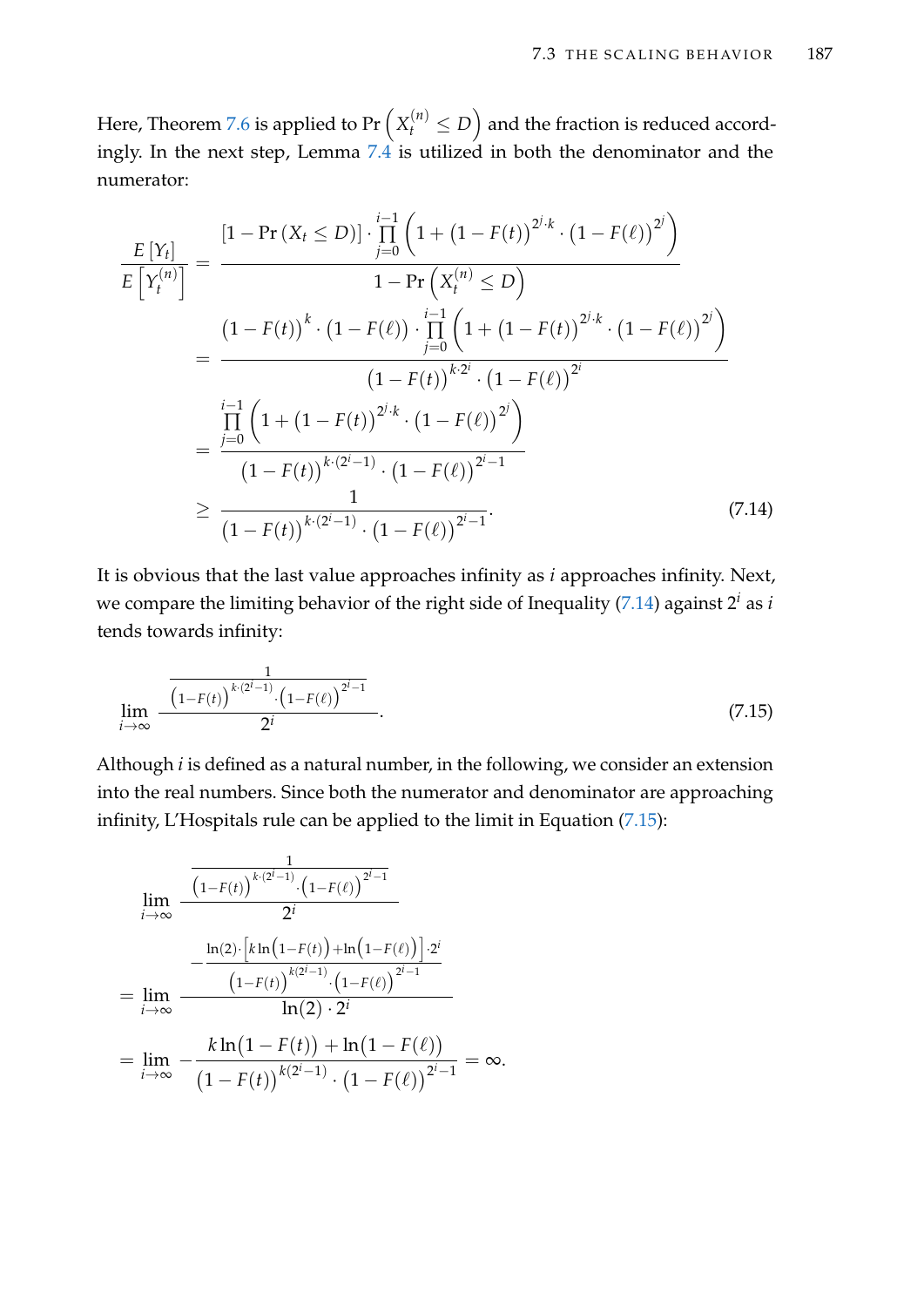Thus, 
$$
\frac{E[Y_t]}{E[Y_t^{(n)}]} = \omega(2^i) = \omega(n)
$$
 is valid. The proof is therefore complete.

Here, we confined ourselves on the number of processors being a power of two in order to be able to analyze the corresponding probabilities by means of Theorem [7.6.](#page-190-1) A generalization of this result to allow for any number of processors would also be of interest.

It is noteworthy that Theorem [7.14](#page-200-1) does not require the restart times to be ideal. Such a scenario occurs, for example, in practical applications where the precise runtime distribution is usually unknown. One can then, at best, rely on empiricallybased estimates to determine the restart time. In such a scenario, the restart time is, therefore, generally not ideal. Nevertheless, according to Theorem [7.14,](#page-200-1) a superlinear effect is obtained (with respect to meeting the deadline).

### 7.4 CONCLUSION

In this chapter, we consider the effects of parallel restart strategies on the probability of meeting a deadline. Essentially, two different models are discussed.

When trying to minimize the expected value by restarts in a parallel setting, the optimal restart times are monotonically increasing in the number of processors under reasonable assumptions (cf. [\[159\]](#page-223-0)). In case the characteristics regarding a deadline need to be checked in this scenario, Theorem [7.7](#page-191-0) can be applied for the analysis.

On the other hand, we demonstrate in Theorem [7.12](#page-198-2) that the ideal restart times (i. e., regarding the probability to meet a deadline) remain constant with an increasing number of processors. Furthermore, according to Theorem [7.14,](#page-200-1) this situation yields a superlinear speedup in the number of processors. For the calculation of the speedup, we take the number of failed attempts to meet the deadline. Since the superlinearity, in particular, does not require ideal restart times, this result is also applicable in practice if the underlying distribution is unknown.

Altogether, there is an interesting discrepancy between the scenario in which an expected value is optimized compared to that in which the probability of meeting a deadline is optimized. In the first case, the speedup is at most linear. In contrast, the speedup in terms of meeting a deadline is superlinear. From this observation, we conclude that the combination of parallelization and restarts is highly efficient for meeting a deadline, whereas the benefit of parallelizing using optimal restarts is limited when considering the expected value.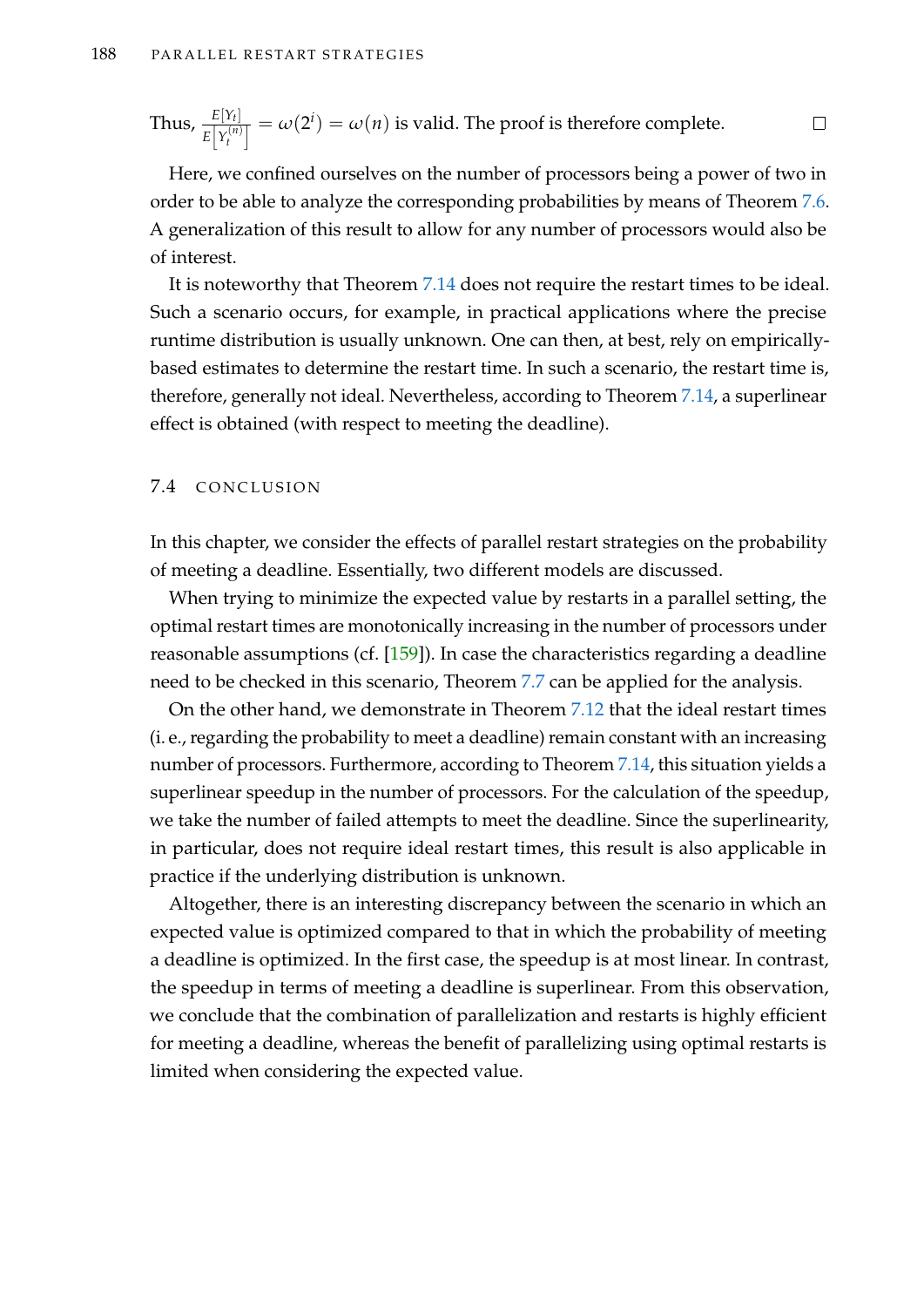A possible direction for further research might be to consider these two issues as a multi-objective optimization problem. One would then attempt to simultaneously optimize the expected value and the probability to meet a deadline. The deadline can be seen as a soft deadline in such a setting. This would correspond to a process that should be completed within the deadline but which is, in principle, allowed to exceed it. All questions regarding restarting properties would have to be addressed again in this situation.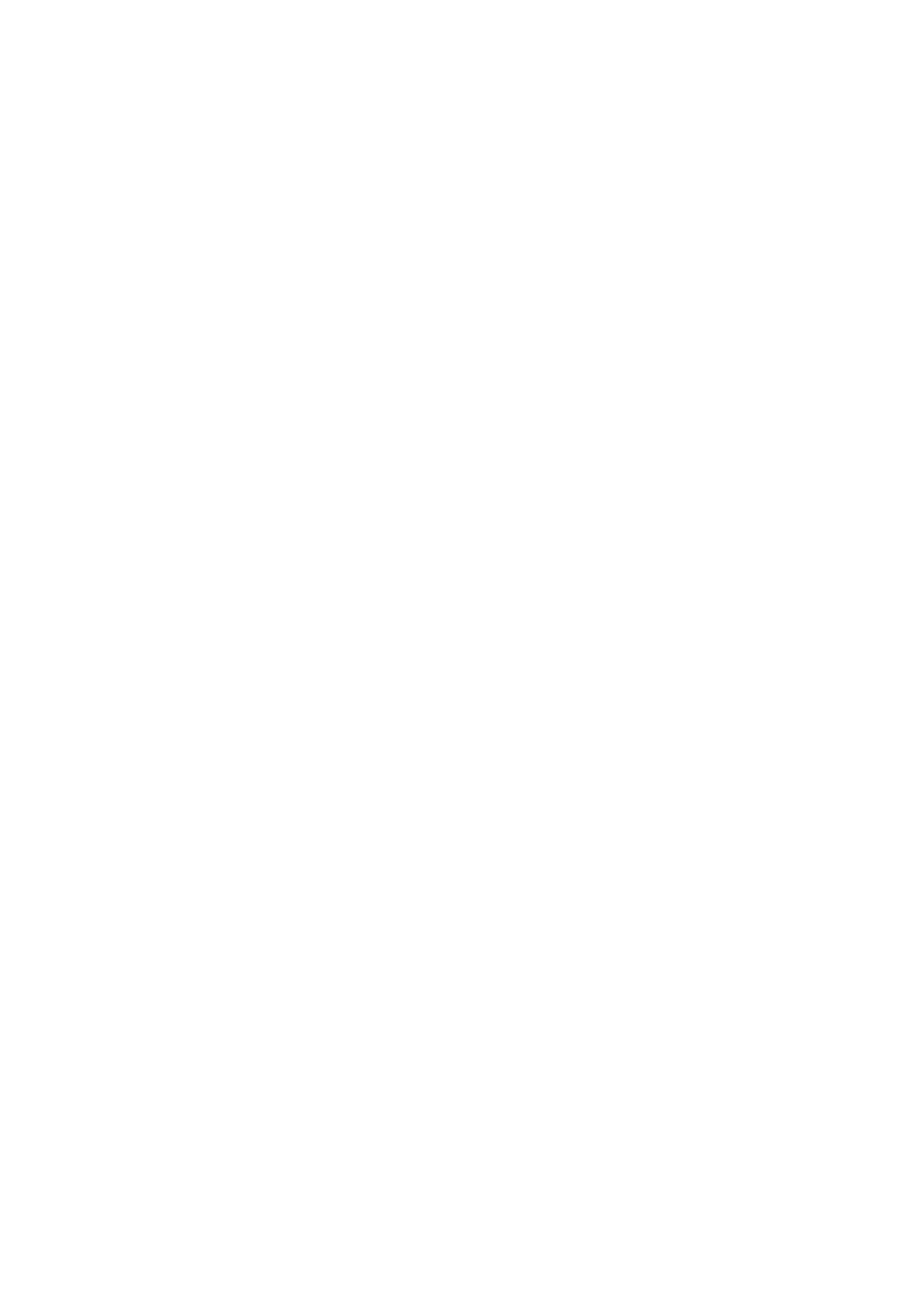# 8

## D ISCUSSION

The primary purpose of restarts is to improve the runtime of algorithms. However, there are comparatively few theoretical results concerning the properties of restart strategies. In this thesis, we explore various, mostly theoretical, aspects of restart strategies. One objective of this thesis is to contribute to the theoretical comprehension of such strategies. This chapter first summarizes the main results obtained in this thesis and proposes potential directions for further research.

## 8.1 MAIN CONTRIBUTIONS

## 1. **Complexity of restarts**

Chapter [3](#page-54-0) investigates the complexity-theoretical characteristics of restart strategies. To the best of our knowledge, this is a novel approach to the analysis of restart strategies. For this purpose, it is assumed that the probability distribution is provided as a function in the form of a straight-line program. We showed that almost all questions related to restarts are hard with respect to the complexity. To be more precise, deciding whether restarts positively affect the expected value is NP-hard (cf. Section [3.2.1\)](#page-58-0). Even the computation of the expected value for a given restart strategy is #P-hard (cf. Section [3.2.2\)](#page-64-0). For the calculation of the optimal restart time, an interesting separation occurs. Considering the case in which the provided straight-line program represents a pmf, the existence of an efficient approximation algorithm implies  $P = NP$ (cf. Theorem [3.14\)](#page-70-0). One can infer that the existence of such an algorithm is unlikely. On the other hand, we developed an efficient  $(4 + \varepsilon)$ -approximation algorithm for the case in which the cdf is given (cf. Corollary [3.19\)](#page-77-0). Thus, in this situation, it is possible to obtain good restart times.

This chapter mostly assumed that the given functions are indeed a valid description of a probability distribution. Section [3.3](#page-78-0) examines how difficult it is to check this precondition. We found that checking whether a function describes a pmf is  $P^{HP}$ -hard; whereas checking the cdf property is coNP-hard.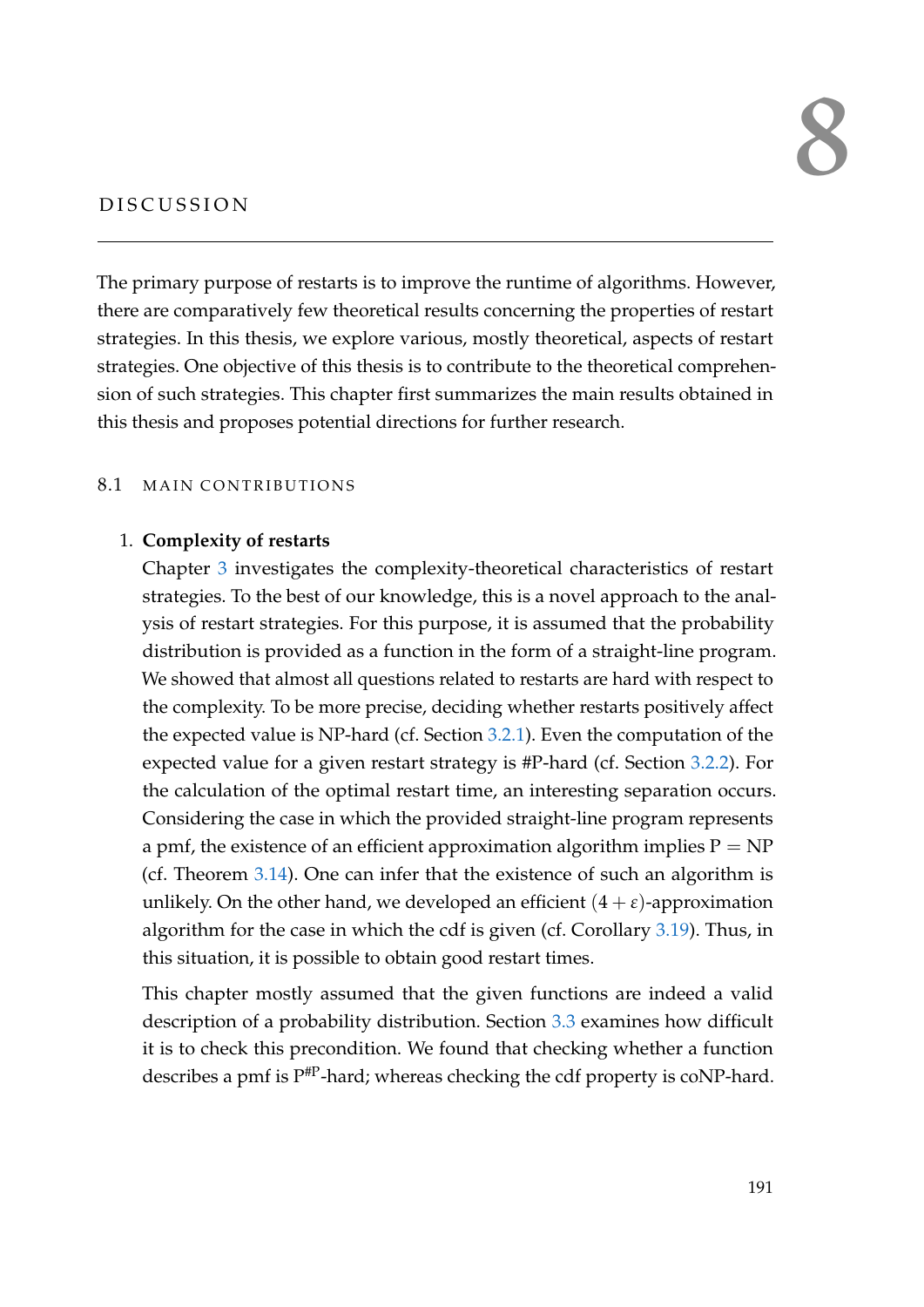## 2. **Continuous restart strategies**

As discussed above, finding an optimal restart time and quantifying the speedup is, in general, a challenging problem, even if the probability distribution is known. Chapter [4,](#page-84-0) however, demonstrates that the problem can be addressed efficiently by confining oneself to certain types of distribution. For this purpose, we investigate continuous distributions in terms of their restart quantiles. In particular, conditions are established to determine whether there are useful restart quantiles (cf. Section [4.1\)](#page-86-0) and if so, how to identify optimal restart quantiles (cf. Section [4.2\)](#page-95-0). For a large class of distributions, namely long-tailed distributions, restarts can be shown to be useful by utilizing these conditions (cf. Theorem [4.12\)](#page-94-0). Furthermore, it is proven that scale parameters do not affect the restart properties (cf. Section [4.3\)](#page-97-0). Therefore, such a scale parameter can be set to a convenient value in the analysis, simplifying the evaluation considerably. By means of these findings, three widespread distributions for describing the runtime behavior of algorithms are investigated. It is shown that there are always useful restart quantiles for any lognormal distribution (cf. Theorem [4.20\)](#page-104-0). Furthermore, the Weibull and the generalized Pareto distribution exhibit an intriguing property. If restarts are useful for these distributions, the optimal restart time approaches zero (cf. Theorem [4.23](#page-111-0) and [4.27\)](#page-116-0). Therefore, restarts should be performed as early as possible.

The main part of this thesis focuses on fixed-cutoff restarts, which have been proven to be the optimal strategy when using the optimal restart time [\[123\]](#page-220-1). However, since this optimal restart time is usually unknown in practice, Luby's strategy is frequently employed in algorithms. This is a universal strategy, which is at most a logarithmic factor worse than the optimal fixed-cutoff strategy in a discrete setting [\[123\]](#page-220-1). Chapter [5](#page-122-0) is devoted to such universal strategies in a continuous setting. It is shown that, in general, there are no universal strategies providing a performance guarantee comparable to Luby's strategy in the discrete setting (cf. Theorem [5.4\)](#page-128-0). On the other hand, we define a large subclass of continuous distributions on which Luby's strategy provides a performance guarantee (cf. Theorem [5.7\)](#page-132-0). This also indicates that, in a continuous setting, one should not merely resort to Luby's strategy without first checking whether a performance guarantee is applicable.

## 3. **Predicting runtime distributions**

There are two main arguments against employing a fixed cutoff strategy. First,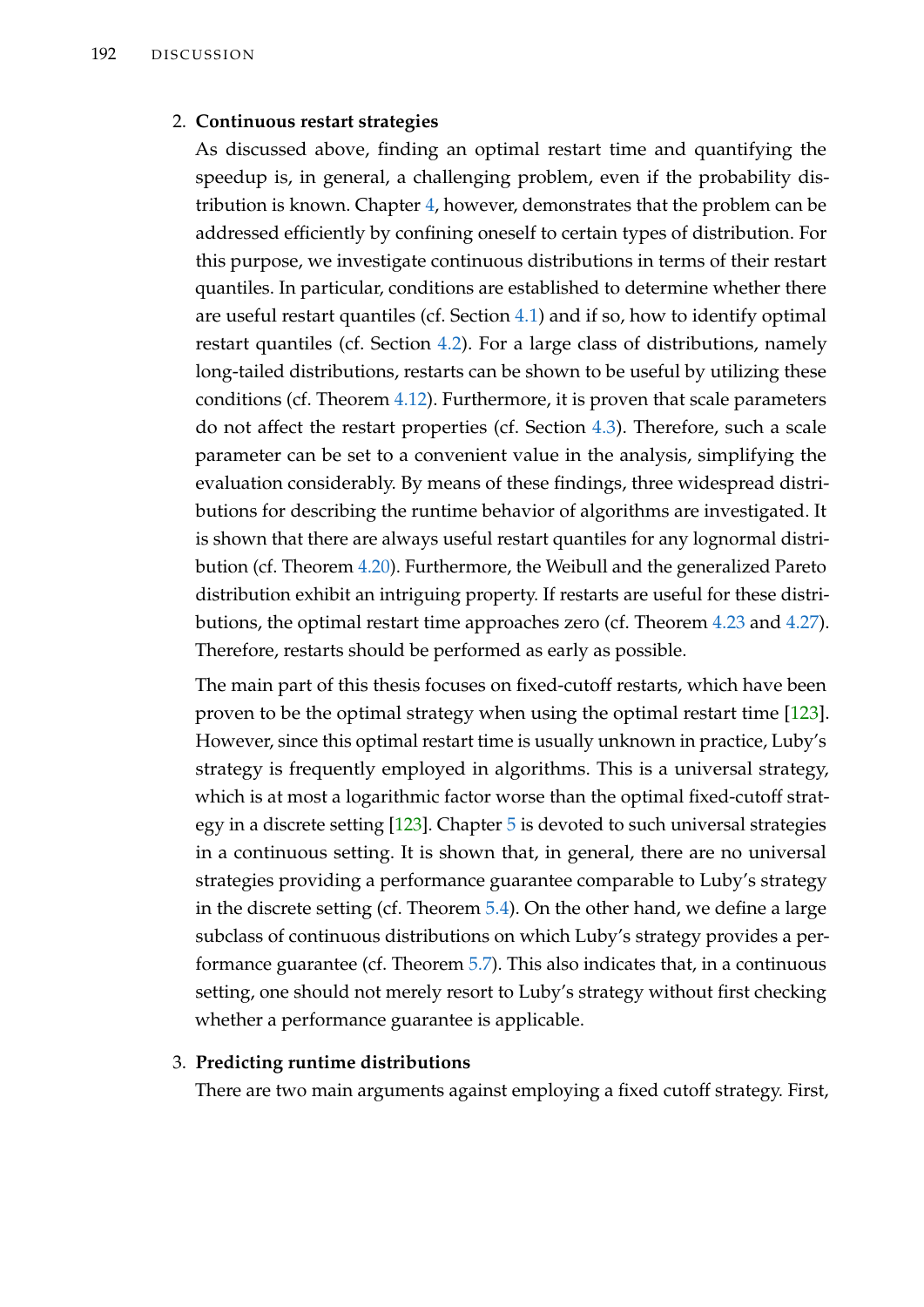as shown in Chapter [3,](#page-54-0) the decision of whether to restart is NP-hard, even if the runtime distribution is known. Secondly, the exact runtime distribution is usually unknown, and thus the optimal restart time cannot be calculated. In Chapter [6,](#page-136-0) this problem is addressed exemplarily for the SAT solver PROB-SAT [\[14\]](#page-211-0). For this purpose, machine learning techniques are used to predict the runtime distribution of previously unsolved instances. Based on the predicted distributions and the techniques described in Chapter [4,](#page-84-0) restart times can be determined. The quality of the predicted distributions is so good that the restart strategies derived from these distributions yield an average speedup factor of more than 50 on instances with hidden solutions. Furthermore, these techniques improve the performance of PROBSAT on the instances of the SAT Competition 2018 to such an extent that the improved version would have achieved the second place in the competition, competing closely with the winning solver. Above all, these results demonstrate that the methods presented in Chapter [4](#page-84-0) are not only of theoretical interest but can also be applied in practice in conjunction with machine learning techniques.

4. **Impact of parallel restart strategies on the probability of meeting deadlines** Finally, a slightly different scenario is considered in Chapter [7.](#page-186-1) The objective is to maximize the probability that a randomized, parallelized algorithm meets a certain deadline. In particular, it is proven that the ideal strategy in a parallel setting is identical to the ideal strategy in a sequential context (cf. Section [7.2\)](#page-196-0). This is worth mentioning since this property does not apply when optimizing, for example, with respect to the expected value [\[159\]](#page-223-0). Another noteworthy result is that the expected number of failures to meet the deadline is superlinearly (in the number of used processors) approaching zero (cf. Section [7.3\)](#page-199-0). This contrasts with parallel optimal restart strategies regarding the expected value: The expected value of the optimal restart strategy scales sublinearly in the number of processors [\[159\]](#page-223-0).

## 8.2 OUTLOOK

There are some opportunities to extend the research presented in this thesis. Some of these possibilities are briefly illustrated in this section. The most obvious starting point might be the part concerning complexity theory. Overall, the complexitytheoretical consideration of restarts is relatively young, and accordingly, many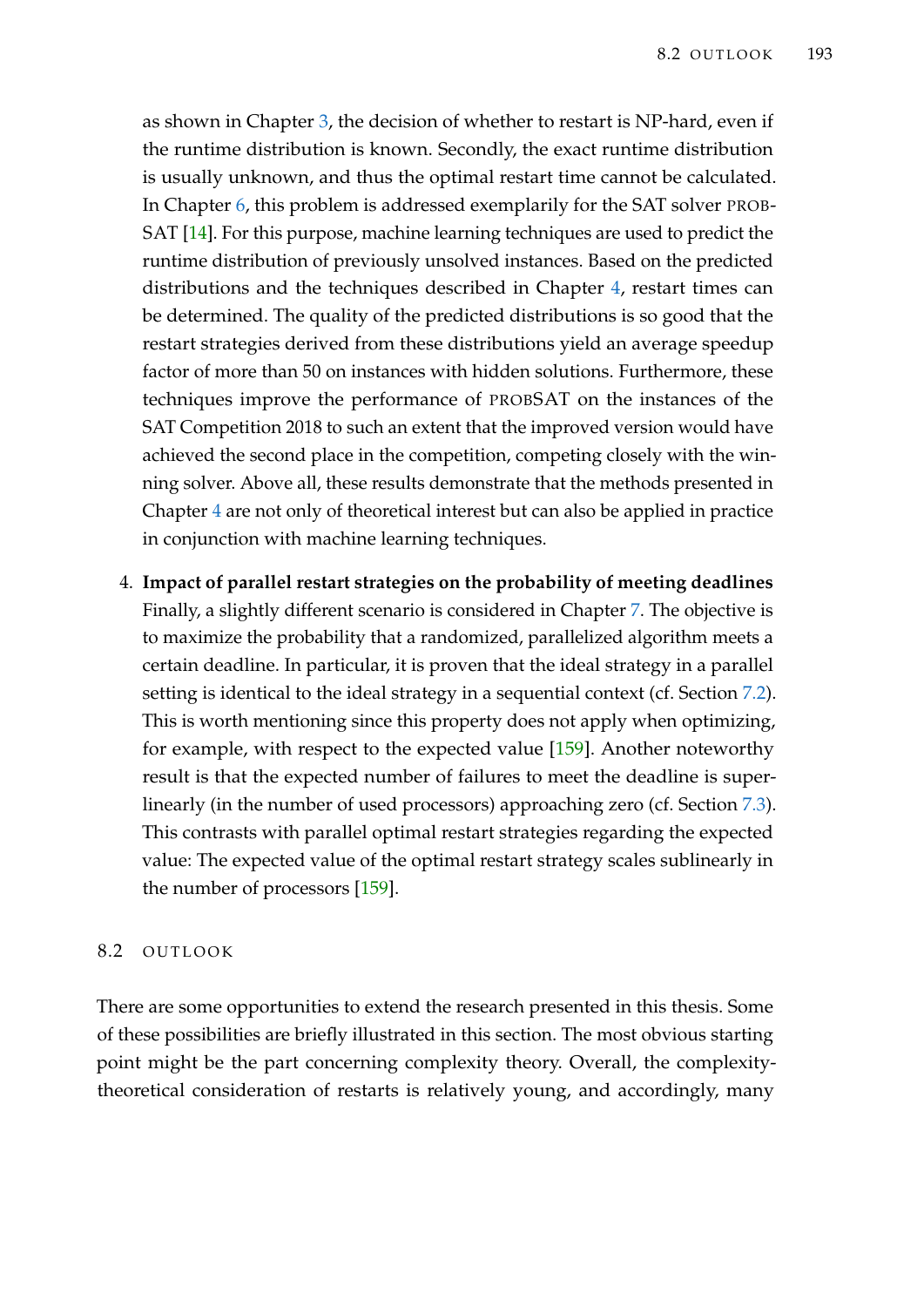aspects are still unexplored. For example, one could analyze similar questions for continuous distributions. However, this would also require the choice of a suitable computational model, such as the model developed by Ko [\[102\]](#page-218-0). Furthermore, only fixed-cutoff strategies and only the optimization concerning the expected value are considered. Therefore, it might be worthwhile to investigate other related issues, as well. For example, in Chapter [7,](#page-186-1) we addressed the problem of meeting a deadline by means of restarts. It might also be interesting to study the complexity-theoretical characteristics of this problem. It is particularly intriguing whether it is possible to devise an efficient algorithm capable of finding an ideal restart strategy.

Another not entirely resolved question is *why* restarts might be worthwhile. This work attempts to address this question through runtime distributions. For example, the literature often employs so-called power-laws to describe algorithms' behavior (e. g. [\[76\]](#page-216-1)). This is a kind of distribution that resembles the generalized Pareto distribution for extreme values. However, this way, the problem only shifts to justifying why an algorithm follows a certain distribution. In particular, there are only few theoretical explanations concerning this issue. There has been some progress regarding the reasoning for the occurrence of power-laws in the runtime behavior of backtracking algorithms (e. g. [\[36,](#page-213-0) [39\]](#page-213-1)). But as seen, for example, in Chapter [6,](#page-136-0) there are other types of algorithms better described by other kinds of distributions, such as the lognormal distribution. Overall, there is a lack of theoretical justifications why this might be the case and, by extension, why restarts are useful.

Finally, it should be mentioned that the type of restarts discussed in this thesis assumes the independence of the runs; this is the case, for example, in stochastic local search algorithms. Other types of algorithms, however, sometimes implement restarts exploiting inter-run dependencies. For instance, in so-called CDCL SAT solvers, such restarts are used [\[28\]](#page-212-0). The question on the effect of this type of restarts and under which circumstances they are useful is also not entirely resolved, although there has been some progress in this direction [\[109,](#page-219-4) [144\]](#page-222-1).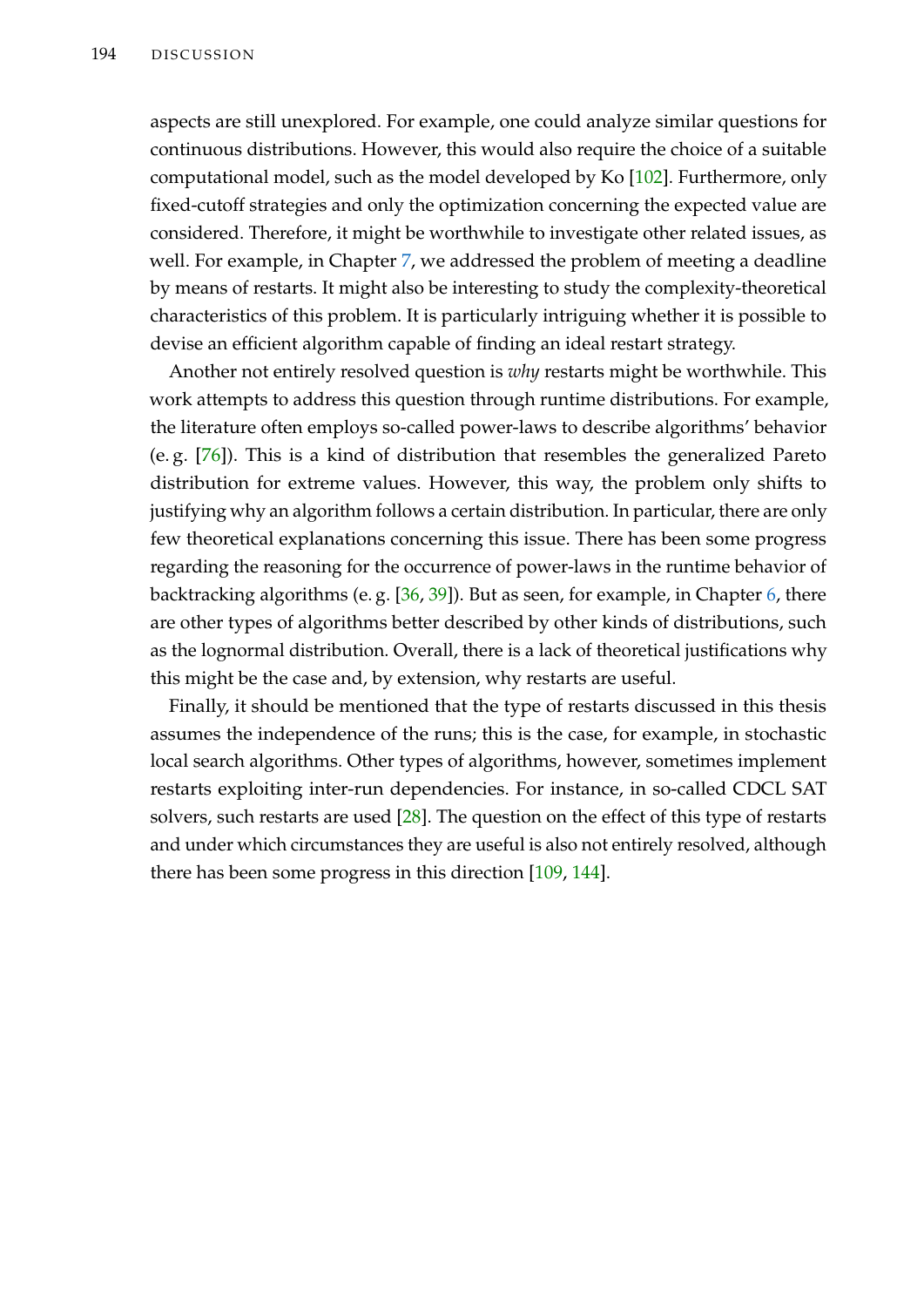## B I B L I O G R A P H Y

- [1] Charu C. Aggarwal. *Neural networks and deep learning*. Springer, 2018.
- [2] Helmut Alt, Leonidas Guibas, Kurt Mehlhorn, Richard M. Karp, and Avi Wigderson. *A Method for Obtaining Randomized Algorithms with Small Tail Probabilities*. Tech. rep. ICSI Technical Report tr-91-057. Berkeley, CA, USA: ICSI, 1991, p. 8.
- [3] Rajeev Alur and David L. Dill. "A theory of timed automata." In: *Theoretical computer science* 126.2 (1994), pp. 183–235.
- [4] Alejandro Arbelaez, Charlotte Truchet, and Philippe Codognet. "Using sequential runtime distributions for the parallel speedup prediction of SAT local search." In: *Theory and Practice of Logic Programming* 13.4-5 (2013), pp. 625–639.
- [5] Alejandro Arbelaez, Charlotte Truchet, and Philippe Codognet. "Using sequential runtime distributions for the parallel speedup prediction of SAT local search." In: *Theory and Practice of Logic Programming* 13.4-5 (2013), pp. 625–639.
- [6] Alejandro Arbelaez, Charlotte Truchet, and Barry O'Sullivan. "Learning Sequential and Parallel Runtime Distributions for Randomized Algorithms." In: *ICTAI 2016: 28th International Conference on Tools with Artificial Intelligence, San Jose, California, USA*. IEEE, 2016, pp. 655–662.
- [7] Sanjeev Arora and Boaz Barak. *Computational complexity: a modern approach*. Cambridge University Press, 2009.
- [8] Albert Atserias, Johannes Klaus Fichte, and Marc Thurley. "Clause-learning algorithms with many restarts and bounded-width resolution." In: *Journal of Artificial Intelligence Research* 40 (2011), pp. 353–373.
- [9] Gilles Audemard and Laurent Simon. "Refining restarts strategies for SAT and UNSAT." In: *Principles and Practice of Constraint Programming*. 2012, pp. 118–126.
- [10] László Babai. *Monte-Carlo algorithms in graph isomorphism testing*. Tech. rep. DMS 79-10. Département de mathématiques et de statistique, Université de Montréal, 1979.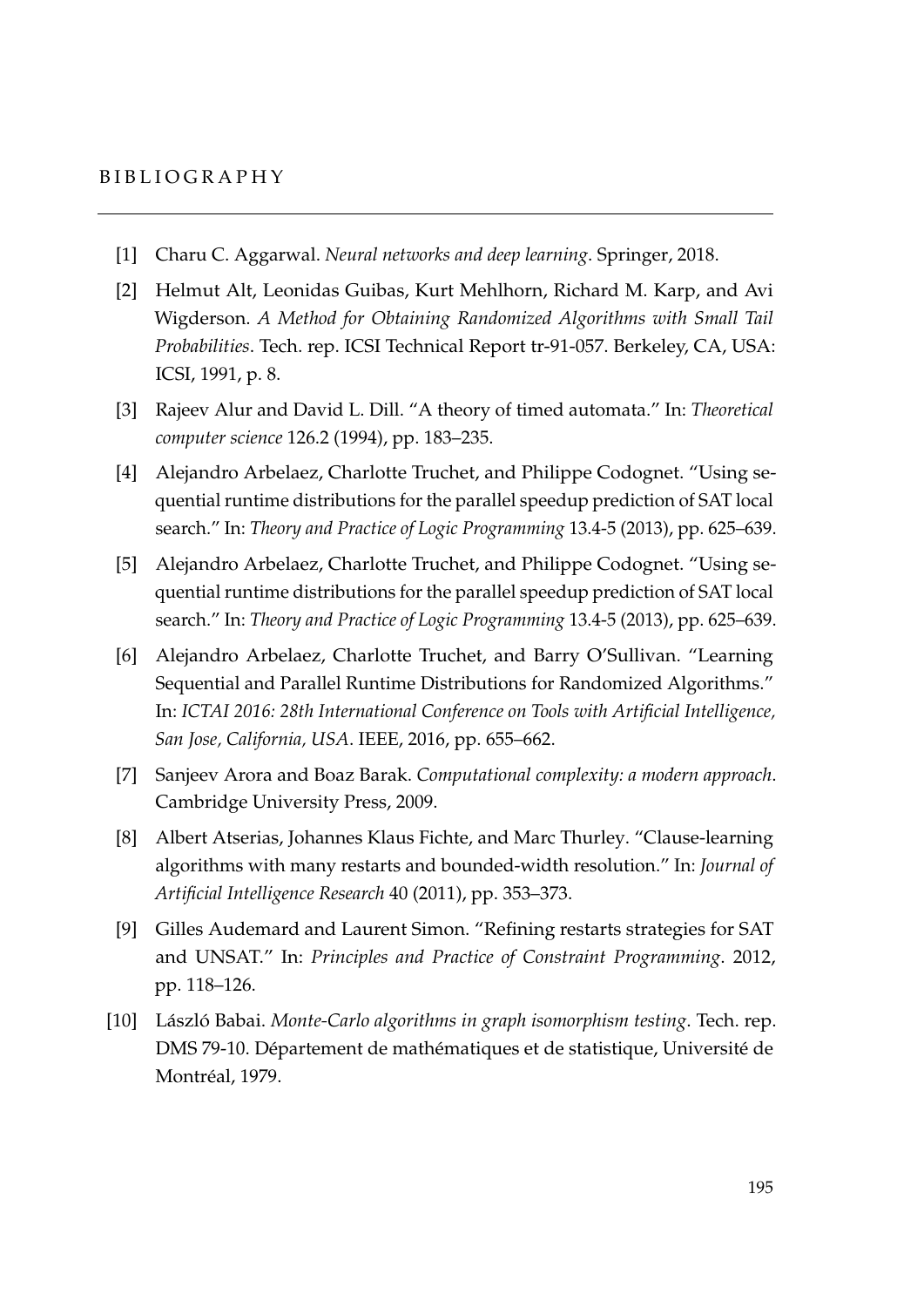- [11] Adrian Balint. *probSAT (version SC13\_v2)*. Source code. Retrieved from [https:](https://github.com/adrianopolus/probSAT) [//github.com/adrianopolus/probSAT](https://github.com/adrianopolus/probSAT). 2013.
- [12] Adrian Balint and Andreas Fröhlich. "Improving stochastic local search for SAT with a new probability distribution." In: *International Conference on Theory and Applications of Satisfiability Testing*. Springer, 2010, pp. 10–15.
- [13] Adrian Balint and Norbert Manthey. "SparrowToRiss 2018." In: *Proceedings of SAT Competition 2018: Solver and Benchmark Descriptions*. Vol. B-2018-1. Department of Computer Science Series of Publications B, University of Helsinki, 2018, pp. 38–39.
- <span id="page-211-0"></span>[14] Adrian Balint and Uwe Schöning. "Choosing Probability Distributions for Stochastic Local Search and the Role of Make versus Break." In: *Theory and Applications of Satisfiability Testing – SAT 2012*. Lecture Notes in Computer Science. Springer, Berlin, Heidelberg, 2012, pp. 16–29.
- [15] Adrian Balint and Uwe Schöning. "probSAT." In: *Proceedings of SAT Competition 2013: Solver and Benchmark Descriptions*. Vol. B-2013-1. Department of Computer Science Series of Publications B, University of Helsinki, 2013, p. 70.
- [16] Adrian Balint and Uwe Schöning. "probSAT and pprobSAT." In: *Proceedings of SAT Competition 2014: Solver and Benchmark Descriptions*. Vol. B-2014-2. Department of Computer Science Series of Publications B, University of Helsinki, 2014, p. 63.
- [17] Adrian Balint and Uwe Schöning. "Engineering a lightweight and efficient local search SAT solver." In: *Algorithm Engineering*. Springer, 2016, pp. 1–18.
- [18] August A. Balkema and Laurens De Haan. "Residual Life Time at Great Age." In: *The Annals of probability* (1974), pp. 792–804.
- [19] Tomáš Balyo and Lukáš Chrpa. "Using Algorithm Configuration Tools to Generate Hard SAT Benchmarks." In: *Proceedings of the 11th Annual Symposium on Combinatorial Search (SoCS '18)*. AAAI Press, 2018, pp. 133–137.
- [20] David F. Barrero, Pablo Muñoz, David Camacho, and María D. R-Moreno. "On the statistical distribution of the expected run-time in population-based search algorithms." In: *Soft Computing* 19.10 (2015), pp. 2717–2734.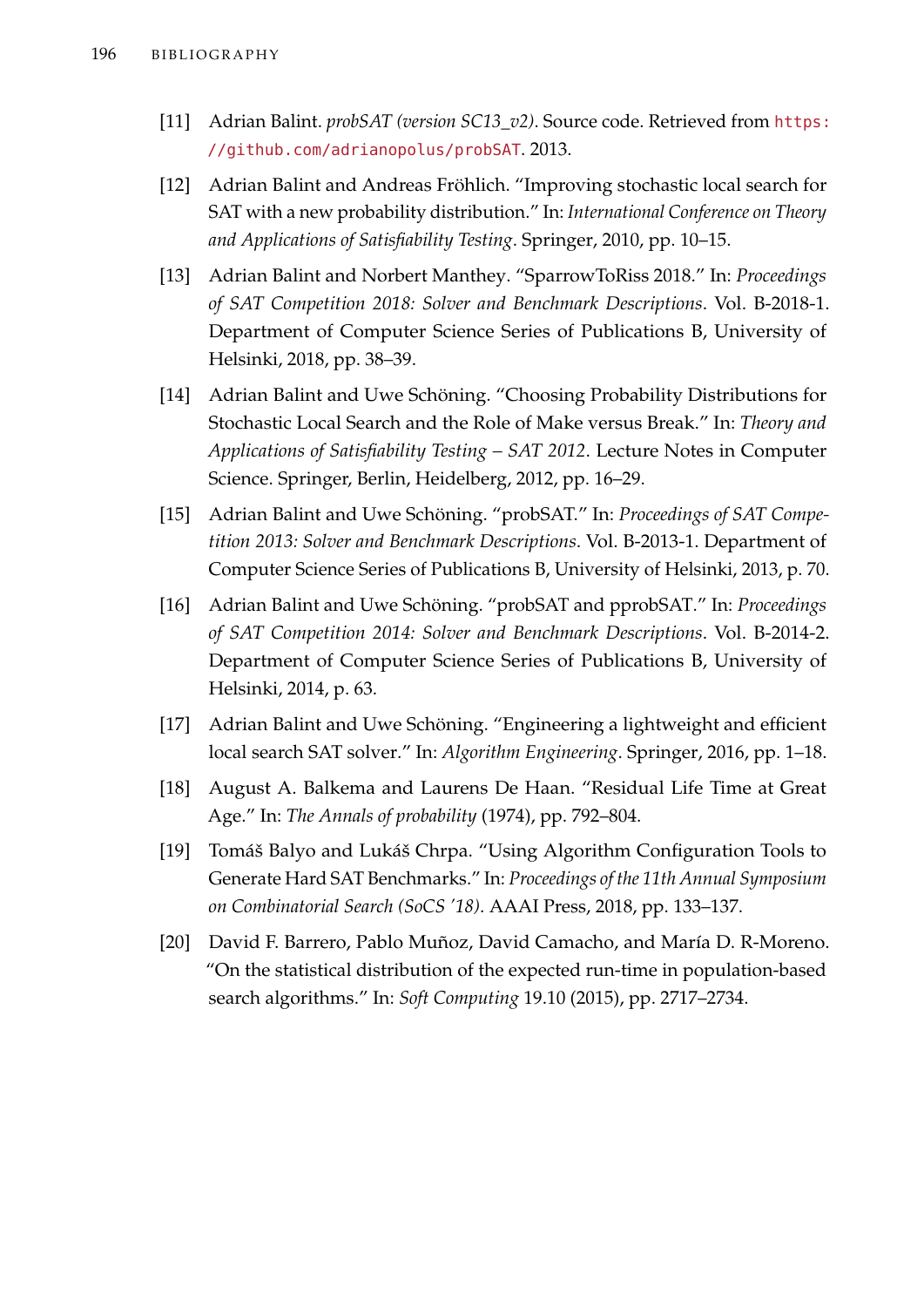- [21] Wolfgang Barthel, Alexander K Hartmann, Michele Leone, Federico Ricci-Tersenghi, Martin Weigt, and Riccardo Zecchina. "Hiding solutions in random satisfiability problems: A statistical mechanics approach." In: *Physical review letters* 88.18 (2002), p. 188701.
- [22] Roberto Battiti, Mauro Brunato, and Franco Mascia. *Reactive Search and Intelligent Optimization*. Vol. 45. Operations Research/Computer Science Interfaces Series. Boston, MA: Springer US, 2009.
- [23] Tugkan Batu, Lance Fortnow, Ronitt Rubinfeld, Warren D. Smith, and Patrick White. "Testing that distributions are close." In: *Foundations of Computer Science, 2000. Proceedings*. IEEE, 2000, pp. 259–269.
- [24] Roberto J. Bayardo Jr. and Robert Schrag. "Using CSP Look-Back Techniques to Solve Real-World SAT Instances." In: *Proceedings of the 14th National Conference on Artificial Intelligence (AAAI '97)*. AAAI Press, 1997, pp. 203–208.
- [25] Sergey Belan. "Restart could optimize the probability of success in a Bernoulli trial." In: *Physical review letters* 120.8 (2018), p. 080601.
- [26] Olivier Bénichou, Claude Loverdo, Michel Moreau, and Raphael Voituriez. "Intermittent search strategies." In: *Reviews of Modern Physics* 83.1 (2011), p. 81.
- [27] Armin Biere. "Cadical, Lingeling, Plingeling, Treengeling and YalSAT Entering the SAT Competition 2017." In: *Proceedings of SAT Competition 2017: Solver and Benchmark Descriptions*. Vol. B-2017-1. Department of Computer Science Series of Publications B, University of Helsinki, 2017, pp. 14–15.
- <span id="page-212-0"></span>[28] Armin Biere, Marijn J. H. Heule, and Hans van Maaren. *Handbook of satisfiability*. Vol. 185. IOS press, 2009.
- [29] Peter Borwein and Joe Hobart. "The extraordinary power of division in straight line programs." In: *The American Mathematical Monthly* 119.7 (2012), pp. 584–592.
- [30] Olivier Bournez and Manuel L. Campagnolo. "A survey on continuous time computations." In: *New Computational Paradigms*. Springer, 2008, pp. 383–423.
- [31] Leo Breiman. "Random forests." In: *Machine learning* 45.1 (2001), pp. 5–32.
- [32] Shaowei Cai, Chuan Luo, and Kaile Su. "CCASat: solver description." In: *Proceedings of SAT challenge* 2012 (2012), p. 13.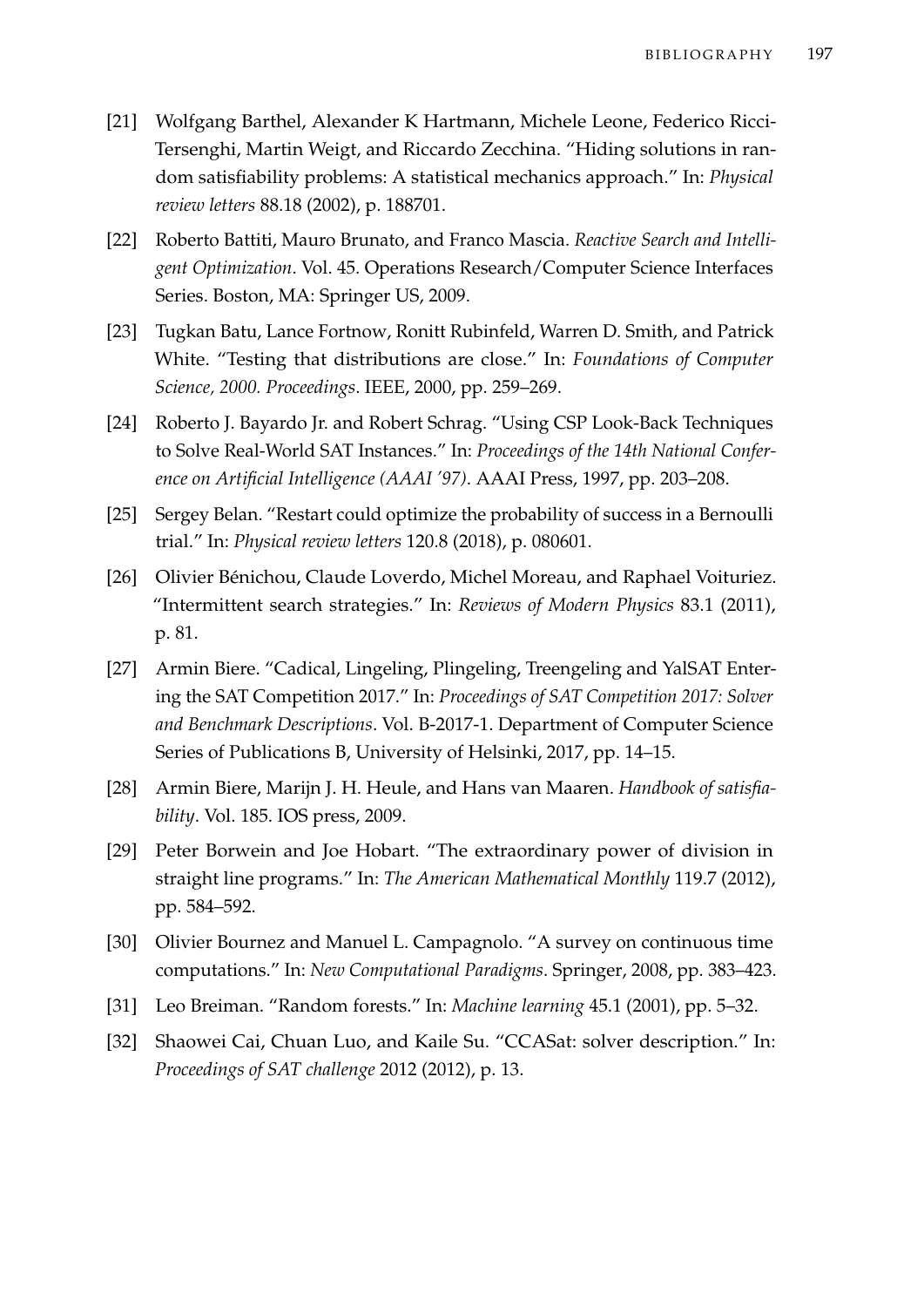- [33] Clément L. Canonne. "A Survey on Distribution Testing: Your Data is Big. But is it Blue?" In: *Electronic Colloquium on Computational Complexity (ECCC)* 22.63 (2015).
- [34] Clément L. Canonne, Ilias Diakonikolas, Themis Gouleakis, and Ronitt Rubinfeld. "Testing shape restrictions of discrete distributions." In: *Theory of Computing Systems* 62.1 (2018), pp. 4–62.
- [35] Marek Capinski and Peter E. Kopp. *Measure, integral and probability*. Springer Science & Business Media, 2013.
- <span id="page-213-0"></span>[36] Alda Carvalho and Carlos Santos. "A Generator of Heavy-Tailed Search Trees." In: *Recent Developments in Modeling and Applications in Statistics*. Ed. by Paulo Eduardo Oliveira, Maria da Graça Temido, Carla Henriques, and Maurizio Vichi. Berlin, Heidelberg: Springer Berlin Heidelberg, 2013, pp. 107– 113.
- [37] George Casella and Roger L. Berger. *Statistical inference*. 2nd ed. Duxbury Pacific Grove, CA, 2002.
- [38] Champagne, Carl, and Hill. "Search theory, agent-based simulation, and u-boats in the Bay of Biscay." In: *Proceedings of the 2003 Winter Simulation Conference*. Vol. 1. IEEE, 2003, pp. 991–998.
- <span id="page-213-1"></span>[39] Hubie Chen, Carla Gomes, and Bart Selman. "Formal models of heavy-tailed behavior in combinatorial search." In: *International Conference on Principles and Practice of Constraint Programming*. Springer, 2001, pp. 408–421.
- [40] François Chollet et al. *Keras*. <https://github.com/keras-team/keras>. 2015.
- [41] Andre A. Cire, Serdar Kadioglu, and Meinolf Sellmann. "Parallel Restarted Search." In: *Proceedings of the Twenty-Eighth AAAI Conference on Artificial Intelligence*. AAAI'14. Québec City, Québec, Canada: AAAI Press, 2014, pp. 842– 848.
- [42] Philippe Codognet and Daniel Diaz. "Yet another local search method for constraint solving." In: *International Symposium on Stochastic Algorithms*. Springer, 2001, pp. 73–90.
- [43] Stephen A. Cook. "The Complexity of Theorem-Proving Procedures." In: *Proceedings of the 3rd Annual ACM Symposium on Theory of Computing (STOC '71)*. 1971, pp. 151–158.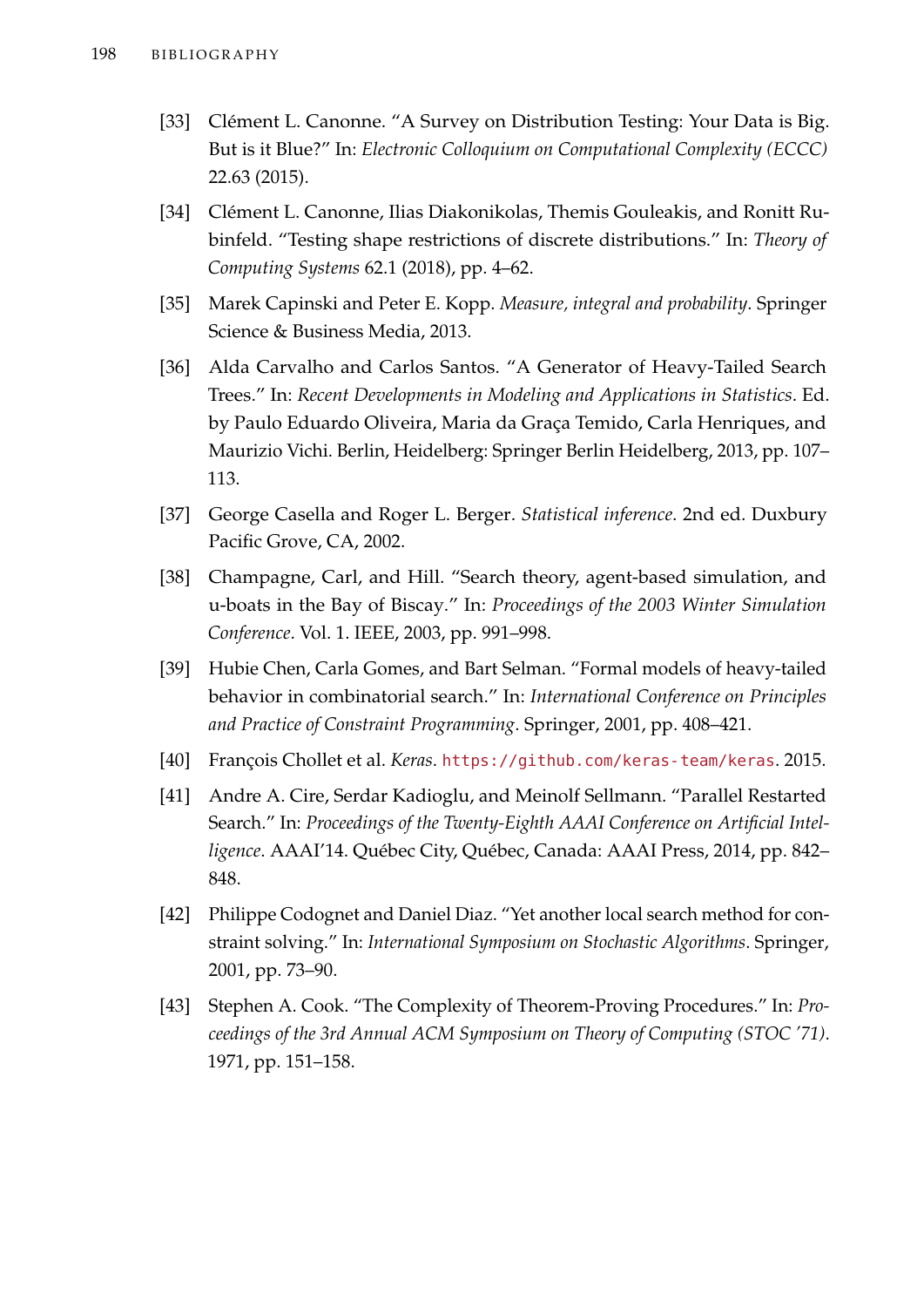- [44] Yves Crama and Peter L. Hammer. *Boolean functions: Theory, algorithms, and applications*. Cambridge University Press, 2011.
- [45] Nadia Creignou, Sanjeev Khanna, and Madhu Sudan. *Complexity classifications of boolean constraint satisfaction problems*. Vol. 7. SIAM, 2001.
- [46] Mark E. Crovella, Murad S. Taqqu, and Azer Bestavros. "Heavy-tailed probability distributions in the World Wide Web." In: *A practical guide to heavy tails* 1 (1998), pp. 3–26.
- [47] Edwin L. Crow and Kunio Shimizu. *Lognormal Distributions: Theory and Applications*. Statistics: textbooks and monographs 88. Marcel Dekker, Inc., 1988.
- [48] Kenny Daniel, Alex Nash, Sven Koenig, and Ariel Felner. "Theta\*: Any-angle path planning on grids." In: *Journal of Artificial Intelligence Research* 39 (2010), pp. 533–579.
- <span id="page-214-0"></span>[49] Yadolah Dodge. *The concise encyclopedia of statistics*. Springer Science & Business Media, 2008.
- [50] Andrew M. Edwards, Richard A. Phillips, Nicholas W. Watkins, Mervyn P. Freeman, Eugene J. Murphy, Vsevolod Afanasyev, Sergey V. Buldyrev, Marcos G. E. da Luz, Ernesto P. Raposo, H. Eugene Stanley, et al. "Revisiting Lévy flight search patterns of wandering albatrosses, bumblebees and deer." In: *Nature* 449.7165 (2007), pp. 1044–1048.
- [51] Katharina Eggensperger, Marius Lindauer, and Frank Hutter. "Predicting Runtime Distributions using Deep Neural Networks." In: *arXiv:1709.07615 [cs]* (2017). arXiv: 1709.07615.
- [52] Iddo Eliazar, Tal Koren, and Joseph Klafter. "Searching circular DNA strands." In: *Journal of Physics: Condensed Matter* 19.6 (2007), p. 065140.
- [53] Martin R. Evans and Satya N. Majumdar. "Diffusion with Stochastic Resetting." In: *Physical Review Letters* 106.16 (2011), p. 160601.
- [54] Shimon Even, Alan L. Selman, and Yacov Yacobi. "The complexity of promise problems with applications to public-key cryptography." In: *Information and Control* 61.2 (1984), pp. 159–173.
- [55] Willliam Feller. *An Introduction to Probability Theory and its Applications*. 3rd ed. Vol. 1. John Wiley & Sons, 1970.
- [56] Willliam Feller. *An Introduction to Probability Theory and its Applications*. Vol. 2. John Wiley & Sons, 1970.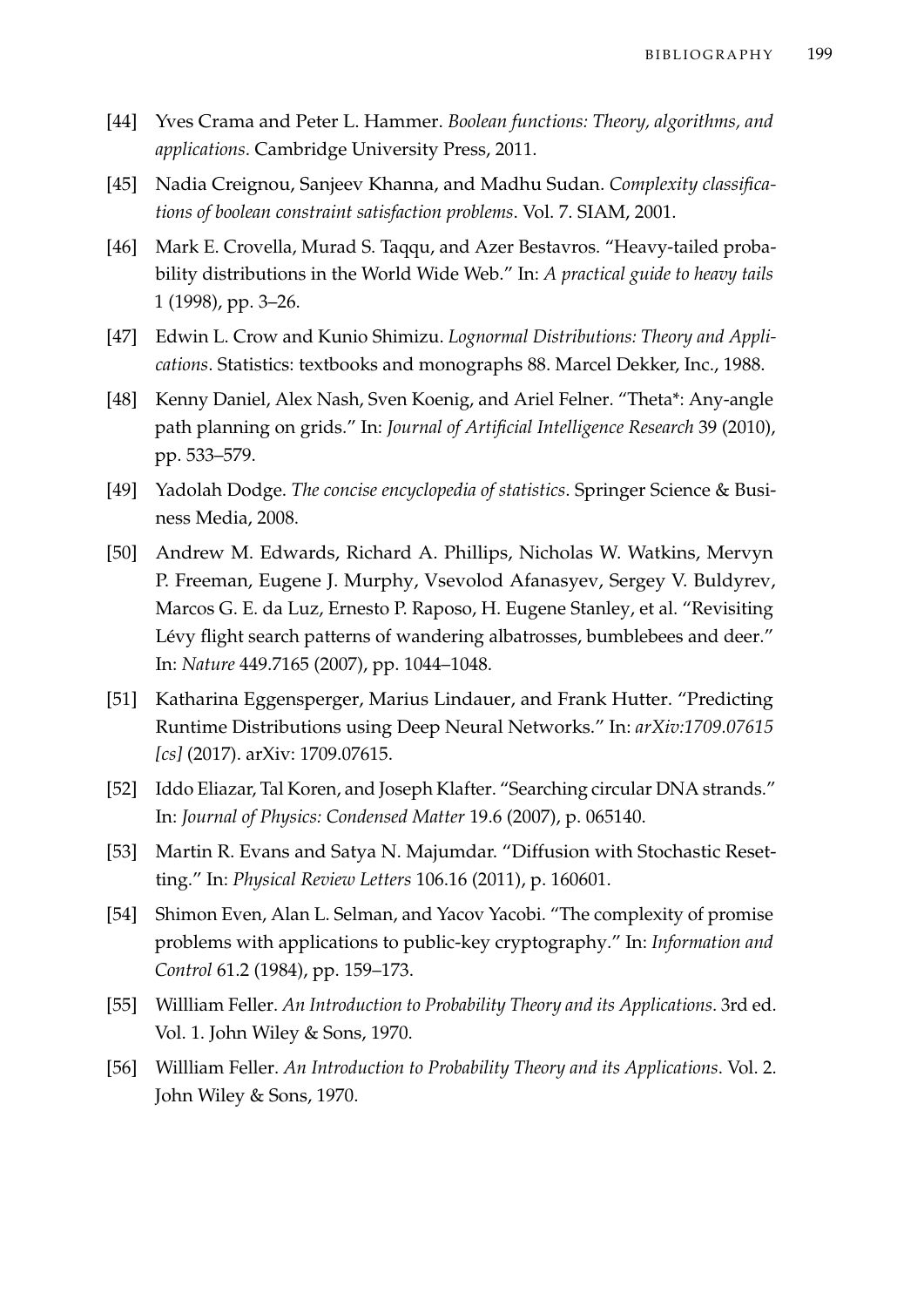- [57] Matteo Fischetti and Michele Monaci. "Exploiting erraticism in search." In: *Operations Research* 62.1 (2014), pp. 114–122.
- [58] Philip J. Fleming and John J. Wallace. "How not to lie with statistics: the correct way to summarize benchmark results." In: *Communications of the ACM* 29.3 (1986), pp. 218–221.
- [59] J. C. Flores. "Dispersal time for ancient human migrations: Americas and Europe colonization." In: *EPL (Europhysics Letters)* 79.1 (2007), p. 18004.
- [60] Ionut Florescu and Ciprian A. Tudor. *Handbook of probability*. John Wiley & Sons, 2013.
- [61] Sergey Foss, Dmitry Korshunov, and Stan Zachary. *An introduction to heavytailed and subexponential distributions*. Vol. 6. Springer, 2011.
- [62] Tobias Friedrich, Timo Kötzing, Francesco Quinzan, and Andrew M. Sutton. "Improving the Run Time of the  $(1 + 1)$  Evolutionary Algorithm with Luby Sequences." In: GECCO '18. New York, NY, USA: ACM, 2018, pp. 301–308.
- [63] Tobias Friedrich, Timo Kötzing, and Markus Wagner. "A generic bet-and-run strategy for speeding up stochastic local search." In: *Proceedings of the AAAI Conference on Artificial Intelligence*. Vol. 31. 1. 2017.
- [64] Daniel Frost, Irina Rish, and Lluís Vila. "Summarizing CSP Hardness with Continuous Probability Distributions." In: *Proceedings of the Fourteenth National Conference on Artificial Intelligence and Ninth Conference on Innovative Applications of Artificial Intelligence*. AAAI'97/IAAI'97. Providence, Rhode Island: AAAI Press, 1997, pp. 327–333.
- [65] John R. Frost and Lawrence D. Stone. *Review of search theory: advances and applications to search and rescue decision support*. Tech. rep. United States Coast Guard, 2001.
- [66] Oliver Gableske. *kcnfgen (version 1.0)*. Source code. Retrieved from [https:](https://www.gableske.net/downloads/kcnfgen_v1.0.tar.gz) [//www.gableske.net/downloads/kcnfgen\\_v1.0.tar.gz](https://www.gableske.net/downloads/kcnfgen_v1.0.tar.gz). 2015.
- [67] Oliver Gableske. *Dimetheus (version 2.113)*. Source code. Retrieved from [https:](https://www.gableske.net/downloads/dimetheus_v2.113.tar.gz) [//www.gableske.net/downloads/dimetheus\\_v2.113.tar.gz](https://www.gableske.net/downloads/dimetheus_v2.113.tar.gz). 2016.
- [68] Oliver Gableske. "SAT Solving with Message Passing: A Dissertation." PhD thesis. Universität Ulm, 2016.
- <span id="page-215-0"></span>[69] Stanisław Gawiejnowicz. *Time-dependent scheduling*. Springer Science & Business Media, 2008.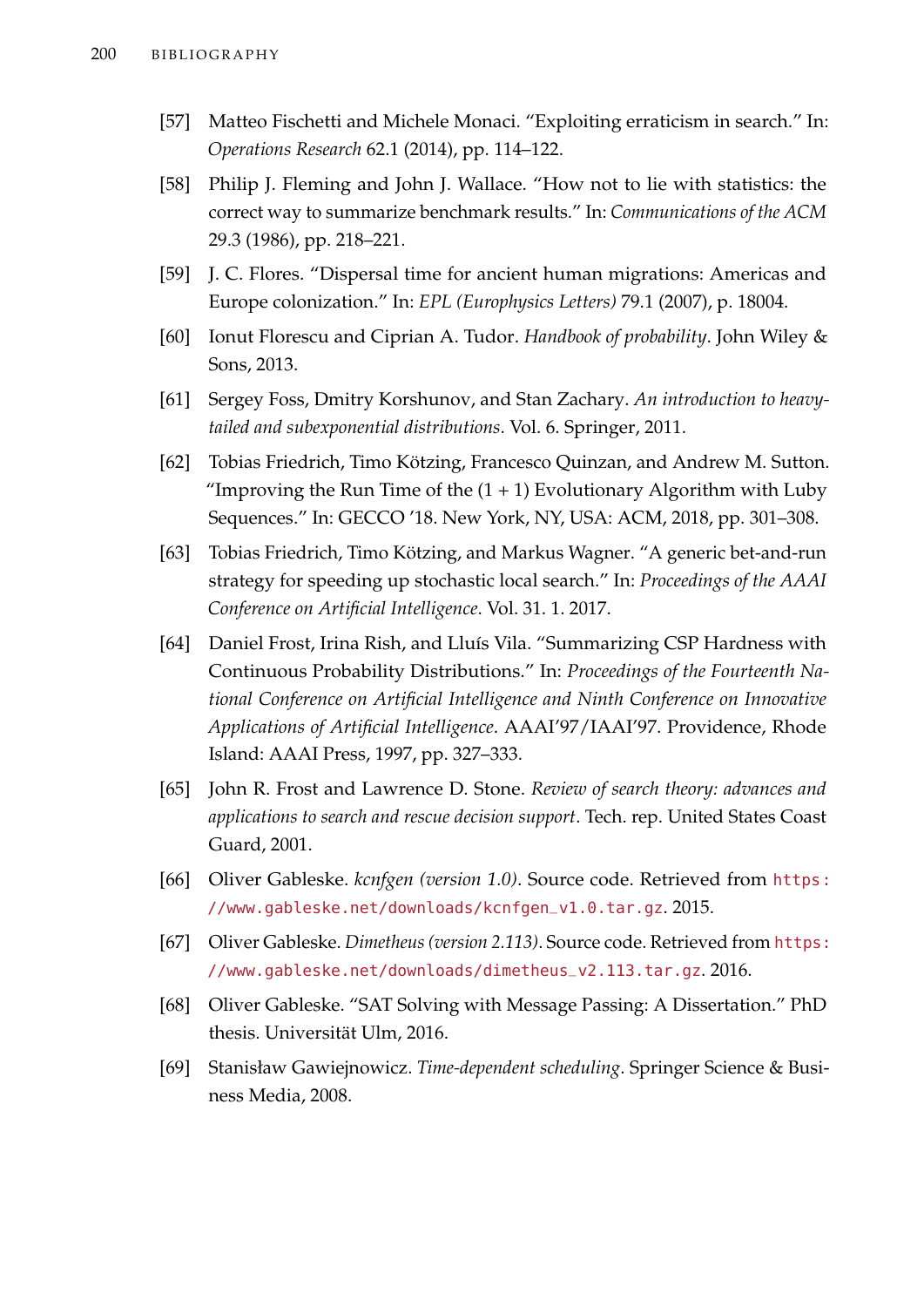- [70] Ian P. Gent and Toby Walsh. "Unsatisfied variables in local search." In: *Hybrid problems, hybrid solutions* 27 (1995), p. 73.
- [71] Pierre Geurts, Damien Ernst, and Louis Wehenkel. "Extremely randomized trees." In: *Machine learning* 63.1 (2006), pp. 3–42.
- [72] Jean Dickinson Gibbons and Subhabrata Chakraborti. *Nonparametric Statistical Inference: Revised and Expanded*. 4th ed. Taylor & Francis, 2014.
- [73] Oded Goldreich. *Computational Complexity: A Conceptual Perspective*. Cambridge University Press, 2008.
- [74] Carla P. Gomes and Bart Selman. "Algorithm portfolio design: theory vs. practice." In: *Proceedings of the Thirteenth conference on Uncertainty in artificial intelligence*. 1997, pp. 190–197.
- [75] Carla P. Gomes, Bart Selman, and Nuno Crato. "Heavy-tailed distributions in combinatorial search." In: *International Conference on Principles and Practice of Constraint Programming*. Springer, 1997, pp. 121–135.
- [76] Carla P. Gomes, Bart Selman, Nuno Crato, and Henry Kautz. "Heavy-tailed phenomena in satisfiability and constraint satisfaction problems." In: *Journal of automated reasoning* 24.1-2 (2000), pp. 67–100.
- [77] Carla P. Gomes, Bart Selman, and Henry Kautz. "Boosting combinatorial search through randomization." In: AAAI Press, 1998, pp. 431–437.
- <span id="page-216-1"></span>[78] Ian Goodfellow, Yoshua Bengio, and Aaron Courville. *Deep Learning*. MIT Press, 2016.
- [79] William Sealy Gosset. "The Probable Error of a Mean." In: *Biometrika* 6.1 (1908). Originally published under the pseudonym "Student"., pp. 1–25.
- [80] Shai Haim and Toby Walsh. "Restart Strategy Selection using Machine Learning Techniques." In: *International Conference on Theory and Applications of Satisfiability Testing*. Springer, 2009, pp. 312–325.
- <span id="page-216-0"></span>[81] Trevor Hastie, Robert Tibshirani, and Jerome Friedman. *The elements of statistical learning: data mining, inference and prediction*. 2nd ed. Springer, 2009.
- [82] Marijn J. H. Heule. "Generating the Uniform Random Benchmarks." In: *Proceedings of SAT Competition 2016: Solver and Benchmark Descriptions*. Vol. B-2016-1. Department of Computer Science Series of Publications B, University of Helsinki, 2016, p. 59.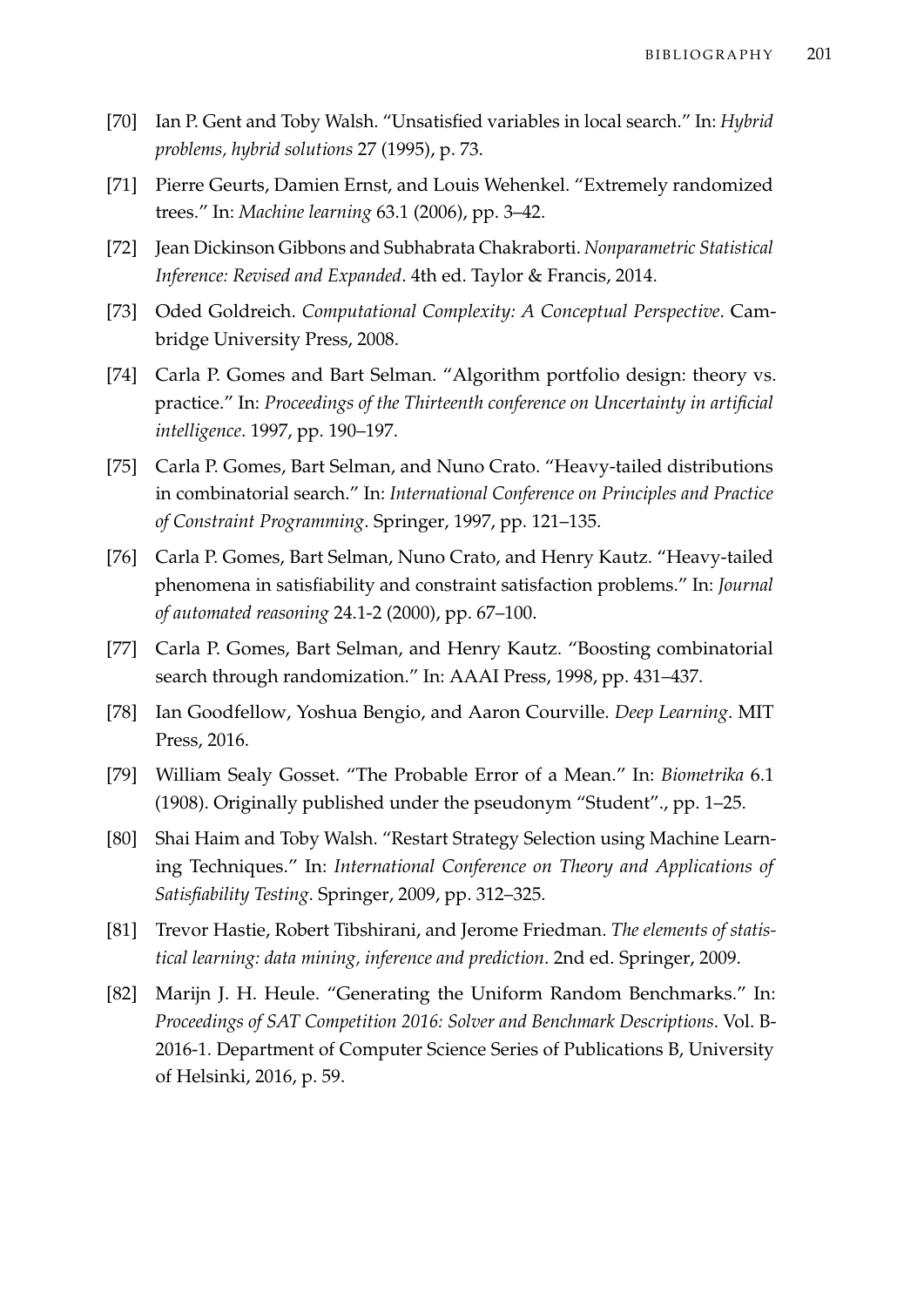- [83] Marijn J. H. Heule, Matti Jarvisalo, and Tomáš Balyo. *Results of the SAT Competition 2016*. website. Retrieved from [https://baldur.iti.kit.edu/](https://baldur.iti.kit.edu/sat-competition-2016/index.php?cat=results) [sat-competition-2016/index.php?cat=results](https://baldur.iti.kit.edu/sat-competition-2016/index.php?cat=results). 2016.
- [84] Marijn J. H. Heule, Matti Jarvisalo, and Martin Suda. *Instances of the random track of the SAT Competition 2018*. data collection. Retrieved from [http://](http://sat2018.forsyte.tuwien.ac.at/benchmarks/Random.zip) [sat2018.forsyte.tuwien.ac.at/benchmarks/Random.zip](http://sat2018.forsyte.tuwien.ac.at/benchmarks/Random.zip).2018.
- [85] Marijn J. H. Heule, Matti Jarvisalo, and Martin Suda. *Results of the SAT Competition 2018*. website. Retrieved from [http://sat2018.forsyte.tuwien.](http://sat2018.forsyte.tuwien.ac.at/indexbff8.html?cat=results) [ac.at/indexbff8.html?cat=results](http://sat2018.forsyte.tuwien.ac.at/indexbff8.html?cat=results). 2018.
- [86] Myles Hollander, Douglas A. Wolfe, and Eric Chicken. *Nonparametric statistical methods*. John Wiley & Sons, 2013.
- [87] Holger H. Hoos. "A Mixture-Model for the Behaviour of SLS Algorithms for SAT." In: *Proceedings of the Eighteenth National Conference on Artificial Intelligence and Fourteenth Conference on Innovative Applications of Artificial Intelligence*. AAAI Press / The MIT Press, 2002, pp. 661–667.
- [88] Holger H. Hoos and Thomas Stützle. "Evaluating Las Vegas Algorithms: Pitfalls and Remedies." In: *Proceedings of the Fourteenth conference on Uncertainty in artificial intelligence*. Morgan Kaufmann Publishers Inc., 1998, pp. 238–245.
- [89] Holger H. Hoos and Thomas Stützle. "Towards a characterisation of the behaviour of stochastic local search algorithms for SAT." In: *Artificial Intelligence* 112.1-2 (1999), pp. 213–232.
- [90] Holger H. Hoos and Thomas Stützle. *Stochastic local search: Foundations and applications*. Elsevier, 2004.
- [91] Jinbo Huang. "The Effect of Restarts on the Efficiency of Clause Learning." In: *Proceedings of the 20th International Joint Conference on Artifical Intelligence*. Vol. 7. San Francisco, 2007, pp. 2318–2323.
- [92] Gareth James, Daniela Witten, Trevor Hastie, and Robert Tibshirani. *An Introduction to Statistical Learning: with Applications in R*. 7th printing. Springer, 2013.
- [93] Haixia Jia and Cristopher Moore. "How much backtracking does it take to color random graphs? Rigorous results on heavy tails." In: *International Conference on Principles and Practice of Constraint Programming*. Springer, 2004, pp. 742–746.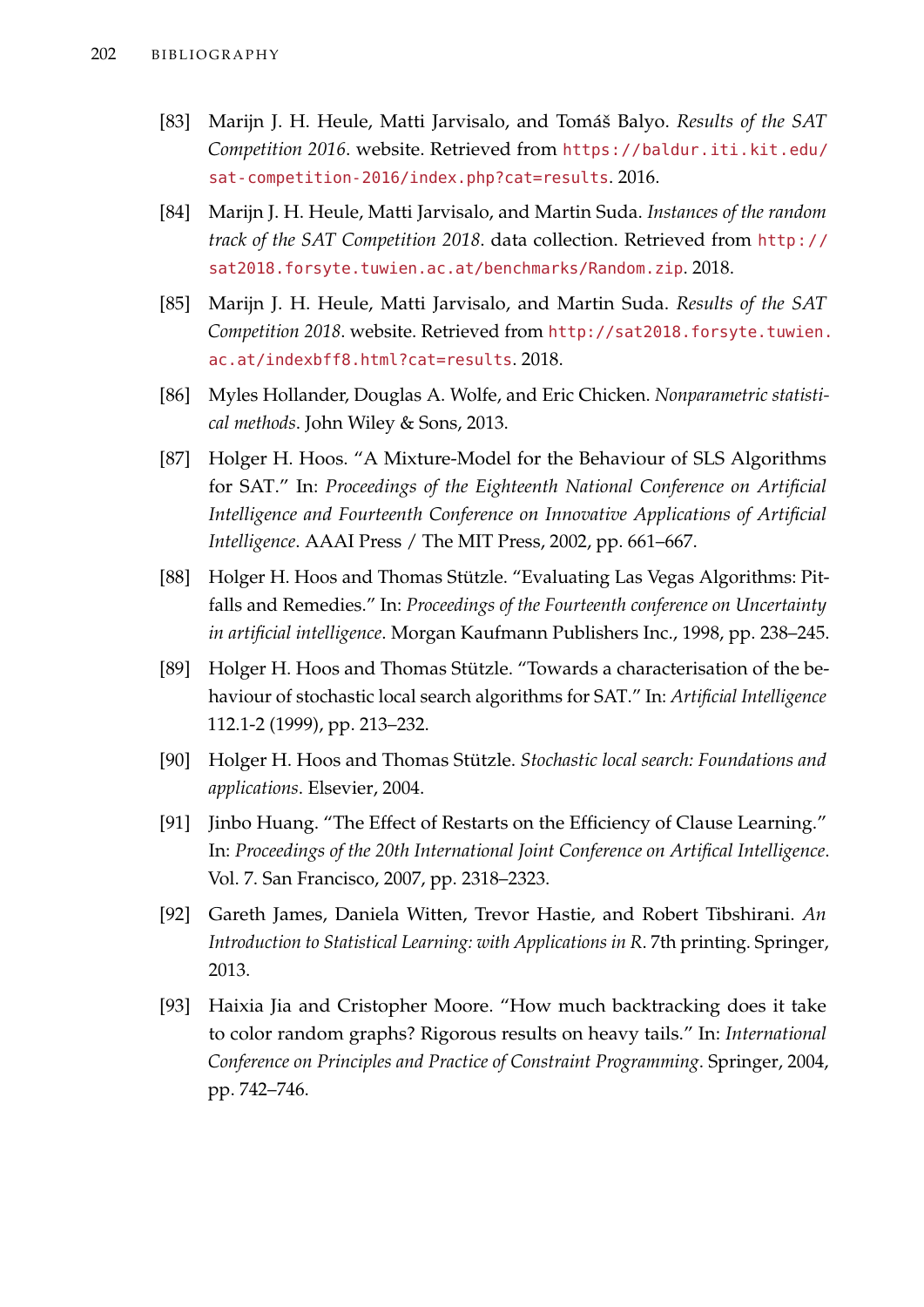- [94] Norman L. Johnson, Adrienne W. Kemp, and Samuel Kotz. *Univariate Discrete Distributions*. 3rd ed. Wiley Series in Probability and Statistics. John Wiley & Sons, 2005.
- [95] Norman L. Johnson, Samuel Kotz, and Narayanaswamy Balakrishnan. *Continuous Univariate Distributions, Volume 1*. 2nd ed. Wiley Series in Probability and Statistics. John Wiley & Sons, 1994.
- [96] Serdar Kadioglu, Meinolf Sellmann, and Markus Wagner. "Learning a Reactive Restart Strategy to Improve Stochastic Search." In: *Learning and Intelligent Optimization*. Cham: Springer International Publishing, 2017, pp. 109–123.
- [97] Richard M. Karp. "Reducibility among combinatorial problems." In: *Complexity of computer computations*. Springer, 1972, pp. 85–103.
- [98] Henry Kautz, Eric Horvitz, Yongshao Ruan, Carla P. Gomes, and Bart Selman. "Dynamic Restart Policies." In: *Eighteenth national conference on Artificial intelligence*. Edmonton, Alberta, Canada: American Association for Artificial Intelligence, 2002, pp. 674–681.
- <span id="page-218-0"></span>[99] Diederik P. Kingma and Jimmy Ba. "Adam: A Method for Stochastic Optimization." In: *arXiv:1412.6980 [cs]* (2014). arXiv: 1412.6980.
- [100] Christian Kleiber and Samuel Kotz. *Statistical size distributions in economics and actuarial sciences*. Vol. 470. John Wiley & Sons, 2003.
- [101] Donald E. Knuth. *The Art of Computer Programming, Volume 2: Seminumerical Algorithms*. Addison-Wesley Professional, 2014.
- [102] Ker-I Ko. *Complexity Theory of Real Functions*. Birkhäuser Boston Inc., 1991.
- [103] Wolfgang König. *Stochastische Algorithmen*. Universität zu Köln, lecture notes (in German). available at [http://www.wias-berlin.de/people/koenig/www/](http://www.wias-berlin.de/people/koenig/www/AlgStoch.pdf) [AlgStoch.pdf](http://www.wias-berlin.de/people/koenig/www/AlgStoch.pdf). 2003.
- [104] Samuel Kotz and Saralees Nadarajah. *Extreme value distributions: theory and applications*. World Scientific, 2000.
- [105] Donald L. Kramer and Robert L. McLaughlin. "The behavioral ecology of intermittent locomotion." In: *American Zoologist* 41.2 (2001), pp. 137–153.
- [106] Mark W. Krentel. "The complexity of optimization problems." In: *Journal of Computer and System Sciences* 36.3 (1988), pp. 490–509.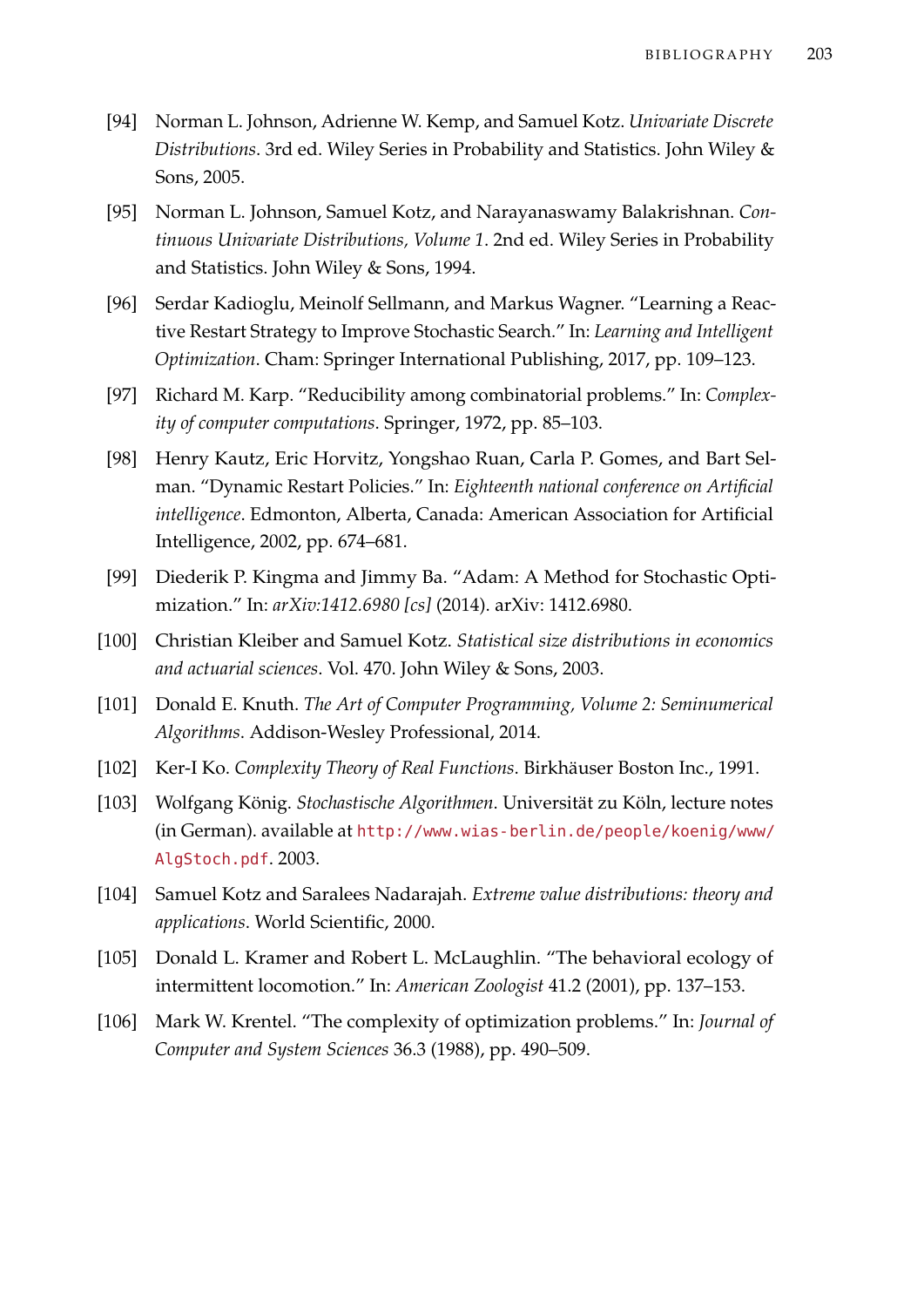- [107] Rudolf Kruse, Christian Borgelt, Christian Braune, Sanaz Mostaghim, Matthias Steinbrecher, Frank Klawonn, and Christian Moewes. *Computational intelligence*. Springer, 2011.
- [108] Chin Diew Lai and Min Xie. *Stochastic ageing and dependence for reliability*. Springer Science & Business Media, 2006.
- [109] Chunxiao Li, Noah Fleming, Marc Vinyals, Toniann Pitassi, and Vijay Ganesh. "Towards a Complexity-Theoretic Understanding of Restarts in SAT Solvers." In: *Theory and Applications of Satisfiability Testing*. Cham: Springer International Publishing, 2020, pp. 233–249.
- [110] Jan-Hendrik Lorenz. "Runtime Distributions and Criteria for Restarts." In: *SOFSEM 2018: Theory and Practice of Computer Science*. Springer International Publishing, 2018, pp. 493–507.
- [111] Jan-Hendrik Lorenz. *The Potential of Restarts for ProbSAT on Instances with a Hidden Solution*. Supplementary data and source code. Version v1.0. The data and code is available at <https://doi.org/10.5281/zenodo.4533804>. Zenodo, 2021.
- [112] Jan-Hendrik Lorenz and Julian Nickerl. "The Potential of Restarts for Prob-SAT." In: *International Conference on Computer Aided Systems Theory*. Springer, 2019, pp. 352–360.
- [113] Jan-Hendrik Lorenz and Julian Nickerl. "The Potential of Restarts for Prob-SAT." In: *arXiv preprint arXiv:1904.11757* (2019).
- [114] Jan-Hendrik Lorenz and Julian Nickerl. *The Potential of Restarts for ProbSAT on Uniform Instances*. Supplementary data and source code. Version v1.0. The data and code is available at <https://doi.org/10.5281/zenodo.4533842>. Zenodo, 2021.
- [115] Jan-Hendrik Lorenz and Florian Wörz. *concealSATgen*. Source code. The code is available at <https://github.com/FlorianWoerz/concealSATgen>. 2020.
- [116] Jan-Hendrik Lorenz and Florian Wörz. "On the Effect of Learned Clauses on Stochastic Local Search." In: *Theory and Applications of Satisfiability Testing*. Springer International Publishing, 2020, pp. 89–106.
- [117] Jan-Hendrik Lorenz and Florian Wörz. *On the Effect of Learned Clauses on Stochastic Local Search*. Supplementary data. Version 1.0. The data is available at <https://doi.org/10.5281/zenodo.3776052>. Zenodo, 2020.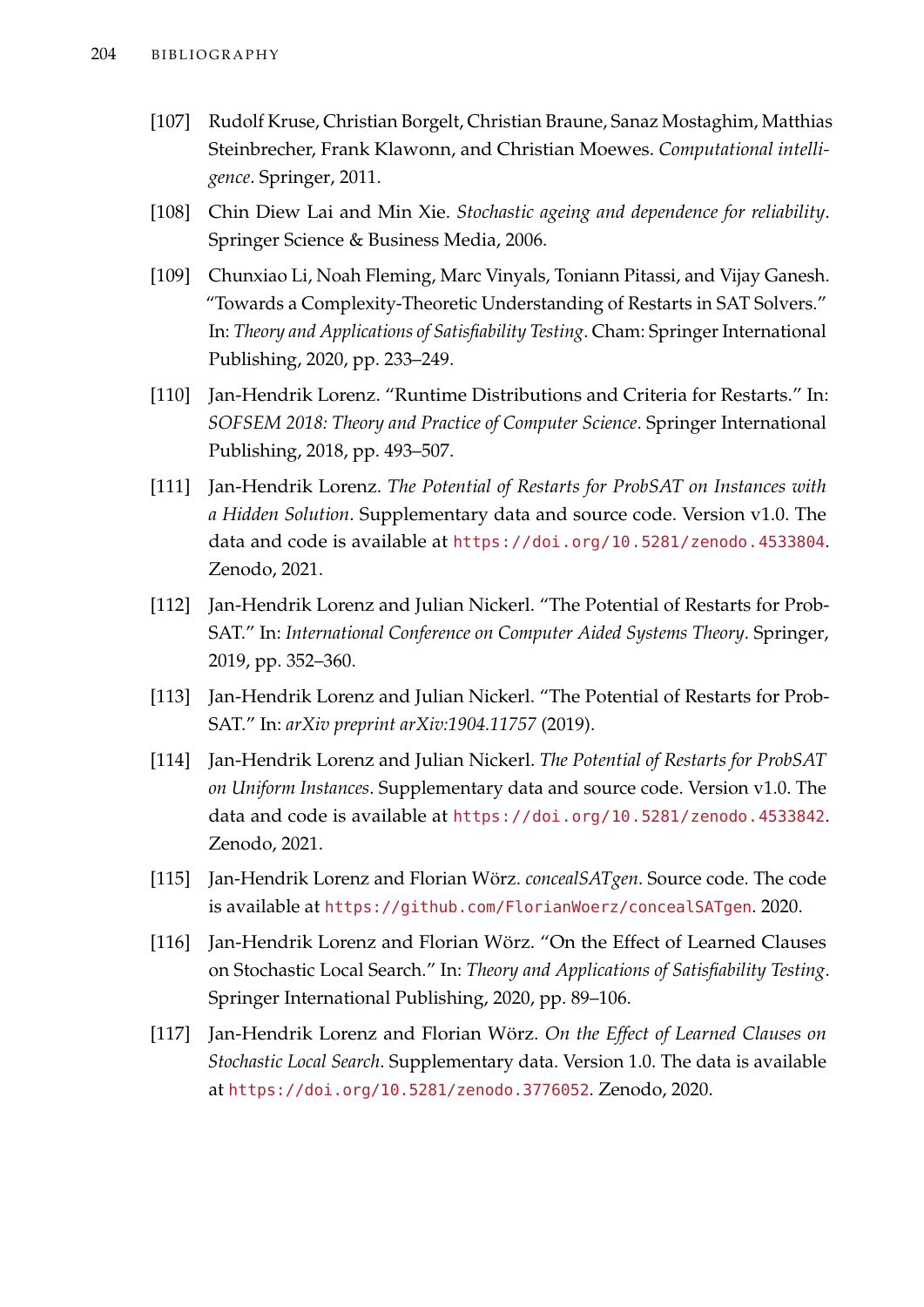- [118] Max O. Lorenz. "Methods of measuring the concentration of wealth." In: *Publications of the American statistical association* 9.70 (1905), pp. 209–219.
- [119] Ilya Loshchilov and Frank Hutter. "Sgdr: Stochastic gradient descent with warm restarts." In: *International Conference on Learning Representations (ICLR) 2017 Conference Track*. 2017.
- [120] Edward R. Love. "Some logarithm inequalities." In: *The Mathematical Gazette* 64.427 (1980), pp. 55–57.
- [121] Miodrag Lovric. *International Encyclopedia of Statistical Science*. Springer, 2011.
- [122] Michael Luby and Wolfgang Ertel. "Optimal parallelization of Las Vegas algorithms." In: *Annual Symposium on Theoretical Aspects of Computer Science*. Lecture Notes in Computer Science 775. Springer, 1994, pp. 461–474.
- [123] Michael Luby, Alistair Sinclair, and David Zuckerman. "Optimal Speedup of Las Vegas Algorithms." In: *Information Processing Letters* 47.4 (1993), pp. 173– 180.
- [124] Martín Abadi et al. *TensorFlow: Large-Scale Machine Learning on Heterogeneous Systems*. Software available from tensorflow.org. 2015.
- [125] Ole J. Mengshoel, David C. Wilkins, and Dan Roth. "Initialization and Restart in Stochastic Local Search: Computing a Most Probable Explanation in Bayesian Networks." In: *IEEE Transactions on Knowledge and Data Engineering* 23.2 (2011), pp. 235–247.
- [126] Stephan Mertens, Marc Mézard, and Riccardo Zecchina. "Threshold values of random *K*-SAT from the cavity method." In: *Random Structures & Algorithms* 28.3 (2006), pp. 340–373.
- [127] Leonid Mirny. "Cell commuters avoid delays." In: *Nature Physics* 4.2 (2008), pp. 93–95.
- [128] Michael Mitzenmacher and Eli Upfal. *Probability and Computing: Randomization and Probabilistic Techniques in Algorithms and Data Analysis*. 2nd. USA: Cambridge University Press, 2017.
- [129] Aad P. A. van Moorsel and Katinka Wolter. "Analysis and algorithms for restart." In: *Proceedings of the First International Conference on the Quantitative Evaluation of Systems*. Proceedings of the First International Conference on the Quantitative Evaluation of Systems. 2004, pp. 195–204.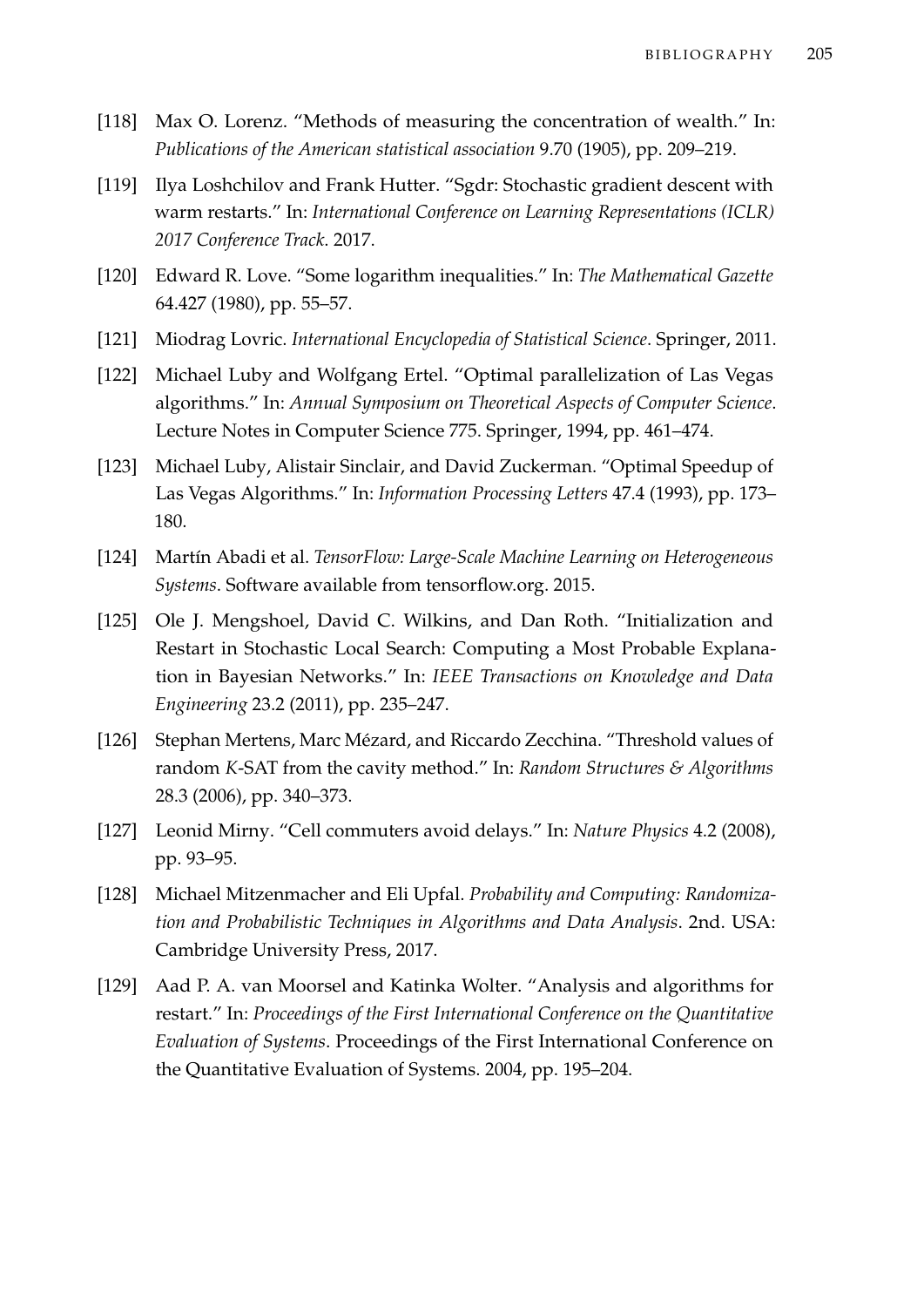- [130] Aad P. A. van Moorsel and Katinka Wolter. "Meeting Deadlines through Restart." In: *MMB & PGTS 2004, 12th GI/ITG Conference on Measuring and Evaluation of Computer and Communication Systems (MMB) together with 3rd Polish-German Teletraffic Symposium (PGTS)*. VDE Verlag, 2004, pp. 155–160.
- [131] Matthew W. Moskewicz, Conor F. Madigan, Ying Zhao, Lintao Zhang, and Sharad Malik. "Chaff: Engineering an Efficient SAT Solver." In: *Proceedings of the 38th Design Automation Conference (DAC '01)*. 2001, pp. 530–535.
- [132] Rajeev Motwani and Prabhakar Raghavan. *Randomized Algorithms*. Cambridge university press, 1995.
- [133] Pablo Muñoz, David F. Barrero, and María D. R-Moreno. "Run-time analysis of classical path-planning algorithms." In: *Research and Development in Intelligent Systems XXIX*. Springer, 2012, pp. 137–148.
- [134] Jayakrishnan Nair, Adam Wierman, and Bert Zwart. "The Fundamentals of Heavy Tails: Properties, Emergence, and Estimation." Preprint, California Institute of Technology. 2020.
- [135] W. John O'Brien, Howard I. Browman, and Barbara I. Evans. "Search Strategies of Foraging Animals." In: *American Scientist* 78.2 (1990), pp. 152–160.
- [136] Chanseok Oh. "Between SAT and UNSAT: the fundamental difference in CDCL SAT." In: *International Conference on Theory and Applications of Satisfiability Testing*. Springer, 2015, pp. 307–323.
- [137] Makoto Okada, Kenji Yamanishi, and Naoki Masuda. "Long-tailed distributions of inter-event times as mixtures of exponential distributions." In: *Royal Society open science* 7.2 (2020), p. 191643.
- [138] Arnab Pal and Shlomi Reuveni. "First Passage under Restart." In: *Physical Review Letters* 118.3 (2017), p. 030603.
- [139] Christos H. Papadimitriou. *Computational Complexity*. Addison Wesley Pub. Co., 1994.
- [140] F. G. Parsons and P. H. Wirsching. "A Kolmogorov-Smirnov goodness-of-fit test for the two-parameter weibull distribution when the parameters are estimated from the data." In: *Microelectronics Reliability* 22.2 (1982), pp. 163– 167.
- [141] Vern Paxson, Mark Allman, Jerry Chu, and Matt Sargent. *Computing TCP's retransmission timer*. Tech. rep. 2011.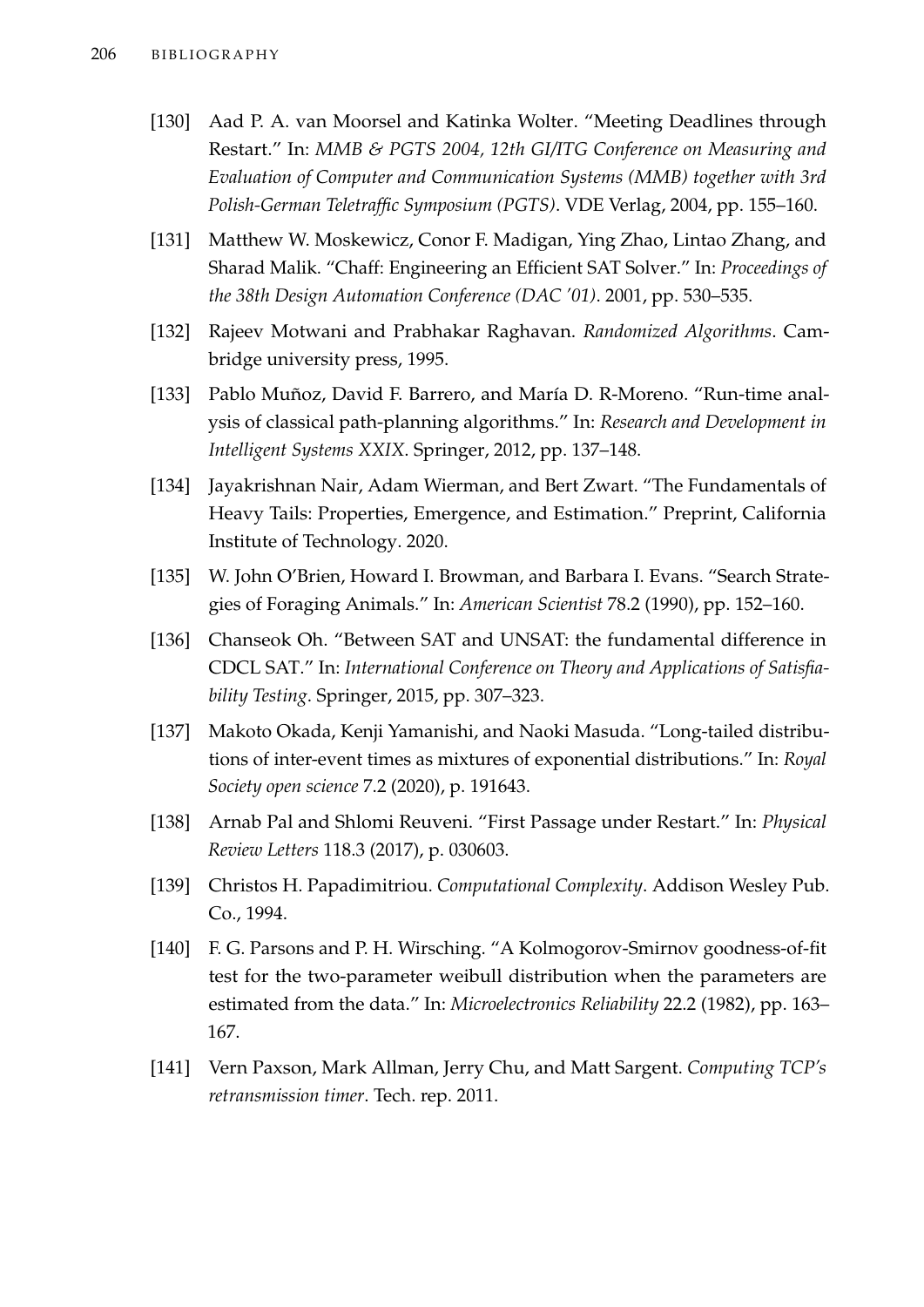- <span id="page-222-0"></span>[142] Fabian Pedregosa et al. "Scikit-learn: Machine Learning in Python." In: *Journal of Machine Learning Research* 12 (2011), pp. 2825–2830.
- [143] James Pickands. "Statistical Inference Using Extreme Order Statistics." In: *The Annals of Statistics* 3.1 (1975), pp. 119–131.
- [144] Knot Pipatsrisawat and Adnan Darwiche. "On the power of clause-learning SAT solvers as resolution engines." In: *Artificial Intelligence* 175.2 (2011), pp. 512–525.
- [145] Jim Pitman. *Probability*. Springer, New York, 1993.
- [146] Elijah Polak. *Optimization: algorithms and consistent approximations*. Vol. 124. Springer Science & Business Media, 2012.
- [147] Marvin Rausand, Anne Barros, and Arnljot Hoyland. *System reliability theory: models, statistical methods, and applications*. 2nd ed. John Wiley & Sons, 2003.
- [148] Sidney I. Resnick. *A probability path*. Springer, 2003.
- [149] Horst Rinne. *The Weibull Distribution: A Handbook*. CRC press, 2008.
- [150] Édgar Roldán, Ana Lisica, Daniel Sánchez-Taltavull, and Stephan W. Grill. "Stochastic resetting in backtrack recovery by RNA polymerases." In: *Physical Review E* 93 (6 2016), p. 062411.
- [151] Sheldon M. Ross. *Introduction to Probability Models*. 12th. Los Angeles, CA, USA: Academic Press, 2019.
- [152] Francesca Rossi, Peter Van Beek, and Toby Walsh. *Handbook of constraint programming*. Elsevier, 2006.
- [153] Walter Rudin. *Principles of mathematical analysis*. Vol. 3. McGraw-hill New York, 1964.
- [154] Stuart J. Russell and Peter Norvig. *Artificial Intelligence: a modern approach*. 3rd ed. Pearson, 2009.
- [155] Uwe Schöning. "A probabilistic algorithm for k-SAT and constraint satisfaction problems." In: *40th Annual Symposium on Foundations of Computer Science*. 1999, pp. 410–414.
- [156] Uwe Schöning and Jacobo Torán. *The Satisfiability Problem: Algorithms and Analyses*. Vol. 3. Lehmanns media, 2013.
- [157] Bart Selman, David G. Mitchell, and Hector J. Levesque. "Generating hard satisfiability problems." In: *Artificial Intelligence* 81.1 (1996), pp. 17–29.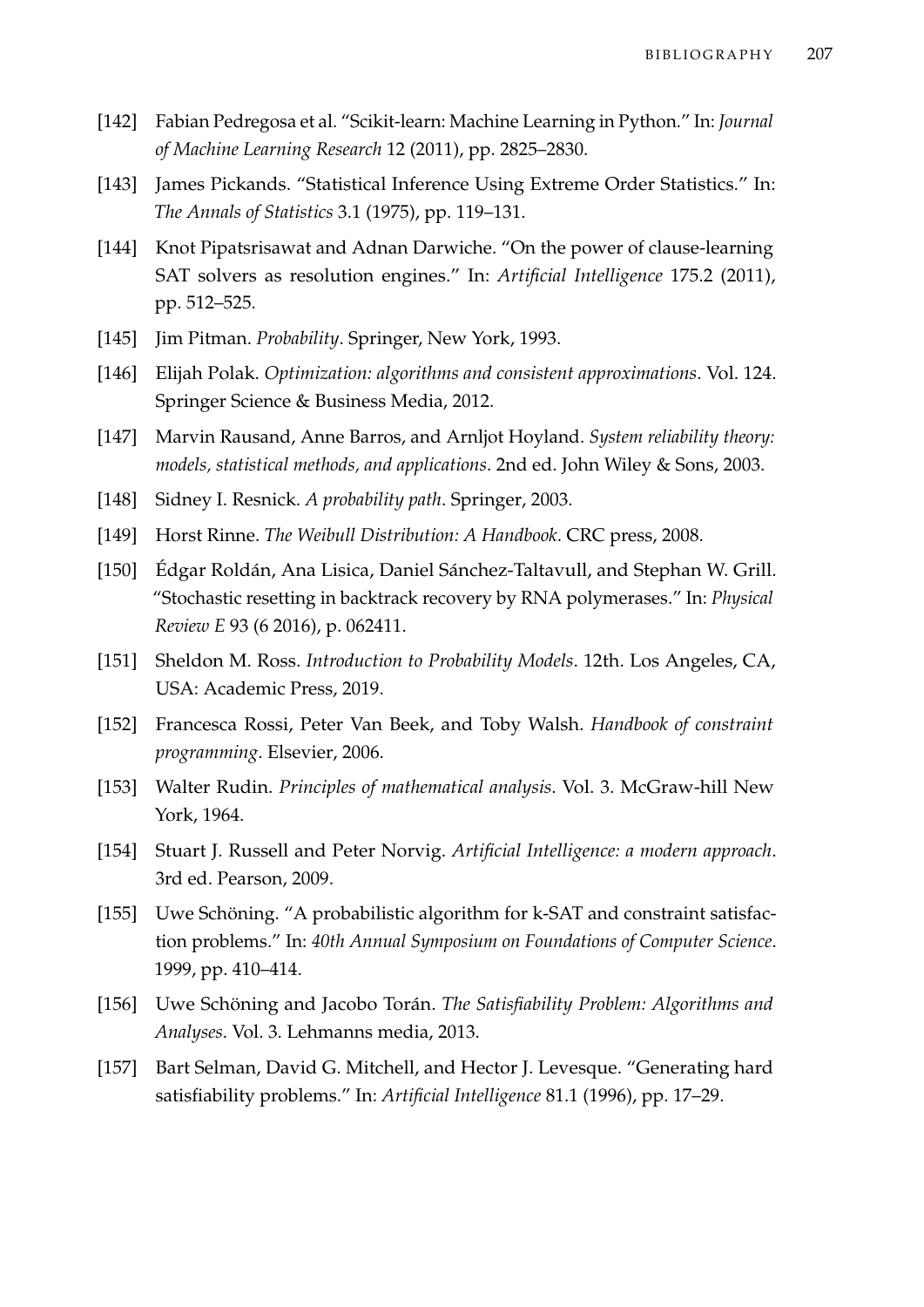- [158] Claude E. Shannon. "Mathematical theory of the differential analyzer." In: *Journal of Mathematics and Physics* 20.1-4 (1941), pp. 337–354.
- [159] Oleg V. Shylo, Timothy Middelkoop, and Panos M. Pardalos. "Restart strategies in optimization: parallel and serial cases." In: *Parallel Computing* 37.1 (Jan. 2011). Elsevier, 2011, pp. 60–68.
- [160] Oleg V. Shylo, Oleg A. Prokopyev, and Jayant Rajgopal. "On algorithm portfolios and restart strategies." In: *Operations Research Letters* 39.1 (Jan. 2011). Elsevier, 2011, pp. 49–52.
- [161] João P. Marques Silva and Karem A. Sakallah. "GRASP—a New Search Algorithm for Satisfiability." In: *Proceedings of the 1996 IEEE/ACM International Conference on Computer-aided Design*. ICCAD '96. San Jose, California, USA: IEEE Computer Society, 1996, pp. 220–227.
- [162] Michael Sipser. *Introduction to the Theory of Computation*. Cengage Learning, 2012.
- [163] Jerome Spanier and Keith B. Oldham. *An atlas of functions*. Hemisphere publishing corporation, 1987.
- [164] Terence Tao. *An introduction to measure theory*. Vol. 126. American Mathematical Society Providence, RI, 2011.
- [165] Seinosuke Toda. "The complexity of finding medians." In: *31st Annual Symposium on Foundations of Computer Science*. IEEE, 1990, pp. 778–787.
- [166] Seinosuke Toda. "PP is as hard as the polynomial-time hierarchy." In: *SIAM Journal on Computing* 20.5 (1991), pp. 865–877.
- [167] Charlotte Truchet, Alejandro Arbelaez, Florian Richoux, and Philippe Codognet. "Estimating parallel runtimes for randomized algorithms in constraint solving." In: *Journal of Heuristics* 22.4 (2016), pp. 613–648.
- [168] Leslie G. Valiant. "The complexity of computing the permanent." In: *Theoretical Computer Science* 8.2 (1979), pp. 189–201.
- [169] Leslie G. Valiant and Vijay V. Vazirani. "NP is as easy as detecting unique solutions." In: *Proceedings of the seventeenth annual ACM symposium on Theory of computing*. 1985, pp. 458–463.
- [170] Aad P. A. Van Moorsel and Katinka Wolter. "Analysis of restart mechanisms in software systems." In: *IEEE Transactions on Software Engineering* 32.8 (2006), pp. 547–558.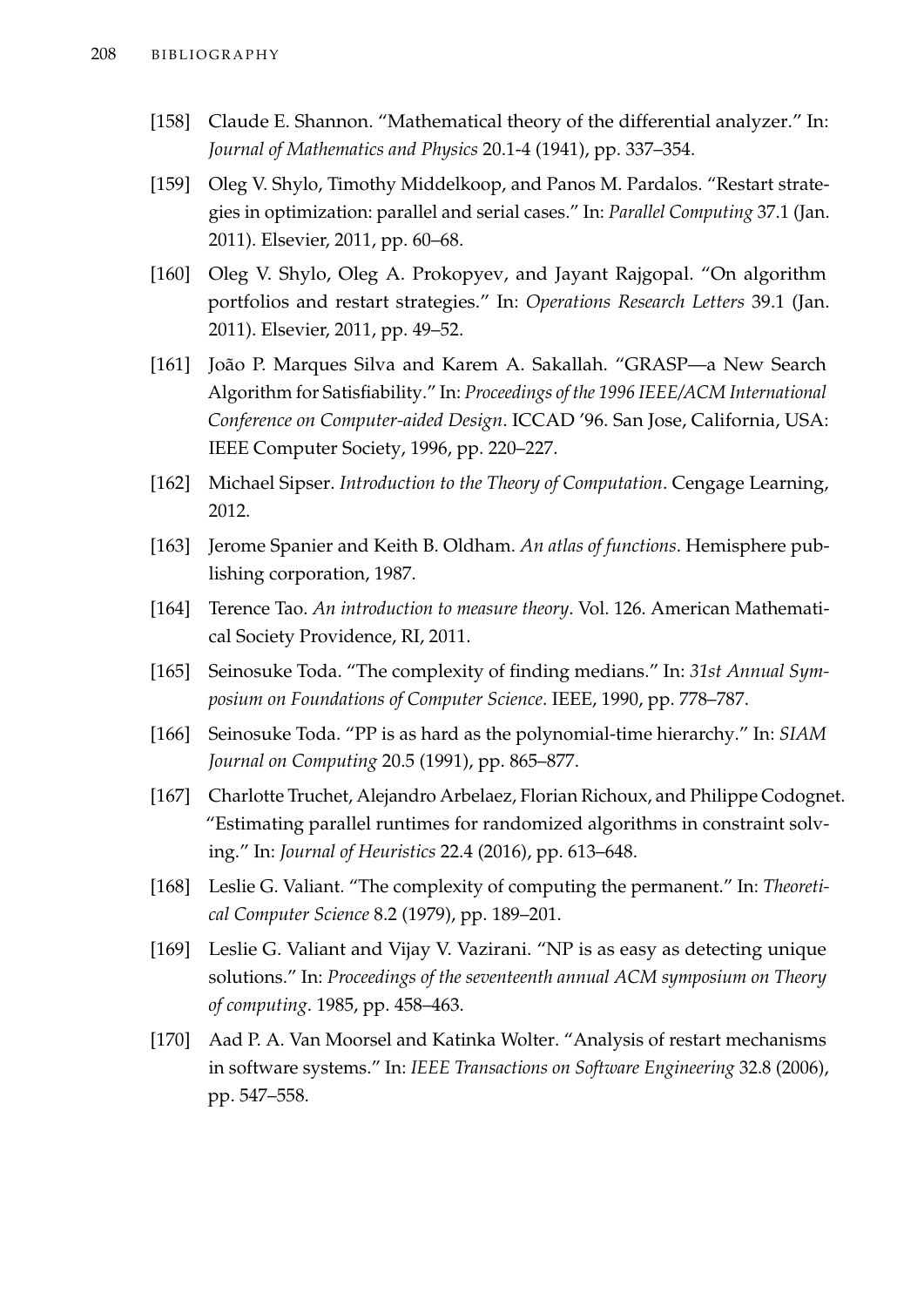- [171] Vijay V. Vazirani. *Approximation algorithms*. Springer, 2003.
- [172] Giuseppe Vitali. *Sul problema della misura dei Gruppi di punti di una retta: Nota*. Tip. Gamberini e Parmeggiani, 1905.
- [173] Gunnar Völkel, Ludwig Lausser, Florian Schmid, Johann M. Kraus, and Hans A. Kestler. "Sputnik: ad hoc distributed computation." In: *Bioinformatics* 31.8 (2014), pp. 1298–1301.
- [174] Heribert Vollmer. *Introduction to Circuit Complexity: A Uniform Approach*. Texts in Theoretical Computer Science. An EATCS Series. Berlin Heidelberg: Springer-Verlag, 1999.
- [175] Abraham Wald. *Sequential analysis*. Courier Corporation, 2004.
- [176] Toby Walsh. "Search in a Small World." In: *Proceedings of the Sixteenth International Joint Conference on Artificial Intelligence*. IJCAI '99. San Francisco, CA, USA: Morgan Kaufmann Publishers Inc., 1999, pp. 1172–1177.
- [177] Larry Wasserman. *All of statistics: a concise course in statistical inference*. Springer Science & Business Media, 2013.
- [178] Frank Wilcoxon. "Individual Comparisons by Ranking Methods." In: *Biometrics* 1.6 (1945), pp. 80–83.
- [179] Robert L. Winkler, Gary M. Roodman, and Robert R. Britney. "The determination of partial moments." In: *Management Science* 19.3 (1972), pp. 290– 296.
- [180] Katinka Wolter. *Stochastic Models for Fault Tolerance: Restart, Rejuvenation and Checkpointing*. Springer Science & Business Media, 2010.
- [181] Huayue Wu. "Randomization and restart strategies." Master's thesis. University of Waterloo, 2006.
- <span id="page-224-0"></span>[182] Lin Xu, Frank Hutter, Holger H. Hoos, and Kevin Leyton-Brown. "Features for SAT." In: *University of British Columbia, Tech. Rep* (2012).
- [183] Lin Xu, Frank Hutter, Jonathan Shen, Holger H. Hoos, and Kevin Leyton-Brown. "SATzilla2012: Improved Algorithm Selection Based on Cost-sensitive Classification Models." In: *Proceedings of SAT Challenge* (2012), pp. 57–58.
- [184] Aolong Zha. "GluHack." In: *Proceedings of SAT Competition 2018: Solver and Benchmark Descriptions*. Vol. B-2018-1. Department of Computer Science Series of Publications B, University of Helsinki, 2018, p. 26.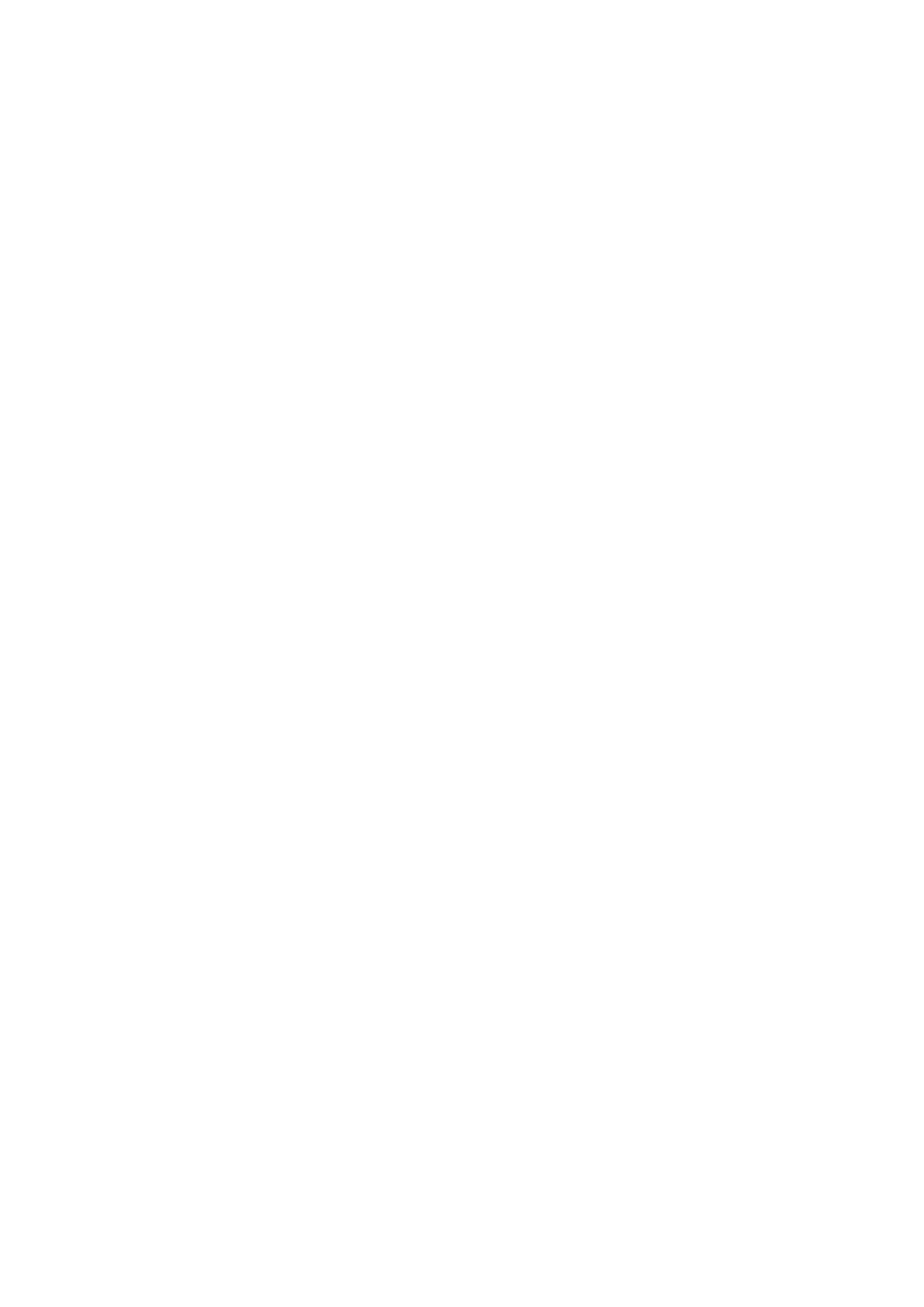#### I N D E X

*δ*-approximation, 22, 55, 58, 60, 62 *σ*-algebra, 22 Borel, 23 (probability) distribution, *see* probability measure fixed-cutoff strategy expected runtime, 33 discrete distribution, 35 optimal, 36 PROBSAT, 130 break value, 131 make value, 131 accepts, 16 assignment, 15 Boolean connectives, 13 Boolean formula, 14 Boolean functions, 13 Boolean variable, 13 cdf, *see* cumulative distribution function clause, 14 CNF, *see* conjunctive normal form complete assignment, 15 completeness, 18 complexity class  $P_{\rm }^{\rm \#P}$ , 20, 64, 65 #P, 19, 50, 52–54 coNP, 17, 65, 66

NP, 17, 44, 45, 47, 49, 55, 58 P, 16, 55, 58 conditional probability, 28 conjunctive normal form, 14 cumulative distribution function, 24 complexity, 65, 66 improper, 24 random variable, 24 deadline, 171–179, 181–189

decidable, 16 decides, 16 decision problems, 15 dependent, 26

ecdf, *see* empirical cumulative distribution function empirical cumulative distribution function, 125 event, 23 expected value, 27 expected runtime, 33 mean residual life, 28 truncated expectation, 29 exponential distribution, 29, 139, 156, 160 exponential mixture distribution, 156 features, 126 fixed-cutoff strategy, 33

flip, 131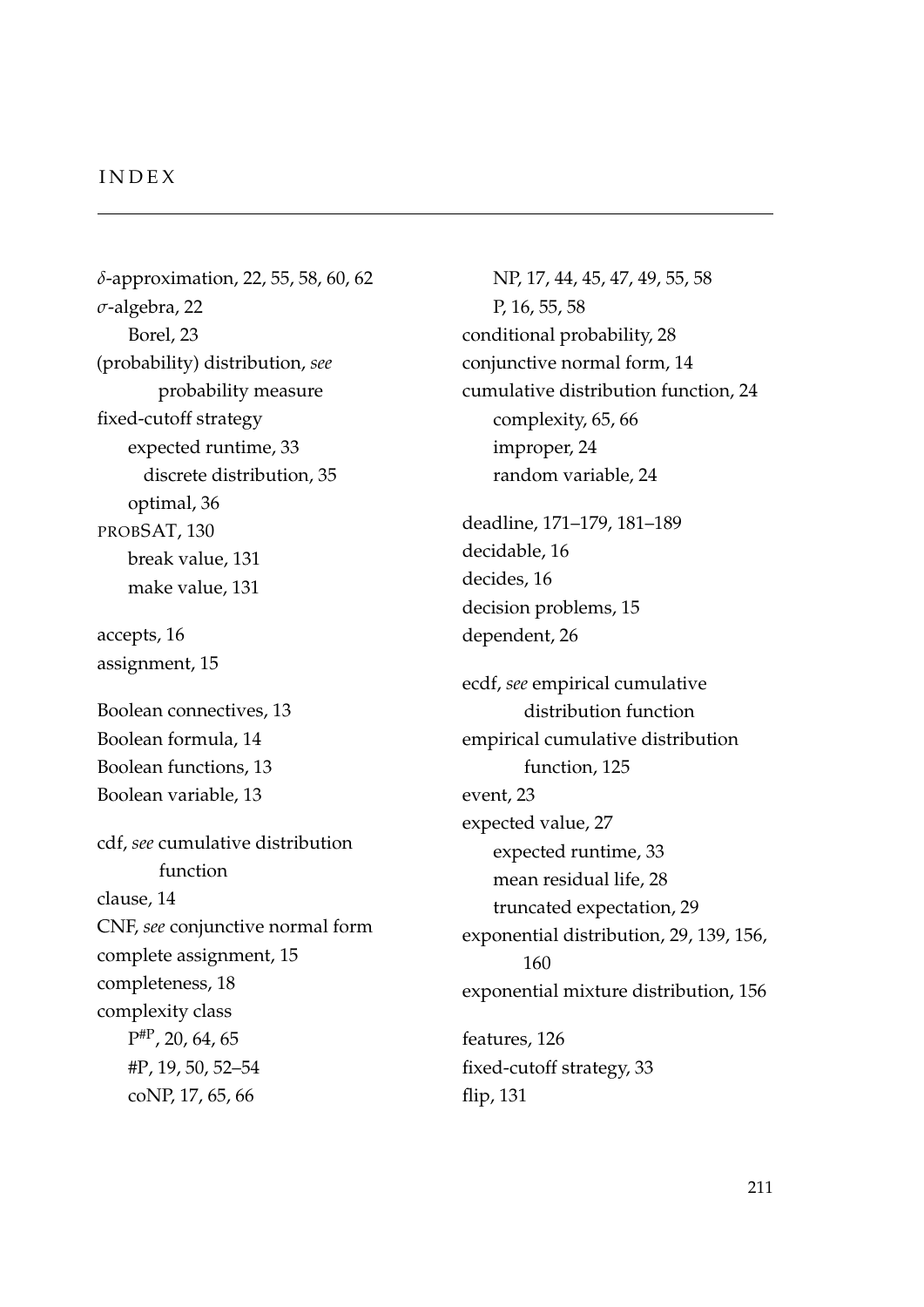FPTAS, *see* fully polynomial-time approximation scheme fully polynomial-time approximation scheme, 22, 60

generalized Pareto distribution, 31, 97–105, 135–138, 142–145 geometric distribution, 185 GP-distributed, *see* generalized Pareto distribution

hardness, 18 promise problem, 21 hazard rate function, 77, 89, 179, 181 hidden solution, 132

ideal restart time, 181 identically distributed, 26

k-CNF, *see* k-conjunctive normal form k-conjunctive normal form, 14 Kolmogorov-Smirnov test statistic, 125 KS test statistic, *see* Kolmogorov-Smirnov test

statistic

label, 126 language, 15 Las Vegas algorithm, 32 likelihood function, 124 literal, 14 location parameter, 29, 84, 135 lognormal distribution, 30, 88–95, 134, 135, 138–140, 142, 143, 147–150 long-tailed, 75, 79, 89 Lorenz curve, 72 loss function, 127 Luby's strategy, 108, 117, 119, 133, 154 maximum likelihood estimator, 125 neural network, 128 *r*-layer neural network, 128 depth, 129 fully connected, 129 optimal restart quantile, 81, 83, 86 optimal restart time, 37, 55, 83, 86 optimal solution, 21 optimization problem, 21 oracle access, 19 parallel fixed-cutoff strategy, 172 parallelized algorithm, 171 partial expectation, *see* partial moment partial moment, 50 pdf, *see* probability density function pmf, *see* probability mass function polynomial-time, 16 polynomial-time computable function, 17 polynomial-time reduction, *see* polynomial-time reducible probability, *see* probability measure probability density function, 26 probability mass function, 25 complexity, 64, 65 improper, 25 probability measure, 23 probability space, 23 promise, 20 promise problem, 20, 45, 50, 52, 54 quantile function, 71 random variable, 24 continuous random variable, 25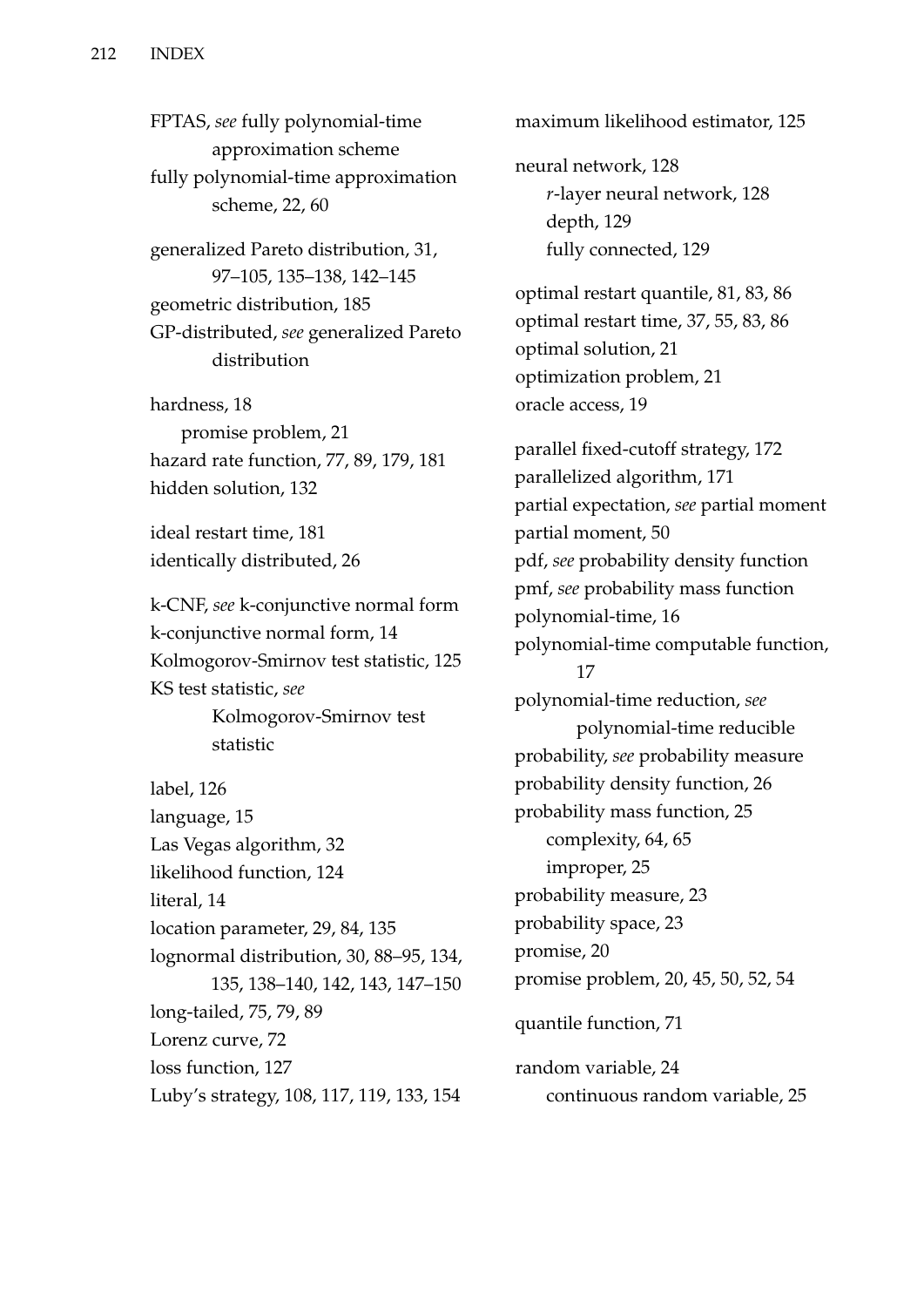discrete random variable, 25 independent, 26 positive, 25 runtime distribution, 33 reduction, 17 Cook reducible, 20, 64, 65 parsimonious, 19, 53, 54 polynomial-time reducible, 18, 44, 45, 47, 65, 66 weakly parsimonious, 19, 50 rejects, 16 restart strategy, 32 definition of, 32 optimal, 36 universal strategy, 32, 107, 108, 113, 115, 119, 120 restart times, 32 restarts useful, 37, 73, 79, 82, 85 run, 32 sample space, 22 satisfiability threshold, 132 satisfiable, 15

satisfying assignment, 15

scale parameter, 29, 82 solution, 17 speedup, 141, 184 straight-line program, 40 constant, 40 support, 26 tautology, 15 test set, 127 the upper bound, 43 training set, 127 truncated expectation, 111 truncated expected value, 73 truth values, 13 two-component instances, 160 uniform, random 3-SAT instances, 132 unimodal, 179 universal strategy, *see* restart strategy, universal unsatisfiable, 15 upper bound, 71 Weibull distribution, 31, 95–97, 134–137, 139, 140, 142–144,

147–150, 152, 161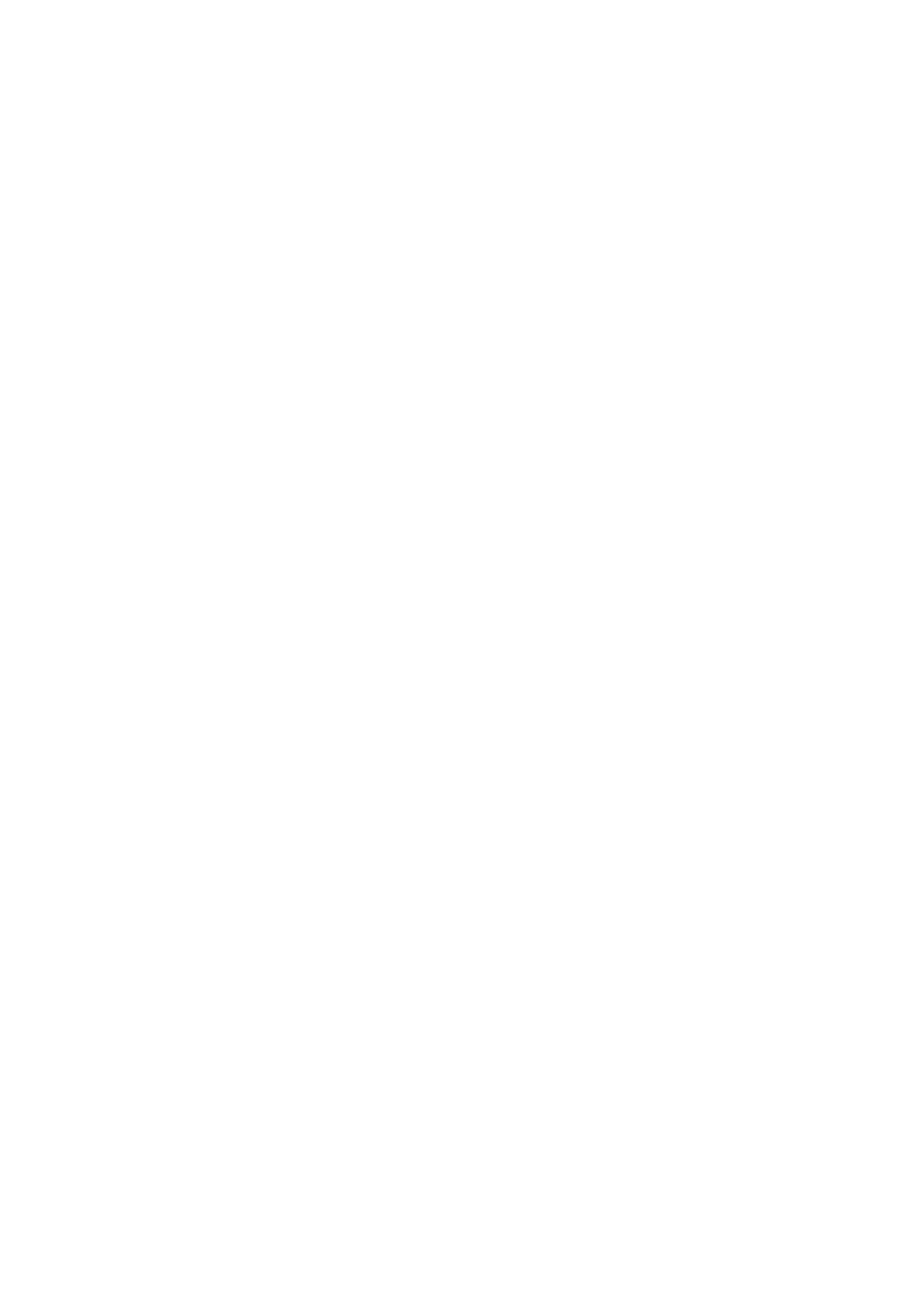# A P P E N D I X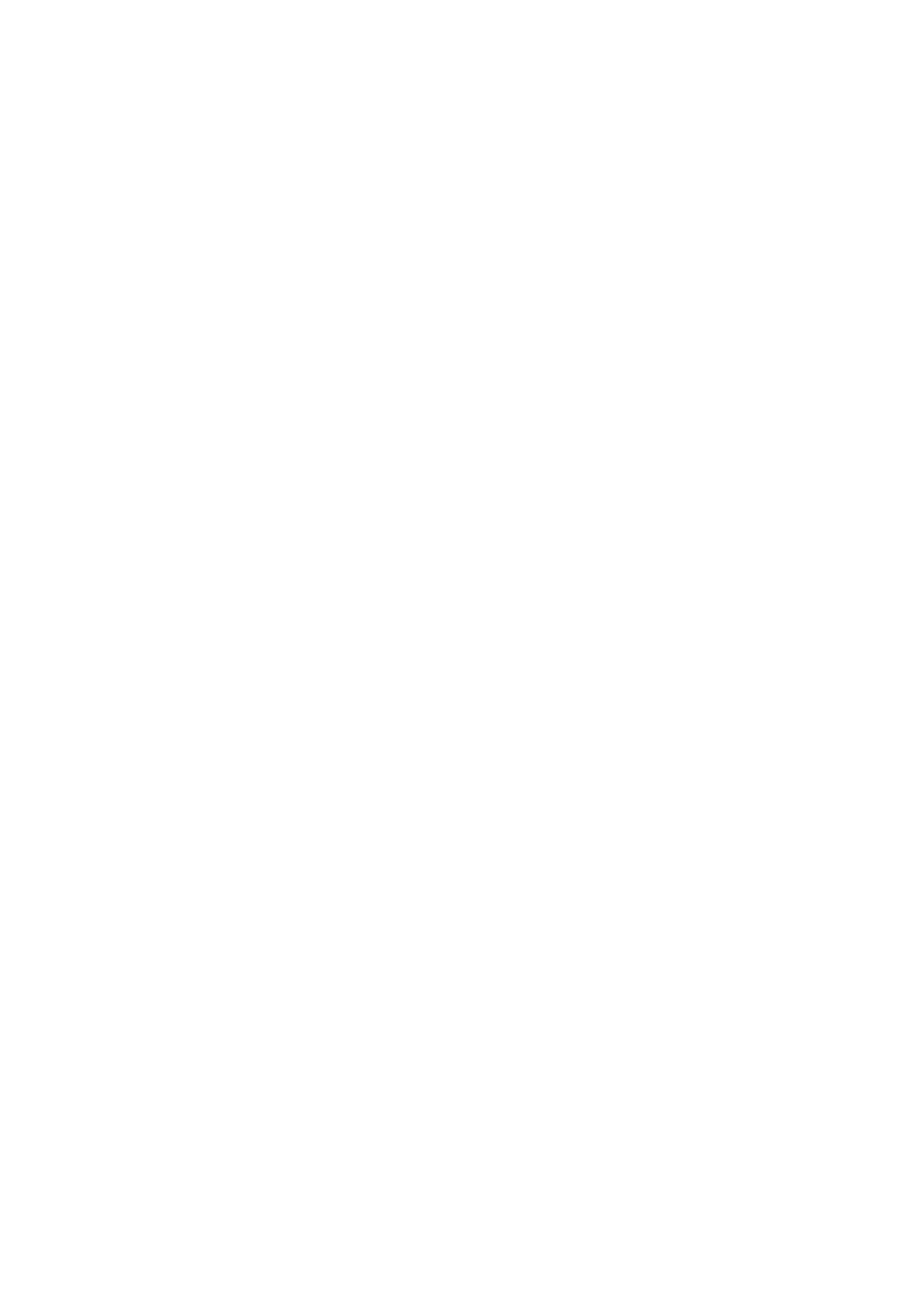The following description of how to construct a decision tree is mainly taken from [\[81\]](#page-216-0). In general, the construction of a decision tree is performed using a greedy approach. For this purpose, for an inner node, a partition

$$
R_1(j,s) = \{X \mid X_j \le s\}
$$
 and  $R_2(j,s) = \{X \mid X_j > s\}$ 

is chosen such that the loss function is minimized. For example, for regression problems, the squared error or a related size is typically chosen as the loss function. This results in the following minimization condition for an internal node

<span id="page-232-0"></span>
$$
\min_{j,s} \left( \sum_{i:x_i \in R_1(j,s)} (y_i - \hat{y}_1)^2 + \sum_{i:x_i \in R_2(j,s)} (y_i - \hat{y}_2)^2 \right), \tag{A.1}
$$

where  $\hat{y}_1$  is the mean of the target variables *y* in  $R_1(j, s)$ . Likewise,  $\hat{y}_2$  is the mean of the target variables *y* in  $R_2(j, s)$ .

On the other hand, when considering a classification problem, the squared error function is not suitable as the loss function. Instead, a function that accurately reflects the classification error has to be chosen. Suppose there are *K* classes to distinguish. Also, suppose that a decision tree with *M* leaves is considered. These leaves induce a partition  $R_1, \ldots, R_M$  of the observations. The proportion of the *k*-th class in the  $m$ -th node is denoted by  $\hat{p}_{m,k}$ , where  $\hat{p}_{m,k}$  can be calculated as follows

$$
\hat{p}_{m,k} = \frac{1}{|R_m|} \sum_{y_i \in R_m} I(y_i = k),
$$

where *I* is the indicator function. From this, a so-called impurity measure can be derived. We use the entropy  $Q_m$  for this purpose:

$$
Q_m = -\sum_{k=1}^K \hat{p}_{m,k} \cdot \log \hat{p}_{m,k}.
$$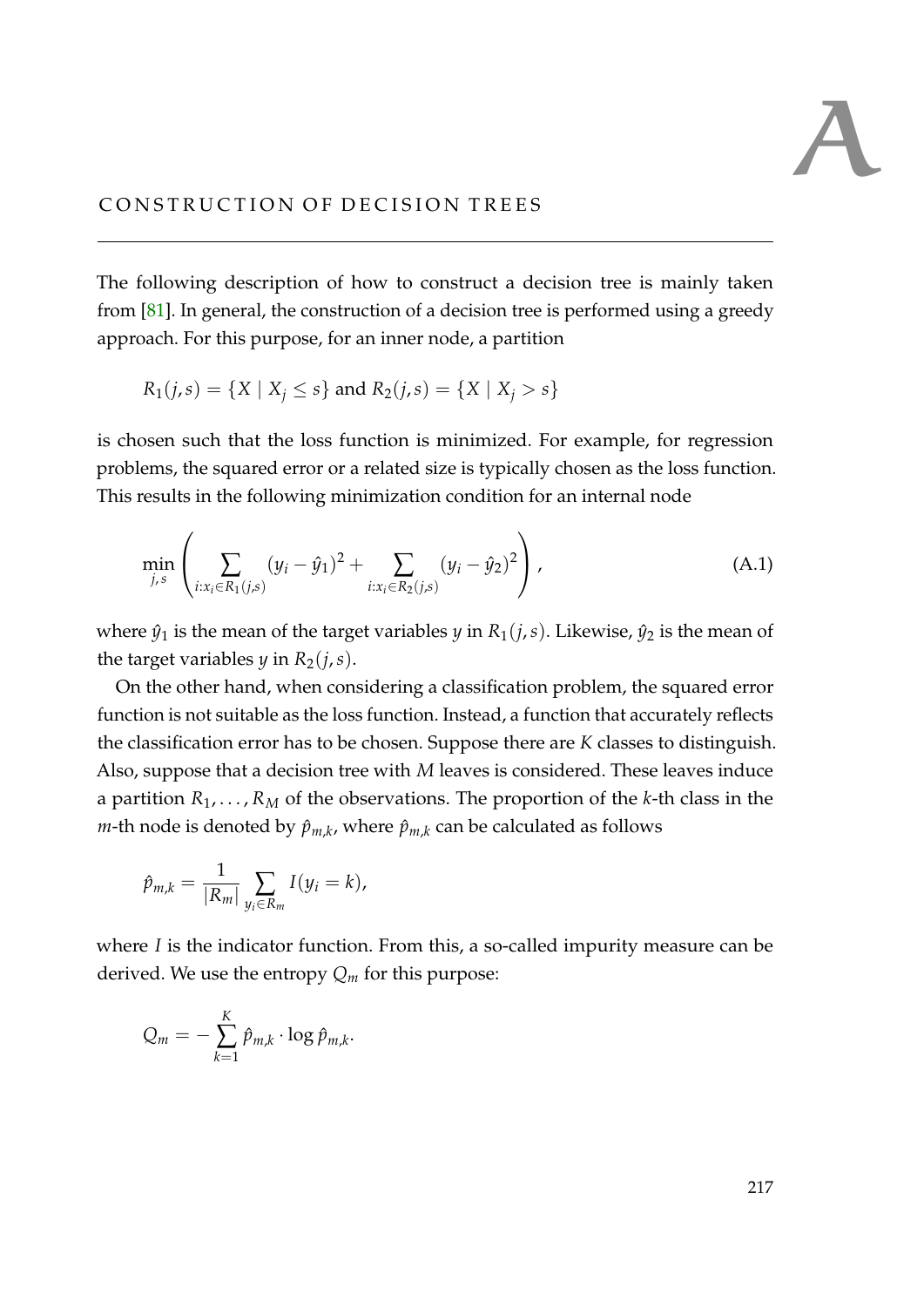The entropy provides an analogous minimization objective, similar to Equation [\(A.1\)](#page-232-0). Thus, decision trees for classification problems can be constructed algorithmically. In general, decision trees have additional pruning mechanisms to counteract overfitting. However, since we are dealing with random forests, these mechanisms are omitted here.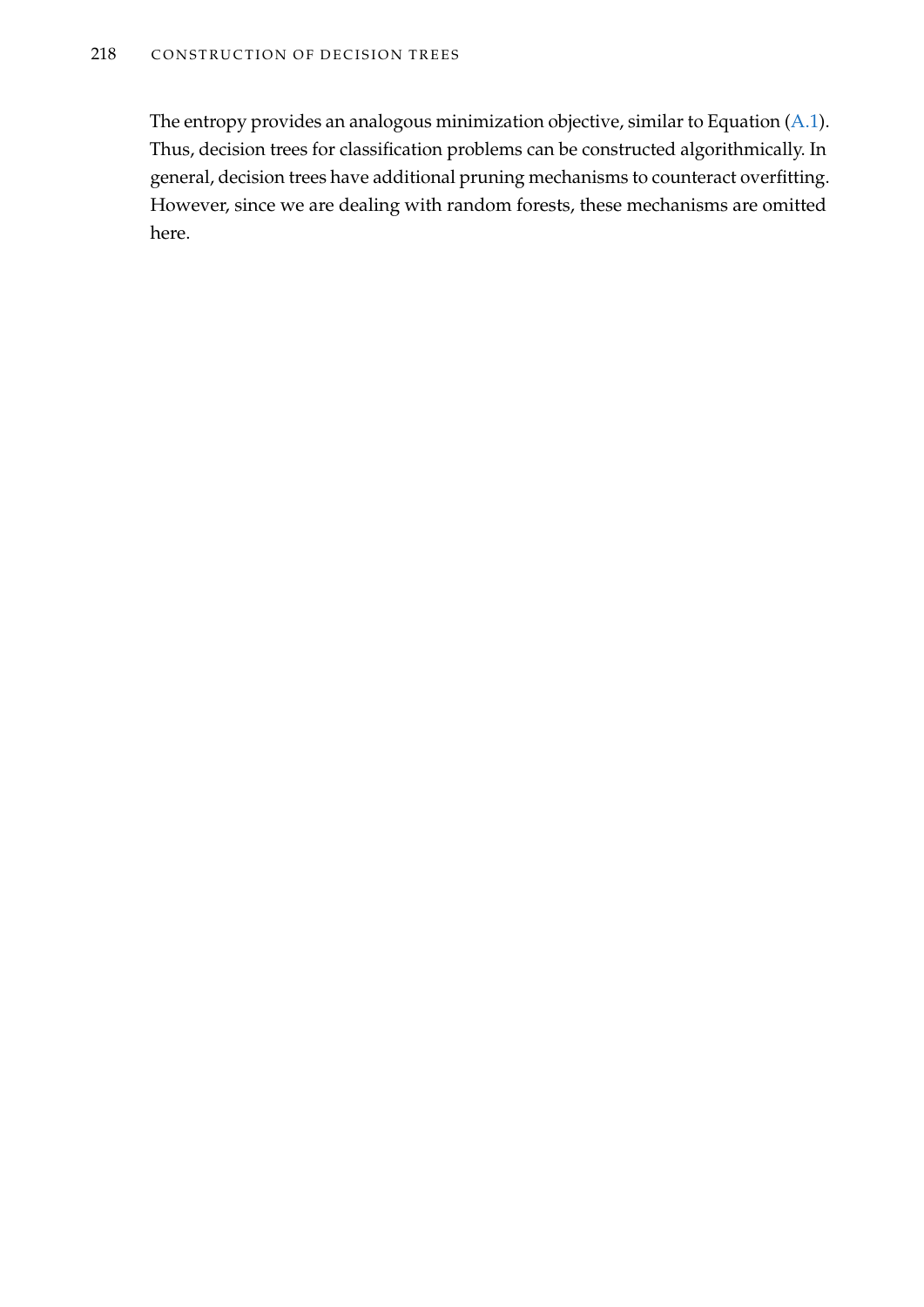# B

### A D A M A N D T H E B A C K P R O PA G A T I O N A L G O R I T H M

In Section [6.3.2,](#page-143-0) we described how an existing neural network can be evaluated. The objective, however, is to find a suitable network for the task at hand. For this purpose, training algorithms like gradient descent are used. In this appendix, we describe a method for training a neural network. Some parts are repetitions from Chapter [6,](#page-136-0) which only serves the purpose of keeping this appendix reasonably self-contained.

The general procedure is as follows. A network structure is fixed, i. e., the number of nodes in each layer is determined, and a fully connected network is used. A training algorithm does not change this structure; the algorithm can adjust only the edge weights and the biases. For our purposes, we have chosen the training algorithm ADAM [\[99\]](#page-218-0). The fundamental concept behind this algorithm is to first calculate the gradient for the training data at hand. This calculation yields an estimate of the mean and the second moment of the gradient. The network's weights are then adjusted using an adequate ratio of the mean and the second moment. The underlying reasoning is that this way, the learning process avoids stagnation in plateaus of the loss function while not making too large changes in steep areas. The algorithm is presented in detail in Algorithm [B.1](#page-235-0) as pseudocode.

In this algorithm,  $NN(\cdot;\theta)$  denotes the neural network's output if the current parameters (the weights and the biases) are  $θ$ . As can be seen in lines  $8$  and  $9$ , the estimates for the mean and second moments are calculated by an exponential moving average. Since the two corresponding variables are initialized to 0, this calculation is biased, especially in the first iterations. The terms for bias correction (lines [10](#page-235-0) and [11\)](#page-235-0) are derived and described in [\[99\]](#page-218-0).

In line [7,](#page-235-0) the gradient of the loss function is calculated with respect to the parameters. In our case, the edge weights of the network and the biases are the parameters of interest. This calculation is a non-trivial but ultimately solved problem. As an example, the backpropagation algorithm, which is presented in the following, can be used for this calculation. The presentation of the backpropagation algorithm is based on [\[78\]](#page-216-1). Backpropagation is a technique that is used to calculate the gradient. In the following, the loss function *L* is assumed to be differentiable. Furthermore,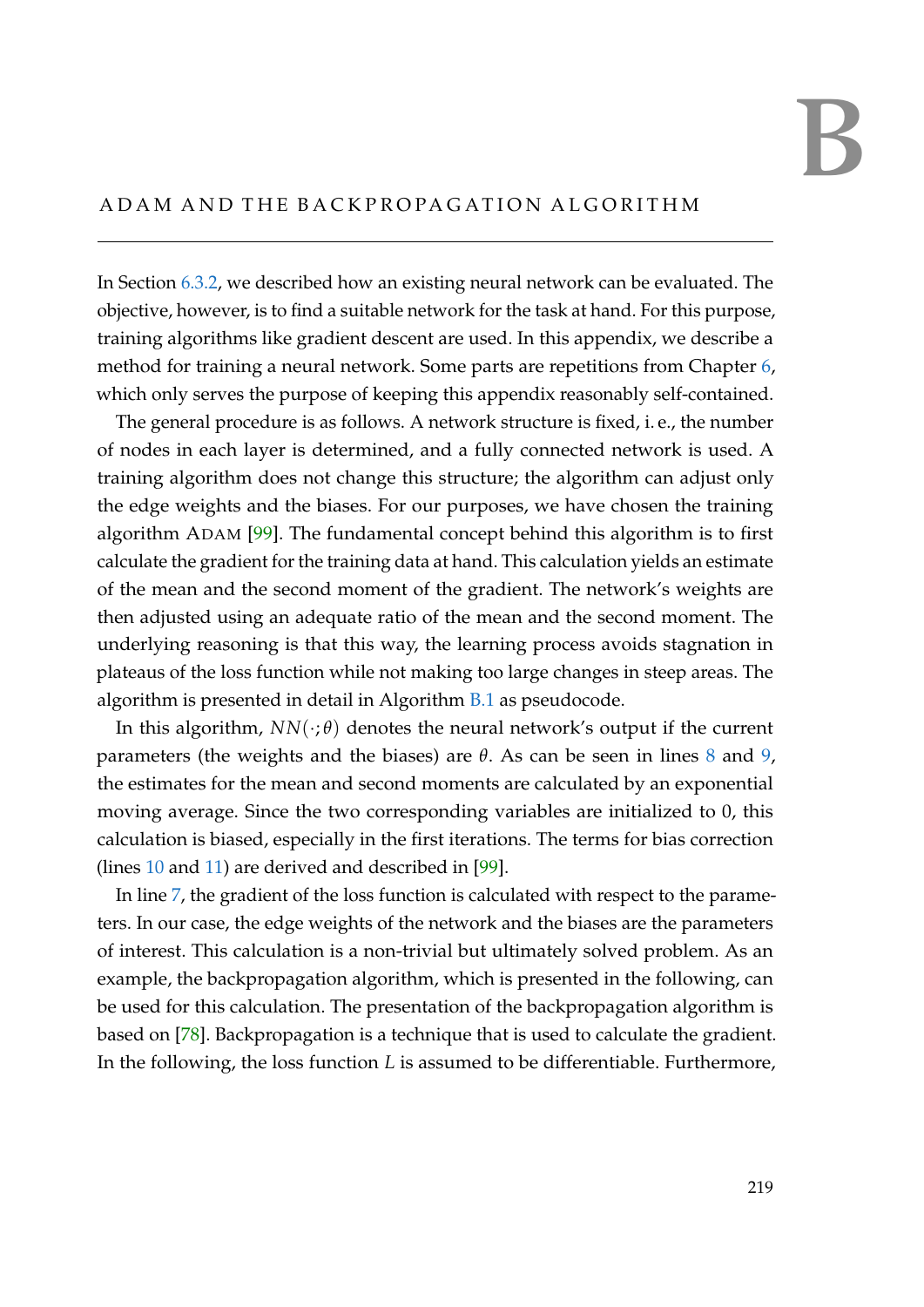<span id="page-235-0"></span>**Algorithm B.1** Pseudocode for the ADAM optimizer. The pseudocode is an adapted version from [\[99\]](#page-218-0). The term  $dg^2$  in line [9](#page-235-0) refers to an elementwise square operation. **Require:** *α*: learning rate **Require:**  $\beta_1, \beta_2 \in [0, 1)$ : decay for exponential moving average **Require:**  $\varepsilon \in \mathbb{R}_+$ : term for avoiding numerical issues **Require:**  $\theta_0 = (W_0, b_0)$ : initial parameters. In our case, the weights and the biases are the parameters. **Require:** *L*, the loss function 1:  $m \leftarrow 0$ , a biased estimate of the mean is contained in *m* 2:  $s \leftarrow 0$ , a biased estimate of the second moment is contained in *s* 3:  $t$  ← 0, a step counter 4: **while** *θ<sup>t</sup>* is not converged **do** 5:  $(x,y) \leftarrow \left(\{x^{(1)},\ldots,x^{(n)}\}, \{y^{(1)},\ldots,y^{(n)}\}\right)$ , sample of size *n* from the training set 6:  $t \leftarrow t + 1$ 7:  $dg \leftarrow \frac{1}{n} \sum_{i=1}^n \nabla_\theta L\left(NN(x^{(i)};\theta_{t-1}), y^{(i)}\right)$ , the gradient of the loss  $L$  w. r. t. the parameters *θ*, evaluated at *θt*−<sup>1</sup> 8:  $m \leftarrow \beta_1 \cdot m + (1 - \beta_1) \cdot dg$ , update biased estimate of the mean 9:  $s \leftarrow \beta_2 \cdot s + (1 - \beta_2) \cdot dg^2$ , update biased estimate of the second moment 10:  $\hat{m} \leftarrow m/(1 - \beta_1^t)$  $\binom{t}{1}$ , bias correction for the mean 11:  $\hat{s} \leftarrow s/(1-\beta_2^t)$  $\binom{t}{2}$ , bias correction for the second moment 12:  $\theta_t \leftarrow \theta_{t-1} - \alpha \cdot \hat{m} / (\sqrt{\hat{s}} + \varepsilon)$ , update the parameters 13: **return**  $\theta_t$ 

the activation functions  $f : \mathbb{R} \to \mathbb{R}$  shall be non-linear and differentiable with derivative  $f'$ .

As an example, consider a neural network with one hidden layer and *n<sup>y</sup>* output nodes. We intend to calculate the gradient of the loss function *L* with respect to the network's weights. First, we consider the *j*-th node's output in the *k*-th layer having activation function *f*. That is, if  $k = 1$ , then it is a hidden layer node; for  $k = 2$ , it is a node in the output layer.

We use the following expressions:  $b_i^{(k)}$  $j^{(k)}_j$  is the bias of the node,  $w_{ij}^{(k)}$  corresponds to the weight of the *i*-th node in the  $(k - 1)$ -st layer to the *j*-th node in the *k*-th layer, furthermore  $h_i^{(k-1)}$  $a_i^{(k-1)}$  denotes the output of the *i*-th node in the  $(k-1)$ -st layer. As an additional convention,  $h_i^{(0)} = x_i$ , where  $x_i$  is the input to the *i*-th input node. Let  $n_{k-1}$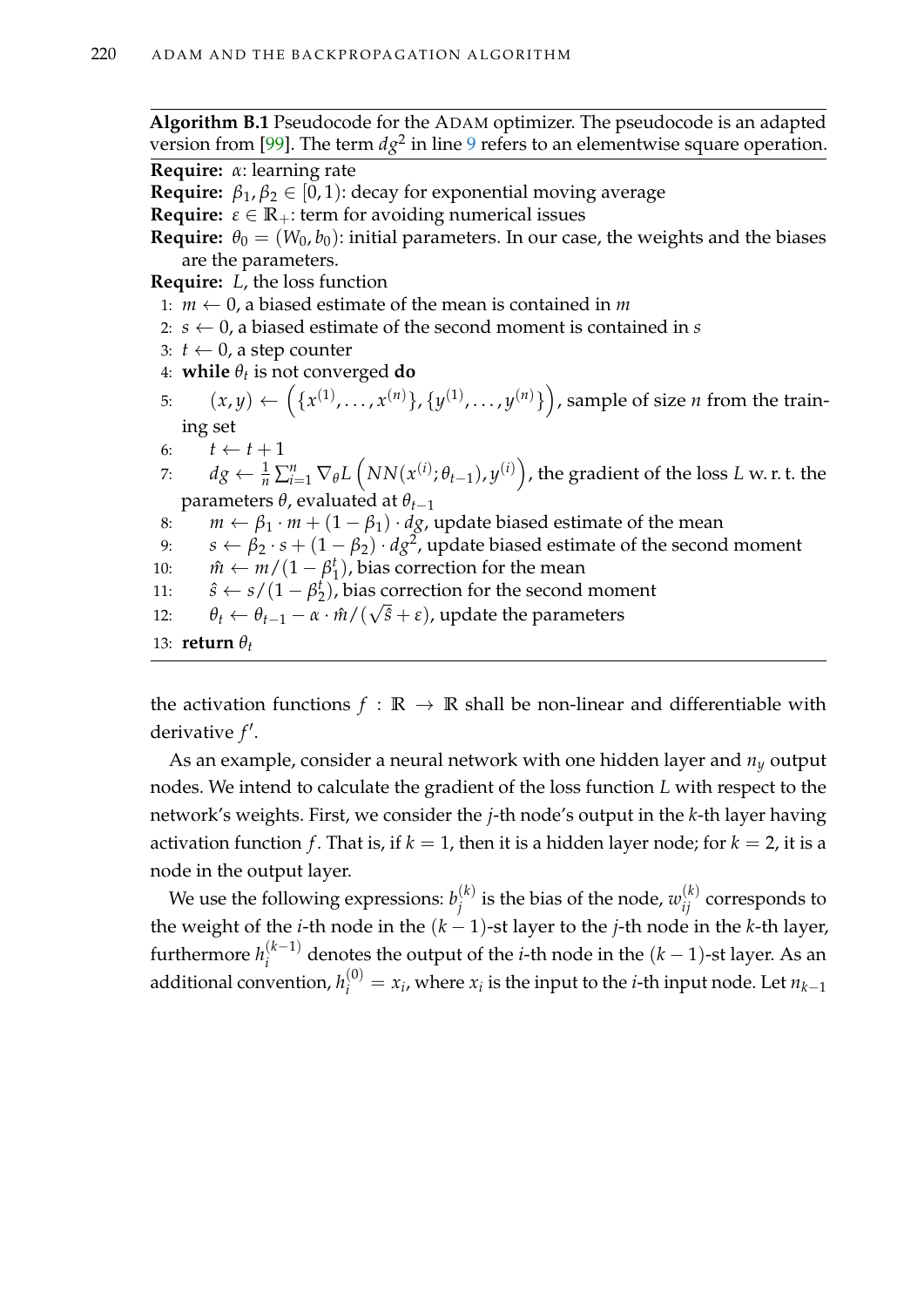be the number of neurons in the  $(k-1)$ -st layer. Then, the output  $h^{(k)}_i$  $j^{(k)}$  can then be calculated as follows:

$$
a_j^{(k)} = b_j^{(k)} + \sum_{i=1}^{n_{k-1}} w_{ij}^{(k)} h_i^{(k-1)}
$$
  

$$
h_j^{(k)} = f\left(a_j^{(k)}\right).
$$

By repeatedly applying the chain rule of calculus, one can now determine the derivative of the loss function  $L$  with respect to the weight  $w_{ij}^{(k)}$ . We distinguish the cases  $k = 2$  and  $k = 1$ :

<span id="page-236-1"></span><span id="page-236-0"></span>
$$
\frac{\partial L}{\partial w_{ij}^{(2)}} = \frac{\partial L}{\partial \hat{y}_j} \cdot \frac{\partial \hat{y}_j}{\partial a_j^{(2)}} \cdot \frac{\partial a_j^{(2)}}{\partial w_{ij}^{(2)}} = \frac{\partial L}{\partial \hat{y}_j} \cdot f'(a_j^{(2)}) \cdot h_i^{(1)}
$$
\n
$$
\frac{\partial L}{\partial w_{ij}^{(1)}} = \sum_{m=1}^{n_y} \frac{\partial L}{\partial \hat{y}_m} \cdot \frac{\partial \hat{y}_m}{\partial a_m^{(2)}} \cdot \frac{\partial a_m^{(2)}}{\partial h_j^{(1)}} \cdot \frac{\partial h_j^{(1)}}{\partial a_j^{(1)}} \cdot \frac{\partial a_j^{(1)}}{\partial w_{ij}^{(1)}}
$$
\n
$$
= \frac{\partial h_j^{(1)}}{\partial a_j^{(1)}} \cdot \frac{\partial a_j^{(1)}}{\partial w_{ij}^{(1)}} \cdot \sum_{m=1}^{n_y} \frac{\partial L}{\partial \hat{y}_m} \cdot f'(a_m^{(2)}) \cdot w_{jm}^{(2)}.
$$
\n(B.2)

In Equation [\(B.2\)](#page-236-0), one expression is explicitly emphasized by sub-parentheses. As can be seen, this expression is also used in Equation [\(B.1\)](#page-236-1) to calculate  $\frac{\partial L}{\partial w_{ij}^{(2)}}$ *ij* . In fact, this is not limited to networks having only one hidden layer. In general neural networks, the same partial calculations can also be used repeatedly. An approach using dynamic programming can exploit this fact. Furthermore, it is possible to vectorize the computational steps, both for the calculation of the outputs and for the gradient's determination. Among other things, this allows a concise representation of the code. A suitable procedure for calculating the output is shown in Algorithm [B.2.](#page-237-0)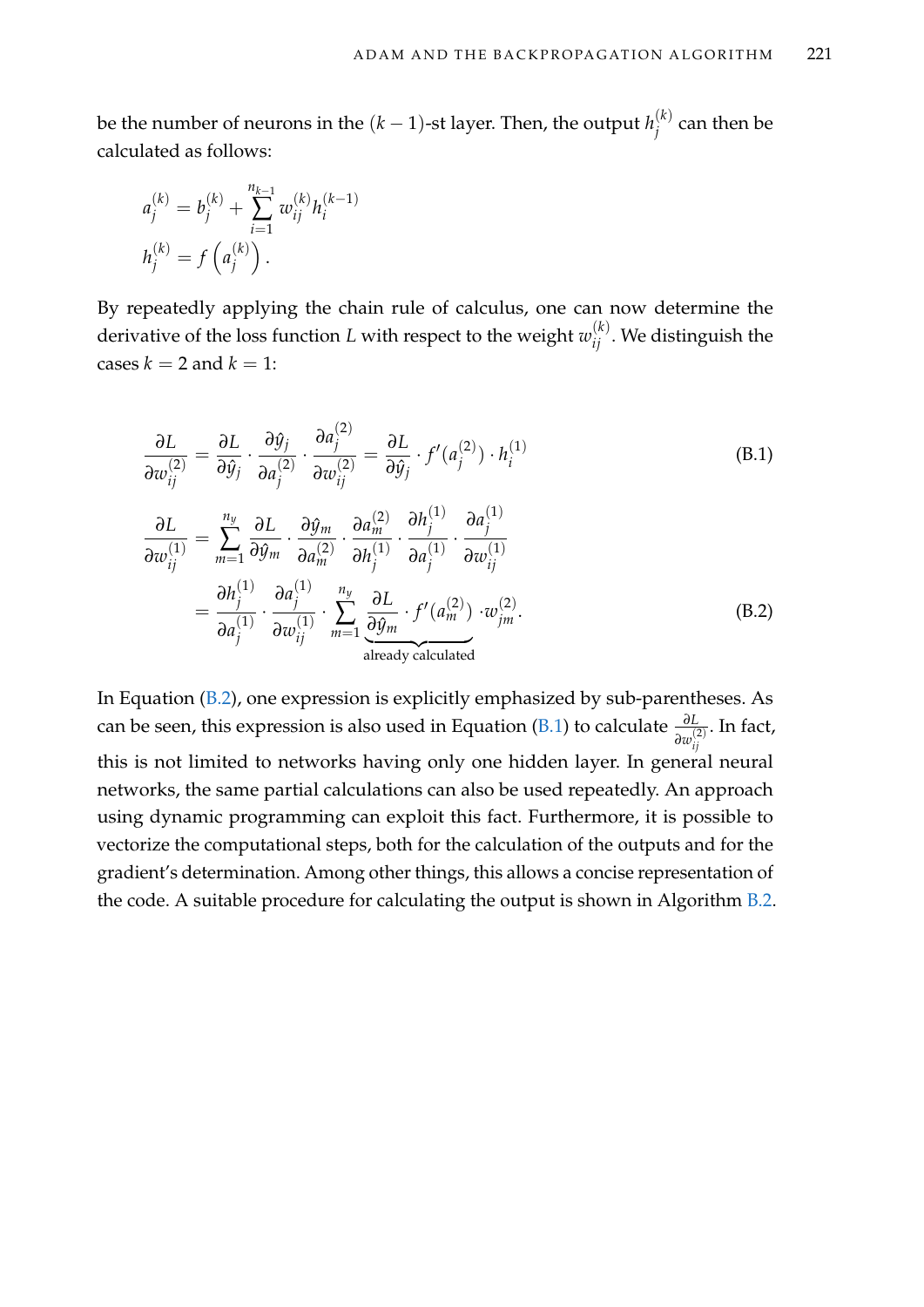**Algorithm B.2** Pseudocode for forward propagation. The code is an adapted version from [\[78\]](#page-216-1). In this version, regularization is not used.

<span id="page-237-0"></span>**Require:** Neural network with depth  $\ell$ .

**Require:**  $W^{(i)}$ , for  $i \in \{1, \ldots, \ell\}$ , the weights of layer  $i$  as a matrix **Require:**  $b^{(i)}$ , for  $i \in \{1, \ldots, \ell\}$ , the biases of layer  $i$  as a vector

**Require:** *x*, the input (i. e., the training observations) as a vector

**Require:** *y*, the corresponding target outputs as a vector

1:  $h^{(0)} \leftarrow x$ 2: **for**  $k \leftarrow 1$  to  $\ell$  **do** 3: *a*  $(k) \leftarrow b^{(k)} + W^{(k)} \cdot h^{(k-1)}$ 4:  $h^{(k)} \leftarrow f(a^{(k)})$ , here *f* is applied elementwise 5:  $\hat{y} \leftarrow h^{(\ell)}$ 6:  $J \leftarrow L(\hat{y}, y)$ 

A method for calculating the gradient of the loss function is presented in Algorithm [B.3.](#page-237-1) Here, it is assumed that Algorithm [B.2](#page-237-0) has been executed beforehand, and thus the calculated intermediate results can be used. In the algorithm, the notation  $\nabla_x f$  is used, where  $x = (x_1, x_2, \dots, x_k)$  is a vector and f is a differentiable function. Then,  $\nabla_x f = \left(\frac{\partial f}{\partial x}\right)$  $\frac{\partial f}{\partial x_1}$ ,  $\frac{\partial f}{\partial x_1}$ *∂f*<sub>*<i>z*</sub></sup>, . . . , *∂f*<sub>*∂x*</sup></sub></sub> *∂x<sup>k</sup>* ). An analogous situation applies to  $\nabla_W f$ , where  $W$ is a matrix.

**Algorithm B.3** Pseudocode for backward propagation. The code is taken from [\[78\]](#page-216-1). In this version, regularization is not used.

<span id="page-237-1"></span>1:  $g \leftarrow \nabla_g J = \nabla_g L(\hat{y}, y) = \left(\frac{\partial L(\hat{y}, y)}{\partial \hat{y}_1}\right)$ *∑(ŷ,y*) *∂L*(*ŷ,y*) ∂*y*<sub>2</sub> *∑(ŷ,y*), ∂*L*(*ŷ,y*), ∂*y*<sub>3</sub>  $\frac{\partial^2(y,y)}{\partial y_3}, \dots \bigg)$ 2: **for**  $k \leftarrow \ell$  downto 1 **do** 3:  $g \leftarrow g \odot f'(a^{(k)})$ , where  $\odot$  is the elementwise multiplication 4:  $\nabla_{b^{(k)}} J \leftarrow g$ 5:  $\nabla_{W^{(k)}} J \leftarrow gh^{(k-1)\top}$ , where  $\top$  denotes the transpose operation. 6:  $g \leftarrow \nabla_{h^{(k-1)}} J = W^{(k)\top} g$ 

Overall, these two algorithms can effectively determine the gradient of the loss function with respect to the bias values and weights. These can thus be used to improve the network, for example, with the ADAM algorithm.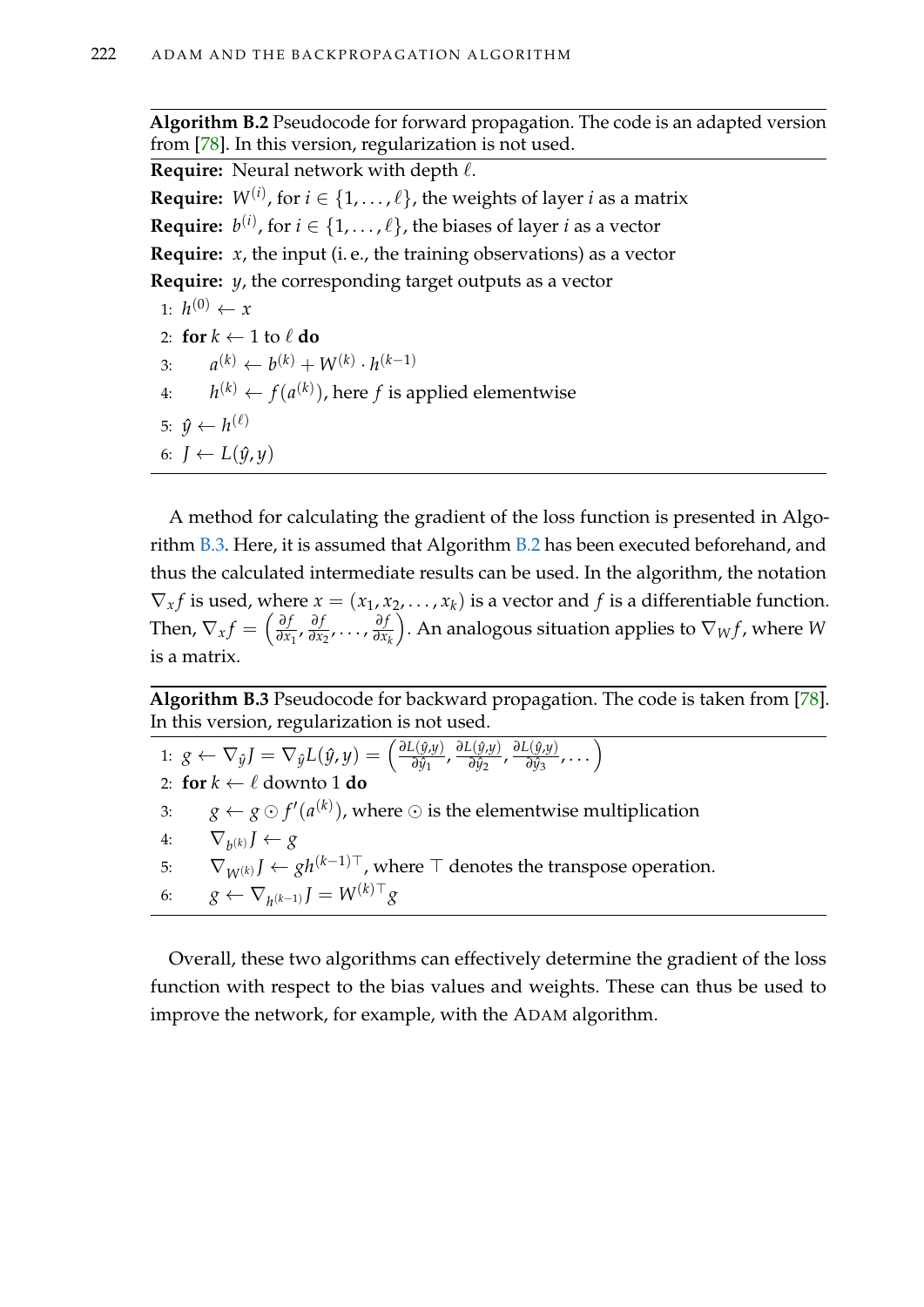# $\overline{a}$

## SPECIFICATION OF THE MACHINE LEARNING **COMPONENTS**

Parts of this appendix appeared in the following publication:

Jan-Hendrik Lorenz and Julian Nickerl. "The Potential of Restarts for ProbSAT." In: *arXiv preprint arXiv:1904.11757* (2019).

### C.1 SPECIFICATION FOR UNIFORM INSTANCES

This section provides details regarding the machine learning pipeline for uniform instances.

## C.1.1 *Features for Uniform Instances*

All components use 34 features. The neural networks use them in a normalized form with mean 0 and variance 1. A description of the features can be found in [\[182\]](#page-224-0).

The following are the features grouped based on [\[182\]](#page-224-0). The number in brackets indicates the number of corresponding features.

- Problem Size Features:
	- (2) Number of variables and clauses in the original formula
	- (2) Number of variables and clauses after simplification
- Variable-Clause Graph Features:
	- (3) Variable node degree statistics (mean, min, max)
	- (3) Clause node degree statistics (mean, min, max)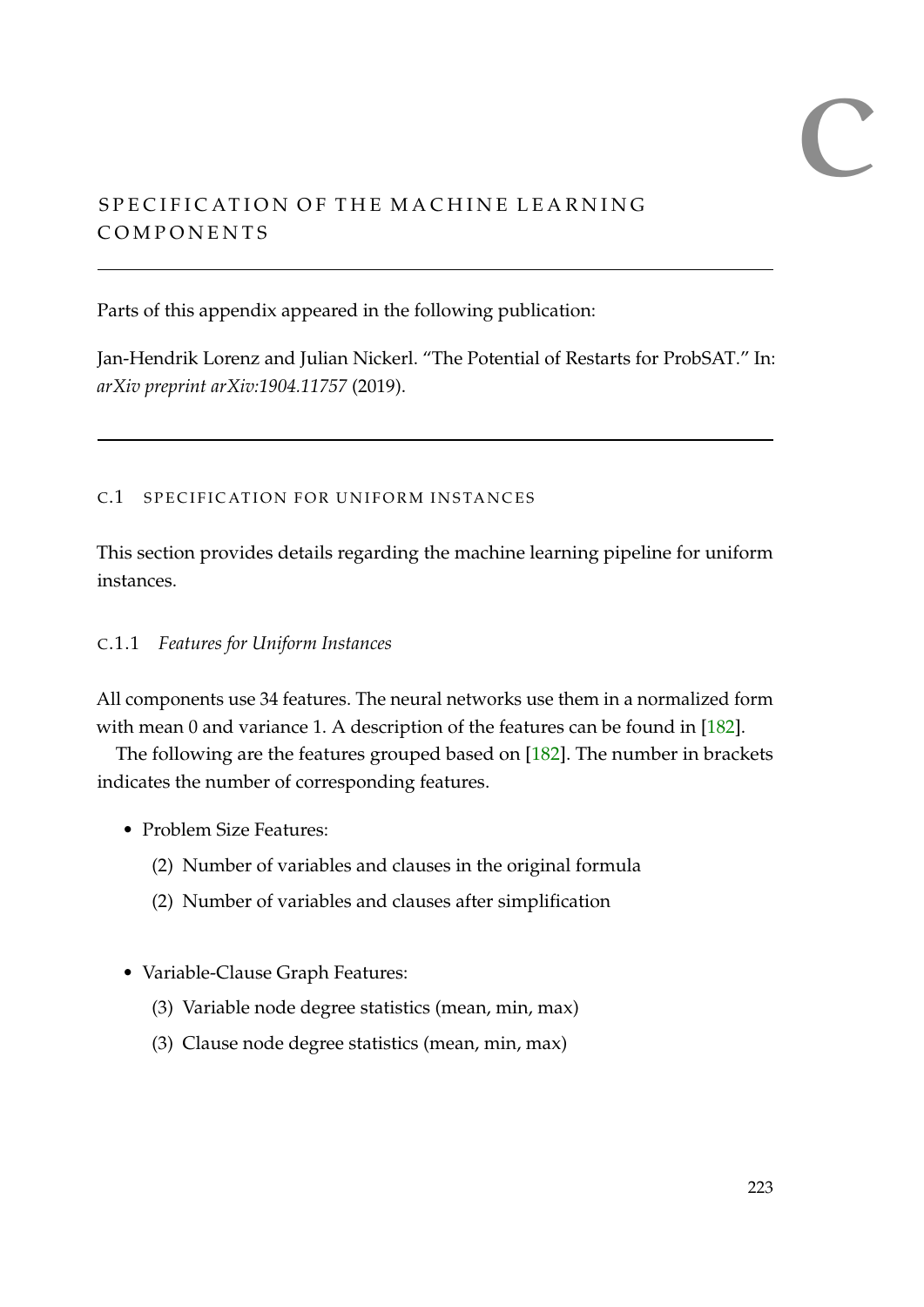- Variable Graph Features:
	- (3) Node degree statistics (mean, min, max)
- Clause Graph Features:
	- (2) Node degree statistics (mean, max)
- Proximity to Horn Formula:
	- (2) Number of occurrences in a Horn clause for each variable (mean, min)
- DPLL Probing Features:
	- (1) Search space size estimate
- Local Search Probing Features, based on 2 seconds of both SAPS and GSAT:
	- (10) Number of steps to the best local minimum in a run
	- (2) Average improvement to best in a run
	- (3) Fraction of improvement due to first local minimum
- Timing Features:
	- (1) CPU time required for feature computation

The internal names of the features are:

nvarsOrig, nclausesOrig, nvars, nclauses, VCG-CLAUSE-mean, VCG-CLAUSE-min, VCG-CLAUSE-max, VCG-VAR-mean, VCG-VAR-min, VCG-VAR-max, HORNY-VAR-mean, HORNY-VAR-min, VG-mean, VG-min, VG-max, CG-mean, CG-max, CG-featuretime, saps\_BestSolution\_Mean, saps\_BestSolution\_CoeffVariance, saps\_FirstLocalMinStep\_Mean, saps\_FirstLocalMinStep\_CoeffVariance, saps\_FirstLocalMinStep\_Median, saps\_FirstLocalMinStep\_Q.10,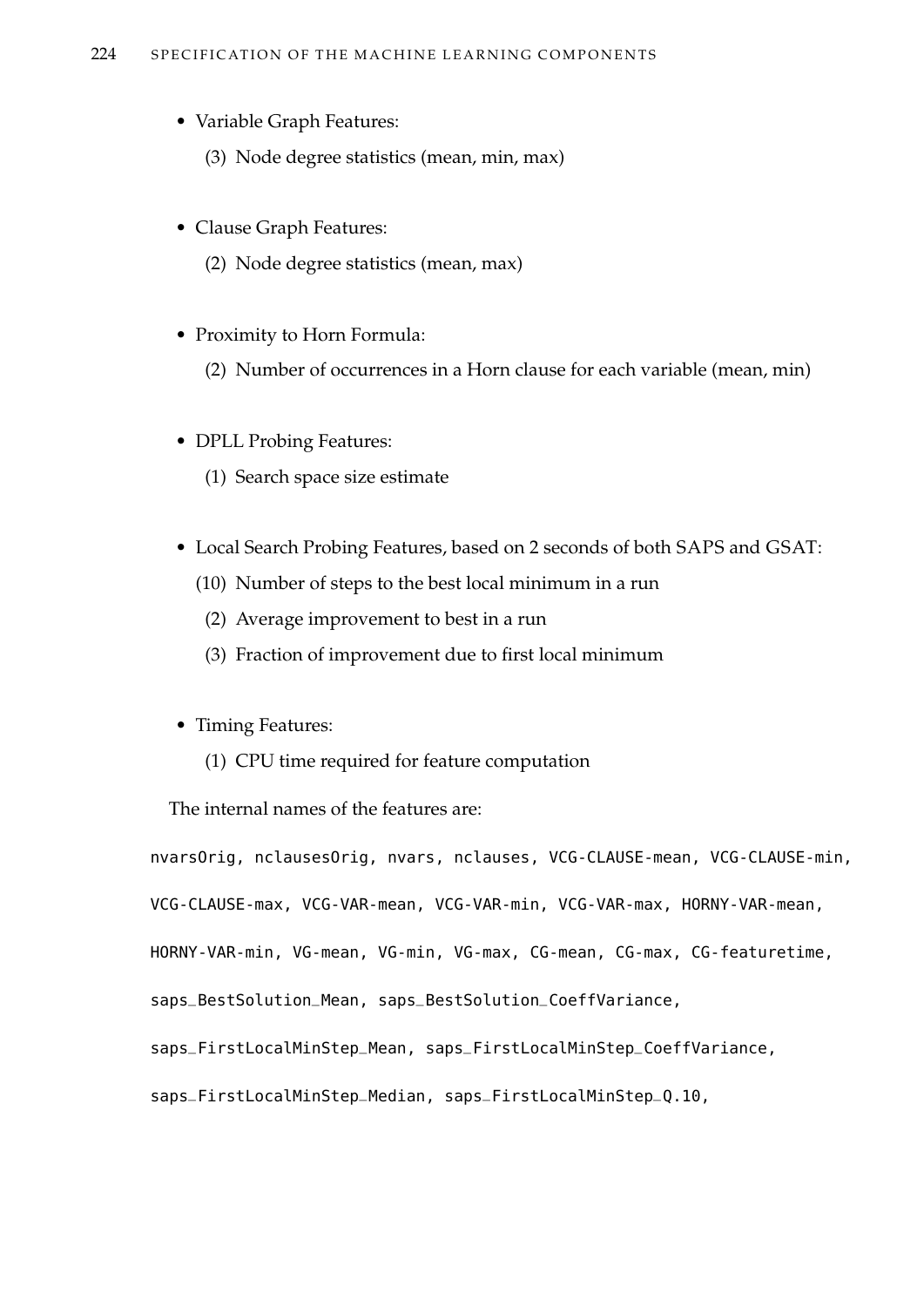```
saps_FirstLocalMinStep_Q.90, saps_BestAvgImprovement_Mean,
```

```
gsat_BestSolution_Mean, gsat_FirstLocalMinStep_Mean,
```
gsat\_FirstLocalMinStep\_CoeffVariance, gsat\_FirstLocalMinStep\_Median,

```
gsat_FirstLocalMinStep_Q.10, gsat_FirstLocalMinStep_Q.90,
```
gsat\_BestAvgImprovement\_Mean, lobjois-mean-depth-over-vars

Thirty of the features were selected because they carry a minimum amount of variance. In addition, four more features were hand-selected. The internal names of these features are: VCG-VAR-max, VG-max, CG-max, saps\_BestSolution\_CoeffVariance.

#### C.1.2 *Specifications and Validation of the Random Forest*

The random forest consists of 50 trees and uses cross-entropy as an impurity measure; all other parameters were the default values used in SCIKIT-LEARN [\[142\]](#page-222-0).

Validating the random forest by ten iterations of a 10-fold cross validation resulted in an average potential speedup of 1.218. Evaluating the final model on an independent set of 162 instances resulted in a speedup of 1.138. The evaluation of the forests on other metrics is displayed in Table [C.1.](#page-240-0) All values concern the Weibull distribution as the label.

<span id="page-240-0"></span>

| metric                    | cross validation final model |       |
|---------------------------|------------------------------|-------|
| true positive rate        | 0.803                        | 0.750 |
| true negative rate        | 0.648                        | 0.571 |
| precision                 | 0.764                        | 0.697 |
| negative prediction value | 0.698                        | 0.635 |
| fall-out                  | 0.351                        | 0.429 |
| miss rate                 | 0.197                        | 0.25  |
| accuracy                  | 0.738                        | 0.673 |
| balanced accuracy         | 0.726                        | 0.661 |

**Table C.1:** The evaluation of the random forest for different metrics. All values concern the Weibull distribution as the label.

We were not able to improve these values significantly. Especially an accuracy of below 75% is not a desirable result. However, we used the random forest since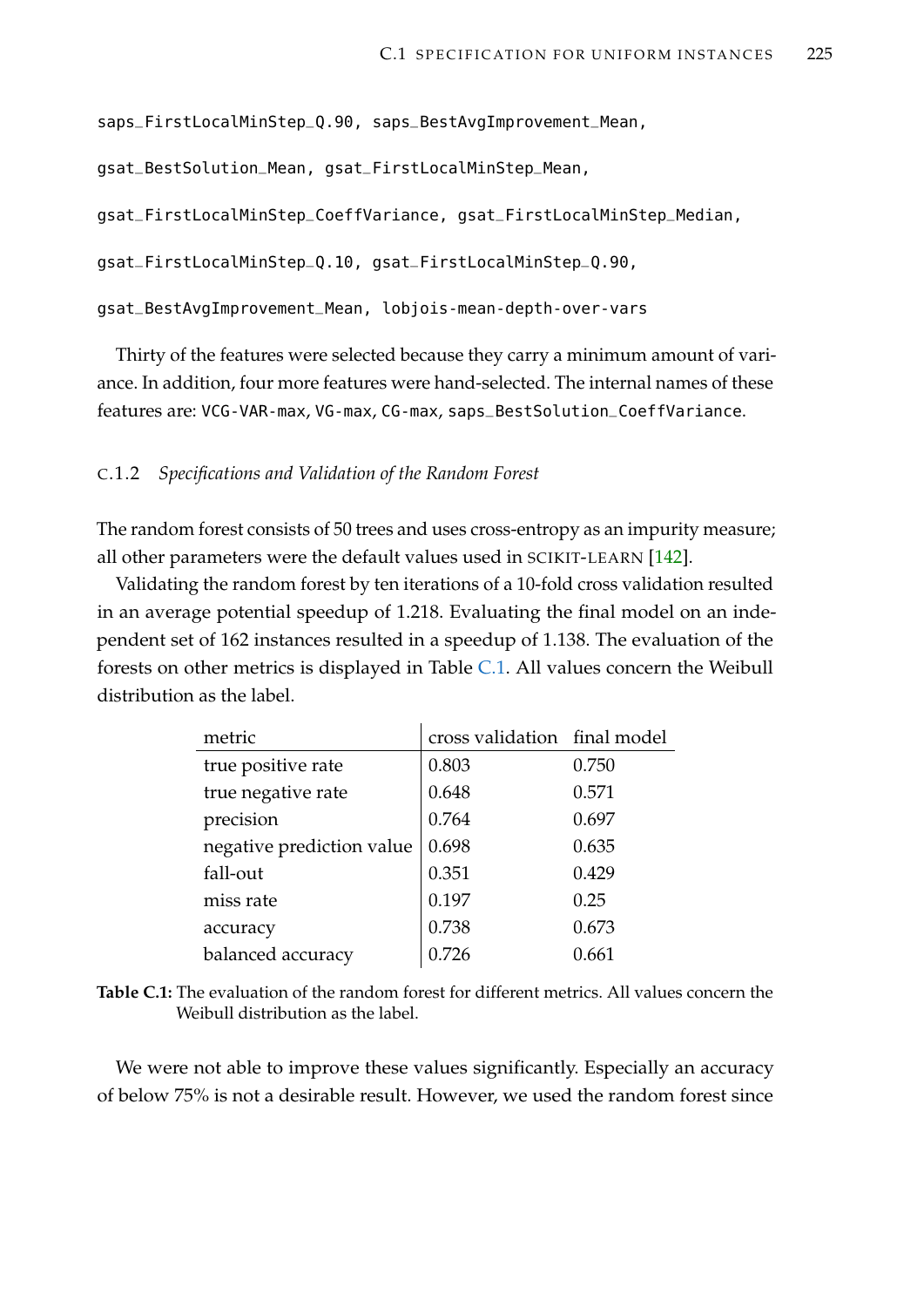the potential speedup was still promising. An explanation for this is that often both lognormal and Weibull distributions describe the runtime distribution well and, therefore, produce good restart times. Hence, classifying the wrong distribution does not necessarily harm the potential speedup.

#### C.1.3 *Specification of the Neural Networks*

All networks used ADAM as the optimizer, with an initial learning rate 0.0005 and clipnorm 0.5. The inputs were processed in batches of 16.

The parameters of the networks are displayed in Table [C.2.](#page-242-0) Regarding the number of output neurons: While the relevant number of neurons was two, we had to use three in the lognormal and four in the Weibull network for technical reasons. The reasons for this have already been discussed in the discussion of Table [6.4.](#page-164-0) To reiterate, only two parameters, the shape and scale, are of interest. However, three or, respectively, four labels were used for the calculation of the loss function. This was implemented by using three or, respectively, four output neurons.

#### C.2 FEATURES FOR THE RANDOM FOREST FOR HIDDEN SOLUTION IN-**STANCES**

The random forest for the hidden solution instances uses 16 features. A description of the features can be found in [\[182\]](#page-224-0).

The following are the features grouped based on [\[182\]](#page-224-0). The number in brackets indicates the number of corresponding features.

- Problem Size Features:
	- (2) Number of variables and clauses in the original formula
	- (2) Number of variables and clauses after simplification
- Local Search Probing Features, based on 2 seconds of both SAPS and GSAT:
	- (8) Number of steps to the best local minimum in a run
	- (2) Average improvement to best in a run
- Timing Features: